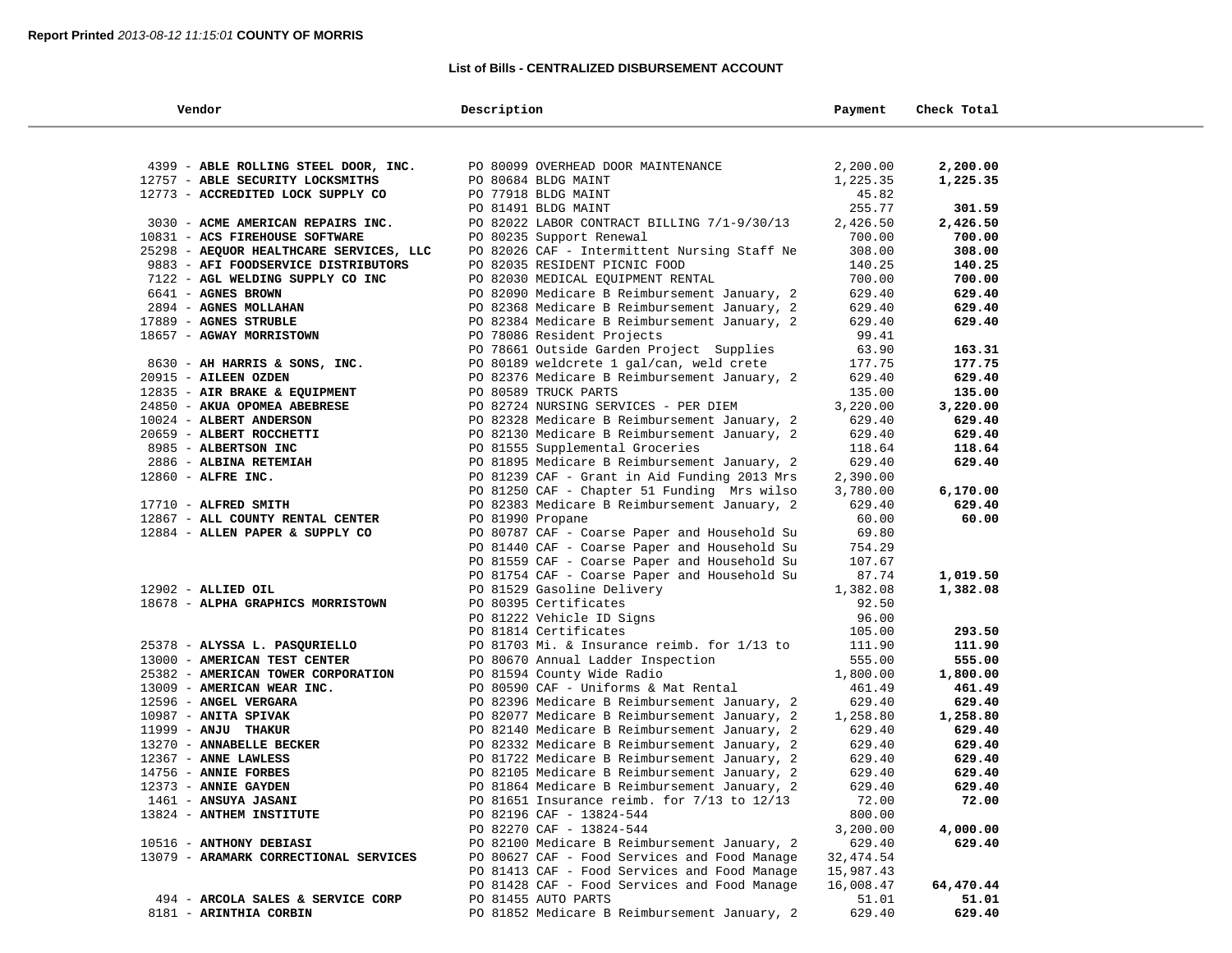|                |                                       |                 | 9528 - ARLENE FOGARTY<br>24211 - ARLENE WILLIAMS<br>24781 - ARNEL P GARCIA<br>24781 - ARNEL P GARCIA<br>24781 - ARNEL P GARCIA<br>24781 - ARNEL P GARCIA<br>2008/2775 NURSING SERVICES PER DIEM                                                   | 629.40    | 629.40               |
|----------------|---------------------------------------|-----------------|---------------------------------------------------------------------------------------------------------------------------------------------------------------------------------------------------------------------------------------------------|-----------|----------------------|
|                |                                       |                 |                                                                                                                                                                                                                                                   | 629.40    | 629.40               |
|                |                                       |                 |                                                                                                                                                                                                                                                   | 2,016.00  | 2,016.00             |
|                |                                       |                 |                                                                                                                                                                                                                                                   | 1,913.50  | 1,913.50             |
|                |                                       |                 |                                                                                                                                                                                                                                                   | 629.40    | 629.40               |
|                |                                       |                 | 24781 - ARNEL P GARCIA<br>26647 - ARNOLD H. ZUDICK<br>24770 - ARTHUR COHEN<br>24770 - ARTHUR COHEN<br>24770 - ARTHUR COHEN<br>24770 - ARTHUR COHEN<br>2688 - ARTHUR FIORE<br>2688 - ARTHUR FIORE<br>26822 Medicare B Reimbursement January, 2<br> | 1,258.80  | 1,258.80             |
|                |                                       |                 |                                                                                                                                                                                                                                                   | 90.00     | 90.00                |
|                |                                       |                 |                                                                                                                                                                                                                                                   | 1,258.80  | 1,258.80             |
|                |                                       |                 |                                                                                                                                                                                                                                                   | 608.00    | 608.00               |
|                | 24763 - ASHOKKUMAR SHAH               |                 | PO 81943 Medicare B Reimbursement January, 2                                                                                                                                                                                                      | 1,258.80  | 1,258.80             |
|                | 707 - ASHRAE INC                      |                 | PO 80748 Confirm Proforma Order                                                                                                                                                                                                                   | 77.00     | 77.00                |
|                | 12880 - ASSOCIATED SALES AND BAG CO.  |                 | PO 80424 Storeroom~Nursing Supplies                                                                                                                                                                                                               | 1,151.99  |                      |
|                |                                       |                 | PO 80429 Storeroom~Nursing Supplies                                                                                                                                                                                                               | 872.40    | 2,024.39             |
| 4696 - АТ&Т    |                                       |                 | PO 79153 May phone services                                                                                                                                                                                                                       | 43.18     |                      |
|                |                                       |                 | PO 79775 phone bill for Newton                                                                                                                                                                                                                    | 51.06     | 94.24                |
| $13142 - AT&T$ |                                       |                 | PO 79769 P-burg June phone bill                                                                                                                                                                                                                   | 19.64     |                      |
|                |                                       |                 | PO 82477 CAF - Long Distance Telephone Servi                                                                                                                                                                                                      | 1,569.48  |                      |
|                |                                       |                 | PO 82478 CAF - Long Distance Telephone Servi                                                                                                                                                                                                      | 1,658.04  | 3,247.16             |
|                | 7658 - AT&T MOBILITY                  |                 | PO 81146 Sim card                                                                                                                                                                                                                                 | 72.88     |                      |
|                |                                       |                 | PO 81989 Wireless Service                                                                                                                                                                                                                         | 46.95     | 119.83               |
|                | 21573 - ATLANTIC HEALTH/              |                 | PO 82729 CAF - Medical Services for Juvenile                                                                                                                                                                                                      | 6,766.66  | 6,766.66             |
|                | 13154 - ATLANTIC HEALTH SERVICES      |                 | PO 81363 CAF - Case Management Services for                                                                                                                                                                                                       | 22,283.00 |                      |
|                |                                       |                 | PO 81569 CAF - TB Program Specialty Provider                                                                                                                                                                                                      | 10,000.00 | 32,283.00            |
|                | 13153 - ATLANTIC HEALTH SERVICES/MMH  |                 | PO 82184 CAF - Grant in Aid Funding 2013 Atl                                                                                                                                                                                                      | 15,251.00 | 15,251.00            |
|                | 7584 - ATLANTIC HEALTH SYSTEM         |                 | PO 79298 INMATE MEDICAL CARE                                                                                                                                                                                                                      | 20,197.00 |                      |
|                |                                       |                 | PO 79386 INMATE MEDICAL CARE                                                                                                                                                                                                                      | 8,485.00  |                      |
|                |                                       |                 | PO 80087 INMATE MEDICAL CARE                                                                                                                                                                                                                      | 6,377.28  | 35,059.28            |
|                | 10650 - ATLANTIC TACTICAL OF NJ, INC. |                 | PO 77178 Bryne Grant Equipment                                                                                                                                                                                                                    | 15.43     |                      |
|                |                                       |                 |                                                                                                                                                                                                                                                   | 906.96    |                      |
|                |                                       |                 | PO 77178 Bryne Grant Equipment<br>PO 80629 Holsters                                                                                                                                                                                               | 78.98     |                      |
|                |                                       |                 | PO 80629 Holsters<br>PO 80782 VESTs - Jail                                                                                                                                                                                                        | 2,360.00  | 3,361.37             |
|                | 20872 - ATLANTIC TOMORROWS OFFICE     |                 | PO 80548 2nd Qtr 2013 Color Copies Count                                                                                                                                                                                                          | 13.23     | 13.23                |
|                | 20872 - ATLANTIC TOMORROWS OFFICE     |                 | PO 80846 Copier Fees                                                                                                                                                                                                                              | 191.66    | 191.66               |
|                | 20872 - ATLANTIC TOMORROWS OFFICE     |                 | PO 82031 MAINTENANCE CONTRACT NO. 65627                                                                                                                                                                                                           | 868.42    | 868.42               |
|                | 5375 - AUTOMATED BUILDING CONTROLS    |                 | PO 80675 CAF - Building Control Upgrades at                                                                                                                                                                                                       | 815.00    | 815.00               |
|                | 3899 - AVTECH INSTITUTE               |                 | PO 82291 CAF - 3899-430                                                                                                                                                                                                                           | 800.00    |                      |
|                |                                       |                 | PO 82292 CAF - 3899-191                                                                                                                                                                                                                           | 800.00    |                      |
|                |                                       |                 | PO 82470 CAF - 3899-299                                                                                                                                                                                                                           | 800.00    | 2,400.00             |
|                | 7921 - B & R UNIFORMS                 |                 | PO 81229 MAY 2013<br>INSPECTOR'S UNIFORMS                                                                                                                                                                                                         | 1,781.30  | 1,781.30             |
|                | 15978 - BAILA MANDEL                  |                 | PO 82061 Medicare B Reimbursement January, 2                                                                                                                                                                                                      | 1,258.80  | 1,258.80             |
|                | 1917 - BARBARA KEEFE                  |                 | PO 82423 Medicare B Reimbursement January, 2                                                                                                                                                                                                      | 1,258.80  | 1,258.80             |
|                | 12576 - BARBARA KENNEDY               |                 | PO 81630 Mi. & Insurance reimb. for 4/13 to                                                                                                                                                                                                       | 80.40     | 80.40                |
|                | 7507 - <b>BARBARA MCLAUGHLIN</b>      |                 | PO 82122 Medicare B Reimbursement January, 2                                                                                                                                                                                                      | 629.40    | 629.40               |
|                | 9377 - BARBARA MUELLER                |                 |                                                                                                                                                                                                                                                   | 1,258.80  |                      |
|                | 16832 - BARBARA OREFICE               |                 | PO 82431 Medicare B Reimbursement January, 2<br>PO 82062 Medicare B Reimbursement January, 2                                                                                                                                                      | 1,258.80  | 1,258.80<br>1,258.80 |
|                | 20636 - BARBARA SCHECKMAN             |                 | PO 81899 Medicare B Reimbursement January, 2                                                                                                                                                                                                      | 629.40    | 629.40               |
|                | 12137 - BARBARA TEMPLE                |                 | PO 82144 Medicare B Reimbursement January, 2                                                                                                                                                                                                      | 629.40    | 629.40               |
|                | 12060 - BARKEL FLEMMING               |                 | PO 82774 NURSING SERVICES PER DIEM                                                                                                                                                                                                                | 1,792.00  | 1,792.00             |
|                | 11400 - BARON HR HEALTHCARE LLC       |                 | PO 82025 CAF - Intermittent Nursing Staff ne                                                                                                                                                                                                      | 2,448.39  |                      |
|                |                                       |                 | PO 82693 CAF - Intermittent Nursing Staff ne                                                                                                                                                                                                      | 3,603.40  | 6,051.79             |
|                | 691 - BATTINA ALRAZI                  |                 | PO 82330 Medicare B Reimbursement January, 2                                                                                                                                                                                                      | 629.40    | 629.40               |
|                | 13259 - BAYWAY LUMBER                 |                 | PO 80655 BLDG MAINT/ MASON/ SM TOOLS                                                                                                                                                                                                              | 3,164.16  |                      |
|                |                                       |                 | PO 80666 RPL DOOR                                                                                                                                                                                                                                 | 1,011.96  |                      |
|                |                                       |                 | PO 80985 BLDG MAINT                                                                                                                                                                                                                               | 603.90    | 4,780.02             |
|                | 10676 - BEAUTIFUL RAGS                |                 | PO 80965 fast wipes                                                                                                                                                                                                                               | 157.50    | 157.50               |
|                | 21359 - BERYL SKOG                    |                 | PO 81181 Supplemental Pay                                                                                                                                                                                                                         | 59.30     | 59.30                |
|                | 13166 - BETTY ATTALLAH                |                 | PO 82092 Medicare B Reimbursement January, 2                                                                                                                                                                                                      | 629.40    | 629.40               |
|                | 1353 - BETTY DIXON                    |                 | PO 81857 Medicare B Reimbursement January, 2                                                                                                                                                                                                      | 629.40    | 629.40               |
|                | 9988 - BETTY MCBURNEY                 |                 | PO 82428 Medicare B Reimbursement January, 2                                                                                                                                                                                                      | 1,258.80  | 1,258.80             |
|                | 9378 - BEVERLY FANOK                  |                 | PO 81923 Medicare B Reimbursement January, 2                                                                                                                                                                                                      | 1,258.80  | 1,258.80             |
|                | 23982 - BEYER CHRYSLER JEEP           |                 | PO 81456 AUTO PARTS                                                                                                                                                                                                                               | 111.00    | 111.00               |
|                | 25076 - JSJ FURNITURE CORPORATION     | PO 67226 CHAIRS |                                                                                                                                                                                                                                                   | 2,764.80  | 2,764.80             |
|                | 25076 - JSJ FURNITURE CORPORATION     |                 | PO 68232 *PLEASE ORDER* - chairs for Public                                                                                                                                                                                                       | 1,432.80  | 1,432.80             |
|                |                                       |                 |                                                                                                                                                                                                                                                   |           |                      |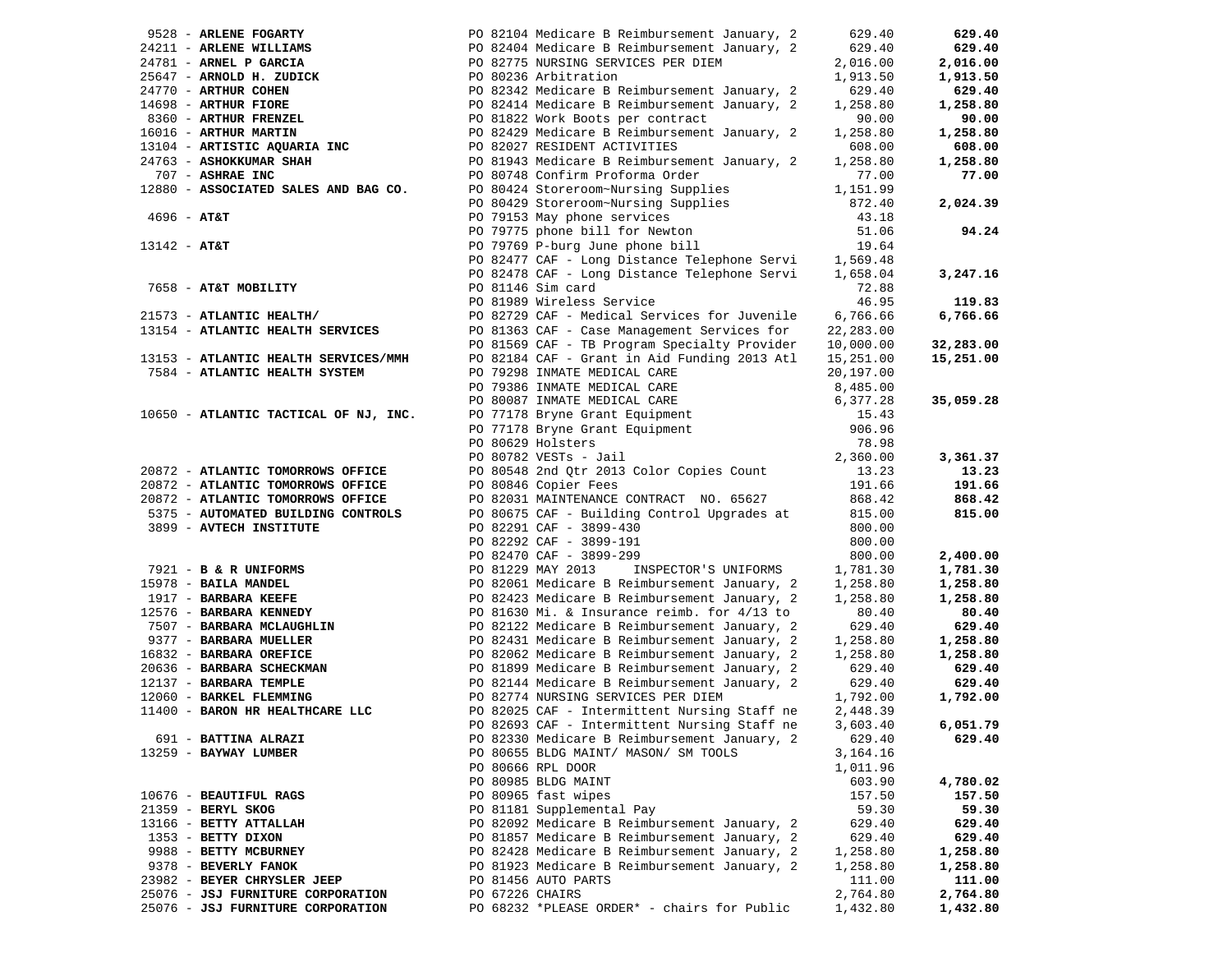| 7997 - BFI |                                                                                                                    | PO 77776 Please Order - Chair for New CAC Bl                                                                                                                                                                                                 | 704.70    | 704.70               |
|------------|--------------------------------------------------------------------------------------------------------------------|----------------------------------------------------------------------------------------------------------------------------------------------------------------------------------------------------------------------------------------------|-----------|----------------------|
|            |                                                                                                                    | 9476 - BINSKY & SNYDER SERVICES LLC PO 80660 CAF - Labor Rates HVAC Repair and S                                                                                                                                                             | 1,104.00  |                      |
|            |                                                                                                                    | PO 81751 CAF - Labor Rates HVAC Repair and S                                                                                                                                                                                                 | 1,194.52  |                      |
|            |                                                                                                                    | PO 81751 CAF - Labor Rates HVAC Repair and S                                                                                                                                                                                                 | 4,756.00  | 7,054.52             |
|            | 24779 - BINU ILLIMOOTTIL JOSEPH                                                                                    | PO 82782 NURSING SERVICES PER DIEM                                                                                                                                                                                                           | 280.00    | 280.00               |
|            | 6725 - BIO- REFERENCE LABORATORIES                                                                                 |                                                                                                                                                                                                                                              |           | 1,671.21             |
|            | 5866 - BOARD FIRE COMMISSIONERS DIST #3                                                                            |                                                                                                                                                                                                                                              |           | 50.00                |
|            | 8801 - BOBCAT OF NORTH JERSEY-EAST                                                                                 |                                                                                                                                                                                                                                              |           |                      |
|            |                                                                                                                    |                                                                                                                                                                                                                                              |           | 759.70               |
|            | 13413 - BOONTON AUTO PARTS                                                                                         |                                                                                                                                                                                                                                              |           | 93.20                |
|            | 2485 - BOROUGH OF BUTLER                                                                                           |                                                                                                                                                                                                                                              |           | 603.49               |
|            | 18454 - BOROUGH OF WHARTON                                                                                         | PO 82762 NORSING SERVICES PER DIENT<br>PO 80649 Resident Testing<br>DO 77731 Parsippany district 3<br>PO 77731 Parsippany district 3<br>PO 80520 TRUCK PARTS<br>PO 80991 TRUCK PARTS<br>PO 81457 AUTO PAINT SUPPLIES<br>PO 81788 Reinburseme |           | 195.30               |
|            | 5645 - BRIAN HAMILTON                                                                                              |                                                                                                                                                                                                                                              |           | 53.54                |
|            | 13490 - BRODART CO                                                                                                 | PO 80749 Confirm Wire Slatwall Easel                                                                                                                                                                                                         | 30.75     | 30.75                |
|            | 12626 - BRUSHSTROKES                                                                                               |                                                                                                                                                                                                                                              | 135.00    | 135.00               |
|            | 5643 - BUNKY'S TOWING & AUTO REPAIR                                                                                | PO 82679 RESIDENT ACTIVITES<br>PO 81224 Investigative Expense                                                                                                                                                                                | 250.00    | 250.00               |
|            | 8451 - CABLEVISION                                                                                                 | PO 79640 Cablevision Internet Service for D 1,306.35                                                                                                                                                                                         |           |                      |
|            |                                                                                                                    | PO 81762 Cable Service                                                                                                                                                                                                                       | 295.82    | 1,602.17             |
|            |                                                                                                                    | PO 80642 Cablevision Optimum Hanover Garage                                                                                                                                                                                                  | 203.90    | 203.90               |
|            |                                                                                                                    | PO 80992 OPTIMUM ONLINE                                                                                                                                                                                                                      | 54.95     | 54.95                |
|            |                                                                                                                    | PO 81993 OPTIMUM ONLINE                                                                                                                                                                                                                      | 249.90    | 249.90               |
|            | 13856 - CABLEVISION<br>13856 - CABLEVISION<br>13856 - CABLEVISION<br>13591 - CABLEVISION<br>8777 - CALVIN CHAMBERS | PO 82032 CAF - Digital Broadcast Cable                                                                                                                                                                                                       | 4,305.53  | 4,305.53             |
|            |                                                                                                                    | PO 82096 Medicare B Reimbursement January, 2                                                                                                                                                                                                 | 629.40    | 629.40               |
|            | 24595 - CAPOZZI OVERHEAD DOORS, INC.                                                                               | PO 80685 CAF - Garage Door Repair                                                                                                                                                                                                            | 1,185.53  | 1,185.53             |
|            | 24595 - CAPOZZI OVERHEAD DOORS, INC.                                                                               | PO 81486 CAF - Garage Door Repair                                                                                                                                                                                                            | 2,822.94  | 2,822.94             |
|            | 5218 - CAREER TRACK                                                                                                | PO 82033 CREATIVE LEADERSHIP SEMINAR                                                                                                                                                                                                         | 143.00    | 143.00               |
|            | 437 - CARL GROSS                                                                                                   | PO 82416 Medicare B Reimbursement January, 2                                                                                                                                                                                                 | 1,258.80  | 1,258.80             |
|            | $13663 - CARMA/NJ$                                                                                                 | PO 80703 membership dues                                                                                                                                                                                                                     | 50.00     | 50.00                |
|            | 157 - CARMELLA WILLIAMS<br>10000 - CAROL SANDELLI                                                                  | PO 82449 Medicare B Reimbursement January, 2                                                                                                                                                                                                 | 1,258.80  | 1,258.80             |
|            |                                                                                                                    | PO 81900 Medicare B Reimbursement January, 2                                                                                                                                                                                                 | 629.40    | 629.40               |
|            |                                                                                                                    | PO 82441 Medicare B Reimbursement January, 2                                                                                                                                                                                                 | 1,258.80  | 1,258.80             |
|            | 17539 - CAROL SCHABLIK<br>6691 - CAROL UBERTACCIO<br>8171 - CAROLE PIERSON                                         | PO 81668 Insurance reimb. for 7/13 to 12/13                                                                                                                                                                                                  | 72.00     | 72.00                |
|            | 8171 - CAROLE PIERSON<br>5253 - CAROLINE GREENE                                                                    | PO 81884 Medicare B Reimbursement January, 2                                                                                                                                                                                                 | 629.40    | 629.40               |
|            |                                                                                                                    | PO 82415 Medicare B Reimbursement January, 2                                                                                                                                                                                                 | 1,258.80  | 1,258.80             |
|            | 24193 - CAROLYN JOY<br>25474 - CARRELLE L CALIXTE                                                                  | PO 82355 Medicare B Reimbursement January, 2                                                                                                                                                                                                 | 629.40    | 629.40               |
|            |                                                                                                                    | PO 82737 NURSING SERVICES PER DIEM                                                                                                                                                                                                           | 2,912.00  | 2,912.00             |
|            | 21725 - CARTRIDGE WORLD OF PARSIPPANY<br>25462 - CASTLE PRINTING                                                   | PO 80750 Confirm Toner Cartridges<br>PO 81173 New Search Warrant Forms                                                                                                                                                                       | 799.80    | 799.80               |
|            | 4440 - CATHERINE GUIN                                                                                              | PO 82055 Medicare B Reimbursement January, 2 1,258.80                                                                                                                                                                                        | 2,074.00  | 2,074.00<br>1,258.80 |
|            | 4598 - CDW GOVERMENT INC.                                                                                          | PO 79339 Specialty Cables                                                                                                                                                                                                                    | 180.00    | 180.00               |
|            | 1171 - CELESTE KALINA                                                                                              |                                                                                                                                                                                                                                              |           | 629.40               |
|            | 10275 - CENTER FOR EDUCATION &                                                                                     | PO 81875 Medicare B Reimbursement January, 2 629.40<br>PO 79964 LAW REPORT BOOK RENEWAL                                                                                                                                                      | 159.00    | 159.00               |
|            | 20487 - CENTURYLINK                                                                                                | PO 80409 PHONE BILL                                                                                                                                                                                                                          | 39.01     |                      |
|            |                                                                                                                    | PO 80620 Long Valley Garage Fax                                                                                                                                                                                                              | 160.20    |                      |
|            |                                                                                                                    |                                                                                                                                                                                                                                              |           | 1,984.54             |
|            | 18839 - CERTIFIED SPEEDOMETER SERV INC                                                                             | PO 82158 Telephone - (T1 Century) 1,785.33<br>90.00 90.00<br>PO 79993 Calabration                                                                                                                                                            | 90.00     | 90.00                |
|            |                                                                                                                    |                                                                                                                                                                                                                                              |           | 1,665.00             |
|            | $24625$ - CFCS - HOPE HOUSE<br>$24625$ - CFCS - HOPE HOUSE                                                         | PO 81238 CAF - Grant in Aid Funding 2013 Sub 1,665.00<br>PO 81246 CAF - Chapter 51 Funding Adolescent 2,715.00                                                                                                                               |           | 2,715.00             |
|            | 24625 - CFCS - HOPE HOUSE                                                                                          | PO 81367 CAF - PEER Grouping System                                                                                                                                                                                                          | 273.00    | 273.00               |
|            | 24625 - CFCS - HOPE HOUSE                                                                                          | PO 81369 CAF - 2013 funding through the Olde 544.00                                                                                                                                                                                          |           | 544.00               |
|            | 24625 - CFCS - HOPE HOUSE                                                                                          | PO 81370 CAF - 2013 funding through the Olde                                                                                                                                                                                                 | 1,686.00  | 1,686.00             |
|            | 24625 - CFCS - HOPE HOUSE                                                                                          | PO 81372 CAF - Grant in Aid Funding 2013                                                                                                                                                                                                     | 409.00    | 409.00               |
|            | 24625 - CFCS - HOPE HOUSE                                                                                          | PO 81373 CAF - Grant in Aid Funding 2013                                                                                                                                                                                                     | 2,826.00  | 2,826.00             |
|            | 24625 - CFCS - HOPE HOUSE                                                                                          | PO 82206 CAF - Grant in Aid Funding 2013 THE                                                                                                                                                                                                 | 3,651.00  | 3,651.00             |
|            | 1465 - CHARLES F. ROUFAEAL                                                                                         | PO 81713 Insurance reimb. for $7/13$ to $12/13$                                                                                                                                                                                              | 72.00     | 72.00                |
|            | 24189 - CHARLES MAROTTA                                                                                            | PO 82372 Medicare B Reimbursement January, 2                                                                                                                                                                                                 | 629.40    | 629.40               |
|            | 7940 - CHARLES NADARAJAH                                                                                           | PO 82749 NURSING SERVICES PER DIEM                                                                                                                                                                                                           | 1,680.00  | 1,680.00             |
|            | 15003 - CHARLOTTE GREEN                                                                                            | PO 82351 Medicare B Reimbursement January, 2                                                                                                                                                                                                 | 629.40    | 629.40               |
|            | 13788 - CHERRY WEBER & ASSOC. PC                                                                                   | PO 81432 CAF - Construction Inspection for R                                                                                                                                                                                                 | 127.80    | 127.80               |
|            | 21653 - CHERYL BARTOW                                                                                              | PO 82336 Medicare B Reimbursement January, 2                                                                                                                                                                                                 | 629.40    | 629.40               |
|            | 13803 - CHILD AND FAMILY RESOURCES                                                                                 | PO 81096 CAF - Grant in Aid Funding 2013 FAM                                                                                                                                                                                                 | 11,063.00 | 11,063.00            |
|            | 5868 - CHRISTINA DORR                                                                                              | PO 81858 Medicare B Reimbursement January, 2                                                                                                                                                                                                 | 629.40    | 629.40               |
|            | 21648 - CHRISTINE BRAUN                                                                                            | PO 82088 Medicare B Reimbursement January, 2                                                                                                                                                                                                 | 629.40    | 629.40               |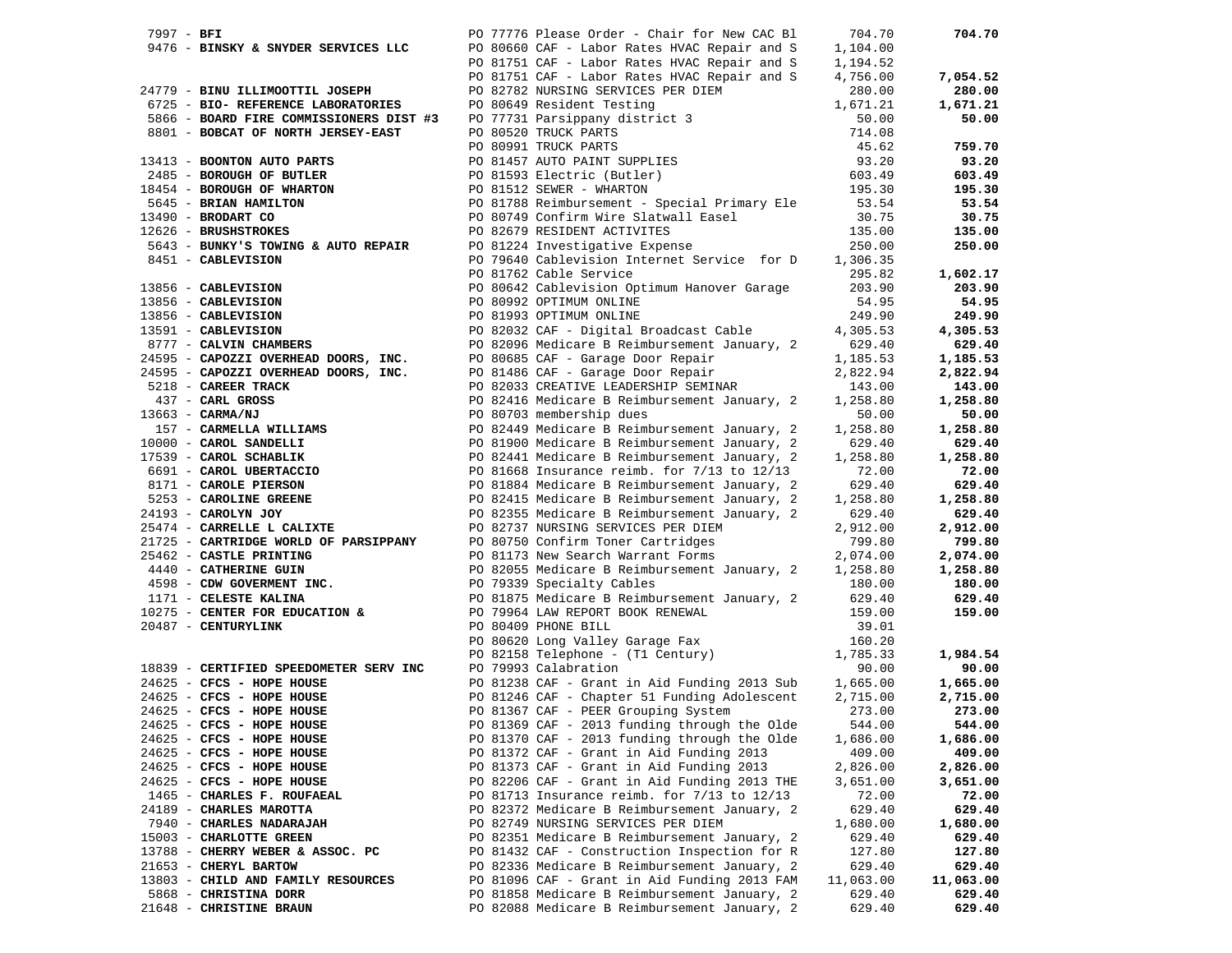| 21857 - CITYSIDE ARCHIVES, LTD         |                  | PO 82485 CAF - Record Storage                                                                                              | 4,126.51   | 4,126.51   |
|----------------------------------------|------------------|----------------------------------------------------------------------------------------------------------------------------|------------|------------|
|                                        |                  |                                                                                                                            | 3,622.50   | 3,622.50   |
|                                        |                  |                                                                                                                            | 629.40     | 629.40     |
|                                        |                  |                                                                                                                            | 1,258.80   | 1,258.80   |
|                                        |                  | 1177 - CLARENCE HOLLENBECK<br>1177 - CLARENCE HOLLENBECK 13300 - CLAUDIA BELL<br>13300 - CLAUDIA BELL 13900 - CLAUDIA BELL |            |            |
| 13300 - CLAUDIA BELL                   |                  |                                                                                                                            | 629.40     | 629.40     |
| 25388 - CLAUDIA BROWN                  |                  | PO 81850 Medicare B Reimbursement January, 2                                                                               | 629.40     | 629.40     |
| 20319 - CLAUDIA BUDDY                  |                  | PO 82085 Medicare B Reimbursement January, 2                                                                               | 629.40     | 629.40     |
| 20678 - CLAUDIA L. HINOJOSA            |                  | PO 81214 Insurance reimb. for 7/13 to 12/13                                                                                | 72.00      | 72.00      |
| 20777 - CLAUDIA SANDONATO              |                  | PO 81292 travel reimbursement                                                                                              | 56.35      | 56.35      |
| 18519 - CLIFF WOLFE                    |                  | PO 82000 Land Surveyors Dues                                                                                               | 255.00     | 255.00     |
| 20928 - CLINICAL RESEARCH ACADEMY      |                  | PO 82243 CAF - 20928-634                                                                                                   | 5,000.00   |            |
|                                        |                  |                                                                                                                            | 4,000.00   | 9,000.00   |
| 24252 - COFFEE LOVERS COFFEE SERVICE   |                  | PO 82243 CAF - 20928-637<br>PO 82200 CAF - 20928-637<br>PO 81816 Coffee/Tea<br>PO 80426 Storeroom~Nursing Supplies         | 135.32     | 135.32     |
| 6435 - COLOPLAST CORP                  |                  |                                                                                                                            | 840.00     | 840.00     |
| 9486 - COMPLETE SECURITY SYSTEMS, INC. |                  |                                                                                                                            | 245.00     |            |
|                                        |                  | PO 80659 SECURITY EQUIP                                                                                                    |            |            |
|                                        |                  | PO 80647 Contracted Services-Service to CCTV 125.00                                                                        |            |            |
|                                        | PO 81226 Repairs |                                                                                                                            | 70.00      |            |
|                                        |                  | PO 81484 SECURITY EQUIP                                                                                                    | 1,345.00   | 1,785.00   |
| 25788 - COMPREHENSIVE EDUCATIONAL      |                  | PO 81790 Medical Services - PsychoEducationa                                                                               | 950.00     | 950.00     |
| 13937 - COMPUTER CABLE & CONNECTOR CO  |                  | PO 79637 Network Time Server - Upgrade of Cu                                                                               | 590.00     | 590.00     |
| 13196 - CONCETTA AYREY                 |                  | PO 81845 Medicare B Reimbursement January, 2                                                                               | 629.40     | 629.40     |
| 25489 - CONCRETE CONSTRUCTION CORP.    |                  | PO 82467 CAF - Intersection Improvements to                                                                                | 60,589.22  | 60,589.22  |
| 21326 - COOL THREADS SCREEN PRINTNG    |                  | PO 81252 Cool threads screen printing                                                                                      | 517.50     | 517.50     |
| 12612 - COPPER SERVICES                |                  | PO 79369 Telephone Conferencing Service                                                                                    | 60.06      |            |
|                                        |                  | PO 80973 Conference call service                                                                                           | 29.24      | 89.30      |
| 21755 - CORE PROMOTIONS, LLC           |                  | PO 79581 Hazmat uniforms                                                                                                   | 549.95     | 549.95     |
| 14644 - CORNERSTONE FAMILY PROGRAMS    |                  | PO 78222 CAF - Adult Day Care Center                                                                                       | 20,555.59  |            |
|                                        |                  |                                                                                                                            |            |            |
|                                        |                  | PO 78675 No Caf #                                                                                                          | 3,589.00   |            |
|                                        |                  | PO 80915 CAF - Grant in Aid Funding 2013 Cri                                                                               | 11,502.00  |            |
|                                        |                  | PO 81356 No Caf #                                                                                                          | 4,560.00   |            |
|                                        |                  | PO 81994 CAF - Social Work Services                                                                                        | 21,000.00  | 61,206.59  |
| 14021 - COUNTY BUSINESS SYSTEMS INC    |                  | PO 81170 CAF - Maintenance of Proprietary Co                                                                               | 66,963.00  | 66,963.00  |
| 14027 - COUNTY COLLEGE OF MORRIS       |                  | PO 81351 RE: DESESA CERTIFICATION FOR PAYMEN                                                                               | 852,963.75 | 852,963.75 |
| 14027 - COUNTY COLLEGE OF MORRIS       |                  | PO 81835 Expenditures in connection with maj                                                                               | 8,254.59   | 8,254.59   |
| 14022 - COUNTY COLLEGE OF MORRIS       |                  | PO 82017 1ST HALF 8/13 - OPERATING BUDGET                                                                                  | 398,409.91 | 398,409.91 |
| 14029 - COUNTY COLLEGE OF MORRIS       |                  | PO 82802 CAF - 2013 Printing Services for Ju                                                                               | 15,333.33  | 15,333.33  |
| 13 - COUNTY OF MORRIS                  |                  | PO 81094 ota state SSH-1303                                                                                                | 62,154.25  | 62,154.25  |
| 13 - COUNTY OF MORRIS                  |                  | PO 81095 COUNTY OF MORRIS TANF SSH 1303                                                                                    | 6,079.14   | 6,079.14   |
| 13 - COUNTY OF MORRIS                  |                  | PO 81521 Reimbursement of Cell Phones from M                                                                               | 1,031.25   | 1,031.25   |
| 13 - COUNTY OF MORRIS                  |                  | PO 81522 Megan's Law Grant Blackberry Smart                                                                                | 2,039.96   | 2,039.96   |
| 13 - COUNTY OF MORRIS                  |                  | PO 81524 Megan's Law Postage Reimbursement                                                                                 | 110.51     | 110.51     |
| 13 - COUNTY OF MORRIS                  |                  | PO 82471 METERED MAIL 2ND 1/2 JULY 2013                                                                                    | 10,922.62  | 10,922.62  |
| 13 - COUNTY OF MORRIS                  |                  | PO 82504 2ND HALF JULY 2013 METERED MAIL                                                                                   | 89.55      |            |
|                                        |                  | PO 82504 2ND HALF JULY 2013 METERED MAIL                                                                                   | 215.46     | 305.01     |
| 13 - COUNTY OF MORRIS                  |                  | PO 82508 TRANSFER FUNDS FOR DEDICATED TRUST                                                                                | 74,573.97  | 74,573.97  |
| 13 - COUNTY OF MORRIS                  |                  | PO 82509 TRANSFER FUNDS FOR DEDICATED TRUST                                                                                | 100,394.77 | 100,394.77 |
| 13 - COUNTY OF MORRIS                  |                  | PO 82511 1Q13 WEIGHTS & MEASURES MEDICAL & D                                                                               | 29,610.28  | 29,610.28  |
| 13 - COUNTY OF MORRIS                  |                  | PO 82515 TRANSFER FUNDS FOR DEDICATED TRUST                                                                                | 30,757.68  | 30,757.68  |
| 13 - COUNTY OF MORRIS                  |                  | PO 82516 TRANSFER FUNDS FOR DEDICATED TRUST                                                                                | 69,522.89  | 69,522.89  |
| 14041 - COUNTY WELDING SUPPLY CO       |                  | PO 80618 welding material                                                                                                  | 21.50      |            |
|                                        |                  | PO 80768 welding materials                                                                                                 | 56.90      |            |
|                                        |                  |                                                                                                                            |            |            |
|                                        |                  | PO 80902 propane, oxygen, acetylene                                                                                        | 110.65     | 189.05     |
| 25373 - CREATING WITH CLAY LLC         |                  | PO 81166 Resident Activities                                                                                               | 150.00     | 150.00     |
| 25373 - CREATING WITH CLAY LLC         |                  | PO 82678 RESIDENT ACTIVITIES                                                                                               | 150.00     | 150.00     |
| 11981 - CROWN POINTE TECHNOLOGIES INC  |                  | PO 80002 Communication Equiptment                                                                                          | 675.00     | 675.00     |
| $14089$ - CURA INC.                    |                  | PO 81533 CAF - Chapter 51 Funding CURA CH51                                                                                | 2,250.00   | 2,250.00   |
| 11976 - CYNTHIA MILLER                 |                  | PO 82373 Medicare B Reimbursement January, 2                                                                               | 629.40     | 629.40     |
| 12523 - D&B AUTO SUPPLY                |                  | PO 80993 AUTO PARTS                                                                                                        | 3,264.21   |            |
|                                        |                  | PO 81459 AUTO PARTS                                                                                                        | 1,893.09   |            |
|                                        |                  | PO 81960 AUTO PARTS                                                                                                        | 743.65     | 5,900.95   |
| 11783 - D.R. JOHNSON & ASSOCIATES, LLC |                  | PO 82226 CAF - Reviewing of Land Development                                                                               | 3,610.98   | 3,610.98   |
| 15499 - DAILY RECORD                   |                  | PO 81171 display ad for the mail in ballot f                                                                               | 2,578.94   | 2,578.94   |
| 14123 - DAILY RECORD                   |                  | PO 81437 Daily Record Order #0101787368-Spec                                                                               | 145.24     | 145.24     |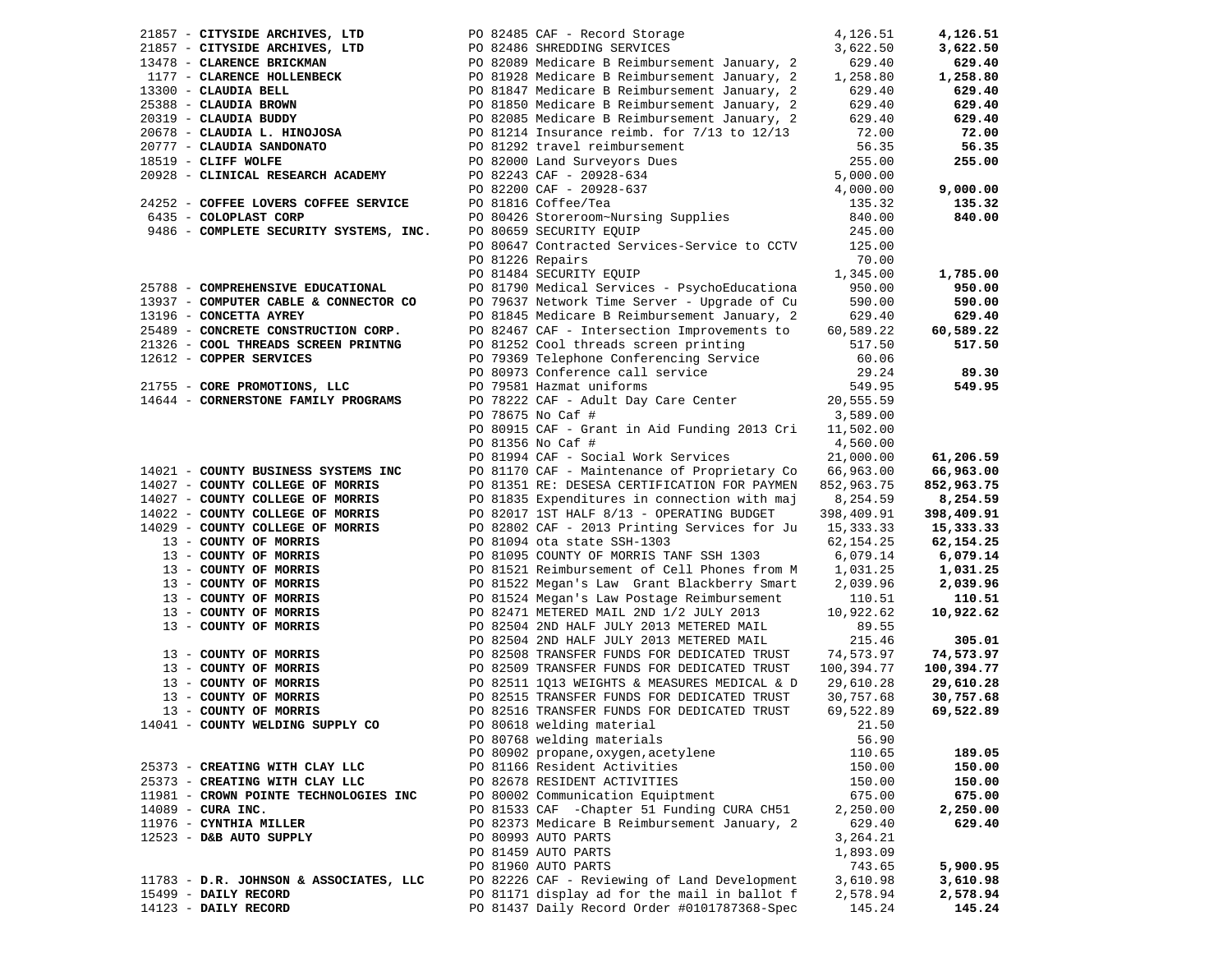|  | PO 81563 Contract Awards $7/1-0/13$ Mtg. | 98.60                                                                                                                                                                                                                                                                                                                                                                                                                                                                                                                                                                                                                                                                                                                                                                                                                                                                                                                                                                                                                                                                                                                                                                                                                                                                                                                                                                                                                                                                                                                                                                                                                                                                                                                                                                                                                                                                                                                                                                                                                                                                                                                                                                                                                                                                                                                                                                                                                                                                                                               | 98.60                                                                                                                                                                                                                                                                                                                                                                                                                                                                  |
|--|------------------------------------------|---------------------------------------------------------------------------------------------------------------------------------------------------------------------------------------------------------------------------------------------------------------------------------------------------------------------------------------------------------------------------------------------------------------------------------------------------------------------------------------------------------------------------------------------------------------------------------------------------------------------------------------------------------------------------------------------------------------------------------------------------------------------------------------------------------------------------------------------------------------------------------------------------------------------------------------------------------------------------------------------------------------------------------------------------------------------------------------------------------------------------------------------------------------------------------------------------------------------------------------------------------------------------------------------------------------------------------------------------------------------------------------------------------------------------------------------------------------------------------------------------------------------------------------------------------------------------------------------------------------------------------------------------------------------------------------------------------------------------------------------------------------------------------------------------------------------------------------------------------------------------------------------------------------------------------------------------------------------------------------------------------------------------------------------------------------------------------------------------------------------------------------------------------------------------------------------------------------------------------------------------------------------------------------------------------------------------------------------------------------------------------------------------------------------------------------------------------------------------------------------------------------------|------------------------------------------------------------------------------------------------------------------------------------------------------------------------------------------------------------------------------------------------------------------------------------------------------------------------------------------------------------------------------------------------------------------------------------------------------------------------|
|  |                                          | 192.62                                                                                                                                                                                                                                                                                                                                                                                                                                                                                                                                                                                                                                                                                                                                                                                                                                                                                                                                                                                                                                                                                                                                                                                                                                                                                                                                                                                                                                                                                                                                                                                                                                                                                                                                                                                                                                                                                                                                                                                                                                                                                                                                                                                                                                                                                                                                                                                                                                                                                                              | 192.62                                                                                                                                                                                                                                                                                                                                                                                                                                                                 |
|  |                                          | 68.02                                                                                                                                                                                                                                                                                                                                                                                                                                                                                                                                                                                                                                                                                                                                                                                                                                                                                                                                                                                                                                                                                                                                                                                                                                                                                                                                                                                                                                                                                                                                                                                                                                                                                                                                                                                                                                                                                                                                                                                                                                                                                                                                                                                                                                                                                                                                                                                                                                                                                                               | 68.02                                                                                                                                                                                                                                                                                                                                                                                                                                                                  |
|  |                                          | 202.70                                                                                                                                                                                                                                                                                                                                                                                                                                                                                                                                                                                                                                                                                                                                                                                                                                                                                                                                                                                                                                                                                                                                                                                                                                                                                                                                                                                                                                                                                                                                                                                                                                                                                                                                                                                                                                                                                                                                                                                                                                                                                                                                                                                                                                                                                                                                                                                                                                                                                                              | 202.70                                                                                                                                                                                                                                                                                                                                                                                                                                                                 |
|  |                                          | 48.00                                                                                                                                                                                                                                                                                                                                                                                                                                                                                                                                                                                                                                                                                                                                                                                                                                                                                                                                                                                                                                                                                                                                                                                                                                                                                                                                                                                                                                                                                                                                                                                                                                                                                                                                                                                                                                                                                                                                                                                                                                                                                                                                                                                                                                                                                                                                                                                                                                                                                                               | 48.00                                                                                                                                                                                                                                                                                                                                                                                                                                                                  |
|  |                                          |                                                                                                                                                                                                                                                                                                                                                                                                                                                                                                                                                                                                                                                                                                                                                                                                                                                                                                                                                                                                                                                                                                                                                                                                                                                                                                                                                                                                                                                                                                                                                                                                                                                                                                                                                                                                                                                                                                                                                                                                                                                                                                                                                                                                                                                                                                                                                                                                                                                                                                                     | 108.58                                                                                                                                                                                                                                                                                                                                                                                                                                                                 |
|  |                                          |                                                                                                                                                                                                                                                                                                                                                                                                                                                                                                                                                                                                                                                                                                                                                                                                                                                                                                                                                                                                                                                                                                                                                                                                                                                                                                                                                                                                                                                                                                                                                                                                                                                                                                                                                                                                                                                                                                                                                                                                                                                                                                                                                                                                                                                                                                                                                                                                                                                                                                                     | 185.34                                                                                                                                                                                                                                                                                                                                                                                                                                                                 |
|  |                                          |                                                                                                                                                                                                                                                                                                                                                                                                                                                                                                                                                                                                                                                                                                                                                                                                                                                                                                                                                                                                                                                                                                                                                                                                                                                                                                                                                                                                                                                                                                                                                                                                                                                                                                                                                                                                                                                                                                                                                                                                                                                                                                                                                                                                                                                                                                                                                                                                                                                                                                                     | 49.56                                                                                                                                                                                                                                                                                                                                                                                                                                                                  |
|  |                                          |                                                                                                                                                                                                                                                                                                                                                                                                                                                                                                                                                                                                                                                                                                                                                                                                                                                                                                                                                                                                                                                                                                                                                                                                                                                                                                                                                                                                                                                                                                                                                                                                                                                                                                                                                                                                                                                                                                                                                                                                                                                                                                                                                                                                                                                                                                                                                                                                                                                                                                                     | 154.34                                                                                                                                                                                                                                                                                                                                                                                                                                                                 |
|  |                                          |                                                                                                                                                                                                                                                                                                                                                                                                                                                                                                                                                                                                                                                                                                                                                                                                                                                                                                                                                                                                                                                                                                                                                                                                                                                                                                                                                                                                                                                                                                                                                                                                                                                                                                                                                                                                                                                                                                                                                                                                                                                                                                                                                                                                                                                                                                                                                                                                                                                                                                                     | 244.17                                                                                                                                                                                                                                                                                                                                                                                                                                                                 |
|  |                                          |                                                                                                                                                                                                                                                                                                                                                                                                                                                                                                                                                                                                                                                                                                                                                                                                                                                                                                                                                                                                                                                                                                                                                                                                                                                                                                                                                                                                                                                                                                                                                                                                                                                                                                                                                                                                                                                                                                                                                                                                                                                                                                                                                                                                                                                                                                                                                                                                                                                                                                                     | 629.40                                                                                                                                                                                                                                                                                                                                                                                                                                                                 |
|  |                                          |                                                                                                                                                                                                                                                                                                                                                                                                                                                                                                                                                                                                                                                                                                                                                                                                                                                                                                                                                                                                                                                                                                                                                                                                                                                                                                                                                                                                                                                                                                                                                                                                                                                                                                                                                                                                                                                                                                                                                                                                                                                                                                                                                                                                                                                                                                                                                                                                                                                                                                                     | 2,511.95                                                                                                                                                                                                                                                                                                                                                                                                                                                               |
|  |                                          |                                                                                                                                                                                                                                                                                                                                                                                                                                                                                                                                                                                                                                                                                                                                                                                                                                                                                                                                                                                                                                                                                                                                                                                                                                                                                                                                                                                                                                                                                                                                                                                                                                                                                                                                                                                                                                                                                                                                                                                                                                                                                                                                                                                                                                                                                                                                                                                                                                                                                                                     | 629.40                                                                                                                                                                                                                                                                                                                                                                                                                                                                 |
|  |                                          |                                                                                                                                                                                                                                                                                                                                                                                                                                                                                                                                                                                                                                                                                                                                                                                                                                                                                                                                                                                                                                                                                                                                                                                                                                                                                                                                                                                                                                                                                                                                                                                                                                                                                                                                                                                                                                                                                                                                                                                                                                                                                                                                                                                                                                                                                                                                                                                                                                                                                                                     | 2,688.00                                                                                                                                                                                                                                                                                                                                                                                                                                                               |
|  |                                          |                                                                                                                                                                                                                                                                                                                                                                                                                                                                                                                                                                                                                                                                                                                                                                                                                                                                                                                                                                                                                                                                                                                                                                                                                                                                                                                                                                                                                                                                                                                                                                                                                                                                                                                                                                                                                                                                                                                                                                                                                                                                                                                                                                                                                                                                                                                                                                                                                                                                                                                     | 629.40                                                                                                                                                                                                                                                                                                                                                                                                                                                                 |
|  |                                          |                                                                                                                                                                                                                                                                                                                                                                                                                                                                                                                                                                                                                                                                                                                                                                                                                                                                                                                                                                                                                                                                                                                                                                                                                                                                                                                                                                                                                                                                                                                                                                                                                                                                                                                                                                                                                                                                                                                                                                                                                                                                                                                                                                                                                                                                                                                                                                                                                                                                                                                     |                                                                                                                                                                                                                                                                                                                                                                                                                                                                        |
|  |                                          |                                                                                                                                                                                                                                                                                                                                                                                                                                                                                                                                                                                                                                                                                                                                                                                                                                                                                                                                                                                                                                                                                                                                                                                                                                                                                                                                                                                                                                                                                                                                                                                                                                                                                                                                                                                                                                                                                                                                                                                                                                                                                                                                                                                                                                                                                                                                                                                                                                                                                                                     | 72.00                                                                                                                                                                                                                                                                                                                                                                                                                                                                  |
|  |                                          |                                                                                                                                                                                                                                                                                                                                                                                                                                                                                                                                                                                                                                                                                                                                                                                                                                                                                                                                                                                                                                                                                                                                                                                                                                                                                                                                                                                                                                                                                                                                                                                                                                                                                                                                                                                                                                                                                                                                                                                                                                                                                                                                                                                                                                                                                                                                                                                                                                                                                                                     |                                                                                                                                                                                                                                                                                                                                                                                                                                                                        |
|  |                                          |                                                                                                                                                                                                                                                                                                                                                                                                                                                                                                                                                                                                                                                                                                                                                                                                                                                                                                                                                                                                                                                                                                                                                                                                                                                                                                                                                                                                                                                                                                                                                                                                                                                                                                                                                                                                                                                                                                                                                                                                                                                                                                                                                                                                                                                                                                                                                                                                                                                                                                                     |                                                                                                                                                                                                                                                                                                                                                                                                                                                                        |
|  |                                          |                                                                                                                                                                                                                                                                                                                                                                                                                                                                                                                                                                                                                                                                                                                                                                                                                                                                                                                                                                                                                                                                                                                                                                                                                                                                                                                                                                                                                                                                                                                                                                                                                                                                                                                                                                                                                                                                                                                                                                                                                                                                                                                                                                                                                                                                                                                                                                                                                                                                                                                     | 20,965.00                                                                                                                                                                                                                                                                                                                                                                                                                                                              |
|  |                                          |                                                                                                                                                                                                                                                                                                                                                                                                                                                                                                                                                                                                                                                                                                                                                                                                                                                                                                                                                                                                                                                                                                                                                                                                                                                                                                                                                                                                                                                                                                                                                                                                                                                                                                                                                                                                                                                                                                                                                                                                                                                                                                                                                                                                                                                                                                                                                                                                                                                                                                                     |                                                                                                                                                                                                                                                                                                                                                                                                                                                                        |
|  |                                          |                                                                                                                                                                                                                                                                                                                                                                                                                                                                                                                                                                                                                                                                                                                                                                                                                                                                                                                                                                                                                                                                                                                                                                                                                                                                                                                                                                                                                                                                                                                                                                                                                                                                                                                                                                                                                                                                                                                                                                                                                                                                                                                                                                                                                                                                                                                                                                                                                                                                                                                     | 17,156.00                                                                                                                                                                                                                                                                                                                                                                                                                                                              |
|  |                                          | 629.40                                                                                                                                                                                                                                                                                                                                                                                                                                                                                                                                                                                                                                                                                                                                                                                                                                                                                                                                                                                                                                                                                                                                                                                                                                                                                                                                                                                                                                                                                                                                                                                                                                                                                                                                                                                                                                                                                                                                                                                                                                                                                                                                                                                                                                                                                                                                                                                                                                                                                                              | 629.40                                                                                                                                                                                                                                                                                                                                                                                                                                                                 |
|  |                                          | 24.49                                                                                                                                                                                                                                                                                                                                                                                                                                                                                                                                                                                                                                                                                                                                                                                                                                                                                                                                                                                                                                                                                                                                                                                                                                                                                                                                                                                                                                                                                                                                                                                                                                                                                                                                                                                                                                                                                                                                                                                                                                                                                                                                                                                                                                                                                                                                                                                                                                                                                                               | 24.49                                                                                                                                                                                                                                                                                                                                                                                                                                                                  |
|  |                                          | 212.85                                                                                                                                                                                                                                                                                                                                                                                                                                                                                                                                                                                                                                                                                                                                                                                                                                                                                                                                                                                                                                                                                                                                                                                                                                                                                                                                                                                                                                                                                                                                                                                                                                                                                                                                                                                                                                                                                                                                                                                                                                                                                                                                                                                                                                                                                                                                                                                                                                                                                                              | 212.85                                                                                                                                                                                                                                                                                                                                                                                                                                                                 |
|  |                                          | 31.35                                                                                                                                                                                                                                                                                                                                                                                                                                                                                                                                                                                                                                                                                                                                                                                                                                                                                                                                                                                                                                                                                                                                                                                                                                                                                                                                                                                                                                                                                                                                                                                                                                                                                                                                                                                                                                                                                                                                                                                                                                                                                                                                                                                                                                                                                                                                                                                                                                                                                                               | 31.35                                                                                                                                                                                                                                                                                                                                                                                                                                                                  |
|  |                                          | 11.20                                                                                                                                                                                                                                                                                                                                                                                                                                                                                                                                                                                                                                                                                                                                                                                                                                                                                                                                                                                                                                                                                                                                                                                                                                                                                                                                                                                                                                                                                                                                                                                                                                                                                                                                                                                                                                                                                                                                                                                                                                                                                                                                                                                                                                                                                                                                                                                                                                                                                                               | 11.20                                                                                                                                                                                                                                                                                                                                                                                                                                                                  |
|  |                                          | 45.55                                                                                                                                                                                                                                                                                                                                                                                                                                                                                                                                                                                                                                                                                                                                                                                                                                                                                                                                                                                                                                                                                                                                                                                                                                                                                                                                                                                                                                                                                                                                                                                                                                                                                                                                                                                                                                                                                                                                                                                                                                                                                                                                                                                                                                                                                                                                                                                                                                                                                                               | 45.55                                                                                                                                                                                                                                                                                                                                                                                                                                                                  |
|  |                                          | 16.13                                                                                                                                                                                                                                                                                                                                                                                                                                                                                                                                                                                                                                                                                                                                                                                                                                                                                                                                                                                                                                                                                                                                                                                                                                                                                                                                                                                                                                                                                                                                                                                                                                                                                                                                                                                                                                                                                                                                                                                                                                                                                                                                                                                                                                                                                                                                                                                                                                                                                                               | 16.13                                                                                                                                                                                                                                                                                                                                                                                                                                                                  |
|  |                                          | 31.35                                                                                                                                                                                                                                                                                                                                                                                                                                                                                                                                                                                                                                                                                                                                                                                                                                                                                                                                                                                                                                                                                                                                                                                                                                                                                                                                                                                                                                                                                                                                                                                                                                                                                                                                                                                                                                                                                                                                                                                                                                                                                                                                                                                                                                                                                                                                                                                                                                                                                                               | 31.35                                                                                                                                                                                                                                                                                                                                                                                                                                                                  |
|  |                                          |                                                                                                                                                                                                                                                                                                                                                                                                                                                                                                                                                                                                                                                                                                                                                                                                                                                                                                                                                                                                                                                                                                                                                                                                                                                                                                                                                                                                                                                                                                                                                                                                                                                                                                                                                                                                                                                                                                                                                                                                                                                                                                                                                                                                                                                                                                                                                                                                                                                                                                                     | 6.27                                                                                                                                                                                                                                                                                                                                                                                                                                                                   |
|  |                                          |                                                                                                                                                                                                                                                                                                                                                                                                                                                                                                                                                                                                                                                                                                                                                                                                                                                                                                                                                                                                                                                                                                                                                                                                                                                                                                                                                                                                                                                                                                                                                                                                                                                                                                                                                                                                                                                                                                                                                                                                                                                                                                                                                                                                                                                                                                                                                                                                                                                                                                                     | 113.02                                                                                                                                                                                                                                                                                                                                                                                                                                                                 |
|  |                                          |                                                                                                                                                                                                                                                                                                                                                                                                                                                                                                                                                                                                                                                                                                                                                                                                                                                                                                                                                                                                                                                                                                                                                                                                                                                                                                                                                                                                                                                                                                                                                                                                                                                                                                                                                                                                                                                                                                                                                                                                                                                                                                                                                                                                                                                                                                                                                                                                                                                                                                                     | 8.36                                                                                                                                                                                                                                                                                                                                                                                                                                                                   |
|  |                                          |                                                                                                                                                                                                                                                                                                                                                                                                                                                                                                                                                                                                                                                                                                                                                                                                                                                                                                                                                                                                                                                                                                                                                                                                                                                                                                                                                                                                                                                                                                                                                                                                                                                                                                                                                                                                                                                                                                                                                                                                                                                                                                                                                                                                                                                                                                                                                                                                                                                                                                                     | 48.07                                                                                                                                                                                                                                                                                                                                                                                                                                                                  |
|  |                                          |                                                                                                                                                                                                                                                                                                                                                                                                                                                                                                                                                                                                                                                                                                                                                                                                                                                                                                                                                                                                                                                                                                                                                                                                                                                                                                                                                                                                                                                                                                                                                                                                                                                                                                                                                                                                                                                                                                                                                                                                                                                                                                                                                                                                                                                                                                                                                                                                                                                                                                                     | 15.38                                                                                                                                                                                                                                                                                                                                                                                                                                                                  |
|  |                                          |                                                                                                                                                                                                                                                                                                                                                                                                                                                                                                                                                                                                                                                                                                                                                                                                                                                                                                                                                                                                                                                                                                                                                                                                                                                                                                                                                                                                                                                                                                                                                                                                                                                                                                                                                                                                                                                                                                                                                                                                                                                                                                                                                                                                                                                                                                                                                                                                                                                                                                                     | 18.81                                                                                                                                                                                                                                                                                                                                                                                                                                                                  |
|  |                                          |                                                                                                                                                                                                                                                                                                                                                                                                                                                                                                                                                                                                                                                                                                                                                                                                                                                                                                                                                                                                                                                                                                                                                                                                                                                                                                                                                                                                                                                                                                                                                                                                                                                                                                                                                                                                                                                                                                                                                                                                                                                                                                                                                                                                                                                                                                                                                                                                                                                                                                                     | 161.30                                                                                                                                                                                                                                                                                                                                                                                                                                                                 |
|  |                                          |                                                                                                                                                                                                                                                                                                                                                                                                                                                                                                                                                                                                                                                                                                                                                                                                                                                                                                                                                                                                                                                                                                                                                                                                                                                                                                                                                                                                                                                                                                                                                                                                                                                                                                                                                                                                                                                                                                                                                                                                                                                                                                                                                                                                                                                                                                                                                                                                                                                                                                                     | 10.45                                                                                                                                                                                                                                                                                                                                                                                                                                                                  |
|  |                                          |                                                                                                                                                                                                                                                                                                                                                                                                                                                                                                                                                                                                                                                                                                                                                                                                                                                                                                                                                                                                                                                                                                                                                                                                                                                                                                                                                                                                                                                                                                                                                                                                                                                                                                                                                                                                                                                                                                                                                                                                                                                                                                                                                                                                                                                                                                                                                                                                                                                                                                                     | 24.49                                                                                                                                                                                                                                                                                                                                                                                                                                                                  |
|  |                                          |                                                                                                                                                                                                                                                                                                                                                                                                                                                                                                                                                                                                                                                                                                                                                                                                                                                                                                                                                                                                                                                                                                                                                                                                                                                                                                                                                                                                                                                                                                                                                                                                                                                                                                                                                                                                                                                                                                                                                                                                                                                                                                                                                                                                                                                                                                                                                                                                                                                                                                                     | 156.75                                                                                                                                                                                                                                                                                                                                                                                                                                                                 |
|  |                                          |                                                                                                                                                                                                                                                                                                                                                                                                                                                                                                                                                                                                                                                                                                                                                                                                                                                                                                                                                                                                                                                                                                                                                                                                                                                                                                                                                                                                                                                                                                                                                                                                                                                                                                                                                                                                                                                                                                                                                                                                                                                                                                                                                                                                                                                                                                                                                                                                                                                                                                                     | 26.39                                                                                                                                                                                                                                                                                                                                                                                                                                                                  |
|  |                                          |                                                                                                                                                                                                                                                                                                                                                                                                                                                                                                                                                                                                                                                                                                                                                                                                                                                                                                                                                                                                                                                                                                                                                                                                                                                                                                                                                                                                                                                                                                                                                                                                                                                                                                                                                                                                                                                                                                                                                                                                                                                                                                                                                                                                                                                                                                                                                                                                                                                                                                                     |                                                                                                                                                                                                                                                                                                                                                                                                                                                                        |
|  |                                          |                                                                                                                                                                                                                                                                                                                                                                                                                                                                                                                                                                                                                                                                                                                                                                                                                                                                                                                                                                                                                                                                                                                                                                                                                                                                                                                                                                                                                                                                                                                                                                                                                                                                                                                                                                                                                                                                                                                                                                                                                                                                                                                                                                                                                                                                                                                                                                                                                                                                                                                     | 16.72                                                                                                                                                                                                                                                                                                                                                                                                                                                                  |
|  |                                          |                                                                                                                                                                                                                                                                                                                                                                                                                                                                                                                                                                                                                                                                                                                                                                                                                                                                                                                                                                                                                                                                                                                                                                                                                                                                                                                                                                                                                                                                                                                                                                                                                                                                                                                                                                                                                                                                                                                                                                                                                                                                                                                                                                                                                                                                                                                                                                                                                                                                                                                     | 20.31                                                                                                                                                                                                                                                                                                                                                                                                                                                                  |
|  |                                          |                                                                                                                                                                                                                                                                                                                                                                                                                                                                                                                                                                                                                                                                                                                                                                                                                                                                                                                                                                                                                                                                                                                                                                                                                                                                                                                                                                                                                                                                                                                                                                                                                                                                                                                                                                                                                                                                                                                                                                                                                                                                                                                                                                                                                                                                                                                                                                                                                                                                                                                     | 247.90                                                                                                                                                                                                                                                                                                                                                                                                                                                                 |
|  |                                          |                                                                                                                                                                                                                                                                                                                                                                                                                                                                                                                                                                                                                                                                                                                                                                                                                                                                                                                                                                                                                                                                                                                                                                                                                                                                                                                                                                                                                                                                                                                                                                                                                                                                                                                                                                                                                                                                                                                                                                                                                                                                                                                                                                                                                                                                                                                                                                                                                                                                                                                     | 26.74                                                                                                                                                                                                                                                                                                                                                                                                                                                                  |
|  |                                          |                                                                                                                                                                                                                                                                                                                                                                                                                                                                                                                                                                                                                                                                                                                                                                                                                                                                                                                                                                                                                                                                                                                                                                                                                                                                                                                                                                                                                                                                                                                                                                                                                                                                                                                                                                                                                                                                                                                                                                                                                                                                                                                                                                                                                                                                                                                                                                                                                                                                                                                     | 629.40                                                                                                                                                                                                                                                                                                                                                                                                                                                                 |
|  |                                          |                                                                                                                                                                                                                                                                                                                                                                                                                                                                                                                                                                                                                                                                                                                                                                                                                                                                                                                                                                                                                                                                                                                                                                                                                                                                                                                                                                                                                                                                                                                                                                                                                                                                                                                                                                                                                                                                                                                                                                                                                                                                                                                                                                                                                                                                                                                                                                                                                                                                                                                     | 1,258.80                                                                                                                                                                                                                                                                                                                                                                                                                                                               |
|  |                                          |                                                                                                                                                                                                                                                                                                                                                                                                                                                                                                                                                                                                                                                                                                                                                                                                                                                                                                                                                                                                                                                                                                                                                                                                                                                                                                                                                                                                                                                                                                                                                                                                                                                                                                                                                                                                                                                                                                                                                                                                                                                                                                                                                                                                                                                                                                                                                                                                                                                                                                                     |                                                                                                                                                                                                                                                                                                                                                                                                                                                                        |
|  |                                          |                                                                                                                                                                                                                                                                                                                                                                                                                                                                                                                                                                                                                                                                                                                                                                                                                                                                                                                                                                                                                                                                                                                                                                                                                                                                                                                                                                                                                                                                                                                                                                                                                                                                                                                                                                                                                                                                                                                                                                                                                                                                                                                                                                                                                                                                                                                                                                                                                                                                                                                     |                                                                                                                                                                                                                                                                                                                                                                                                                                                                        |
|  |                                          |                                                                                                                                                                                                                                                                                                                                                                                                                                                                                                                                                                                                                                                                                                                                                                                                                                                                                                                                                                                                                                                                                                                                                                                                                                                                                                                                                                                                                                                                                                                                                                                                                                                                                                                                                                                                                                                                                                                                                                                                                                                                                                                                                                                                                                                                                                                                                                                                                                                                                                                     | 7,853.00                                                                                                                                                                                                                                                                                                                                                                                                                                                               |
|  |                                          |                                                                                                                                                                                                                                                                                                                                                                                                                                                                                                                                                                                                                                                                                                                                                                                                                                                                                                                                                                                                                                                                                                                                                                                                                                                                                                                                                                                                                                                                                                                                                                                                                                                                                                                                                                                                                                                                                                                                                                                                                                                                                                                                                                                                                                                                                                                                                                                                                                                                                                                     |                                                                                                                                                                                                                                                                                                                                                                                                                                                                        |
|  |                                          |                                                                                                                                                                                                                                                                                                                                                                                                                                                                                                                                                                                                                                                                                                                                                                                                                                                                                                                                                                                                                                                                                                                                                                                                                                                                                                                                                                                                                                                                                                                                                                                                                                                                                                                                                                                                                                                                                                                                                                                                                                                                                                                                                                                                                                                                                                                                                                                                                                                                                                                     |                                                                                                                                                                                                                                                                                                                                                                                                                                                                        |
|  |                                          |                                                                                                                                                                                                                                                                                                                                                                                                                                                                                                                                                                                                                                                                                                                                                                                                                                                                                                                                                                                                                                                                                                                                                                                                                                                                                                                                                                                                                                                                                                                                                                                                                                                                                                                                                                                                                                                                                                                                                                                                                                                                                                                                                                                                                                                                                                                                                                                                                                                                                                                     | 6,214.89                                                                                                                                                                                                                                                                                                                                                                                                                                                               |
|  |                                          | 8,980.00                                                                                                                                                                                                                                                                                                                                                                                                                                                                                                                                                                                                                                                                                                                                                                                                                                                                                                                                                                                                                                                                                                                                                                                                                                                                                                                                                                                                                                                                                                                                                                                                                                                                                                                                                                                                                                                                                                                                                                                                                                                                                                                                                                                                                                                                                                                                                                                                                                                                                                            | 8,980.00                                                                                                                                                                                                                                                                                                                                                                                                                                                               |
|  |                                          |                                                                                                                                                                                                                                                                                                                                                                                                                                                                                                                                                                                                                                                                                                                                                                                                                                                                                                                                                                                                                                                                                                                                                                                                                                                                                                                                                                                                                                                                                                                                                                                                                                                                                                                                                                                                                                                                                                                                                                                                                                                                                                                                                                                                                                                                                                                                                                                                                                                                                                                     | 25.76                                                                                                                                                                                                                                                                                                                                                                                                                                                                  |
|  |                                          | 72.00                                                                                                                                                                                                                                                                                                                                                                                                                                                                                                                                                                                                                                                                                                                                                                                                                                                                                                                                                                                                                                                                                                                                                                                                                                                                                                                                                                                                                                                                                                                                                                                                                                                                                                                                                                                                                                                                                                                                                                                                                                                                                                                                                                                                                                                                                                                                                                                                                                                                                                               | 72.00                                                                                                                                                                                                                                                                                                                                                                                                                                                                  |
|  |                                          | 1,258.80                                                                                                                                                                                                                                                                                                                                                                                                                                                                                                                                                                                                                                                                                                                                                                                                                                                                                                                                                                                                                                                                                                                                                                                                                                                                                                                                                                                                                                                                                                                                                                                                                                                                                                                                                                                                                                                                                                                                                                                                                                                                                                                                                                                                                                                                                                                                                                                                                                                                                                            | 1,258.80                                                                                                                                                                                                                                                                                                                                                                                                                                                               |
|  |                                          | 72.00                                                                                                                                                                                                                                                                                                                                                                                                                                                                                                                                                                                                                                                                                                                                                                                                                                                                                                                                                                                                                                                                                                                                                                                                                                                                                                                                                                                                                                                                                                                                                                                                                                                                                                                                                                                                                                                                                                                                                                                                                                                                                                                                                                                                                                                                                                                                                                                                                                                                                                               | 72.00                                                                                                                                                                                                                                                                                                                                                                                                                                                                  |
|  |                                          | 72.00                                                                                                                                                                                                                                                                                                                                                                                                                                                                                                                                                                                                                                                                                                                                                                                                                                                                                                                                                                                                                                                                                                                                                                                                                                                                                                                                                                                                                                                                                                                                                                                                                                                                                                                                                                                                                                                                                                                                                                                                                                                                                                                                                                                                                                                                                                                                                                                                                                                                                                               | 72.00                                                                                                                                                                                                                                                                                                                                                                                                                                                                  |
|  |                                          | 884.13                                                                                                                                                                                                                                                                                                                                                                                                                                                                                                                                                                                                                                                                                                                                                                                                                                                                                                                                                                                                                                                                                                                                                                                                                                                                                                                                                                                                                                                                                                                                                                                                                                                                                                                                                                                                                                                                                                                                                                                                                                                                                                                                                                                                                                                                                                                                                                                                                                                                                                              | 884.13                                                                                                                                                                                                                                                                                                                                                                                                                                                                 |
|  |                                          | 30,780.55                                                                                                                                                                                                                                                                                                                                                                                                                                                                                                                                                                                                                                                                                                                                                                                                                                                                                                                                                                                                                                                                                                                                                                                                                                                                                                                                                                                                                                                                                                                                                                                                                                                                                                                                                                                                                                                                                                                                                                                                                                                                                                                                                                                                                                                                                                                                                                                                                                                                                                           | 30,780.55                                                                                                                                                                                                                                                                                                                                                                                                                                                              |
|  |                                          | 1,258.80                                                                                                                                                                                                                                                                                                                                                                                                                                                                                                                                                                                                                                                                                                                                                                                                                                                                                                                                                                                                                                                                                                                                                                                                                                                                                                                                                                                                                                                                                                                                                                                                                                                                                                                                                                                                                                                                                                                                                                                                                                                                                                                                                                                                                                                                                                                                                                                                                                                                                                            | 1,258.80                                                                                                                                                                                                                                                                                                                                                                                                                                                               |
|  |                                          | 1,258.80                                                                                                                                                                                                                                                                                                                                                                                                                                                                                                                                                                                                                                                                                                                                                                                                                                                                                                                                                                                                                                                                                                                                                                                                                                                                                                                                                                                                                                                                                                                                                                                                                                                                                                                                                                                                                                                                                                                                                                                                                                                                                                                                                                                                                                                                                                                                                                                                                                                                                                            | 1,258.80                                                                                                                                                                                                                                                                                                                                                                                                                                                               |
|  |                                          | 6,193.82                                                                                                                                                                                                                                                                                                                                                                                                                                                                                                                                                                                                                                                                                                                                                                                                                                                                                                                                                                                                                                                                                                                                                                                                                                                                                                                                                                                                                                                                                                                                                                                                                                                                                                                                                                                                                                                                                                                                                                                                                                                                                                                                                                                                                                                                                                                                                                                                                                                                                                            | 6,193.82                                                                                                                                                                                                                                                                                                                                                                                                                                                               |
|  |                                          | PO 81564 Legal Notices Ordinances for 7/10/1<br>PO 81721 Daily Record AD 0101799419 Assistan<br>PO 81741 ADVERTISEMENT<br>PO 82014 Legal Notice CBA Mtg. Date Change<br>PO 82020 Daily Record-AD#0101796199-Spec. Pr<br>PO 82463 Legal Notices Ordinances for 7/24/1<br>PO 82522 Contract Awards 7/24/13 Mtg.<br>PO 82741 ADVERTISEMENT<br>PO 80588 Newspaper Renewal<br>PO 82348 Medicare B Reimbursement January, 2<br>PO 82783 NURSING SERVICES PER DIEM<br>PO 82109 Medicare B Reimbursement January, 2<br>PO 82781 NURSING SERVICES PER DIEM<br>PO 82117 Medicare B Reimbursement January, 2<br>PO 81188 Insurance reimb. for 7/13 to 12/13<br>PO 81357 CAF - Grant in Aid Funding 2013<br>PO 81358 CAF - PEER Grouping System<br>PO 81588 CAF - Grant in Aid Funding 2013<br>PO 81240 CAF - Grant in Aid Funding 2013 ADO<br>PO 82103 Medicare B Reimbursement January, 2<br>PO 80515 Monthly Water Delivery<br>PO 80577 Water<br>10 80781 Resident Drinking Water<br>PO 80781 Resident Drinking Water<br>PO 81073 SURROGATE'S OFFICE<br>PO 81582 Water<br>PO 81583 Bottled Water<br>PO 81614 Water for Morris Township<br>PO 81714 Water for Morris Township<br>PO 81719 Monthly Charge - Deer Park Invoice<br>PO 81726 Office supply (D.Prk)<br>PO 81734 water& cup delivery<br>PO 81742 DRINKING WATER<br>PO 81747 water<br>PO 81749 Office Supplies<br>PO 81763 Deer Park-water cooler<br>PO 81807 Office Water<br>PO 81818 bottle water<br>PO 81818 bottle water<br>PO 81824 Hanover Garage bottle water<br>PO 81825 Bottle Water Montville Garage<br>PO 81961 WATER COOLER/COFFEE SERVICE<br>PO 81978 BOTTLED WATER 6/15 - 7/14/13 MAIL S<br>PO 81902 Medicare B Reimbursement January, 2<br>PO 81942 Medicare B Reimbursement January, 2<br>PO 75771 power vault 124T for the computer r<br>PO 75779 dell B5460dn laser printer for Elec<br>PO 81516 Hard Drives<br>PO 79361 DATA CENTER MOVE<br>PO 79625 Ergonomic mouse for IT Staff<br>PO 79937 Optiplex 7010 Mini Tower -<br>PO 58000 Information Technology Security Vul<br>PO 81152 MILEAGE REIMBURSEMENT<br>PO 81652 Insurance reimb. for 7/13 TO 12/13<br>PO 81944 Medicare B Reimbursement January, 2<br>PO 81684 Insurance reimb. for 7/13 to 12/13<br>PO 81638 Insurance reimb. for $7/13$ to $12/13$<br>PO 80650 Machinery Repairs & Parts<br>PO 82029 CAF - Pharmaceutical and related Se<br>PO 81947 Medicare B Reimbursement January, 2<br>PO 81921 Medicare B Reimbursement January, 2<br>PO 80770 June 4, 2013 Primary Election - Dom | 108.58<br>185.34<br>49.56<br>154.34<br>244.17<br>629.40<br>2,511.95<br>629.40<br>2,688.00<br>629.40<br>72.00<br>1,999.00<br>12,539.00<br>6,427.00<br>8,060.00<br>PO 81249 CAF - Chapter 51 Funding DAYTOP ADO<br>9,096.00<br>6.27<br>113.02<br>8.36<br>48.07<br>15.38<br>18.81<br>161.30<br>10.45<br>24.49<br>156.75<br>26.39<br>16.72<br>20.31<br>247.90<br>26.74<br>629.40<br>1,258.80<br>4,927.96<br>1,690.12<br>1,234.92<br>4,905.00<br>76.49<br>1,233.40<br>25.76 |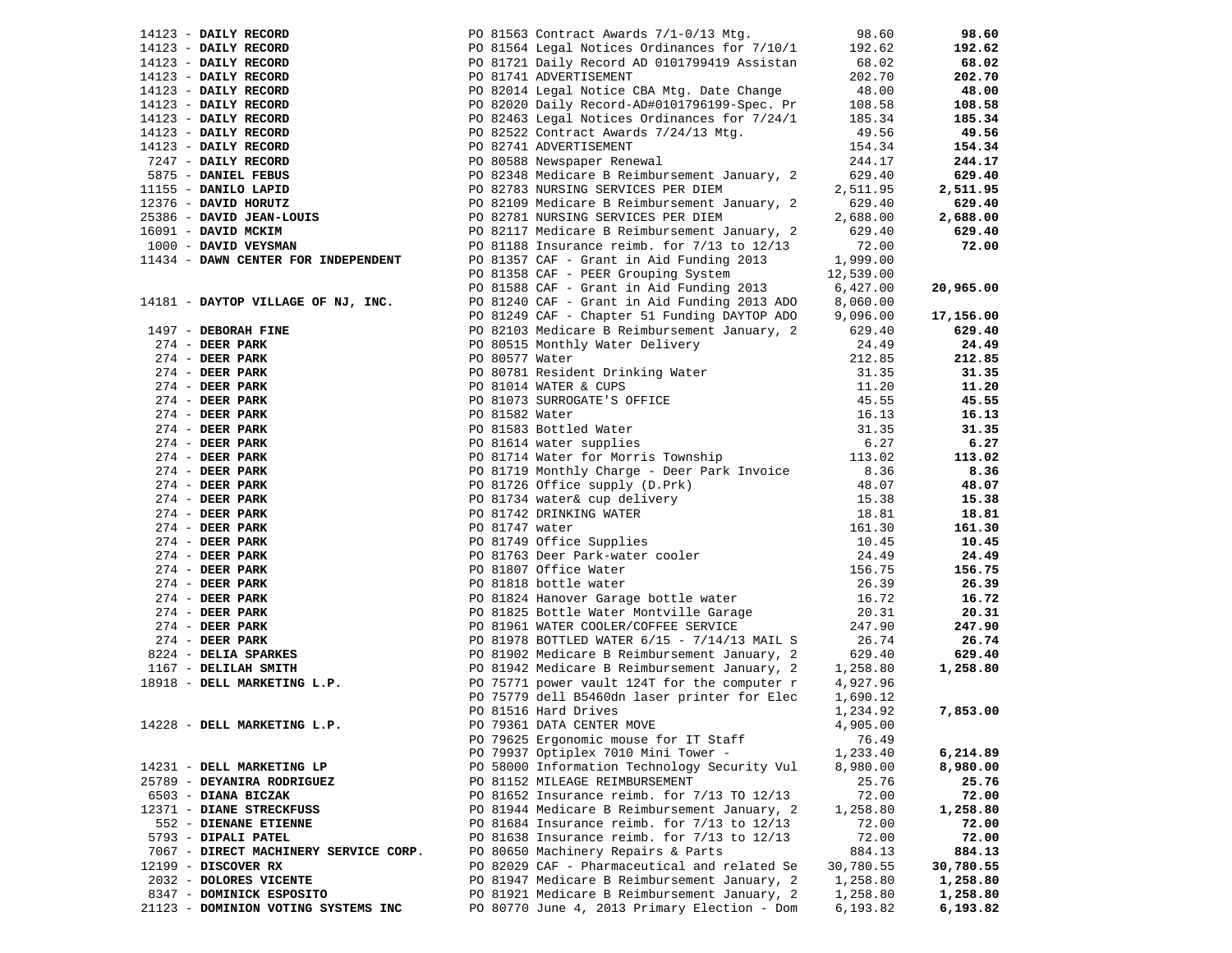| 1175 - DONALD BERLIN                  |                 | PO 81914 Medicare B Reimbursement January, 2 | 1,258.80 | 1,258.80 |
|---------------------------------------|-----------------|----------------------------------------------|----------|----------|
| 6031 - DONALD KOSTKA                  |                 | PO 81930 Medicare B Reimbursement January, 2 | 1,258.80 | 1,258.80 |
|                                       |                 |                                              |          |          |
| 20139 - DONNIS ZIESSE                 |                 | PO 82084 Medicare B Reimbursement January, 2 | 1,258.80 | 1,258.80 |
| 14334 - DORIS DOLAN                   |                 | PO 82050 Medicare B Reimbursement January, 2 | 1,258.80 | 1,258.80 |
| 8170 - DOROTHY BARON                  |                 | PO 81846 Medicare B Reimbursement January, 2 | 629.40   | 629.40   |
| 24659 - DOROTHY DIFABIO               |                 | PO 81180 SANE Supplemental Pay               | 66.30    | 66.30    |
| 4652 - DOROTHY MCCORMICK              |                 | PO 81879 Medicare B Reimbursement January, 2 | 629.40   | 629.40   |
| 20611 - DOROTHY RETTBERG              |                 | PO 82071 Medicare B Reimbursement January, 2 | 1,258.80 | 1,258.80 |
| 17687 - DOROTHY SMARG                 |                 | PO 82138 Medicare B Reimbursement January, 2 | 629.40   | 629.40   |
| 8178 - DOROTHY STEPHENS               |                 | PO 81903 Medicare B Reimbursement January, 2 | 629.40   | 629.40   |
|                                       |                 |                                              |          |          |
| 14365 - DOSCH-KING EMULSIONS INC      |                 | PO 80625 RC70 bulk rate                      | 638.25   | 638.25   |
| 10986 - DOTTRIGE SMITH-CAESAR         |                 | PO 82387 Medicare B Reimbursement January, 2 | 629.40   | 629.40   |
| 14379 - DOVER BRAKE & CLUTCH CO INC   |                 | PO 80592 TRUCK PARTS                         | 23.65    |          |
|                                       |                 | PO 81460 TRUCK PARTS                         | 22.32    | 45.97    |
| 12190 - DRIVE LINE SERVICES OF NJ INC |                 | PO 80995 TRUCK PARTS                         | 61.23    | 61.23    |
| 23985 - DRUGTESTSINBULK.COM           |                 | PO 78378 DRUG TESTING KIT                    | 111.25   | 111.25   |
| 12107 - DUECO INC.                    |                 | PO 80595 TRUCK PARTS                         | 1,089.68 | 1,089.68 |
| 9394 - EARL NIELSEN                   |                 |                                              | 1,258.80 | 1,258.80 |
|                                       |                 | PO 82432 Medicare B Reimbursement January, 2 |          |          |
| 25496 - EASTBOUND GARDEN CENTER       |                 | PO 80681 EQUIP RPR                           | 173.93   | 173.93   |
| 25442 - HIGH POINT FURNITURE          | PO 74427 CHAIRS |                                              | 1,454.64 | 1,454.64 |
| 1441 - EDILMA ACEVEDO                 |                 | PO 81202 Mi. & Insurance reimb. for 7/13 to  | 111.50   | 111.50   |
| 4435 - EDITH VANDER PLOEG             |                 | PO 82083 Medicare B Reimbursement January, 2 | 1,258.80 | 1,258.80 |
| 12467 - EDITHA MARQUEZ                |                 | PO 82785 NURSING SERVICES PER DIEM           | 1,061.20 | 1,061.20 |
| 20853 - EDMUND GERBER                 |                 | PO 81525 Arbitration                         | 750.00   | 750.00   |
| 14806 - EDWARD FRONZUTO               |                 | PO 81715 Medicare B Reimbursement January, 2 | 629.40   | 629.40   |
| 20153 - EDWARD KLINGENER              |                 | PO 82113 Medicare B Reimbursement January, 2 | 629.40   | 629.40   |
|                                       |                 |                                              |          |          |
| 12378 - EILEEN BONFANTI               |                 | PO 82046 Medicare B Reimbursement January, 2 | 1,258.80 | 1,258.80 |
| 24194 - EILEEN TORMEY                 |                 | PO 81910 Medicare B Reimbursement January, 2 | 629.40   | 629.40   |
| 20917 - EILEEN TRONCONE               |                 | PO 82080 Medicare B Reimbursement January, 2 | 1,258.80 | 1,258.80 |
| 14491 - EL PRIMER PASO                |                 | PO 80914 CAF - Grant in Aid Funding 2013 EL  | 7,362.00 | 7,362.00 |
| 4433 - ELAINE COOPER                  |                 | PO 82099 Medicare B Reimbursement January, 2 | 629.40   | 629.40   |
| 20614 - ELBERITA DELABASTIDE          |                 | PO 82052 Medicare B Reimbursement January, 2 | 1,258.80 | 1,258.80 |
| 20909 - ELEANOR SGRO                  |                 | PO 82079 Medicare B Reimbursement January, 2 | 1,258.80 | 1,258.80 |
| 10560 - ELEANOR SHANN                 |                 | PO 82137 Medicare B Reimbursement January, 2 | 629.40   | 629.40   |
| 23996 - ELECTRONIC OFFICE SYSTEMS     |                 | PO 81290 cost per copy quarterly bill        | 125.88   | 125.88   |
|                                       |                 |                                              |          |          |
| 14501 - ELEVATOR MAINTENANCE CORP     |                 | PO 81731 CAF - Elevator Maintenance and Insp | 3,200.00 | 3,200.00 |
| 11241 - ELISABETH LUTZ                |                 | PO 82059 Medicare B Reimbursement January, 2 | 1,258.80 | 1,258.80 |
| 17613 - ELIZABETH SHANKLIN            |                 | PO 81901 Medicare B Reimbursement January, 2 | 629.40   | 629.40   |
| 9998 - ELIZABETH BARRADALE            |                 | PO 82337 Medicare B Reimbursement January, 2 | 629.40   | 629.40   |
| 8779 - ELIZABETH JAEGER               |                 | PO 81871 Medicare B Reimbursement January, 2 | 629.40   | 629.40   |
| 10982 - ELIZABETH KING                |                 | PO 81929 Medicare B Reimbursement January, 2 | 1,258.80 | 1,258.80 |
| 24768 - ELIZABETH LEHMAN              |                 | PO 82361 Medicare B Reimbursement January, 2 | 629.40   | 629.40   |
| 8192 - ELIZABETH PANZER               |                 | PO 82064 Medicare B Reimbursement January, 2 | 1,258.80 | 1,258.80 |
| 14505 - ELIZABETHTOWN GAS             |                 | PO 81502 NATURAL GAS - LONG VALLEY           | 62.82    | 62.82    |
| 2029 - ELLEN HALLEY                   |                 | PO 82107 Medicare B Reimbursement January, 2 | 629.40   | 629.40   |
|                                       |                 |                                              |          |          |
| $4449$ - ELLEN LEWIS                  |                 | PO 82425 Medicare B Reimbursement January, 2 | 1,258.80 | 1,258.80 |
| 10996 - ELLEN ROSSI                   |                 | PO 82072 Medicare B Reimbursement January, 2 | 1,258.80 | 1,258.80 |
| 10977 - ELLORINE PITTER               |                 | PO 81886 Medicare B Reimbursement January, 2 | 629.40   | 629.40   |
| 2054 - ELSIE BOWEN                    |                 | PO 81784 Medicare B Reimbursement January, 2 | 1,258.80 | 1,258.80 |
| 7419 - ELSIE PATTERSON                |                 | PO 81887 Medicare B Reimbursement January, 2 | 629.40   | 629.40   |
| 4438 - ELVA WEININGER                 |                 | PO 82148 Medicare B Reimbursement January, 2 | 629.40   | 629.40   |
| 11345 - EMBROIDME                     |                 | PO 82002 Public Safety Youth Academy         | 1,587.00 | 1,587.00 |
| 5245 - EMELDA WALCOTT                 |                 | PO 82149 Medicare B Reimbursement January, 2 | 629.40   | 629.40   |
| 25417 - EMILY O'GORMAN                |                 | PO 81938 Medicare B Reimbursement January, 2 | 1,258.80 | 1,258.80 |
| 2047 - EMPLOYMENT HORIZONS, INC.      |                 |                                              |          |          |
|                                       |                 | PO 81143 JANITORIAL & GROUNDSKEEPING JUNE 2  | 917.00   | 917.00   |
| 18572 - ENID YEARWOOD                 |                 | PO 81783 Medicare B Reimbursement January, 2 | 629.40   | 629.40   |
| 21386 - ENVISION ENGINEERING LLC      |                 | PO 81566 CAF Professional Srvs-Drainage Impr | 6,421.50 | 6,421.50 |
| 7925 - EPLUS TECHNOLOGY INC           |                 | PO 78079 Support and Design Services         | 3,085.00 | 3,085.00 |
| 25488 - ERIC R. NISENSON              |                 | PO 80421 Resident Medical Treatment          | 166.90   | 166.90   |
| 6576 - ESTHER ROBERTS                 |                 | PO 82070 Medicare B Reimbursement January, 2 | 1,258.80 | 1,258.80 |
| 14673 - ETHEL FENTZLAFF               |                 | PO 82413 Medicare B Reimbursement January, 2 | 1,258.80 | 1,258.80 |
| 21666 - ETHEL HAWKINS                 |                 | PO 82108 Medicare B Reimbursement January, 2 | 629.40   | 629.40   |
| 8771 - ETHEL WEISSMANN                |                 | PO 82402 Medicare B Reimbursement January, 2 | 629.40   | 629.40   |
|                                       |                 |                                              |          |          |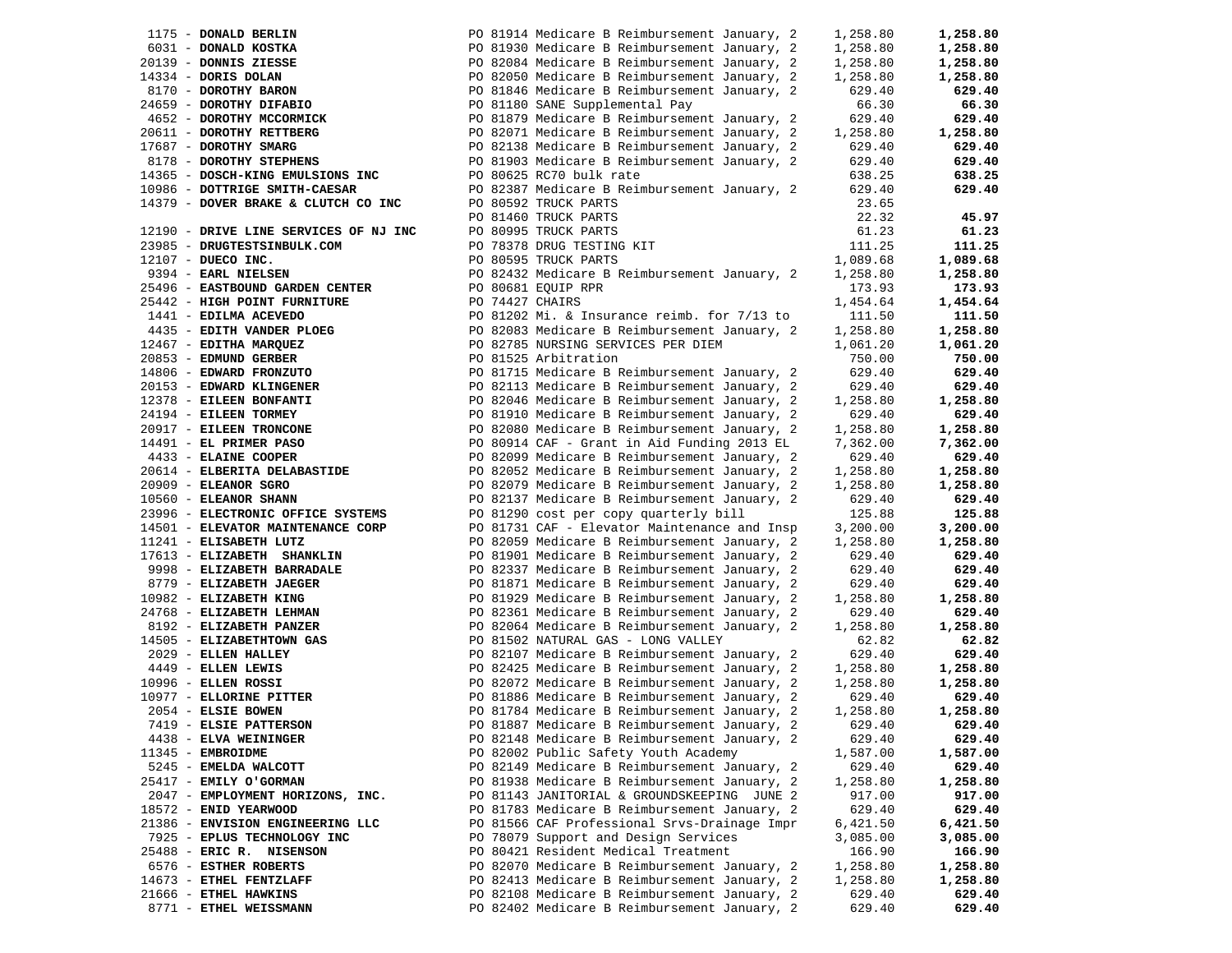|                | 440 - EUNICE A REYNOLDS                | PO 82379 Medicare B Reimbursement January, 2 | 629.40    | 629.40    |
|----------------|----------------------------------------|----------------------------------------------|-----------|-----------|
|                | 12366 - EVELYN CAFFREY                 | PO 82408 Medicare B Reimbursement January, 2 | 1,258.80  | 1,258.80  |
|                | 20265 - EVELYN TOLENTINO               | PO 82752 NURSING SERVICES PER DIEM           | 2,034.55  | 2,034.55  |
|                | 25497 - EXTENDO BED COMPANY INC        | PO 76114 Extendo Bed Steel Frame             | 5,418.00  | 5,418.00  |
|                | 2878 - FAIRLEIGH DICKINSON UNIVERSITY  | PO 82217 CAF - 2878-605                      | 853.60    |           |
|                |                                        | PO 82290 CAF - 2878-606                      | 1,067.00  | 1,920.60  |
|                | 14641 - FAMILY INTERVENTION            | PO 82203 CAF - Grant in Aid Funding 2013 FAM | 16,176.00 | 16,176.00 |
|                | 15382 - FAMILY PROMISE OF              | PO 81538 CAF - Homeless Contract SH13014 FA  | 14,054.00 |           |
|                |                                        | PO 82204 CAF - Grant in Aid Funding 2013 FAM | 3,900.00  | 17,954.00 |
|                | 12515 - FASTENAL COMPANY               | PO 81508 PLUMB/ HVAC/ OTHER ADMIN            | 434.90    | 434.90    |
|                | 20423 - FASTER URGENT CARE             | PO 81346 CAF - Comprehensive Medical Service | 175.00    | 175.00    |
|                | 20423 - FASTER URGENT CARE             | PO 81698 CAF - Comprehensive Medical Service | 150.00    | 150.00    |
|                | 20423 - FASTER URGENT CARE             | PO 81759 CAF - Comprehensive Medical Service | 120.00    | 120.00    |
|                | 4585 - FAUNA FOODS CORP.               | PO 81389 Dog Food for K-9                    | 1,196.75  | 1,196.75  |
|                | $24219$ - FAY TEIXEIRA                 | PO 82142 Medicare B Reimbursement January, 2 | 629.40    | 629.40    |
|                | $10515$ - FAYE STEELE                  | PO 81908 Medicare B Reimbursement January, 2 | 629.40    | 629.40    |
| 14668 - FEDEX  |                                        | PO 80093 fedex lost bill                     | 55.37     |           |
|                |                                        | PO 81190 Express Mail                        | 278.68    |           |
|                |                                        | PO 81579 Shipping                            | 19.01     |           |
|                |                                        | PO 81802 Express Mail                        | 280.13    |           |
|                |                                        | PO 82001 Shipping                            | 14.74     | 647.93    |
|                | 1190 - FEROL DRUST                     | PO 82049 Medicare B Reimbursement January, 2 | 1,258.80  | 1,258.80  |
|                | 14702 - FIRE FIGHTERS EQUIPMENT CO INC | PO 81149 Rebuild Regulator on Air Truck      | 239.60    | 239.60    |
|                | 9388 - FIREFIGHTER ONE LLC             | PO 80672 Replacement Saw Blade               | 260.00    |           |
|                |                                        | PO 80854 hazmat caps                         | 385.00    | 645.00    |
|                | 5171 - FIRST CHOICE AUTOMOTIVE         | PO 81461 REPAIR A/C MACHINE                  | 336.33    | 336.33    |
|                | 3051 - LAZ PARKING                     | PO 81488 CAF - Juror Parking at Headquarters | 2,133.00  |           |
|                |                                        | PO 81489 CAF - Juror Parking at the Headquar | 2,072.00  | 4,205.00  |
|                | 2795 - FLEET SERVICES                  | PO 81711 GAS PURCHASES                       | 375.92    | 375.92    |
|                | 12151 - FLEMINGTON BUICK CHEVROLET     | PO 81462 AUTO PARTS                          | 140.98    | 140.98    |
|                | 11444 - FLORENCE GRAMIGNANO            | PO 82056 Medicare B Reimbursement January, 2 | 1,258.80  | 1,258.80  |
|                | 3786 - FLORIS ROCHESTER                | PO 81725 Medicare B Reimbursement January, 2 | 629.40    | 629.40    |
|                | 13313 - FORTIS INSTITUTE               | PO 82176 CAF - 13313-511                     | 800.00    | 800.00    |
|                | 14772 - FOWLER EQUIP CO INC.           | PO 80635 WASHING MACHINE REPAIR              | 886.21    | 886.21    |
|                | 10980 - FRANCES DUFF                   | PO 82051 Medicare B Reimbursement January, 2 | 1,258.80  | 1,258.80  |
|                | 16249 - FRANCES MOGIELNICKI            | PO 82430 Medicare B Reimbursement January, 2 | 1,258.80  | 1,258.80  |
|                | 16981 - FRANCES PERKALIS               | PO 81883 Medicare B Reimbursement January, 2 | 629.40    | 629.40    |
|                | 10978 - FRANCES SLAYTON                | PO 82131 Medicare B Reimbursement January, 2 | 629.40    | 629.40    |
|                | 13205 - FRANCES SPICER                 | PO 82133 Medicare B Reimbursement January, 2 | 629.40    | 629.40    |
|                | 13282 - FRANCIS DASCOLL                | PO 81853 Medicare B Reimbursement January, 2 | 629.40    | 629.40    |
|                | 9393 - FRANK DEL NEGRO                 | PO 81919 Medicare B Reimbursement January, 2 | 1,258.80  | 1,258.80  |
|                | 10971 - FRANK DRUETZLER                | PO 81856 Medicare B Reimbursement January, 2 | 629.40    | 629.40    |
|                | 17295 - FRANK REILLY                   | PO 81893 Medicare B Reimbursement January, 2 | 629.40    | 629.40    |
|                | 20596 - FRANK SORIANO                  | PO 81907 Medicare B Reimbursement January, 2 | 629.40    | 629.40    |
|                | 24212 - FRANKIE SATCHER                | PO 81946 Medicare B Reimbursement January, 2 | 1,258.80  | 1,258.80  |
|                | 14787 - FREEDOM HOUSE INC.             | PO 82205 CAF - Chapter 51 Funding Halfway Ho | 4,517.00  | 4,517.00  |
|                | 17778 - GAETANO SPINELLA               | PO 82444 Medicare B Reimbursement January, 2 | 1,258.80  | 1,258.80  |
|                | 15712 - GAIL LAWRENCE                  | PO 82360 Medicare B Reimbursement January, 2 | 629.40    | 629.40    |
|                | 7373 - GAILE THOMPSON                  | PO 81909 Medicare B Reimbursement January, 2 | 629.40    | 629.40    |
| $14839 - GALE$ |                                        | PO 80752 Confirm Books Received              | 96.13     | 96.13     |
|                | $8711 - GALLS$ , LLC                   | PO 79967 UNIFORMS                            | 580.50    | 580.50    |
|                | 14857 - GARDEN STATE HIGHWAY           | PO 81086 Signage Material                    | 7,544.65  | 7,544.65  |
|                | 24185 - GARY COLBURN                   | PO 82097 Medicare B Reimbursement January, 2 | 629.40    | 629.40    |
|                | $21652$ - GARY RIETH                   | PO 82129 Medicare B Reimbursement January, 2 | 629.40    | 629.40    |
|                | 19093 - GENERAL PLUMBING SUPPLY INC.   | PO 81485 PLUMBING                            | 34.34     | 34.34     |
|                | 8167 - GENEVA JACKSON                  | PO 81874 Medicare B Reimbursement January, 2 | 629.40    | 629.40    |
|                | $10027$ - GENEVA MIMS                  | PO 82370 Medicare B Reimbursement January, 2 | 629.40    | 629.40    |
|                | 13258 - GEORGE BAYLOR                  | PO 82445 Medicare B Reimbursement January, 2 | 1,258.80  | 1,258.80  |
|                | 7133 - GEORGE HANLEY                   | PO 56254 Food For Election                   | 53.25     | 53.25     |
|                | $16506$ - GEORGE NAY                   | PO 82375 Medicare B Reimbursement January, 2 | 629.40    | 629.40    |
|                | 8269 - GEORGINA GRAY-HORSLEY           | PO 82777 NURSING SERVICES PER DIEM           | 2,464.00  | 2,464.00  |
|                | 20599 - GERALD NEWELL                  | PO 82067 Medicare B Reimbursement January, 2 | 1,258.80  | 1,258.80  |
|                | 20158 - GERALD UNDERHILL               | PO 82239 Work Boots                          | 90.00     | 90.00     |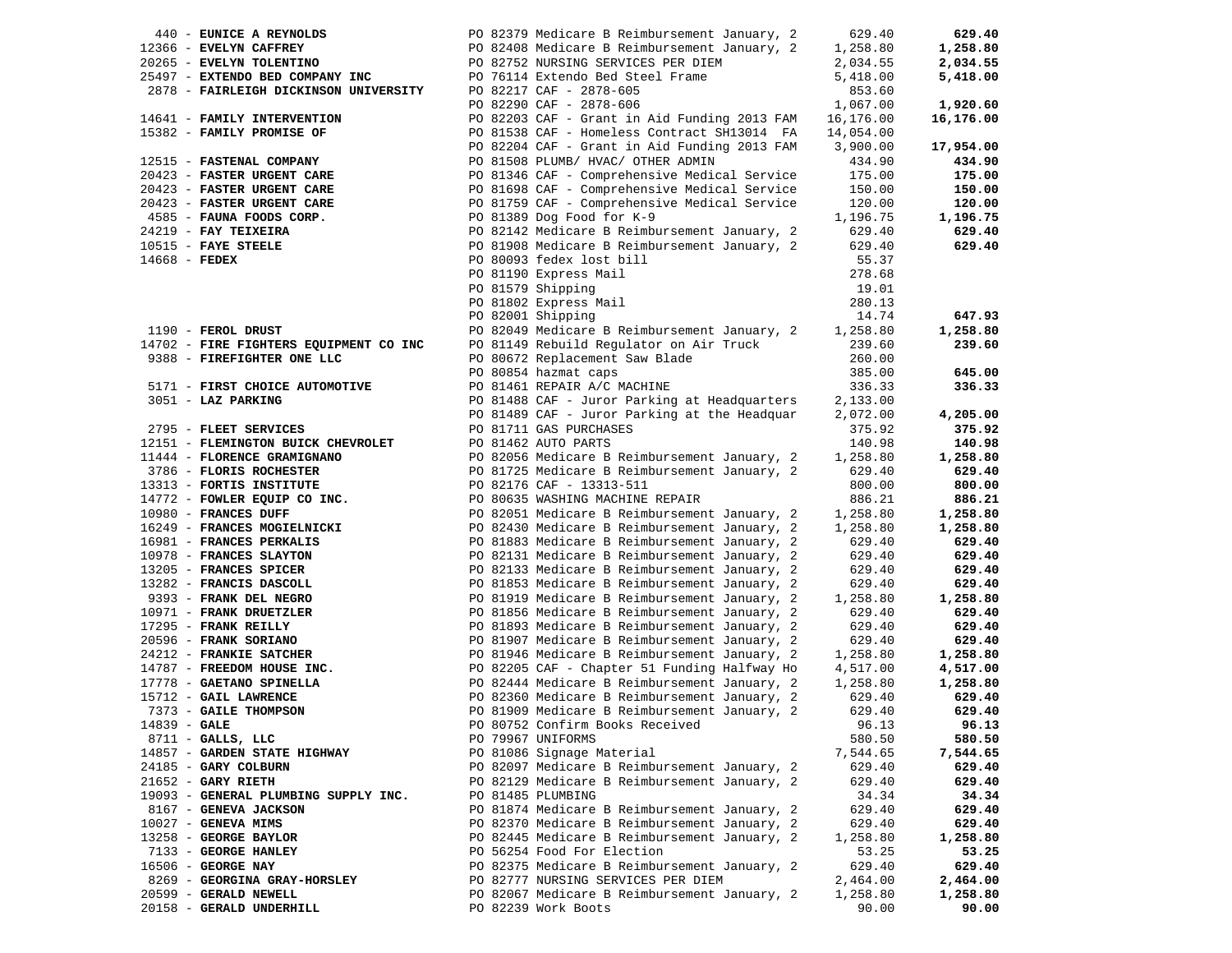| 6564 - GERHARD VIENNA                                                                                                                                                                                                                            |                   | PO 81948 Medicare B Reimbursement January, 2                                                                                                                  | 1,258.80               | 1,258.80   |
|--------------------------------------------------------------------------------------------------------------------------------------------------------------------------------------------------------------------------------------------------|-------------------|---------------------------------------------------------------------------------------------------------------------------------------------------------------|------------------------|------------|
|                                                                                                                                                                                                                                                  |                   | 14916 - GILL ASSOCIATES IDENTIFICATION PO 80582 ID System Supplies<br>PO 80583 Polaroid Ribbon - Attorney IDs<br>PO 82111 Medicare B Reimbursement January, 2 | 1,390.50               |            |
|                                                                                                                                                                                                                                                  |                   |                                                                                                                                                               | 169.00                 | 1,559.50   |
|                                                                                                                                                                                                                                                  |                   |                                                                                                                                                               |                        |            |
|                                                                                                                                                                                                                                                  |                   | PO 82111 Medicare B Reimbursement January, 2                                                                                                                  | 629.40                 | 629.40     |
| 14936 - GLOBAL KNOWLEDGE TRANING LLC                                                                                                                                                                                                             |                   | PO 62779 Registration for C Sellinger - ASA                                                                                                                   | 3,145.50               | 3,145.50   |
| 16566 - GLORIA NIEC                                                                                                                                                                                                                              |                   | PO 82374 Medicare B Reimbursement January, 2                                                                                                                  | 629.40                 | 629.40     |
| 17850 - GLORIA STEHLGENS                                                                                                                                                                                                                         |                   | PO 81905 Medicare B Reimbursement January, 2                                                                                                                  | 629.40                 | 629.40     |
| 21846 - GMIS INTERNATIONAL                                                                                                                                                                                                                       |                   | PO 79641 YEARLY MEMBERSHIP RENEWAL                                                                                                                            | 150.00                 | 150.00     |
| 14956 - GOODYEAR AUTO SERVICE                                                                                                                                                                                                                    | PO 81479 TIRES    |                                                                                                                                                               |                        |            |
|                                                                                                                                                                                                                                                  |                   |                                                                                                                                                               | 404.44                 | 404.44     |
|                                                                                                                                                                                                                                                  |                   | PO 82087 Medicare B Reimbursement January, 2                                                                                                                  | 629.40                 | 629.40     |
|                                                                                                                                                                                                                                                  |                   | PO 81949 Medicare B Reimbursement January, 2                                                                                                                  | 1,258.80               | 1,258.80   |
| 20920 - GORDON BREEDING JR<br>9766 - GRACE WINTERS<br>14984 - GRAINGER                                                                                                                                                                           | PO 80598 SUPPLIES |                                                                                                                                                               | 76.08                  | 76.08      |
| 19122 - GRASS ROOTS TURF PRODUCTS INC                                                                                                                                                                                                            |                   | PO 80677 GRNDS MAINT                                                                                                                                          | 606.56                 |            |
|                                                                                                                                                                                                                                                  |                   |                                                                                                                                                               |                        |            |
|                                                                                                                                                                                                                                                  |                   | PO 81510 GRNDS MAINT                                                                                                                                          | 200.30                 | 806.86     |
| 15051 - GRETCHEN HAAS                                                                                                                                                                                                                            |                   | PO 81867 Medicare B Reimbursement January, 2                                                                                                                  | 629.40                 | 629.40     |
| 19134 - GRINNELL RECYCLING INC.                                                                                                                                                                                                                  |                   | PO 81562 Disposable Recycling                                                                                                                                 | 1,102.94               | 1,102.94   |
| 15027 - GTI INTERNET                                                                                                                                                                                                                             |                   | PO 81281 quarterly billing - Web hosting                                                                                                                      | 44.85                  |            |
|                                                                                                                                                                                                                                                  |                   | PO 80876 Dynamic SLIP/PPP                                                                                                                                     | 74.85                  | 119.70     |
|                                                                                                                                                                                                                                                  |                   |                                                                                                                                                               |                        |            |
| $12012$ - GTS WELCO                                                                                                                                                                                                                              |                   | PO 80610 WELDING SUPPLIES                                                                                                                                     | 98.47                  |            |
|                                                                                                                                                                                                                                                  |                   | PO 81477 SHOP SUPPLIES                                                                                                                                        | 64.99                  | 163.46     |
| 15490 - GUARANTEED REBUILDERS INC                                                                                                                                                                                                                |                   | PO 80996 TRUCK PARTS                                                                                                                                          | 375.00                 | 375.00     |
| 20919 - HANNAH GILBERT<br>1370 - HAROLD SERGENT<br>12377 - HAROLD WHITE<br>9728 - HARRIET VALLECER RN                                                                                                                                            |                   | PO 82106 Medicare B Reimbursement January, 2                                                                                                                  | 629.40                 | 629.40     |
|                                                                                                                                                                                                                                                  |                   | PO 82385 Medicare B Reimbursement January, 2                                                                                                                  | 629.40                 | 629.40     |
|                                                                                                                                                                                                                                                  |                   |                                                                                                                                                               | 629.40                 | 629.40     |
|                                                                                                                                                                                                                                                  |                   | PO 82399 Medicare B Reimbursement January, 2                                                                                                                  |                        |            |
|                                                                                                                                                                                                                                                  |                   | PO 82753 NURSING SERVICES PER DIEM                                                                                                                            | 1,400.00               | 1,400.00   |
| 25522 - HARRY L. SCHWARZ & CO.<br>25536 - HARTER EQUIPMENT, INC.<br>444 - HARTER GREEN                                                                                                                                                           |                   | PO 82244 Sussex Turnpike Improvement Project                                                                                                                  | 2,880.00               | 2,880.00   |
|                                                                                                                                                                                                                                                  |                   | PO 80622 Asphalt Roller Rental                                                                                                                                | 3,740.00               | 3,740.00   |
|                                                                                                                                                                                                                                                  |                   | PO 82352 Medicare B Reimbursement January, 2                                                                                                                  | 629.40                 | 629.40     |
|                                                                                                                                                                                                                                                  |                   | PO 82418 Medicare B Reimbursement January, 2                                                                                                                  | 1,258.80               | 1,258.80   |
|                                                                                                                                                                                                                                                  |                   |                                                                                                                                                               |                        |            |
|                                                                                                                                                                                                                                                  |                   | PO 82366 Medicare B Reimbursement January, 2 629.40<br>PO 81906 Medicare B Reimbursement January, 2 629.40                                                    |                        | 629.40     |
|                                                                                                                                                                                                                                                  |                   | PO 81906 Medicare B Reimbursement January, 2                                                                                                                  | 629.40                 | 629.40     |
|                                                                                                                                                                                                                                                  | PO 81191 Frames   |                                                                                                                                                               | 583.24                 |            |
| 25536 - HARTER EQUIPMENT, INC.<br>444 - HATTIE GREEN<br>11991 - HAYMARD HARRELL<br>20593 - HELEN MARSH<br>17704 - HELEN SMITH<br>15159 - HELRICK'S INC<br>21430 - HENRY KAFEL<br>2022 - HERBERT ROSA<br>8173 - HERBERT ROOPES<br>11538 - HEWLETT | PO 81197 Frames   |                                                                                                                                                               | 129.00                 | 712.24     |
|                                                                                                                                                                                                                                                  |                   | PO 82057 Medicare B Reimbursement January, 2                                                                                                                  | 1,258.80               | 1,258.80   |
|                                                                                                                                                                                                                                                  |                   |                                                                                                                                                               |                        |            |
|                                                                                                                                                                                                                                                  |                   | PO 82381 Medicare B Reimbursement January, 2                                                                                                                  | 629.40                 | 629.40     |
|                                                                                                                                                                                                                                                  |                   | PO 82110 Medicare B Reimbursement January, 2                                                                                                                  | 629.40                 | 629.40     |
| 11538 - HEWLETT-PACKARD COMPANY                                                                                                                                                                                                                  |                   | PO 80076 Printer for Megan's Law Unit                                                                                                                         | 159.99                 |            |
|                                                                                                                                                                                                                                                  |                   | PO 80514 Replacement AIO Printer for dead un                                                                                                                  | 148.29                 | 308.28     |
| 15195 - HILTI INC                                                                                                                                                                                                                                | PO 80617 parts    |                                                                                                                                                               | 983.75                 | 983.75     |
|                                                                                                                                                                                                                                                  |                   |                                                                                                                                                               |                        |            |
| 16302 - HOMELESS SOLUTIONS, INC.                                                                                                                                                                                                                 |                   | PO 80908 CAF - Homeless Contract SH1301 FAM                                                                                                                   | 14,329.00              |            |
|                                                                                                                                                                                                                                                  |                   | PO 80910 CAF - Grant in Aid Funding 2013 GIA 4,602.00                                                                                                         |                        | 18,931.00  |
| 20737 - HOOVER TRUCK CENTERS INC                                                                                                                                                                                                                 |                   | PO 80599 TRUCK PARTS                                                                                                                                          | 259.95                 | 259.95     |
| 15241 - HORIZON BLUE CROSS BLUE SHIELD                                                                                                                                                                                                           |                   | PO 81207 Invoice for July 2013                                                                                                                                | 148,970.89             | 148,970.89 |
| 15241 - HORIZON BLUE CROSS BLUE SHIELD                                                                                                                                                                                                           |                   | PO 81208 Dental coverage for July 2013 4,720.91<br>PO 82505 9/12 MINIMUM PREMIUM 95,893.85                                                                    |                        | 4,720.91   |
| 15241 - HORIZON BLUE CROSS BLUE SHIELD                                                                                                                                                                                                           |                   |                                                                                                                                                               | 95,893.85              | 95,893.85  |
|                                                                                                                                                                                                                                                  |                   |                                                                                                                                                               |                        |            |
| 15241 - HORIZON BLUE CROSS BLUE SHIELD                                                                                                                                                                                                           |                   | PO 82506 9/12 MINIMUM PREMIUM<br>PO 82525 10/12 MINIMUM PREMIUM<br>PO 82526 10/12 MINIMUM PREMIUM                                                             | 41,170.47<br>27,775.68 | 41,170.47  |
| 15241 - HORIZON BLUE CROSS BLUE SHIELD                                                                                                                                                                                                           |                   |                                                                                                                                                               |                        | 27,775.68  |
| 15241 - HORIZON BLUE CROSS BLUE SHIELD                                                                                                                                                                                                           |                   |                                                                                                                                                               | 95, 911.21             | 95,911.21  |
| 15241 - HORIZON BLUE CROSS BLUE SHIELD                                                                                                                                                                                                           |                   | PO 82529 Dental coverage for the month of Au 43,068.08                                                                                                        |                        | 43,068.08  |
| 15241 - HORIZON BLUE CROSS BLUE SHIELD                                                                                                                                                                                                           |                   | PO 82530 August, 2013 HMO - Main County and 1,307,494.84 1,307,494.84                                                                                         |                        |            |
| 15241 - HORIZON BLUE CROSS BLUE SHIELD                                                                                                                                                                                                           |                   | PO 82910 Main County - PBA's, Morris View an                                                                                                                  |                        |            |
|                                                                                                                                                                                                                                                  |                   |                                                                                                                                                               | 123, 373. 27           | 123,373.27 |
| 15249 - HOUSING PARTNERSHIP                                                                                                                                                                                                                      |                   | PO 80913 CAF - Grant in Aid Funding 2013 GIA                                                                                                                  | 6,398.00               | 6,398.00   |
| 1079 - HUONG LU                                                                                                                                                                                                                                  |                   | PO 81649 Insurance reimb. for 7/13 to 12/13                                                                                                                   | 72.00                  | 72.00      |
| $8808$ - ILA TALWAR                                                                                                                                                                                                                              |                   | PO 81653 Insurance reimb. for 7/13 to 12/13                                                                                                                   | 90.00                  | 90.00      |
| 10767 - ILLIENE CHARLES, RN                                                                                                                                                                                                                      |                   | PO 82769 NURSING SERVICES PER DIEM                                                                                                                            | 2,520.00               | 2,520.00   |
| 4592 - INFORMATION & TECHNOLOGY                                                                                                                                                                                                                  |                   | PO 82289 CAF - 4592-689                                                                                                                                       | 1,536.00               | 1,536.00   |
|                                                                                                                                                                                                                                                  |                   |                                                                                                                                                               |                        |            |
| 1664 - INGRAM LIBRARY SERVICES                                                                                                                                                                                                                   |                   | PO 81697 Confirm Books                                                                                                                                        | 1,343.71               |            |
|                                                                                                                                                                                                                                                  |                   | PO 81785 Received Books                                                                                                                                       | 2,798.40               | 4,142.11   |
| 1664 - INGRAM LIBRARY SERVICES                                                                                                                                                                                                                   |                   | PO 81786 Received Books                                                                                                                                       | 2,365.88               | 2,365.88   |
| 15374 - INTEGRATED COMPUTER SOLUTIONS                                                                                                                                                                                                            |                   | PO 80580 Repair - HP Laserjet/K. Zienowicz (                                                                                                                  | 375.00                 | 375.00     |
| 6100 - INTER CITY TIRE                                                                                                                                                                                                                           | PO 81097 TIRES    |                                                                                                                                                               | 1,338.68               |            |
|                                                                                                                                                                                                                                                  |                   |                                                                                                                                                               |                        |            |
|                                                                                                                                                                                                                                                  | PO 81463 TIRES    |                                                                                                                                                               | 2,602.27               | 3,940.95   |
| 20652 - INTERFAITH FOOD PANTRY INC.                                                                                                                                                                                                              |                   | PO 81362 CAF - Grant in Aid Funding 2013                                                                                                                      | 5,880.00               | 5,880.00   |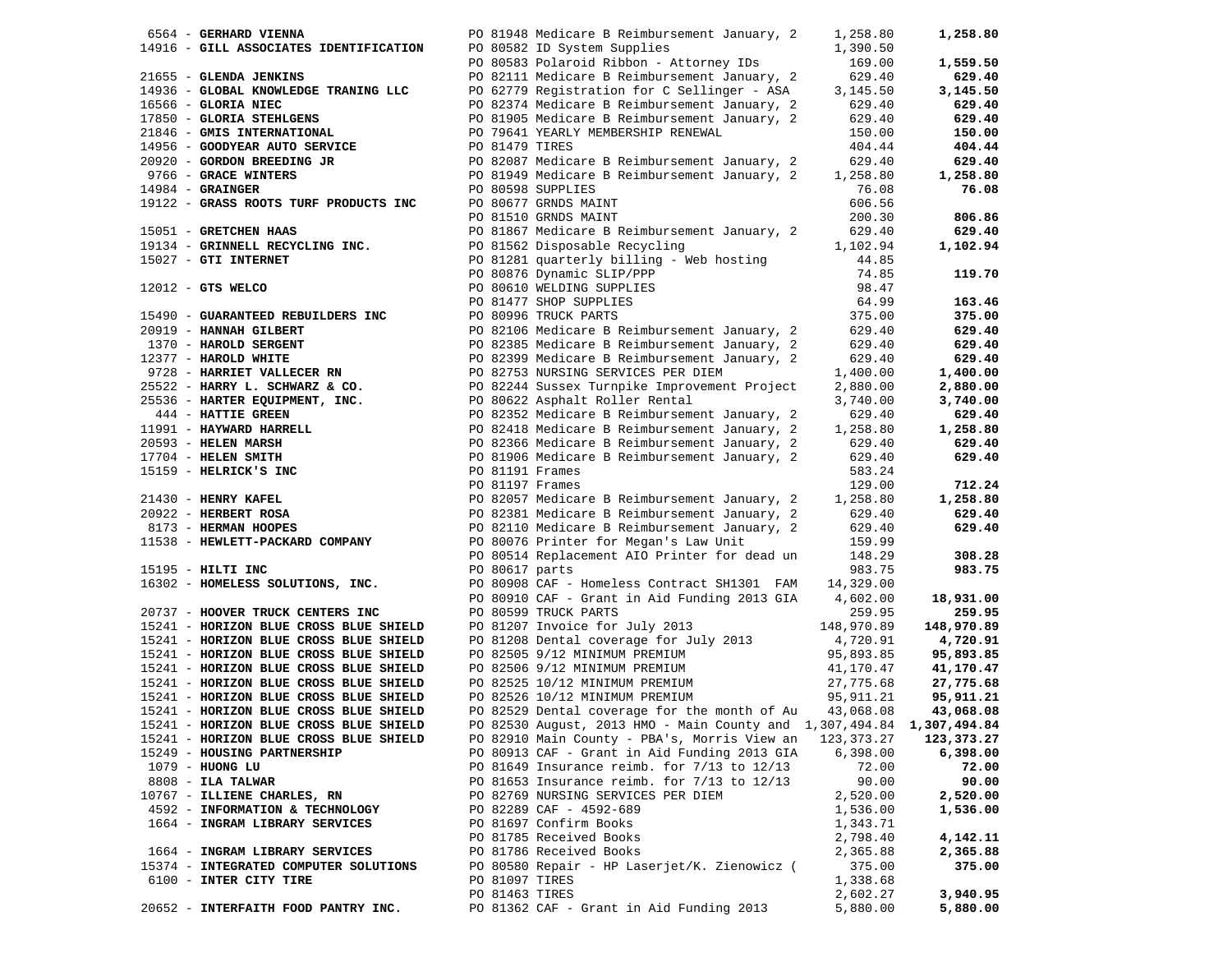| 23977 - INTERNATIONAL PUBLIC                                                                                                                                                                                                   |                | PO 79592 Training                                                                                               | 1,500.00  | 1,500.00  |
|--------------------------------------------------------------------------------------------------------------------------------------------------------------------------------------------------------------------------------|----------------|-----------------------------------------------------------------------------------------------------------------|-----------|-----------|
| 5877 - IRVING SKOLNICK                                                                                                                                                                                                         |                | PO 82132 Medicare B Reimbursement January, 2                                                                    | 629.40    | 629.40    |
|                                                                                                                                                                                                                                |                | 10483 - IZENBERG APPRAISAL ASSOCIATES PO 81701 appraisal report on 16 Highview Ave                              | 750.00    |           |
|                                                                                                                                                                                                                                |                |                                                                                                                 | 1,500.00  | 2,250.00  |
| 15433 - J & D SALES & SERVICE LLC                                                                                                                                                                                              |                | PO 82326 John Street appraisal<br>PO 80997 SERVICE WATER RECYCLER                                               | 1,247.24  | 1,247.24  |
| $12477 - J$ & J ENTERPRISES                                                                                                                                                                                                    |                | PO 80123 Drug Training                                                                                          | 50.00     | 50.00     |
| $17605 - J.A.$ SEXAUER                                                                                                                                                                                                         |                | PO 82690 MACHINERY PARTS & REPAIRS                                                                              | 927.58    | 927.58    |
|                                                                                                                                                                                                                                |                | PO 82386 Medicare B Reimbursement January, 2                                                                    | 629.40    | 629.40    |
|                                                                                                                                                                                                                                |                | PO 82426 Medicare B Reimbursement January, 2                                                                    | 1,258.80  | 1,258.80  |
|                                                                                                                                                                                                                                |                | PO 82102 Medicare B Reimbursement January, 2                                                                    | 629.40    | 629.40    |
| 17605 - J.A. DENGELIN<br>9398 - J.C. SAFFOLD<br>15840 - JACK LUCAS<br>25439 - JACQUELINE FULMORE<br>4432 - JACQUELYN BARRY                                                                                                     |                | PO 81849 Medicare B Reimbursement January, 2                                                                    | 629.40    | 629.40    |
| 5874 - JAMES DUFFY                                                                                                                                                                                                             |                | PO 81854 Medicare B Reimbursement January, 2                                                                    | 629.40    | 629.40    |
| 12197 - JAMES H WOLF                                                                                                                                                                                                           |                | PO 82041 CAF - Qualified Licenced Physician                                                                     | 1,750.00  | 1,750.00  |
| 17400 - JAMES J ROSENBERG<br>9489 - JAMES MURRAY                                                                                                                                                                               |                | PO 82069 Medicare B Reimbursement January, 2                                                                    | 1,258.80  | 1,258.80  |
|                                                                                                                                                                                                                                |                | PO 81935 Medicare B Reimbursement January, 2                                                                    | 1,258.80  | 1,258.80  |
| 2890 - <b>JAMES RETEMIAH</b><br>7382 - <b>JAMES WOODRUFF</b>                                                                                                                                                                   |                | PO 81898 Medicare B Reimbursement January, 2                                                                    | 629.40    | 629.40    |
|                                                                                                                                                                                                                                |                | PO 81951 Medicare B Reimbursement January, 2                                                                    | 1,258.80  | 1,258.80  |
|                                                                                                                                                                                                                                |                |                                                                                                                 | 42.79     | 42.79     |
|                                                                                                                                                                                                                                |                | 1980 - JAN MONRAD<br>21341 - JAN MONRAD<br>21341 - JANEITA RANDALL PO 81891 Medicare B Reimbursement January, 2 | 629.40    | 629.40    |
|                                                                                                                                                                                                                                |                | 21341 - JANEILA KANDADU<br>21645 - JANET BEALE-GRAHAM (2008) 2004 Medicare B Reimbursement January, 2           | 1,258.80  | 1,258.80  |
|                                                                                                                                                                                                                                |                | PO 82134 Medicare B Reimbursement January, 2                                                                    | 629.40    | 629.40    |
|                                                                                                                                                                                                                                |                | PO 81912 Medicare B Reimbursement January, 2                                                                    | 629.40    | 629.40    |
|                                                                                                                                                                                                                                |                | PO 82401 Medicare B Reimbursement January, 2                                                                    | 629.40    | 629.40    |
|                                                                                                                                                                                                                                |                |                                                                                                                 | 545.00    | 545.00    |
| And the set of the set of the set of the set of the set of the set of the set of the set of the set of the set of the set of the set of the set of the set of the set of the set of the set of the set of the set of the set o |                | PO 81980 Insurance reimb. for 7/13 to 12/13                                                                     | 90.00     | 90.00     |
| 17849 - JEAN STEFANICK                                                                                                                                                                                                         |                | PO 82437 Medicare B Reimbursement January, 2                                                                    | 1,258.80  | 1,258.80  |
| $20612$ - JEAN VIZZA                                                                                                                                                                                                           |                | PO 82447 Medicare B Reimbursement January, 2                                                                    | 1,258.80  | 1,258.80  |
| 1612 - JEAN VIZZA<br>414 - JEANETTE MEDEL<br>1978 - JEANETTE TAYLOR                                                                                                                                                            |                | PO 81645 Mi. & Insurance reimb. for 3/13 to                                                                     | 150.20    | 150.20    |
| 17978 - JEANETTE TAYLOR                                                                                                                                                                                                        |                | PO 82141 Medicare B Reimbursement January, 2                                                                    | 629.40    | 629.40    |
| 13302 - JEANNE MARIE BELLUCCI                                                                                                                                                                                                  |                | PO 82093 Medicare B Reimbursement January, 2                                                                    | 629.40    | 629.40    |
| 16563 - JEANNE NICHOLS                                                                                                                                                                                                         |                | PO 81881 Medicare B Reimbursement January, 2                                                                    | 629.40    | 629.40    |
| 658 - JEANNE YOUNG                                                                                                                                                                                                             |                | PO 81654 Mil & Insurance reimb. for 5/13 to                                                                     | 97.70     | 97.70     |
| 21555 - JEDDIE A GARCIA                                                                                                                                                                                                        |                | PO 82776 NURSING SERVICES PER DIEM                                                                              | 840.00    | 840.00    |
| 1585 - JERSEY BATTERED WOMEN'S                                                                                                                                                                                                 |                | PO 81536 CAF - Grant in Aid Funding 2013 JB                                                                     | 20,237.00 | 20,237.00 |
| 960 - JERSEY CENTRAL POWER & LIGHT                                                                                                                                                                                             | PO 81324 JCP&L |                                                                                                                 | 15.35     | 15.35     |
| 960 - JERSEY CENTRAL POWER & LIGHT                                                                                                                                                                                             | PO 81325 JCP&L |                                                                                                                 | 60.20     | 60.20     |
| 960 - JERSEY CENTRAL POWER & LIGHT                                                                                                                                                                                             |                | PO 81590 Utility - Electric JCPL                                                                                | 5,063.36  | 5,063.36  |
| 960 - JERSEY CENTRAL POWER & LIGHT                                                                                                                                                                                             | PO 81819 JCP&L |                                                                                                                 | 679.65    | 679.65    |
| 960 - JERSEY CENTRAL POWER & LIGHT                                                                                                                                                                                             | PO 81820 JCP&L |                                                                                                                 | 357.22    | 357.22    |
| 960 - JERSEY CENTRAL POWER & LIGHT                                                                                                                                                                                             | PO 81821 JCP&L |                                                                                                                 | 46.38     | 46.38     |
| 960 - JERSEY CENTRAL POWER & LIGHT                                                                                                                                                                                             |                | PO 82156 Utility - Electric JCPL<br>PO 82222 JODEL                                                              | 1,122.83  | 1,122.83  |
| 960 - JERSEY CENTRAL POWER & LIGHT                                                                                                                                                                                             | PO 82232 JCP&L |                                                                                                                 | 63.37     | 63.37     |
| 960 - JERSEY CENTRAL POWER & LIGHT                                                                                                                                                                                             | PO 82233 JCP&L |                                                                                                                 | 37.73     | 37.73     |
| 960 - JERSEY CENTRAL POWER & LIGHT                                                                                                                                                                                             |                |                                                                                                                 |           | 31,334.43 |
| 960 - JERSEY CENTRAL POWER & LIGHT                                                                                                                                                                                             |                | PO 82697 COMM CENTER<br>PO 82698 ELECTRIC - CAC COMPLEX<br>8,877.81                                             |           | 8,877.81  |
| 16888 - JERSEY PAPER PLUS INC                                                                                                                                                                                                  |                | PO 80828 CAF - Coarse Paper and Household Su                                                                    | 73.90     |           |
|                                                                                                                                                                                                                                |                | PO 81441 CAF - Coarse Paper and Household Su                                                                    | 924.40    | 998.30    |
| 25374 - JESSICA MONDINO                                                                                                                                                                                                        |                | PO 80869 REIMBURSEMENT FOR TRAVEL                                                                               | 151.05    | 151.05    |
| 11570 - JESSICA REYMUNDO                                                                                                                                                                                                       |                | PO 81704 Insurance reimb. for $7/13$ to $12/13$                                                                 | 90.00     | 90.00     |
| 8838 - JESSIE WEST                                                                                                                                                                                                             |                | PO 82403 Medicare B Reimbursement January, 2                                                                    | 629.40    | 629.40    |
| 20888 - JESSY JACOB                                                                                                                                                                                                            |                | PO 82780 NURSING SERVICES PER DIEM                                                                              | 210.00    | 210.00    |
| 1201 - JOAN CHRISTIANSEN                                                                                                                                                                                                       |                | PO 82409 Medicare B Reimbursement January, 2                                                                    | 1,258.80  | 1,258.80  |
| 21701 - JOAN LEFFERTS                                                                                                                                                                                                          |                | PO 82115 Medicare B Reimbursement January, 2                                                                    | 629.40    | 629.40    |
| 5250 - JOAN PEANO                                                                                                                                                                                                              |                | PO 82126 Medicare B Reimbursement January, 2                                                                    | 629.40    | 629.40    |
| $10061$ - JOAN WULFF                                                                                                                                                                                                           |                | PO 81950 Medicare B Reimbursement January, 2                                                                    | 1,258.80  | 1,258.80  |
| 20916 - JOANN DAMELIO                                                                                                                                                                                                          |                | PO 82053 Medicare B Reimbursement January, 2                                                                    | 1,258.80  | 1,258.80  |
| 15552 - JOANNE KARES                                                                                                                                                                                                           |                | PO 82356 Medicare B Reimbursement January, 2                                                                    | 629.40    | 629.40    |
| 21183 - JOANNE YOUNG                                                                                                                                                                                                           |                | PO 81203 Insurance reimb. for $7/13$ to $12/13$                                                                 | 72.00     | 72.00     |
| 18494 - JOCELYN L. WILSON                                                                                                                                                                                                      |                | PO 82146 Medicare B Reimbursement January, 2                                                                    | 629.40    | 629.40    |
| $5928 - JOHN ALI$                                                                                                                                                                                                              |                | PO 82329 Medicare B Reimbursement January, 2                                                                    | 629.40    | 629.40    |
| 14351 - JOHN DOODY                                                                                                                                                                                                             |                | PO 81920 Medicare B Reimbursement January, 2                                                                    | 1,258.80  | 1,258.80  |
| 14425 - JOHN DUNNE                                                                                                                                                                                                             |                | PO 81918 Medicare B Reimbursement January, 2                                                                    | 1,258.80  | 1,258.80  |
| $14532$ - JOHN ENRIGHT                                                                                                                                                                                                         |                | PO 81922 Medicare B Reimbursement January, 2                                                                    | 1,258.80  | 1,258.80  |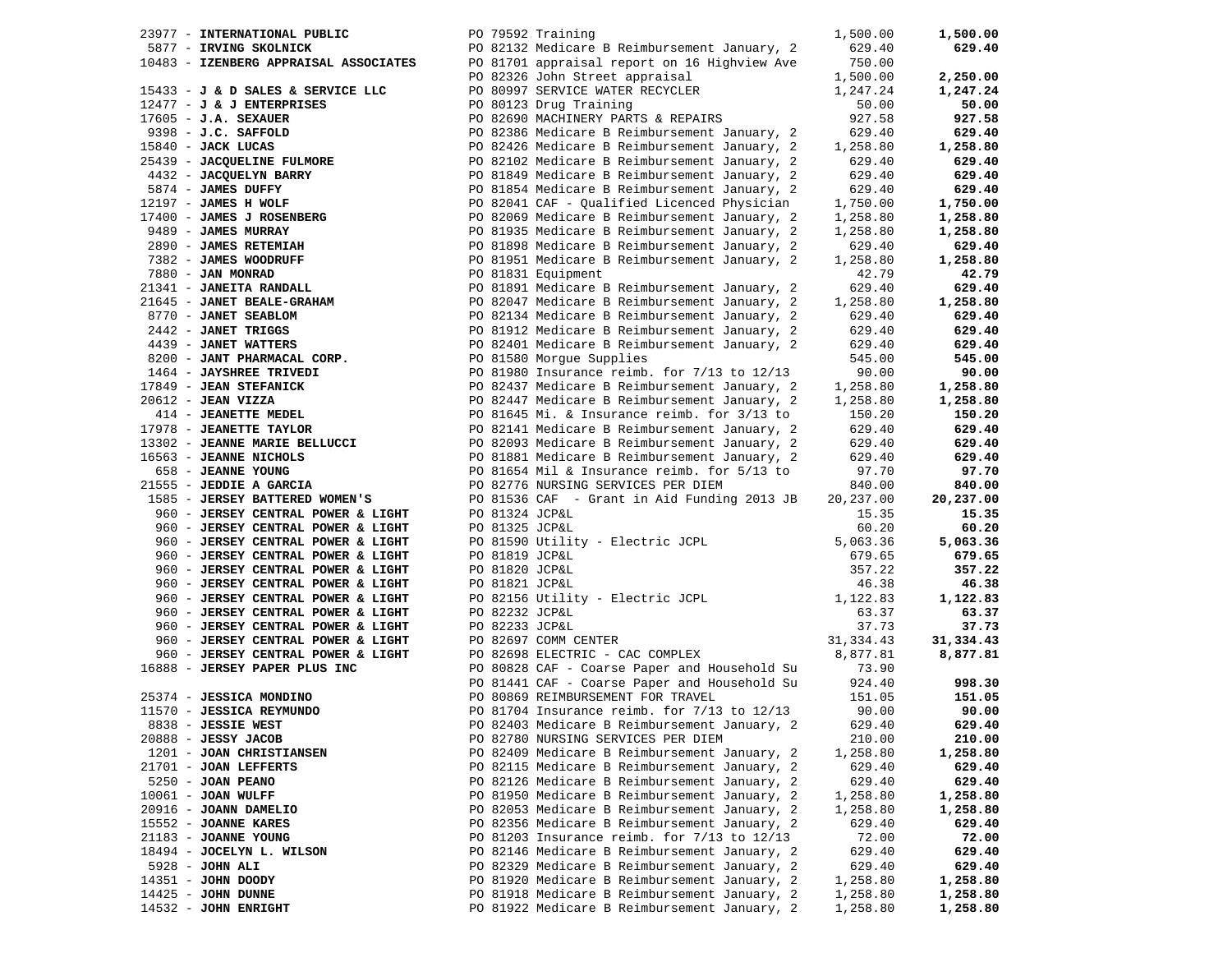| 11982 - JOHN GIORDANO                 |                 | PO 81925 Medicare B Reimbursement January, 2    | 1,258.80          | 1,258.80  |
|---------------------------------------|-----------------|-------------------------------------------------|-------------------|-----------|
| $15106$ - JOHN HARRIS                 |                 | PO 81866 Medicare B Reimbursement January, 2    | 629.40            | 629.40    |
| 7418 - JOHN KRUGER                    |                 | PO 82357 Medicare B Reimbursement January, 2    | 629.40            | 629.40    |
| 16131 - JOHN MENZEL                   |                 | PO 81933 Medicare B Reimbursement January, 2    | 1,258.80          | 1,258.80  |
| 10043 - JOHN MIRTICH                  |                 | PO 82120 Medicare B Reimbursement January, 2    | 629.40            | 629.40    |
| 8769 - JOHN ROSSMAN                   |                 | PO 81892 Medicare B Reimbursement January, 2    | 629.40            | 629.40    |
| $10533 - JOHN WALSH$                  |                 | PO 82400 Medicare B Reimbursement January, 2    | 629.40            | 629.40    |
|                                       |                 |                                                 |                   |           |
| 12452 - JOHNSON & JOHNSON, ESQS       |                 | PO 81665 Legal services rendered for 6/13       | 4,345.00          | 4,345.00  |
| 21614 - JOHNSON MIRMIRAN &            |                 | PO 81431 CAF - Services for Replacement of C    | 1,850.58          | 1,850.58  |
| 8131 - JOHNSTONE SUPPLY               |                 | PO 80420 Maintenance Supplies                   | 1,310.83          | 1,310.83  |
| 16252 - JOSE MOJICA                   |                 | PO 82371 Medicare B Reimbursement January, 2    | 629.40            | 629.40    |
| 9550 - JOSEPH COSTELLO                |                 | PO 81179 Bryne Grant Equipment                  | 50.43             |           |
|                                       |                 | PO 81179 Bryne Grant Equipment                  | 6.60              | 57.03     |
| 24433 - JOSEPH MARTINELLI             |                 | PO 81629 November 6, 2012- General Election     | 480.00            | 480.00    |
| 16818 - JOSEPH OLIVIA, MD.            |                 | PO 81937 Medicare B Reimbursement January, 2    | 1,258.80          | 1,258.80  |
| 25787 - JOSEPH P. MARTINELLI JR.      |                 | PO 81628 November 6, 2012-General Election P    | 300.00            | 300.00    |
| 17316 - JOSEPH RICCARDI               |                 | PO 82073 Medicare B Reimbursement January, 2    | 1,258.80          | 1,258.80  |
| 25420 - JOSEPH RYAN                   |                 | PO 82074 Medicare B Reimbursement January, 2    | 1,258.80          | 1,258.80  |
| 5251 - JOSEPHINE ABRUZZO              |                 | PO 81844 Medicare B Reimbursement January, 2    | 629.40            | 629.40    |
| 2627 - JOYCE GENDRAU                  |                 | PO 81865 Medicare B Reimbursement January, 2    | 629.40            | 629.40    |
| 2884 - JOYCE MOONEY                   |                 | PO 81878 Medicare B Reimbursement January, 2    | 629.40            | 629.40    |
| 11543 - JUAN MULERO                   |                 | PO 82367 Medicare B Reimbursement January, 2    | 629.40            | 629.40    |
| 9396 - JULENE NORTHAN                 |                 | PO 82066 Medicare B Reimbursement January, 2    | 1,258.80          | 1,258.80  |
| 3778 - JULIE CICCHETTI                |                 | PO 81631 Insurance reimb. for $7/13$ to $12/13$ | 72.00             | 72.00     |
| 25659 - JUMBOOL DRIVING SCHOOL        |                 | PO 82201 CAF - 10496-603                        | 3,140.00          | 3,140.00  |
| 25659 - JUMBOOL DRIVING SCHOOL        |                 |                                                 |                   |           |
|                                       |                 | PO 82202 CAF - 10496-565                        | 3,140.00          | 3,140.00  |
| 25659 - JUMBOOL DRIVING SCHOOL        |                 | PO 82269 CAF - 10496-507                        | 3,140.00          | 3,140.00  |
| 10984 - JUVY NILLASCA                 |                 | PO 82123 Medicare B Reimbursement January, 2    | 629.40            | 629.40    |
| 20384 - KAITLYN HELLYER               |                 | PO 81211 Mi. & Insurance reimb. for 7/13 to     | 111.20            | 111.20    |
| 21317 - KAREN HOGAN                   |                 | PO 82688 EMPLOYEE RMB FOR CALENDARS             | 36.24             | 36.24     |
| 20597 - KARLENE JARRETT               |                 | PO 81870 Medicare B Reimbursement January, 2    | 629.40            | 629.40    |
| 25418 - KATHLEEN FIUMARA              |                 | PO 82349 Medicare B Reimbursement January, 2    | 629.40            | 629.40    |
| 17333 - KATHLEEN RINALDO              |                 | PO 82380 Medicare B Reimbursement January, 2    | 629.40            | 629.40    |
| 5252 - KATHLEEN SCANLON               |                 | PO 82075 Medicare B Reimbursement January, 2    | 1,258.80          | 1,258.80  |
| 25394 - KATHLEEN WAGNER               |                 | PO 81777 Medicare B Reimbursement January, 2    | 629.40            | 629.40    |
| 11970 - KATTY STAGNITTO               |                 | PO 81655 Mi. & Insurance reimb. for $7/13$ TO   | 75.50             | 75.50     |
| 15565 - KELLER & KIRKPATRICK          |                 | PO 81567 CAF - Milling & Resurfacing for CR     | 7,800.00          |           |
|                                       |                 | PO 81572 CAF - Construction Admin & Inspecti    | 2,424.00          |           |
|                                       |                 | PO 81571 CAF - Construction Inspection Servi    | 8,476.00          |           |
|                                       |                 | PO 82227 CAF - Services for Replacement of C    | 2,874.45          |           |
|                                       |                 | PO 82228 CAF - Services for Replacement of C    | 2,901.42          |           |
|                                       |                 | PO 82231 CAF - Realignment of Boonton Avenue    | 2,300.00          |           |
|                                       |                 | PO 82322 CAF - Milling & Resurfacing for CR     | 1,380.00          | 28,155.87 |
| 21412 - KENEXA TECHNOLOGY, INC.       |                 | PO 78594 TRAINING                               | 786.50            | 786.50    |
| 9635 - KENNON SURVEYING SERVICES, INC |                 | PO 81099 MCPC Boundary Survey - Washington      | 24,240.00         |           |
|                                       |                 | PO 81843 OSTF - MCPC Surveys                    | 16,630.00         |           |
|                                       |                 |                                                 |                   | 41,890.00 |
|                                       | PO 81153 Chain  | PO 81842 OSTF MCPC - Old Troy Park              | 1,020.00<br>18.64 | 18.64     |
| 15574 - KENVIL POWER EQUIPMENT, INC.  |                 |                                                 |                   |           |
| 25657 - KESTRELMETERS.COM             |                 | PO 80844 wind meters                            | 447.00            | 447.00    |
| 17948 - KIDDE FIRE TRAINERS, INC.     |                 | PO 80927 Smoke Fluid                            | 1,200.00          | 1,200.00  |
| 25835 - KIRK STEPHENS                 |                 | PO 82689 CNA RECERTIFICATION                    | 30.00             | 30.00     |
| 10430 - KLEIZA ENTERPRISES INC        | PO 80688 PLUMB  |                                                 | 150.00            | 150.00    |
| 3088 - KRONOS INC                     |                 | PO 80896 Kronos Yearly Maintenance Renewal -    | 53,959.64         | 53,959.64 |
| 21496 - KYOCERA MITA AMERICA INC.     |                 | PO 80840 lease agreement on 2 copiers           | 1,005.98          | 1,005.98  |
| 12650 - KYOCERA MITA AMERICA, INC.    |                 | PO 79303 COPIER LEASE PAYMENT                   | 3,923.70          | 3,923.70  |
| 12650 - KYOCERA MITA AMERICA, INC.    |                 | PO 80055 Lease charges for copiers for 2nd q    | 1,410.60          | 1,410.60  |
| 12650 - KYOCERA MITA AMERICA, INC.    |                 | PO 80998 COPIER LEASE                           | 764.25            | 764.25    |
| 12650 - KYOCERA MITA AMERICA, INC.    |                 | PO 82034 OFFICE MACHINE RENTAL                  | 2,690.94          | 2,690.94  |
| 15719 - L D A PUBLISHERS              |                 | PO 80162 Confirm Official Directory of NJ Li    | 164.90            | 164.90    |
| 992 - LABEL TAPE SYSTEMS              |                 | PO 82683 LABELS FOR LAUNDRY                     | 681.10            | 681.10    |
| 932 - LALITHAMMA GEORGE               |                 | PO 81861 Medicare B Reimbursement January, 2    | 629.40            | 629.40    |
| 12726 - LANGUAGE LINE SERVICES        |                 | PO 81603 Interpreter fees                       | 931.60            | 931.60    |
| 15688 - LANIGAN ASSOCIATES INC        | PO 79994 Badges |                                                 | 160.00            | 160.00    |
|                                       |                 |                                                 |                   |           |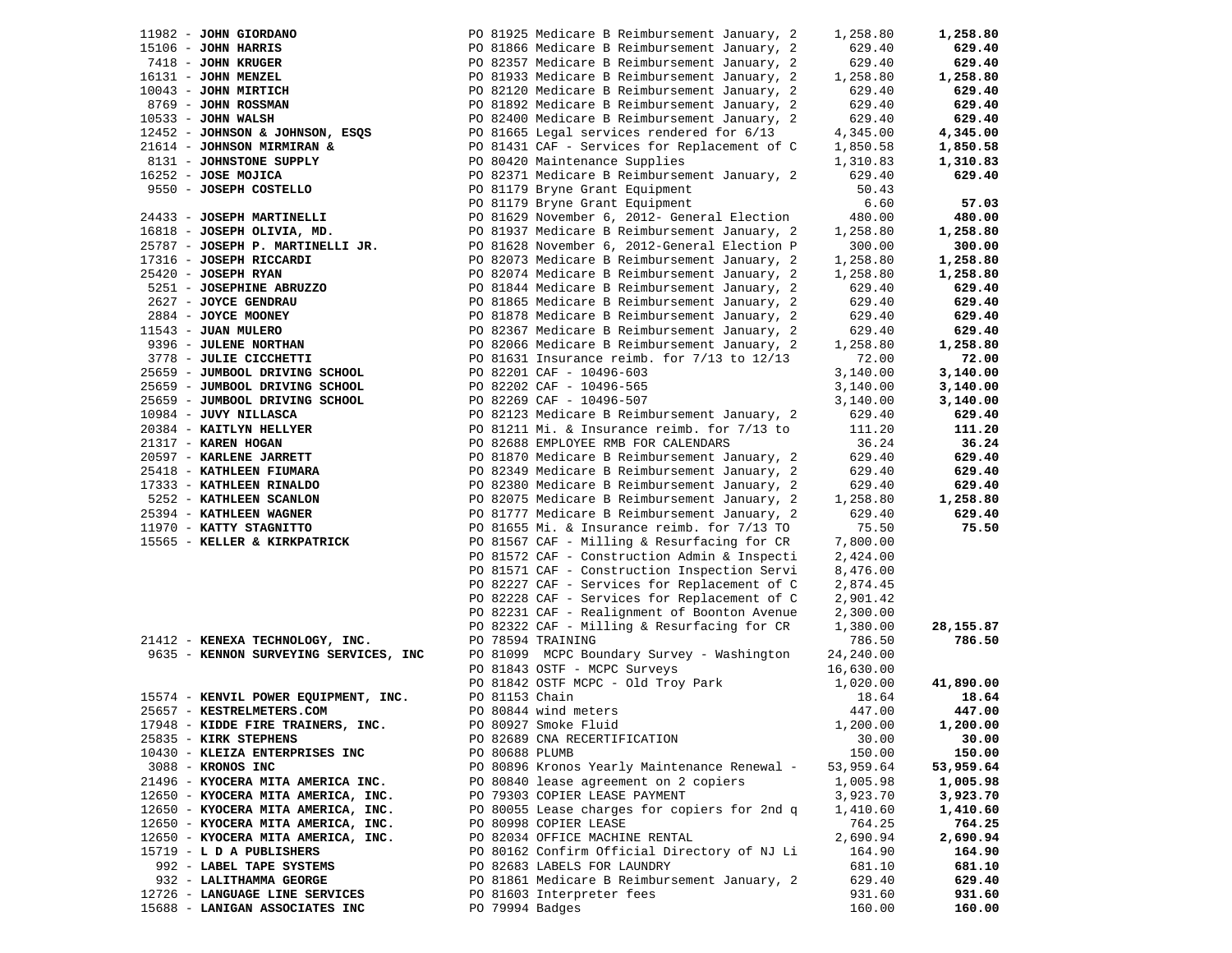| 79 - LARISSA PENCAK                   |                  | PO 82433 Medicare B Reimbursement January, 2                                                                                                                                                                                                     | 1,258.80  | 1,258.80  |
|---------------------------------------|------------------|--------------------------------------------------------------------------------------------------------------------------------------------------------------------------------------------------------------------------------------------------|-----------|-----------|
|                                       |                  |                                                                                                                                                                                                                                                  | 169.28    | 169.28    |
|                                       |                  |                                                                                                                                                                                                                                                  | 33.71     | 33.71     |
|                                       |                  |                                                                                                                                                                                                                                                  | 1,258.80  | 1,258.80  |
|                                       |                  | 15694 - LASHEN ELECTRONICS INC<br>7821 - LAURA ROBERTS<br>5905 - LAURETTA RUNYON<br>9454 - LAURET PALMA<br>2945 Medicare B Reimbursement January, 2<br>2945 Medicare B Reimbursement January, 2<br>2954 - LAURIE PALMA<br>2091642 Mi. & Insu     | 194.15    | 194.15    |
|                                       |                  |                                                                                                                                                                                                                                                  |           |           |
| 15709 - LAWMEN                        |                  | PO 71081 Ammunition Order                                                                                                                                                                                                                        | 2,753.00  | 2,753.00  |
| 8182 - LAWRENCE BROWN                 |                  | PO 82045 Medicare B Reimbursement January, 2                                                                                                                                                                                                     | 1,258.80  | 1,258.80  |
| 9743 - LAWRENCE GORZELNIK MD DMD      |                  | PO 80637 INMATE PEGUERO MEDICAL CARE                                                                                                                                                                                                             | 35,270.00 | 35,270.00 |
| 25656 - LEANNE SCUTO                  |                  | PO 80405 EXPENSE VOUCHER                                                                                                                                                                                                                         | 14.70     | 14.70     |
| 25473 - LEAVER & GONZALEZ, CPA'S      |                  | PO 81280 CAF - OJT-13S-22-ADULT                                                                                                                                                                                                                  | 3,997.50  | 3,997.50  |
| 20653 - LEGAL SERVICES OF NORTHWEST   |                  | PO 80868 CAF - Grant in Aid Funding 2013 le                                                                                                                                                                                                      | 23,540.00 | 23,540.00 |
| 20653 - LEGAL SERVICES OF NORTHWEST   |                  | PO 81361 CAF - PEER Grouping System                                                                                                                                                                                                              | 12,144.00 | 12,144.00 |
| 12753 - LENORA ABENE                  |                  | PO 82327 Medicare B Reimbursement January, 2                                                                                                                                                                                                     | 629.40    | 629.40    |
| 10789 - LEOPOLD TURNER                |                  | PO 82143 Medicare B Reimbursement January, 2                                                                                                                                                                                                     | 629.40    | 629.40    |
|                                       |                  |                                                                                                                                                                                                                                                  |           |           |
| 21665 - LESTER JOSEPH                 |                  | PO 81873 Medicare B Reimbursement January, 2                                                                                                                                                                                                     | 629.40    | 629.40    |
| 24320 - LIBERTY SCIENCE CENTER INC.   |                  | PO 81080 Family Membership                                                                                                                                                                                                                       | 240.00    | 240.00    |
| 10983 - LILLIAN MUELLER               |                  | PO 81936 Medicare B Reimbursement January, 2                                                                                                                                                                                                     | 1,258.80  | 1,258.80  |
| 15782 - LINCOLN PK MUNICIPAL ALLIANCE |                  | PO 82285 CAF - 2013 Municipal Alliance Funds                                                                                                                                                                                                     | 5,102.20  | 5,102.20  |
| 25147 - LINCOLN TECHINICAL INSTITUTE  |                  | PO 82198 CAF - 25147-366                                                                                                                                                                                                                         | 679.80    | 679.80    |
| $20601$ - LINDA FLATT                 |                  | PO 82347 Medicare B Reimbursement January, 2                                                                                                                                                                                                     | 629.40    | 629.40    |
| 9538 - LINDA MATHEW                   |                  | PO 82060 Medicare B Reimbursement January, 2 1,258.80                                                                                                                                                                                            |           | 1,258.80  |
| 6110 - LINDA ZEGLIN                   |                  | PO 82450 Medicare B Reimbursement January, 2                                                                                                                                                                                                     | 1,258.80  | 1,258.80  |
|                                       |                  |                                                                                                                                                                                                                                                  |           |           |
| $25805$ - LOIS A. ARIA                | PO 81812 Parking |                                                                                                                                                                                                                                                  | 7.00      | 7.00      |
| 15816 - LONGFELLOWS SANDWICH DELI     |                  | PO 81093 Longfellows HSAC MEETING 6/25/13                                                                                                                                                                                                        | 146.98    | 146.98    |
| 15816 - LONGFELLOWS SANDWICH DELI     |                  | PO 81339 MV ADVISORY COMMITTEE DINNER MEETIN                                                                                                                                                                                                     | 115.00    | 115.00    |
| 15816 - LONGFELLOWS SANDWICH DELI     |                  | PO 81527 Refreshments for Human Services                                                                                                                                                                                                         | 58.00     | 58.00     |
| 15816 - LONGFELLOWS SANDWICH DELI     |                  | PO 81547 2013 Countywide Unencumbered (Suppl                                                                                                                                                                                                     | 300.00    | 300.00    |
| 13630 - LORENZO CAMPOLI               |                  | PO 82410 Medicare B Reimbursement January, 2                                                                                                                                                                                                     | 1,258.80  | 1,258.80  |
| 1927 - LORETTA HENDRICKSON            |                  | PO 81869 Medicare B Reimbursement January, 2                                                                                                                                                                                                     | 629.40    | 629.40    |
|                                       |                  |                                                                                                                                                                                                                                                  | 175.00    | 175.00    |
|                                       |                  |                                                                                                                                                                                                                                                  | 45.64     | 45.64     |
|                                       |                  |                                                                                                                                                                                                                                                  | 629.40    |           |
|                                       |                  | 1927 - LORETTA HENDRICKSON<br>2023 - LORI E. ADAMS<br>2023 - LORI L. KINTNER<br>21689 - LORI L. KINTNER<br>21688 - LOUIS VIOLIO<br>2176 - LOUIS VIOLIO<br>2176 - LOUIS VIOLIO<br>21778 - LOUIS CONTRESS DES<br>21778 - LOUIS CONTRESS DES<br>21  |           | 629.40    |
|                                       |                  |                                                                                                                                                                                                                                                  | 629.40    | 629.40    |
|                                       |                  |                                                                                                                                                                                                                                                  | 1,258.80  | 1,258.80  |
|                                       |                  |                                                                                                                                                                                                                                                  | 3,360.00  | 3,360.00  |
|                                       |                  |                                                                                                                                                                                                                                                  | 1,258.80  | 1,258.80  |
|                                       |                  |                                                                                                                                                                                                                                                  | 72.00     | 72.00     |
|                                       |                  |                                                                                                                                                                                                                                                  | 111.12    | 111.12    |
|                                       |                  |                                                                                                                                                                                                                                                  | 1,258.80  | 1,258.80  |
|                                       |                  |                                                                                                                                                                                                                                                  | 629.40    | 629.40    |
| $11004$ - LUCY D'ANNA                 |                  | PO 81689 Insurance reimb. for 7/13 to 12/13                                                                                                                                                                                                      | 72.00     | 72.00     |
| 6050 - LUIS HENAO                     |                  | PO 82353 Medicare B Reimbursement January, 2                                                                                                                                                                                                     | 629.40    | 629.40    |
|                                       |                  |                                                                                                                                                                                                                                                  |           |           |
| 15850 - LUM, DRASCO & POSITAN LLC     |                  |                                                                                                                                                                                                                                                  |           |           |
|                                       |                  |                                                                                                                                                                                                                                                  |           |           |
|                                       |                  |                                                                                                                                                                                                                                                  |           | 17,303.76 |
| 15866 - M & N PARTY STORE             |                  |                                                                                                                                                                                                                                                  |           | 145.91    |
| 15919 - M.C. PROSECUTOR'S EMERGENT    |                  | 90 81766 Legal Services<br>2,024.83<br>90 81771 Legal Services<br>90 80423 Resident Activities<br>90 80423 Resident Activities<br>90 81801 Reimbursement<br>90 81301 CAF - 15926-559<br>90 81302 CAF - 15926-454<br>90 82174 CAF - 15926-92<br>9 |           | 2,305.11  |
| 15926 - M.C. SCHOOL OF TECHNOLOGY     |                  |                                                                                                                                                                                                                                                  |           |           |
|                                       |                  |                                                                                                                                                                                                                                                  |           |           |
|                                       |                  | PO 82174 CAF - 15926-92                                                                                                                                                                                                                          | 1,225.71  |           |
|                                       |                  | PO 82175 CAF - 15926-595                                                                                                                                                                                                                         | 1,126.00  |           |
|                                       |                  | PO 82179 CAF - 15926-138                                                                                                                                                                                                                         | 284.16    |           |
|                                       |                  | PO 82180 CAF - 15926-133                                                                                                                                                                                                                         | 284.16    |           |
|                                       |                  | PO 82215 CAF - 15926-133                                                                                                                                                                                                                         | 800.00    |           |
|                                       |                  |                                                                                                                                                                                                                                                  |           |           |
|                                       |                  | PO 82218 CAF - 15926-559                                                                                                                                                                                                                         | 523.40    | 8,669.83  |
| 15926 - M.C. SCHOOL OF TECHNOLOGY     |                  | PO 82219 CAF - 15926-138                                                                                                                                                                                                                         | 800.00    | 800.00    |
| 20783 - MA. LIZA IMPERIAL             |                  | PO 82779 NURSING SERVICES PER DIEM                                                                                                                                                                                                               | 1,136.45  | 1,136.45  |
| 25662 - MAACO COLLISION REPAIR &      |                  | PO 80742 "2012" - Prep & Paint 1999 Winnebag                                                                                                                                                                                                     | 3,000.00  | 3,000.00  |
| 15951 - MADISON PLUMBING SUPPLY CO    |                  | PO 80630 PLUMBING SUPPLIES                                                                                                                                                                                                                       | 20.08     |           |
|                                       |                  | PO 81507 PLUMBING                                                                                                                                                                                                                                | 88.84     |           |
|                                       |                  | PO 82011 PLUMBING                                                                                                                                                                                                                                | 105.87    |           |
|                                       |                  | PO 82681 PLUMBING SUPPLIES                                                                                                                                                                                                                       | 61.41     | 276.20    |
| 7568 - MADUKWE IMO IBOKO, RN          |                  | PO 82778 NURSING SERVICES PER DIEM                                                                                                                                                                                                               | 2,334.45  | 2,334.45  |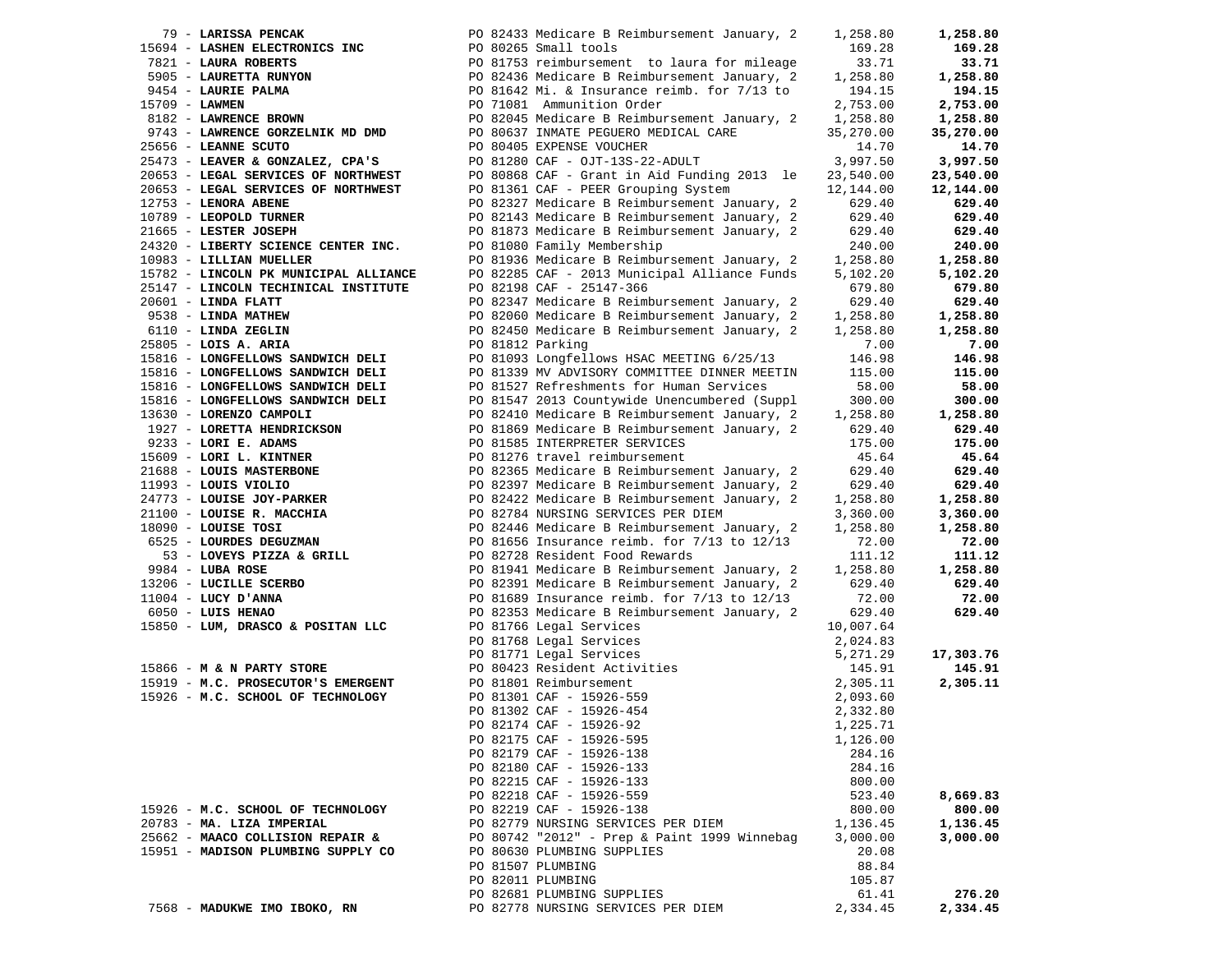| 10274 - MAGDELENA WILLIAMS                                                     | PO 81657 Insurance reimb. for $7/13$ to $12/13$                                                                                                         | 72.00      | 72.00      |
|--------------------------------------------------------------------------------|---------------------------------------------------------------------------------------------------------------------------------------------------------|------------|------------|
| 15957 - MAGLOCLEN                                                              | PO 80350 Dues "2013" - Det. D. Kenny                                                                                                                    | 400.00     | 400.00     |
| 12638 - MAIRA ROGERS                                                           | PO 81981 Mileage reimb. for 5/7/13 to 6/13/1                                                                                                            | 178.50     | 178.50     |
|                                                                                | PO 80579 Replacement Rear Emergency Light /                                                                                                             | 111.30     | 111.30     |
| 6514 - MAJOR POLICE SUPPLY<br>20155 - MANJU MUKERJEE<br>20155 - MANJU MUKERJEE | PO 82119 Medicare B Reimbursement January, 2                                                                                                            | 629.40     | 629.40     |
| 3210 - MANPOWER                                                                | PO 81391 Temporary staffing                                                                                                                             | 725.76     |            |
|                                                                                | PO 79891 temporary staffing<br>PO 79930 temporary staffing                                                                                              | 528.96     |            |
|                                                                                |                                                                                                                                                         | 979.20     |            |
|                                                                                | PO 79871 temporary staffing                                                                                                                             | 1,219.53   |            |
|                                                                                |                                                                                                                                                         | 1,563.31   |            |
|                                                                                |                                                                                                                                                         | 1,357.64   |            |
|                                                                                |                                                                                                                                                         | 842.40     |            |
|                                                                                | PO 79871 temporary stailing<br>PO 81287 Temporary staffing<br>PO 81286 Temporary staffing<br>PO 81396 Temporary staffing<br>PO 81404 Temporary staffing | 800.76     | 8,017.56   |
| 24218 - MARGARET FORBES                                                        | PO 81860 Medicare B Reimbursement January, 2                                                                                                            | 629.40     | 629.40     |
| 2291 - MARGARET SHULTZ                                                         | PO 81177 MILEAGE/REFRESHMENTS                                                                                                                           | 205.40     | 205.40     |
| 11653 - MARIA CAMPOS                                                           | PO 82738 NURSING SERVICES PER DIEM                                                                                                                      | 280.00     | 280.00     |
| 25080 - MARIA CARMELITA OBLINA                                                 | PO 82750 NURSING SERVICES PER DIEM                                                                                                                      | 1,358.00   | 1,358.00   |
| $11468$ - MARIA PLA                                                            | PO 82063 Medicare B Reimbursement January, 2                                                                                                            | 1,258.80   | 1,258.80   |
| 11437 - MARIA QUILES                                                           | PO 81888 Medicare B Reimbursement January, 2                                                                                                            | 629.40     | 629.40     |
| 6404 - MARIA XOCOY                                                             | PO 82040 EMPLOYEE REIMBURSEMENT                                                                                                                         | 1,137.00   | 1,137.00   |
| 25393 - MARIANNE KRANZ                                                         | PO 81876 Medicare B Reimbursement January, 2                                                                                                            | 629.40     | 629.40     |
| 9781 - MARIDO SERVICES INC.                                                    | PO 81020 Boiler Room Air Filters                                                                                                                        | 3,141.06   | 3,141.06   |
| 14256 - MARIE DEMATTEO                                                         | PO 81855 Medicare B Reimbursement January, 2                                                                                                            | 629.40     | 629.40     |
| 25389 - MARIE LINDOR                                                           | PO 82364 Medicare B Reimbursement January, 2                                                                                                            | 629.40     | 629.40     |
| $21667$ - MARIE REMY                                                           | PO 81890 Medicare B Reimbursement January, 2                                                                                                            | 629.40     | 629.40     |
| 7549 - MARIE ROZAN                                                             | PO 81894 Medicare B Reimbursement January, 2                                                                                                            | 629.40     | 629.40     |
| 21905 - MARILYN L CIOFFI                                                       | PO 82048 Medicare B Reimbursement January, 2                                                                                                            | 1,258.80   | 1,258.80   |
| 12639 - MARISOL HEREDIA                                                        | PO 81982 Insurance reimb. for $7/13$ to $12/13$                                                                                                         | 72.00      | 72.00      |
| 3690 - MARJORIE SANDERS                                                        | PO 82078 Medicare B Reimbursement January, 2                                                                                                            | 1,258.80   | 1,258.80   |
| 25270 - MARK CHIAROLANZA                                                       | PO 81381 Reimbursement - School Tuition                                                                                                                 | 1,716.00   | 1,716.00   |
| 8774 - MARTHA PORTILLA                                                         | PO 82065 Medicare B Reimbursement January, 2                                                                                                            | 1,258.80   | 1,258.80   |
| $11023$ - MARTHA YAGHI                                                         | PO 82754 NURSING SERVICES PER DIEM                                                                                                                      | 813.05     | 813.05     |
| $17716$ - MARY E. SNYDER                                                       | PO 82438 Medicare B Reimbursement January, 2                                                                                                            | 1,258.80   | 1,258.80   |
| 20781 - MARY JANE M. ARCINAS                                                   | PO 82735 NURSING SERVICES PER DIEM                                                                                                                      | 560.00     | 560.00     |
| 12040 - MARY JO BUCHANAN                                                       | PO 82241 CIO Job Posting                                                                                                                                | 250.00     | 250.00     |
| 411 - MARY LWOWSKI                                                             | PO 82427 Medicare B Reimbursement January, 2                                                                                                            | 1,258.80   | 1,258.80   |
| 10995 - MARY ROLIO                                                             | PO 82435 Medicare B Reimbursement January, 2                                                                                                            | 1,258.80   | 1,258.80   |
| 24201 - MARY SNYDER                                                            | PO 81904 Medicare B Reimbursement January, 2                                                                                                            | 629.40     | 629.40     |
| 5467 - MARY VEDDER                                                             | PO 82448 Medicare B Reimbursement January, 2                                                                                                            | 1,258.80   | 1,258.80   |
| 24771 - MARYANN ODONNELL                                                       | PO 82128 Medicare B Reimbursement January, 2                                                                                                            | 629.40     | 629.40     |
| 4944 - MARYLOU SPARANO                                                         | PO 81681 RMB for Exhibit Material                                                                                                                       | 28.44      | 28.44      |
| 11472 - MATILDE GARCERAN                                                       | PO 82417 Medicare B Reimbursement January, 2                                                                                                            | 1,258.80   | 1,258.80   |
| 20933 - MAUREEN BARRATT                                                        | PO 82331 Medicare B Reimbursement January, 2                                                                                                            | 629.40     | 629.40     |
| 24765 - MAYLINE COMPANY, LLC                                                   | PO 77779 Please Order - Bench for New CAC Bl                                                                                                            | 3,206.64   | 3,206.64   |
| 1836 - MC MUA TRANSFER STATION                                                 | PO 81492 CAF - Waste Collection Services                                                                                                                | 7,190.59   | 7,190.59   |
| 1836 - MC MUA TRANSFER STATION                                                 | PO 81493 REFUSE REMOVAL                                                                                                                                 | 303.37     | 303.37     |
| 11199 - MC ORGANIZATION FOR HISPANIC                                           | PO 80916 CAF - Grant in Aid Funding 2013 Per                                                                                                            | 15,150.84  | 15,150.84  |
| 16065 - MC VOCATIONAL SCHOOL DISTRICT                                          | PO 81977 8/13 DISTRICT TAXES TO BE RAISED                                                                                                               | 580,000.00 | 580,000.00 |
| 12460 - MEDIA SUPPLY, INC.                                                     | PO 76752 CD's/DVD's                                                                                                                                     | 870.00     |            |
|                                                                                | PO 81192 CD's & DVD's                                                                                                                                   | 2,320.00   | 3,190.00   |
| 4783 - MEDICAL & DENTAL INSTITUTE                                              | PO 82469 CAF - 4783-334                                                                                                                                 | 3,200.00   | 3,200.00   |
| 20839 - MEDLINE INDUSTRIES INC                                                 | PO 82023 STOREROOM - NURSING SUPPLIES                                                                                                                   | 3,456.82   | 3,456.82   |
| 8443 - MELOJANE CELESTINO                                                      | PO 82740 NURSING SERVICES PER DIEM                                                                                                                      | 560.00     | 560.00     |
| 21680 - MEMORY SUPPLIERS, INC.                                                 | PO 81604 Equipment                                                                                                                                      | 1,375.00   | 1,375.00   |
| 10742 - MENDHAM GARDEN CENTER                                                  | PO 80903 hay mulch                                                                                                                                      | 20.20      | 20.20      |
| 16129 - MENTAL HEALTH ASSOCIATION OF                                           | PO 81539 CAF - Grant in Aid Funding 2013 SOS                                                                                                            | 5,198.00   |            |
|                                                                                | PO 81540 CAF - Grant in Aid Funding 2013 For                                                                                                            | 15,746.00  |            |
|                                                                                | PO 81541 CAF - Grant in Aid Funding 2013 Pee                                                                                                            | 4,745.00   |            |
|                                                                                | PO 81542 CAF - Grant in Aid Funding 2013 TEN                                                                                                            | 2,013.00   | 27,702.00  |
| 6518 - METALS USA PLATES &                                                     | PO 81573 Bridge Repair # 131 in Butler                                                                                                                  | 3,940.00   |            |
|                                                                                | PO 81574 Engineering/Bridge Project # 131                                                                                                               | 10,811.00  | 14,751.00  |
| 3527 - METRO COUNT USA INC                                                     | PO 81546 Traffic Count Supplies                                                                                                                         | 128.00     | 128.00     |
| 25423 - METROPCS WIRELSS, INC.                                                 | PO 74237 Investigative Cellular Servics                                                                                                                 | 2,800.00   | 2,800.00   |
|                                                                                |                                                                                                                                                         |            |            |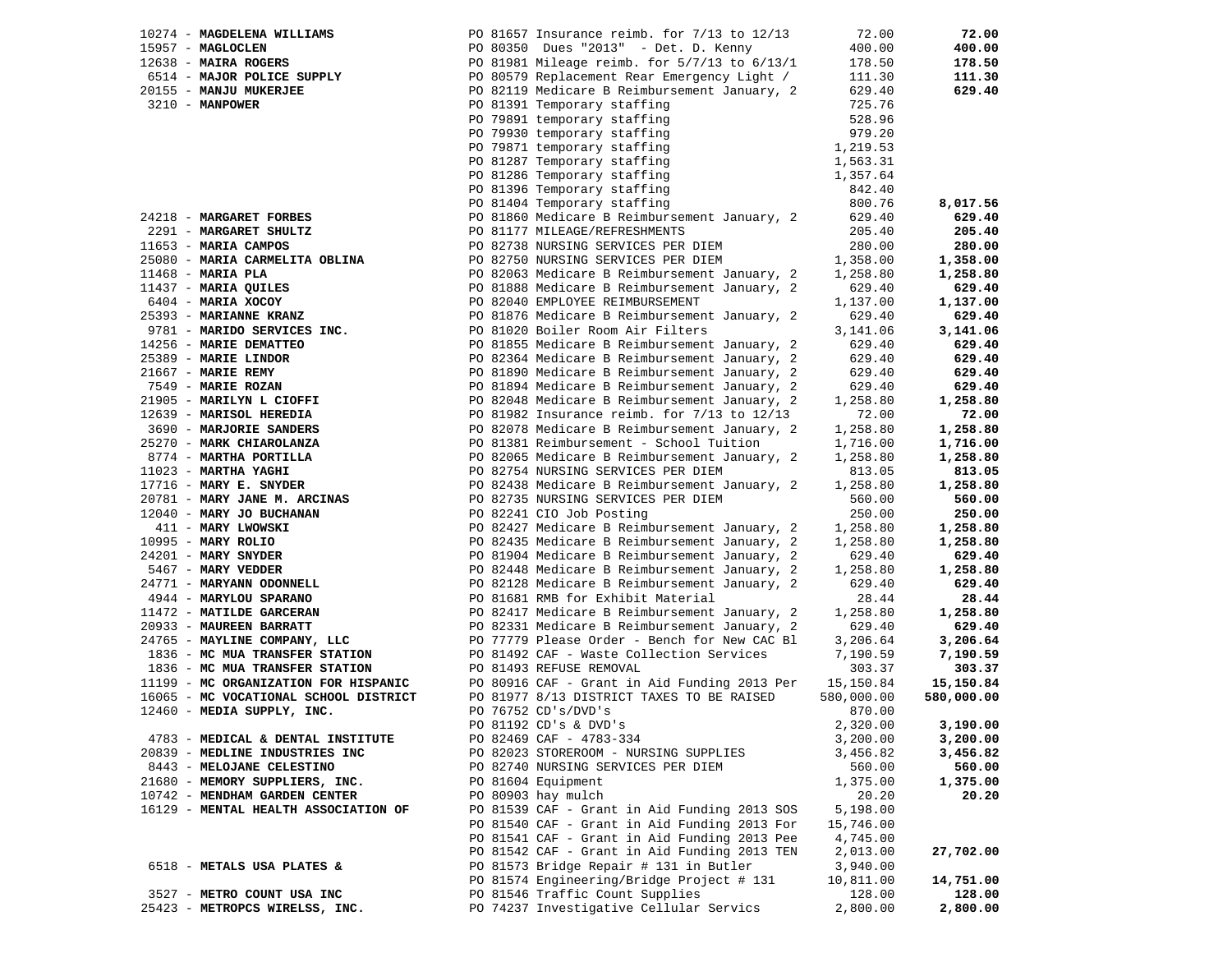| 3683 - METROPOLITAN CENTER FOR        |               | PO 81376 New Hires - Psychological Assessmen                                                                                                 | 6,300.00     |                               |
|---------------------------------------|---------------|----------------------------------------------------------------------------------------------------------------------------------------------|--------------|-------------------------------|
|                                       |               | PO 81382 Psychological Assessment - B. Patel                                                                                                 | 2,500.00     | 8,800.00                      |
| 1191 - MICHAEL CORCORAN               |               |                                                                                                                                              | 1,258.80     | 1,258.80                      |
| 25686 - MICHAEL DELVECCHIO            |               |                                                                                                                                              | 1,258.80     | 1,258.80                      |
| 20600 - MICHAEL LOWE                  |               | PO 82411 Medicare B Reimbursement January, 2<br>PO 82412 Medicare B Reimbursement January, 2<br>PO 82116 Medicare B Reimbursement January, 2 | 629.40       | 629.40                        |
| 5243 - MICHAEL RIPATRAZONE            |               |                                                                                                                                              |              |                               |
|                                       |               | PO 81940 Medicare B Reimbursement January, 2                                                                                                 | 1,258.80     | 1,258.80                      |
| 24951 - MICHELLE CAPILI               |               | PO 82739 NURSING SERVICES PER DIEM                                                                                                           | 1,680.00     | 1,680.00                      |
| 789 - MICHIYO BRAGDON                 |               | PO 81658 Insurance reimb. for 7/13 to 12/13                                                                                                  | 72.00        | 72.00                         |
| 295 - MID-ATLANTIC TRUCK CENTRE INC   |               | PO 80987 TRUCK PARTS                                                                                                                         | 247.31       |                               |
|                                       |               | PO 81466 TRUCK PARTS                                                                                                                         | 592.49       | 839.80                        |
| 11453 - MIDWEST TAPE LLC              |               | PO 80754 Confirm CD's & DVD's                                                                                                                | 460.57       | 460.57                        |
| 10999 - MILDRED BYRD                  |               | PO 82091 Medicare B Reimbursement January, 2                                                                                                 | 629.40       | 629.40                        |
| 9373 - MILDRED JOLLY                  |               | PO 81872 Medicare B Reimbursement January, 2                                                                                                 | 629.40       | 629.40                        |
| 25466 - MILLENNIUM COMMUNICATIONS     |               | PO 80414 L&PS VOIP Work Around Project                                                                                                       | 3,955.50     | 3,955.50                      |
|                                       |               |                                                                                                                                              |              |                               |
| 10998 - MILTON WILSON                 |               | PO 82082 Medicare B Reimbursement January, 2                                                                                                 | 1,258.80     | 1,258.80                      |
| 21794 - MINI G. CONSULTING INC.       |               | PO 81295 Fax Machine                                                                                                                         | 1,345.00     | 1,345.00                      |
| 6408 - MIRION TECHNOLOGIES (GDS) INC  |               | PO 80352 Film - CIS                                                                                                                          | 404.67       |                               |
|                                       | PO 80848 Film |                                                                                                                                              | 527.17       | 931.84                        |
| 25428 - MIRLENE ESTRIPLET             |               | PO 82773 NURSING SERVICES PER DIEM                                                                                                           | 5,330.50     | 5,330.50                      |
| 6953 - MOBILEX USA                    |               | PO 79963 CAF - On-Site Radiology Services                                                                                                    | 612.00       | 612.00                        |
| 16248 - MOE DISTRIBUTORS INC.         |               | PO 80682 BLDG MAINT                                                                                                                          | 56.09        | 56.09                         |
| 7913 - MOLNAR PHARMACY                |               | PO 81183 Prescriptions                                                                                                                       | 167.28       |                               |
|                                       |               | PO 81209 Prescriptions                                                                                                                       | 37.95        |                               |
|                                       |               |                                                                                                                                              |              |                               |
|                                       |               | PO 81639 Prescriptions                                                                                                                       | 516.78       |                               |
|                                       |               | PO 81646 Prescriptions                                                                                                                       | 48.88        | 770.89                        |
| 5140 - MONOGRAM MADNESS               |               | PO 81554 New Hire Uniforms - Mindingall; Mic                                                                                                 | 716.00       | 716.00                        |
| 7313 - MONTAGE ENTERPRISES INC.       |               | PO 80600 TRUCK PARTS                                                                                                                         | 39.00        | 39.00                         |
| 8900 - MONTVILLE TWP WATER & SEWER    |               | PO 81505 WATER / SEWER - MONTVILLE                                                                                                           | 153.10       | 153.10                        |
| 19478 - MORRIS COUNTY CHAMBER OF      |               | PO 81557 September 11, 2013 9th Annual Busin                                                                                                 | 60.00        |                               |
|                                       |               | PO 81558 CM & TS 9th annual business growth                                                                                                  | 120.00       | 180.00                        |
| 5018 - MORRIS COUNTY IMPROVEMENT      |               | PO 82507 PROFESSIONAL FEES - 2013 BONDS & NO                                                                                                 | 6,536.64     | 6,536.64                      |
| 3883 - MORRIS COUNTY MOSQUITO         |               | PO 82296 2013 APPROPRIATION                                                                                                                  | 200,000.00   | 200,000.00                    |
| 19483 - M.C. MUA                      |               | PO 81141 DUMPSTER SERVICE: JUNE 2013                                                                                                         | 350.00       | 350.00                        |
|                                       |               |                                                                                                                                              |              |                               |
| 19483 - M.C. MUA                      |               | PO 81150 Tipping Fees                                                                                                                        | 435.79       | 435.79                        |
| 1800 - MORRIS COUNTY PARK COMMISSION  |               | PO 82021 MCPC 2013 TAX SUPPORT                                                                                                               |              | 2, 279, 165.00 2, 279, 165.00 |
| 16315 - MORRISTOWN AGWAY              |               | PO 80786 Resident Craft supplies                                                                                                             | 10.99        | 10.99                         |
| 16316 - MORRISTOWN AUTO BODY INC      |               | PO 80601 AUTO PARTS                                                                                                                          | 150.00       | 150.00                        |
| 16321 - MORRISTOWN LUMBER &           |               | PO 80999 SHOP SUPPLIES                                                                                                                       | 35.47        |                               |
|                                       |               | PO 81388 Supplies<br>PO 81388 Supplies for K-9<br>PO 81511 MASON / BLDG SUPPLIES                                                             | 27.99        |                               |
|                                       |               |                                                                                                                                              | 88.28        |                               |
|                                       |               |                                                                                                                                              | 189.88       | 341.62                        |
| 16334 - MORRISTOWN MEMORIAL HOSPITAL  |               | PO 81242 CAF - Chapter 51 Funding Atlantic H                                                                                                 | 11,903.00    |                               |
|                                       |               | PO 81243 CAF - Chapter 51 Funding CO OCCURRI                                                                                                 | 985.00       | 12,888.00                     |
| 16338 - MORRISTOWN NEIGHBORHOOD HOUSE |               | PO 81531 CAF - Grant in Aid Funding 2013 Rec                                                                                                 |              |                               |
|                                       |               |                                                                                                                                              | 10,900.00    |                               |
|                                       |               | PO 81534 CAF - Grant in Aid Funding 2013 PEE                                                                                                 | 15,913.00    |                               |
|                                       |               | PO 81535 CAF - Grant in Aid Funding 2013 PRO                                                                                                 | 3,192.00     | 30,005.00                     |
| 16340 - MORRISTOWN PARKING AUTHORITY  |               | PO 82004 INCREMENTAL BOND                                                                                                                    | 1,713.95     |                               |
|                                       |               | PO 82006 PARKING MAINTENANCE FEE                                                                                                             | 5,216.00     |                               |
|                                       |               | PO 82246 PARKING FEE                                                                                                                         | 245.00       | 7,174.95                      |
| 959 - MOTOROLA                        |               | PO 80267 CAF - NJSC#A53804                                                                                                                   | 25,392.90    | 25,392.90                     |
| 21791 - MOTOROLA SOLUTIONS INC        |               | PO 80275 Radio Repairs                                                                                                                       | 1,604.40     | 1,604.40                      |
| 21791 - MOTOROLA SOLUTIONS INC        |               | PO 81780 CAF - NJSC#A53804                                                                                                                   | 2,595,730.17 | 2,595,730.17                  |
| 19501 - MSC INDUSTRIAL SUPPLY CO.     |               | PO 81000 SHOP SUPPLIES                                                                                                                       | 314.13       |                               |
|                                       |               | PO 81467 SHOP SUPPLIES                                                                                                                       | 489.34       | 803.47                        |
| 21858 - MUNICIPAL CAPITAL CORP        |               | PO 79847 CUSTOMER NO. 6365                                                                                                                   | 856.19       | 856.19                        |
|                                       |               |                                                                                                                                              |              |                               |
| 21858 - MUNICIPAL CAPITAL CORP        |               | PO 80978 Copier Lease Agreement                                                                                                              | 956.43       | 956.43                        |
| 21858 - MUNICIPAL CAPITAL CORP        |               | PO 81291 quarterly pay't for digital copier                                                                                                  | 896.40       | 896.40                        |
| 21858 - MUNICIPAL CAPITAL CORP        |               | PO 81530 RICOH COPIERS PAYMENTS FOR JUNE 201                                                                                                 | 1,195.08     | 1,195.08                      |
| 18149 - MURIEL TREVENA                |               | PO 82393 Medicare B Reimbursement January, 2                                                                                                 | 629.40       | 629.40                        |
| 19523 - N.J. NATURAL GAS COMPANY      |               | PO 82700 NATURAL GAS - MONTVILLE                                                                                                             | 188.38       | 188.38                        |
| 973 - NANCY CHARETTE                  |               | PO 82341 Medicare B Reimbursement January, 2                                                                                                 | 629.40       | 629.40                        |
| 11953 - NATIONAL EMPLOYMENT LAW       |               | PO 81435 NELI Conference                                                                                                                     | 745.00       | 745.00                        |
| 21122 - NATIONAL FUEL OIL INC.        |               | PO 81468 CAF - NJSC#A82768                                                                                                                   | 29,004.95    | 29,004.95                     |
|                                       |               |                                                                                                                                              |              |                               |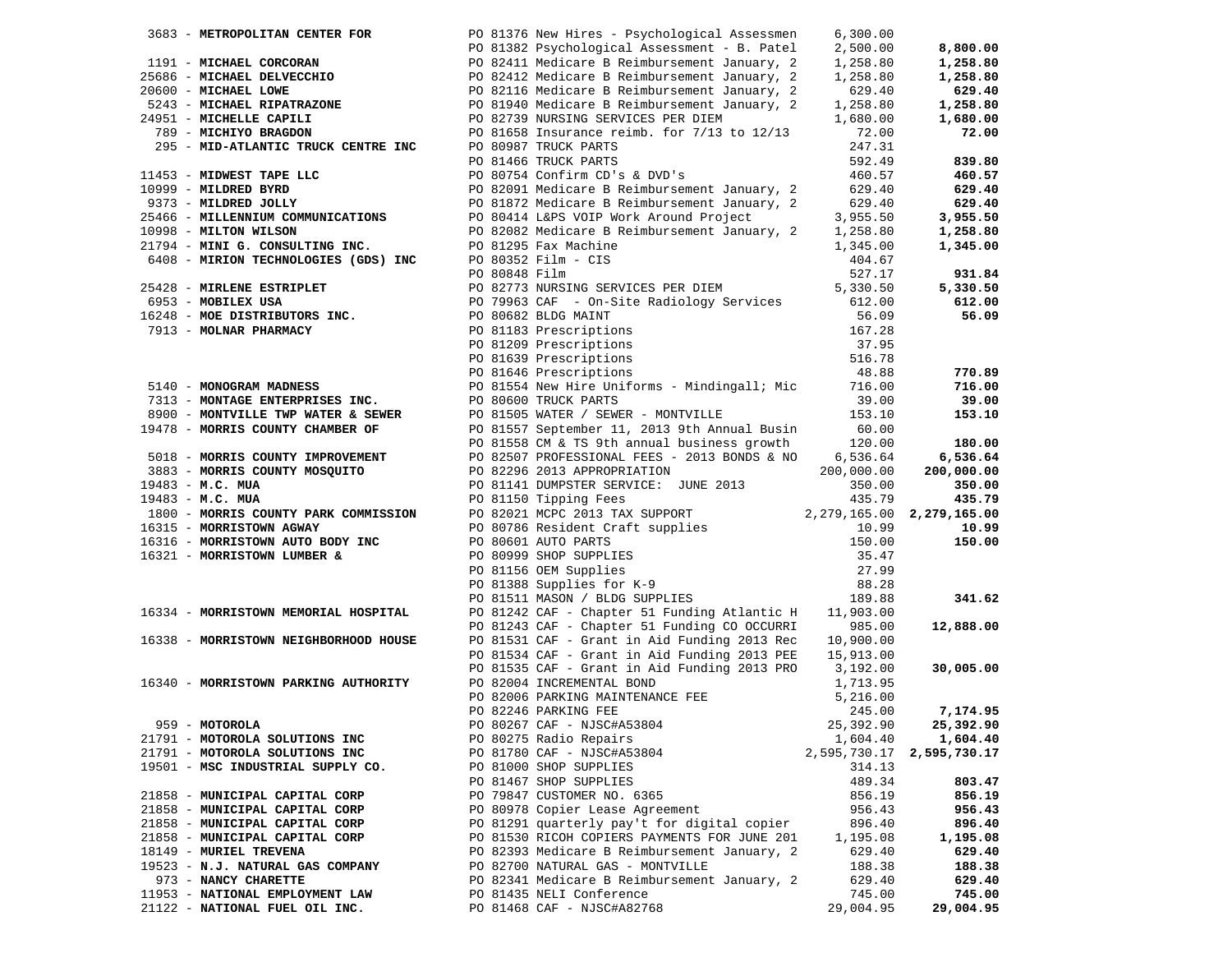| 20149 - NATIONAL INSTRUMENT SERVICE      |                  | PO 81791 Microscope Service                                                                                                           | 430.00    | 430.00    |
|------------------------------------------|------------------|---------------------------------------------------------------------------------------------------------------------------------------|-----------|-----------|
| 16451 - NATL ASSOC OF AREA AGENCIES      |                  | PO 81586 MEMBERSHIP 2014 DUES<br>PO 80096 Transportation services<br>PO 80836 web hosting 7/6/13 to 8/6/13                            | 730.00    | 730.00    |
| 25567 - NELSON NYGAARD CONSULTING        |                  |                                                                                                                                       | 4,999.00  | 4,999.00  |
| 3016 - NET ACCESS CORP                   |                  |                                                                                                                                       | 50.00     | 50.00     |
| 16533 - NEW HOPE FOUNDATION INC.         |                  | PO 80850 Web Hosting 770715 to 870713<br>PO 81244 CAF - Chapter 51 Funding SUB ACUTE 1,836.00                                         |           |           |
|                                          |                  | PO 82459 CAF - Chapter 51 Funding Adult Inpa                                                                                          | 19,035.00 |           |
|                                          |                  | PO 81245 CAF - Chapter 51 Funding Adolescent                                                                                          | 4,050.00  |           |
|                                          |                  | PO 81532 CAF - Chapter 51 Funding New Hope H                                                                                          | 2,750.00  | 27,671.00 |
| 14560 - NEW JERSEY AIDS SERVICES         |                  | PO 80917 CAF - Grant in Aid Funding 2013 Tra                                                                                          | 7,495.85  | 7,495.85  |
| 16641 - NEW JERSEY LEAGUE OF             |                  | PO 81334 NJ MUNICIPALITIES - PUBLICATION                                                                                              | 20.00     | 20.00     |
| 16595 - NEW JERSEY STATE                 |                  | PO 77759 Membership Dues                                                                                                              | 610.00    | 610.00    |
| 16552 - NEWBRIDGE SERVICES INC           |                  | PO 81308 CAF - Subgrant Agreement # NEWSER-1                                                                                          | 3,576.00  |           |
|                                          |                  | PO 82458 CAF - Chapter 51 Funding SUBSTANCE                                                                                           | 2,996.00  |           |
|                                          |                  | PO 81241 CAF - Chapter 51 Funding NEW BRIDGE                                                                                          | 3,978.00  |           |
|                                          |                  | PO 81543 CAF - Grant in Aid Funding 2013 Cor                                                                                          | 83,086.00 |           |
|                                          |                  | PO 81544 CAF - Grant in Aid Funding 2013 CRI                                                                                          | 1,500.00  | 95,136.00 |
| 16552 - NEWBRIDGE SERVICES INC           | PO 81359 No Caf  |                                                                                                                                       | 855.00    |           |
|                                          | PO 81360 NoCaf # |                                                                                                                                       | 4,105.00  |           |
|                                          |                  | PO 81403 CAF - NEWSER-12M-WIA                                                                                                         | 400.00    |           |
|                                          |                  | PO 81303 CAF - NEWSER-12M-WIA                                                                                                         | 718.00    |           |
|                                          |                  | PO 81304 CAF - NEWSER-12M-WIA                                                                                                         | 2,031.00  |           |
|                                          |                  | PO 81305 CAF - Subgrant Agreement # NEWSER-1                                                                                          | 3,101.00  |           |
|                                          |                  | PO 81306 CAF - Subgrant Agreement # NEWSER-1                                                                                          | 3,101.00  |           |
|                                          |                  | PO 81307 CAF - Subgrant Agreement # NEWSER-1                                                                                          | 3,101.00  | 17,412.00 |
| 24712 - NICHOLAS L. ROCCAFORTE           |                  | PO 82037 RESIDENT ACTIVITIES                                                                                                          | 75.00     | 75.00     |
| 23981 - NIELSEN DODGE - C-J-R            |                  | PO 80603 AUTO PARTS                                                                                                                   | 205.60    | 205.60    |
| 23981 - NIELSEN DODGE - C-J-R            |                  | PO 81001 AUTO PARTS                                                                                                                   | 1,076.36  | 1,076.36  |
| 23981 - NIELSEN DODGE - C-J-R            |                  | PO 81469 AUTO PARTS                                                                                                                   | 657.16    | 657.16    |
| 16570 - NISIVOCCIA LLP                   |                  | PO 80342 CAF - 2013 Auditing Services 10,221.00                                                                                       |           | 10,221.00 |
| 9898 - NJ DRUG RECOGNITION EXPERTS       |                  | PO 80122 Drug Course                                                                                                                  | 45.00     | 45.00     |
| 2290 - NJ SECTION AWRA                   |                  | PO 79540 Registration for Virginia Michelin                                                                                           | 185.00    | 185.00    |
| 16664 - NJ STATE BAR ASSOCIATION         |                  | PO 73383 Membership                                                                                                                   | 215.00    |           |
|                                          | PO 79358 Dues    |                                                                                                                                       | 225.00    | 440.00    |
| 16670 - NJ STATE LEAGUE OF               |                  |                                                                                                                                       | 20.00     | 20.00     |
| 20398 - NJ TAXI & BLACK CAR SERVICES LLC |                  | PO 81172 Magazine Renewal<br>PO 81184 Transportation<br>PO 81210 Transportation<br>PO 81640 Transportation<br>PO 81986 Transportation | 157.08    |           |
|                                          |                  |                                                                                                                                       | 90.68     |           |
|                                          |                  |                                                                                                                                       | 470.76    |           |
|                                          |                  | PO 81986 Transportation                                                                                                               | 29.51     | 748.03    |
| 12539 - NJ TECHLINE HVAC SRVC CO. LLC    |                  | PO 76593 Annual Inspection~Boiler Room Chill                                                                                          | 8,200.00  | 8,200.00  |
| $6458 - NJABO$                           |                  | PO 69931 Membership Dues                                                                                                              | 525.00    | 525.00    |
| 12317 - NJICLE                           |                  | PO 81809 Criminal Trial Institute                                                                                                     | 190.00    | 190.00    |
| $10662$ - NMS LABS                       |                  | PO 81575 CAF - Toxicological Testing Service                                                                                          | 5,493.04  | 5,493.04  |
| 9397 - NORA SERVICE                      |                  | PO 82439 Medicare B Reimbursement January, 2                                                                                          | 1,258.80  | 1,258.80  |
| $20613$ - NORMA MINGO                    |                  | PO 81880 Medicare B Reimbursement January, 2                                                                                          | 629.40    | 629.40    |
| 1359 - NORMAN GALE OLDSMOBILE CORP       |                  | PO 81002 AUTO PARTS                                                                                                                   | 60.01     | 60.01     |
| 20702 - NORTH AMERICAN RESCUE LLC        |                  | PO 71131 Equipment-                                                                                                                   | 1,093.50  | 1,093.50  |
| 16752 - NORWESCAP INC                    |                  | PO 81234 CAF - Grant in Aid Funding 2013 GIA                                                                                          | 4,535.00  | 4,535.00  |
| 2887 - ODESSA PRIVOTT                    |                  | PO 81885 Medicare B Reimbursement January, 2                                                                                          | 629.40    | 629.40    |
| 16801 - ODYSSEY AUTOMOTIVE               |                  | PO 72841 Lock Replacement                                                                                                             | 170.00    | 170.00    |
| 8872 - OEGLAIRE INGRAM                   |                  | PO 82421 Medicare B Reimbursement January, 2 1,258.80                                                                                 |           | 1,258.80  |
| 10246 - OFFICE OF TEMPORARY ASSISTANCE   |                  | PO 81185 Estimated Co. Share of TANF Recipie                                                                                          | 9,800.00  | 9,800.00  |
| 10246 - OFFICE OF TEMPORARY ASSISTANCE   |                  | PO 81186 Estimated Co. Share of ASSIR for 8/                                                                                          | 37,000.00 | 37,000.00 |
| 4654 - OFFICE TEAM                       |                  | PO 81297 Adjuster's office temp M. Conlan w/                                                                                          | 476.00    | 476.00    |
| 9375 - OLGA VISCO                        |                  | PO 82394 Medicare B Reimbursement January, 2                                                                                          | 629.40    | 629.40    |
| 9987 - OLIVE RUSSELL                     |                  | PO 82434 Medicare B Reimbursement January, 2                                                                                          | 1,258.80  | 1,258.80  |
| 8772 - OMAR BETANCOURT                   |                  | PO 82335 Medicare B Reimbursement January, 2                                                                                          | 629.40    | 629.40    |
| 8687 - ON TIME TRANSPORT INC.            |                  | PO 80651 Resident Medical Transport                                                                                                   | 1,606.00  | 1,606.00  |
| 21446 - OPTIMUS EMR, INC.                |                  | PO 82680 SOFTWARE MAINTENACE - PATIENT ACCOU                                                                                          | 1,336.32  | 1,336.32  |
| 4920 - OPTUMINSIGHT, INC.                |                  | PO 80646 Publication for Patient Accounts                                                                                             | 199.95    | 199.95    |
| 15650 - ORILYN KRISA                     |                  | PO 81932 Medicare B Reimbursement January, 2                                                                                          | 1,258.80  | 1,258.80  |
| 9288 - P.C. RICHARD & SON                |                  | PO 80349 GPS Navigation/Sheriff R. Rochford                                                                                           | 99.99     | 99.99     |
| 11433 - P.G. CHAMBERS SCHOOL             |                  | PO 81371 CAF - Grant in Aid Funding 2013                                                                                              | 8,762.00  | 8,762.00  |
| 24432 - PAMELA MARTINELLI                |                  | PO 81627 November 6, 2012 - General Election                                                                                          | 200.00    | 200.00    |
|                                          |                  |                                                                                                                                       |           |           |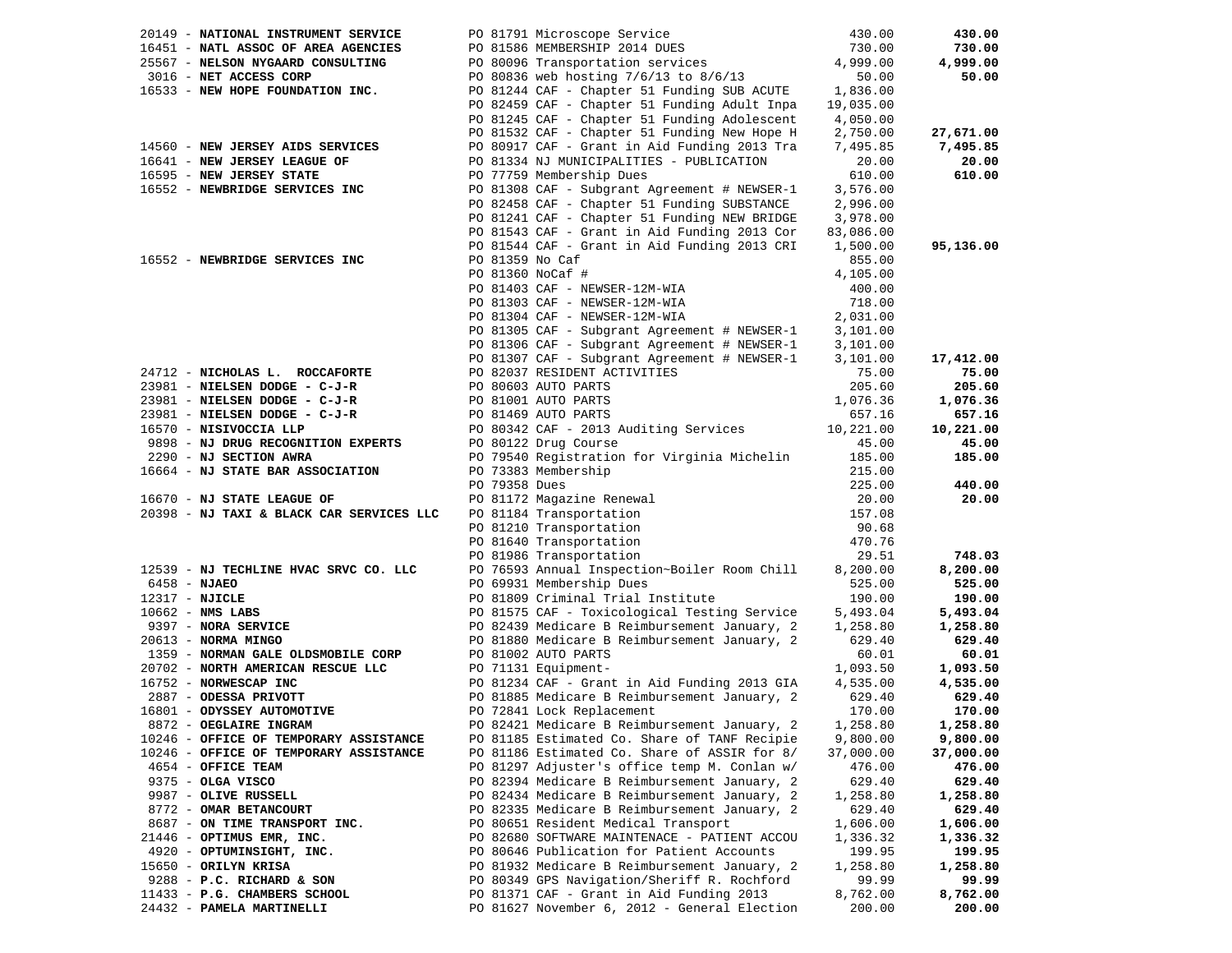|  | 2624 - PAMELA REYNOLDS                 |              | PO 81897 Medicare B Reimbursement January, 2 | 629.40    | 629.40    |
|--|----------------------------------------|--------------|----------------------------------------------|-----------|-----------|
|  | 10287 - PANCIELLO CONSTRUCTION LLC     |              | PO 81501 CAF - Labor Rates Concrete Replacem | 5,830.00  |           |
|  |                                        |              | PO 81707 CAF - Labor Rates Concrete Replacem | 6,080.00  |           |
|  |                                        |              | PO 82250 CAF - Labor Rates Concrete Replacem | 4,940.00  | 16,850.00 |
|  |                                        |              |                                              |           |           |
|  | 16887 - PAPER MART INC                 |              | PO 80835 paper for the election office       | 1,358.95  |           |
|  |                                        |              | PO 81163 Paper Mart - office paper           | 218.58    |           |
|  |                                        |              | PO 81808 Copy Paper                          | 617.00    | 2,194.53  |
|  | 14997 - PARKHURST DISTRIBUTING CO INC  |              | PO 80756 PLUMBING                            | 169.84    |           |
|  |                                        |              | PO 80757 REPL PUMP                           | 1,105.04  | 1,274.88  |
|  | 2749 - PARSIPPANY CHILD DAY CARE CTR.  |              | PO 81537 CAF - Grant in Aid Funding 2013 Inf | 2,931.00  | 2,931.00  |
|  | 1242 - PARSIPPANY TROY HILLS BD OF ED  |              | PO 81012 June 4, 2013 Primary Election-Custo | 418.25    | 418.25    |
|  | 2811 - PATRICA SCHRAFT                 |              | PO 82388 Medicare B Reimbursement January, 2 | 629.40    | 629.40    |
|  |                                        |              |                                              |           |           |
|  | 7929 - PATRICIA BIZZARO                |              | PO 82094 Medicare B Reimbursement January, 2 | 629.40    | 629.40    |
|  | 13842 - PATRICIA CLARK                 |              | PO 81851 Medicare B Reimbursement January, 2 | 629.40    | 629.40    |
|  | 742 - PATRICIA GEPPERT                 |              | PO 81926 Medicare B Reimbursement January, 2 | 1,258.80  | 1,258.80  |
|  | 11447 - PATRICIA LEPOFSKY              |              | PO 82058 Medicare B Reimbursement January, 2 | 1,258.80  | 1,258.80  |
|  | 21367 - PATRICIA MIGLIORINO            |              | PO 81934 Medicare B Reimbursement January, 2 | 1,258.80  | 1,258.80  |
|  | 12380 - PATRICIA SCHWARTZ              |              | PO 82139 Medicare B Reimbursement January, 2 | 629.40    | 629.40    |
|  | 8179 - PATRICIA SCUDDER                |              | PO 82076 Medicare B Reimbursement January, 2 | 1,258.80  | 1,258.80  |
|  |                                        |              | PO 81811 Reimbursement                       |           |           |
|  | 2748 - PATRICIA STEWART                |              |                                              | 48.61     |           |
|  |                                        |              | PO 81811 Reimbursement                       | 194.21    | 242.82    |
|  | 25411 - PATRICIA W. GIBBONS            |              | PO 81587 NUTRITION SUPPORT SERVICES          | 365.38    | 365.38    |
|  | 21343 - PATRICK O'CONNOR               |              | PO 82127 Medicare B Reimbursement January, 2 | 629.40    | 629.40    |
|  | 11450 - PAUL CARIFI                    |              | PO 81917 Medicare B Reimbursement January, 2 | 1,258.80  | 1,258.80  |
|  | 21370 - PAUL DATTOLO                   |              | PO 82343 Medicare B Reimbursement January, 2 | 629.40    | 629.40    |
|  | 18373 - PAULINE WARD                   |              | PO 81817 Medicare B Reimbursement January, 2 | 1,258.80  | 1,258.80  |
|  | 24966 - PAVIA KRIEGMAN                 |              | PO 80665 Quarterly Web Site - Undersheriff J | 200.00    | 200.00    |
|  |                                        |              |                                              |           |           |
|  | 11975 - PEARL SAVAGE                   |              | PO 81945 Medicare B Reimbursement January, 2 | 1,258.80  | 1,258.80  |
|  | 16966 - PENN-JERSEY PAPER CO.          |              | PO 82691 NURSING SUPPLIES                    | 3,257.10  | 3,257.10  |
|  | 17005 - PHARMA CARE INC                |              | PO 82036 CAF - Pharaceutical Consulting Serv | 3,606.68  | 3,606.68  |
|  | 24188 - PHILIP GALATI                  |              | PO 81862 Medicare B Reimbursement January, 2 | 629.40    | 629.40    |
|  | 16712 - PHILIP NODORO                  |              | PO 81882 Medicare B Reimbursement January, 2 | 629.40    | 629.40    |
|  | 19681 - PITNEY BOWES CREDIT CORP       |              | PO 80838 lease agreement on the folder in el | 620.46    | 620.46    |
|  | 17066 - PLAINSMAN AUTO SUPPLY          |              | PO 81003 AUTO PARTS                          | 1,207.50  |           |
|  |                                        |              | PO 81335 grease gun hose                     | 47.99     |           |
|  |                                        |              | PO 81470 AUTO PARTS                          |           |           |
|  |                                        |              |                                              | 1,767.38  |           |
|  |                                        |              | PO 81969 AUTO PARTS                          | 878.01    | 3,900.88  |
|  | 17084 - POLAND SPRING WATER CO.        |              | PO 81727 Monthly Charge for Poland Spring Di | 54.30     | 54.30     |
|  | 810 - POLAND SPRING                    |              | PO 80841 bottled water                       | 61.53     |           |
|  |                                        |              | PO 81789 bottled water & rental              | 22.99     | 84.52     |
|  | 12398 - POP-A-LOCK OF NORTHERN NJ      |              | PO 80584 Locks                               | 398.00    | 398.00    |
|  | 8284 - PRIME ENVIRONMENTAL INC         |              | PO 80668 Remove & Replace Pre-Filters on Fir | 935.00    | 935.00    |
|  | 21391 - PRISCILLA HARTWELL             |              | PO 81868 Medicare B Reimbursement January, 2 | 629.40    | 629.40    |
|  | 11771 - PROGRESSIVE BUSINESS           |              | PO 81098 SUBSCRIPTION RENEWAL                | 255.60    | 255.60    |
|  |                                        |              |                                              |           |           |
|  | 3316 - PROJECT SELF SUFFICIENCY        |              | PO 82178 CAF - Subgrant Agreement #PSSS3316- | 330.00    |           |
|  |                                        |              | PO 82207 CAF - Subgrant Agreement #PSSS3316- | 3,417.00  |           |
|  |                                        |              | PO 82208 CAF - Subgrant Agreement #PSS3316-J | 14,182.00 |           |
|  |                                        |              | PO 82460 CAF - Subgrant Agreement #PSSS3316- | 1,367.50  | 19,296.50 |
|  | 17189 - PSE&G CO                       | PO 82684 GAS |                                              | 681.35    |           |
|  |                                        | PO 82685 GAS |                                              | 2,249.74  | 2,931.09  |
|  | 21413 - QUALITY AUTO GLASS, INC        |              | PO 80605 AUTOPARTS                           | 224.00    | 224.00    |
|  | 264 - R & J CONTROL, INC.              |              | PO 81500 CAF - Generator Repair Services & M | 723.75    | 723.75    |
|  |                                        |              |                                              |           |           |
|  | 25392 - R. GAYLE KRANZ                 |              | PO 82112 Medicare B Reimbursement January, 2 | 629.40    | 629.40    |
|  | 12473 - R.D. SALES DOOR & HARDWARE LLC |              | PO 81490 REPL DOOR                           | 455.00    | 455.00    |
|  | 17215 - R.S. KNAPP CO. INC.            |              | PO 80794 plans & specs for 4 mill & resurf r | 2,078.68  |           |
|  |                                        |              | PO 80795 PW 300 Print Engine rental          | 413.40    |           |
|  |                                        |              | PO 81568 5 Mill & Resurf Projects            | 2,121.80  | 4,613.88  |
|  | 21740 - RACHAEL MOBLEY                 |              | PO 82121 Medicare B Reimbursement January, 2 | 629.40    | 629.40    |
|  | 25811 - RACHEL BRAZAITIS               |              | PO 81984 Insurance reimb. for 7/13 to 12/13  | 72.00     | 72.00     |
|  | 8169 - RAE BACHRACH                    |              | PO 82338 Medicare B Reimbursement January, 2 | 629.40    | 629.40    |
|  |                                        |              |                                              | 629.40    |           |
|  | 4945 - RALPH BROWN                     |              | PO 82333 Medicare B Reimbursement January, 2 |           | 629.40    |
|  | 930 - RALPH MCGRANE                    |              | PO 82369 Medicare B Reimbursement January, 2 | 629.40    | 629.40    |
|  | 13545 - RANDALL W. BUSH                |              | PO 81800 Expenses reimbursement April - June | 315.70    | 315.70    |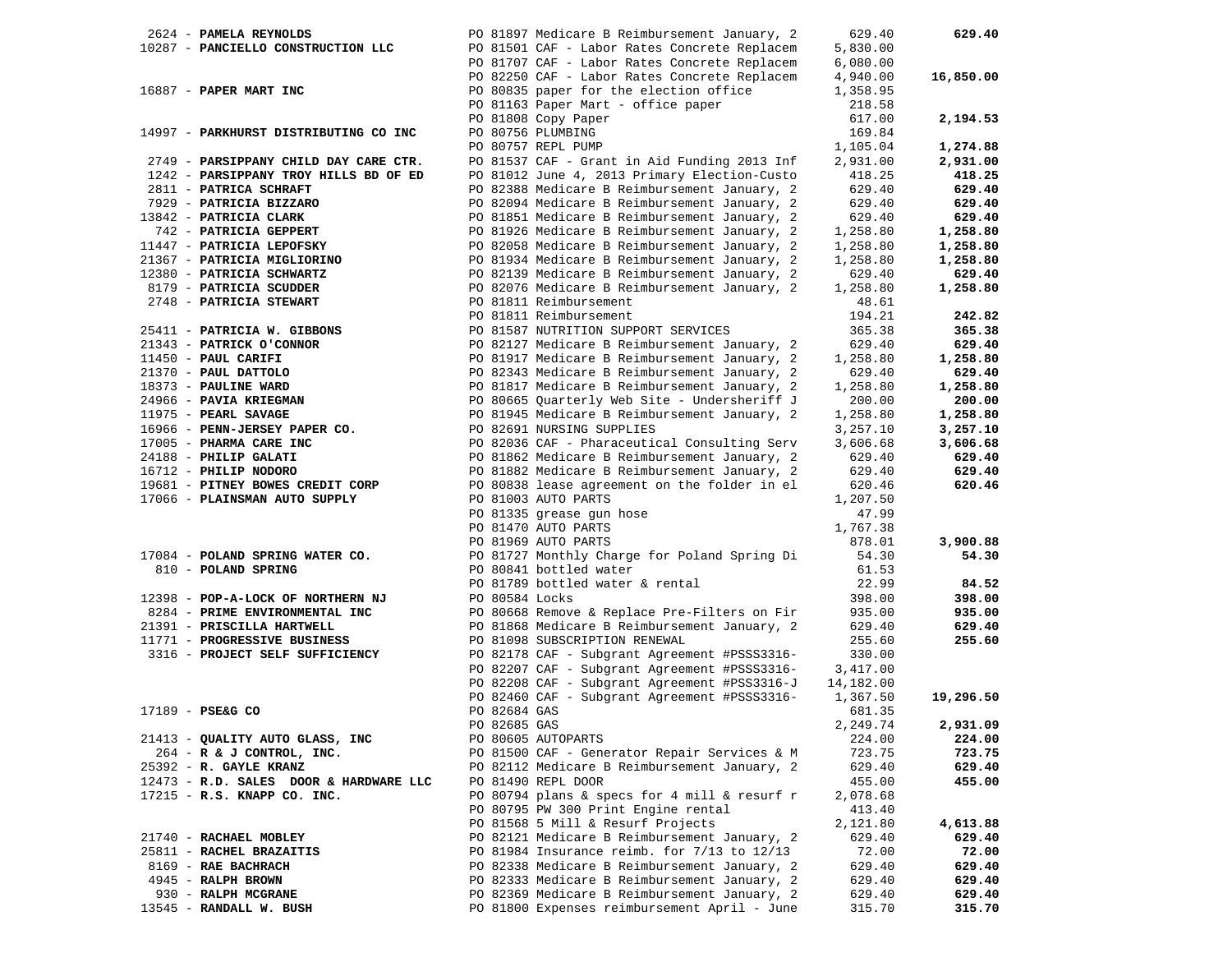| 25416 - RARZELL GRUBBS                                           |                                                            |                                                                                                                                                                                                                                                 | 629.40     | 629.40     |
|------------------------------------------------------------------|------------------------------------------------------------|-------------------------------------------------------------------------------------------------------------------------------------------------------------------------------------------------------------------------------------------------|------------|------------|
| 11723 - RAYMOND TERWILLIGER                                      |                                                            |                                                                                                                                                                                                                                                 | 1,258.80   | 1,258.80   |
| 17269 - RECORDED BOOKS LLC                                       |                                                            | FO 82350 Medicare B Reimbursement January, 2<br>Fo 82081 Medicare B Reimbursement January, 2<br>ELC PO 80758 Confirm CD's                                                                                                                       | 256.20     | 256.20     |
| 7384 - REGINA BRENDLE                                            |                                                            | PO 81915 Medicare B Reimbursement January, 2                                                                                                                                                                                                    | 1,258.80   | 1,258.80   |
| 87 - REMINGTON ARMS COMPANY INC                                  |                                                            | PO 80851 Armorer's Course (Field) - 5 Offic                                                                                                                                                                                                     | 3,375.00   | 3,375.00   |
|                                                                  |                                                            | 87 - RENE ANEEROD<br>1542 - RENE ANEEROD<br>1542 - RESIDEX, LLC<br>21275 - RIM BENEFITS, INC.<br>21275 - RIM BENEFITS, INC.<br>21275 - RIM BENEFITS, INC.<br>2275 - RICHARD ENRIGHT<br>2651 - RICHARD ESTLER<br>2474 - RICHARD LONGO<br>24774 - | 51.95      | 51.95      |
|                                                                  |                                                            |                                                                                                                                                                                                                                                 | 408.91     | 408.91     |
|                                                                  |                                                            |                                                                                                                                                                                                                                                 | 12,500.00  | 12,500.00  |
|                                                                  |                                                            |                                                                                                                                                                                                                                                 | 629.40     | 629.40     |
|                                                                  |                                                            |                                                                                                                                                                                                                                                 | 629.40     | 629.40     |
|                                                                  |                                                            |                                                                                                                                                                                                                                                 | 629.40     | 629.40     |
|                                                                  |                                                            |                                                                                                                                                                                                                                                 | 629.40     | 629.40     |
|                                                                  |                                                            |                                                                                                                                                                                                                                                 | 629.40     | 629.40     |
|                                                                  |                                                            |                                                                                                                                                                                                                                                 | 629.40     | 629.40     |
|                                                                  |                                                            |                                                                                                                                                                                                                                                 | 678.94     | 678.94     |
|                                                                  |                                                            |                                                                                                                                                                                                                                                 | 974.22     | 974.22     |
| 21738 - RICOH AMERICAS CORP<br>2448 - RICOH AMERICAS CORPORATION |                                                            | PO 81612 COPIER LEASE                                                                                                                                                                                                                           | 550.69     | 550.69     |
|                                                                  |                                                            |                                                                                                                                                                                                                                                 |            |            |
|                                                                  |                                                            |                                                                                                                                                                                                                                                 | 560.00     | 560.00     |
|                                                                  |                                                            |                                                                                                                                                                                                                                                 | 118.00     |            |
|                                                                  |                                                            | PO 81348 Retirement Plaque                                                                                                                                                                                                                      | 113.00     |            |
|                                                                  | PO 81348 ACOLLET<br>PO 81613 NAME TAGS<br>COSSERVIBRIDGE & |                                                                                                                                                                                                                                                 | 40.00      | 271.00     |
|                                                                  |                                                            |                                                                                                                                                                                                                                                 | 11,042.60  | 11,042.60  |
|                                                                  |                                                            |                                                                                                                                                                                                                                                 | 60.00      | 60.00      |
|                                                                  |                                                            |                                                                                                                                                                                                                                                 | 629.40     | 629.40     |
|                                                                  |                                                            |                                                                                                                                                                                                                                                 | 70.00      | 70.00      |
|                                                                  |                                                            |                                                                                                                                                                                                                                                 | 685.00     | 685.00     |
|                                                                  |                                                            |                                                                                                                                                                                                                                                 | 629.40     | 629.40     |
|                                                                  |                                                            |                                                                                                                                                                                                                                                 | 629.40     | 629.40     |
|                                                                  |                                                            | 21788 - ROAD SAFETY SYSTEMS LLC<br>13770 - ROBERT A. CHARMOY, DMD PA<br>2223 - ROBERT EMMONS<br>23739 - ROBERT GREGOVICH<br>23739 - ROBERT GREGOVICH<br>23739 - ROBERT GREGOVICH<br>23739 - ROBERT KENNEDY<br>21324 - ROBERT PECK<br>21564 - R  | 629.40     | 629.40     |
|                                                                  |                                                            |                                                                                                                                                                                                                                                 | 629.40     | 629.40     |
| $24291 -$ ROBINSON AERIAL SURVEYS, INC.                          |                                                            | PO 81424 CAF - Design & Construction Admin f                                                                                                                                                                                                    | 4,645.83   | 4,645.83   |
| 24291 - ROBINSON AERIAL SURVEYS, INC.                            |                                                            | PO 81565 CAF - Design & Construction Admin f                                                                                                                                                                                                    | 1,991.07   | 1,991.07   |
| 17369 - ROCKAWAY BOROUGH                                         |                                                            | PO 82210 CAF - 2013 Municipal Alliance Funds                                                                                                                                                                                                    | 2,973.02   | 2,973.02   |
| 17567 - ROCKLAND BAKERY INC                                      |                                                            | PO 82682 BAKED GOODS                                                                                                                                                                                                                            | 30.76      | 30.76      |
| 20912 - RONALD CIUFFREDA                                         |                                                            | PO 82095 Medicare B Reimbursement January, 2                                                                                                                                                                                                    | 629.40     | 629.40     |
|                                                                  |                                                            |                                                                                                                                                                                                                                                 | 629.40     | 629.40     |
|                                                                  |                                                            | 20912 - RONALD CIUFFREDA<br>25906 - ROSALIE DELLI SANTI<br>25906 - ROSALIE DELLI SANTI<br>25906 - ROSALIE LAMONTE<br>25900 - ROSALIE ZABITA<br>25157 - ROSALIE ZABITA<br>27517 - ROSALIE ZABITA<br>27517 - ROSALIE ZABITA<br>27517 - ROSALIE Z  | 10.54      | 10.54      |
|                                                                  |                                                            |                                                                                                                                                                                                                                                 | 629.40     | 629.40     |
|                                                                  |                                                            |                                                                                                                                                                                                                                                 | 629.40     | 629.40     |
|                                                                  |                                                            |                                                                                                                                                                                                                                                 | 629.40     | 629.40     |
|                                                                  |                                                            |                                                                                                                                                                                                                                                 | 2,240.00   | 2,240.00   |
|                                                                  |                                                            |                                                                                                                                                                                                                                                 | 629.40     | 629.40     |
|                                                                  |                                                            |                                                                                                                                                                                                                                                 | 1,258.80   | 1,258.80   |
|                                                                  |                                                            |                                                                                                                                                                                                                                                 | 1,960.00   | 1,960.00   |
| 18207 - ROSEMARY UHL                                             |                                                            | PO 82145 Medicare B Reimbursement January, 2                                                                                                                                                                                                    | 629.40     | 629.40     |
| 5345 - ROUTE 23 AUTO MALL LLC PO 80535 AUTO PARTS                |                                                            |                                                                                                                                                                                                                                                 | 801.29     |            |
|                                                                  |                                                            | PO 81005 AUTO PARTS                                                                                                                                                                                                                             | 1,010.96   |            |
|                                                                  |                                                            | PO 81471 AUTO PARTS                                                                                                                                                                                                                             | 412.79     | 2,225.04   |
| 696 - ROXBURY DAY CARE CENTER, INC.                              |                                                            | PO 80912 CAF - Grant in Aid Funding 2013                                                                                                                                                                                                        | 11,622.00  | 11,622.00  |
|                                                                  |                                                            |                                                                                                                                                                                                                                                 |            |            |
| 17419 - ROYAL COMMUNICATIONS INC.                                |                                                            | PO 81385 Communications Equipment - "2013" F                                                                                                                                                                                                    | 165.00     | 2,740.00   |
|                                                                  |                                                            | PO 81605 Radio installation/removal                                                                                                                                                                                                             | 2,575.00   |            |
| 12856 - RUBY ALEONG                                              |                                                            | PO 82405 Medicare B Reimbursement January, 2                                                                                                                                                                                                    | 1,258.80   | 1,258.80   |
| 9938 - RUTGERS CENTER FOR CONTINUING                             |                                                            | PO 82216 CAF - 9938-573                                                                                                                                                                                                                         | 1,298.00   | 1,298.00   |
| 9325 - RUTGERS SCHOOL OF BUSINESS                                |                                                            | PO 81316 CAF - 9325-537                                                                                                                                                                                                                         | 3,192.00   | 3,192.00   |
| 8521 - RUTGERS UNIVERSITY                                        |                                                            | PO 80266 Visible Emissions Recert & Odor Fie                                                                                                                                                                                                    | 700.00     |            |
|                                                                  |                                                            | PO 80274 Rutgers-Noise Enforcement recert. c                                                                                                                                                                                                    | 180.00     | 880.00     |
| 25661 - RUTGERS, THE STATE UNIVERSITY                            |                                                            | PO 80689 Reg. for Virginia Michelin & Joseph                                                                                                                                                                                                    | 100.00     | 100.00     |
| 19806 - RUTGERS UNIVERSITY                                       |                                                            | PO 81337 Public Purchasing I March 23 to May                                                                                                                                                                                                    | 942.00     | 942.00     |
| $14059$ - RUTH CRANE                                             |                                                            | PO 82340 Medicare B Reimbursement January, 2                                                                                                                                                                                                    | 629.40     | 629.40     |
| 9990 - RUTH SCHULTZ                                              |                                                            | PO 82442 Medicare B Reimbursement January, 2                                                                                                                                                                                                    | 1,258.80   | 1,258.80   |
| 4327 - SAINT CLARE'S HOSPITAL                                    |                                                            | PO 82181 CAF - Grant in Aid Funding 2013 Co                                                                                                                                                                                                     | 36,146.00  |            |
|                                                                  |                                                            | PO 82183 CAF - Grant in Aid Funding 2013 Sup                                                                                                                                                                                                    | 15,992.00  |            |
|                                                                  |                                                            | PO 82742 CAF - Grant in Aid Funding 2013 GIA                                                                                                                                                                                                    | 112,749.00 | 164,887.00 |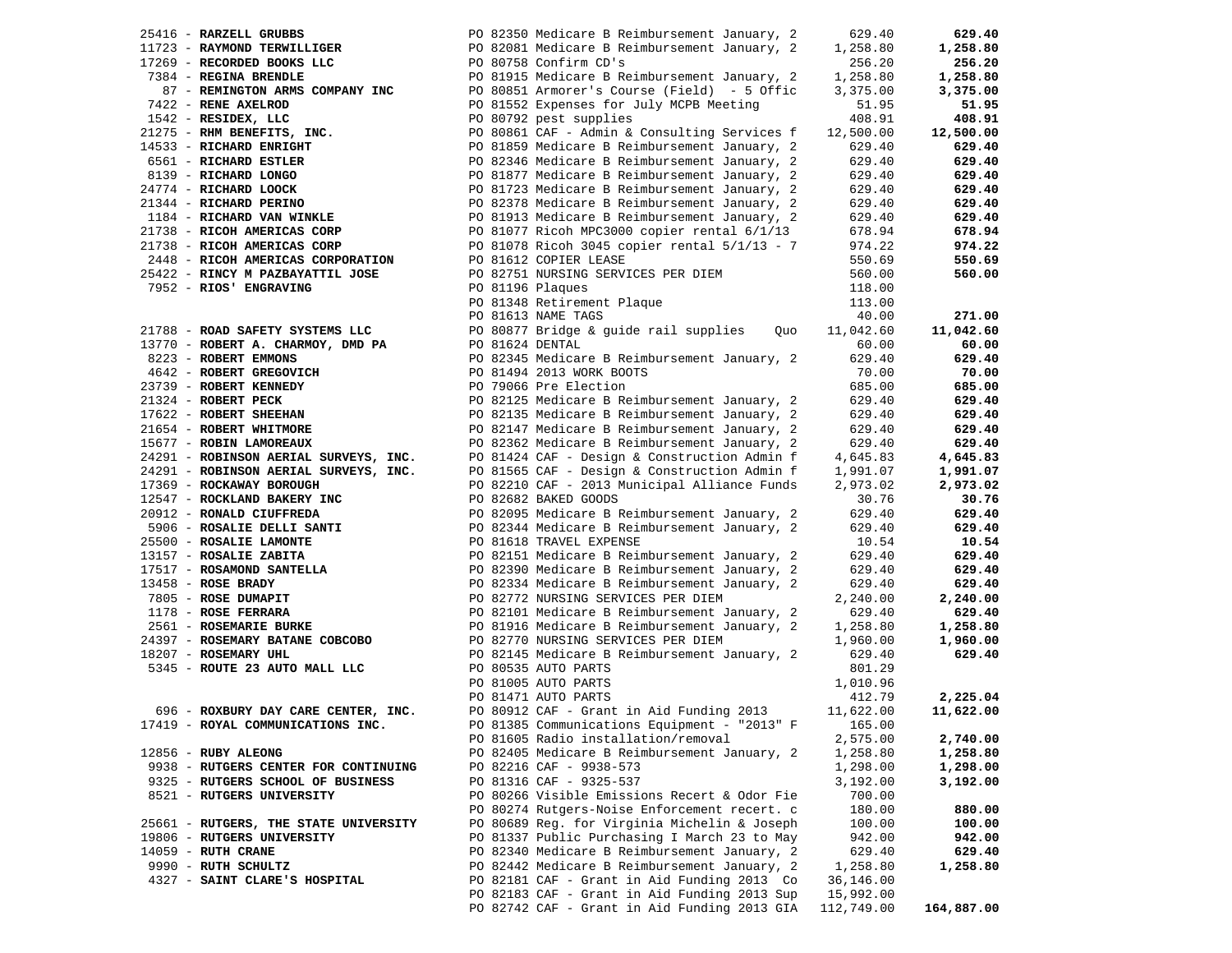|                                                   |                                                                                                                                                                                                                                                                                                                                |            | 629.40                        |
|---------------------------------------------------|--------------------------------------------------------------------------------------------------------------------------------------------------------------------------------------------------------------------------------------------------------------------------------------------------------------------------------|------------|-------------------------------|
|                                                   |                                                                                                                                                                                                                                                                                                                                |            | 629.40                        |
|                                                   |                                                                                                                                                                                                                                                                                                                                |            | 1,258.80                      |
|                                                   |                                                                                                                                                                                                                                                                                                                                |            | 629.40                        |
|                                                   |                                                                                                                                                                                                                                                                                                                                |            | 1,258.80                      |
|                                                   |                                                                                                                                                                                                                                                                                                                                |            | 160.00                        |
|                                                   | 9506 - <b>SALLY VANORSKI</b><br>20656 - <b>SALOME OGILVIE</b><br>20656 - <b>SALOME OGILVIE</b><br>20656 - <b>SALOME OGILVIE</b><br>20656 - <b>SALOME OGILVIE</b><br>2082377 Medicare B Reimbursement January, 2<br>2081924 Medicare B Reimbursement January, 2<br>208                                                          |            |                               |
|                                                   | PO 81779 CAF - Milling and Resurfacing of Ja 8,537.50                                                                                                                                                                                                                                                                          |            | 291,803.83                    |
| 21319 - SCHINDLER ELEVATOR CORPORATION            | PO 82038 MAINTENANCE CONTRACT                                                                                                                                                                                                                                                                                                  | 2,045.33   | 2,045.33                      |
| 3032 - SCIENTIFIC WATER CONDITIONING              |                                                                                                                                                                                                                                                                                                                                |            |                               |
|                                                   | PO 81495 EQUIP SERV AGREEMENTS - WATERGUARD 675.00<br>PO 81503 EQUIP SERV AGREEMENTS - WATERGUARD 2,175.00                                                                                                                                                                                                                     |            | 2,850.00                      |
|                                                   |                                                                                                                                                                                                                                                                                                                                |            | 125.00                        |
|                                                   |                                                                                                                                                                                                                                                                                                                                |            | 225.32                        |
|                                                   |                                                                                                                                                                                                                                                                                                                                |            | 4,015.47                      |
|                                                   |                                                                                                                                                                                                                                                                                                                                |            | 189.41                        |
|                                                   |                                                                                                                                                                                                                                                                                                                                |            | 86.90                         |
|                                                   | 9522 - SENTIMENTAL PRODUCTIONS<br>15454 - SERVICE PLUS<br>19848 - J.A. SEXAUER<br>20899 - SGS TESTCOM INC<br>20899 - SGS TESTCOM INC<br>20899 - SGS TESTCOM INC<br>20899 - SGS TESTCOM INC<br>20899 - SGS TESTCOM INC<br>20899 - SGS TESTCOM I<br>PO 80619 supplies<br>PO 80773 small tools<br>PO 80972 1x25 stanley tape rule |            |                               |
|                                                   |                                                                                                                                                                                                                                                                                                                                | 105.29     |                               |
|                                                   |                                                                                                                                                                                                                                                                                                                                | 25.28      |                               |
|                                                   |                                                                                                                                                                                                                                                                                                                                |            | 1,184.45                      |
| 8193 - <b>SHEILA KARNER</b><br>17365 - Gurritt II | PO 81504 SM TOOLS<br>PO 81931 Medicare B Reimbursement January, 2 1,258.80<br>PO 81277 Detter Cash                                                                                                                                                                                                                             |            | 1,258.80                      |
|                                                   |                                                                                                                                                                                                                                                                                                                                |            |                               |
|                                                   |                                                                                                                                                                                                                                                                                                                                |            |                               |
|                                                   |                                                                                                                                                                                                                                                                                                                                |            |                               |
|                                                   |                                                                                                                                                                                                                                                                                                                                |            | 467.45                        |
|                                                   |                                                                                                                                                                                                                                                                                                                                |            | 107.42                        |
|                                                   |                                                                                                                                                                                                                                                                                                                                |            | 624.40                        |
|                                                   |                                                                                                                                                                                                                                                                                                                                |            |                               |
|                                                   |                                                                                                                                                                                                                                                                                                                                |            | 1,600.00                      |
|                                                   | 9 3137 Neticlark RANER (17365 - SHERIFF EDWARD V. ROCHFORD (17365 - SHERIFF EDWARD V. ROCHFORD (1898) PAINT Petty Cash (1898) Petty Cash (1898) Petty Cash (1898) Petty Cash (1898) Petty Cash (1898) Petty Cash (1898) Petty                                                                                                  |            |                               |
|                                                   |                                                                                                                                                                                                                                                                                                                                |            | 1,518.91                      |
|                                                   |                                                                                                                                                                                                                                                                                                                                |            | 34.39                         |
|                                                   |                                                                                                                                                                                                                                                                                                                                |            | 42.00                         |
|                                                   |                                                                                                                                                                                                                                                                                                                                |            | 8,228.86                      |
|                                                   |                                                                                                                                                                                                                                                                                                                                |            | 8,655.04                      |
|                                                   | 6981 - SODEXO INC & AFFILIATES PO 81526 Food for Quarterly Alliance Meeting                                                                                                                                                                                                                                                    | 289.25     | 289.25                        |
| 6981 - SODEXO INC & AFFILIATES                    | PO 81589 CAF - Dietary Services<br>PO 82042 CAF - Housekeeping, Fac                                                                                                                                                                                                                                                            | 244,076.04 | 244,076.04                    |
| 6981 - SODEXO INC & AFFILIATES                    | PO 82042 CAF - Housekeeping, Facility Mainte 255,882.14                                                                                                                                                                                                                                                                        |            | 255,882.14                    |
|                                                   |                                                                                                                                                                                                                                                                                                                                |            | 318,251.84                    |
|                                                   |                                                                                                                                                                                                                                                                                                                                |            | 105,995.15                    |
|                                                   |                                                                                                                                                                                                                                                                                                                                |            | 244.90                        |
|                                                   |                                                                                                                                                                                                                                                                                                                                |            | 50.00                         |
|                                                   |                                                                                                                                                                                                                                                                                                                                |            | 236.68<br>236.00<br>11,204.35 |
|                                                   |                                                                                                                                                                                                                                                                                                                                |            |                               |
|                                                   |                                                                                                                                                                                                                                                                                                                                |            | 3,402.00                      |
|                                                   | 6981 - SODEXO INC & AFFILIATES<br>6981 - SODEXO INC & AFFILIATES<br>6981 - SODEXO INC & AFFILIATES<br>6981 - SODEXO INC & AFFILIATES<br>6981 - SODEXO INC & AFFILIATES<br>6981 - SODEXO INC & AFFILIATES<br>6981 - SODEXO INC & AFFILIATE                                                                                      |            | 29,341.00<br>140,126.00       |
| 17772 - SPEEDWELL ELECTRIC MOTORS                 | PO 80678 CAF - Labor Rates On-Site Electric 392.00                                                                                                                                                                                                                                                                             |            |                               |
|                                                   | PO 80678 CAF - Labor Rates On-Site Electric                                                                                                                                                                                                                                                                                    | 412.47     | 804.47                        |
| 5031 - SPRINT NEXTEL                              | PO 81225 Air Cards 119.97 119.97                                                                                                                                                                                                                                                                                               |            |                               |
| 4611 - STAPLES BUSINESS ADVANTAGE                 | PO 78639 office supplies for ETS                                                                                                                                                                                                                                                                                               | 781.61     | 781.61                        |
| 4611 - STAPLES BUSINESS ADVANTAGE                 | PO 80174 STAPLES INVOICE 3201717268 & 32017                                                                                                                                                                                                                                                                                    | 145.11     |                               |
|                                                   | PO 80174 STAPLES INVOICE 3201717268 & 32017                                                                                                                                                                                                                                                                                    | 55.56      | 200.67                        |
| 4611 - STAPLES BUSINESS ADVANTAGE                 | PO 80771 office supplies                                                                                                                                                                                                                                                                                                       | 173.80     | 173.80                        |
| 4611 - STAPLES BUSINESS ADVANTAGE                 | PO 80842 Supplies                                                                                                                                                                                                                                                                                                              | 300.58     | 300.58                        |
| 4611 - STAPLES BUSINESS ADVANTAGE                 | PO 80873 office supplies for ETS                                                                                                                                                                                                                                                                                               | 568.14     | 568.14                        |
| 4611 - STAPLES BUSINESS ADVANTAGE                 | PO 80897 Office Supplies                                                                                                                                                                                                                                                                                                       | 64.59      | 64.59                         |
| 4611 - STAPLES BUSINESS ADVANTAGE                 | PO 80939 OFFICE SUPPLIES                                                                                                                                                                                                                                                                                                       | 83.58      | 83.58                         |
| 4611 - STAPLES BUSINESS ADVANTAGE                 | PO 80962 OFFICE SUPPLIES                                                                                                                                                                                                                                                                                                       | 322.25     | 322.25                        |
| 4611 - STAPLES BUSINESS ADVANTAGE                 | PO 81004 Office Supplies                                                                                                                                                                                                                                                                                                       | 548.63     | 548.63                        |
| 4611 - STAPLES BUSINESS ADVANTAGE                 | PO 81008 OFFICE SUPPLIES                                                                                                                                                                                                                                                                                                       | 31.19      | 31.19                         |
| 4611 - STAPLES BUSINESS ADVANTAGE                 | PO 81076 7/13 office supplies                                                                                                                                                                                                                                                                                                  | 45.43      | 45.43                         |
| 4611 - STAPLES BUSINESS ADVANTAGE                 | PO 81178 Megan's Law Office Supplies                                                                                                                                                                                                                                                                                           | 1,238.84   | 1,238.84                      |
|                                                   |                                                                                                                                                                                                                                                                                                                                |            |                               |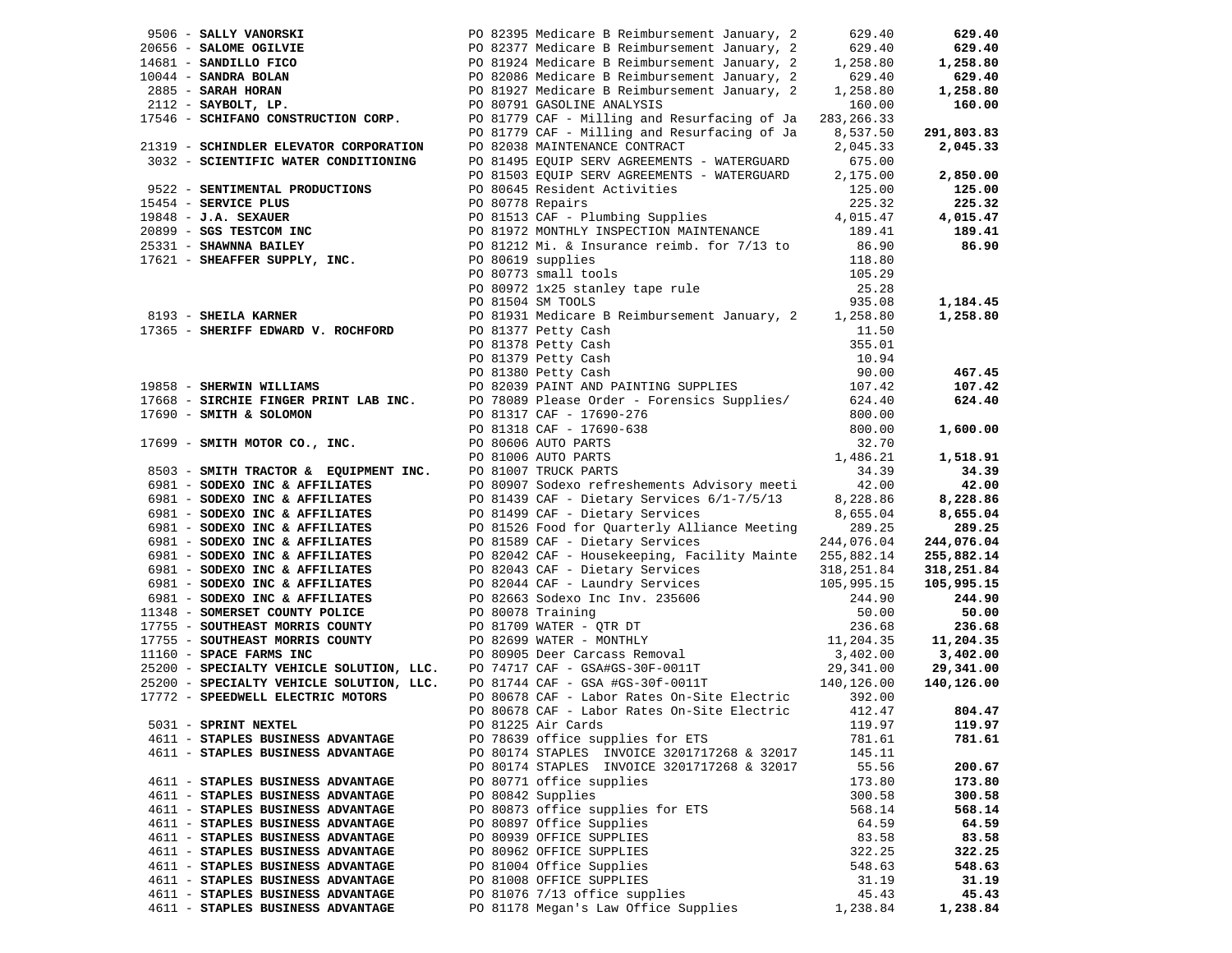| 4611 - STAPLES BUSINESS ADVANTAGE                                                                                                                                                                                                                                               |                                                                                                                                                                                                                                          |           | 299.99    |
|---------------------------------------------------------------------------------------------------------------------------------------------------------------------------------------------------------------------------------------------------------------------------------|------------------------------------------------------------------------------------------------------------------------------------------------------------------------------------------------------------------------------------------|-----------|-----------|
| 4611 - STAPLES BUSINESS ADVANTAGE                                                                                                                                                                                                                                               |                                                                                                                                                                                                                                          |           | 862.01    |
| 4611 - STAPLES BUSINESS ADVANTAGE                                                                                                                                                                                                                                               |                                                                                                                                                                                                                                          |           | 598.07    |
| 4611 - STAPLES BUSINESS ADVANTAGE                                                                                                                                                                                                                                               |                                                                                                                                                                                                                                          |           | 326.29    |
|                                                                                                                                                                                                                                                                                 |                                                                                                                                                                                                                                          |           |           |
| 4611 - STAPLES BUSINESS ADVANTAGE                                                                                                                                                                                                                                               | PO 81216 Digital Voice Recorder 299.99<br>PO 81217 Misc.Office Supplies 862.01<br>PO 81218 Office Supplies 598.07<br>PO 81219 Office Supplies 598.07<br>PO 81223 Misc.Office Supplies 80.23<br>PO 81228 Staples - Office supplies 108.53 |           | 80.23     |
| 4611 - STAPLES BUSINESS ADVANTAGE                                                                                                                                                                                                                                               |                                                                                                                                                                                                                                          |           | 108.53    |
| 4611 - STAPLES BUSINESS ADVANTAGE                                                                                                                                                                                                                                               |                                                                                                                                                                                                                                          |           | 1,046.21  |
| 4611 - STAPLES BUSINESS ADVANTAGE                                                                                                                                                                                                                                               |                                                                                                                                                                                                                                          |           | 203.60    |
| 4611 - STAPLES BUSINESS ADVANTAGE                                                                                                                                                                                                                                               |                                                                                                                                                                                                                                          |           | 79.90     |
| 4611 - STAPLES BUSINESS ADVANTAGE                                                                                                                                                                                                                                               |                                                                                                                                                                                                                                          |           | 70.49     |
| 4611 - STAPLES BUSINESS ADVANTAGE                                                                                                                                                                                                                                               | PO 81341 Brother Ink, Officwe Supplies, Batte 70.49<br>PO 81438 Staples Invoice #3204683392 810.81                                                                                                                                       |           | 810.81    |
|                                                                                                                                                                                                                                                                                 | PO 81438 Staples Invoice #3204683392<br>PO 81472 OFFICE SUPPLIES<br>PO 81520 Megan's Law Grant Supplies                                                                                                                                  |           |           |
| 4611 - STAPLES BUSINESS ADVANTAGE                                                                                                                                                                                                                                               |                                                                                                                                                                                                                                          | 11.30     | 11.30     |
| 4611 - STAPLES BUSINESS ADVANTAGE                                                                                                                                                                                                                                               |                                                                                                                                                                                                                                          | 657.36    | 657.36    |
| 4611 - STAPLES BUSINESS ADVANTAGE                                                                                                                                                                                                                                               | PO 81556 Office Supplies - Preservation Trus 173.54                                                                                                                                                                                      |           | 173.54    |
| 4611 - STAPLES BUSINESS ADVANTAGE                                                                                                                                                                                                                                               | PO 81598 Office Supply                                                                                                                                                                                                                   | 77.87     | 77.87     |
| 4611 - STAPLES BUSINESS ADVANTAGE                                                                                                                                                                                                                                               |                                                                                                                                                                                                                                          | 33.36     | 33.36     |
| 4611 - STAPLES BUSINESS ADVANTAGE                                                                                                                                                                                                                                               |                                                                                                                                                                                                                                          | 857.44    | 857.44    |
| 4611 - STAPLES BUSINESS ADVANTAGE                                                                                                                                                                                                                                               |                                                                                                                                                                                                                                          | 64.22     | 64.22     |
|                                                                                                                                                                                                                                                                                 | PO 81598 Office Supply<br>PO 81600 Office Supplies<br>PO 81815 Ink/Toner<br>PO 81823 office supplies<br>PO 81834 Office Supplies<br>PO 81996 SUPPLIES                                                                                    |           |           |
| 4611 - STAPLES BUSINESS ADVANTAGE                                                                                                                                                                                                                                               |                                                                                                                                                                                                                                          | 154.51    | 154.51    |
| 4611 - STAPLES BUSINESS ADVANTAGE                                                                                                                                                                                                                                               | PO 81996 SUPPLIES                                                                                                                                                                                                                        | 188.15    | 188.15    |
| $17819$ - STAR LEDGER                                                                                                                                                                                                                                                           | PO 72050 Personnel Advertisement for Nursing                                                                                                                                                                                             | 575.58    |           |
|                                                                                                                                                                                                                                                                                 | PO 82028 Newspaper for Bistro                                                                                                                                                                                                            | 82.81     | 658.39    |
| 19919 - STAR LEDGER                                                                                                                                                                                                                                                             | PO 81736 Star-Ledger Ad #I03601962-06292013                                                                                                                                                                                              | 27.84     |           |
|                                                                                                                                                                                                                                                                                 | PO 82019 Star-Ledger Ad#I03609011-07202013 -                                                                                                                                                                                             | 306.24    |           |
|                                                                                                                                                                                                                                                                                 | PO 82675 The Star-Ledger AD#103609106-072620                                                                                                                                                                                             | 417.60    | 751.68    |
| 5021 - STATE SHUTTLE INC                                                                                                                                                                                                                                                        |                                                                                                                                                                                                                                          |           |           |
|                                                                                                                                                                                                                                                                                 | PO 82172 CAF - Subgrant Agreement #STASHUT-1                                                                                                                                                                                             | 3,650.20  |           |
|                                                                                                                                                                                                                                                                                 | PO 82173 CAF - Subgrant Agreement #STASHUT-1                                                                                                                                                                                             | 3,650.20  |           |
|                                                                                                                                                                                                                                                                                 | PO 82195 CAF - Subgrant Agreement #STASHUT-1                                                                                                                                                                                             | 2,920.16  |           |
|                                                                                                                                                                                                                                                                                 | PO 82288 CAF - Subgrant Agreement #STASHUT-1                                                                                                                                                                                             | 3,650.20  | 13,870.76 |
| 16675 - STATE TOXICOLOGY LABORATORY                                                                                                                                                                                                                                             | PO 79991 Toxicology Screening                                                                                                                                                                                                            | 45.00     |           |
|                                                                                                                                                                                                                                                                                 | PO 81189 Drug Tests                                                                                                                                                                                                                      | 585.00    | 630.00    |
| 17843 - STATEWIDE STRIPING CORP                                                                                                                                                                                                                                                 | PO 81090 CAF - Paving Markking for Various C                                                                                                                                                                                             | 52,387.18 | 52,387.18 |
| FO 81999 Work - Paving Markking for Various C<br>24670 - <b>STEPHEN KRALL</b><br>215640 - <b>STEPHEN KRALL</b><br>21595 - <b>STEPHEN REBESNI</b><br>21595 - <b>STEPHEN REBESNI</b><br>2372 - <b>STEPHEN ROZAN</b><br>2372 - <b>STEPHEN ROZAN</b><br>2372 - <b>STEPHEN ROZAN</b> |                                                                                                                                                                                                                                          | 89.99     | 89.99     |
|                                                                                                                                                                                                                                                                                 |                                                                                                                                                                                                                                          |           |           |
|                                                                                                                                                                                                                                                                                 | PO 82358 Medicare B Reimbursement January, 2                                                                                                                                                                                             | 629.40    | 629.40    |
|                                                                                                                                                                                                                                                                                 |                                                                                                                                                                                                                                          | 67.68     | 67.68     |
|                                                                                                                                                                                                                                                                                 |                                                                                                                                                                                                                                          | 629.40    | 629.40    |
|                                                                                                                                                                                                                                                                                 |                                                                                                                                                                                                                                          | 629.40    | 629.40    |
|                                                                                                                                                                                                                                                                                 |                                                                                                                                                                                                                                          | 594.00    | 594.00    |
|                                                                                                                                                                                                                                                                                 |                                                                                                                                                                                                                                          | 487.16    | 487.16    |
|                                                                                                                                                                                                                                                                                 |                                                                                                                                                                                                                                          | 2,260.82  | 2,260.82  |
|                                                                                                                                                                                                                                                                                 |                                                                                                                                                                                                                                          | 72.00     | 72.00     |
|                                                                                                                                                                                                                                                                                 |                                                                                                                                                                                                                                          | 72.00     | 72.00     |
|                                                                                                                                                                                                                                                                                 |                                                                                                                                                                                                                                          |           |           |
| 11445 - SUDHIR BHENDE                                                                                                                                                                                                                                                           | PO 81848 Medicare B Reimbursement January, 2                                                                                                                                                                                             | 629.40    | 629.40    |
| 20734 - SUMMIT TRANSMISSION BRAKE                                                                                                                                                                                                                                               | PO 81010 AUTO PARTS                                                                                                                                                                                                                      | 835.00    | 835.00    |
| 20734 - SUMMIT TRANSMISSION BRAKE PO 81474 AUTO PARTS<br>522 - SUSAN KLEIN PO 81983 Insurance reimb. for 7/13 to 12/13                                                                                                                                                          |                                                                                                                                                                                                                                          | 2,350.00  | 2,350.00  |
|                                                                                                                                                                                                                                                                                 |                                                                                                                                                                                                                                          | 72.00     | 72.00     |
|                                                                                                                                                                                                                                                                                 | PO 82382 Medicare B Reimbursement January, 2                                                                                                                                                                                             | 629.40    | 629.40    |
| 1487 - SUSAN SMITH<br>11429 - SUSSEX COUNTY MUA                                                                                                                                                                                                                                 | PO 81085 Street Sweeping                                                                                                                                                                                                                 | 639.30    |           |
|                                                                                                                                                                                                                                                                                 | PO 82015 Street Sweeping                                                                                                                                                                                                                 | 285.30    | 924.60    |
| 17934 - SUSSEX COUNTY TECH SCHOOL                                                                                                                                                                                                                                               | PO 82257 CAF - Subgrant agreement #SCVOTE-13                                                                                                                                                                                             | 274.13    | 274.13    |
|                                                                                                                                                                                                                                                                                 |                                                                                                                                                                                                                                          |           |           |
| 25400 - SUZIE COLLIN                                                                                                                                                                                                                                                            | PO 82771 NURSING SERVICES PER DIEM                                                                                                                                                                                                       | 4,226.25  | 4,226.25  |
| 18067 - T J'S SPORTWIDE TROPHY                                                                                                                                                                                                                                                  | PO 80190 PLAQUE AND ENGRAVING                                                                                                                                                                                                            | 71.00     | 71.00     |
| 17990 - TELESEARCH INC                                                                                                                                                                                                                                                          | PO 81392 Temporary staffing                                                                                                                                                                                                              | 831.11    |           |
|                                                                                                                                                                                                                                                                                 | PO 81394 Temporary staffing                                                                                                                                                                                                              | 1,249.38  | 2,080.49  |
| 25504 - TEQUIPMENT INC.                                                                                                                                                                                                                                                         | PO 77804 CAF - NJSC#A80992                                                                                                                                                                                                               | 62,160.00 | 62,160.00 |
| 1163 - TERESA BURKE                                                                                                                                                                                                                                                             | PO 82406 Medicare B Reimbursement January, 2                                                                                                                                                                                             | 1,258.80  | 1,258.80  |
| 24184 - TERESA PANNULLO                                                                                                                                                                                                                                                         | PO 81939 Medicare B Reimbursement January, 2                                                                                                                                                                                             | 1,258.80  | 1,258.80  |
| 11311 - TERRI MCINERNEY                                                                                                                                                                                                                                                         | PO 82118 Medicare B Reimbursement January, 2                                                                                                                                                                                             | 629.40    | 629.40    |
| 13081 - THE ARC/MORRIS CHAPTER                                                                                                                                                                                                                                                  | PO 81838 CAF - PEER Grouping System                                                                                                                                                                                                      | 8,050.00  | 8,050.00  |
|                                                                                                                                                                                                                                                                                 |                                                                                                                                                                                                                                          |           |           |
| 8688 - THE ORTHOPEDIC GROUP                                                                                                                                                                                                                                                     | PO 80428 Resident Medical Treatment                                                                                                                                                                                                      | 77.96     | 77.96     |
| 16964 - THE PENNSYLVANIA STATE UNIVERSITY PO 80188 TRAINING                                                                                                                                                                                                                     |                                                                                                                                                                                                                                          | 390.00    | 390.00    |
| 2447 - THE PORTASOFT COMPANY INC                                                                                                                                                                                                                                                | PO 80631 QUARTERLY CONTRACT PAYMENT WATER SO                                                                                                                                                                                             | 373.03    | 373.03    |
| 19739 - THE RBA GROUP INC.                                                                                                                                                                                                                                                      | PO 82230 CAF - Intersection Analysis & Const                                                                                                                                                                                             | 8,363.83  | 8,363.83  |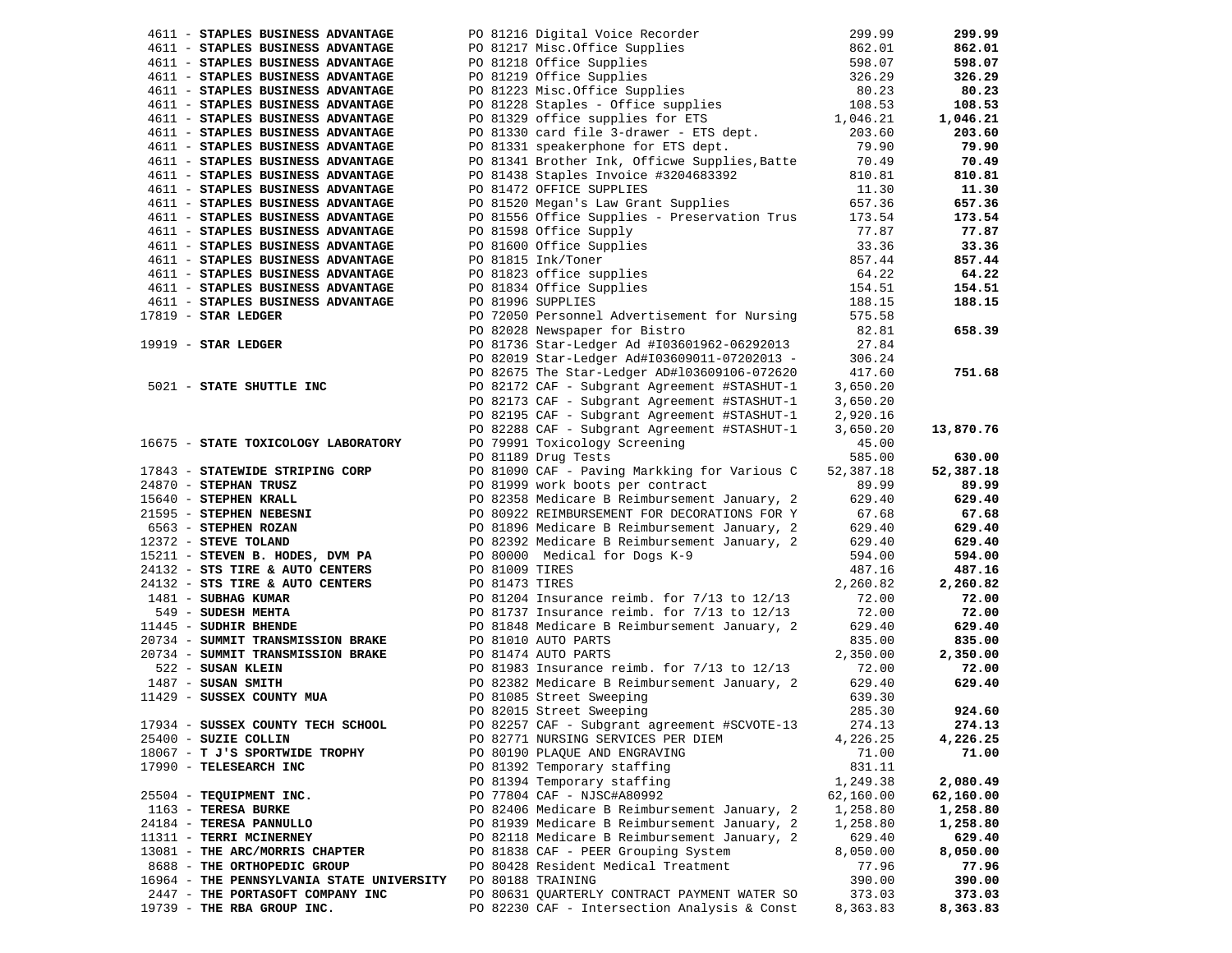|                |                                                                                                                                                                                                                                   |                | PO 80837 CAF - Records Storage                                                                                                                                                                   | 4,296.67  | 4,296.67  |
|----------------|-----------------------------------------------------------------------------------------------------------------------------------------------------------------------------------------------------------------------------------|----------------|--------------------------------------------------------------------------------------------------------------------------------------------------------------------------------------------------|-----------|-----------|
|                |                                                                                                                                                                                                                                   |                | PO 82363 Medicare B Reimbursement January, 2                                                                                                                                                     | 629.40    | 629.40    |
|                |                                                                                                                                                                                                                                   |                | PO 82354 Medicare B Reimbursement January, 2                                                                                                                                                     | 629.40    | 629.40    |
|                |                                                                                                                                                                                                                                   |                | PO 82419 Medicare B Reimbursement January, 2                                                                                                                                                     | 1,258.80  | 1,258.80  |
|                |                                                                                                                                                                                                                                   |                | PO 81724 Medicare B Reimbursement January, 2                                                                                                                                                     | 629.40    | 629.40    |
|                | 5711 - THE TAB GROUP<br>20237 - THELMA LAYNE<br>24831 - THERESA JACKSON<br>15197 - THOMAS HINES<br>20151 - THOMAS MCNIECE<br>24933 - THOMAS POLLIO<br>17474 - THOMAS SACCO<br>17538 - THOMAS SCERBO<br>122 - TILCON NEW YORK INC. |                | PO 82662 Reimbursement of Petty Cash                                                                                                                                                             | 75.31     | 75.31     |
|                |                                                                                                                                                                                                                                   |                | PO 82440 Medicare B Reimbursement January, 2                                                                                                                                                     | 1,258.80  | 1,258.80  |
|                |                                                                                                                                                                                                                                   |                | PO 82136 Medicare B Reimbursement January, 2                                                                                                                                                     | 629.40    | 629.40    |
|                |                                                                                                                                                                                                                                   |                | PO 80356 Bituminous Concrete                                                                                                                                                                     | 2,881.32  |           |
|                |                                                                                                                                                                                                                                   |                | PO 80364 Bituminous Concrete<br>PO 80364 Bituminous Concrete<br>PO 80624 Stone<br>PO 80906 Bituminous Concrete<br>PO 81087 Stone<br>PO 81088 Bituminous Concrete<br>PO 81088 Bituminous Concrete | 2,081.52  |           |
|                |                                                                                                                                                                                                                                   |                |                                                                                                                                                                                                  | 2,715.25  |           |
|                |                                                                                                                                                                                                                                   |                |                                                                                                                                                                                                  | 343.89    |           |
|                |                                                                                                                                                                                                                                   |                |                                                                                                                                                                                                  | 3,561.40  |           |
|                |                                                                                                                                                                                                                                   |                |                                                                                                                                                                                                  | 269.55    |           |
|                |                                                                                                                                                                                                                                   |                |                                                                                                                                                                                                  | 8,528.07  |           |
|                |                                                                                                                                                                                                                                   |                | PO 81089 Bituminous Concrete                                                                                                                                                                     | 2,715.49  | 23,096.49 |
|                | 122 - TILCON NEW YORK INC.                                                                                                                                                                                                        |                | PO 81328 Bituminous Concrete                                                                                                                                                                     | 803.63    | 803.63    |
|                | 6572 - TILLIE CHOLLETTE                                                                                                                                                                                                           |                | PO 82339 Medicare B Reimbursement January, 2 629.40                                                                                                                                              |           | 629.40    |
|                | 3973 - TOM POLLIO                                                                                                                                                                                                                 |                | PO 81345 Reimbursement                                                                                                                                                                           | 255.80    | 255.80    |
|                | 281 - TOMAR INDUSTRIES INC                                                                                                                                                                                                        |                |                                                                                                                                                                                                  | 173.60    |           |
|                |                                                                                                                                                                                                                                   |                | PO 80609 JANITORIAL SUPPLIES<br>PO 81475 JANITORIAL SUPPLIES<br>DO 81551 JANITORIAL                                                                                                              | 44.00     |           |
|                |                                                                                                                                                                                                                                   |                | PO 81551 JANITORIAL                                                                                                                                                                              | 1,309.50  | 1,527.10  |
|                | 9099 - TONY SANCHEZ LTD                                                                                                                                                                                                           |                | PO 78718 Vehicle Equipment Install                                                                                                                                                               | 1,390.16  | 1,390.16  |
|                | 9055 - TOTAL ADMINISTRATIVE SERVICES                                                                                                                                                                                              |                | PO 81670 CAF - Flexible Benefits Plan Admini                                                                                                                                                     | 2,078.25  | 2,078.25  |
|                | 2484 - TOWNSHIP OF BOONTON                                                                                                                                                                                                        |                | PO 82687 CAF - 2013 Municipal Alliance Funds                                                                                                                                                     | 4,783.54  | 4,783.54  |
|                | 14268 - TOWNSHIP OF DENVILLE                                                                                                                                                                                                      |                | PO 82670 CAF - 2013 Municipal Alliance Funds                                                                                                                                                     | 5,146.90  | 5,146.90  |
|                | 14451 - TOWNSHIP OF EAST HANOVER                                                                                                                                                                                                  |                | PO 82209 CAF - 2013 Municipal Alliance Funds                                                                                                                                                     | 3,807.30  | 3,807.30  |
|                | 18099 - TOWNSHIP OF MENDHAM                                                                                                                                                                                                       |                | PO 80875 CAF - 2013 Municipal Alliance Funds                                                                                                                                                     | 2,160.00  | 2,160.00  |
|                | 18100 - TOWNSHIP OF MONTVILLE                                                                                                                                                                                                     |                | PO 82240 CAF - 2013 Municipal Alliance Funds                                                                                                                                                     | 4,774.07  | 4,774.07  |
|                | 18398 - TOWNSHIP OF WASHINGTON                                                                                                                                                                                                    |                | PO 80872 CAF - 2013 Municipal Alliance Funds 1,055.67                                                                                                                                            |           | 1,055.67  |
|                | 25503 - TOM CONSTRUCTION CORPORATION                                                                                                                                                                                              |                | PO 82024 CAF - Morirs View Nursing Area Reno                                                                                                                                                     | 18,620.00 | 18,620.00 |
| $3049$ - TRANE |                                                                                                                                                                                                                                   |                | PO 80679 EQUIP REPAIR                                                                                                                                                                            | 1,828.19  |           |
|                |                                                                                                                                                                                                                                   |                | PO 80686 MOTOR RPL                                                                                                                                                                               | 542.28    | 2,370.47  |
|                | 25362 - TRANSAXLE LLC                                                                                                                                                                                                             |                | PO 80039 TRUCK PARTS                                                                                                                                                                             | 89.90     | 89.90     |
|                | 11781 - TREASURER. ST OF NJ                                                                                                                                                                                                       |                | PO 79799 CSP Collection Intercept Fees 5,331.00                                                                                                                                                  |           |           |
|                |                                                                                                                                                                                                                                   |                | PO 79529 CSP Collection Intercept Fees (Pre- 115.02                                                                                                                                              |           | 5,446.02  |
|                | 3486 - TREASURER, STATE OF NEW JERSEY                                                                                                                                                                                             |                | PO 81206 Renewal of Notary Public License f                                                                                                                                                      | 25.00     | 25.00     |
|                | 11758 - TREASURER-STATE OF NJ                                                                                                                                                                                                     |                | PO 79761 Bridge No. 1400-086                                                                                                                                                                     | 30.00     | 30.00     |
|                | 20005 - TRICO EQUIPMENT SERVICES LLC                                                                                                                                                                                              |                |                                                                                                                                                                                                  | 709.90    |           |
|                |                                                                                                                                                                                                                                   |                | PO 80540 TRUCK PARTS<br>PO 81476 TRUCK PARTS<br>PO 81084 Color Clicks<br>PO 81220 Color Copy Charge                                                                                              | 2,256.19  | 2,966.09  |
|                | 24804 - TRITEC OFFICE EQUIPMENT INC                                                                                                                                                                                               |                |                                                                                                                                                                                                  | 74.27     | 74.27     |
|                | 24804 - TRITEC OFFICE EQUIPMENT INC                                                                                                                                                                                               |                |                                                                                                                                                                                                  | 2,157.47  | 2,157.47  |
|                | 24804 - TRITEC OFFICE EQUIPMENT INC                                                                                                                                                                                               |                | PO 81251 TRITEC OFFICE EQPT. MPC3502 COPIER                                                                                                                                                      | 365.19    | 365.19    |
|                | 24804 - TRITEC OFFICE EQUIPMENT INC                                                                                                                                                                                               |                | PO 81332 RICOH COPIER                                                                                                                                                                            | 505.47    | 505.47    |
|                | 24804 - TRITEC OFFICE EQUIPMENT INC                                                                                                                                                                                               |                | PO 81338 Ricoh copier color print charges Ju 191.24                                                                                                                                              |           | 191.24    |
|                | 24804 - TRITEC OFFICE EQUIPMENT INC                                                                                                                                                                                               |                | PO 81498 color copies                                                                                                                                                                            | 7.70      | 7.70      |
|                | 24804 - TRITEC OFFICE EQUIPMENT INC                                                                                                                                                                                               |                | PO 81545 COLOR COPIES TRICEC COPIER                                                                                                                                                              | 154.42    | 154.42    |
|                | 24804 - TRITEC OFFICE EQUIPMENT INC                                                                                                                                                                                               |                |                                                                                                                                                                                                  | 50.82     | 50.82     |
|                | 24804 - TRITEC OFFICE EQUIPMENT INC                                                                                                                                                                                               |                |                                                                                                                                                                                                  | 208.60    | 208.60    |
|                | 24804 - TRITEC OFFICE EQUIPMENT INC                                                                                                                                                                                               |                | PO 81708 TRITEC - INV #48490 - Machine ID 60 175.56                                                                                                                                              |           | 175.56    |
|                | 24804 - TRITEC OFFICE EQUIPMENT INC                                                                                                                                                                                               |                | PO 81770 cost per copy on agreement for pass                                                                                                                                                     | 637.14    | 637.14    |
|                | 24804 - TRITEC OFFICE EQUIPMENT INC                                                                                                                                                                                               |                | PO 82016 Color Copies                                                                                                                                                                            | 4.41      | 4.41      |
|                | 24804 - TRITEC OFFICE EQUIPMENT INC                                                                                                                                                                                               |                | PO 82686 OFFICE MACHINE RENTAL - COLOR COPIE                                                                                                                                                     | 662.83    | 662.83    |
|                | 2101 - TURNING POINT, INC                                                                                                                                                                                                         |                | PO 81247 CAF - Chapter 51 Funding Turning Po                                                                                                                                                     | 2,205.00  |           |
|                |                                                                                                                                                                                                                                   |                | PO 81248 CAF - Chapter 51 Funding Sub Acute                                                                                                                                                      | 1,836.00  | 4,041.00  |
|                | 12739 - TURTLE & HUGHES, INC.                                                                                                                                                                                                     |                | PO 77675 CAF - Electrical Supplies/Equipment                                                                                                                                                     | 446.92    |           |
|                |                                                                                                                                                                                                                                   |                | PO 82008 CAF - Electrical Supplies/Equipment                                                                                                                                                     | 4,365.67  |           |
|                |                                                                                                                                                                                                                                   | PO 82009 BULBS |                                                                                                                                                                                                  | 2,198.96  |           |
|                |                                                                                                                                                                                                                                   |                | PO 82010 SM TOOLS/ BLDG MAINT/ HVAC                                                                                                                                                              | 955.36    | 7,966.91  |
|                | 18189 - TWILL PRINTING SERVICES                                                                                                                                                                                                   |                | PO 81758 morris county clerk's letterhead                                                                                                                                                        | 685.00    | 685.00    |
|                | 4144 - U-LINE SHIPPING SUPPLY                                                                                                                                                                                                     |                | PO 79997 Please Order - Evidence/Sgt. M. Puz                                                                                                                                                     | 341.87    | 341.87    |
|                | 24658 - U.S. BANK OPERATIONS CENTER                                                                                                                                                                                               |                | PO 82510 ADMIN EXPENSES                                                                                                                                                                          | 595.00    | 595.00    |
|                | 9285 - U.S. SECURITY ASSOCIATES, INC.                                                                                                                                                                                             |                | PO 79992 CAF - Unarmed Security Guardsf for                                                                                                                                                      | 1,906.24  |           |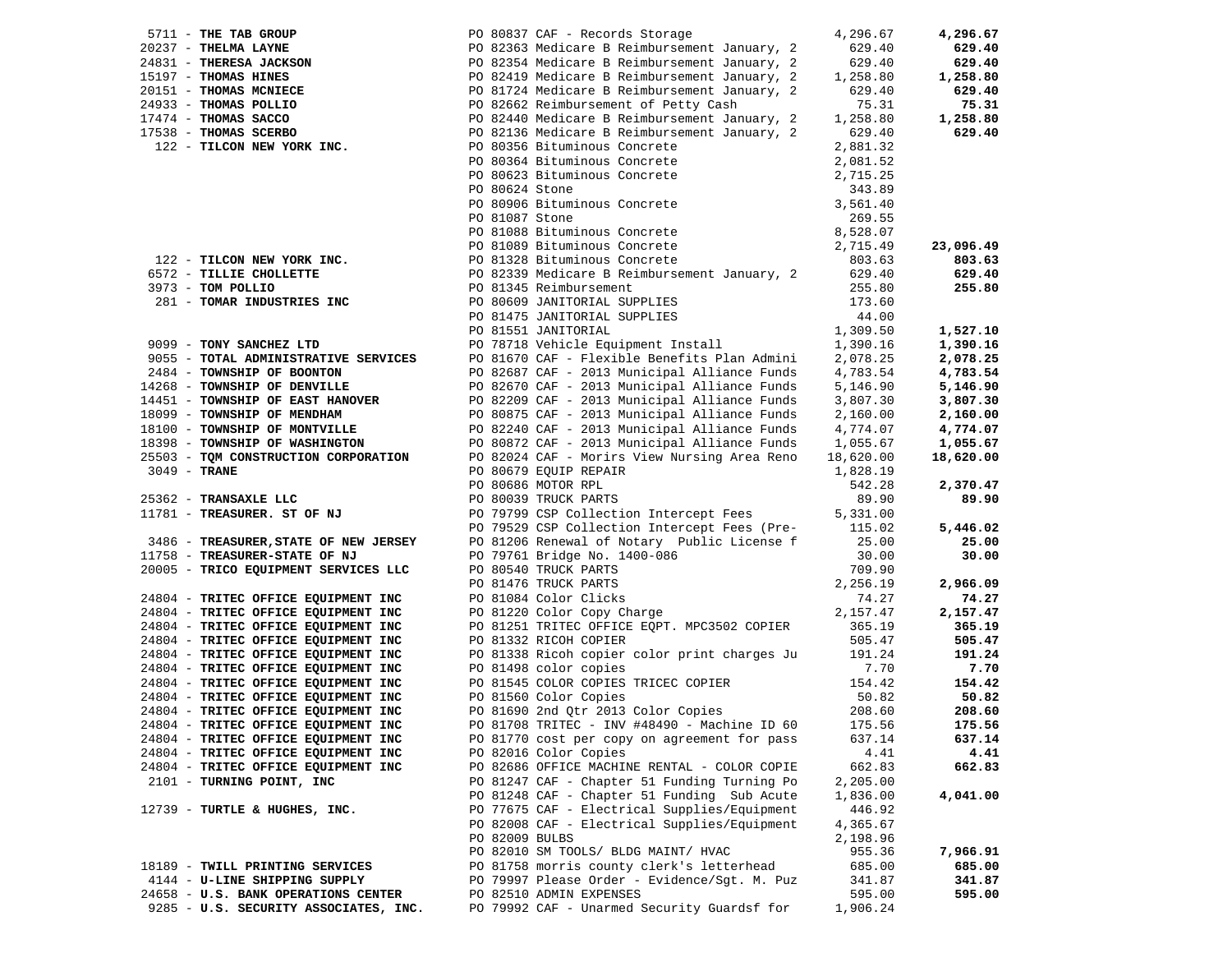|                                        |                 | PO 80343 CAF - Unarmed Security Guardsf for                                  | 2,373.85           |                        |
|----------------------------------------|-----------------|------------------------------------------------------------------------------|--------------------|------------------------|
|                                        |                 | PO 80663 CAF - Unarmed Security Guardsf for                                  | 2,312.19           |                        |
|                                        |                 | PO 80849 CAF - Unarmed Security Guardsf for                                  | 2,369.37           |                        |
|                                        |                 | PO 81643 Security Officer                                                    | 1,178.95           | 10,140.60              |
| 18233 - UNITED PARCEL SERVICE          |                 | PO 80759 Postage for ILL Returns                                             | 51.31              |                        |
|                                        |                 | PO 81761 summary on account #6x7742                                          | 198.00             | 249.31                 |
| 18232 - UNITED PARCEL SERVICE          |                 | PO 81347 UPS package mailing Four (4)                                        | 65.05              | 65.05                  |
| 21867 - UNITED WAY OF NORTHERN         |                 | PO 81235 CAF - Grant in Aid Funding 2013 UNI                                 | 2,500.00           | 2,500.00               |
| 446 - UNITRONIX DATA SYSTEMS INC       |                 | PO 80743 CAF - Maintenance of Proprietary Co                                 | 5,154.31           | 5,154.31               |
| 15732 - UNIVERSAL UNIFORM SALES CO INC |                 | PO 80581 CAF - Custom Fitted Uniforms                                        | 128.95             | 128.95                 |
| 15732 - UNIVERSAL UNIFORM SALES CO INC |                 | PO 81599 Uniforms                                                            | 139.99             | 139.99                 |
| $20042$ - V.E. RALPH & SON INC.        | PO 80766 Repair |                                                                              | 155.00             | 155.00                 |
| 18325 - VELMA VIGILANTE                |                 | PO 81775 Medicare B Reimbursement January, 2                                 | 629.40             | 629.40                 |
| $1286$ - VERIZON                       |                 | PO 79364 Prosecutor PBX - Voice Service                                      | 4,278.47           | 4,278.47               |
| $1286$ - VERIZON                       |                 | PO 79366 Monthly Data Services (TLS, JDC ISD                                 | 11,884.08          | 11,884.08              |
| $1286$ - VERIZON                       |                 | PO 80563 MORRIS CTY SHERIFF'S OFCS & INST                                    | 78.11              | 78.11                  |
| $1286$ - VERIZON                       |                 | PO 80564 MORRIS CTY SHERIFF'S OFCS & INST                                    | 35.07              | 35.07                  |
| $1286$ - VERIZON                       |                 | PO 81091 Wharton Garage Office                                               | 273.46             | 273.46                 |
| $1286$ - VERIZON                       |                 | PO 81205 Phone bill for 973-631-5312 - 6/28/                                 | 910.48             | 910.48                 |
| $1286$ - VERIZON                       |                 | PO 81233 MORRIS CTY SHERIFF OFCS & INST                                      | 65.17              | 65.17                  |
| $1286$ - VERIZON                       |                 | PO 81284 Dover phone service                                                 | 85.61              | 85.61                  |
| $1286$ - VERIZON                       |                 | PO 81285 Morristown ETS phone charges for Ju                                 | 29.68              | 29.68                  |
| $1286$ - VERIZON                       |                 | PO 81320 July bill for P-burg.                                               | 201.36             | 201.36                 |
| $1286 - VERIZON$                       |                 |                                                                              | 84.82              | 84.82                  |
| $1286 - VERIZON$                       |                 | PO 81321 July dover phone bill                                               |                    |                        |
| $1286$ - VERIZON                       |                 | PO 81496 PENTHOUSE- A & R BLDG                                               | 65.17              | 65.17                  |
| $1286$ - VERIZON                       |                 | PO 81518 Prosecutor PBX - Voice Service                                      | 4,259.19           | 4,259.19               |
|                                        |                 | PO 81576 Telephone - Communicator/VTC                                        | 866.00             | 866.00                 |
| $1286 - VERIZON$<br>$1286$ - VERIZON   |                 | PO 81584 Telephone - Communicator System                                     | 1,303.16<br>897.86 | 1,303.16<br>897.86     |
| $1286$ - VERIZON                       |                 | PO 81601 Telephone Services - pobox 4833 (II                                 |                    |                        |
|                                        |                 | PO 81705 Phone bill for 973-889-3370<br>PO 81706 Phone bill for 973-889-2917 | 1,826.73           | 1,826.73               |
| $1286$ - VERIZON                       |                 | PO 81804 Land Line                                                           | 1,707.25           | 1,707.25               |
| $1286 - VERIZON$                       |                 |                                                                              | 30.24              | 30.24                  |
| $1286 - VERIZON$                       |                 | PO 81805 Land Line                                                           | 247.32             | 247.32                 |
| $10158 - VERIZON$                      |                 | PO 81837 PHONE BILL                                                          | 829.59<br>379.33   | 1,208.92               |
| $1286 - VERIZON$                       |                 | PO 81998 Bridge Dept. Phone Bill                                             | 65.11              | 65.11                  |
| $1286$ - VERIZON                       |                 | PO 82466 Phone/Fax Bill<br>PO 82482 CAF - Telephone Services                 | 35,465.03          |                        |
| $1286$ - VERIZON                       |                 | PO 82521 CAF - Telephone Services                                            | 37,206.81          | 35,465.03<br>37,206.81 |
| $1286$ - VERIZON                       |                 | PO 82692 CAF - Telephone Services                                            | 28.13              | 28.13                  |
| $10668$ - VERIZON CABS                 |                 | PO 81595 Telephone Services - 911 switch                                     | 5,841.99           | 5,841.99               |
| 8233 - VERIZON WIRELESS                |                 | PO 79370 MCPO cell phones                                                    | 6,097.26           |                        |
|                                        |                 | PO 80108 Cell Phones                                                         | 841.96             |                        |
|                                        |                 | PO 80117 Cell Phones                                                         | 59.11              | 6,998.33               |
| 1348 - VERIZON WIRELESS                |                 | PO 80351 Monthly Statement                                                   | 1,374.29           |                        |
|                                        |                 | PO 82480 VERIZON MOBILE PHONE SERVICE                                        | 5,879.17           |                        |
|                                        |                 | PO 82480 VERIZON MOBILE PHONE SERVICE                                        | 285.49             | 7,538.95               |
| 8263 - VERNA KOLMAN                    |                 | PO 82424 Medicare B Reimbursement January, 2                                 | 1,258.80           | 1,258.80               |
| 20910 - VERONICA VASSEL                |                 | PO 82398 Medicare B Reimbursement January, 2                                 | 629.40             | 629.40                 |
| 14173 - VIRGINIA DAVIS                 |                 | PO 81279 travel reimbursement                                                | 22.40              |                        |
|                                        |                 | PO 82464 travel reimbursement                                                | 22.40              | 44.80                  |
| 14319 - VISITING NURSE ASSOC. OF       |                 | PO 81364 CAF - PEER Grouping System                                          | 18,747.00          |                        |
|                                        |                 | PO 81365 CAF - PEER Grouping System                                          | 18,581.00          |                        |
|                                        |                 | PO 81366 CAF - PEER Grouping System                                          | 40,341.00          |                        |
|                                        |                 | PO 81839 CAF - 2013 funding through the Olde                                 | 24,925.00          |                        |
|                                        |                 | PO 81840 CAF - 2013 funding through the Olde                                 | 17,628.00          |                        |
|                                        |                 | PO 82254 CAF - 2013 funding through the Olde                                 | 10,391.00          | 130,613.00             |
| 21185 - VIVIAN BLANDURA                |                 | PO 82736 NURSING SERVICES PER DIEM                                           | 805.00             | 805.00                 |
| 25815 - VOLKER CRANE LLC               |                 | PO 82245 CONSTRUCTION DOC                                                    | 4,750.00           | 4,750.00               |
| 25815 - VOLKER CRANE LLC               |                 | PO 82249 A/V SYSTEM UPGRADE                                                  | 11,250.00          | 11,250.00              |
| 6146 - W.B. MASON COMPANY INC          |                 | PO 81591 Data Processing Supplies                                            | 1,056.48           |                        |
|                                        |                 | PO 81592 Office Supply                                                       | 700.31             |                        |
|                                        |                 | PO 80760 Material for Processing Books                                       | 123.20             |                        |
|                                        |                 | PO 81198 Office Supplies                                                     | 117.83             |                        |
|                                        |                 |                                                                              |                    |                        |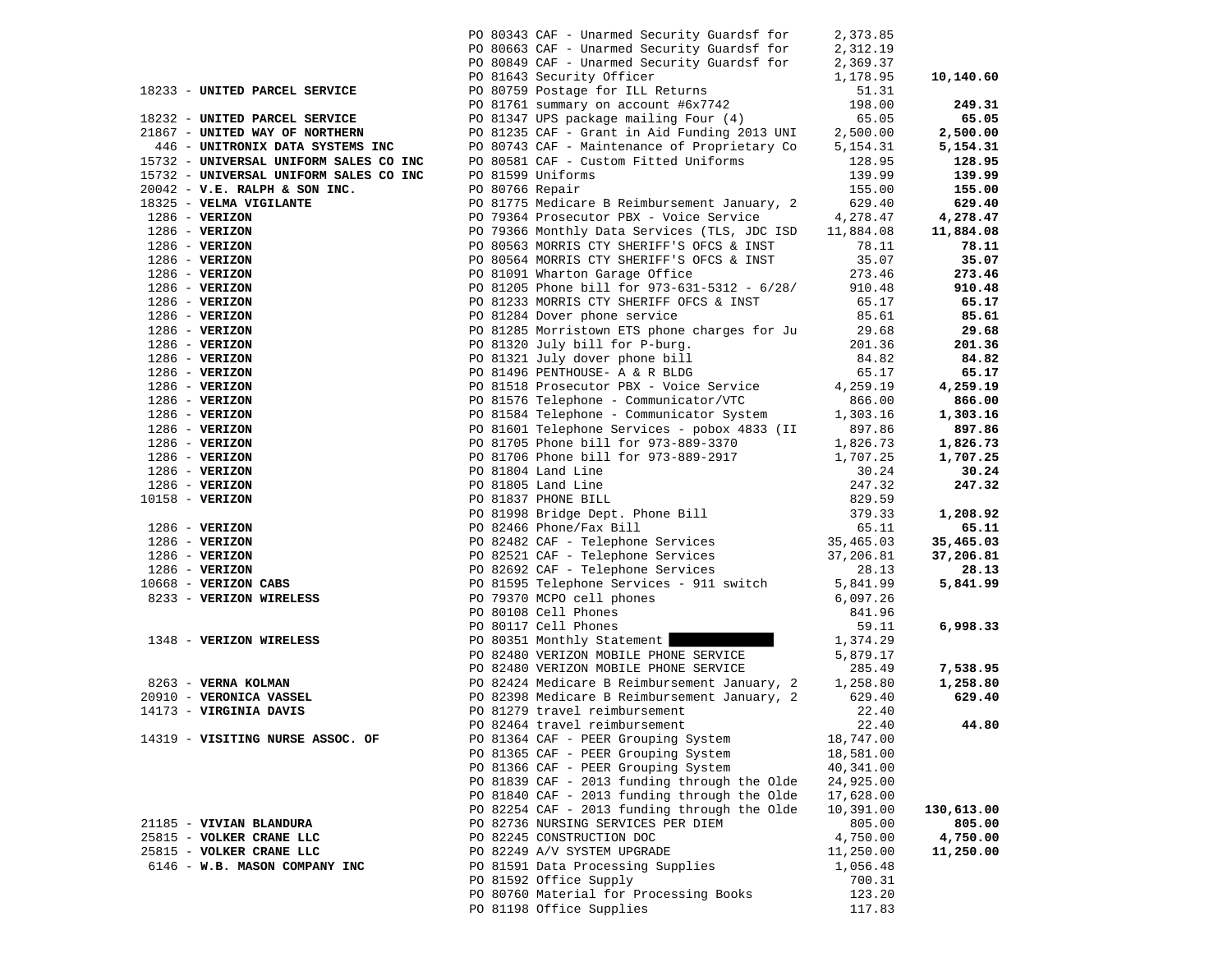|                                                  | PO 80801 OFFICE SUPPLIES                                                                                                                                                                                                    | 538.20   |                 |
|--------------------------------------------------|-----------------------------------------------------------------------------------------------------------------------------------------------------------------------------------------------------------------------------|----------|-----------------|
|                                                  | PO 80979 Office Supplies<br>PO 81778 msi supplies for office                                                                                                                                                                | 202.26   |                 |
|                                                  |                                                                                                                                                                                                                             | 2,774.26 |                 |
|                                                  | PO 81988 Office Supply Order - Preservation                                                                                                                                                                                 | 13.08    | 5,525.62        |
| 13964 - WALTER CONKLIN                           | PO 82407 Medicare B Reimbursement January, 2                                                                                                                                                                                | 1,258.80 | 1,258.80        |
| 18359 - WALTER WALKER                            | PO 81776 Medicare B Reimbursement January, 2                                                                                                                                                                                | 629.40   | 629.40          |
| 18388 - WARREN COUNTY COMMUNITY COLL.            | PO 81319 CAF - 18388-510                                                                                                                                                                                                    | 800.00   | 800.00          |
| 18389 - WARREN COUNTY TECHNICAL SCHOOL           | PO 81309 CAF - 18389-458                                                                                                                                                                                                    | 95.06    |                 |
|                                                  | PO 81310 CAF - 18389-154                                                                                                                                                                                                    | 570.36   |                 |
|                                                  | PO 81311 CAF - 18389-173                                                                                                                                                                                                    | 570.36   |                 |
|                                                  | PO 81312 CAF - 18389-459                                                                                                                                                                                                    | 562.60   |                 |
|                                                  | PO 81236 CAF - 18389-467                                                                                                                                                                                                    | 519.92   |                 |
|                                                  | PO 81237 CAF - 18389-155                                                                                                                                                                                                    | 562.60   |                 |
|                                                  | PO 81313 CAF - 18389-166                                                                                                                                                                                                    | 481.12   |                 |
|                                                  | PO 81314 CAF - 18389-161                                                                                                                                                                                                    | 556.78   | 3,918.80        |
| 18389 - WARREN COUNTY TECHNICAL SCHOOL           | PO 81315 CAF - 18389-167                                                                                                                                                                                                    | 502.46   | 502.46          |
| 20080 - WASHINGTON TOWNSHIP M.U.A.               | PO 81506 WATER & SEWER - LONG VALLEY                                                                                                                                                                                        | 335.44   | 335.44          |
| 13392 - WEBSTER PLUMBING &                       | PO 81487 CAF - Labor Rates Plumbing                                                                                                                                                                                         | 6,254.80 |                 |
|                                                  | PO 81487 CAF - Labor Rates Plumbing                                                                                                                                                                                         | 2,977.82 | 9,232.62        |
| 5455 - WEST PAYMENT CENTER                       | PO 79082 N Stat Updates                                                                                                                                                                                                     | 224.00   |                 |
|                                                  | PO 80762 Monthly Billing for Apr 5,-May 04,2                                                                                                                                                                                | 1,744.40 |                 |
|                                                  | PO 80763 OnLine Service for the Month of Jun                                                                                                                                                                                | 682.35   | 2,650.75        |
| 10812 - WEST PAYMENT CENTER                      | PO 81215 Online Charges                                                                                                                                                                                                     | 2,563.00 | 2,563.00        |
| 24307 - WHIPPANY LODGING LLC.                    | PO 81641 Motel Placement                                                                                                                                                                                                    | 875.00   | 875.00          |
| 18456 - WHITE & SHAUGER INC.                     | PO 80680 HVAC                                                                                                                                                                                                               | 61.32    | 61.32           |
| 20102 - WHITE AND SHAUGER INC                    | PO 80644 Machinery Repairs & Parts                                                                                                                                                                                          | 62.58    | 62.58           |
| 4677 - WHITEMARSH CORPORATION                    | PO 81011 FUEL PUMP REPAIRS                                                                                                                                                                                                  | 245.00   |                 |
|                                                  | PO 81480 FUEL ISLAND REPAIRS                                                                                                                                                                                                | 2,745.00 | 2,990.00        |
|                                                  | 18469 - WIDMER TIME RECORDER CO. INC. PO 79079 Ribbon for Time Clock                                                                                                                                                        | 475.94   | 475.94          |
| 13653 - WILLIAM CARHUFF, JR.                     | PO 82098 Medicare B Reimbursement January, 2                                                                                                                                                                                | 629.40   | 629.40          |
| 20913 - WILLIAM EVERS                            | PO 82054 Medicare B Reimbursement January, 2                                                                                                                                                                                | 1,258.80 | 1,258.80        |
| 13246 - WILLIAM F. BARNISH                       | PO 81757 CAF - Use of Property located at 91                                                                                                                                                                                | 7,087.72 |                 |
|                                                  | PO 82007 CAF - Use of Property located at 91                                                                                                                                                                                | 7,087.72 | 14, 175. 44     |
| 1885 - WILLIAM HIBLER                            | PO 82420 Medicare B Reimbursement January, 2                                                                                                                                                                                | 1,258.80 | 1,258.80        |
| 11998 - WILLIAM KELLY                            | PO 82359 Medicare B Reimbursement January, 2                                                                                                                                                                                | 629.40   | 629.40          |
| 8221 - WILLIAM MCNIECE                           | PO 82068 Medicare B Reimbursement January, 2                                                                                                                                                                                | 1,258.80 | 1,258.80        |
| 20941 - WILLIAM OSA                              | PO 82124 Medicare B Reimbursement January, 2                                                                                                                                                                                | 629.40   | 629.40          |
| 8335 - WILLIAM PATERSON UNIVERSITY               | PO 82224 CAF - 8335-571                                                                                                                                                                                                     | 2,240.60 |                 |
|                                                  | PO 82225 CAF - 8335-494                                                                                                                                                                                                     | 2,240.60 | 4,481.20        |
| 11870 - WILLIAM ROTH                             | PO 79069 Pre Election                                                                                                                                                                                                       | 430.00   |                 |
|                                                  | PO 79603 Pre election work & Election Day                                                                                                                                                                                   | 560.00   | 990.00          |
|                                                  | PO 82443 Medicare B Reimbursement January, 2                                                                                                                                                                                | 1,258.80 | 1,258.80        |
| 21361 - WILLIAM STATON<br>24213 - WILLIAM WILLIS |                                                                                                                                                                                                                             | 629.40   | 629.40          |
|                                                  | PO 82150 Medicare B Reimbursement January, 2<br>PO 81781 Medicare B Reimbursement January, 2                                                                                                                                | 629.40   | 629.40          |
|                                                  | PO 81889 Medicare B Reimbursement January, 2                                                                                                                                                                                | 629.40   | 629.40          |
|                                                  | PO 81782 Medicare B Reimbursement January, 2                                                                                                                                                                                | 629.40   | 629.40          |
| 1604 - WORKFORCE ADVANTAGE                       | PO 82197 CAF - Subgrant Agreement # WORKADVT                                                                                                                                                                                | 211.00   |                 |
|                                                  | PO 82220 CAF - Subgrant Agreement # WORKADVT                                                                                                                                                                                | 422.00   |                 |
|                                                  | PO 82221 CAF - Subgrant Agreement # WORKADVT                                                                                                                                                                                | 211.00   |                 |
|                                                  | PO 82222 CAF - Subgrant Agreement # WORKADVT                                                                                                                                                                                | 422.00   |                 |
|                                                  |                                                                                                                                                                                                                             | 211.00   | 1,477.00        |
| 18564 - XEROX CORP                               |                                                                                                                                                                                                                             | 71.43    | 71.43           |
| 24271 - YVONNE LYKEN                             |                                                                                                                                                                                                                             | 629.40   | 629.40          |
| 18599 - ZEP MANUFACTURING CO                     | PO 82222 CAF - Subgrant Agreement # WORKADVT<br>PO 82223 CAF - Subgrant Agreement # WORKADVT<br>PO 81774 meter usage on WC7335 color copier<br>PO 82114 Medicare B Reimbursement January, 2<br>PO 81013 JANITORIAL SUPPLIES | 220.39   | 220.39          |
|                                                  |                                                                                                                                                                                                                             |          | --------------- |
| TOTAL                                            |                                                                                                                                                                                                                             |          | 13,482,923.46   |

Total to be paid from Fund 01 Current Fund 8,431,009.40<br>Total to be paid from Fund 02 Grant Fund 920,911.29 Total to be paid from Fund 02 Grant Fund 920,911.29<br>
Total to be paid from Fund 04 County Capital 3,708,078.13 Total to be paid from Fund 04 County Capital 3,708,078.13<br>Total to be paid from Fund 13 Dedicated Trust 422,924.64 Total to be paid from Fund 13 Dedicated Trust

 **-------------**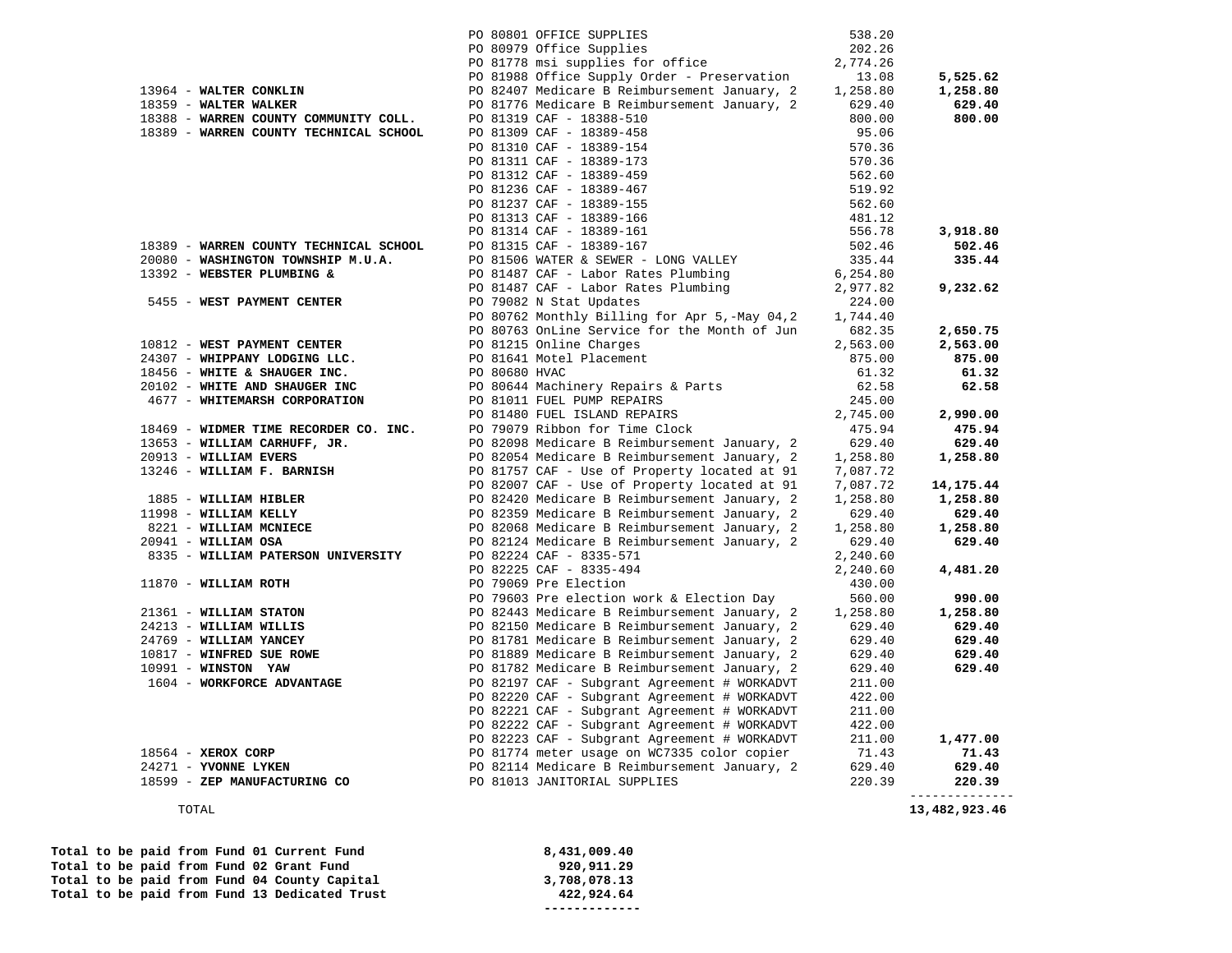**13,482,923.46** 

## **Report Printed** *2013-08-12 11:15:18* **COUNTY OF MORRIS**

## **List of Bills (Department/Account Detail) - CENTRALIZED DISBURSEMENT ACCOUNT**

| P0 #<br>Vendor<br>Account                                                                                                       | Description                                                                                                                      | Payment                    | Account Total            |
|---------------------------------------------------------------------------------------------------------------------------------|----------------------------------------------------------------------------------------------------------------------------------|----------------------------|--------------------------|
|                                                                                                                                 | <b>Current Fund</b>                                                                                                              |                            |                          |
| <b>County Administrator</b>                                                                                                     |                                                                                                                                  |                            |                          |
| 81334 NEW JERSEY LEAGUE OF<br>01-201-20-100100-028<br>Books & Periodicals                                                       | N.J. MUNICIPALITIES PUBLICATION - 10/201<br>TOTAL FOR ACCOUNT                                                                    | 20.00                      | 20.00                    |
| 81834 STAPLES BUSINESS ADVANTAGE<br>01-201-20-100100-058<br>Office Supplies & Stationery                                        | HP 96 Black Ink, Index Maker Bulk 8 Tabs<br>TOTAL FOR ACCOUNT                                                                    | 154.51                     | 154.51                   |
| 82471 COUNTY OF MORRIS<br>01-201-20-100100-068<br>Postage & Metered Mail                                                        | 2ND 1/2 METERED MAIL<br>TOTAL FOR ACCOUNT                                                                                        | 24.86                      | 24.86                    |
| 80236 ARNOLD H. ZUDICK<br>82486 CITYSIDE ARCHIVES, LTD<br>81525 EDMUND GERBER<br>01-201-20-100100-084<br>Other Outside Services | County's Share of Arbitration. MV and 11<br>ADMINISTRATOR<br>County's Share. CWA 1040 and Morris Cou<br>TOTAL FOR ACCOUNT        | 1,913.50<br>9.95<br>750.00 | 2,673.45                 |
| 81332 TRITEC OFFICE EOUIPMENT INC<br>Office Machines - Rental<br>01-201-20-100100-164                                           | COLOR COPIES - $4/1/13$ - $6/30/13$ (SEE ATT<br>TOTAL FOR ACCOUNT                                                                | 505.47                     | 505.47                   |
| 82241 MARY JO BUCHANAN<br>01-203-20-100100-059<br>(2012) Other General Expenses                                                 | CIO job posting 11/12/12 on personal cre<br>TOTAL FOR ACCOUNT                                                                    | 250.00                     | 250.00                   |
| TOTAL for County Administrator                                                                                                  |                                                                                                                                  |                            | ============<br>3,628.29 |
| <b>Personnel</b>                                                                                                                |                                                                                                                                  |                            |                          |
| 81435 NATIONAL EMPLOYMENT LAW<br>Education Schools & Training<br>01-201-20-105100-039                                           | Public Sector EEO and Employment Law Con<br>TOTAL FOR ACCOUNT                                                                    | 745.00                     | 745.00                   |
| 82471 COUNTY OF MORRIS<br>01-201-20-105100-068<br>Postage & Metered Mail                                                        | 2ND 1/2 METERED MAIL<br>TOTAL FOR ACCOUNT                                                                                        | 55.61                      | 55.61                    |
| 82486 CITYSIDE ARCHIVES, LTD<br>Records Managment Services<br>01-201-20-105100-073                                              | PERSONNEL<br>TOTAL FOR ACCOUNT                                                                                                   | 19.90                      | 19.90                    |
| TOTAL for Personnel                                                                                                             |                                                                                                                                  |                            | ============<br>820.51   |
| <b>DEPARTMENT 105115</b>                                                                                                        |                                                                                                                                  |                            |                          |
| 81790 COMPREHENSIVE EDUCATIONAL<br>01-201-20-105115-049<br>Laboratory Services                                                  | Christopher Cornetta - (see attached) In<br>TOTAL FOR ACCOUNT                                                                    | 950.00                     | 950.00                   |
| 81759 FASTER URGENT CARE<br>81698 FASTER URGENT CARE<br>81346 FASTER URGENT CARE                                                | Diagnostic testing (see attached) balanc<br>Fitness for duty exam - Cornetta, Christ<br>Fitness for Duty Exam - Clark, John (see | 120.00<br>150.00<br>175.00 |                          |
| Other Outside Services<br>01-201-20-105115-084                                                                                  | TOTAL FOR ACCOUNT                                                                                                                |                            | 445.00                   |
| TOTAL for DEPARTMENT 105115                                                                                                     |                                                                                                                                  |                            | ============<br>1,395.00 |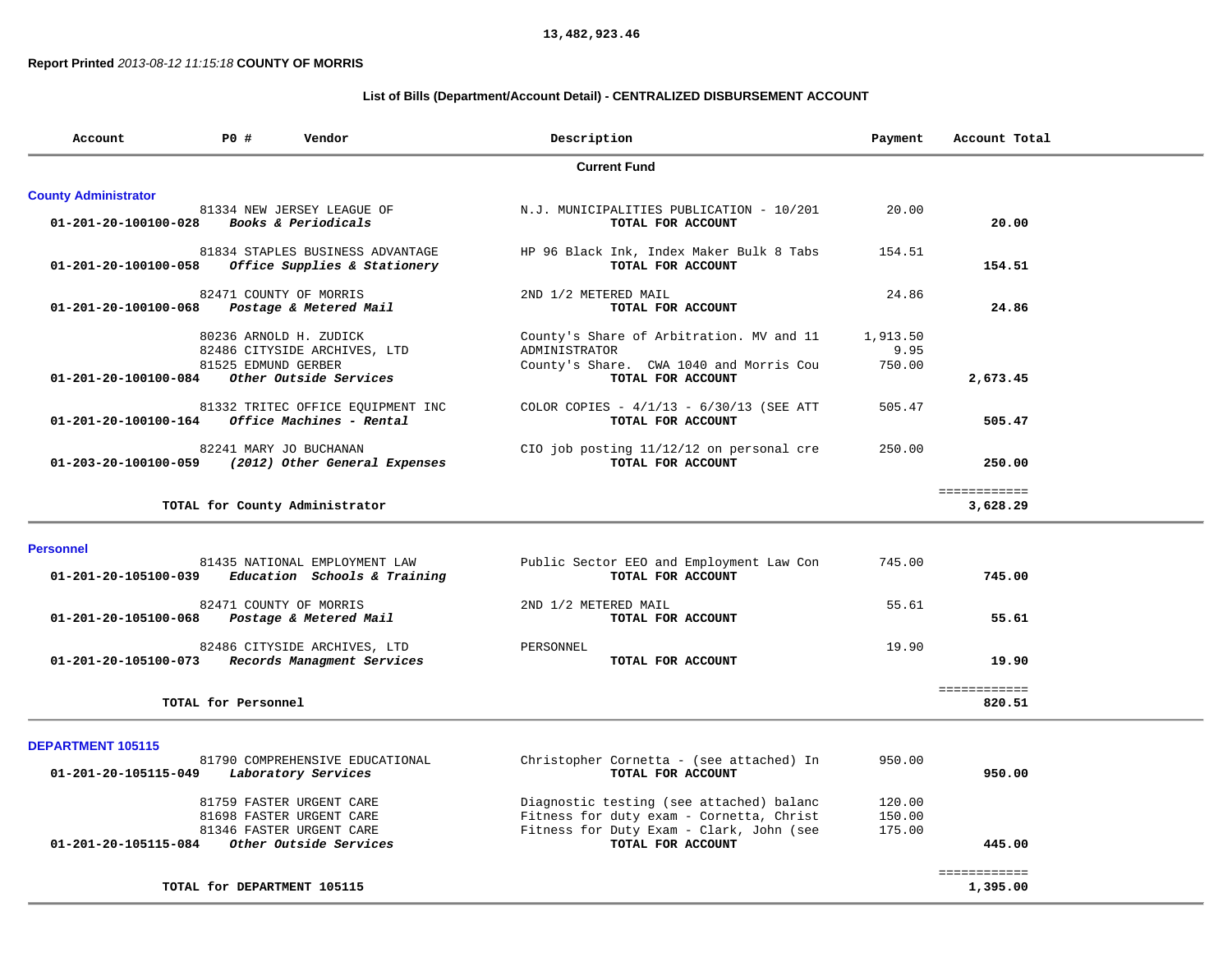| <b>Board of Chosen Freeholders</b>                                             |                                                               |                 |                        |  |
|--------------------------------------------------------------------------------|---------------------------------------------------------------|-----------------|------------------------|--|
| 77759 NEW JERSEY STATE<br>01-201-20-110100-023<br>Associations and Memberships | Membership Dues for 2013<br>TOTAL FOR ACCOUNT                 | 610.00          | 610.00                 |  |
|                                                                                |                                                               |                 |                        |  |
| 82471 COUNTY OF MORRIS                                                         | 2ND 1/2 METERED MAIL                                          | 66.67           |                        |  |
| 82471 COUNTY OF MORRIS                                                         | 2ND 1/2 METERED MAIL                                          | 66.76           |                        |  |
| 01-201-20-110100-068<br>Postage & Metered Mail                                 | TOTAL FOR ACCOUNT                                             |                 | 133.43                 |  |
| 81339 LONGFELLOWS SANDWICH DELI                                                | MORRIS VIEW ADVISORY COMMITTEE DINNER ME                      | 115.00          |                        |  |
| 82002 EMBROIDME                                                                | 2013 Youth Academy Shirts                                     | 1,587.00        |                        |  |
| Special Projects<br>01-201-20-110100-079                                       | TOTAL FOR ACCOUNT                                             |                 | 1,702.00               |  |
|                                                                                |                                                               |                 |                        |  |
| 80588 DAILY RECORD                                                             | Renewal Subscription for the Daily Recor                      | 244.17          |                        |  |
| Other Outside Services<br>01-201-20-110100-084                                 | TOTAL FOR ACCOUNT                                             |                 | 244.17                 |  |
| 81560 TRITEC OFFICE EOUIPMENT INC                                              | Invoice Number 48492 for color copies 03                      | 50.82           |                        |  |
| Office Machines - Rental<br>01-201-20-110100-164                               | TOTAL FOR ACCOUNT                                             |                 | 50.82                  |  |
|                                                                                |                                                               |                 |                        |  |
|                                                                                |                                                               |                 | ============           |  |
| TOTAL for Board of Chosen Freeholders                                          |                                                               |                 | 2,740.42               |  |
|                                                                                |                                                               |                 |                        |  |
| <b>Clerk of the Board</b>                                                      |                                                               |                 |                        |  |
| 81741 DAILY RECORD                                                             | LEGAL NOTICE 5 MILLING PROJECTS 2013 7/                       | 202.70          |                        |  |
| 81563 DAILY RECORD                                                             | Professional Consulting, Inc. (p/d 7/16)                      | 51.90           |                        |  |
| 81563 DAILY RECORD                                                             | Douglas Steinhardt(p/d 7/16)                                  | 46.70           |                        |  |
| 81564 DAILY RECORD                                                             | Bond Ord. \$1,414,800 design/construction                     | 64.38           |                        |  |
| 81564 DAILY RECORD                                                             | Capt. Surplus \$76,000 MAPS vehicle (p/d                      | 61.78           |                        |  |
| 81564 DAILY RECORD                                                             | Bond Ord. \$148,000 Replacement Systems f                     | 66.46           |                        |  |
| 82463 DAILY RECORD                                                             | Bond Ord. \$2,500,000 renovations and imp                     | 66.46           |                        |  |
| 82463 DAILY RECORD                                                             | Capt. Surplus \$76,000 MAPS vehicle (p/d                      | 55.54           |                        |  |
| 82463 DAILY RECORD                                                             | Bond Ord. \$148,000 Replacement Systems f                     | 63.34           |                        |  |
| 82522 DAILY RECORD                                                             | FastER Urgent Care p/d 7/30                                   | 49.56           |                        |  |
|                                                                                |                                                               |                 |                        |  |
| 82741 DAILY RECORD                                                             | MILLING AND RESURFACING 7/26/13                               | 154.34          |                        |  |
| 01-201-20-110105-022<br>Advertising                                            | TOTAL FOR ACCOUNT                                             |                 | 883.16                 |  |
|                                                                                |                                                               |                 |                        |  |
| TOTAL for Clerk of the Board                                                   |                                                               |                 | ============<br>883.16 |  |
|                                                                                |                                                               |                 |                        |  |
|                                                                                |                                                               |                 |                        |  |
| <b>County Clerk</b>                                                            |                                                               |                 |                        |  |
| 81770 TRITEC OFFICE EQUIPMENT INC                                              | billing date for passpoprt copy machine                       | 215.60          |                        |  |
| 81770 TRITEC OFFICE EQUIPMENT INC<br>81774 XEROX CORP                          | billing date for registry ID#6115 4/1/13                      | 421.54<br>71.43 |                        |  |
| Equipment Service Agreements<br>01-201-20-120100-044                           | meter usager on Model 7335 color copier<br>TOTAL FOR ACCOUNT  |                 | 708.57                 |  |
|                                                                                |                                                               |                 |                        |  |
| 81778 W.B. MASON COMPANY INC                                                   | mis supplies for office                                       | 1,354.43        |                        |  |
| 81778 W.B. MASON COMPANY INC                                                   | mis. supplies for office                                      | 1,419.83        |                        |  |
| Office Supplies & Stationery<br>01-201-20-120100-058                           | TOTAL FOR ACCOUNT                                             |                 | 2,774.26               |  |
|                                                                                |                                                               |                 |                        |  |
| 80837 THE TAB GROUP<br>01-201-20-120100-059                                    | 3rd quarter 2013 storage july august & s<br>TOTAL FOR ACCOUNT | 4,296.67        |                        |  |
| Other General Expenses                                                         |                                                               |                 | 4,296.67               |  |
| 82471 COUNTY OF MORRIS                                                         | 2ND 1/2 METERED MAIL                                          | 2,500.42        |                        |  |
| 01-201-20-120100-068<br>Postage & Metered Mail                                 | TOTAL FOR ACCOUNT                                             |                 | 2,500.42               |  |
|                                                                                |                                                               |                 |                        |  |
| 81758 TWILL PRINTING SERVICES                                                  | morris county clerk's letthead with pat                       | 685.00          |                        |  |
| Printing<br>01-201-20-120100-069                                               | TOTAL FOR ACCOUNT                                             |                 | 685.00                 |  |
|                                                                                |                                                               |                 |                        |  |
| 81753 LAURA ROBERTS                                                            | reimbursement to Laura for mileage while                      | 33.71           |                        |  |
| Travel Expense<br>01-201-20-120100-082                                         | TOTAL FOR ACCOUNT                                             |                 | 33.71                  |  |
| 81761 UNITED PARCEL SERVICE                                                    | summary on account #6x7742 6/15/13 to 7/                      | 198.00          |                        |  |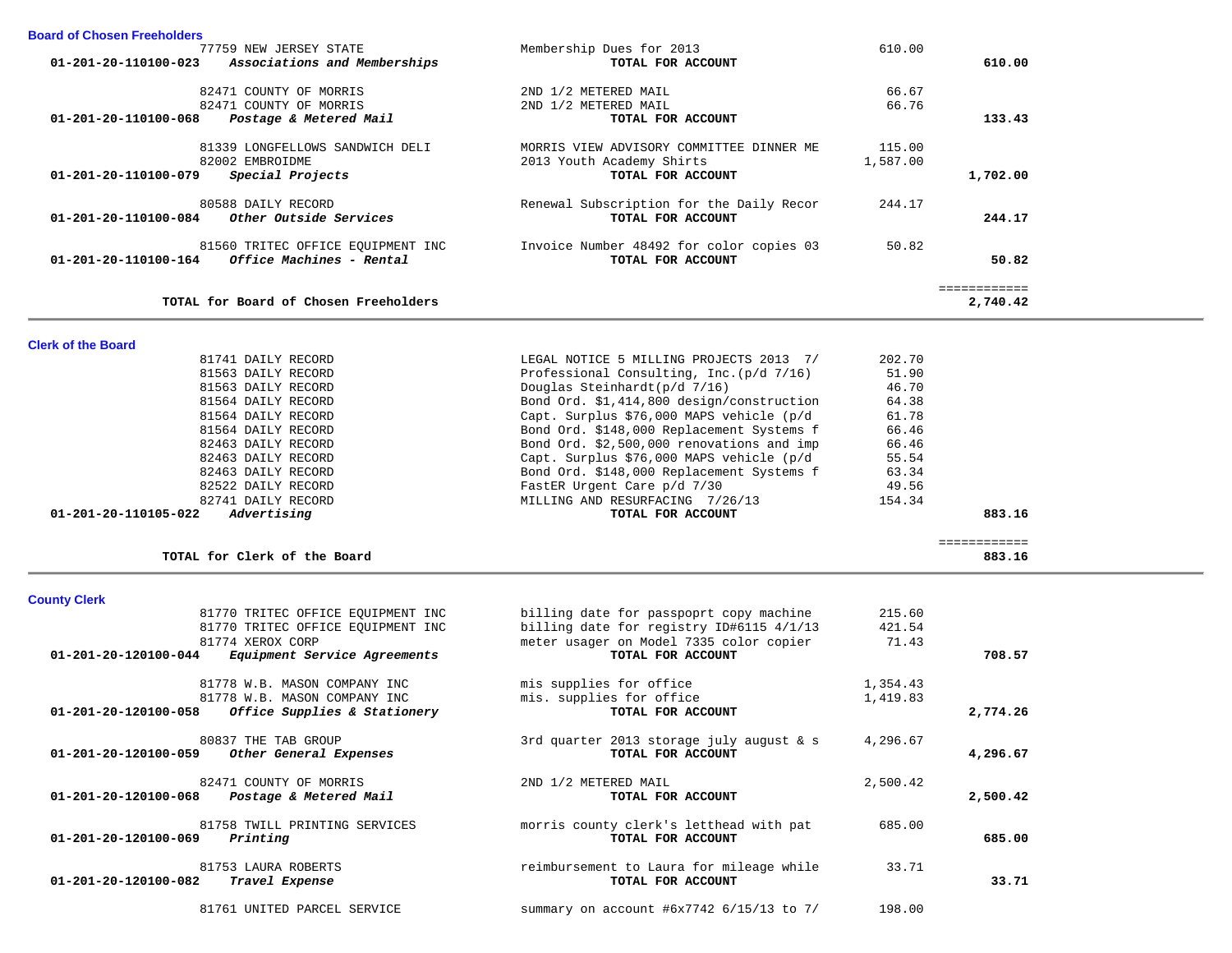| 01-201-20-120100-084             | Other Outside Services                                  | TOTAL FOR ACCOUNT                                                           |          | 198.00       |  |
|----------------------------------|---------------------------------------------------------|-----------------------------------------------------------------------------|----------|--------------|--|
|                                  | 81789 POLAND SPRING                                     | 0429033129 6-15-13-7-14-13                                                  | 22.99    |              |  |
|                                  | 80841 POLAND SPRING                                     | 0429033129  05/15/13-06/14/13                                               | 61.53    |              |  |
| 01-201-20-120100-095             | Other Administrative Supplies                           | TOTAL FOR ACCOUNT                                                           |          | 84.52        |  |
|                                  |                                                         |                                                                             |          |              |  |
|                                  | 80840 KYOCERA MITA AMERICA INC.                         | lease on kyocera copier ser.# JOX04354 &                                    | 1,005.98 |              |  |
|                                  | $01 - 201 - 20 - 120100 - 164$ Office Machines - Rental | TOTAL FOR ACCOUNT                                                           |          | 1,005.98     |  |
|                                  |                                                         |                                                                             |          |              |  |
|                                  |                                                         |                                                                             |          | ============ |  |
|                                  | TOTAL for County Clerk                                  |                                                                             |          | 12,287.13    |  |
|                                  |                                                         |                                                                             |          |              |  |
| <b>County Board of Elections</b> | 81721 DAILY RECORD                                      | Daily Record AD#0101799419 Assistance fo                                    | 33.02    |              |  |
|                                  | 81721 DAILY RECORD                                      | affidavit of Publication Charge                                             | 35.00    |              |  |
|                                  | 81736 STAR LEDGER                                       | The Star-Ledger Ad#103601962-06292013 -                                     | 27.84    |              |  |
|                                  |                                                         |                                                                             | 73.58    |              |  |
|                                  | 82020 DAILY RECORD<br>82020 DAILY RECORD                | Daily Record AD #0101796199- Deadline to<br>Affidavit of Publication Charge | 35.00    |              |  |
|                                  | 82019 STAR LEDGER                                       | The Star-Ledger AD#103609011-07202013 -                                     | 306.24   |              |  |
|                                  | 82675 STAR LEDGER                                       | Special Primary Election - English & Spa                                    | 417.60   |              |  |
| 01-201-20-121100-022             | Advertising                                             | TOTAL FOR ACCOUNT                                                           |          | 928.28       |  |
|                                  |                                                         |                                                                             |          |              |  |
|                                  | 81438 STAPLES BUSINESS ADVANTAGE                        | Staples CLRVIEW PKG 1.88x109 6PK - Item                                     | 14.22    |              |  |
|                                  | 81438 STAPLES BUSINESS ADVANTAGE                        | Multi WHT LBL 1x2 5/8 7500 BX Item#47988                                    | 716.60   |              |  |
|                                  | 81438 STAPLES BUSINESS ADVANTAGE                        | MY PASSPORT EDGE 500GB HD- Item#984733                                      | 79.99    |              |  |
| 01-201-20-121100-058             | Office Supplies & Stationery                            | TOTAL FOR ACCOUNT                                                           |          | 810.81       |  |
|                                  |                                                         |                                                                             |          |              |  |
|                                  | 79082 WEST PAYMENT CENTER                               | 1000401985 NJ Stat Updates                                                  | 224.00   |              |  |
|                                  | 81719 DEER PARK                                         | 0435067756 6-15-13-7-14-13                                                  | 8.36     |              |  |
|                                  | 79079 WIDMER TIME RECORDER CO. INC.                     | Ribbon for Time Clock                                                       | 53.28    |              |  |
|                                  | 79079 WIDMER TIME RECORDER CO. INC.                     | Time Clock                                                                  | 369.38   |              |  |
|                                  | 79079 WIDMER TIME RECORDER CO. INC.                     | 6 PACK OF PURPLE RIBBONS 5/20/13                                            | 53.28    |              |  |
|                                  | 69931 NJAEO                                             | Membership Dues for NJAEO - Jan 1, 2013                                     | 525.00   |              |  |
| 01-201-20-121100-059             | Other General Expenses                                  | TOTAL FOR ACCOUNT                                                           |          | 1,233.30     |  |
|                                  | 77731 BOARD FIRE COMMISSIONERS DIST #3                  | Parsippany district 3                                                       | 50.00    |              |  |
| 01-201-20-121100-067             | Polling Place Rental                                    | TOTAL FOR ACCOUNT                                                           |          | 50.00        |  |
|                                  |                                                         |                                                                             |          |              |  |
|                                  | 82471 COUNTY OF MORRIS                                  | 2ND 1/2 METERED MAIL                                                        | 809.32   |              |  |
|                                  | 01-201-20-121100-068 Postage & Metered Mail             | TOTAL FOR ACCOUNT                                                           |          | 809.32       |  |
|                                  | 79066 ROBERT KENNEDY                                    | Pre Election                                                                | 685.00   |              |  |
|                                  | 79603 WILLIAM ROTH                                      | Pre election work                                                           | 210.00   |              |  |
|                                  | 79603 WILLIAM ROTH                                      | Election Day Jun 4, 2013                                                    | 350.00   |              |  |
|                                  | 79069 WILLIAM ROTH                                      | Pre Election                                                                | 430.00   |              |  |
|                                  | 81012 PARSIPPANY TROY HILLS BD OF ED                    | Custodial OT Hours-Brooklawn                                                | 44.15    |              |  |
|                                  | 81012 PARSIPPANY TROY HILLS BD OF ED                    | Custodial OT Hours - Central Middle Scho                                    | 79.70    |              |  |
|                                  | 81012 PARSIPPANY TROY HILLS BD OF ED                    | Custodial OT Hours - Eastlake                                               | 50.77    |              |  |
|                                  | 81012 PARSIPPANY TROY HILLS BD OF ED                    | Custodial OT Hours - Intervale                                              | 68.03    |              |  |
|                                  | 81012 PARSIPPANY TROY HILLS BD OF ED                    | Custodial OT Hours-Knollwood                                                | 33.93    |              |  |
|                                  | 81012 PARSIPPANY TROY HILLS BD OF ED                    | Custodial OT Hours - Lake Hiawatha                                          | 64.55    |              |  |
|                                  | 81012 PARSIPPANY TROY HILLS BD OF ED                    | Custodial OT Hours - Northvail                                              | 26.28    |              |  |
|                                  | 81012 PARSIPPANY TROY HILLS BD OF ED                    | Custodial OT Hours-Rockaway Meadow                                          | 23.02    |              |  |
|                                  | 81012 PARSIPPANY TROY HILLS BD OF ED                    | Custodial OT Hours-BOE                                                      | 27.82    |              |  |
|                                  | 80770 DOMINION VOTING SYSTEMS INC                       | Teamwork Programming for June 4th Primar                                    | 2,781.00 |              |  |
|                                  | 80770 DOMINION VOTING SYSTEMS INC                       | 8 1/2" x 11" header sheets (mail-in & Pr                                    | 71.02    |              |  |
|                                  | 80770 DOMINION VOTING SYSTEMS INC                       | Prepared test decks                                                         | 1,091.80 |              |  |
|                                  | 80770 DOMINION VOTING SYSTEMS INC                       | June 4th Primary Election Day- On-Site S                                    | 2,250.00 |              |  |
| 01-201-20-121100-096             | Election Officer                                        | TOTAL FOR ACCOUNT                                                           |          | 8,287.07     |  |
|                                  |                                                         |                                                                             |          |              |  |
|                                  | 81708 TRITEC OFFICE EQUIPMENT INC                       | $4/1/13$ - $6/30/13$ Color Copies - Billed 2                                | 175.56   |              |  |
| 01-201-20-121100-164             | Office Machines - Rental                                | TOTAL FOR ACCOUNT                                                           |          | 175.56       |  |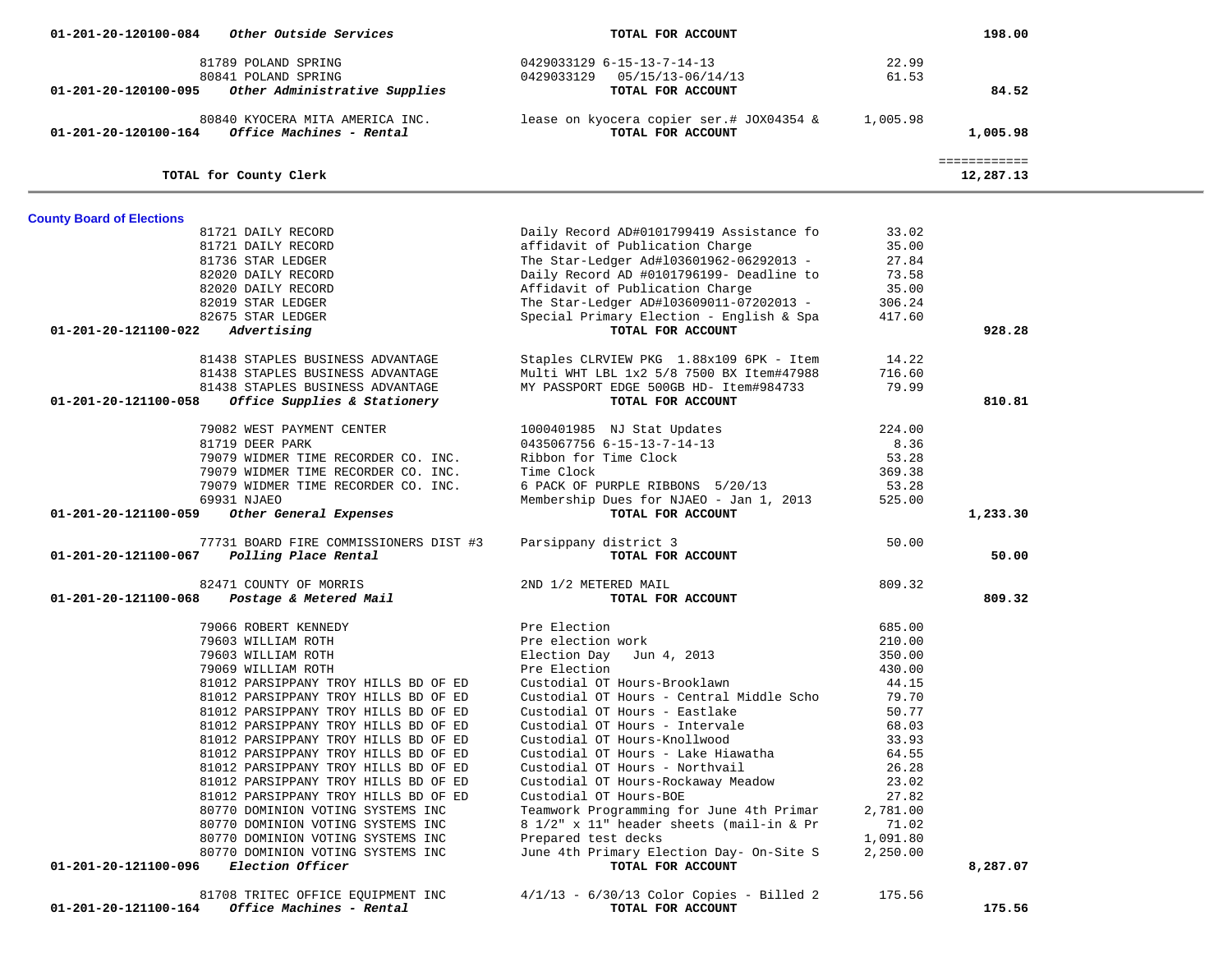| <b>Superintendent of Elections</b><br>81437 DAILY RECORD<br>81437 DAILY RECORD<br>01-201-20-121105-022<br>Advertising | Special Primary Election for Office of U<br>Affidavit of Publication Charge<br>TOTAL FOR ACCOUNT | 110.24<br>35.00<br>145.24 |  |
|-----------------------------------------------------------------------------------------------------------------------|--------------------------------------------------------------------------------------------------|---------------------------|--|
| TOTAL for County Board of Elections                                                                                   |                                                                                                  | ============<br>13,327.59 |  |
| 01-203-20-121100-096<br>(2012) Election Officer                                                                       | TOTAL FOR ACCOUNT                                                                                | 1,033.25                  |  |
| 81627 PAMELA MARTINELLI<br>56254 GEORGE HANLEY                                                                        | General Election Day - November 6, 2012<br>Food For Election                                     | 200.00<br>53.25           |  |
| 81629 JOSEPH MARTINELLI                                                                                               | $11/17/12$ - Election Work                                                                       | 30.00                     |  |
| 81629 JOSEPH MARTINELLI                                                                                               | $11/5/12$ - Pre-Election Work                                                                    | 50.00                     |  |
| 81629 JOSEPH MARTINELLI                                                                                               | General Election Day - November 6, 2012                                                          | 400.00                    |  |
| 81628 JOSEPH P. MARTINELLI JR.                                                                                        | General Election Day - November 6, 2012                                                          | 300.00                    |  |

| 81788 BRIAN HAMILTON<br>National Voter Registration<br>01-201-20-121105-057            | Special Primary Election for U.S. Senate<br>TOTAL FOR ACCOUNT | 53.54  | 53.54  |
|----------------------------------------------------------------------------------------|---------------------------------------------------------------|--------|--------|
| 82471 COUNTY OF MORRIS<br>Postage & Metered Mail<br>01-201-20-121105-068               | 2ND 1/2 METERED MAIL<br>TOTAL FOR ACCOUNT                     | 711.35 | 711.35 |
| 81727 POLAND SPRING WATER CO.<br>Other Administrative Supplies<br>01-201-20-121105-095 | Poland Spring Cooler Rental and water Ch<br>TOTAL FOR ACCOUNT | 54.30  | 54.30  |

|  | TOTAL for Superintendent of Elections |  | 964.43 |  |
|--|---------------------------------------|--|--------|--|
|  |                                       |  |        |  |

 ============ ============<br>964.43

| <b>County Elections (Cty Clerk)</b><br>81171 DAILY RECORD<br>01-201-20-121110-022<br>Advertising | 51311074 display legal ad for the mail<br>TOTAL FOR ACCOUNT     | 2,578.94 | 2,578.94 |
|--------------------------------------------------------------------------------------------------|-----------------------------------------------------------------|----------|----------|
| 82471 COUNTY OF MORRIS<br>Postage & Metered Mail<br>01-201-20-121110-068                         | 2ND 1/2 METERED MAIL<br>TOTAL FOR ACCOUNT                       | 177.98   | 177.98   |
| 80835 PAPER MART INC<br>Printing<br>01-201-20-121110-069                                         | mis paper for the election printing<br>TOTAL FOR ACCOUNT        | 1,358.95 | 1,358.95 |
| 80836 NET ACCESS CORP<br>Other Outside Services<br>01-201-20-121110-084                          | web hosting -special , www.morriselections<br>TOTAL FOR ACCOUNT | 50.00    | 50.00    |
| 80838 PITNEY BOWES CREDIT CORP<br>01-201-20-121110-259<br>Equipment Rental                       | leasing invoice for the folder in the el<br>TOTAL FOR ACCOUNT   | 620.46   | 620.46   |
| TOTAL for County Elections (Cty Clerk)                                                           |                                                                 |          | 4,786.33 |

| <b>County Treasurer</b> |
|-------------------------|
|                         |

| 81337 RUTGERS UNIVERSITY                             | Public Purchasing I - PP2201-SP13-2 for  | 942.00 |        |
|------------------------------------------------------|------------------------------------------|--------|--------|
| Education Schools & Training<br>01-201-20-130100-039 | TOTAL FOR ACCOUNT                        |        | 942.00 |
| 82471 COUNTY OF MORRIS<br>01-201-20-130100-068       | 2ND 1/2 METERED MAIL                     | 230.69 |        |
| Postage & Metered Mail                               | TOTAL FOR ACCOUNT                        |        | 230.69 |
| 82486 CITYSIDE ARCHIVES, LTD                         | TREASURER                                | 14.95  |        |
| Records Managment Services<br>01-201-20-130100-073   | TOTAL FOR ACCOUNT                        |        | 14.95  |
| 81152 DEYANIRA RODRIGUEZ                             | MILEAGE REIMBURSEMENT TO AND FROM PRINCE | 25.76  |        |
| Travel Expense<br>01-201-20-130100-082               | TOTAL FOR ACCOUNT                        |        | 25.76  |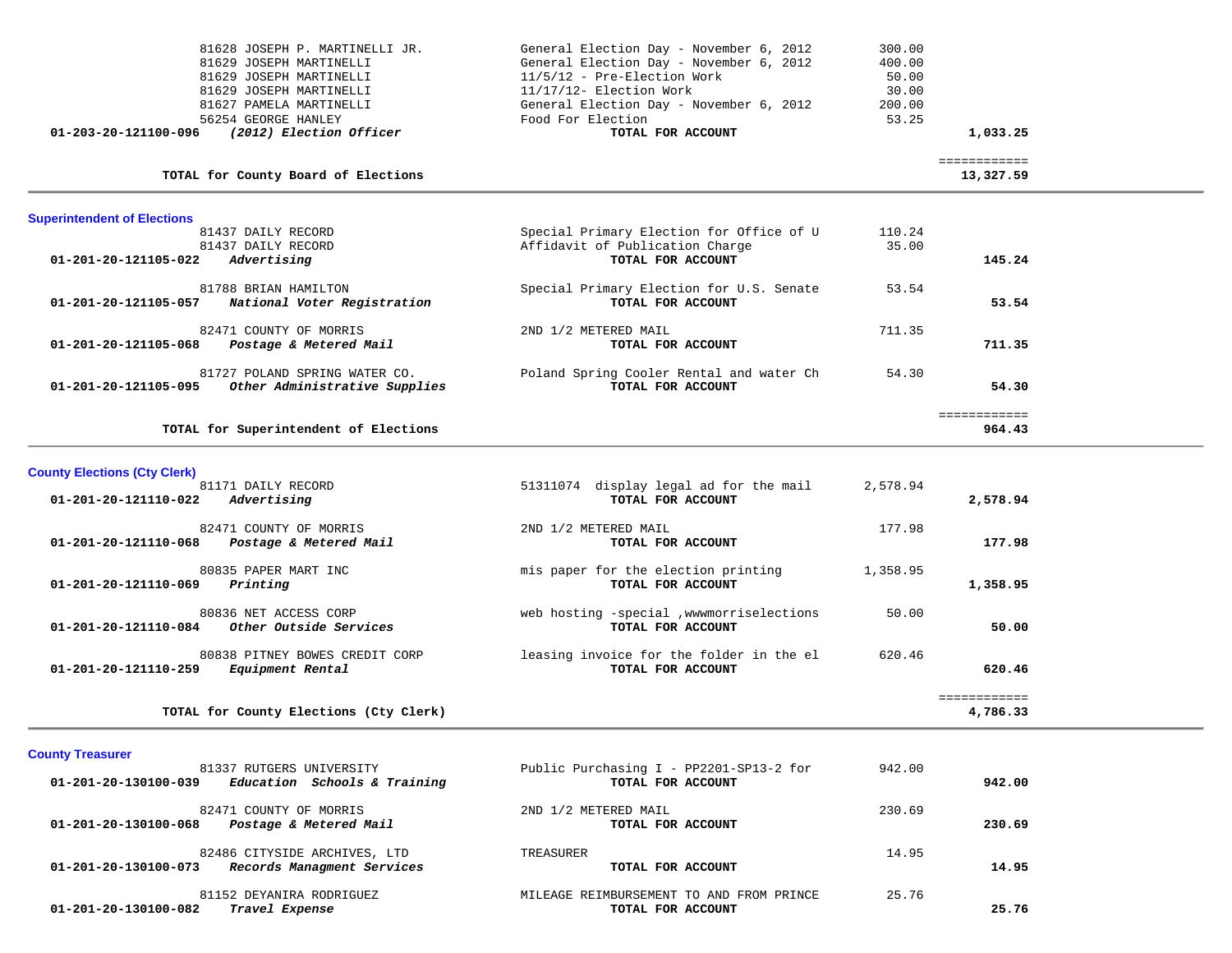| 01-201-20-130100-084              | 82510 U.S. BANK OPERATIONS CENTER<br>82510 U.S. BANK OPERATIONS CENTER<br>82510 U.S. BANK OPERATIONS CENTER<br>Other Outside Services | MCIA, COUNTY OF MORRIS GUARANTEED POOLED<br>MCIA, COUNTY OF MORRIS GUARANTEED POOLED<br>MCIA LEASE REVENUE BONDS, SERIES 2011A A<br>TOTAL FOR ACCOUNT | 175.00<br>350.00<br>70.00 | 595.00                    |  |
|-----------------------------------|---------------------------------------------------------------------------------------------------------------------------------------|-------------------------------------------------------------------------------------------------------------------------------------------------------|---------------------------|---------------------------|--|
|                                   | TOTAL for County Treasurer                                                                                                            |                                                                                                                                                       |                           | ============<br>1,808.40  |  |
| <b>Purchasing Division</b>        |                                                                                                                                       |                                                                                                                                                       |                           |                           |  |
| 01-201-20-130105-068              | 82471 COUNTY OF MORRIS<br>Postage & Metered Mail                                                                                      | 2ND 1/2 METERED MAIL<br>TOTAL FOR ACCOUNT                                                                                                             | 120.00                    | 120.00                    |  |
| 01-201-20-130105-095              | 81742 DEER PARK<br>Other Administrative Supplies                                                                                      | 0434495552 6/15/13-7/14/13<br>TOTAL FOR ACCOUNT                                                                                                       | 18.81                     | 18.81                     |  |
|                                   | TOTAL for Purchasing Division                                                                                                         |                                                                                                                                                       |                           | ============<br>138.81    |  |
| <b>Office Services</b>            |                                                                                                                                       |                                                                                                                                                       |                           |                           |  |
|                                   | 81978 DEER PARK                                                                                                                       | 5 GALLON BOTTLES OF DRINKING WATER                                                                                                                    | 12.54                     |                           |  |
| 01-201-20-130110-058              | 81978 DEER PARK<br>Office Supplies & Stationery                                                                                       | SLEEVES OF 90Z PLASTIC CUPS (50)<br>TOTAL FOR ACCOUNT                                                                                                 | 14.20                     | 26.74                     |  |
| 01-201-20-130110-069              | 82802 COUNTY COLLEGE OF MORRIS<br>Printing                                                                                            | Printing Services for July 2013<br>TOTAL FOR ACCOUNT                                                                                                  | 15,333.33                 | 15,333.33                 |  |
|                                   | TOTAL for Office Services                                                                                                             |                                                                                                                                                       |                           | ============<br>15,360.07 |  |
| <b>Information Technology Div</b> |                                                                                                                                       |                                                                                                                                                       |                           |                           |  |
| 01-201-20-140100-023              | 79641 GMIS INTERNATIONAL<br>Associations and Memberships                                                                              | GMIS INTERNATIONAL MEMBERSHIP<br>TOTAL FOR ACCOUNT                                                                                                    | 150.00                    | 150.00                    |  |
|                                   | 80515 DEER PARK                                                                                                                       | 0419423314 5-1-13-5-31-13                                                                                                                             | 24.49                     |                           |  |
|                                   | 80897 STAPLES BUSINESS ADVANTAGE                                                                                                      | HP 85A Toner                                                                                                                                          | 64.59                     |                           |  |
| 01-201-20-140100-058              | 79625 DELL MARKETING L.P.<br>Office Supplies & Stationery                                                                             | 110766103 EVOLUENT VERTICLE MOUSE SMALL<br>TOTAL FOR ACCOUNT                                                                                          | 76.49                     | 165.57                    |  |
| 01-201-20-140100-068              | 82471 COUNTY OF MORRIS<br>Postage & Metered Mail                                                                                      | 2ND 1/2 METERED MAIL<br>TOTAL FOR ACCOUNT                                                                                                             | 10.22                     | 10.22                     |  |
|                                   | 82486 CITYSIDE ARCHIVES, LTD                                                                                                          | INFORMATION TECHNOLOGY                                                                                                                                | 9.95                      |                           |  |
| 01-201-20-140100-073              | 82485 CITYSIDE ARCHIVES, LTD<br>Records Managment Services                                                                            | STORAGE SERVICES - OFFICE SERVICES 7-1-1<br>TOTAL FOR ACCOUNT                                                                                         | 3,466.19                  | 3,476.14                  |  |
|                                   | 80896 KRONOS INC                                                                                                                      | License Yearly Maintenance Renewal                                                                                                                    | 46,814.93                 |                           |  |
|                                   | 80896 KRONOS INC                                                                                                                      | Hardware Yearly Maintenance Renewal                                                                                                                   | 1,175.79                  |                           |  |
|                                   | 80896 KRONOS INC                                                                                                                      | Hardware Yearly Maintenance Renewal                                                                                                                   | 5,862.04                  |                           |  |
| 01-201-20-140100-078              | 80896 KRONOS INC<br>Software Maintenance                                                                                              | Hardware Yearly Maintenance Renewal<br>TOTAL FOR ACCOUNT                                                                                              | 106.88                    | 53,959.64                 |  |
|                                   | 80514 HEWLETT-PACKARD COMPANY                                                                                                         | HP OfficeJet 6700 Premium AIO Printer                                                                                                                 | 139.00                    |                           |  |
| 01-201-20-140100-098              | 80514 HEWLETT-PACKARD COMPANY<br>Other Operating&Repair Supply                                                                        | USB Cable<br>TOTAL FOR ACCOUNT                                                                                                                        | 9.29                      | 148.29                    |  |
|                                   |                                                                                                                                       |                                                                                                                                                       |                           | ============              |  |
|                                   | TOTAL for Information Technology Div                                                                                                  |                                                                                                                                                       |                           | 57,909.86                 |  |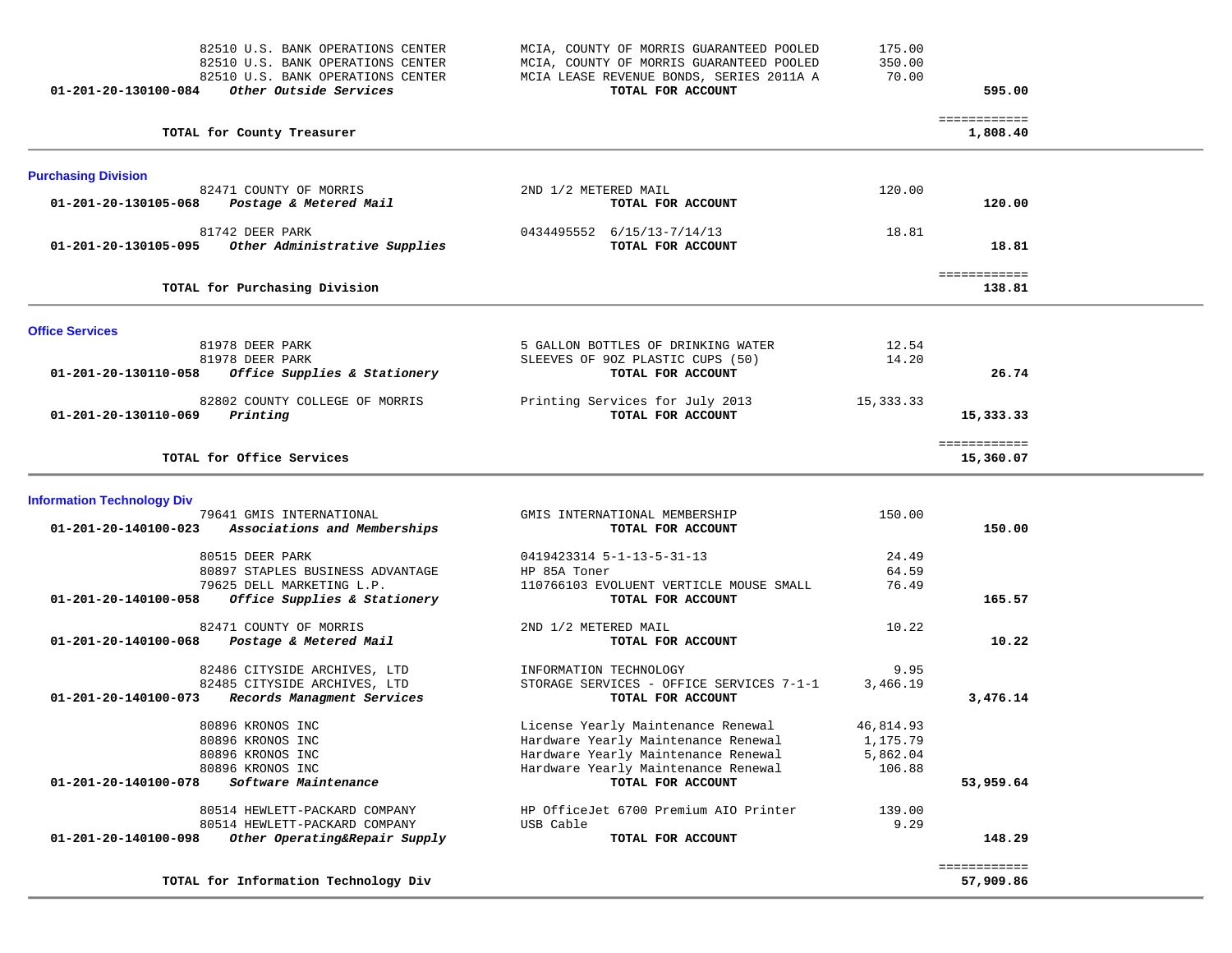| <u></u>                                 |                                                                                              |                                                                                                           |                       |                          |  |
|-----------------------------------------|----------------------------------------------------------------------------------------------|-----------------------------------------------------------------------------------------------------------|-----------------------|--------------------------|--|
| $01 - 201 - 20 - 140105 - 069$ Printing | 80548 ATLANTIC TOMORROWS OFFICE                                                              | DMC18 dated $07/01/2013$ - Cost for Color<br>TOTAL FOR ACCOUNT                                            | 13.23                 | 13.23                    |  |
|                                         | 62779 GLOBAL KNOWLEDGE TRANING LLC<br>62779 GLOBAL KNOWLEDGE TRANING LLC                     | Course 5807L; ASA Essentials 8.4; Date o<br>Discount 10%                                                  | 3,495.00<br>$-349.50$ |                          |  |
|                                         | 01-203-20-140105-039 (2012) Education Schools & Training                                     | TOTAL FOR ACCOUNT                                                                                         |                       | 3,145.50                 |  |
|                                         | TOTAL for O.L.I.S.                                                                           |                                                                                                           |                       | ============<br>3,158.73 |  |
| <b>County Board of Taxation</b>         | 80979 W.B. MASON COMPANY INC                                                                 |                                                                                                           | 202.26                |                          |  |
|                                         | 01-201-20-150100-058 Office Supplies & Stationery                                            | Xerox Paper<br>TOTAL FOR ACCOUNT                                                                          |                       | 202.26                   |  |
|                                         | 82471 COUNTY OF MORRIS<br>01-201-20-150100-068 Postage & Metered Mail                        | 2ND 1/2 METERED MAIL<br>TOTAL FOR ACCOUNT                                                                 | 1,311.87              | 1,311.87                 |  |
|                                         | 80978 MUNICIPAL CAPITAL CORP<br>01-201-20-150100-164 Office Machines - Rental                | quarterly payment, May, June July<br>TOTAL FOR ACCOUNT                                                    | 956.43                | 956.43                   |  |
|                                         | TOTAL for County Board of Taxation                                                           |                                                                                                           |                       | ============<br>2,470.56 |  |
| <b>County Counsel</b>                   |                                                                                              |                                                                                                           |                       |                          |  |
| 01-201-20-155100-051                    | 74427 HIGH POINT FURNITURE<br>74427 HIGH POINT FURNITURE<br>Legal                            | 1661 EXECTIVE HIGH BACK CHAIR GRADE 2 FA<br>1661 EXECUTIVE HIGH BACK CHAIR GRADE 2 F<br>TOTAL FOR ACCOUNT | 727.32<br>727.32      | 1,454.64                 |  |
|                                         | 82471 COUNTY OF MORRIS<br>01-201-20-155100-068 Postage & Metered Mail                        | 2ND 1/2 METERED MAIL<br>TOTAL FOR ACCOUNT                                                                 | 49.12                 | 49.12                    |  |
| 01-201-20-155100-082 Travel Expense     | 81800 RANDALL W. BUSH                                                                        | Expenses for April - June 2013<br>TOTAL FOR ACCOUNT                                                       | 315.70                | 315.70                   |  |
|                                         | 81498 TRITEC OFFICE EQUIPMENT INC<br>$01 - 201 - 20 - 155100 - 164$ Office Machines - Rental | color copies<br>TOTAL FOR ACCOUNT                                                                         | 7.70                  | 7.70                     |  |
|                                         | TOTAL for County Counsel                                                                     |                                                                                                           |                       | ============<br>1,827.16 |  |
| <b>County Surrogate</b>                 |                                                                                              |                                                                                                           |                       |                          |  |
| 01-201-20-160100-044                    | 79847 MUNICIPAL CAPITAL CORP<br>Equipment Service Agreements                                 | 6/13/2013,865<br>TOTAL FOR ACCOUNT                                                                        | 856.19                | 856.19                   |  |
| 01-201-20-160100-068                    | 82471 COUNTY OF MORRIS<br>Postage & Metered Mail                                             | 2ND 1/2 METERED MAIL<br>TOTAL FOR ACCOUNT                                                                 | 358.81                | 358.81                   |  |
| 01-201-20-160100-095                    | 81073 DEER PARK<br>Other Administrative Supplies                                             | 0434552170 5-15-13-6-14-13<br>TOTAL FOR ACCOUNT                                                           | 45.55                 | 45.55                    |  |
|                                         | TOTAL for County Surrogate                                                                   |                                                                                                           |                       | ============<br>1,260.55 |  |
| <b>Engineering</b>                      |                                                                                              |                                                                                                           |                       |                          |  |
| 01-201-20-165100-058                    | 81734 DEER PARK<br>Office Supplies & Stationery                                              | 0434495495 6-15-13-7-14-13<br>TOTAL FOR ACCOUNT                                                           | 15.38                 | 15.38                    |  |
|                                         | 82471 COUNTY OF MORRIS                                                                       | 2ND 1/2 METERED MAIL                                                                                      | 2.76                  |                          |  |

**O.L.I.S.**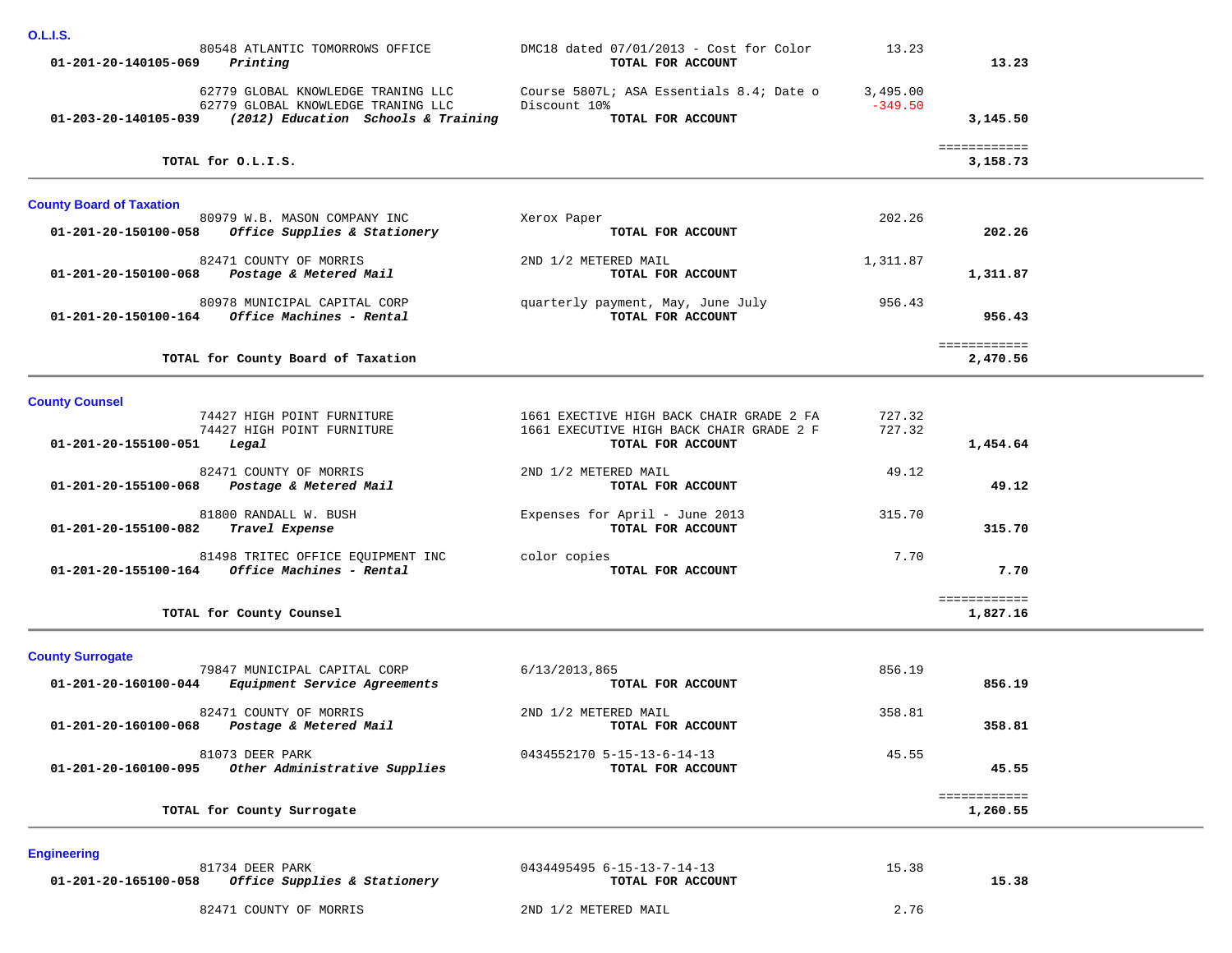| 82471 COUNTY OF MORRIS                           | 2ND 1/2 METERED MAIL                         | 141.05   |                          |
|--------------------------------------------------|----------------------------------------------|----------|--------------------------|
| Postage & Metered Mail<br>01-201-20-165100-068   | TOTAL FOR ACCOUNT                            |          | 143.81                   |
| 82000 CLIFF WOLFE                                | Membership Renewal July 2013 thru June 2     | 255.00   |                          |
| 01-201-20-165100-082<br>Travel Expense           | TOTAL FOR ACCOUNT                            |          | 255.00                   |
| 81701 IZENBERG APPRAISAL ASSOCIATES              | Appraisal Report for 16 Highview AvenueB     | 750.00   |                          |
| 82326 IZENBERG APPRAISAL ASSOCIATES              | 43 John StreetBlock 10103, Lot 2Appraisa     | 1,500.00 |                          |
| 01-201-20-165100-084<br>Other Outside Services   | TOTAL FOR ACCOUNT                            |          | 2,250.00                 |
| 80795 R.S. KNAPP CO. INC.                        | 243171 PW 300 Print EngineMonthly base c     | 79.00    |                          |
| 80795 R.S. KNAPP CO. INC.                        | usage nappak chg from $5/26/13$ to $6/26/13$ | 334.40   |                          |
| Office Machines - Rental<br>01-201-20-165100-164 | TOTAL FOR ACCOUNT                            |          | 413.40                   |
| 80792 RESIDEX, LLC                               | Advion Arena ant station 4x                  | 82.38    |                          |
| 80792 RESIDEX, LLC                               | Intice 10 Perimiter Fine Bait 1#             | 32.44    |                          |
| 80792 RESIDEX, LLC                               | Advance Carpenter Ant Bait Gran              | 274.72   |                          |
| 80792 RESIDEX, LLC                               | Freight Charge                               | 19.37    |                          |
| 01-201-20-165100-225<br>Chemicals & Sprays       | TOTAL FOR ACCOUNT                            |          | 408.91                   |
| 81146 AT&T MOBILITY                              | Sim Card for Surveying Engineering. Bill     | 72.88    |                          |
| 01-201-20-165100-258<br>Equipment                | TOTAL FOR ACCOUNT                            |          | 72.88                    |
| TOTAL for Engineering                            |                                              |          | ============<br>3,559.38 |
|                                                  |                                              |          |                          |

| atisa ntutang nantunga unitera                       |                                          |        |          |
|------------------------------------------------------|------------------------------------------|--------|----------|
| 81996 STAPLES BUSINESS ADVANTAGE                     | OFFICES SUPPLIES                         | 36.64  |          |
| Office Supplies & Stationery<br>01-201-20-175100-058 | TOTAL FOR ACCOUNT                        |        | 188.15   |
| 82471 COUNTY OF MORRIS                               | 2ND 1/2 METERED MAIL                     | 20.27  |          |
| Postage & Metered Mail<br>01-201-20-175100-068       | TOTAL FOR ACCOUNT                        |        | 20.27    |
| 80703 CARMA/NJ                                       | 2013 MEMBERSHIP DUES FOR CARMA           | 50.00  |          |
| 81614 DEER PARK                                      | 0434723672 5-15-13-6-14-13               | 2.09   |          |
| 81614 DEER PARK                                      | 0434723672 6-15-13-7-14-13               | 4.18   |          |
| 81613 RIOS' ENGRAVING                                | SPECIAL SIZE NAME TAG FOR NEW COMMISSION | 30.00  |          |
| 81613 RIOS' ENGRAVING                                | SHIPPING/HANDLING                        | 10.00  |          |
| 01-201-20-175100-079<br>Special Projects             | TOTAL FOR ACCOUNT                        |        | 96.27    |
| 81177 MARGARET SHULTZ                                | MILEAGE/REFRESHMENTS                     | 205.40 |          |
| 01-201-20-175100-082<br>Travel Expense               | TOTAL FOR ACCOUNT                        |        | 205.40   |
| 81612 RICOH AMERICAS CORPORATION                     | 157313 7-1-13-7-31-13 SERIAL#M5085400265 | 550.69 |          |
| 01-201-20-175100-164<br>Office Machines - Rental     | TOTAL FOR ACCOUNT                        |        | 550.69   |
|                                                      |                                          |        |          |
| TOTAL for Heritage Commission                        |                                          |        | 1,060.78 |

## **Planning Board**

| Other General Expenses<br>01-201-20-180100-059       | TOTAL FOR ACCOUNT                        |        | 51.95  |
|------------------------------------------------------|------------------------------------------|--------|--------|
| 81552 RENE AXELROD                                   | Expenses for the 7/18/2013 MCPB meeting  | 51.95  |        |
| Education Schools & Training<br>01-201-20-180100-039 | TOTAL FOR ACCOUNT                        |        | 405.00 |
| 81558 MORRIS COUNTY CHAMBER OF                       | Registration for Antony Soriano to atten | 60.00  |        |
| 81558 MORRIS COUNTY CHAMBER OF                       | Registration for Christine Marion to att | 60.00  |        |
| 79540 NJ SECTION AWRA                                | Registration for Virginia Michelin to at | 185.00 |        |
| 80689 RUTGERS, THE STATE UNIVERSITY                  | Registration for Virginia Michelin and J | 100.00 |        |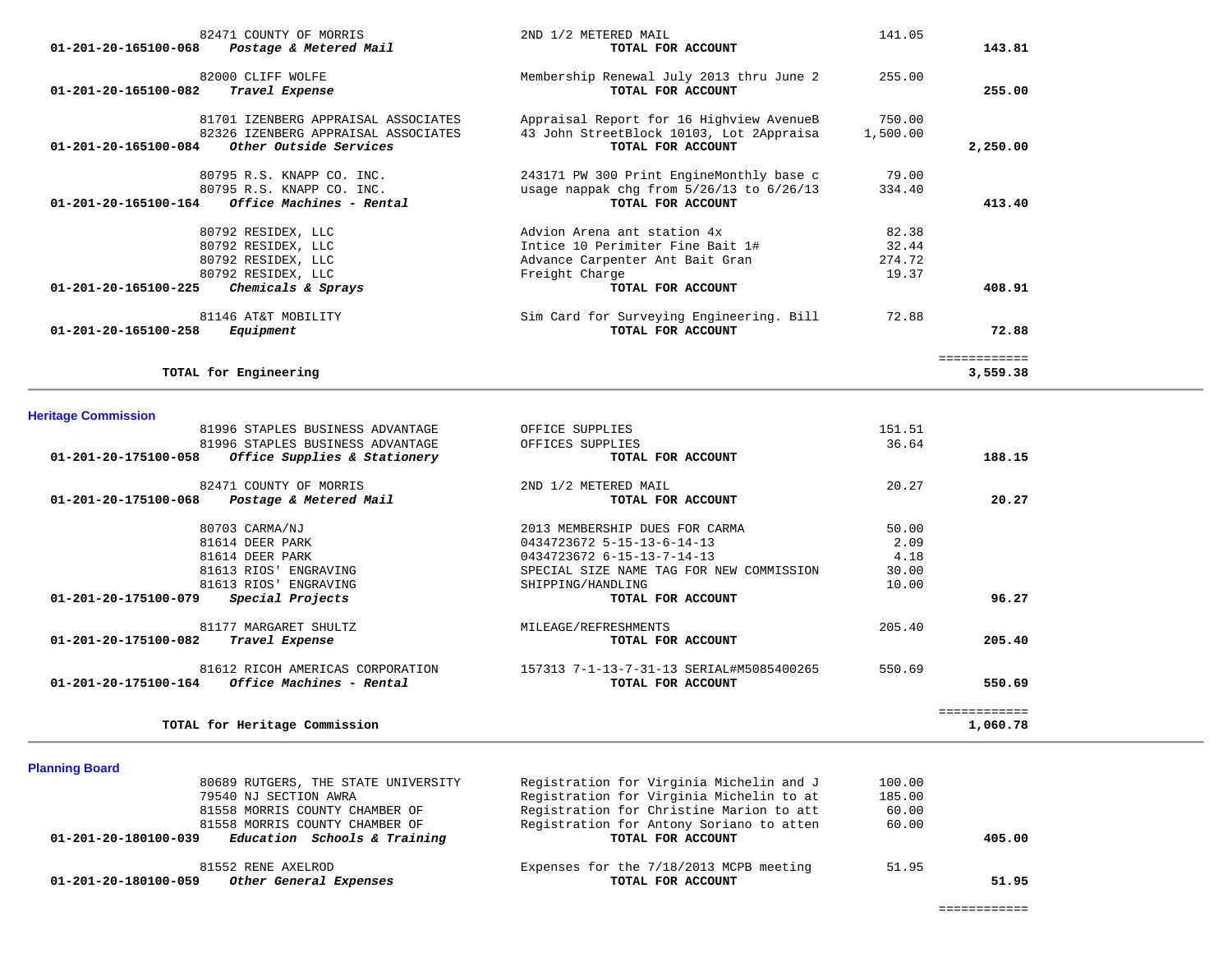| <b>Transportation Management</b>                                     |                                                                                      |                 |                        |  |
|----------------------------------------------------------------------|--------------------------------------------------------------------------------------|-----------------|------------------------|--|
| 81347 UNITED PARCEL SERVICE                                          | UPS shipment 7/2/13 from John Hayes to E                                             | 14.95           |                        |  |
| 81347 UNITED PARCEL SERVICE                                          | UPS shipment 7/9/13 from Gerald Rohsler                                              | 50.10           |                        |  |
| Other General Expenses<br>01-201-20-180105-059                       | TOTAL FOR ACCOUNT                                                                    |                 | 65.05                  |  |
| 81546 METRO COUNT USA INC                                            | Traffic Count Supplies - 50 Pack Road Na                                             | 112.00          |                        |  |
| 81546 METRO COUNT USA INC                                            | Shipping                                                                             | 16.00           |                        |  |
| Other Administrative Supplies<br>01-201-20-180105-095                | TOTAL FOR ACCOUNT                                                                    |                 | 128.00                 |  |
|                                                                      |                                                                                      |                 |                        |  |
| TOTAL for Transportation Management                                  |                                                                                      |                 | ============<br>193.05 |  |
| <b>PDT - General Admin</b>                                           |                                                                                      |                 |                        |  |
| 81557 MORRIS COUNTY CHAMBER OF                                       | Registration for Director Deena Leary to                                             | 60.00           |                        |  |
| Education Schools & Training<br>01-201-20-180115-039                 | TOTAL FOR ACCOUNT                                                                    |                 | 60.00                  |  |
| 82471 COUNTY OF MORRIS                                               | 2ND 1/2 METERED MAIL                                                                 | 94.34           |                        |  |
| 01-201-20-180115-068<br>Postage & Metered Mail                       | TOTAL FOR ACCOUNT                                                                    |                 | 94.34                  |  |
|                                                                      |                                                                                      |                 |                        |  |
| 81172 NJ STATE LEAGUE OF                                             | Renewal of NJ Municipalities Magazine Oc                                             | 20.00           |                        |  |
| Publication & Subscriptions<br>01-201-20-180115-070                  | TOTAL FOR ACCOUNT                                                                    |                 | 20.00                  |  |
| 81338 TRITEC OFFICE EOUIPMENT INC                                    | Ricoh Serial #W543L500057 MODEL MPC5502A                                             | 191.24          |                        |  |
| Office Machines - Rental<br>01-201-20-180115-164                     | TOTAL FOR ACCOUNT                                                                    |                 | 191.24                 |  |
|                                                                      |                                                                                      |                 |                        |  |
| TOTAL for PDT - General Admin                                        |                                                                                      |                 | ============<br>365.58 |  |
|                                                                      |                                                                                      |                 |                        |  |
|                                                                      |                                                                                      |                 |                        |  |
| <b>Preservation Trust</b>                                            |                                                                                      |                 |                        |  |
| 81556 STAPLES BUSINESS ADVANTAGE<br>81988 W.B. MASON COMPANY INC     | Office Supply Order - Customer Number NY<br>Office Supplies - Preservation Trust Cus | 173.54<br>13.08 |                        |  |
| Office Supplies & Stationery<br>01-201-20-180120-058                 | TOTAL FOR ACCOUNT                                                                    |                 | 186.62                 |  |
|                                                                      |                                                                                      |                 |                        |  |
| TOTAL for Preservation Trust                                         |                                                                                      |                 | ============<br>186.62 |  |
|                                                                      |                                                                                      |                 |                        |  |
|                                                                      |                                                                                      |                 |                        |  |
| <b>County Weights &amp; Measures</b><br>80801 W.B. MASON COMPANY INC | CLIPBOARD                                                                            | 43.12           |                        |  |
| 80801 W.B. MASON COMPANY INC                                         | BRIEFCASE, SLIM, LAPTOP                                                              | 42.50           |                        |  |
| 80801 W.B. MASON COMPANY INC                                         | FRAME, 8.5X11, LEATHER                                                               | 22.09           |                        |  |
| 80801 W.B. MASON COMPANY INC                                         | TONER                                                                                | 146.09          |                        |  |
| 80801 W.B. MASON COMPANY INC                                         | GLOVES, LTHR, DBL, PLM, XL, GY                                                       | 76.68           |                        |  |
| 80801 W.B. MASON COMPANY INC                                         | PEN, BPT, RET, F402, BK/SR                                                           | 40.92           |                        |  |
| 80801 W.B. MASON COMPANY INC                                         | LABEL, ADDR, 2-5/8/8X1, 3M                                                           | 166.80          |                        |  |
| 01-201-22-201100-058<br>Office Supplies & Stationery                 | TOTAL FOR ACCOUNT                                                                    |                 | 538.20                 |  |
| 82471 COUNTY OF MORRIS                                               | 2ND 1/2 METERED MAIL                                                                 | 17.82           |                        |  |
| 01-201-22-201100-068<br>Postage & Metered Mail                       | TOTAL FOR ACCOUNT                                                                    |                 | 17.82                  |  |
|                                                                      |                                                                                      |                 |                        |  |
| 81143 EMPLOYMENT HORIZONS, INC.                                      | JANITOR SERVICE                                                                      | 842.00          |                        |  |
| 81143 EMPLOYMENT HORIZONS, INC.                                      | GROUNDSKEEPING / LAWN SERVICE                                                        | 75.00           |                        |  |
| 81141 M.C. MUA<br>Other Outside Services<br>01-201-22-201100-084     | CUSTOMER ID: WEIGHTSM                                                                | 350.00          | 1,267.00               |  |
|                                                                      | TOTAL FOR ACCOUNT                                                                    |                 |                        |  |
| 82478 AT&T                                                           | COUNTY WEIGHTS & MEASURES                                                            | 6.92            |                        |  |
| 82477 AT&T                                                           | COUNTY WEIGHTS & MEASURES                                                            | 7.67            |                        |  |
| 82482 VERIZON                                                        | COUNTY WEIGHTS & MEASURES ACCT.#201V63-1                                             | 290.70          |                        |  |
|                                                                      |                                                                                      |                 |                        |  |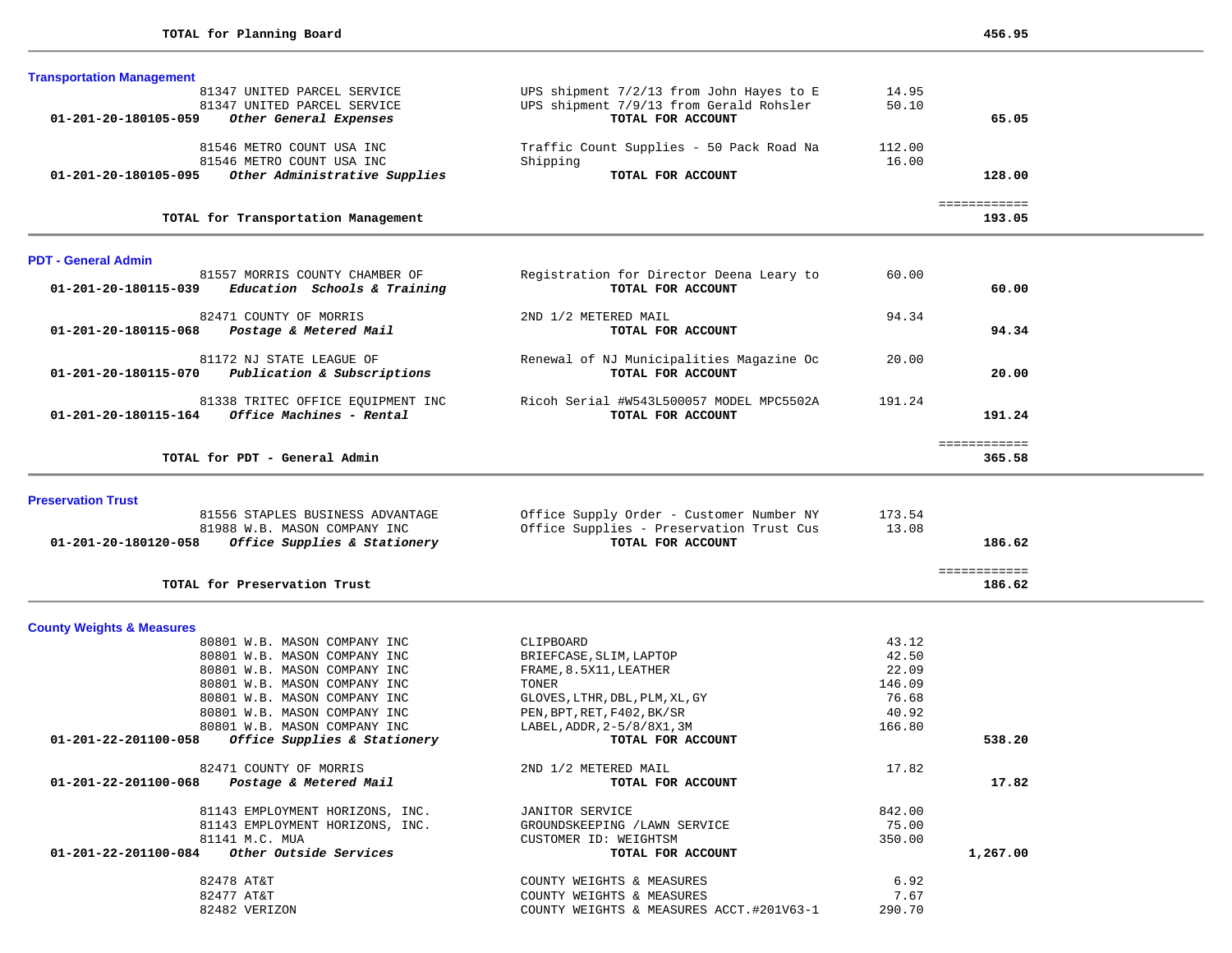| 01-201-22-201100-146<br>Telephone                | TOTAL FOR ACCOUNT                                                                                                                                                                                                                                        |       | 610.12       |
|--------------------------------------------------|----------------------------------------------------------------------------------------------------------------------------------------------------------------------------------------------------------------------------------------------------------|-------|--------------|
|                                                  |                                                                                                                                                                                                                                                          |       |              |
|                                                  |                                                                                                                                                                                                                                                          |       |              |
|                                                  |                                                                                                                                                                                                                                                          |       |              |
|                                                  | - OUR PANTS NAVY X-SIZE<br>CARGO PANTS X-SIZE<br>JASON: JACKET ULTRA CLUB SIZE XL                                                                                                                                                                        |       |              |
|                                                  |                                                                                                                                                                                                                                                          |       |              |
| 81229 B & R UNIFORMS                             |                                                                                                                                                                                                                                                          | 49.95 |              |
| 81229 B & R UNIFORMS                             | POLO REG SIZE                                                                                                                                                                                                                                            | 87.80 |              |
| 81229 B & R UNIFORMS                             |                                                                                                                                                                                                                                                          |       |              |
| 81229 B & R UNIFORMS                             |                                                                                                                                                                                                                                                          |       |              |
| 81229 B & R UNIFORMS                             |                                                                                                                                                                                                                                                          |       |              |
| 81229 B & R UNIFORMS                             |                                                                                                                                                                                                                                                          |       |              |
| 81229 B & R UNIFORMS                             |                                                                                                                                                                                                                                                          |       |              |
| 81229 B & R UNIFORMS                             |                                                                                                                                                                                                                                                          |       |              |
| 81229 B & R UNIFORMS                             |                                                                                                                                                                                                                                                          |       |              |
| 81229 B & R UNIFORMS                             |                                                                                                                                                                                                                                                          |       |              |
| 81229 B & R UNIFORMS                             |                                                                                                                                                                                                                                                          |       |              |
| 81229 B & R UNIFORMS                             |                                                                                                                                                                                                                                                          |       |              |
| 81229 B & R UNIFORMS                             |                                                                                                                                                                                                                                                          |       |              |
| 81229 B & R UNIFORMS                             |                                                                                                                                                                                                                                                          |       |              |
| 81229 B & R UNIFORMS                             |                                                                                                                                                                                                                                                          |       |              |
| 81229 B & R UNIFORMS                             |                                                                                                                                                                                                                                                          |       |              |
| 81229 B & R UNIFORMS                             |                                                                                                                                                                                                                                                          |       |              |
| 81229 B & R UNIFORMS                             |                                                                                                                                                                                                                                                          |       |              |
| 81229 B & R UNIFORMS                             |                                                                                                                                                                                                                                                          |       |              |
| 81229 B & R UNIFORMS                             |                                                                                                                                                                                                                                                          |       |              |
| 81229 B & R UNIFORMS                             |                                                                                                                                                                                                                                                          |       |              |
| 81229 B & R UNIFORMS                             |                                                                                                                                                                                                                                                          |       |              |
| 81229 B & R UNIFORMS                             |                                                                                                                                                                                                                                                          |       |              |
| 81229 B & R UNIFORMS                             |                                                                                                                                                                                                                                                          |       |              |
| 81229 B & R UNIFORMS                             |                                                                                                                                                                                                                                                          |       |              |
| $01 - 201 - 22 - 201100 - 258$ Equipment         | 95.30<br>WORK PARTS REG SIZE<br>WORK PARTS REG SIZE<br>ROGER: JACKET REG SIZE<br>CARGO PANT<br>CARGO PANT<br>ELLIOTT: JACKET REG SIZE<br>CARGO PANT<br>ELLIOTT: JACKET REG SIZE<br>POLO REG SIZE<br>POLO REG SIZE<br>POLO REG SIZE<br>POLO REG SIZE<br>P |       | 1,941.30     |
| 82511 COUNTY OF MORRIS                           | 1013 WEIGHTS & MEASURES MEDICAL & DENTAL 29,610.28                                                                                                                                                                                                       |       |              |
| 01-201-22-201100-329 Hospital Insurance Premiums | TOTAL FOR ACCOUNT                                                                                                                                                                                                                                        |       | 29,610.28    |
|                                                  |                                                                                                                                                                                                                                                          |       | ============ |

82521 VERIZON COUNTY WEIGHTS & MEASURES 304.83

**TOTAL for County Weights & Measures 33,984.72**

**Employee Group Insurance** 

| <b>Ellipiovee Gruup Ilisuranue</b> |                                      |                                                       |           |
|------------------------------------|--------------------------------------|-------------------------------------------------------|-----------|
|                                    | 80861 RHM BENEFITS, INC.             | June 2013 Health Benefit Consulting Fee               | 12,500.00 |
|                                    | 81670 TOTAL ADMINISTRATIVE SERVICES  | Flex Main Cty $7/1/13$ to $9/30/13$ 2,078.25          |           |
|                                    | 82530 HORIZON BLUE CROSS BLUE SHIELD | August, 2013 HMO Main Cty and Morris Vie 1,307,494.84 |           |
|                                    | 82529 HORIZON BLUE CROSS BLUE SHIELD | Dental Coverage for the month of August               | 43,068.08 |
|                                    | 81895 ALBINA RETEMIAH                | Medicare B January, 2013 to June, 2013                | 629.40    |
|                                    | 81722 ANNE LAWLESS                   | Medicare B January, 2013 to June, 2013                | 629.40    |
|                                    | 81864 ANNIE GAYDEN                   | Medicare B January, 2013 to June, 2013                | 629.40    |
|                                    | 81852 ARINTHIA CORBIN                | Medicare B January, 2013 to June, 2013                | 629.40    |
|                                    | 81943 ASHOKKUMAR SHAH                | Medicare B January, 2013 to June, 2013                | 1,258.80  |
|                                    | 82090 AGNES BROWN                    | Medicare B January, 2013 to June, 2013                | 629.40    |
|                                    | 82130 ALBERT ROCCHETTI               | Medicare B January, 2013 to June, 2013                | 629.40    |
|                                    | 82077 ANITA SPIVAK                   | Medicare B January, 2013 to June, 2013                | 1,258.80  |
|                                    | 82105 ANNIE FORBES                   | Medicare B January, 2013 to June, 2013                | 629.40    |
|                                    | 82100 ANTHONY DEBIASI                | Medicare B January, 2013 to June, 2013                | 629.40    |
|                                    | 82140 ANJU THAKUR                    | Medicare B January,2013 to June,2013                  | 629.40    |
|                                    | 82104 ARLENE FOGARTY                 | Medicare B January,2013 to June,2013                  | 629.40    |
|                                    | 82368 AGNES MOLLAHAN                 | Medicare B January, 2013 to June, 2013                | 629.40    |
|                                    | 82384 AGNES STRUBLE                  | Medicare B January, 2013 to June, 2013                | 629.40    |
|                                    | 82376 AILEEN OZDEN                   | Medicare B January, 2013 to June, 2013                | 629.40    |
|                                    | 82328 ALBERT ANDERSON                | Medicare B January, 2013 to June, 2013                | 629.40    |
|                                    |                                      |                                                       |           |

33,984.72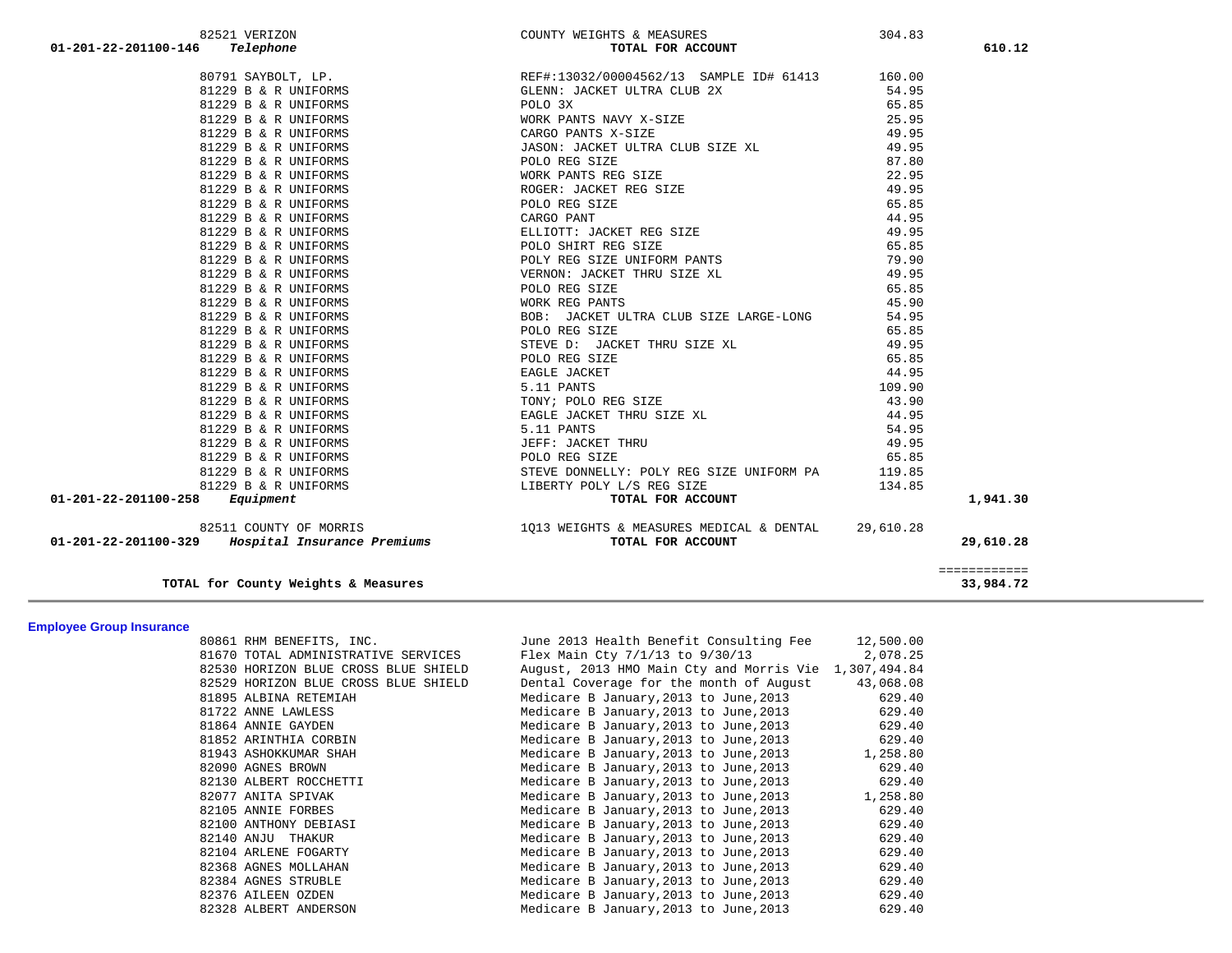| 82383 ALFRED SMITH                              | Medicare B January, 2013 to June, 2013                                           | 629.40           |
|-------------------------------------------------|----------------------------------------------------------------------------------|------------------|
| 82383 ALFRED SMIIH<br>82332 ANNABELLE BECKER    | Medicare B January, 2013 to June, 2013                                           | 629.40           |
| 82396 ANGEL VERGARA                             | Medicare B January, 2013 to June, 2013                                           | 629.40           |
| 82404 ARLENE WILLIAMS                           | Medicare B January, 2013 to June, 2013                                           | 629.40           |
| 82342 ARTHUR COHEN                              | Medicare B January, 2013 to June, 2013                                           | 629.40           |
| 82414 ARTHUR FIORE                              | Medicare B January, 2013 to June, 2013                                           | 1,258.80         |
| 82429 ARTHUR MARTIN                             | Medicare B January, 2013 to June, 2013                                           | 1,258.80         |
| 82423 BARBARA KEEFE                             | Medicare B January, 2013 to June, 2013                                           | 1,258.80         |
| 82431 BARBARA MUELLER                           | Medicare B January, 2013 to June, 2013                                           | 1,258.80         |
| 82330 BATTINA ALRAZI                            | Medicare B January, 2013 to June, 2013                                           | 629.40           |
| 82428 BETTY MCBURNEY                            | Medicare B January, 2013 to June, 2013                                           | 1,258.80         |
| 81899 BARBARA SCHECKMAN                         | Medicare B January, 2013 to June, 2013                                           | 629.40           |
| 81857 BETTY DIXON                               | Medicare B January, 2013 to June, 2013                                           | 629.40           |
| 81923 BEVERLY FANOK                             | Medicare B January, 2013 to June, 2013                                           | 1,258.80         |
| 82061 BAILA MANDEL                              | Medicare B January, 2013 to June, 2013                                           | 1,258.80         |
| 82122 BARBARA MCLAUGHLIN                        | Medicare B January, 2013 to June, 2013                                           | 629.40           |
| 82062 BARBARA OREFICE                           | Medicare B January, 2013 to June, 2013                                           | 1,258.80         |
| 82144 BARBARA TEMPLE                            | Medicare B January, 2013 to June, 2013                                           | 629.40           |
| 82092 BETTY ATTALLAH                            | Medicare B January, 2013 to June, 2013                                           | 629.40           |
| 82096 CALVIN CHAMBERS                           | Medicare B January, 2013 to June, 2013                                           | 629.40           |
| 82055 CATHERINE GUIN                            | Medicare B January, 2013 to June, 2013                                           | 1,258.80         |
| 82088 CHRISTINE BRAUN                           | Medicare B January, 2013 to June, 2013                                           | 629.40           |
| 82089 CLARENCE BRICKMAN                         | Medicare B January, 2013 to June, 2013                                           | 629.40           |
| 82085 CLAUDIA BUDDY                             | Medicare B January, 2013 to June, 2013                                           | 629.40           |
| 81900 CAROL SANDELLI                            | Medicare B January, 2013 to June, 2013                                           | 629.40           |
| 81884 CAROLE PIERSON<br>81875 CELESTE KALINA    | Medicare B January, 2013 to June, 2013<br>Medicare B January, 2013 to June, 2013 | 629.40<br>629.40 |
| 81858 CHRISTINA DORR                            | Medicare B January, 2013 to June, 2013                                           | 629.40           |
| 81928 CLARENCE HOLLENBECK                       | Medicare B January, 2013 to June, 2013                                           | 1,258.80         |
| 81847 CLAUDIA BELL                              | Medicare B January, 2013 to June, 2013                                           | 629.40           |
| 81850 CLAUDIA BROWN                             | Medicare B January, 2013 to June, 2013                                           | 629.40           |
| 81845 CONCETTA AYREY                            | Medicare B January, 2013 to June, 2013                                           | 629.40           |
| 82416 CARL GROSS                                | Medicare B January, 2013 to June, 2013                                           | 1,258.80         |
|                                                 | Medicare B January, 2013 to June, 2013                                           | 1,258.80         |
| 82449 CARMELLA WILLIAMS<br>82441 CAROL SCHABLIK | Medicare B January, 2013 to June, 2013                                           | 1,258.80         |
| 82415 CAROLINE GREENE                           | Medicare B January, 2013 to June, 2013                                           | 1,258.80         |
| 82355 CAROLYN JOY                               | Medicare B January, 2013 to June, 2013                                           | 629.40           |
| 82372 CHARLES MAROTTA                           | Medicare B January, 2013 to June, 2013                                           | 629.40           |
| 82351 CHARLOTTE GREEN                           | Medicare B January, 2013 to June, 2013                                           | 629.40           |
| 82336 CHERYL BARTOW                             | Medicare B January, 2013 to June, 2013                                           | 629.40           |
| 82373 CYNTHIA MILLER                            | Medicare B January, 2013 to June, 2013                                           | 629.40           |
| 82348 DANIEL FEBUS                              | Medicare B January, 2013 to June, 2013                                           | 629.40           |
| 82387 DOTTRIGE SMITH-CAESAR                     | Medicare B January, 2013 to June, 2013                                           | 629.40           |
| 81902 DELIA SPARKES                             | Medicare B January, 2013 to June, 2013                                           | 629.40           |
| 81942 DELILAH SMITH                             | Medicare B January, 2013 to June, 2013                                           | 1,258.80         |
| 81944 DIANE STRECKFUSS                          | Medicare B January, 2013 to June, 2013                                           | 1,258.80         |
| 81947 DOLORES VICENTE                           | Medicare B January, 2013 to June, 2013                                           | 1,258.80         |
| 81921 DOMINICK ESPOSITO                         | Medicare B January, 2013 to June, 2013                                           | 1,258.80         |
| 81914 DONALD BERLIN                             | Medicare B January, 2013 to June, 2013                                           | 1,258.80         |
| 81930 DONALD KOSTKA                             | Medicare B January, 2013 to June, 2013                                           | 1,258.80         |
| 81846 DOROTHY BARON                             | Medicare B January, 2013 to June, 2013                                           | 629.40           |
| 81879 DOROTHY MCCORMICK                         | Medicare B January, 2013 to June, 2013                                           | 629.40           |
| 81903 DOROTHY STEPHENS                          | Medicare B January, 2013 to June, 2013                                           | 629.40           |
| 82109 DAVID HORUTZ                              | Medicare B January, 2013 to June, 2013                                           | 629.40           |
| 82117 DAVID MCKIM                               | Medicare B January, 2013 to June, 2013                                           | 629.40           |
| 82103 DEBORAH FINE                              | Medicare B January, 2013 to June, 2013                                           | 629.40           |
| 82084 DONNIS ZIESSE                             | Medicare B January, 2013 to June, 2013                                           | 1,258.80         |
| 82050 DORIS DOLAN                               | Medicare B January, 2013 to June, 2013                                           | 1,258.80         |
| 82071 DOROTHY RETTBERG                          | Medicare B January, 2013 to June, 2013                                           | 1,258.80         |
| 82138 DOROTHY SMARG                             | Medicare B January, 2013 to June, 2013                                           | 629.40           |
| 81715 EDWARD FRONZUTO                           | Medicare B January, 2013 to June, 2013<br>Medicare B January, 2013 to June, 2013 | 629.40           |
| 81910 EILEEN TORMEY<br>81871 ELIZABETH JAEGER   | Medicare B January, 2013 to June, 2013                                           | 629.40<br>629.40 |
|                                                 |                                                                                  |                  |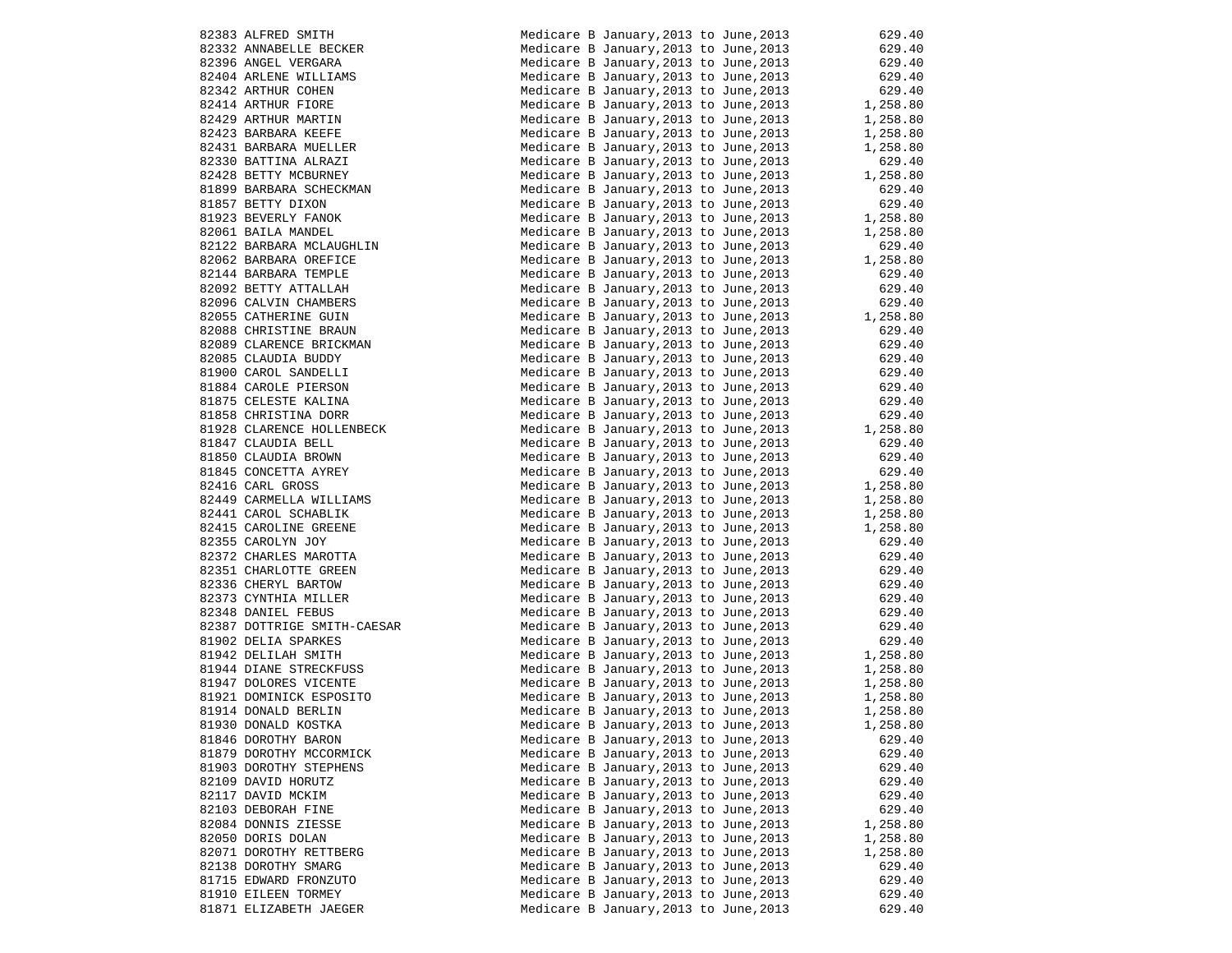| 81929 ELIZABETH KING                                                                                                                                                                                                                                         | Medicare B January, 2013 to June, 2013                                                                                                                                                                                                   | 1,258.80             |
|--------------------------------------------------------------------------------------------------------------------------------------------------------------------------------------------------------------------------------------------------------------|------------------------------------------------------------------------------------------------------------------------------------------------------------------------------------------------------------------------------------------|----------------------|
| 91901 ELIZABETH SHANKLIN<br>81901 ELIZABETH SHANKLIN<br>81886 ELLORINE PITTER<br>81784 ELSIE BOWEN<br>81887 ELSIE PATTERSON<br>81938 EMILY O'GORMAN<br>81783 ENID YEARWOOD<br>82083 EDITH VANDER PLOEG                                                       | Medicare B January, 2013 to June, 2013                                                                                                                                                                                                   | 629.40               |
|                                                                                                                                                                                                                                                              | Medicare B January, 2013 to June, 2013                                                                                                                                                                                                   | 629.40               |
|                                                                                                                                                                                                                                                              | Medicare B January, 2013 to June, 2013                                                                                                                                                                                                   | 1,258.80             |
|                                                                                                                                                                                                                                                              | Medicare B January, 2013 to June, 2013                                                                                                                                                                                                   | 629.40               |
|                                                                                                                                                                                                                                                              | Medicare B January, 2013 to June, 2013                                                                                                                                                                                                   | 1,258.80             |
|                                                                                                                                                                                                                                                              | Medicare B January, 2013 to June, 2013                                                                                                                                                                                                   | 629.40               |
|                                                                                                                                                                                                                                                              |                                                                                                                                                                                                                                          | 1,258.80             |
| 82083 EDITH VANDER PLOEG<br>82113 EDWARD KLINGENER                                                                                                                                                                                                           | Medicare B January, 2013 to June, 2013<br>Medicare B January, 2013 to June, 2013                                                                                                                                                         |                      |
|                                                                                                                                                                                                                                                              |                                                                                                                                                                                                                                          | 629.40               |
|                                                                                                                                                                                                                                                              | Medicare B January, 2013 to June, 2013                                                                                                                                                                                                   | 1,258.80             |
|                                                                                                                                                                                                                                                              | Medicare B January, 2013 to June, 2013                                                                                                                                                                                                   | 1,258.80             |
|                                                                                                                                                                                                                                                              | Medicare B January, 2013 to June, 2013                                                                                                                                                                                                   | 629.40               |
| 82046 EILEEN BONFANTI<br>82080 EILEEN TRONCONE<br>82099 ELAINE COOPER<br>82052 ELBERITA DELABASTIDE                                                                                                                                                          | Medicare B January, 2013 to June, 2013 1, 258.80                                                                                                                                                                                         |                      |
| 82052 ELBERITA DELABASTIDE<br>82079 ELEANOR SGRO<br>82137 ELEANOR SHANN<br>82059 ELISABETH LUTZ<br>82064 ELIZABETH PANZER<br>82107 ELLEN HALLEY<br>82072 ELLEN ROSSI<br>82148 ELVA WEININGER<br>82149 EMELDA WALCOTT<br>82070 ESTHER ROBERTS<br>82432 EARL H | Medicare B January, 2013 to June, 2013                                                                                                                                                                                                   | 1,258.80             |
|                                                                                                                                                                                                                                                              | Medicare B January, 2013 to June, 2013                                                                                                                                                                                                   | 629.40               |
|                                                                                                                                                                                                                                                              | Medicare B January, 2013 to June, 2013                                                                                                                                                                                                   | 1,258.80<br>1,258.80 |
|                                                                                                                                                                                                                                                              | Medicare B January, 2013 to June, 2013                                                                                                                                                                                                   |                      |
|                                                                                                                                                                                                                                                              | Medicare B January, 2013 to June, 2013                                                                                                                                                                                                   | 629.40               |
|                                                                                                                                                                                                                                                              | Medicare B January, 2013 to June, 2013                                                                                                                                                                                                   | 1,258.80             |
|                                                                                                                                                                                                                                                              |                                                                                                                                                                                                                                          |                      |
|                                                                                                                                                                                                                                                              | Medicare B January, 2013 to June, 2013<br>Medicare B January, 2013 to June, 2013                                                                                                                                                         | 629.40<br>629.40     |
|                                                                                                                                                                                                                                                              |                                                                                                                                                                                                                                          |                      |
|                                                                                                                                                                                                                                                              | Medicare B January, 2013 to June, 2013 $1,258.80$                                                                                                                                                                                        |                      |
|                                                                                                                                                                                                                                                              | Medicare B January, 2013 to June, 2013                                                                                                                                                                                                   | 629.40               |
|                                                                                                                                                                                                                                                              | Medicare B January, 2013 to June, 2013 1, 258.80<br>Medicare B January, 2013 to June, 2013 629.40                                                                                                                                        |                      |
| 82337 ELIZABETH BARRADALE                                                                                                                                                                                                                                    |                                                                                                                                                                                                                                          |                      |
| 82337 ELIZABETH LEHMAN                                                                                                                                                                                                                                       | Medicare B January, 2013 to June, 2013 629.40<br>Medicare B January, 2013 to June, 2013 1, 258.80                                                                                                                                        |                      |
| 82425 ELLEN LEWIS                                                                                                                                                                                                                                            |                                                                                                                                                                                                                                          |                      |
| 82425 ELLEN LEWIS<br>82413 ETHEL FENTZLAFF<br>82402 ETHEL WEISSMANN                                                                                                                                                                                          | Medicare B January, 2013 to June, 2013                                                                                                                                                                                                   | 1,258.80             |
|                                                                                                                                                                                                                                                              | Medicare B January, 2013 to June, 2013                                                                                                                                                                                                   | 629.40               |
|                                                                                                                                                                                                                                                              | Medicare B January, 2013 to June, 2013                                                                                                                                                                                                   | 629.40               |
| 82379 EUNICE A REYNOLDS<br>82408 EVELYN CAFFREY                                                                                                                                                                                                              | Medicare B January,2013 to June,2013                                                                                                                                                                                                     | 029.40<br>1,258.80   |
|                                                                                                                                                                                                                                                              |                                                                                                                                                                                                                                          |                      |
| 82430 FRANCES MOGIELNICKI<br>81908 FAYE STEELE                                                                                                                                                                                                               | Medicare B January, 2013 to June, 2013 1, 258.80                                                                                                                                                                                         | 629.40               |
| 81908 FAYE STEELE<br>81725 FLORIS ROCHESTER<br>8183 FRANCES PERKALIS<br>81853 FRANCES PERCOLL<br>81919 FRANK DEL NEGRO<br>81856 FRANK DEL NEGRO<br>81893 FRANK REILLY<br>81907 FRANK SORIANO<br>81946 FRANKIE SATCHER<br>82142 FAY TEIXEIRA<br>82049 FEROL D | Medicare B January,2013 to June,2013                                                                                                                                                                                                     |                      |
|                                                                                                                                                                                                                                                              | Medicare B January, 2013 to June, 2013<br>Medicare B January, 2013 to June, 2013                                                                                                                                                         | 629.40<br>629.40     |
|                                                                                                                                                                                                                                                              |                                                                                                                                                                                                                                          |                      |
|                                                                                                                                                                                                                                                              | Medicare B January, 2013 to June, 2013                                                                                                                                                                                                   | $629.40$<br>1,258.80 |
|                                                                                                                                                                                                                                                              | Medicare B January, 2013 to June, 2013                                                                                                                                                                                                   |                      |
|                                                                                                                                                                                                                                                              | Medicare B January, 2013 to June, 2013<br>Medicare B January, 2013 to June, 2013 (629.40                                                                                                                                                 |                      |
|                                                                                                                                                                                                                                                              |                                                                                                                                                                                                                                          |                      |
|                                                                                                                                                                                                                                                              | Medicare B January, 2013 to June, 2013                                                                                                                                                                                                   | 629.40               |
|                                                                                                                                                                                                                                                              | Medicare B January, 2013 to June, 2013                                                                                                                                                                                                   | 1,258.80             |
|                                                                                                                                                                                                                                                              | Medicare B January, 2013 to June, 2013                                                                                                                                                                                                   | 629.40               |
|                                                                                                                                                                                                                                                              | Medicare B January, 2013 to June, 2013                                                                                                                                                                                                   | 1,258.80             |
|                                                                                                                                                                                                                                                              | Medicare B January, 2013 to June, 2013                                                                                                                                                                                                   | 1,258.80             |
| 82051 FRANCES DUFF                                                                                                                                                                                                                                           |                                                                                                                                                                                                                                          |                      |
|                                                                                                                                                                                                                                                              |                                                                                                                                                                                                                                          |                      |
| 2231 FRANCES SLAYTON<br>82133 FRANCES SPICER<br>81909 GAILE THOMPSON<br>81874 GENEVA JACKSON<br>81948 GERHARD VIENNA                                                                                                                                         | Medicare B January, 2013 to June, 2013<br>Medicare B January, 2013 to June, 2013 629.40<br>Medicare B January, 2013 to June, 2013 629.40<br>Medicare B January, 2013 to June, 2013 629.40<br>Tanuary 2013 to June, 2013 629.40<br>10.11. |                      |
|                                                                                                                                                                                                                                                              |                                                                                                                                                                                                                                          |                      |
|                                                                                                                                                                                                                                                              |                                                                                                                                                                                                                                          |                      |
|                                                                                                                                                                                                                                                              |                                                                                                                                                                                                                                          |                      |
| 81948 GERHARD VIENNA                                                                                                                                                                                                                                         | Medicare B January, 2013 to June, 2013                                                                                                                                                                                                   | 1,258.80             |
| 81905 GLORIA STEHLGENS                                                                                                                                                                                                                                       | Medicare B January, 2013 to June, 2013                                                                                                                                                                                                   | 629.40               |
| 81949 GRACE WINTERS                                                                                                                                                                                                                                          | Medicare B January, 2013 to June, 2013                                                                                                                                                                                                   | 1,258.80             |
| 81867 GRETCHEN HAAS                                                                                                                                                                                                                                          | Medicare B January, 2013 to June, 2013                                                                                                                                                                                                   | 629.40               |
| 82097 GARY COLBURN                                                                                                                                                                                                                                           | Medicare B January, 2013 to June, 2013                                                                                                                                                                                                   | 629.40               |
| 82129 GARY RIETH                                                                                                                                                                                                                                             | Medicare B January, 2013 to June, 2013                                                                                                                                                                                                   | 629.40               |
| 82067 GERALD NEWELL                                                                                                                                                                                                                                          | Medicare B January, 2013 to June, 2013                                                                                                                                                                                                   | 1,258.80             |
|                                                                                                                                                                                                                                                              |                                                                                                                                                                                                                                          |                      |
| 82111 GLENDA JENKINS                                                                                                                                                                                                                                         | Medicare B January, 2013 to June, 2013                                                                                                                                                                                                   | 629.40               |
| 82087 GORDON BREEDING JR                                                                                                                                                                                                                                     | Medicare B January, 2013 to June, 2013                                                                                                                                                                                                   | 629.40               |
| 82360 GAIL LAWRENCE                                                                                                                                                                                                                                          | Medicare B January, 2013 to June, 2013                                                                                                                                                                                                   | 629.40               |
| 82444 GAETANO SPINELLA                                                                                                                                                                                                                                       | Medicare B January, 2013 to June, 2013                                                                                                                                                                                                   | 1,258.80             |
| 82370 GENEVA MIMS                                                                                                                                                                                                                                            | Medicare B January, 2013 to June, 2013                                                                                                                                                                                                   | 629.40               |
| 82445 GEORGE BAYLOR                                                                                                                                                                                                                                          | Medicare B January, 2013 to June, 2013                                                                                                                                                                                                   | 1,258.80             |
| 82375 GEORGE NAY                                                                                                                                                                                                                                             | Medicare B January, 2013 to June, 2013                                                                                                                                                                                                   | 629.40               |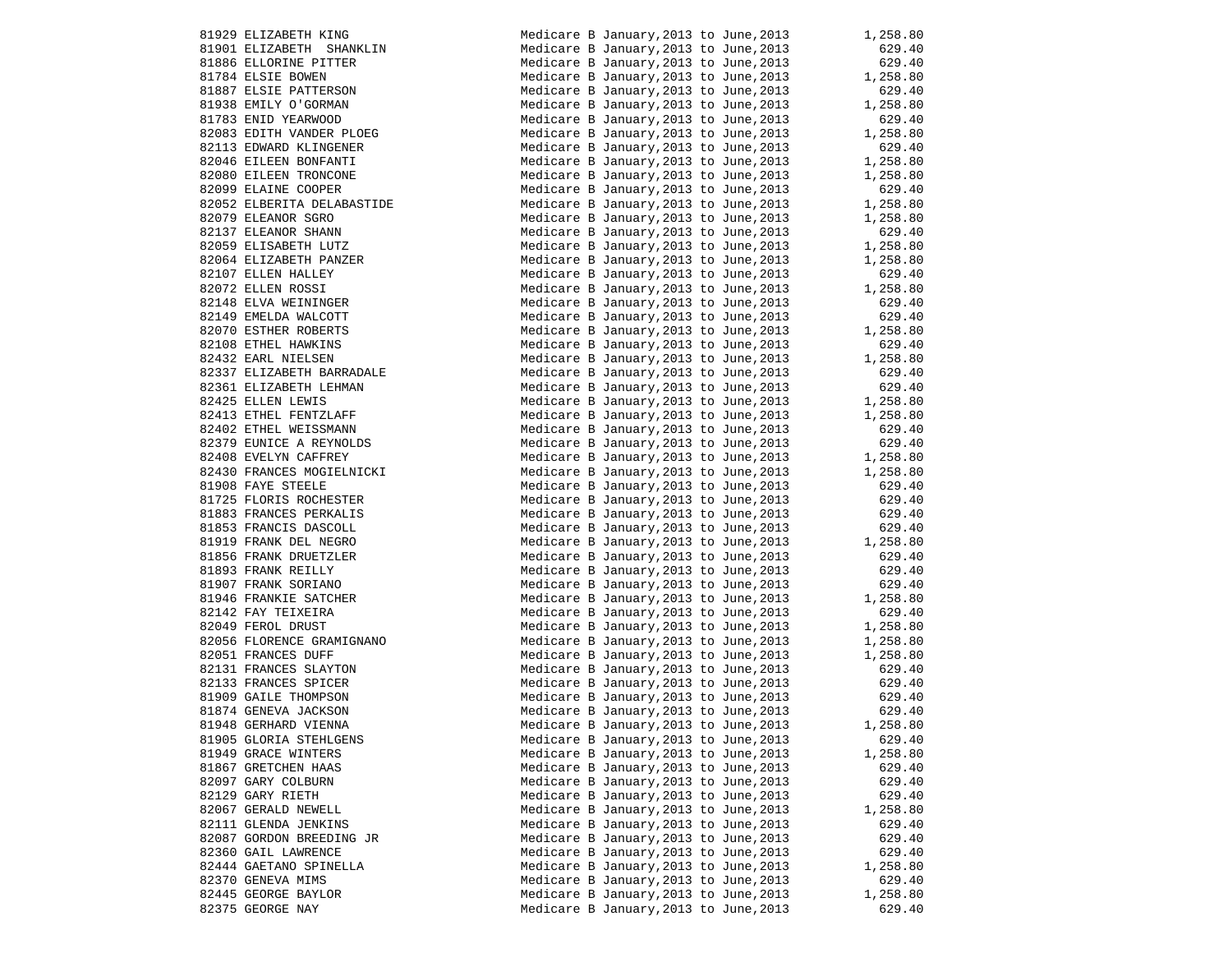|                                                                                                                                                                                                                                                                                     | Medicare B January, 2013 to June, 2013                                                                                                                                                              | 629.40               |
|-------------------------------------------------------------------------------------------------------------------------------------------------------------------------------------------------------------------------------------------------------------------------------------|-----------------------------------------------------------------------------------------------------------------------------------------------------------------------------------------------------|----------------------|
|                                                                                                                                                                                                                                                                                     | Medicare B January, 2013 to June, 2013                                                                                                                                                              | 629.40               |
|                                                                                                                                                                                                                                                                                     | Medicare B January, 2013 to June, 2013                                                                                                                                                              | 629.40               |
|                                                                                                                                                                                                                                                                                     | Medicare B January, 2013 to June, 2013                                                                                                                                                              | 629.40               |
|                                                                                                                                                                                                                                                                                     | Medicare B January, 2013 to June, 2013                                                                                                                                                              | 1,258.80             |
| 82374 GLORIA NIEC<br>82385 HAROLD SERGENT<br>82399 HAROLD WHITE<br>82352 HATTIE GREEN<br>82418 HAYWARD HARRELL<br>82366 HELEN MARSH<br>82381 HERBERT ROSA<br>81906 HELEN SMITH<br>82106 HANNAH GILBERT<br>82057 HENRY KAFEL<br>82110 HERMAH NOOPES<br>82132 IRV                     |                                                                                                                                                                                                     |                      |
|                                                                                                                                                                                                                                                                                     | Medicare B January, 2013 to June, 2013                                                                                                                                                              | 629.40               |
|                                                                                                                                                                                                                                                                                     | Medicare B January, 2013 to June, 2013                                                                                                                                                              | 629.40               |
|                                                                                                                                                                                                                                                                                     | Medicare B January, 2013 to June, 2013                                                                                                                                                              | 629.40               |
|                                                                                                                                                                                                                                                                                     | Medicare B January, 2013 to June, 2013                                                                                                                                                              | 629.40<br>1,258.80   |
|                                                                                                                                                                                                                                                                                     | Medicare B January, 2013 to June, 2013                                                                                                                                                              |                      |
|                                                                                                                                                                                                                                                                                     | Medicare B January, 2013 to June, 2013                                                                                                                                                              | 629.40               |
|                                                                                                                                                                                                                                                                                     | Medicare B January, 2013 to June, 2013                                                                                                                                                              | 629.40               |
| 82339 TILLIE CHOLLETTE                                                                                                                                                                                                                                                              | Medicare B January, 2013 to June, 2013                                                                                                                                                              |                      |
| 82386 J.C. SAFFOLD                                                                                                                                                                                                                                                                  | Medicare B January, 2013 to June, 2013                                                                                                                                                              | 629.40<br>629.40     |
|                                                                                                                                                                                                                                                                                     | Medicare B January, 2013 to June, 2013                                                                                                                                                              | 1,258.80             |
|                                                                                                                                                                                                                                                                                     | Medicare B January, 2013 to June, 2013                                                                                                                                                              | 629.40               |
|                                                                                                                                                                                                                                                                                     |                                                                                                                                                                                                     |                      |
| 82426 JACK LUCAS<br>82426 JACK LUCAS<br>82437 JEAN STEFANICK<br>82447 JEAN VIZZA<br>82403 JESSIE WEST<br>82409 JOAN CHRISTIANSEN                                                                                                                                                    | Medicare B January, 2013 to June, 2013                                                                                                                                                              | 1,258.80             |
|                                                                                                                                                                                                                                                                                     | Medicare B January, 2013 to June, 2013                                                                                                                                                              | 1,258.80             |
|                                                                                                                                                                                                                                                                                     | Medicare B January, 2013 to June, 2013                                                                                                                                                              | 629.40               |
|                                                                                                                                                                                                                                                                                     | Medicare B January, 2013 to June, 2013                                                                                                                                                              | 1,258.80             |
| 82356 JOANNE KARES                                                                                                                                                                                                                                                                  | Medicare B January, 2013 to June, 2013                                                                                                                                                              | 629.40               |
| 82329 JOHN ALI                                                                                                                                                                                                                                                                      | Medicare B January, 2013 to June, 2013                                                                                                                                                              | 629.40               |
| 82357 JOHN KRUGER                                                                                                                                                                                                                                                                   | Medicare B January, 2013 to June, 2013                                                                                                                                                              | 629.40               |
| 82400 JOHN WALSH                                                                                                                                                                                                                                                                    | Medicare B January, 2013 to June, 2013                                                                                                                                                              | 629.40               |
| 82371 JOSE MOJICA                                                                                                                                                                                                                                                                   | Medicare B January, 2013 to June, 2013                                                                                                                                                              | 629.40               |
| 82367 JUAN MULERO                                                                                                                                                                                                                                                                   | Medicare B January, 2013 to June, 2013                                                                                                                                                              | 629.40               |
| 82102 JACQUELINE FULMORE                                                                                                                                                                                                                                                            | Medicare B January, 2013 to June, 2013 629.40                                                                                                                                                       |                      |
| 82069 JAMES J ROSENBERG                                                                                                                                                                                                                                                             | Medicare B January, 2013 to June, 2013                                                                                                                                                              | 1,258.80             |
| 82047 JANET BEALE-GRAHAM                                                                                                                                                                                                                                                            | Medicare B January, 2013 to June, 2013                                                                                                                                                              | 1,258.80             |
| 82134 JANET SEABLOM                                                                                                                                                                                                                                                                 | Medicare B January, 2013 to June, 2013                                                                                                                                                              | 629.40               |
| 82141 JEANETTE TAYLOR                                                                                                                                                                                                                                                               | Medicare B January, 2013 to June, 2013                                                                                                                                                              | 629.40               |
|                                                                                                                                                                                                                                                                                     |                                                                                                                                                                                                     | 629.40               |
|                                                                                                                                                                                                                                                                                     | Medicare B January, 2013 to June, 2013<br>Medicare B January, 2013 to June, 2013                                                                                                                    | 629.40               |
| 82093 JEANNE MARIE BELLUCCI<br>82115 JOAN LEFFERTS<br>82126 JOAN PEANO                                                                                                                                                                                                              |                                                                                                                                                                                                     |                      |
| 82126 JOAN PEANO<br>82126 JOAN PEANO<br>82053 JOANN DAMELIO<br>82146 JOCELYN L. WILSON<br>82120 JOHN MIRTICH<br>82073 JOSEPH RICCARDI<br>82073 JOSEPH RICCARDI<br>82074 JOSEPH RYAN<br>82066 JULENE NORTHAN<br>81223 JUVY NILLASCA<br>81849 JAQUES DUFFY<br>81935 JAMES DUFFY<br>81 | Medicare B January, 2013 to June, 2013                                                                                                                                                              | 629.40               |
|                                                                                                                                                                                                                                                                                     | Medicare B January, 2013 to June, 2013                                                                                                                                                              | 1,258.80             |
|                                                                                                                                                                                                                                                                                     | Medicare B January, 2013 to June, 2013                                                                                                                                                              | 629.40               |
|                                                                                                                                                                                                                                                                                     | Medicare B January, 2013 to June, 2013                                                                                                                                                              | 629.40               |
|                                                                                                                                                                                                                                                                                     | Medicare B January, 2013 to June, 2013                                                                                                                                                              | 1,258.80<br>1,258.80 |
|                                                                                                                                                                                                                                                                                     | Medicare B January, 2013 to June, 2013                                                                                                                                                              |                      |
|                                                                                                                                                                                                                                                                                     | Medicare B January, 2013 to June, 2013                                                                                                                                                              | 1,258.80             |
|                                                                                                                                                                                                                                                                                     | Medicare B January, 2013 to June, 2013                                                                                                                                                              | 629.40               |
|                                                                                                                                                                                                                                                                                     | Medicare B January, 2013 to June, 2013 629.40<br>Medicare B January, 2013 to June, 2013 629.40                                                                                                      |                      |
|                                                                                                                                                                                                                                                                                     |                                                                                                                                                                                                     |                      |
|                                                                                                                                                                                                                                                                                     | Medicare B January, 2013 to June, 2013 1, 258.80<br>Medicare B January 2013 to June 2012                                                                                                            |                      |
|                                                                                                                                                                                                                                                                                     | Medicare B January, 2013 to June, 2013                                                                                                                                                              | 629.40               |
| 81951 JAMES WOODRUFF                                                                                                                                                                                                                                                                |                                                                                                                                                                                                     |                      |
| 81891 JANEITA RANDALL                                                                                                                                                                                                                                                               |                                                                                                                                                                                                     |                      |
| 81912 JANET TRIGGS                                                                                                                                                                                                                                                                  |                                                                                                                                                                                                     |                      |
| 81881 JEANNE NICHOLS                                                                                                                                                                                                                                                                | Medicare B January, 2013 to June, 2013 1, 258.80<br>Medicare B January, 2013 to June, 2013 629.40<br>Medicare B January, 2013 to June, 2013 629.40<br>Medicare B January, 2013 to June, 2013 629.40 |                      |
| 81950 JOAN WULFF                                                                                                                                                                                                                                                                    | Medicare B January, 2013 to June, 2013                                                                                                                                                              | 1,258.80             |
| 81920 JOHN DOODY                                                                                                                                                                                                                                                                    | Medicare B January, 2013 to June, 2013                                                                                                                                                              | 1,258.80             |
| 81918 JOHN DUNNE                                                                                                                                                                                                                                                                    | Medicare B January, 2013 to June, 2013                                                                                                                                                              | 1,258.80             |
| 81922 JOHN ENRIGHT                                                                                                                                                                                                                                                                  | Medicare B January, 2013 to June, 2013                                                                                                                                                              | 1,258.80             |
| 81925 JOHN GIORDANO                                                                                                                                                                                                                                                                 | Medicare B January, 2013 to June, 2013                                                                                                                                                              | 1,258.80             |
| 81866 JOHN HARRIS                                                                                                                                                                                                                                                                   | Medicare B January, 2013 to June, 2013                                                                                                                                                              | 629.40               |
| 81933 JOHN MENZEL                                                                                                                                                                                                                                                                   | Medicare B January, 2013 to June, 2013                                                                                                                                                              | 1,258.80             |
| 81892 JOHN ROSSMAN                                                                                                                                                                                                                                                                  | Medicare B January, 2013 to June, 2013                                                                                                                                                              | 629.40               |
| 81937 JOSEPH OLIVIA, MD.                                                                                                                                                                                                                                                            | Medicare B January, 2013 to June, 2013                                                                                                                                                              | 1,258.80             |
| 81844 JOSEPHINE ABRUZZO                                                                                                                                                                                                                                                             | Medicare B January, 2013 to June, 2013                                                                                                                                                              | 629.40               |
| 81865 JOYCE GENDRAU                                                                                                                                                                                                                                                                 | Medicare B January, 2013 to June, 2013                                                                                                                                                              | 629.40               |
| 81878 JOYCE MOONEY                                                                                                                                                                                                                                                                  |                                                                                                                                                                                                     |                      |
|                                                                                                                                                                                                                                                                                     | Medicare B January, 2013 to June, 2013                                                                                                                                                              | 629.40               |
| 81870 KARLENE JARRETT                                                                                                                                                                                                                                                               | Medicare B January, 2013 to June, 2013                                                                                                                                                              | 629.40               |
| 81777 KATHLEEN WAGNER                                                                                                                                                                                                                                                               | Medicare B January, 2013 to June, 2013                                                                                                                                                              | 629.40               |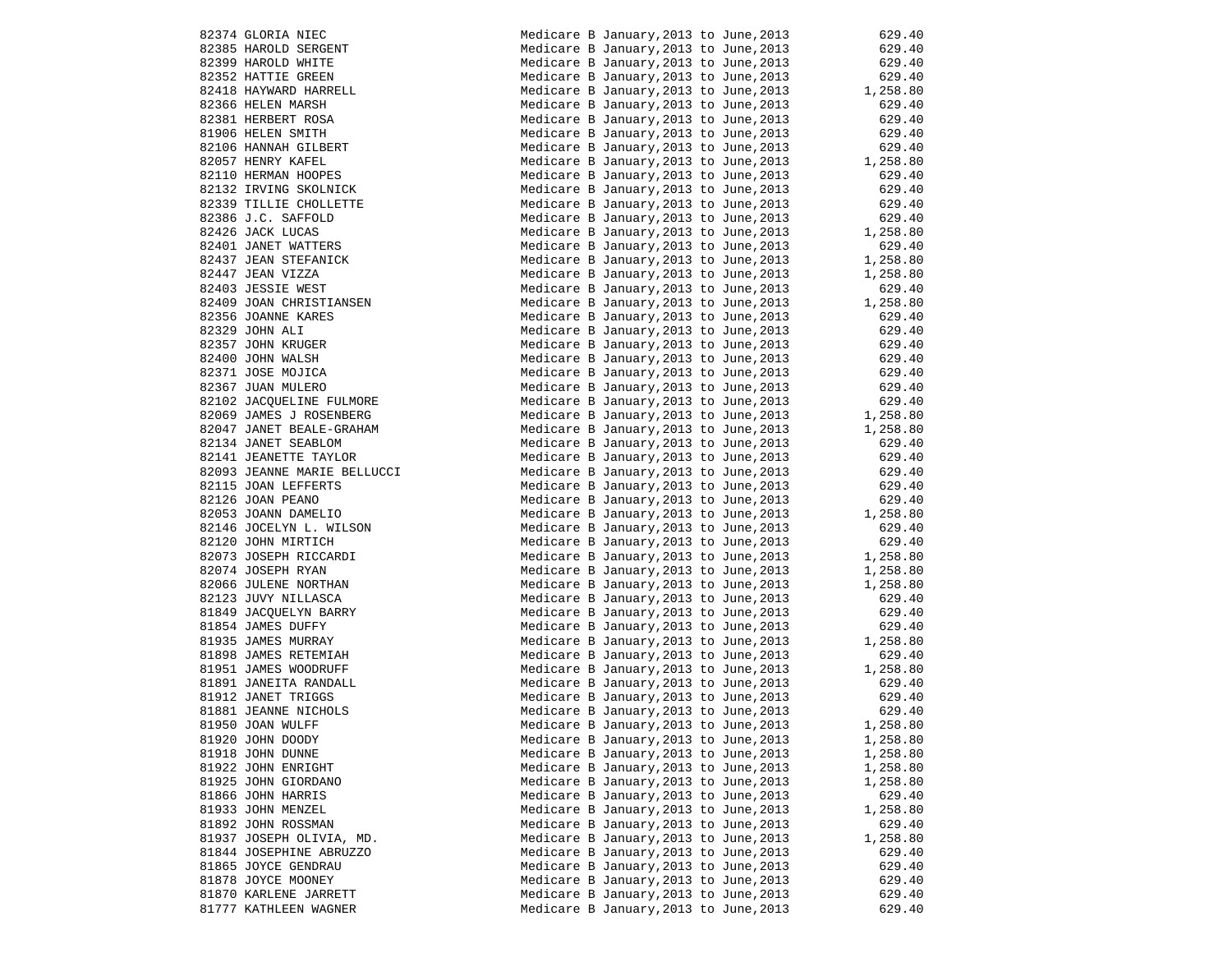| 82075 KATHLEEN SCANLON                                                                                                                                                                                                                          | Medicare B January, 2013 to June, 2013            | 1,258.80             |
|-------------------------------------------------------------------------------------------------------------------------------------------------------------------------------------------------------------------------------------------------|---------------------------------------------------|----------------------|
|                                                                                                                                                                                                                                                 | Medicare B January, 2013 to June, 2013            | 629.40               |
|                                                                                                                                                                                                                                                 | Medicare B January, 2013 to June, 2013            | 629.40               |
|                                                                                                                                                                                                                                                 |                                                   |                      |
| 82075 KATHLEEN SCANLON<br>82349 KATHLEEN FIUMARA<br>82380 KATHLEEN RINALDO<br>82433 LARISSA PENCAK<br>82436 LAURETTA RUNYON<br>82327 LENORA ABENE<br>82347 LINDA FLATT<br>82450 LINDA ZEGLIN<br>82410 LORENZO CAMPOLI<br>82365 LOUIS MASTERBONE | Medicare B January, 2013 to June, 2013            | 1,258.80             |
|                                                                                                                                                                                                                                                 | Medicare B January, 2013 to June, 2013            | 1,258.80             |
|                                                                                                                                                                                                                                                 | Medicare B January, 2013 to June, 2013            | 629.40               |
|                                                                                                                                                                                                                                                 |                                                   |                      |
|                                                                                                                                                                                                                                                 | Medicare B January, 2013 to June, 2013            | 629.40               |
|                                                                                                                                                                                                                                                 | Medicare B January, 2013 to June, 2013            | 1,258.80             |
|                                                                                                                                                                                                                                                 | Medicare B January, 2013 to June, 2013            | 1,258.80             |
|                                                                                                                                                                                                                                                 |                                                   |                      |
| 82365 LOUIS MASTERBONE                                                                                                                                                                                                                          | Medicare B January, 2013 to June, 2013            | 629.40               |
| 82446 LOUISE TOSI                                                                                                                                                                                                                               | Medicare B January, 2013 to June, 2013            | 1,258.80             |
| 82397 LOUIS VIOLIO                                                                                                                                                                                                                              | Medicare B January,2013 to June,2013              | 629.40               |
|                                                                                                                                                                                                                                                 |                                                   |                      |
| 82422 LOUISE JOY-PARKER                                                                                                                                                                                                                         | Medicare B January, 2013 to June, 2013            | 1,258.80             |
| 82391 LUCILLE SCERBO                                                                                                                                                                                                                            | Medicare B January, 2013 to June, 2013            | 629.40               |
| 82353 LUIS HENAO                                                                                                                                                                                                                                | Medicare B January, 2013 to June, 2013            | 629.40               |
| 82353 LUIS HENAO<br>82045 LAWRENCE BROWN                                                                                                                                                                                                        | Medicare B January, 2013 to June, 2013            | 1,258.80             |
|                                                                                                                                                                                                                                                 |                                                   |                      |
| 82143 LEOPOLD TURNER                                                                                                                                                                                                                            | Medicare B January, 2013 to June, 2013            | 629.40               |
| 82060 LINDA MATHEW                                                                                                                                                                                                                              | Medicare B January,2013 to June,2013              | 1,258.80             |
| 81861 LALITHAMMA GEORGE                                                                                                                                                                                                                         | Medicare B January, 2013 to June, 2013            | 629.40               |
|                                                                                                                                                                                                                                                 |                                                   |                      |
| 81873 LESTER JOSEPH                                                                                                                                                                                                                             | Medicare B January,2013 to June,2013              | 629.40               |
| 81936 LILLIAN MUELLER                                                                                                                                                                                                                           | Medicare B January, 2013 to June, 2013 $1,258.80$ |                      |
| 81869 LORETTA HENDRICKSON                                                                                                                                                                                                                       | Medicare B January, 2013 to June, 2013            | 629.40               |
|                                                                                                                                                                                                                                                 |                                                   |                      |
| 81941 LUBA ROSE                                                                                                                                                                                                                                 | Medicare B January, 2013 to June, 2013            | 1,258.80             |
|                                                                                                                                                                                                                                                 | Medicare B January, 2013 to June, 2013            | 629.40               |
|                                                                                                                                                                                                                                                 | Medicare B January, 2013 to June, 2013            |                      |
|                                                                                                                                                                                                                                                 |                                                   | 629.40<br>629.40     |
| 81860 MARGARET FORBES<br>81888 MARIA QUILES<br>81876 MARIANNE KRANZ                                                                                                                                                                             | Medicare B January, 2013 to June, 2013            |                      |
| 81855 MARIE DEMATTEO                                                                                                                                                                                                                            | Medicare B January, 2013 to June, 2013            | $629.40$<br>$629.40$ |
| 81890 MARIE REMY                                                                                                                                                                                                                                | Medicare B January, 2013 to June, 2013            |                      |
|                                                                                                                                                                                                                                                 | Medicare B January, 2013 to June, 2013            |                      |
| 81894 MARIE ROZAN                                                                                                                                                                                                                               |                                                   | 629.40               |
| 81904 MARY SNYDER                                                                                                                                                                                                                               | Medicare B January, 2013 to June, 2013            | 629.40               |
| 81940 MICHAEL RIPATRAZONE                                                                                                                                                                                                                       | Medicare B January, 2013 to June, 2013 $1,258.80$ |                      |
| 81872 MILDRED JOLLY                                                                                                                                                                                                                             | Medicare B January, 2013 to June, 2013            | 629.40               |
|                                                                                                                                                                                                                                                 |                                                   |                      |
| 81872 MILDRED JOLLY<br>82119 MANJU MUKERJEE<br>82063 MARIA PLA                                                                                                                                                                                  | Medicare B January, 2013 to June, 2013            | 629.40               |
| 82063 MARIA PLA                                                                                                                                                                                                                                 | Medicare B January, 2013 to June, 2013            | 1,258.80             |
| 82048 MARILYN L CIOFFI                                                                                                                                                                                                                          | Medicare B January, 2013 to June, 2013            | 1,258.80             |
|                                                                                                                                                                                                                                                 |                                                   |                      |
| 82048 MARILIN L CICI<br>82078 MARJORIE SANDERS<br>82065 MARTHA PORTILLA                                                                                                                                                                         | Medicare B January, 2013 to June, 2013            | 1,258.80             |
|                                                                                                                                                                                                                                                 | Medicare B January, 2013 to June, 2013            | 1,258.80             |
|                                                                                                                                                                                                                                                 | Medicare B January, 2013 to June, 2013            | 629.40               |
| 82070<br>82065 MARTHA PORTIBLE<br>82128 MARYANN ODONNELL<br>116 MICHAEL LOWE                                                                                                                                                                    |                                                   |                      |
|                                                                                                                                                                                                                                                 | Medicare B January, 2013 to June, 2013            | 629.40               |
|                                                                                                                                                                                                                                                 | Medicare B January, 2013 to June, 2013            | 629.40               |
| 82091 MILDRED BYRD<br>82082 MILTON WILSON<br>82364 MARIE LINDOR<br>82427 MARY LWOWSKI<br>82435 MARY ROLIO<br>82438 MARY E. SNYDER<br>82448 MARY VEDDER                                                                                          | Medicare B January, 2013 to June, 2013            | 1,258.80             |
|                                                                                                                                                                                                                                                 |                                                   |                      |
|                                                                                                                                                                                                                                                 | Medicare B January, 2013 to June, 2013            | 629.40               |
|                                                                                                                                                                                                                                                 | Medicare B January, 2013 to June, 2013            | 1,258.80             |
|                                                                                                                                                                                                                                                 | Medicare B January, 2013 to June, 2013            | 1,258.80             |
|                                                                                                                                                                                                                                                 | Medicare B January, 2013 to June, 2013            | 1,258.80             |
|                                                                                                                                                                                                                                                 |                                                   |                      |
|                                                                                                                                                                                                                                                 | Medicare B January, 2013 to June, 2013            | 1,258.80             |
| 82417 MATILDE GARCERAN                                                                                                                                                                                                                          | Medicare B January, 2013 to June, 2013            | 1,258.80             |
|                                                                                                                                                                                                                                                 | Medicare B January, 2013 to June, 2013            | 629.40               |
| 82417 MATILLE GARRATT<br>82331 MAUREEN BARRATT<br>1111 MICHARI, CORCORAN                                                                                                                                                                        |                                                   |                      |
|                                                                                                                                                                                                                                                 | Medicare B January, 2013 to June, 2013            | 1,258.80             |
| 82412 MICHAEL DELVECCHIO                                                                                                                                                                                                                        | Medicare B January, 2013 to June, 2013            | 1,258.80             |
| 82393 MURIEL TREVENA                                                                                                                                                                                                                            | Medicare B January, 2013 to June, 2013            | 629.40               |
|                                                                                                                                                                                                                                                 |                                                   |                      |
| 82341 NANCY CHARETTE                                                                                                                                                                                                                            | Medicare B January, 2013 to June, 2013            | 629.40               |
| 82439 NORA SERVICE                                                                                                                                                                                                                              | Medicare B January, 2013 to June, 2013            | 1,258.80             |
| 81880 NORMA MINGO                                                                                                                                                                                                                               | Medicare B January, 2013 to June, 2013            | 629.40               |
| 81885 ODESSA PRIVOTT                                                                                                                                                                                                                            | Medicare B January, 2013 to June, 2013            | 629.40               |
|                                                                                                                                                                                                                                                 |                                                   |                      |
| 81932 ORILYN KRISA                                                                                                                                                                                                                              | Medicare B January, 2013 to June, 2013            | 1,258.80             |
| 82421 OEGLAIRE INGRAM                                                                                                                                                                                                                           | Medicare B January, 2013 to June, 2013            | 1,258.80             |
| 82394 OLGA VISCO                                                                                                                                                                                                                                | Medicare B January, 2013 to June, 2013            | 629.40               |
|                                                                                                                                                                                                                                                 |                                                   |                      |
| 82434 OLIVE RUSSELL                                                                                                                                                                                                                             | Medicare B January, 2013 to June, 2013            | 1,258.80             |
| 82335 OMAR BETANCOURT                                                                                                                                                                                                                           | Medicare B January, 2013 to June, 2013            | 629.40               |
| 82388 PATRICA SCHRAFT                                                                                                                                                                                                                           | Medicare B January, 2013 to June, 2013            | 629.40               |
| 82343 PAUL DATTOLO                                                                                                                                                                                                                              |                                                   |                      |
|                                                                                                                                                                                                                                                 | Medicare B January, 2013 to June, 2013            | 629.40               |
| 81897 PAMELA REYNOLDS                                                                                                                                                                                                                           | Medicare B January, 2013 to June, 2013            | 629.40               |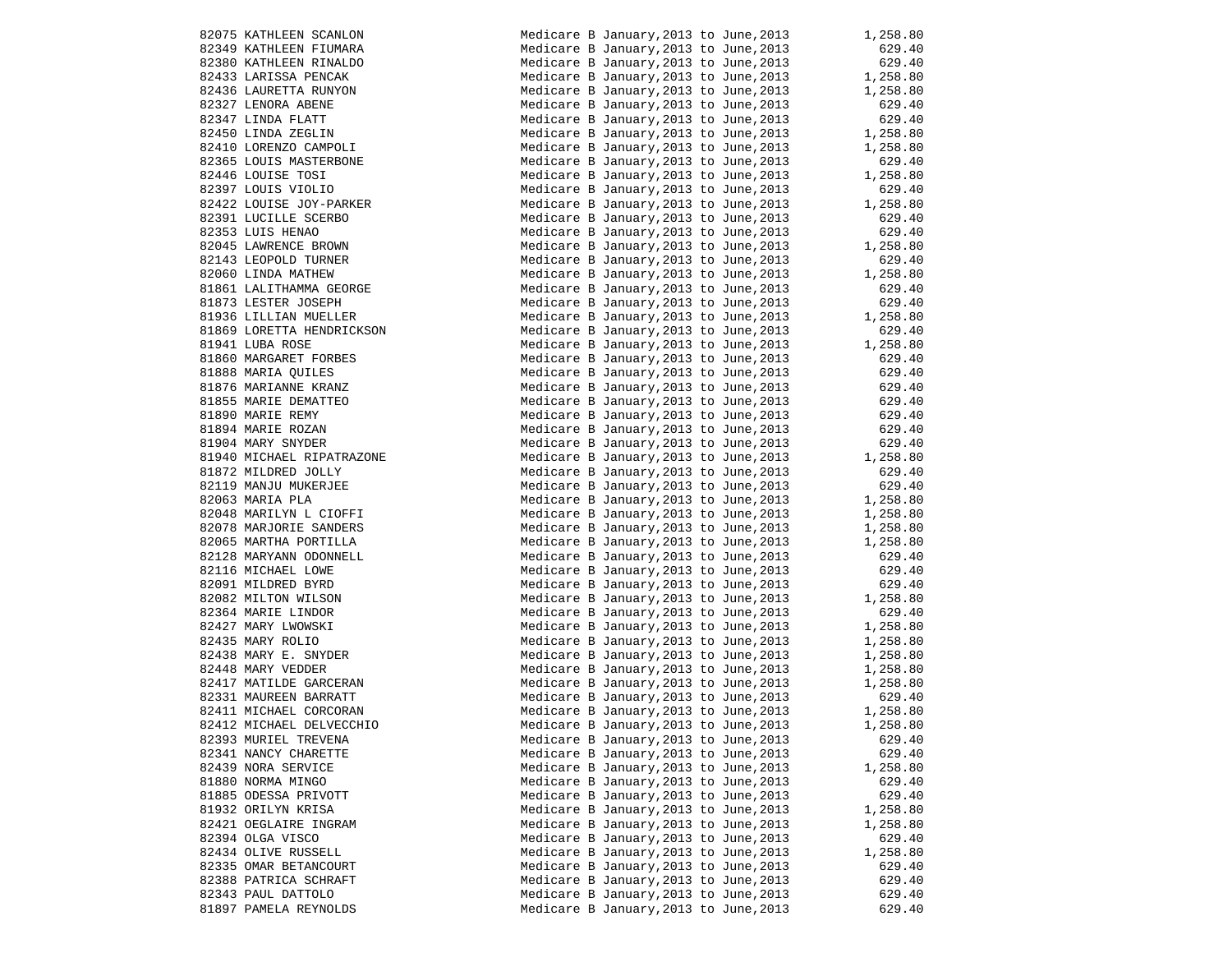|                                                                                                                                                                                                                                                                                                                                                                                                                                                                                     | Medicare B January, 2013 to June, 2013                                           | 629.40                                                                                                 |
|-------------------------------------------------------------------------------------------------------------------------------------------------------------------------------------------------------------------------------------------------------------------------------------------------------------------------------------------------------------------------------------------------------------------------------------------------------------------------------------|----------------------------------------------------------------------------------|--------------------------------------------------------------------------------------------------------|
| 81851 PATRICIA CLARK<br>81926 PATRICIA GEPPERT                                                                                                                                                                                                                                                                                                                                                                                                                                      | Medicare B January, 2013 to June, 2013                                           | 1,258.80                                                                                               |
| 81934 PATRICIA MIGLIORINO                                                                                                                                                                                                                                                                                                                                                                                                                                                           | Medicare B January, 2013 to June, 2013                                           | 1,258.80                                                                                               |
| 81917 PAUL CARIFI<br>$\begin{array}{c} \mathbf{r} \\ \mathbf{r} \\ \mathbf{r} \\ \mathbf{r} \\ \mathbf{r} \\ \mathbf{r} \\ \mathbf{r} \\ \mathbf{r} \\ \mathbf{r} \\ \mathbf{r} \\ \mathbf{r} \\ \mathbf{r} \\ \mathbf{r} \\ \mathbf{r} \\ \mathbf{r} \\ \mathbf{r} \\ \mathbf{r} \\ \mathbf{r} \\ \mathbf{r} \\ \mathbf{r} \\ \mathbf{r} \\ \mathbf{r} \\ \mathbf{r} \\ \mathbf{r} \\ \mathbf{r} \\ \mathbf{r} \\ \mathbf{r} \\ \mathbf{r} \\ \mathbf{r} \\ \mathbf{r} \\ \mathbf$ | Medicare B January, 2013 to June, 2013                                           | 1,258.80                                                                                               |
| 81817 PAULINE WARD                                                                                                                                                                                                                                                                                                                                                                                                                                                                  | Medicare B January, 2013 to June, 2013                                           | 1,258.80                                                                                               |
| 81945 PEARL SAVAGE                                                                                                                                                                                                                                                                                                                                                                                                                                                                  | Medicare B January, 2013 to June, 2013                                           | 1,258.80                                                                                               |
| 81862 PHILIP GALATI                                                                                                                                                                                                                                                                                                                                                                                                                                                                 | Medicare B January, 2013 to June, 2013                                           | 629.40                                                                                                 |
| 81882 PHILIP NODORO                                                                                                                                                                                                                                                                                                                                                                                                                                                                 | Medicare B January, 2013 to June, 2013                                           | 629.40<br>629.40                                                                                       |
| 81868 PRISCILLA HARTWELL                                                                                                                                                                                                                                                                                                                                                                                                                                                            | Medicare B January, 2013 to June, 2013                                           |                                                                                                        |
| 82094 PATRICIA BIZZARO                                                                                                                                                                                                                                                                                                                                                                                                                                                              | Medicare B January, 2013 to June, 2013                                           | 629.40                                                                                                 |
| 82058 PATRICIA LEPOFSKY                                                                                                                                                                                                                                                                                                                                                                                                                                                             | Medicare B January, 2013 to June, 2013                                           | 1,258.80                                                                                               |
| 82076 PATRICIA SCUDDER                                                                                                                                                                                                                                                                                                                                                                                                                                                              | Medicare B January, 2013 to June, 2013                                           | 1,258.80                                                                                               |
| 82139 PATRICIA SCHWARTZ                                                                                                                                                                                                                                                                                                                                                                                                                                                             | Medicare B January, 2013 to June, 2013                                           |                                                                                                        |
| 82139 PATRICIA SCHWARTZ<br>82127 PATRICK O'CONNOR<br>82338 RAE BACHRACH<br>82333 RALPH BROWN<br>82369 RALPH MCGRANE<br>82350 RARZELL GRUBBS<br>82346 RICHARD ESTLER<br>82378 RICHARD PERINO<br>82345 ROBERT EMMONS<br>82362 ROBIN LAMOREAUX                                                                                                                                                                                                                                         | Medicare B January, 2013 to June, 2013                                           | $629.40$<br>$629.40$<br>$629.40$<br>$629.40$<br>$629.40$<br>$629.40$<br>$629.40$                       |
|                                                                                                                                                                                                                                                                                                                                                                                                                                                                                     | Medicare B January, 2013 to June, 2013                                           |                                                                                                        |
|                                                                                                                                                                                                                                                                                                                                                                                                                                                                                     | Medicare B January, 2013 to June, 2013                                           |                                                                                                        |
|                                                                                                                                                                                                                                                                                                                                                                                                                                                                                     | Medicare B January, 2013 to June, 2013                                           |                                                                                                        |
|                                                                                                                                                                                                                                                                                                                                                                                                                                                                                     | Medicare B January, 2013 to June, 2013                                           |                                                                                                        |
|                                                                                                                                                                                                                                                                                                                                                                                                                                                                                     | Medicare B January, 2013 to June, 2013                                           |                                                                                                        |
|                                                                                                                                                                                                                                                                                                                                                                                                                                                                                     | Medicare B January, 2013 to June, 2013                                           |                                                                                                        |
|                                                                                                                                                                                                                                                                                                                                                                                                                                                                                     | Medicare B January, 2013 to June, 2013                                           |                                                                                                        |
|                                                                                                                                                                                                                                                                                                                                                                                                                                                                                     | Medicare B January, 2013 to June, 2013                                           |                                                                                                        |
| 82344 ROSALIE DELLI SANTI<br>82390 ROSAMOND SANTELLA                                                                                                                                                                                                                                                                                                                                                                                                                                | Medicare B January, 2013 to June, 2013<br>Medicare B January, 2013 to June, 2013 |                                                                                                        |
| 82334 ROSE BRADY                                                                                                                                                                                                                                                                                                                                                                                                                                                                    | Medicare B January, 2013 to June, 2013                                           | $629.40$<br>$629.40$<br>$629.40$<br>$629.40$<br>$629.40$<br>$629.40$<br>$629.40$<br>$629.40$<br>629.40 |
| 82405 RUBY ALEONG                                                                                                                                                                                                                                                                                                                                                                                                                                                                   | Medicare B January, 2013 to June, 2013                                           | 1,258.80                                                                                               |
| 82340 RUTH CRANE                                                                                                                                                                                                                                                                                                                                                                                                                                                                    | Medicare B January, 2013 to June, 2013                                           | 629.40                                                                                                 |
| 82442 RUTH SCHULTZ                                                                                                                                                                                                                                                                                                                                                                                                                                                                  | Medicare B January, 2013 to June, 2013                                           | 1,258.80                                                                                               |
| 82121 RACHAEL MOBLEY                                                                                                                                                                                                                                                                                                                                                                                                                                                                | Medicare B January, 2013 to June, 2013                                           | 629.40                                                                                                 |
| 82081 RAYMOND TERWILLIGER                                                                                                                                                                                                                                                                                                                                                                                                                                                           | Medicare B January, 2013 to June, 2013                                           | 1,258.80                                                                                               |
| <b>S2112 R. GAYLE KRANZ<br/> S2112 R. GAYLE KRANZ<br/> S2125 ROBERT PECK<br/> S2135 ROBERT SHEEHAN<br/> S2147 ROBERT WHITMORE<br/> S2095 RONALD CIUFFREDA<br/> S2151 ROSALIE ZABITA<br/> S2101 ROSE FERRARA<br/> S2145 ROSEMARY UHL<br/> S1859 RICHARD ENRIGHT<br/> S185</b>                                                                                                                                                                                                        | Medicare B January, 2013 to June, 2013                                           |                                                                                                        |
|                                                                                                                                                                                                                                                                                                                                                                                                                                                                                     | Medicare B January, 2013 to June, 2013                                           | 629.40<br>629.40                                                                                       |
|                                                                                                                                                                                                                                                                                                                                                                                                                                                                                     | Medicare B January, 2013 to June, 2013                                           |                                                                                                        |
|                                                                                                                                                                                                                                                                                                                                                                                                                                                                                     | Medicare B January, 2013 to June, 2013                                           | 629.40<br>629.40                                                                                       |
|                                                                                                                                                                                                                                                                                                                                                                                                                                                                                     | Medicare B January, 2013 to June, 2013                                           |                                                                                                        |
|                                                                                                                                                                                                                                                                                                                                                                                                                                                                                     | Medicare B January, 2013 to June, 2013                                           | 629.40<br>629.40                                                                                       |
|                                                                                                                                                                                                                                                                                                                                                                                                                                                                                     | Medicare B January, 2013 to June, 2013                                           | 629.40                                                                                                 |
|                                                                                                                                                                                                                                                                                                                                                                                                                                                                                     | Medicare B January, 2013 to June, 2013                                           | 629.40                                                                                                 |
|                                                                                                                                                                                                                                                                                                                                                                                                                                                                                     | Medicare B January, 2013 to June, 2013                                           | 1,258.80                                                                                               |
|                                                                                                                                                                                                                                                                                                                                                                                                                                                                                     | Medicare B January, 2013 to June, 2013                                           | 629.40                                                                                                 |
| 81877 RICHARD LONGO                                                                                                                                                                                                                                                                                                                                                                                                                                                                 | Medicare B January, 2013 to June, 2013                                           | 629.40<br>629.40                                                                                       |
| 81723 RICHARD LOOCK                                                                                                                                                                                                                                                                                                                                                                                                                                                                 | Medicare B January, 2013 to June, 2013                                           |                                                                                                        |
| 81913 RICHARD VAN WINKLE                                                                                                                                                                                                                                                                                                                                                                                                                                                            | Medicare B January, 2013 to June, 2013                                           | 629.40<br>1,258.80                                                                                     |
| 81916 ROSEMARIE BURKE                                                                                                                                                                                                                                                                                                                                                                                                                                                               | Medicare B January, 2013 to June, 2013                                           |                                                                                                        |
| 81924 SANDILLO FICO                                                                                                                                                                                                                                                                                                                                                                                                                                                                 | Medicare B January, 2013 to June, 2013                                           | 1,258.80                                                                                               |
| 81927 SARAH HORAN                                                                                                                                                                                                                                                                                                                                                                                                                                                                   | Medicare B January, 2013 to June, 2013                                           | 1,258.80                                                                                               |
| 81931 SHEILA KARNER                                                                                                                                                                                                                                                                                                                                                                                                                                                                 | Medicare B January, 2013 to June, 2013                                           | 1,258.80                                                                                               |
| 81896 STEPHEN ROZAN                                                                                                                                                                                                                                                                                                                                                                                                                                                                 | Medicare B January, 2013 to June, 2013                                           | 629.40                                                                                                 |
| 81848 SUDHIR BHENDE                                                                                                                                                                                                                                                                                                                                                                                                                                                                 | Medicare B January, 2013 to June, 2013                                           | 629.40                                                                                                 |
| 82086 SANDRA BOLAN                                                                                                                                                                                                                                                                                                                                                                                                                                                                  | Medicare B January, 2013 to June, 2013                                           | 629.40                                                                                                 |
| 82395 SALLY VANORSKI<br>82377 SALOME OGILVIE                                                                                                                                                                                                                                                                                                                                                                                                                                        | Medicare B January, 2013 to June, 2013<br>Medicare B January, 2013 to June, 2013 | 629.40                                                                                                 |
| 82358 STEPHEN KRALL                                                                                                                                                                                                                                                                                                                                                                                                                                                                 | Medicare B January, 2013 to June, 2013                                           | 629.40<br>629.40                                                                                       |
| 82392 STEVE TOLAND                                                                                                                                                                                                                                                                                                                                                                                                                                                                  | Medicare B January, 2013 to June, 2013                                           | 629.40                                                                                                 |
| 82382 SUSAN SMITH                                                                                                                                                                                                                                                                                                                                                                                                                                                                   | Medicare B January, 2013 to June, 2013                                           | 629.40                                                                                                 |
| 82406 TERESA BURKE                                                                                                                                                                                                                                                                                                                                                                                                                                                                  | Medicare B January, 2013 to June, 2013                                           | 1,258.80                                                                                               |
| 82363 THELMA LAYNE                                                                                                                                                                                                                                                                                                                                                                                                                                                                  | Medicare B January, 2013 to June, 2013                                           | 629.40                                                                                                 |
| 82354 THERESA JACKSON                                                                                                                                                                                                                                                                                                                                                                                                                                                               | Medicare B January, 2013 to June, 2013                                           | 629.40                                                                                                 |
| 82419 THOMAS HINES                                                                                                                                                                                                                                                                                                                                                                                                                                                                  | Medicare B January, 2013 to June, 2013                                           | 1,258.80                                                                                               |
| 82440 THOMAS SACCO                                                                                                                                                                                                                                                                                                                                                                                                                                                                  | Medicare B January, 2013 to June, 2013                                           | 1,258.80                                                                                               |
| 82118 TERRI MCINERNEY                                                                                                                                                                                                                                                                                                                                                                                                                                                               | Medicare B January, 2013 to June, 2013                                           | 629.40                                                                                                 |
| 82136 THOMAS SCERBO                                                                                                                                                                                                                                                                                                                                                                                                                                                                 | Medicare B January, 2013 to June, 2013                                           | 629.40                                                                                                 |
| 81939 TERESA PANNULLO                                                                                                                                                                                                                                                                                                                                                                                                                                                               | Medicare B January, 2013 to June, 2013                                           | 1,258.80                                                                                               |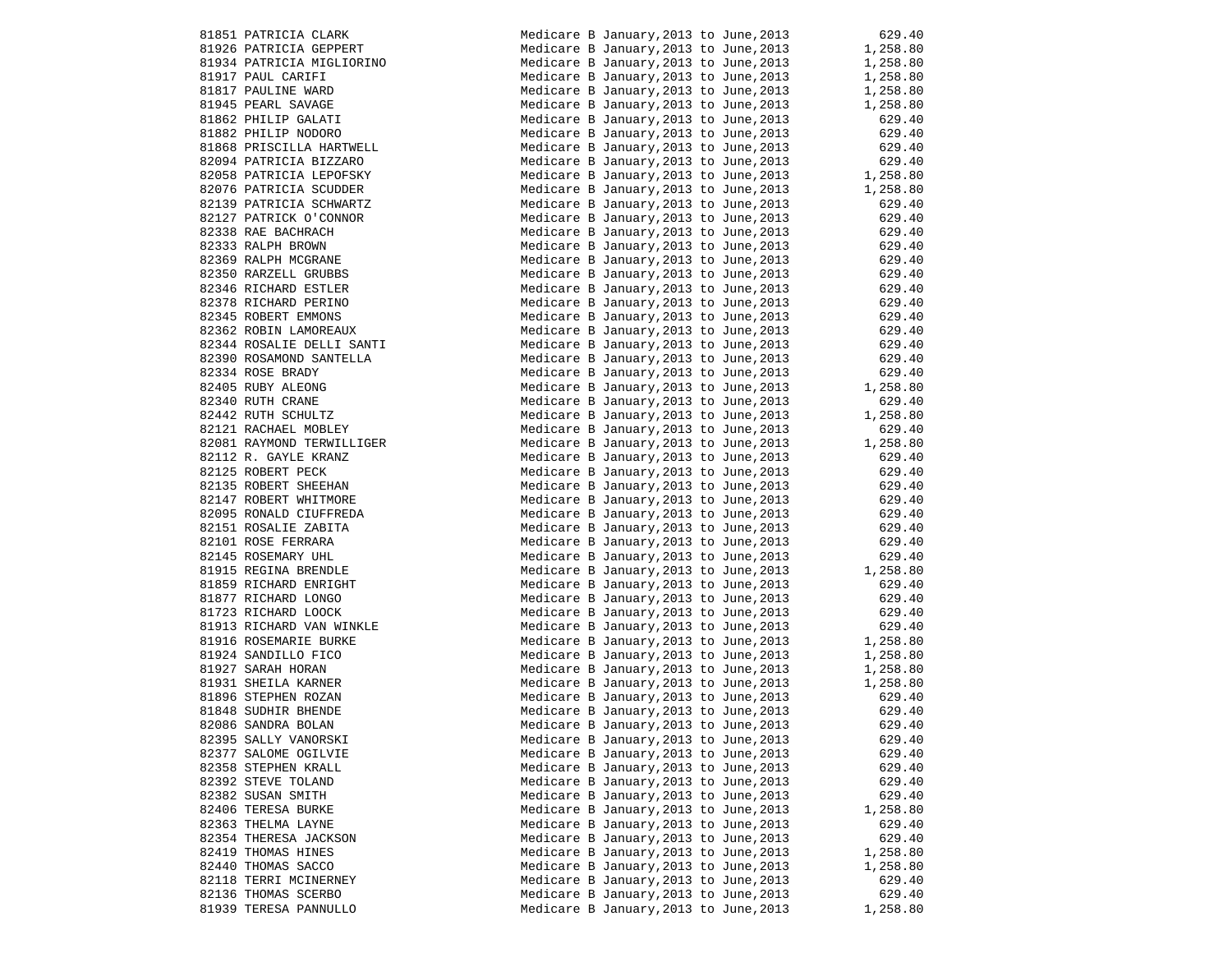| 01-201-25-252100-031<br>01-201-25-252100-058<br>01-201-25-252100-059<br>01-201-25-252100-068<br>01-201-25-252100-146 | Cellular Phones/Pagers<br>81163 PAPER MART INC<br>81228 STAPLES BUSINESS ADVANTAGE<br>81228 STAPLES BUSINESS ADVANTAGE<br>81749 DEER PARK<br>82016 TRITEC OFFICE EQUIPMENT INC<br>Office Supplies & Stationery<br>80235 ACS FIREHOUSE SOFTWARE<br>79339 CDW GOVERMENT INC.<br>79339 CDW GOVERMENT INC.<br>78718 TONY SANCHEZ LTD<br>78718 TONY SANCHEZ LTD<br>80766 V.E. RALPH & SON INC.<br>81156 MORRISTOWN LUMBER &<br>81990 ALL COUNTY RENTAL CENTER<br>Other General Expenses<br>82471 COUNTY OF MORRIS<br>82471 COUNTY OF MORRIS<br>Postage & Metered Mail<br>80973 COPPER SERVICES<br>Telephone | TOTAL FOR ACCOUNT<br>Customer # NYC 1054187<br>0434613212<br>Color Copies 6/25/13-6/30/13, Inv Date 7<br>TOTAL FOR ACCOUNT<br>Software support renewal for multipe mod<br>Item #713849 Tripp 10M Duplex SMF LC/SC<br>Freight<br>8881100 - Backup Camera System<br>Installation per Truck<br>Factory Service - Replace and repair 943<br>OEM Supplies<br>301b Propane refill<br>TOTAL FOR ACCOUNT<br>2ND 1/2 METERED MAIL<br>2ND 1/2 METERED MAIL<br>TOTAL FOR ACCOUNT<br>AC#600947, Inv Date 6/30/13<br>TOTAL FOR ACCOUNT | 218.58<br>66.20<br>42.33<br>10.45<br>4.41<br>700.00<br>150.00<br>30.00<br>630.16<br>760.00<br>155.00<br>27.99<br>60.00<br>28.26<br>2.30<br>29.24 | 160.98<br>341.97<br>2,513.15<br>30.56<br>29.24 |
|----------------------------------------------------------------------------------------------------------------------|--------------------------------------------------------------------------------------------------------------------------------------------------------------------------------------------------------------------------------------------------------------------------------------------------------------------------------------------------------------------------------------------------------------------------------------------------------------------------------------------------------------------------------------------------------------------------------------------------------|---------------------------------------------------------------------------------------------------------------------------------------------------------------------------------------------------------------------------------------------------------------------------------------------------------------------------------------------------------------------------------------------------------------------------------------------------------------------------------------------------------------------------|--------------------------------------------------------------------------------------------------------------------------------------------------|------------------------------------------------|
|                                                                                                                      |                                                                                                                                                                                                                                                                                                                                                                                                                                                                                                                                                                                                        |                                                                                                                                                                                                                                                                                                                                                                                                                                                                                                                           |                                                                                                                                                  |                                                |
|                                                                                                                      |                                                                                                                                                                                                                                                                                                                                                                                                                                                                                                                                                                                                        |                                                                                                                                                                                                                                                                                                                                                                                                                                                                                                                           |                                                                                                                                                  |                                                |
|                                                                                                                      |                                                                                                                                                                                                                                                                                                                                                                                                                                                                                                                                                                                                        |                                                                                                                                                                                                                                                                                                                                                                                                                                                                                                                           |                                                                                                                                                  |                                                |
|                                                                                                                      |                                                                                                                                                                                                                                                                                                                                                                                                                                                                                                                                                                                                        |                                                                                                                                                                                                                                                                                                                                                                                                                                                                                                                           |                                                                                                                                                  |                                                |
|                                                                                                                      |                                                                                                                                                                                                                                                                                                                                                                                                                                                                                                                                                                                                        |                                                                                                                                                                                                                                                                                                                                                                                                                                                                                                                           |                                                                                                                                                  |                                                |
|                                                                                                                      |                                                                                                                                                                                                                                                                                                                                                                                                                                                                                                                                                                                                        |                                                                                                                                                                                                                                                                                                                                                                                                                                                                                                                           |                                                                                                                                                  |                                                |
|                                                                                                                      |                                                                                                                                                                                                                                                                                                                                                                                                                                                                                                                                                                                                        |                                                                                                                                                                                                                                                                                                                                                                                                                                                                                                                           |                                                                                                                                                  |                                                |
|                                                                                                                      |                                                                                                                                                                                                                                                                                                                                                                                                                                                                                                                                                                                                        |                                                                                                                                                                                                                                                                                                                                                                                                                                                                                                                           |                                                                                                                                                  |                                                |
|                                                                                                                      |                                                                                                                                                                                                                                                                                                                                                                                                                                                                                                                                                                                                        |                                                                                                                                                                                                                                                                                                                                                                                                                                                                                                                           |                                                                                                                                                  |                                                |
|                                                                                                                      |                                                                                                                                                                                                                                                                                                                                                                                                                                                                                                                                                                                                        |                                                                                                                                                                                                                                                                                                                                                                                                                                                                                                                           |                                                                                                                                                  |                                                |
|                                                                                                                      |                                                                                                                                                                                                                                                                                                                                                                                                                                                                                                                                                                                                        |                                                                                                                                                                                                                                                                                                                                                                                                                                                                                                                           |                                                                                                                                                  |                                                |
|                                                                                                                      |                                                                                                                                                                                                                                                                                                                                                                                                                                                                                                                                                                                                        |                                                                                                                                                                                                                                                                                                                                                                                                                                                                                                                           |                                                                                                                                                  |                                                |
|                                                                                                                      |                                                                                                                                                                                                                                                                                                                                                                                                                                                                                                                                                                                                        |                                                                                                                                                                                                                                                                                                                                                                                                                                                                                                                           |                                                                                                                                                  |                                                |
|                                                                                                                      |                                                                                                                                                                                                                                                                                                                                                                                                                                                                                                                                                                                                        |                                                                                                                                                                                                                                                                                                                                                                                                                                                                                                                           |                                                                                                                                                  |                                                |
|                                                                                                                      |                                                                                                                                                                                                                                                                                                                                                                                                                                                                                                                                                                                                        |                                                                                                                                                                                                                                                                                                                                                                                                                                                                                                                           |                                                                                                                                                  |                                                |
|                                                                                                                      |                                                                                                                                                                                                                                                                                                                                                                                                                                                                                                                                                                                                        |                                                                                                                                                                                                                                                                                                                                                                                                                                                                                                                           |                                                                                                                                                  |                                                |
|                                                                                                                      |                                                                                                                                                                                                                                                                                                                                                                                                                                                                                                                                                                                                        |                                                                                                                                                                                                                                                                                                                                                                                                                                                                                                                           |                                                                                                                                                  |                                                |
|                                                                                                                      |                                                                                                                                                                                                                                                                                                                                                                                                                                                                                                                                                                                                        |                                                                                                                                                                                                                                                                                                                                                                                                                                                                                                                           |                                                                                                                                                  |                                                |
|                                                                                                                      |                                                                                                                                                                                                                                                                                                                                                                                                                                                                                                                                                                                                        |                                                                                                                                                                                                                                                                                                                                                                                                                                                                                                                           |                                                                                                                                                  |                                                |
|                                                                                                                      |                                                                                                                                                                                                                                                                                                                                                                                                                                                                                                                                                                                                        |                                                                                                                                                                                                                                                                                                                                                                                                                                                                                                                           |                                                                                                                                                  |                                                |
|                                                                                                                      |                                                                                                                                                                                                                                                                                                                                                                                                                                                                                                                                                                                                        |                                                                                                                                                                                                                                                                                                                                                                                                                                                                                                                           |                                                                                                                                                  |                                                |
|                                                                                                                      | 82480 VERIZON WIRELESS                                                                                                                                                                                                                                                                                                                                                                                                                                                                                                                                                                                 | L&PS/ADMIN                                                                                                                                                                                                                                                                                                                                                                                                                                                                                                                | 114.03                                                                                                                                           |                                                |
| <b>Office of Emergency Management</b>                                                                                | 81989 AT&T MOBILITY                                                                                                                                                                                                                                                                                                                                                                                                                                                                                                                                                                                    | AC#996867302                                                                                                                                                                                                                                                                                                                                                                                                                                                                                                              | 46.95                                                                                                                                            |                                                |
|                                                                                                                      |                                                                                                                                                                                                                                                                                                                                                                                                                                                                                                                                                                                                        |                                                                                                                                                                                                                                                                                                                                                                                                                                                                                                                           |                                                                                                                                                  |                                                |
|                                                                                                                      | TOTAL for Employee Group Insurance                                                                                                                                                                                                                                                                                                                                                                                                                                                                                                                                                                     |                                                                                                                                                                                                                                                                                                                                                                                                                                                                                                                           |                                                                                                                                                  | ============<br>2,028,553.27                   |
| 01-203-23-220100-090                                                                                                 | (2012) Employee Group Insurance Expendit                                                                                                                                                                                                                                                                                                                                                                                                                                                                                                                                                               | TOTAL FOR ACCOUNT                                                                                                                                                                                                                                                                                                                                                                                                                                                                                                         |                                                                                                                                                  | 364,447.10                                     |
|                                                                                                                      | 82910 HORIZON BLUE CROSS BLUE SHIELD                                                                                                                                                                                                                                                                                                                                                                                                                                                                                                                                                                   | Main County and Morris View Minimum Prem                                                                                                                                                                                                                                                                                                                                                                                                                                                                                  | 89,429.68                                                                                                                                        |                                                |
|                                                                                                                      | 82910 HORIZON BLUE CROSS BLUE SHIELD                                                                                                                                                                                                                                                                                                                                                                                                                                                                                                                                                                   | Main County - PBA's Minimum Premium - No                                                                                                                                                                                                                                                                                                                                                                                                                                                                                  | 27,775.68                                                                                                                                        |                                                |
|                                                                                                                      | 82506 HORIZON BLUE CROSS BLUE SHIELD                                                                                                                                                                                                                                                                                                                                                                                                                                                                                                                                                                   | 9/12 MINIMUM PREMIUM MAIN COUNTY - PBA'S                                                                                                                                                                                                                                                                                                                                                                                                                                                                                  | 41,170.47                                                                                                                                        |                                                |
|                                                                                                                      | 82505 HORIZON BLUE CROSS BLUE SHIELD                                                                                                                                                                                                                                                                                                                                                                                                                                                                                                                                                                   | 9/12 MINIMUM PREMIUM MAIN COUNTY & MORRI                                                                                                                                                                                                                                                                                                                                                                                                                                                                                  | 89, 133.63                                                                                                                                       |                                                |
|                                                                                                                      | 82526 HORIZON BLUE CROSS BLUE SHIELD                                                                                                                                                                                                                                                                                                                                                                                                                                                                                                                                                                   | 10/12 MINIMUM PREMIUM - MAIN COUNTY & MO                                                                                                                                                                                                                                                                                                                                                                                                                                                                                  | 89,161.96                                                                                                                                        |                                                |
|                                                                                                                      | 82525 HORIZON BLUE CROSS BLUE SHIELD                                                                                                                                                                                                                                                                                                                                                                                                                                                                                                                                                                   | 10/12 MINIMUM PREMIUM - MAIN COUNTY - PB                                                                                                                                                                                                                                                                                                                                                                                                                                                                                  | 27,775.68                                                                                                                                        |                                                |
|                                                                                                                      |                                                                                                                                                                                                                                                                                                                                                                                                                                                                                                                                                                                                        |                                                                                                                                                                                                                                                                                                                                                                                                                                                                                                                           |                                                                                                                                                  |                                                |
| 01-201-23-220100-090                                                                                                 | Employee Group Insurance Expenditures                                                                                                                                                                                                                                                                                                                                                                                                                                                                                                                                                                  | TOTAL FOR ACCOUNT                                                                                                                                                                                                                                                                                                                                                                                                                                                                                                         |                                                                                                                                                  | 1,664,106.17                                   |
|                                                                                                                      | 82150 WILLIAM WILLIS<br>82114 YVONNE LYKEN                                                                                                                                                                                                                                                                                                                                                                                                                                                                                                                                                             | Medicare B January, 2013 to June, 2013<br>Medicare B January, 2013 to June, 2013                                                                                                                                                                                                                                                                                                                                                                                                                                          | 629.40<br>629.40                                                                                                                                 |                                                |
|                                                                                                                      | 82124 WILLIAM OSA                                                                                                                                                                                                                                                                                                                                                                                                                                                                                                                                                                                      | Medicare B January, 2013 to June, 2013                                                                                                                                                                                                                                                                                                                                                                                                                                                                                    | 629.40                                                                                                                                           |                                                |
|                                                                                                                      | 82068 WILLIAM MCNIECE                                                                                                                                                                                                                                                                                                                                                                                                                                                                                                                                                                                  | Medicare B January, 2013 to June, 2013                                                                                                                                                                                                                                                                                                                                                                                                                                                                                    | 1,258.80                                                                                                                                         |                                                |
|                                                                                                                      | 82054 WILLIAM EVERS                                                                                                                                                                                                                                                                                                                                                                                                                                                                                                                                                                                    | Medicare B January, 2013 to June, 2013                                                                                                                                                                                                                                                                                                                                                                                                                                                                                    | 1,258.80                                                                                                                                         |                                                |
|                                                                                                                      | 82098 WILLIAM CARHUFF, JR.                                                                                                                                                                                                                                                                                                                                                                                                                                                                                                                                                                             | Medicare B January, 2013 to June, 2013                                                                                                                                                                                                                                                                                                                                                                                                                                                                                    | 629.40                                                                                                                                           |                                                |
|                                                                                                                      | 81782 WINSTON YAW                                                                                                                                                                                                                                                                                                                                                                                                                                                                                                                                                                                      | Medicare B January, 2013 to June, 2013                                                                                                                                                                                                                                                                                                                                                                                                                                                                                    | 629.40                                                                                                                                           |                                                |
|                                                                                                                      | 81889 WINFRED SUE ROWE                                                                                                                                                                                                                                                                                                                                                                                                                                                                                                                                                                                 | Medicare B January, 2013 to June, 2013                                                                                                                                                                                                                                                                                                                                                                                                                                                                                    | 629.40                                                                                                                                           |                                                |
|                                                                                                                      | 81781 WILLIAM YANCEY                                                                                                                                                                                                                                                                                                                                                                                                                                                                                                                                                                                   | Medicare B January, 2013 to June, 2013                                                                                                                                                                                                                                                                                                                                                                                                                                                                                    | 629.40                                                                                                                                           |                                                |
|                                                                                                                      | 81776 WALTER WALKER                                                                                                                                                                                                                                                                                                                                                                                                                                                                                                                                                                                    | Medicare B January, 2013 to June, 2013                                                                                                                                                                                                                                                                                                                                                                                                                                                                                    | 629.40                                                                                                                                           |                                                |
|                                                                                                                      | 82443 WILLIAM STATON                                                                                                                                                                                                                                                                                                                                                                                                                                                                                                                                                                                   | Medicare B January, 2013 to June, 2013                                                                                                                                                                                                                                                                                                                                                                                                                                                                                    | 1,258.80                                                                                                                                         |                                                |
|                                                                                                                      |                                                                                                                                                                                                                                                                                                                                                                                                                                                                                                                                                                                                        | Medicare B January, 2013 to June, 2013                                                                                                                                                                                                                                                                                                                                                                                                                                                                                    | 629.40                                                                                                                                           |                                                |
|                                                                                                                      | 82359 WILLIAM KELLY                                                                                                                                                                                                                                                                                                                                                                                                                                                                                                                                                                                    |                                                                                                                                                                                                                                                                                                                                                                                                                                                                                                                           |                                                                                                                                                  |                                                |
|                                                                                                                      | 82420 WILLIAM HIBLER                                                                                                                                                                                                                                                                                                                                                                                                                                                                                                                                                                                   | Medicare B January, 2013 to June, 2013                                                                                                                                                                                                                                                                                                                                                                                                                                                                                    | 1,258.80                                                                                                                                         |                                                |

 81724 THOMAS MCNIECE Medicare B January,2013 to June,2013 629.40 81775 VELMA VIGILANTE Medicare B January,2013 to June,2013 629.40 82424 VERNA KOLMAN MEDICARY Medicare B January, 2013 to June, 2013 1,258.80<br>82398 VERONICA VASSEL Medicare B January, 2013 to June, 2013 629.40 82398 VERONICA VASSEL Medicare B January,2013 to June,2013 629.40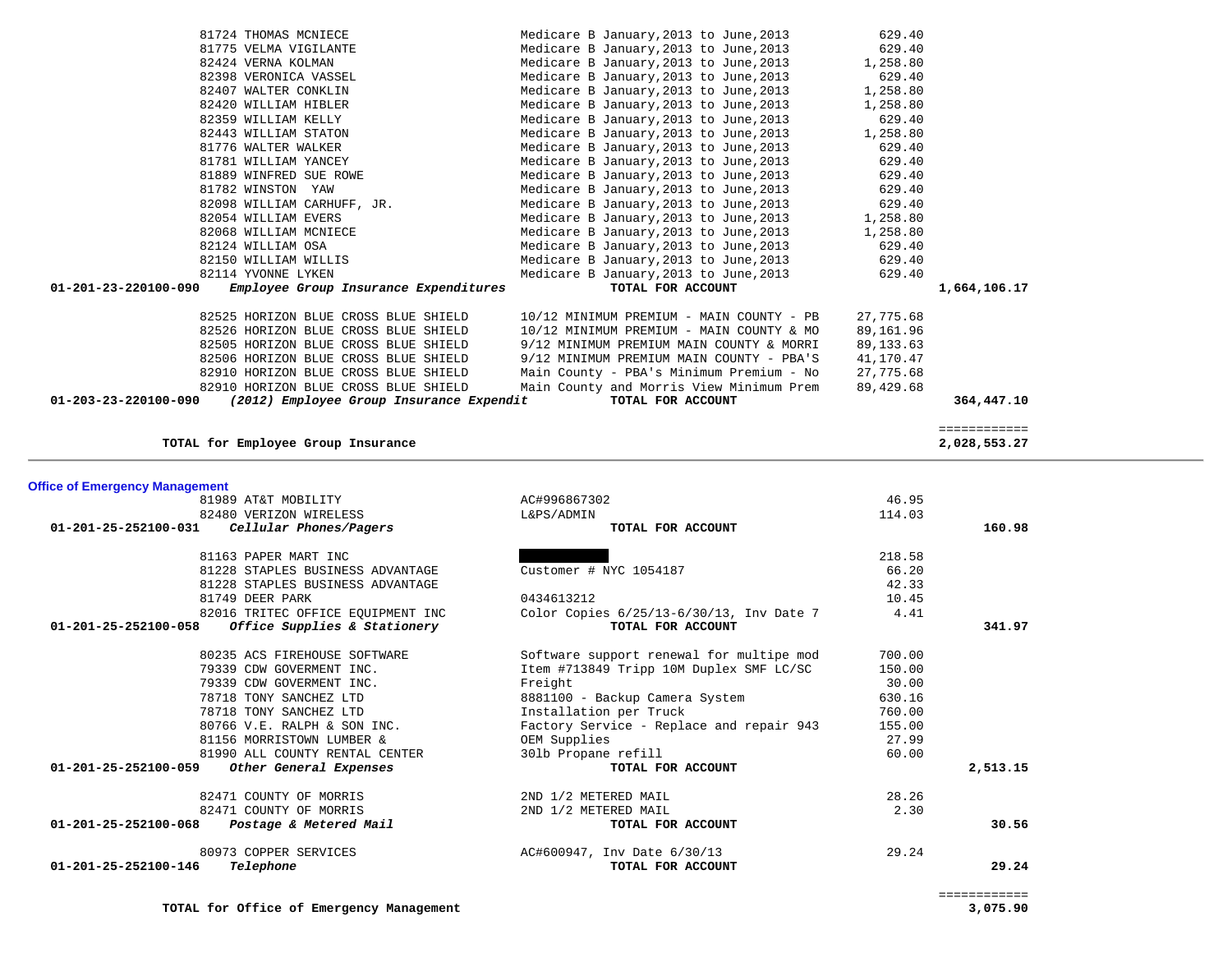| 81591 W.B. MASON COMPANY INC<br>Data Processing Supplies<br>01-201-25-252105-037     | Per invoice, 6/6/13, copy paper (cases)<br>TOTAL FOR ACCOUNT                          | 1,056.48           | 1,056.48  |
|--------------------------------------------------------------------------------------|---------------------------------------------------------------------------------------|--------------------|-----------|
| 79592 INTERNATIONAL PUBLIC<br>78594 KENEXA TECHNOLOGY, INC.                          | Per quote, 6/7/13, training materials<br>Per invoice, 5/13/13, testing modules, A     | 1,500.00<br>687.50 |           |
| Education Schools & Training<br>01-201-25-252105-039                                 | TOTAL FOR ACCOUNT                                                                     |                    | 2,187.50  |
| 81600 STAPLES BUSINESS ADVANTAGE                                                     | Per invoice, 7/9/13, office supplies for                                              | 33.36              |           |
| 81598 STAPLES BUSINESS ADVANTAGE                                                     | Per invoice, 7/4/13, office supplies for                                              | 77.87              |           |
| 81726 DEER PARK<br>Office Supplies & Stationery<br>01-201-25-252105-058              | 6/30/13,0434508784 for 5/31/13-6/30/13<br>TOTAL FOR ACCOUNT                           | 48.07              | 159.30    |
|                                                                                      |                                                                                       |                    |           |
| 82471 COUNTY OF MORRIS                                                               | 2ND 1/2 METERED MAIL                                                                  | 27.92              |           |
| 01-201-25-252105-068<br>Postage & Metered Mail                                       | TOTAL FOR ACCOUNT                                                                     |                    | 27.92     |
| 81605 ROYAL COMMUNICATIONS INC.                                                      | 7/19/13, Reinstalled customer supplied e                                              | 1,050.00           |           |
| 81605 ROYAL COMMUNICATIONS INC.                                                      | 7/19/13, Installed customer supplied emer                                             | 950.00             |           |
| 81605 ROYAL COMMUNICATIONS INC.                                                      | 7/19/13, Installed customer supplied XTL                                              | 225.00             |           |
| 81605 ROYAL COMMUNICATIONS INC.                                                      | $7/19/13$ , Removed & installed equip from                                            | 75.00              |           |
| 81605 ROYAL COMMUNICATIONS INC.                                                      | 7/19/13, Replaced siren speaker w/bracke                                              | 150.00             |           |
| 81605 ROYAL COMMUNICATIONS INC.<br>81605 ROYAL COMMUNICATIONS INC.                   | 7/19/13, Cleaned corrosion from Antenna,<br>7/19/13, Replaced 2 bad 15amp fuses, LP#V | 75.00<br>50.00     |           |
| 80275 MOTOROLA SOLUTIONS INC                                                         | Per invoice 2/6/13, Radio parts and cabl                                              | 1,211.40           |           |
| 80275 MOTOROLA SOLUTIONS INC                                                         | Per invoice, 3/29/13, Radio repairs for                                               | 393.00             |           |
| 01-201-25-252105-072<br>Radio Repairs                                                | TOTAL FOR ACCOUNT                                                                     |                    | 4,179.40  |
| 78079 EPLUS TECHNOLOGY INC                                                           | Per quote, 5/8/13, IT support services,                                               | 3,085.00           |           |
| Software Maintenance<br>01-201-25-252105-078                                         | TOTAL FOR ACCOUNT                                                                     |                    | 3,085.00  |
| 78594 KENEXA TECHNOLOGY, INC.                                                        | Per invoice, 5/13/13, set up fee, Acct#                                               | 99.00              |           |
| 01-201-25-252105-082<br>Travel Expense                                               | TOTAL FOR ACCOUNT                                                                     |                    | 99.00     |
|                                                                                      |                                                                                       | 931.60             |           |
| 81603 LANGUAGE LINE SERVICES<br>01-201-25-252105-117<br>Interpretor Fees             | $902 - 0110022, 6/30/13 (6/1 - 6/30/13)$<br>TOTAL FOR ACCOUNT                         |                    | 931.60    |
|                                                                                      |                                                                                       |                    |           |
| 80267 MOTOROLA                                                                       | July 1 - September 30, 2013; 3rd Quarter                                              | 25,392.90          |           |
| 81594 AMERICAN TOWER CORPORATION<br>01-201-25-252105-131<br>County Wide Radio System | Per invoice 6/27/13, Tower rent for July<br>TOTAL FOR ACCOUNT                         | 1,800.00           | 27,192.90 |
|                                                                                      |                                                                                       |                    |           |
| 81593 BOROUGH OF BUTLER                                                              | 3680-0 dtd 7/3/13 Denise Drive cell towe                                              | 603.49             |           |
| 81590 JERSEY CENTRAL POWER & LIGHT                                                   | 10 00 78 7744 2 7, 6/25/13, Boonton(5/2                                               | 710.68             |           |
| 81590 JERSEY CENTRAL POWER & LIGHT                                                   | 10-00-97-9705-1-9, 6/19/13, W.Hanover Dr                                              | 1,165.47           |           |
| 81590 JERSEY CENTRAL POWER & LIGHT<br>81590 JERSEY CENTRAL POWER & LIGHT             | 10-00-97-9200-3-5,6/26/13, W.Springtown<br>10-01-00-1949-3-3, 6/26/13, High Ridge R   | 448.82<br>359.48   |           |
| 81590 JERSEY CENTRAL POWER & LIGHT                                                   | 10-00-82-9957-4-5,6/27/13, Flanders Anne                                              | 3.25               |           |
| 81590 JERSEY CENTRAL POWER & LIGHT                                                   | 10-00-78-7707-1-4, 6/27/13, Conklin, Fla                                              | 675.83             |           |
| 81590 JERSEY CENTRAL POWER & LIGHT                                                   | 10-00-78-7725-4-6,6/27/13,0ak Ridge, (5/                                              | 409.10             |           |
| 81590 JERSEY CENTRAL POWER & LIGHT                                                   | 10-00-78-7724-2-1, 7/12/13, Gillette, (6                                              | 830.80             |           |
| 81590 JERSEY CENTRAL POWER & LIGHT                                                   | 10-00-78-7716-0-5, 7/18/13, Dover, (6/19                                              | 459.93             |           |
| 82156 JERSEY CENTRAL POWER & LIGHT                                                   | 10 00 97 9705 1 9, 7/22/13, 0 W. Hanover                                              | 1,122.83           |           |
| Electricity<br>01-201-25-252105-137                                                  | TOTAL FOR ACCOUNT                                                                     |                    | 6,789.68  |
| 81599 UNIVERSAL UNIFORM SALES CO INC                                                 | Per Invoice, 6/20/13, Uniforms MC Co-Op#                                              | 139.99             |           |
| Uniform And Accessories<br>01-201-25-252105-202                                      | TOTAL FOR ACCOUNT                                                                     |                    | 139.99    |
| 80265 LASHEN ELECTRONICS INC                                                         | Per invoice, 6/13/13, Small tool item, d                                              | 61.28              |           |
| 80265 LASHEN ELECTRONICS INC                                                         | Per invoice, 6/13/13, tool item, 3'CAT5e                                              | 36.00              |           |
| 80265 LASHEN ELECTRONICS INC                                                         | Per invoice, 6/13/13, tool item                                                       | 72.00              |           |
| $01 - 201 - 25 - 252105 - 239$ Small Tools                                           | TOTAL FOR ACCOUNT                                                                     |                    | 169.28    |

**Communications Center**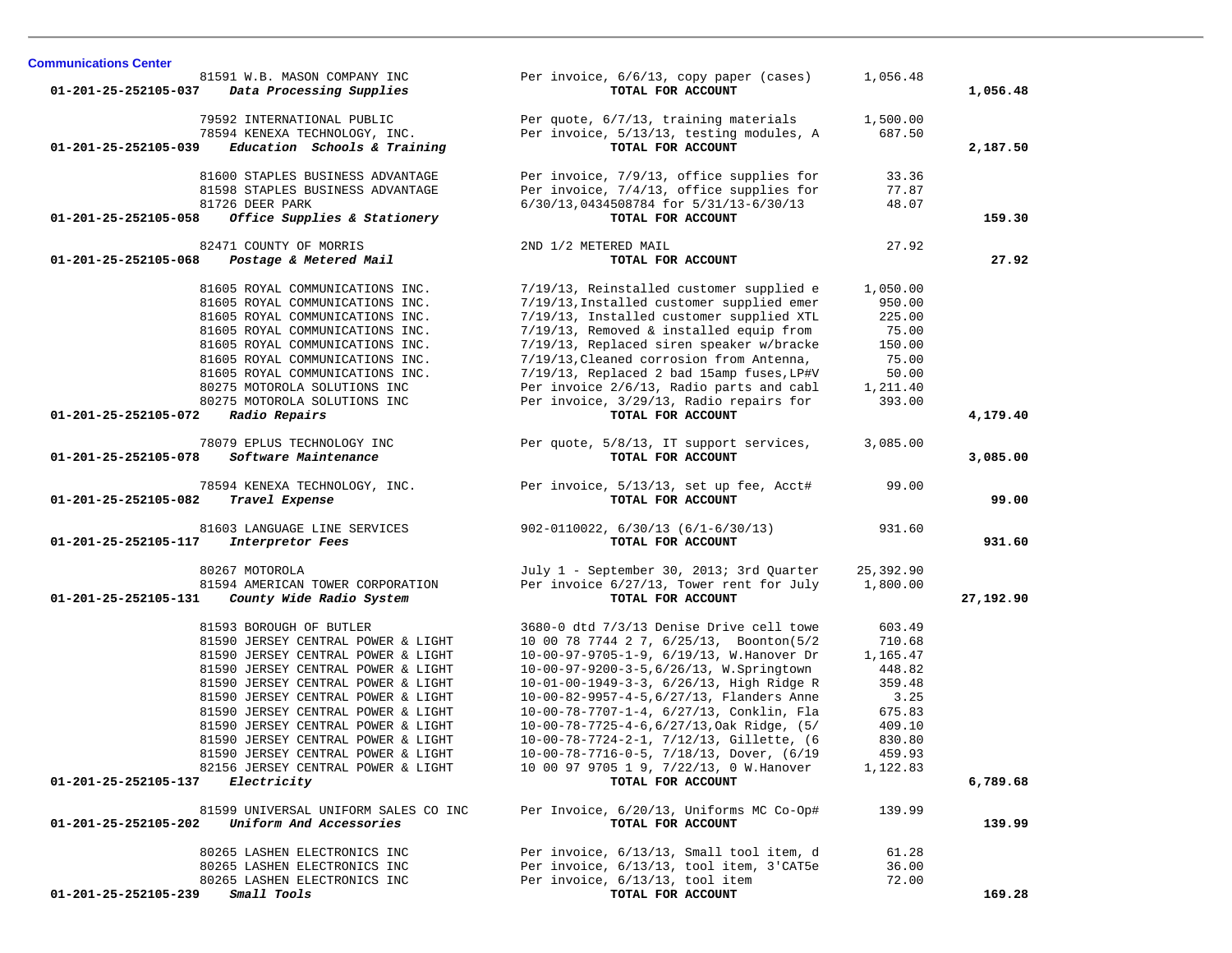| 01-201-25-252105-258                  | 81604 MEMORY SUPPLIERS, INC.<br>Equipment                                                | Per quote, 7/16/13, flash drives for Pol<br>TOTAL FOR ACCOUNT   | 1,375.00  | 1,375.00                  |  |
|---------------------------------------|------------------------------------------------------------------------------------------|-----------------------------------------------------------------|-----------|---------------------------|--|
|                                       | 81592 W.B. MASON COMPANY INC<br>01-203-25-252105-037 (2012) Data Processing Supplies     | Per invoice, copy paper<br>TOTAL FOR ACCOUNT                    | 688.85    | 688.85                    |  |
|                                       | 81592 W.B. MASON COMPANY INC<br>01-203-25-252105-058 (2012) Office Supplies & Stationery | Per invoice, office supply<br>TOTAL FOR ACCOUNT                 | 11.46     | 11.46                     |  |
|                                       | TOTAL for Communications Center                                                          |                                                                 |           | ============<br>48,093.36 |  |
| <b>County Medical Examiner Office</b> |                                                                                          |                                                                 |           |                           |  |
|                                       | 81582 DEER PARK                                                                          | AC#0434597878, Date 7/17/13                                     | 16.13     |                           |  |
|                                       | $01-201-25-254100-058$ Office Supplies & Stationery                                      | TOTAL FOR ACCOUNT                                               |           | 16.13                     |  |
|                                       | 81579 FEDEX                                                                              | AC#164215938, Inv Date 7/15/13 Case 1413                        | 19.01     |                           |  |
|                                       | 82001 FEDEX                                                                              | AC#1642-1593-8, 7/22/13, Case 14-10-0257                        | 14.74     |                           |  |
|                                       | 81791 NATIONAL INSTRUMENT SERVICE                                                        | Preventative Maintenance and Calibration                        | 300.00    |                           |  |
|                                       | 81791 NATIONAL INSTRUMENT SERVICE                                                        | Travel                                                          | 130.00    |                           |  |
| 01-201-25-254100-059                  | Other General Expenses                                                                   | TOTAL FOR ACCOUNT                                               |           | 463.75                    |  |
|                                       |                                                                                          |                                                                 |           |                           |  |
|                                       | 82471 COUNTY OF MORRIS                                                                   | 2ND 1/2 METERED MAIL                                            | 20.64     |                           |  |
| 01-201-25-254100-068                  | Postage & Metered Mail                                                                   | TOTAL FOR ACCOUNT                                               |           | 20.64                     |  |
|                                       | 81575 NMS LABS                                                                           | Morris Toxicology 6/13                                          | 3,892.04  |                           |  |
|                                       | 81575 NMS LABS                                                                           | Sussex Toxicology 6/13                                          | 881.00    |                           |  |
|                                       | 81575 NMS LABS                                                                           | Warren Toxicology 6/13                                          | 720.00    |                           |  |
|                                       | 01-201-25-254100-084 Other Outside Services                                              | TOTAL FOR ACCOUNT                                               |           | 5,493.04                  |  |
|                                       |                                                                                          |                                                                 |           |                           |  |
|                                       | 81580 JANT PHARMACAL CORP.                                                               | Accutest Multi-drug Screen, Inv Date 7/1                        | 545.00    |                           |  |
|                                       | $01-201-25-254100-203$ X-Ray & Medical Supplies                                          | TOTAL FOR ACCOUNT                                               |           | 545.00                    |  |
|                                       | TOTAL for County Medical Examiner Office                                                 |                                                                 |           | ============<br>6,538.56  |  |
|                                       |                                                                                          |                                                                 |           |                           |  |
| <b>County Sheriff's Department</b>    |                                                                                          |                                                                 |           |                           |  |
|                                       | 80350 MAGLOCLEN<br>01-201-25-270100-023 Associations and Memberships                     | Membership Dues - $(7/1/13 - 6/30/14)$ , F<br>TOTAL FOR ACCOUNT | 400.00    | 400.00                    |  |
|                                       | 80342 NISIVOCCIA LLP                                                                     | Auditing & Accounting Services - ended D                        | 10,221.00 |                           |  |
| 01-201-25-270100-024                  | Audit                                                                                    | TOTAL FOR ACCOUNT                                               |           | 10,221.00                 |  |
|                                       |                                                                                          |                                                                 |           |                           |  |
|                                       | 81381 MARK CHIAROLANZA                                                                   | Kean University - Summer One Session "20                        | 1,716.00  |                           |  |
|                                       | 80851 REMINGTON ARMS COMPANY INC                                                         | Sumerset NJ/Model #870/Aug 13-14/2013; M                        | 675.00    |                           |  |
|                                       | 80851 REMINGTON ARMS COMPANY INC                                                         | M. Englert (CIS)                                                | 675.00    |                           |  |
|                                       | 80851 REMINGTON ARMS COMPANY INC                                                         | W. Stitt (CIS)                                                  | 675.00    |                           |  |
|                                       | 80851 REMINGTON ARMS COMPANY INC                                                         | T. Riedinger (CIS)                                              | 675.00    |                           |  |
|                                       | 80851 REMINGTON ARMS COMPANY INC                                                         | D. Laird (CIS)                                                  | 675.00    |                           |  |
| 01-201-25-270100-039                  | Education Schools & Training                                                             | TOTAL FOR ACCOUNT                                               |           | 5,091.00                  |  |
|                                       | 79997 U-LINE SHIPPING SUPPLY                                                             | PolyBags (Item#S-2651) 30x60 4MIL 50/CTN                        | 304.00    |                           |  |
|                                       | 79997 U-LINE SHIPPING SUPPLY                                                             | FREIGHT                                                         | 37.87     |                           |  |
|                                       |                                                                                          |                                                                 |           |                           |  |
|                                       | 80582 GILL ASSOCIATES IDENTIFICATION                                                     | ISO Prox Card (Part#1386LGGMN), Inv dtd                         | 1,380.00  |                           |  |
|                                       | 80582 GILL ASSOCIATES IDENTIFICATION                                                     | Shipping & Handling                                             | 10.50     |                           |  |
|                                       | 78089 SIRCHIE FINGER PRINT LAB INC.                                                      | Hard Evidence POUCHES 20pk, Item#1-4620                         | 111.60    |                           |  |
|                                       | 78089 SIRCHIE FINGER PRINT LAB INC.                                                      | Ninhydrin Spray 16oz., Item#201C                                | 450.00    |                           |  |
|                                       | 78089 SIRCHIE FINGER PRINT LAB INC.                                                      | Shipping & Handling (QUOTED $5/10/13$ )                         | 62.80     |                           |  |
| 01-201-25-270100-047                  | Identification Equip&Supplies                                                            | TOTAL FOR ACCOUNT                                               |           | 2,356.77                  |  |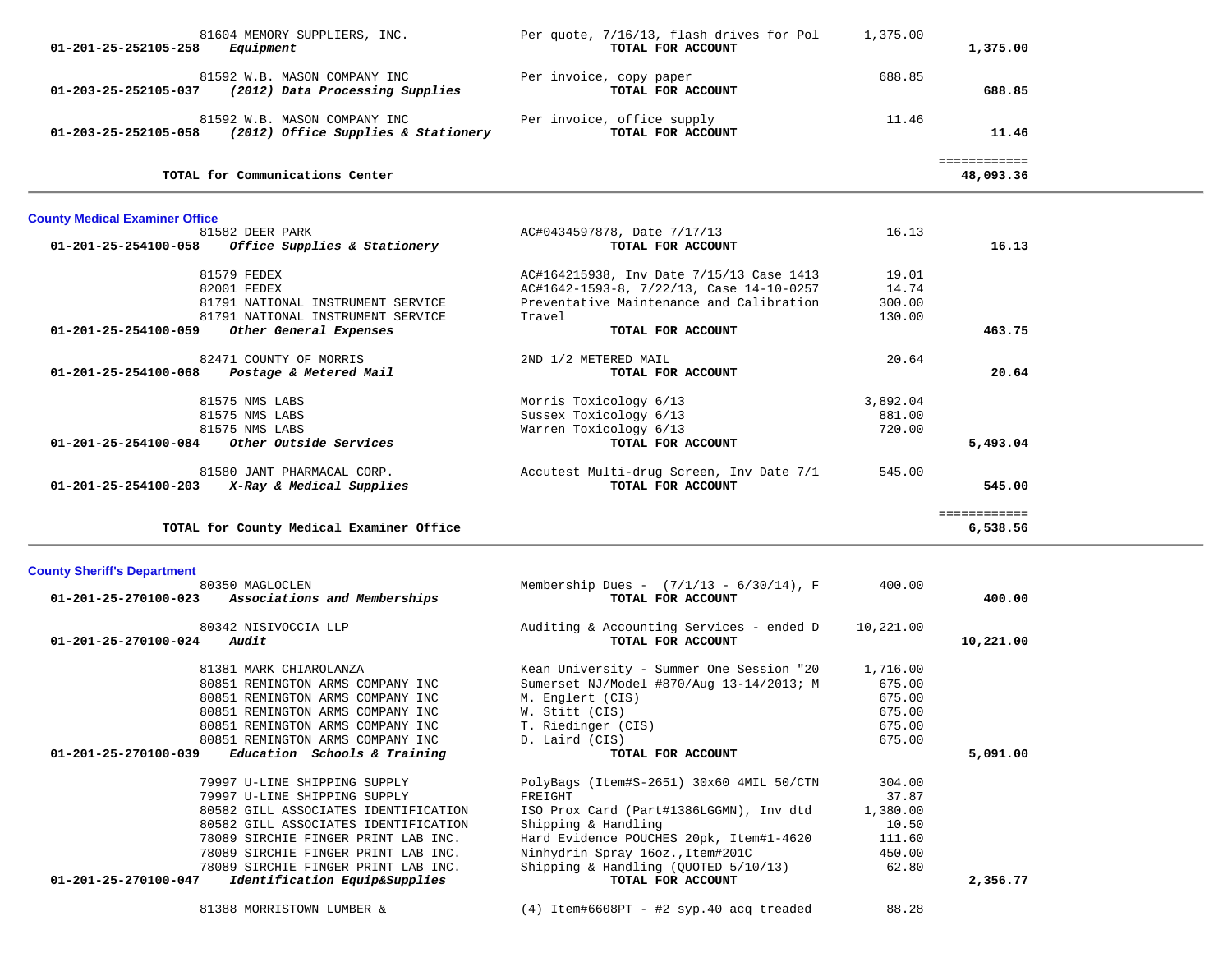| 80584 POP-A-LOCK OF NORTHERN NJ<br>80584 POP-A-LOCK OF NORTHERN NJ<br>79991 STATE TOXICOLOGY LABORATORY<br>81377 SHERIFF EDWARD V. ROCHFORD<br>81377 SHERIFF EDWARD V. ROCHFORD<br>80577 DEER PARK | Combination Padlocks, Inv dtd 6/14/13<br>Override Keys<br>CASE# 13L003482 - 4/3/13, Inv dtd 5/31/1<br>ez-pass<br>F. Benevento - gas<br>Water Supply for Sheriff's Office 05/15/ | 378.00<br>20.00<br>45.00<br>1.50<br>10.00<br>212.85 |          |
|----------------------------------------------------------------------------------------------------------------------------------------------------------------------------------------------------|---------------------------------------------------------------------------------------------------------------------------------------------------------------------------------|-----------------------------------------------------|----------|
| 81747 DEER PARK<br>Other General Expenses<br>01-201-25-270100-059                                                                                                                                  | 0434561387 6-15-13-7-14-13<br>TOTAL FOR ACCOUNT                                                                                                                                 | 161.30                                              | 916.93   |
|                                                                                                                                                                                                    |                                                                                                                                                                                 |                                                     |          |
| 82471 COUNTY OF MORRIS<br>01-201-25-270100-068 Postage & Metered Mail                                                                                                                              | 2ND 1/2 METERED MAIL<br>TOTAL FOR ACCOUNT                                                                                                                                       | 790.59                                              | 790.59   |
| 81378 SHERIFF EDWARD V. ROCHFORD                                                                                                                                                                   | E. Crooker - dinner                                                                                                                                                             | 27.01                                               |          |
| 81378 SHERIFF EDWARD V. ROCHFORD                                                                                                                                                                   | J. Rae - food for promotion                                                                                                                                                     | 140.00                                              |          |
| 81378 SHERIFF EDWARD V. ROCHFORD                                                                                                                                                                   | K.Helder - extradition                                                                                                                                                          | 28.00                                               |          |
| 81378 SHERIFF EDWARD V. ROCHFORD                                                                                                                                                                   | R. Wall - ASIS Awards                                                                                                                                                           | 40.00                                               |          |
| 81378 SHERIFF EDWARD V. ROCHFORD                                                                                                                                                                   | M. Englert - ASIS Awards                                                                                                                                                        | 40.00                                               |          |
| 81378 SHERIFF EDWARD V. ROCHFORD                                                                                                                                                                   | H. Ryan - ASIS Awards                                                                                                                                                           | 40.00                                               |          |
| 81378 SHERIFF EDWARD V. ROCHFORD                                                                                                                                                                   | S. Weiler - ASIS Awards                                                                                                                                                         | 40.00                                               |          |
| Travel Expense<br>01-201-25-270100-082                                                                                                                                                             | TOTAL FOR ACCOUNT                                                                                                                                                               |                                                     | 355.01   |
|                                                                                                                                                                                                    | 79992 U.S. SECURITY ASSOCIATES, INC. GUARDS - $5/24/13$ - $5/30/13$ , Inv dtd $5/30$                                                                                            | 1,906.24                                            |          |
|                                                                                                                                                                                                    |                                                                                                                                                                                 | 2,373.85                                            |          |
|                                                                                                                                                                                                    | 80343 U.S. SECURITY ASSOCIATES, INC.<br>80343 U.S. SECURITY ASSOCIATES, INC.<br>80849 U.S. SECURITY ASSOCIATES, INC. GUARDS - $6/14/13$ - $6/20/13$ , Inv dtd $6/20$            | 2,369.37                                            |          |
|                                                                                                                                                                                                    | 80663 U.S. SECURITY ASSOCIATES, INC. GUARDS - $6/7/13$ - $6/13/13$ , Inv dtd $6/13/$                                                                                            | 2,312.19                                            |          |
| 01-201-25-270100-084 Other Outside Services                                                                                                                                                        | TOTAL FOR ACCOUNT                                                                                                                                                               |                                                     | 8,961.65 |
|                                                                                                                                                                                                    |                                                                                                                                                                                 |                                                     |          |
| 80842 STAPLES BUSINESS ADVANTAGE<br>80842 STAPLES BUSINESS ADVANTAGE                                                                                                                               | A. Noboa - cd<br>A. NODOa - cd<br>A.Noboa - supplies                                                                                                                            | 4.63<br>204.15                                      |          |
| 80842 STAPLES BUSINESS ADVANTAGE                                                                                                                                                                   |                                                                                                                                                                                 | 32.18                                               |          |
| 80842 STAPLES BUSINESS ADVANTAGE                                                                                                                                                                   | A.Noboa - card reader<br>A Noboa - toner<br>A. Noboa - toner                                                                                                                    | 59.62                                               |          |
| 01-201-25-270100-095 Other Administrative Supplies                                                                                                                                                 | TOTAL FOR ACCOUNT                                                                                                                                                               |                                                     | 300.58   |
|                                                                                                                                                                                                    |                                                                                                                                                                                 |                                                     |          |
| 81379 SHERIFF EDWARD V. ROCHFORD W. Stitt - broken frames<br>Firearms<br>01-201-25-270100-116                                                                                                      | TOTAL FOR ACCOUNT                                                                                                                                                               | 10.94                                               | 10.94    |
|                                                                                                                                                                                                    |                                                                                                                                                                                 |                                                     |          |
| 80349 P.C. RICHARD & SON                                                                                                                                                                           | Garmin - Model#NUV140LM, Inv dtd $6/13/13$ 99.99                                                                                                                                |                                                     |          |
| 80665 PAVIA KRIEGMAN                                                                                                                                                                               | Maintenance - $(4/1/13 - 6/30/13)$ , Inv dt                                                                                                                                     | 200.00                                              |          |
| 80002 CROWN POINTE TECHNOLOGIES INC                                                                                                                                                                | Skills Manager: Annual Support & Mainten                                                                                                                                        | 675.00                                              |          |
| 81385 ROYAL COMMUNICATIONS INC.                                                                                                                                                                    | Antenna & accessories for #13-24, LP#CG6                                                                                                                                        | 165.00                                              |          |
| 80351 VERIZON WIRELESS                                                                                                                                                                             | $5/2/13$ - $6/1/13$ , Inv dtd $6/1/13$                                                                                                                                          | 1,374.29                                            |          |
| 01-201-25-270100-161 Communications Equipment                                                                                                                                                      | TOTAL FOR ACCOUNT                                                                                                                                                               |                                                     | 2,514.28 |
| 81389 FAUNA FOODS CORP.                                                                                                                                                                            | Bags: Item#IMS30119 - PFB Euk PP 30/20 4 1,196.75                                                                                                                               |                                                     |          |
| 01-201-25-270100-185<br>Food                                                                                                                                                                       | TOTAL FOR ACCOUNT                                                                                                                                                               |                                                     | 1,196.75 |
|                                                                                                                                                                                                    |                                                                                                                                                                                 |                                                     |          |
| Medical<br>01-201-25-270100-189                                                                                                                                                                    | TOTAL FOR ACCOUNT                                                                                                                                                               |                                                     | 594.00   |
|                                                                                                                                                                                                    |                                                                                                                                                                                 |                                                     |          |
| 81376 METROPOLITAN CENTER FOR                                                                                                                                                                      | Candidate's: Balkis Bernard, Anthony Ga                                                                                                                                         | 1,800.00                                            |          |
| 81376 METROPOLITAN CENTER FOR                                                                                                                                                                      | Candidate's: Emmanuel Malasig & Anthony                                                                                                                                         | 900.00                                              |          |
| 81376 METROPOLITAN CENTER FOR                                                                                                                                                                      | Candidate's: Keith Nauer, Stephen Chiare                                                                                                                                        | 2,250.00                                            |          |
| 81376 METROPOLITAN CENTER FOR                                                                                                                                                                      | Candidate's: Kevin Perry, Inv dtd 5/29/                                                                                                                                         | 450.00                                              |          |
| 81376 METROPOLITAN CENTER FOR                                                                                                                                                                      | Candidate's: Zachary Oren, Travis Somer                                                                                                                                         | 900.00                                              |          |
| 81382 METROPOLITAN CENTER FOR                                                                                                                                                                      | Fitness for Duty #2 - $6/3/13$ , Inv dtd $6/$                                                                                                                                   | 2,500.00                                            |          |
| 01-201-25-270100-198<br>Psychiatric Services                                                                                                                                                       | TOTAL FOR ACCOUNT                                                                                                                                                               |                                                     | 8,800.00 |
| 79994 LANIGAN ASSOCIATES INC                                                                                                                                                                       | B667-D Wallet Badges - Retried Chief & R                                                                                                                                        | 160.00                                              |          |
| 80581 UNIVERSAL UNIFORM SALES CO INC                                                                                                                                                               | Oennio - shirt, pants                                                                                                                                                           | 128.95                                              |          |
| Uniform And Accessories<br>01-201-25-270100-202                                                                                                                                                    | TOTAL FOR ACCOUNT                                                                                                                                                               |                                                     | 288.95   |
|                                                                                                                                                                                                    |                                                                                                                                                                                 |                                                     |          |
| 80352 MIRION TECHNOLOGIES (GDS) INC                                                                                                                                                                | Film - Inv dtd 5/31/13, Acct#11512S                                                                                                                                             | 404.67                                              |          |
| 80848 MIRION TECHNOLOGIES (GDS) INC                                                                                                                                                                | Film, Item#M0101 & T0801, Inv dtd 6/30/1                                                                                                                                        | 527.17                                              |          |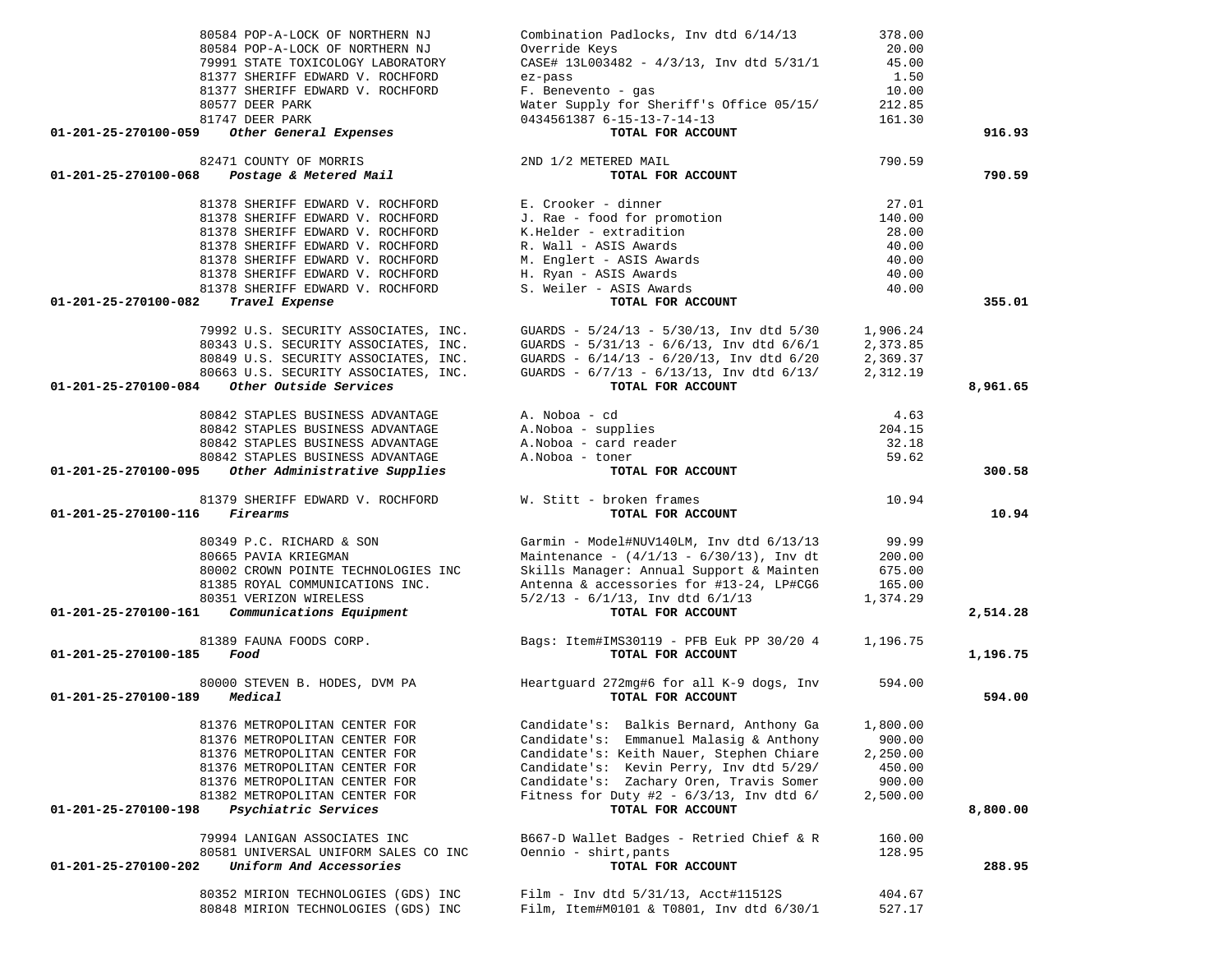| 01-201-25-270100-203              | X-Ray & Medical Supplies                                                   | TOTAL FOR ACCOUNT                                                                                     |                 | 931.84                    |  |
|-----------------------------------|----------------------------------------------------------------------------|-------------------------------------------------------------------------------------------------------|-----------------|---------------------------|--|
| 01-201-25-270100-258              | 81380 SHERIFF EDWARD V. ROCHFORD<br>80579 MAJOR POLICE SUPPLY<br>Equipment | R. Alpaugh - supplies for bomb squad<br>Impaxx Red Led Light, Item#IPX300-4, Inv<br>TOTAL FOR ACCOUNT | 90.00<br>111.30 | 201.30                    |  |
| 01-201-25-270100-262              | 80580 INTEGRATED COMPUTER SOLUTIONS<br>Machinery Repairs & Parts           | Repair Service on HP Laserjet 4350, Inv<br>TOTAL FOR ACCOUNT                                          | 375.00          | 375.00                    |  |
| 01-201-25-270100-291              | 79993 CERTIFIED SPEEDOMETER SERV INC<br>Vehicle Repairs                    | Vehicles Calabrated 5/6/13, Inv dtd 5/30<br>TOTAL FOR ACCOUNT                                         | 90.00           | 90.00                     |  |
| 01-203-25-270100-059              | 80742 MAACO COLLISION REPAIR &<br>(2012) Other General Expenses            | Repaint - Black & White, Inv dtd 6/11/13<br>TOTAL FOR ACCOUNT                                         | 3,000.00        | 3,000.00                  |  |
|                                   | TOTAL for County Sheriff's Department                                      |                                                                                                       |                 | ============<br>47,396.59 |  |
|                                   |                                                                            |                                                                                                       |                 |                           |  |
| <b>County Prosecutor's Office</b> |                                                                            |                                                                                                       | 9.30            |                           |  |
|                                   | 81181 BERYL SKOG<br>81181 BERYL SKOG                                       | June Reg.On Call Supplemental Hourly Pay<br>June 18, 2013 Supplemental Case Pay. (Cas                 | 50.00           |                           |  |
|                                   | 81180 DOROTHY DIFABIO                                                      | Reg.On Call for May 2013- Supplemental P                                                              | 37.50           |                           |  |
|                                   | 81180 DOROTHY DIFABIO                                                      | Reg.On Call for June 2013 Supplemental P                                                              | 28.80           |                           |  |
| 01-201-25-275100-016              | Outside Salaries & Wages                                                   | TOTAL FOR ACCOUNT                                                                                     |                 | 125.60                    |  |
|                                   |                                                                            |                                                                                                       |                 |                           |  |
|                                   | 79358 NJ STATE BAR ASSOCIATION                                             | 000000017766 Acting Prosecutor Fredrick                                                               | 225.00          |                           |  |
|                                   | 73383 NJ STATE BAR ASSOCIATION                                             | 000000036499 NJ Membership Dues 4/1/13-3                                                              | 215.00          |                           |  |
| 01-201-25-275100-023              | Associations and Memberships                                               | TOTAL FOR ACCOUNT                                                                                     |                 | 440.00                    |  |
|                                   |                                                                            |                                                                                                       |                 |                           |  |
|                                   | 79370 VERIZON WIRELESS                                                     | Account #242004961-00001 (April 24-May                                                                | 6,097.26        |                           |  |
|                                   | 80108 VERIZON WIRELESS<br>80117 VERIZON WIRELESS                           | Account #982471570-00001- Cell phones- M                                                              | 841.96<br>59.11 |                           |  |
| 01-201-25-275100-031              | Cellular Phones/Pagers                                                     | Account #882249917-00001 (May 10-June 9,<br>TOTAL FOR ACCOUNT                                         |                 | 6,998.33                  |  |
|                                   |                                                                            |                                                                                                       |                 |                           |  |
|                                   | 81815 STAPLES BUSINESS ADVANTAGE                                           | Cust.NYC 1054187- Toner & Ink                                                                         | 474.22          |                           |  |
|                                   | 81220 TRITEC OFFICE EQUIPMENT INC                                          | Machine ID-6015 (Operations Small)                                                                    | 524.65          |                           |  |
|                                   | 81220 TRITEC OFFICE EQUIPMENT INC                                          | Machine ID-6017 (SEU 2nd Floor)                                                                       | 134.61          |                           |  |
|                                   | 81220 TRITEC OFFICE EQUIPMENT INC                                          | Machine ID-6016(SEU 1st Floor)                                                                        | 333.34          |                           |  |
|                                   | 81220 TRITEC OFFICE EQUIPMENT INC                                          | Machine ID-6022(Intelligence Unit)                                                                    | 268.03          |                           |  |
|                                   | 81220 TRITEC OFFICE EQUIPMENT INC                                          | Machine ID-6020 (Board Room)                                                                          | 896.84          |                           |  |
| 01-201-25-275100-037              | Data Processing Supplies                                                   | TOTAL FOR ACCOUNT                                                                                     |                 | 2,631.69                  |  |
|                                   |                                                                            |                                                                                                       |                 |                           |  |
|                                   | 80078 SOMERSET COUNTY POLICE                                               | 2013 Crisis Negotiation Seminar** Det<br>TOTAL FOR ACCOUNT                                            | 50.00           |                           |  |
| 01-201-25-275100-039              | Education Schools & Training                                               |                                                                                                       |                 | 50.00                     |  |
|                                   | 81215 WEST PAYMENT CENTER                                                  | Account #1003917278-June Charges                                                                      | 1,280.40        |                           |  |
|                                   | 81215 WEST PAYMENT CENTER                                                  | Account1000176025-June Online Charges                                                                 | 1,282.60        |                           |  |
| 01-201-25-275100-050              | Law Books                                                                  | TOTAL FOR ACCOUNT                                                                                     |                 | 2,563.00                  |  |
|                                   |                                                                            |                                                                                                       |                 |                           |  |
|                                   | 81004 STAPLES BUSINESS ADVANTAGE                                           | Cust.NYC 1054187 Document Stamp                                                                       | 490.88          |                           |  |
|                                   | 81004 STAPLES BUSINESS ADVANTAGE                                           | Cust.NYC 1054187 Removeable Uppler Die P                                                              | 57.75           |                           |  |
|                                   | 80395 ALPHA GRAPHICS MORRISTOWN                                            | 11x14 Certificate (Pilkington) & Vehicle                                                              | 57.50           |                           |  |
|                                   | 80395 ALPHA GRAPHICS MORRISTOWN                                            | 11x14 Certificate (Seabury)                                                                           | 17.50           |                           |  |
|                                   | 80395 ALPHA GRAPHICS MORRISTOWN                                            | 11x14 Certificate (Kabse)                                                                             | 17.50           |                           |  |
|                                   | 81223 STAPLES BUSINESS ADVANTAGE                                           | AC.NYC1054187-Pencils                                                                                 | 5.53            |                           |  |
|                                   | 81223 STAPLES BUSINESS ADVANTAGE                                           | AC.NYC1054187-STPLS CLRVIEW PKG-                                                                      | 14.22           |                           |  |
|                                   | 81223 STAPLES BUSINESS ADVANTAGE                                           | AC.NYC1054187-Uniball Vision Elite Black                                                              | 36.27           |                           |  |
|                                   | 81223 STAPLES BUSINESS ADVANTAGE                                           | AC.NYC1054187-Ext.Cord & Lgl Folders MIN                                                              | 45.22           |                           |  |
|                                   | 81223 STAPLES BUSINESS ADVANTAGE                                           | CREDIT MEMO                                                                                           | $-21.01$        |                           |  |
|                                   | 81815 STAPLES BUSINESS ADVANTAGE                                           | Cust.NYC 1054187-Misc.Office Supplies                                                                 | 336.15          |                           |  |
|                                   | 81815 STAPLES BUSINESS ADVANTAGE                                           | Cust.NYC 1054187-Porfolio                                                                             | 47.07           |                           |  |
|                                   | 81217 STAPLES BUSINESS ADVANTAGE                                           | AC.NYC1054187-2 hole punch, folders & bin                                                             | 84.07           |                           |  |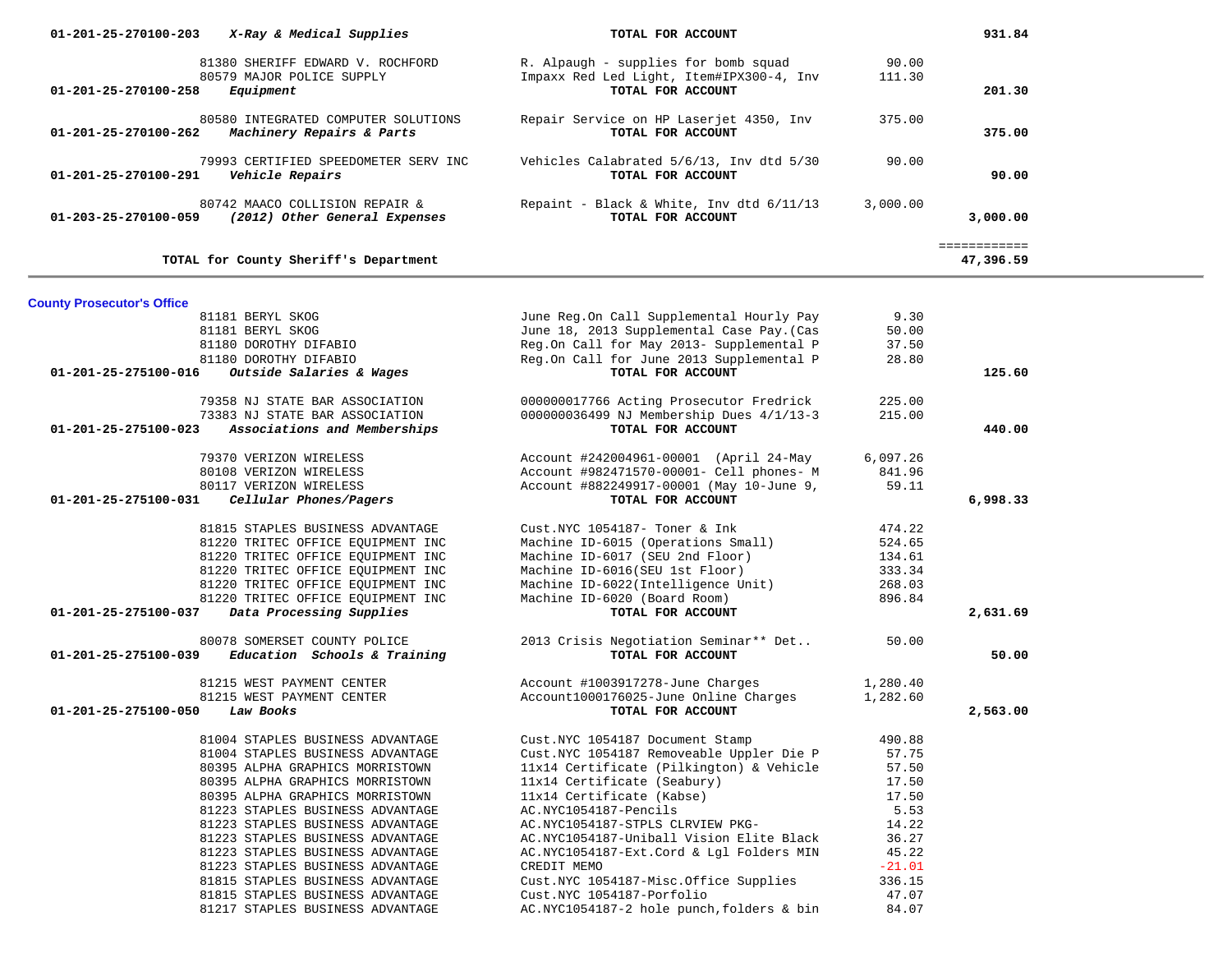| AC.NYC1054187-Exp.Legal Wallets & Disc.W   | 303.69                                                                                                                                                                                                                                                                                                                                                                                                                                                                              |                                                                                                                                                                                 |
|--------------------------------------------|-------------------------------------------------------------------------------------------------------------------------------------------------------------------------------------------------------------------------------------------------------------------------------------------------------------------------------------------------------------------------------------------------------------------------------------------------------------------------------------|---------------------------------------------------------------------------------------------------------------------------------------------------------------------------------|
| AC.NYC1054187-Color End Tabs               | 134.91                                                                                                                                                                                                                                                                                                                                                                                                                                                                              |                                                                                                                                                                                 |
| AC.NYC1054187-Deodorizing Wipes            | 193.17                                                                                                                                                                                                                                                                                                                                                                                                                                                                              |                                                                                                                                                                                 |
| AC.NYC1054187-Steno books, glue pens, blue | 80.17                                                                                                                                                                                                                                                                                                                                                                                                                                                                               |                                                                                                                                                                                 |
| AC.NYC1054187-IPAD BLUETOOTH KEYBOARD.     | 66.00                                                                                                                                                                                                                                                                                                                                                                                                                                                                               |                                                                                                                                                                                 |
| Account #NYC 1054187-Phillips Digital Vo   | 299.99                                                                                                                                                                                                                                                                                                                                                                                                                                                                              |                                                                                                                                                                                 |
| AC.NYC1054187-pens, tape, AA batteries, ma | 304.99                                                                                                                                                                                                                                                                                                                                                                                                                                                                              |                                                                                                                                                                                 |
| AC.NYC1054187-Ultra Fine Blue pens         | 21.30                                                                                                                                                                                                                                                                                                                                                                                                                                                                               |                                                                                                                                                                                 |
| AC.NYC1054187-White Mercandise Tags        | 14.66                                                                                                                                                                                                                                                                                                                                                                                                                                                                               |                                                                                                                                                                                 |
| ACNYC1054187-Tab inserts, rubberbands, lab | 101.01                                                                                                                                                                                                                                                                                                                                                                                                                                                                              |                                                                                                                                                                                 |
| AC.NYC1054187-Board Mrk. 48x31             | 98.00                                                                                                                                                                                                                                                                                                                                                                                                                                                                               |                                                                                                                                                                                 |
| AC.NYC1054187-Board Marker 48x31           | 98.00                                                                                                                                                                                                                                                                                                                                                                                                                                                                               |                                                                                                                                                                                 |
| AC.NYC1054187-OEM Replacement Lamps for    | 286.40                                                                                                                                                                                                                                                                                                                                                                                                                                                                              |                                                                                                                                                                                 |
| Account #C1033751 Misc.Supplies            | 117.83                                                                                                                                                                                                                                                                                                                                                                                                                                                                              |                                                                                                                                                                                 |
| Retirement Plaque w/engravingElaine Stew   | 118.00                                                                                                                                                                                                                                                                                                                                                                                                                                                                              |                                                                                                                                                                                 |
| 11x14 Frames                               | 129.00                                                                                                                                                                                                                                                                                                                                                                                                                                                                              |                                                                                                                                                                                 |
| 11x14 #BW26079 Flat Black Dbl Acid Free    | 583.24                                                                                                                                                                                                                                                                                                                                                                                                                                                                              |                                                                                                                                                                                 |
| Detective Certificates: Schneiderman, Os   | 70.00                                                                                                                                                                                                                                                                                                                                                                                                                                                                               |                                                                                                                                                                                 |
|                                            | 35.00                                                                                                                                                                                                                                                                                                                                                                                                                                                                               |                                                                                                                                                                                 |
|                                            | 617.00                                                                                                                                                                                                                                                                                                                                                                                                                                                                              |                                                                                                                                                                                 |
| TOTAL FOR ACCOUNT                          |                                                                                                                                                                                                                                                                                                                                                                                                                                                                                     | 4,861.01                                                                                                                                                                        |
|                                            |                                                                                                                                                                                                                                                                                                                                                                                                                                                                                     |                                                                                                                                                                                 |
|                                            |                                                                                                                                                                                                                                                                                                                                                                                                                                                                                     |                                                                                                                                                                                 |
|                                            |                                                                                                                                                                                                                                                                                                                                                                                                                                                                                     |                                                                                                                                                                                 |
|                                            |                                                                                                                                                                                                                                                                                                                                                                                                                                                                                     |                                                                                                                                                                                 |
|                                            |                                                                                                                                                                                                                                                                                                                                                                                                                                                                                     |                                                                                                                                                                                 |
|                                            |                                                                                                                                                                                                                                                                                                                                                                                                                                                                                     | 1,709.73                                                                                                                                                                        |
|                                            |                                                                                                                                                                                                                                                                                                                                                                                                                                                                                     |                                                                                                                                                                                 |
|                                            | 2,305.11                                                                                                                                                                                                                                                                                                                                                                                                                                                                            |                                                                                                                                                                                 |
| TOTAL FOR ACCOUNT                          |                                                                                                                                                                                                                                                                                                                                                                                                                                                                                     | 2,305.11                                                                                                                                                                        |
|                                            |                                                                                                                                                                                                                                                                                                                                                                                                                                                                                     |                                                                                                                                                                                 |
|                                            |                                                                                                                                                                                                                                                                                                                                                                                                                                                                                     | 7.00                                                                                                                                                                            |
|                                            |                                                                                                                                                                                                                                                                                                                                                                                                                                                                                     |                                                                                                                                                                                 |
| Equipment                                  | 6.60                                                                                                                                                                                                                                                                                                                                                                                                                                                                                |                                                                                                                                                                                 |
| CD's                                       | 540.00                                                                                                                                                                                                                                                                                                                                                                                                                                                                              |                                                                                                                                                                                 |
| DVD's                                      | 270.00                                                                                                                                                                                                                                                                                                                                                                                                                                                                              |                                                                                                                                                                                 |
| Paper Sleeve                               | 60.00                                                                                                                                                                                                                                                                                                                                                                                                                                                                               |                                                                                                                                                                                 |
|                                            | 15.43                                                                                                                                                                                                                                                                                                                                                                                                                                                                               |                                                                                                                                                                                 |
| 12- Vehicle ID Signs Laminated & Mounted   | 96.00                                                                                                                                                                                                                                                                                                                                                                                                                                                                               |                                                                                                                                                                                 |
| State v Darren Kent (Case #2013X-00605)    | 250.00                                                                                                                                                                                                                                                                                                                                                                                                                                                                              |                                                                                                                                                                                 |
| Service - Evidence Room Door at SEU call   | 70.00                                                                                                                                                                                                                                                                                                                                                                                                                                                                               |                                                                                                                                                                                 |
| Account #296629811 (6/7-7/6/13)            | 119.97                                                                                                                                                                                                                                                                                                                                                                                                                                                                              |                                                                                                                                                                                 |
| Account #973285439166950Y-land line        | 247.32                                                                                                                                                                                                                                                                                                                                                                                                                                                                              |                                                                                                                                                                                 |
| Account #973285537182057Y-                 | 30.24                                                                                                                                                                                                                                                                                                                                                                                                                                                                               |                                                                                                                                                                                 |
| CD Range 624610-626609 - (Quote 1006)      | 1,080.00                                                                                                                                                                                                                                                                                                                                                                                                                                                                            |                                                                                                                                                                                 |
| DVD Range 518209-520208 (Ouote 1006)       | 1,080.00                                                                                                                                                                                                                                                                                                                                                                                                                                                                            |                                                                                                                                                                                 |
| Paper Sleeves                              | 160.00                                                                                                                                                                                                                                                                                                                                                                                                                                                                              |                                                                                                                                                                                 |
| Reimbursement- 100 ft. cable for Intalla   | 42.79                                                                                                                                                                                                                                                                                                                                                                                                                                                                               |                                                                                                                                                                                 |
| Criminal Trial Advocacy Summer Institute   | 190.00                                                                                                                                                                                                                                                                                                                                                                                                                                                                              |                                                                                                                                                                                 |
| Digital Press Run- 4 part NCR-A 4 page d   | 1,934.00                                                                                                                                                                                                                                                                                                                                                                                                                                                                            |                                                                                                                                                                                 |
| Numbering all 4 pages of each set with s   | 140.00                                                                                                                                                                                                                                                                                                                                                                                                                                                                              |                                                                                                                                                                                 |
| Cust. ID MORRI005 Coffee/Tea               | 67.66                                                                                                                                                                                                                                                                                                                                                                                                                                                                               |                                                                                                                                                                                 |
| Cust. ID MORRI005 Coffee/Tea               | 67.66                                                                                                                                                                                                                                                                                                                                                                                                                                                                               |                                                                                                                                                                                 |
|                                            |                                                                                                                                                                                                                                                                                                                                                                                                                                                                                     | 6,467.67                                                                                                                                                                        |
|                                            |                                                                                                                                                                                                                                                                                                                                                                                                                                                                                     |                                                                                                                                                                                 |
|                                            |                                                                                                                                                                                                                                                                                                                                                                                                                                                                                     |                                                                                                                                                                                 |
| $Account$ #0434996856(6/18-7/14/13)        | 156.75                                                                                                                                                                                                                                                                                                                                                                                                                                                                              |                                                                                                                                                                                 |
| TOTAL FOR ACCOUNT                          |                                                                                                                                                                                                                                                                                                                                                                                                                                                                                     | 156.75                                                                                                                                                                          |
| Balance from Operating Budget              | 48.61                                                                                                                                                                                                                                                                                                                                                                                                                                                                               |                                                                                                                                                                                 |
|                                            | Detective Certificates: Rodas & Pilkington<br>Q 1/9 x 11 Copy Paper<br>2ND 1/2 METERED MAIL<br>Account #105105762- July 10, 2013<br>71 COUNTY OF MORRIS<br>02 FEDEX<br>02 FEDEX<br>90 FEDEX<br>90 FEDEX<br><b>Postage &amp; Metered Mail</b><br>Account #105105762-July 12-July 17, 2013<br>Account #105105762 (6/21-6/27/13) expres<br>Account #1051-0576-2 Express Mail (6/28-<br>TOTAL FOR ACCOUNT<br>TOTAL FOR ACCOUNT<br>REVISED QUOTE AS PER SUE 7-31-13<br>TOTAL FOR ACCOUNT | 1,150.92<br>22.28<br>257.85<br>240.48<br>38.20<br>81801 M.C. PROSECUTOR'S EMERGENT To reimburse the Prosecutor's Confidenti<br>7.00<br>Reimbursement- Parking at Essex Co. Pros |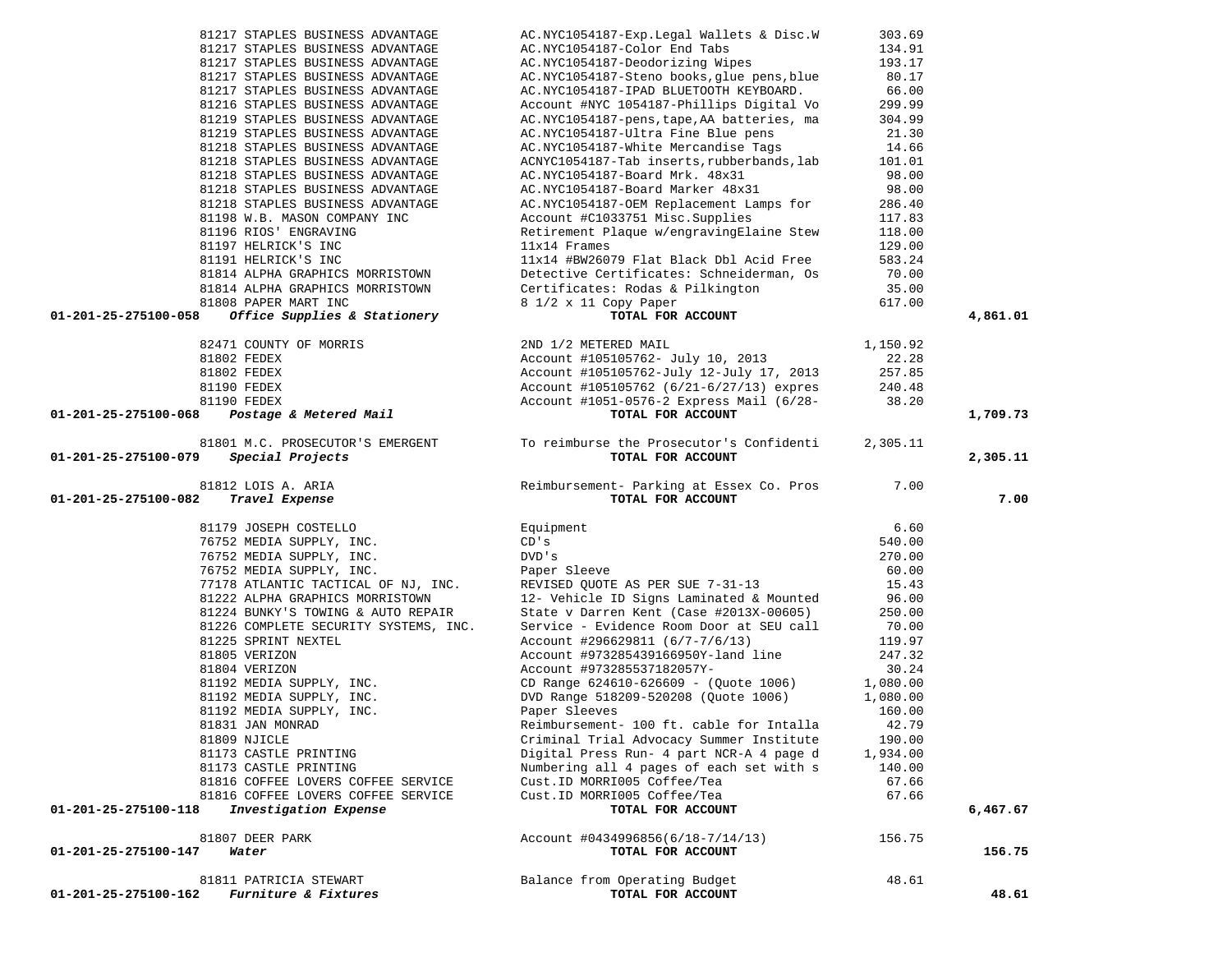| 81189 STATE TOXICOLOGY LABORATORY                    | Back Ground Drug Screenings               | 585.00   |           |
|------------------------------------------------------|-------------------------------------------|----------|-----------|
| Medical<br>01-201-25-275100-189                      | TOTAL FOR ACCOUNT                         |          | 585.00    |
| 71081 LAWMEN                                         | Hornay Caliber .223 Rem.55 Grain TAP Ur   | 1,277.00 |           |
| 71081 LAWMEN                                         | Hornady Caliber .223 Re, .55 Grain FMJ,   | 1,476.00 |           |
| 01-203-25-275100-116<br>(2012) Firearms              | TOTAL FOR ACCOUNT                         |          | 2,753.00  |
| 74237 METROPCS WIRELSS, INC.                         | RE: Case #2011X-27970(04/03/2012-6/01/20  | 2,800.00 |           |
| 81516 DELL MARKETING L.P.                            | 128 GB RealSSD SATA-600 Solid State Driv  | 1,139.96 |           |
| 81516 DELL MARKETING L.P.                            | Hard Drive Adapters *** ATTENTION KAREN M | 94.96    |           |
| 72841 ODYSSEY AUTOMOTIVE                             | Latch lock replacement on weapons locker  | 170.00   |           |
| 01-203-25-275100-118<br>(2012) Investigation Expense | TOTAL FOR ACCOUNT                         |          | 4,204.92  |
|                                                      |                                           |          |           |
| TOTAL for County Prosecutor's Office                 |                                           |          | 35,907.42 |

# **County Jail**

|                                        | 01-201-25-280100-039 Education Schools & Training                                                                                                                                                                                                                                                                                                                                                                | 80188 THE PENNSYLVANIA STATE UNIVERSITY TRAINING FOR SCHWARICK ON 10/7-9/13 DATE<br>TOTAL FOR ACCOUNT                                                                                                                                  | 390.00                        | 390.00    |
|----------------------------------------|------------------------------------------------------------------------------------------------------------------------------------------------------------------------------------------------------------------------------------------------------------------------------------------------------------------------------------------------------------------------------------------------------------------|----------------------------------------------------------------------------------------------------------------------------------------------------------------------------------------------------------------------------------------|-------------------------------|-----------|
|                                        | 80631 THE PORTASOFT COMPANY INC<br>01-201-25-280100-044 Equipment Service Agreements                                                                                                                                                                                                                                                                                                                             | QUARTERLY CONTRACT PAYMENT FOR WATER SOF 373.03<br>TOTAL FOR ACCOUNT                                                                                                                                                                   |                               | 373.03    |
| 01-201-25-280100-050 Law Books         |                                                                                                                                                                                                                                                                                                                                                                                                                  | 79964 CENTER FOR EDUCATION & LAW REPORT RENEWAL DATED 6.7.13 159.00<br>TOTAL FOR ACCOUNT                                                                                                                                               |                               | 159.00    |
|                                        | 78378 DRUGTESTSINBULK.COM DRUG TESTING KIT DATED 5.7.13<br>01-201-25-280100-059 Other General Expenses                                                                                                                                                                                                                                                                                                           | TOTAL FOR ACCOUNT                                                                                                                                                                                                                      | 111.25                        | 111.25    |
|                                        | $82471 \quad \text{COUNTY OF MORRIS} \qquad \qquad 2 \text{ND} \quad 1/2 \quad \text{METERED MAIL} \\ \textbf{01-201-25-280100-068} \qquad \text{Postage} \quad \text{A} \quad \text{Metered Mail} \\ \textbf{021-201-25-280100-068} \qquad \text{Postage} \quad \text{A} \quad \text{Metered Mail} \\ \textbf{03-201-25-280100-068} \qquad \text{Postage} \quad \text{Metered Mail} \\ \text{04-201-25-280100-$ | TOTAL FOR ACCOUNT                                                                                                                                                                                                                      | 108.35                        | 108.35    |
|                                        |                                                                                                                                                                                                                                                                                                                                                                                                                  | 80099 ABLE ROLLING STEEL DOOR, INC. OVERHEAD DOOR MAINTENANCE DAQTED 6.17.13<br>80190 T J'S SPORTWIDE TROPHY<br>82486 CITYSIDE ARCHIVES, LTD COUNTY JAIL<br>82486 CITYSIDE ARCHIVES, LTD COUNTY JAIL<br><b>COUNTY JAIL</b> FOR ACCOUNT | 2,200.00<br>71.00<br>2,369.00 |           |
|                                        |                                                                                                                                                                                                                                                                                                                                                                                                                  |                                                                                                                                                                                                                                        |                               | 4,640.00  |
|                                        | $01 - 201 - 25 - 280100 - 164$ Office Machines - Rental                                                                                                                                                                                                                                                                                                                                                          |                                                                                                                                                                                                                                        |                               | 3,923.70  |
|                                        | 80627 ARAMARK CORRECTIONAL SERVICES                                                                                                                                                                                                                                                                                                                                                                              | Inmate and Staff Meals Dated 06/27/13 16,166.26                                                                                                                                                                                        |                               |           |
|                                        | 80627 ARAMARK CORRECTIONAL SERVICES                                                                                                                                                                                                                                                                                                                                                                              | Inmate and Staff Meals, Dated 06/20/13 16,308.28<br>STAFF AND INMATE MEALS DATED 7.3.13 15,987.43                                                                                                                                      |                               |           |
|                                        | 81413 ARAMARK CORRECTIONAL SERVICES                                                                                                                                                                                                                                                                                                                                                                              |                                                                                                                                                                                                                                        |                               |           |
|                                        | 81428 ARAMARK CORRECTIONAL SERVICES                                                                                                                                                                                                                                                                                                                                                                              | STAFF AND INMATE MEALS DATED 7.11.13 16,008.47                                                                                                                                                                                         |                               |           |
| 01-201-25-280100-185 Food              |                                                                                                                                                                                                                                                                                                                                                                                                                  | TOTAL FOR ACCOUNT                                                                                                                                                                                                                      |                               | 64,470.44 |
|                                        | 80087 ATLANTIC HEALTH SYSTEM                                                                                                                                                                                                                                                                                                                                                                                     | MEDICAL CARE FOR P.PICARIELLO DATED 5.21                                                                                                                                                                                               | 2,125.76                      |           |
|                                        | 80087 ATLANTIC HEALTH SYSTEM                                                                                                                                                                                                                                                                                                                                                                                     | MEDICAL CARE FOR J.LUPO DATED 5.13.13 TO                                                                                                                                                                                               | 4,251.52                      |           |
|                                        | 79963 MOBILEX USA                                                                                                                                                                                                                                                                                                                                                                                                | INMATE XRAYS FOR MAY 2013 DATED 6.1.13                                                                                                                                                                                                 | 612.00                        |           |
|                                        | 79386 ATLANTIC HEALTH SYSTEM                                                                                                                                                                                                                                                                                                                                                                                     | MEDICAL CARE FOR M.JOHN DATED 5/3,4/13                                                                                                                                                                                                 | 2,492.78                      |           |
|                                        | 79386 ATLANTIC HEALTH SYSTEM                                                                                                                                                                                                                                                                                                                                                                                     | MEDICAL CARE FOR L. SHERMISTER DATED 5.6. 384.80                                                                                                                                                                                       |                               |           |
|                                        | 79386 ATLANTIC HEALTH SYSTEM<br>79386 ATLANTIC HEALTH SYSTEM                                                                                                                                                                                                                                                                                                                                                     | MEDICAL CARE FOR N.BABCOCK DATED 5.8.13                                                                                                                                                                                                | 377.00                        |           |
|                                        |                                                                                                                                                                                                                                                                                                                                                                                                                  | MEDICAL CARE FOR N.BABCOCK DATED 5.9.13                                                                                                                                                                                                | 744.25                        |           |
|                                        | 79386 ATLANTIC HEALTH SYSTEM<br>79386 ATLANTIC HEALTH SYSTEM                                                                                                                                                                                                                                                                                                                                                     | MEDICAL CARE FOR D. SIMMS DATED 5.13.13 4,251.52                                                                                                                                                                                       |                               |           |
|                                        |                                                                                                                                                                                                                                                                                                                                                                                                                  | MEDICAL CARE FOR S. WOLFORD DATED 5.23.1 234.65                                                                                                                                                                                        |                               |           |
| $01 - 201 - 25 - 280100 - 189$ Medical |                                                                                                                                                                                                                                                                                                                                                                                                                  | TOTAL FOR ACCOUNT                                                                                                                                                                                                                      |                               | 15,474.28 |
|                                        |                                                                                                                                                                                                                                                                                                                                                                                                                  |                                                                                                                                                                                                                                        |                               |           |
|                                        |                                                                                                                                                                                                                                                                                                                                                                                                                  | 80629 ATLANTIC TACTICAL OF NJ, INC.<br>T9967 GALLS, LLC<br>T9967 GALLS, LLC<br>2 <b>Uniform And Accessories</b><br>2 <b>Uniform And Accessories</b><br>2 <b>Uniform And Accessories</b>                                                |                               |           |
| 01-201-25-280100-202                   |                                                                                                                                                                                                                                                                                                                                                                                                                  | TOTAL FOR ACCOUNT                                                                                                                                                                                                                      |                               | 659.48    |
|                                        |                                                                                                                                                                                                                                                                                                                                                                                                                  |                                                                                                                                                                                                                                        |                               |           |

80630 MADISON PLUMBING SUPPLY CO PLUMBING SUPPLIES DATED 06/21/13 20.08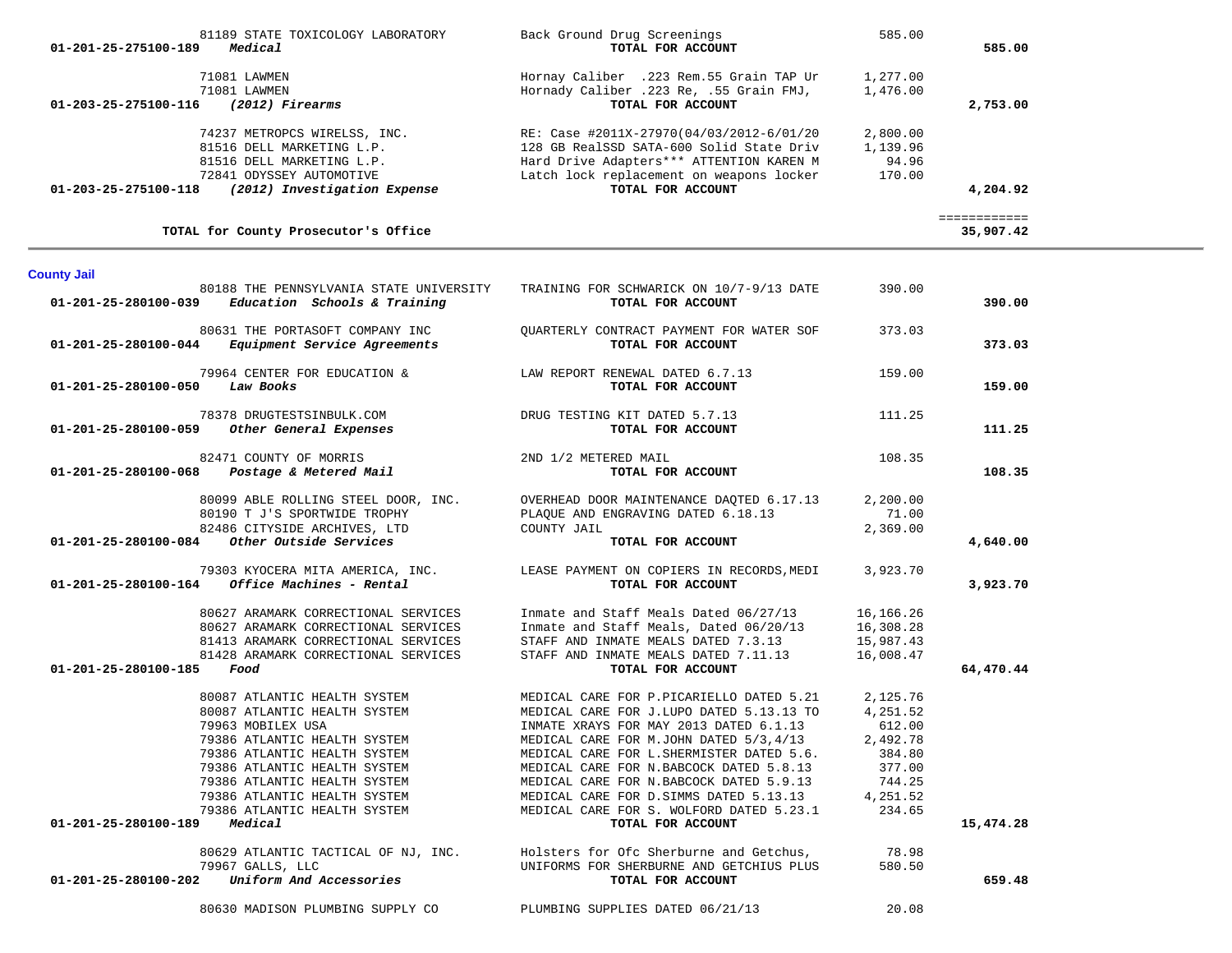| 01-201-25-280100-249                  | Bldg Maintenance Supplies                                      | TOTAL FOR ACCOUNT                                             |          | 20.08                     |  |
|---------------------------------------|----------------------------------------------------------------|---------------------------------------------------------------|----------|---------------------------|--|
| 01-201-25-280100-262                  | 80635 FOWLER EQUIP CO INC.<br>Machinery Repairs & Parts        | WASHING MACHINE REPAIR/PARTS, DATED 06/1<br>TOTAL FOR ACCOUNT | 886.21   | 886.21                    |  |
| 01-203-25-280100-162                  | 67226 JSJ FURNITURE CORPORATION<br>(2012) Furniture & Fixtures | ITEM CODE G89A11NP IZZY MID-BACK EXECUTI<br>TOTAL FOR ACCOUNT | 2,764.80 | 2,764.80                  |  |
|                                       | TOTAL for County Jail                                          |                                                               |          | ============<br>93,980.62 |  |
| <b>County Youth Detention Facilit</b> |                                                                |                                                               |          |                           |  |
|                                       | 80123 J & J ENTERPRISES                                        | Course Title - Current Drug Trends - Dat                      | 50.00    |                           |  |
|                                       | 80122 NJ DRUG RECOGNITION EXPERTS                              | Course title - High in Plain Sight - dat                      | 45.00    |                           |  |
|                                       | 81348 RIOS' ENGRAVING                                          | Retirement Plaque - Wheeler                                   | 98.00    |                           |  |
|                                       | 81348 RIOS' ENGRAVING                                          | JDO of year engraved plate                                    | 15.00    |                           |  |
| 01-201-25-281100-039                  | Education Schools & Training                                   | TOTAL FOR ACCOUNT                                             |          | 208.00                    |  |
|                                       | 81345 TOM POLLIO                                               | Prepaid Car Wash coupons                                      | 255.80   |                           |  |
| 01-201-25-281100-059                  | Other General Expenses                                         | TOTAL FOR ACCOUNT                                             |          | 255.80                    |  |
|                                       | 82471 COUNTY OF MORRIS                                         | 2ND 1/2 METERED MAIL                                          | 132.33   |                           |  |
| 01-201-25-281100-068                  | Postage & Metered Mail                                         | TOTAL FOR ACCOUNT                                             |          | 132.33                    |  |
|                                       | 81583 DEER PARK                                                | $04344956366 -15-13-7-14-13$                                  | 31.35    |                           |  |
|                                       | 81499 SODEXO INC & AFFILIATES                                  | Contractural Charge                                           | 2,736.15 |                           |  |
|                                       | 81499 SODEXO INC & AFFILIATES                                  | Meals                                                         | 3,878.16 |                           |  |
|                                       | 81499 SODEXO INC & AFFILIATES                                  | Snacks & Groceries                                            | 2,040.73 |                           |  |
| 01-201-25-281100-185                  | Food                                                           | TOTAL FOR ACCOUNT                                             |          | 8,686.39                  |  |
|                                       | 81559 ALLEN PAPER & SUPPLY CO                                  | Wonder Sud, plastic knife                                     | 107.67   |                           |  |
|                                       | 81754 ALLEN PAPER & SUPPLY CO                                  | Glass Cleaner                                                 | 87.74    |                           |  |
| 01-201-25-281100-252                  | Janitorial Supplies                                            | TOTAL FOR ACCOUNT                                             |          | 195.41                    |  |
|                                       | 80778 SERVICE PLUS                                             | Door Gasket                                                   | 44.00    |                           |  |
|                                       | 80778 SERVICE PLUS                                             | Labor                                                         | 100.00   |                           |  |
|                                       | 80778 SERVICE PLUS                                             | Travel                                                        | 65.00    |                           |  |
|                                       | 80778 SERVICE PLUS                                             | Shipping and Handling                                         | 16.32    |                           |  |
|                                       | 01-201-25-281100-262 Machinery Repairs & Parts                 | TOTAL FOR ACCOUNT                                             |          | 225.32                    |  |
|                                       |                                                                |                                                               |          | ============              |  |
|                                       | TOTAL for County Youth Detention Facilit                       |                                                               |          | 9,703.25                  |  |
|                                       |                                                                |                                                               |          |                           |  |
| <b>Road Repairs</b>                   |                                                                |                                                               |          |                           |  |
| 01-201-26-290100-036                  | 80905 SPACE FARMS INC                                          | carcass removal $6/1-6/30/2013$                               | 3,402.00 |                           |  |
|                                       | <i>Contracted Services</i>                                     | TOTAL FOR ACCOUNT                                             |          | 3,402.00                  |  |
|                                       | 81341 STAPLES BUSINESS ADVANTAGE                               | Brother Pc201, Pen                                            | 51.99    |                           |  |
|                                       | 81084 TRITEC OFFICE EQUIPMENT INC                              | Ricoh MPC2051 Serial #V9725600327 4/1-6/                      | 74.27    |                           |  |
|                                       | 81823 STAPLES BUSINESS ADVANTAGE                               | HP Yellow/Blk ink, pens                                       | 64.22    |                           |  |
| 01-201-26-290100-058                  | Office Supplies & Stationery                                   | TOTAL FOR ACCOUNT                                             |          | 190.48                    |  |
|                                       | 82471 COUNTY OF MORRIS                                         | 2ND 1/2 METERED MAIL                                          | 9.24     |                           |  |
| 01-201-26-290100-068                  | Postage & Metered Mail                                         | TOTAL FOR ACCOUNT                                             |          | 9.24                      |  |
|                                       | 80620 CENTURYLINK                                              | 310111021 June 25, 2013                                       | 160.20   |                           |  |
|                                       | 81091 VERIZON                                                  | 973 361-2726 132 16Y 7/1/2013                                 | 273.46   |                           |  |
|                                       | 82478 AT&T                                                     | ROAD REPAIRS                                                  | 12.63    |                           |  |
|                                       | 82477 AT&T                                                     | ROAD REPAIRS                                                  | 13.81    |                           |  |
|                                       | 82482 VERIZON                                                  | ROAD REPAIRS                                                  | 735.29   |                           |  |
|                                       | 82521 VERIZON                                                  | ROAD REPAIRS                                                  | 771.03   |                           |  |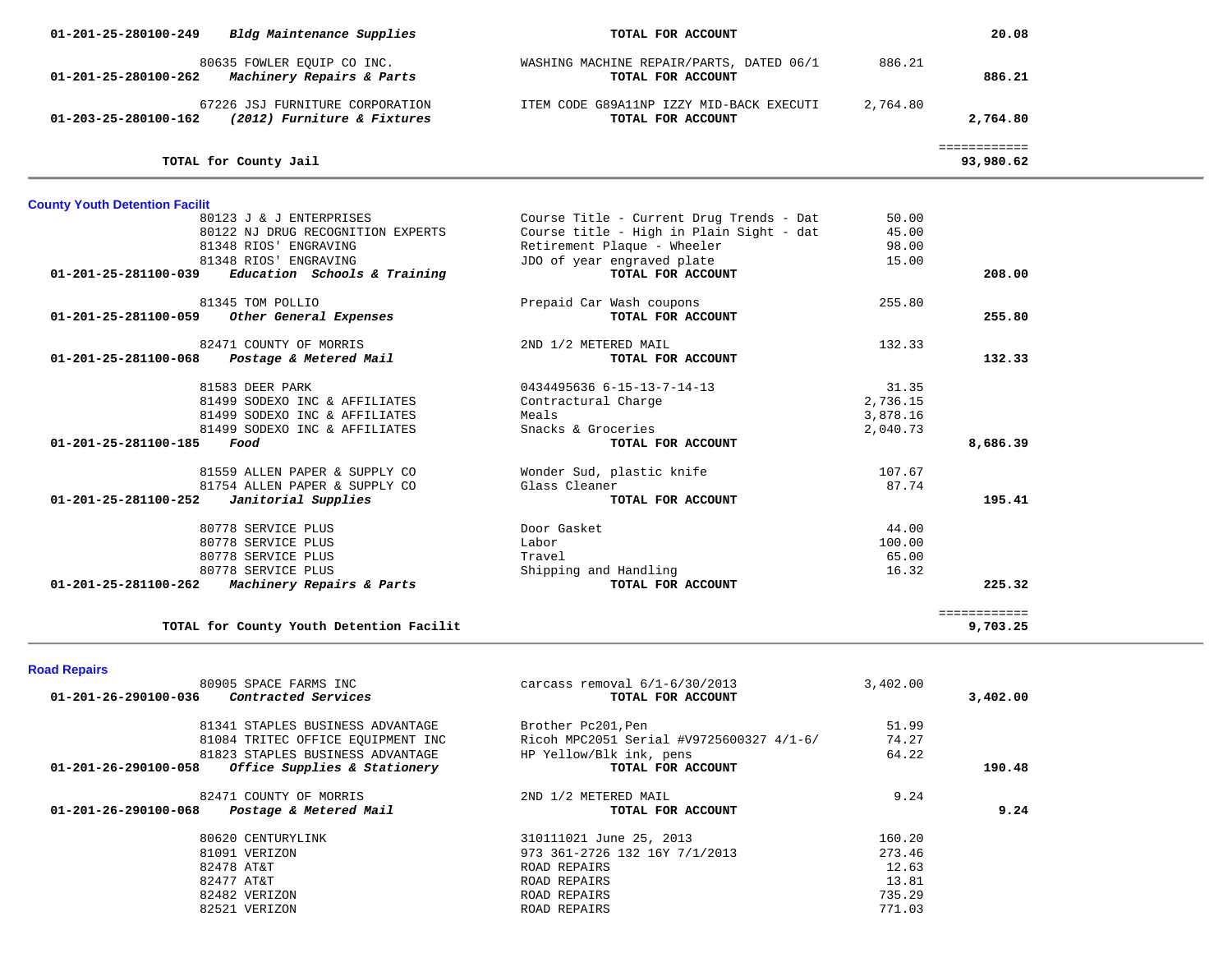| 01-201-26-292100-058           | Office Supplies & Stationery                                         | TOTAL FOR ACCOUNT                                    |                  | 173.80       |
|--------------------------------|----------------------------------------------------------------------|------------------------------------------------------|------------------|--------------|
|                                | 80771 STAPLES BUSINESS ADVANTAGE                                     | Folder file inter 1g1 1/3 ma                         | 22.22            |              |
|                                | 80771 STAPLES BUSINESS ADVANTAGE                                     | brother TZE 231 12 mm blk on wt                      | 14.24            |              |
|                                | 80771 STAPLES BUSINESS ADVANTAGE                                     | 1/5 std grn hanging lgl 50ct                         | 42.56            |              |
|                                | 80771 STAPLES BUSINESS ADVANTAGE                                     | SPLS 2in hang tab clear 50                           | 9.60             |              |
|                                | 80771 STAPLES BUSINESS ADVANTAGE<br>80771 STAPLES BUSINESS ADVANTAGE | HP 950 Black Ink<br>HP 951 Color Ink 3 Pack          | 27.39<br>57.79   |              |
| <b>Bridges and Culverts</b>    |                                                                      |                                                      |                  |              |
|                                |                                                                      |                                                      |                  |              |
|                                | TOTAL for Road Repairs                                               |                                                      |                  | 78,511.52    |
|                                |                                                                      |                                                      |                  | ============ |
| 01-201-26-290100-266           | Safety Items                                                         | TOTAL FOR ACCOUNT                                    |                  | 240.93       |
|                                | 81825 DEER PARK                                                      | 0434540175 6/15-7/14/2013                            | 20.31            |              |
|                                | 81824 DEER PARK                                                      | 0434540159 6/15-7/14/2013                            | 16.72            |              |
|                                | 80642 CABLEVISION                                                    | $07876 - 512349 - 01 - 9$ $8 - 1 - 13 - 9 - 30 - 13$ | 101.95           |              |
|                                | 80642 CABLEVISION                                                    | $07876 - 512349 - 01 - 9$ $7 - 1 - 13 - 8 - 30 - 13$ | 101.95           |              |
|                                |                                                                      |                                                      |                  |              |
| $01 - 201 - 26 - 290100 - 260$ | Construction Materials                                               | TOTAL FOR ACCOUNT                                    |                  | 2,047.74     |
|                                | 82015 SUSSEX COUNTY MUA                                              | CTM00001CM 7/18/2013 97546274                        | 285.30           |              |
|                                | 80903 MENDHAM GARDEN CENTER                                          | Hay Mulch 5/16/2013                                  | 20.20            |              |
|                                | 81562 GRINNELL RECYCLING INC.                                        |                                                      | 435.24           |              |
|                                | 81562 GRINNELL RECYCLING INC.                                        |                                                      | 418.35           |              |
|                                | 81562 GRINNELL RECYCLING INC.                                        | Disposable Recycling 138052, 138078, 138             | 249.35           |              |
|                                | 81085 SUSSEX COUNTY MUA                                              | CTMO0001CM 6/27-6/28/2013 97540495, 9754             | 639.30           |              |
|                                |                                                                      |                                                      |                  |              |
| $01 - 201 - 26 - 290100 - 244$ | Stone                                                                | TOTAL FOR ACCOUNT                                    |                  | 613.44       |
|                                | 81087 TILCON NEW YORK INC.                                           | stone                                                | 269.55           |              |
|                                | 80624 TILCON NEW YORK INC.                                           | quarry process                                       |                  |              |
|                                |                                                                      | quarry process                                       | 192.86           |              |
|                                | 80624 TILCON NEW YORK INC.                                           |                                                      | 151.03           |              |
|                                |                                                                      |                                                      |                  |              |
| $01 - 201 - 26 - 290100 - 238$ | Signage                                                              | TOTAL FOR ACCOUNT                                    |                  | 7,673.80     |
|                                | 80902 COUNTY WELDING SUPPLY CO                                       | small acetylene                                      | 8.85             |              |
|                                | 80902 COUNTY WELDING SUPPLY CO                                       | propane, liquified                                   | 34.99            |              |
|                                | 80902 COUNTY WELDING SUPPLY CO                                       | oxygen compressed                                    | 31.82            |              |
|                                | 80902 COUNTY WELDING SUPPLY CO                                       | propane, liquified                                   | 34.99            |              |
|                                | 81341 STAPLES BUSINESS ADVANTAGE                                     | Lenmar Nikon Battery                                 | 18.50            |              |
|                                | 81086 GARDEN STATE HIGHWAY                                           | green u-channel post, flp & taper                    | 2,055.00         |              |
|                                | 81086 GARDEN STATE HIGHWAY                                           | various signage material                             | 5,489.65         |              |
|                                |                                                                      |                                                      |                  |              |
| 01-201-26-290100-222           | Bituminous Concrete                                                  | TOTAL FOR ACCOUNT                                    |                  | 9,800.29     |
|                                | 81328 TILCON NEW YORK INC.                                           | $I - 5$                                              | 427.53           |              |
|                                | 81328 TILCON NEW YORK INC.<br>81328 TILCON NEW YORK INC.             | $I - 5$                                              | 218.56           |              |
|                                | 81089 TILCON NEW YORK INC.                                           | $I - 5$<br>$I - 5$                                   | 992.55<br>157.54 |              |
|                                | 81089 TILCON NEW YORK INC.                                           | $I - 5$                                              | 1,722.94         |              |
|                                | 80906 TILCON NEW YORK INC.                                           | I-5, winter mix                                      | 2,640.81         |              |
|                                | 80906 TILCON NEW YORK INC.                                           | $I - 5$                                              | 338.08           |              |
|                                | 80906 TILCON NEW YORK INC.                                           | $I - 5$                                              | 582.51           |              |
|                                | 80625 DOSCH-KING EMULSIONS INC                                       | RC 70 bulk rate Ticket # 1351                        | 638.25           |              |
|                                | 80364 TILCON NEW YORK INC.                                           | $I - 5$                                              | 1,374.14         |              |
|                                |                                                                      |                                                      |                  |              |

 **01-201-26-290100-146** *Telephone* **TOTAL FOR ACCOUNT 1,966.42**

 **01-201-26-290100-207** *Uniform & Clothing Allowance* **TOTAL FOR ACCOUNT 180.00**

81822 ARTHUR FRENZEL Work Boots per contract 90.00

81090 STATEWIDE STRIPING CORP Tellow/White Traffic Stripes center/side 52,387.18<br>1 Beads & Paints  **01-201-26-290100-221** *Beads & Paints* **TOTAL FOR ACCOUNT 52,387.18**

Work Boots per Contractor<br>TOTAL FOR ACCOUNT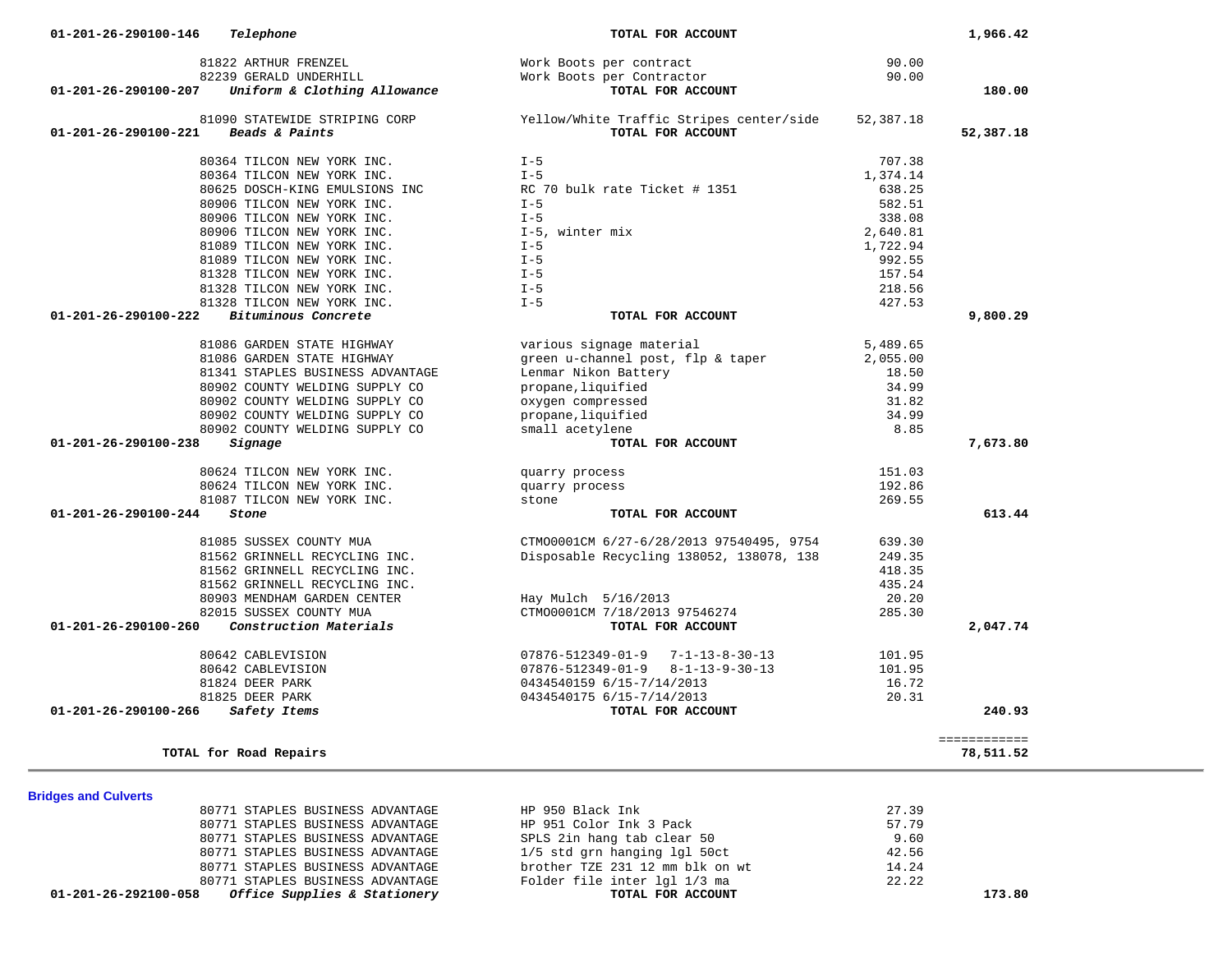| 80877 ROAD SAFETY SYSTEMS LLC                                | Steel Post W6x9 6', Corten                                     | 2,350.00 |                           |
|--------------------------------------------------------------|----------------------------------------------------------------|----------|---------------------------|
| 80877 ROAD SAFETY SYSTEMS LLC                                | Single buffer, Galv                                            | 706.80   |                           |
| 80877 ROAD SAFETY SYSTEMS LLC                                | Single buffer, Galv                                            | 1,413.60 |                           |
| 80877 ROAD SAFETY SYSTEMS LLC                                | W Beam 12-6 Galv.                                              | 3,187.00 |                           |
| 80877 ROAD SAFETY SYSTEMS LLC                                | Splice Bolt 5/8"x1.25, Galv.                                   | 350.00   |                           |
| 80877 ROAD SAFETY SYSTEMS LLC                                | Splice Bolt 5/8"x1.25, Galv.<br>Double Recessed Nut 5/8, Galv. | 360.00   |                           |
| 01-201-26-292100-230<br>Guard Rails                          | TOTAL FOR ACCOUNT                                              |          | 11,042.60                 |
|                                                              |                                                                |          |                           |
| 80972 SHEAFFER SUPPLY, INC.                                  | 1x25 stanley tape rule                                         | 11.30    |                           |
| 80972 SHEAFFER SUPPLY, INC.                                  | 2X60YD hvac duct tape                                          | 8.99     |                           |
| 80972 SHEAFFER SUPPLY, INC.                                  | compact mag. screw guide                                       | 4.99     |                           |
| 80619 SHEAFFER SUPPLY, INC.                                  | F507812x1/8x20MMMET c/o                                        | 59.20    |                           |
| 80619 SHEAFFER SUPPLY, INC.                                  | F12064.5x040x7/8 thin cutoff whl                               | 59.60    |                           |
| 80965 BEAUTIFUL RAGS                                         | Fast wipes 4/130 Countbucket                                   | 157.50   |                           |
| 81153 KENVIL POWER EOUIPMENT, INC.                           | 61PMMCS 50E Chain Loo                                          | 18.39    |                           |
| 81153 KENVIL POWER EOUIPMENT, INC.                           | processing surcharge                                           | 0.25     |                           |
|                                                              |                                                                |          |                           |
| 80773 SHEAFFER SUPPLY, INC.                                  | #1B braided flour yellow mason twine 250                       | 4.99     |                           |
| 80773 SHEAFFER SUPPLY, INC.                                  | $POW2772 - 1/4x4FLT$ Tapcon                                    | 44.28    |                           |
| 80773 SHEAFFER SUPPLY, INC.                                  | 1x69 Post Hole Bar w/tamper top                                | 35.68    |                           |
| 80773 SHEAFFER SUPPLY, INC.                                  | 16" Street broom w/handlehandle #44020                         | 20.34    |                           |
| 01-201-26-292100-246<br>Tools - Others                       | TOTAL FOR ACCOUNT                                              |          | 425.51                    |
| 80618 COUNTY WELDING SUPPLY CO                               | UN1072 Oxygen Compressed 2.2CWS 251cf cy                       | 21.50    |                           |
| 80768 COUNTY WELDING SUPPLY CO                               | cws 125 cf argon                                               | 2.95     |                           |
| 80768 COUNTY WELDING SUPPLY CO                               | cws 125 ar/co2 75/25                                           | 2.95     |                           |
| 80768 COUNTY WELDING SUPPLY CO                               | cws medium acetylene                                           | 11.80    |                           |
|                                                              |                                                                |          |                           |
| 80768 COUNTY WELDING SUPPLY CO                               | cws 125 cf oxygen                                              | 2.95     |                           |
| 80768 COUNTY WELDING SUPPLY CO                               | cws 251 cf oxygen                                              | 14.75    |                           |
| 80768 COUNTY WELDING SUPPLY CO                               | un1072 oxygen compressed 2.2                                   | 18.50    |                           |
| 80768 COUNTY WELDING SUPPLY CO                               | hazrdous material compliance charge                            | 3.00     |                           |
| 01-201-26-292100-248<br>Welding-Oxygen-Acetylene Etc         | TOTAL FOR ACCOUNT                                              |          | 78.40                     |
| 80617 HILTI INC                                              | Combo consisting of: Sheet metal nail x-e                      | 983.75   |                           |
| Construction Materials<br>01-201-26-292100-260               | TOTAL FOR ACCOUNT                                              |          | 983.75                    |
|                                                              |                                                                |          |                           |
| TOTAL for Bridges and Culverts                               |                                                                |          | ============<br>13,316.51 |
|                                                              |                                                                |          |                           |
|                                                              |                                                                |          |                           |
| <b>Shade Tree Commission</b>                                 |                                                                | 7.97     |                           |
| 81818 DEER PARK                                              | 0434593380 5/15-6/14/2013                                      |          |                           |
| 81818 DEER PARK                                              | 0434593380 6/15-7/14/2013                                      | 18.42    |                           |
| Other Operating&Repair Supply<br>01-201-26-300100-098        | TOTAL FOR ACCOUNT                                              |          | 26.39                     |
| 81999 STEPHAN TRUSZ                                          | work boots                                                     | 89.99    |                           |
| Uniform & Clothing Allowance<br>01-201-26-300100-207         | TOTAL FOR ACCOUNT                                              |          | 89.99                     |
| 81335 PLAINSMAN AUTO SUPPLY                                  | grease gun hose                                                | 47.99    |                           |
| 01-201-26-300100-262<br><i>Machinery Repairs &amp; Parts</i> | TOTAL FOR ACCOUNT                                              |          | 47.99                     |
|                                                              |                                                                |          |                           |
|                                                              |                                                                |          | ============              |
|                                                              |                                                                |          |                           |
|                                                              |                                                                |          |                           |
|                                                              |                                                                |          |                           |

 80093 FEDEX Fedex reissued bill for AHH Zoubek.Accou 55.37  **01-201-26-292100-068** *Postage & Metered Mail* **TOTAL FOR ACCOUNT 55.37**

 81998 VERIZON 973361668814279Y 7-1-13-7-31-13 379.33  **01-201-26-292100-146** *Telephone* **TOTAL FOR ACCOUNT 379.33**

80189 AH HARRIS & SONS, INC.<br>80189 AH HARRIS & SONS, INC. Delivery Charge 60.00 80189 AH HARRIS & SONS, INC.<br>
Subset of the Delivery Charge **10TAL FOR ACCOUNT** 50.00  **01-201-26-292100-227** *Concrete* **TOTAL FOR ACCOUNT 177.75**

> 80877 ROAD SAFETY SYSTEMS LLC W-Beam 12-6, Radius Convex 40 Ft, Galv 475.20 80877 ROAD SAFETY SYSTEMS LLC Steel post W6x9 6, Galv 2,200.00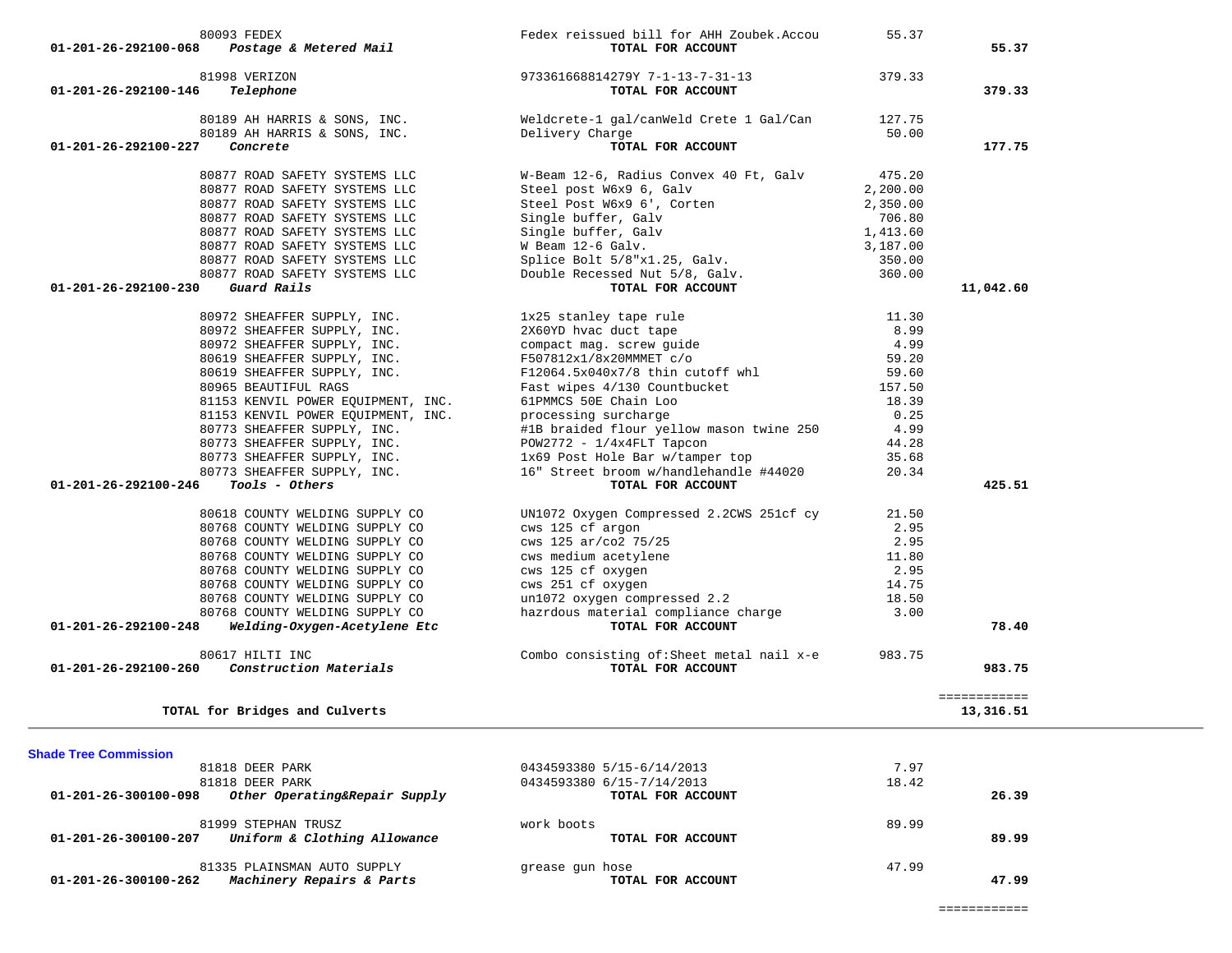| <b>Buildings &amp; Grounds</b>                                                                              |                                                                                                                                                                                   |          |             |
|-------------------------------------------------------------------------------------------------------------|-----------------------------------------------------------------------------------------------------------------------------------------------------------------------------------|----------|-------------|
|                                                                                                             | 81757 WILLIAM F. BARNISH RENT FOR DOVER PROBATION/AUGUST 2013 7,087.72<br>82007 WILLIAM F. BARNISH RENT FOR DOVER PROBATION/SEPTEMBER 2013 7,087.72                               |          |             |
|                                                                                                             |                                                                                                                                                                                   |          |             |
| Building Rental<br>01-201-26-310100-029                                                                     | TOTAL FOR ACCOUNT                                                                                                                                                                 |          | 14, 175. 44 |
|                                                                                                             |                                                                                                                                                                                   |          |             |
| 81503 SCIENTIFIC WATER CONDITIONING<br>81495 SCIENTIFIC WATER CONDITIONING                                  | WATERGUARD QTRLY BILLING/ $-JUNE - JULY - 2,175.00$<br>WATER GUARD SERVICE OUARTERLY BILLING                                                                                      | 675.00   |             |
| 81487 WEBSTER PLUMBING &                                                                                    |                                                                                                                                                                                   | 3,456.60 |             |
| 81487 WEBSTER PLUMBING &                                                                                    |                                                                                                                                                                                   | 164.60   |             |
| 81487 WEBSTER PLUMBING &                                                                                    |                                                                                                                                                                                   | 2,633.60 |             |
| Equipment Service Agreements<br>01-201-26-310100-044                                                        | TOTAL FOR ACCOUNT                                                                                                                                                                 |          | 9,104.80    |
| 81488 LAZ PARKING                                                                                           | 590803109/ JUROR PARKING - JUNE 01 -JUNE 2,133.00                                                                                                                                 |          |             |
| 81489 LAZ PARKING                                                                                           | 590803109/ JUROR PARKING - JUNE 15 -JUNE                                                                                                                                          |          |             |
| 82006 MORRISTOWN PARKING AUTHORITY                                                                          | PARKING MAINTENANCE FEE / JULY 2013                                                                                                                                               |          |             |
| 82246 MORRISTOWN PARKING AUTHORITY                                                                          | PARKING FEE - ANN STREET FOR 06/21/13 TH 245.00                                                                                                                                   |          |             |
| 01-201-26-310100-062<br>Parking Lot Rental                                                                  | TOTAL FOR ACCOUNT                                                                                                                                                                 |          | 9,666.00    |
|                                                                                                             | $1/13$ TH 5,<br>$1/13$ TH 2.<br>711.12<br>533.30<br>355<br>Y                                                                                                                      |          |             |
| 81731 ELEVATOR MAINTENANCE CORP                                                                             | 749 / RE: A & R BLDG                                                                                                                                                              |          |             |
| 81731 ELEVATOR MAINTENANCE CORP                                                                             | 757 / RE: CH                                                                                                                                                                      |          |             |
| 81731 ELEVATOR MAINTENANCE CORP                                                                             | 758 / RE: SCHUYLER                                                                                                                                                                |          |             |
| 81731 ELEVATOR MAINTENANCE CORP                                                                             | 759 / RE: CH                                                                                                                                                                      |          |             |
| 81731 ELEVATOR MAINTENANCE CORP                                                                             | 760 / RE: LIBRARY                                                                                                                                                                 |          |             |
| 81731 ELEVATOR MAINTENANCE CORP                                                                             | 761 / RE: SEU                                                                                                                                                                     |          |             |
| 81731 ELEVATOR MAINTENANCE CORP                                                                             | 762 / RE: PSTA                                                                                                                                                                    |          |             |
| 81731 ELEVATOR MAINTENANCE CORP                                                                             | 763 / RE: H/S                                                                                                                                                                     |          |             |
| 81731 ELEVATOR MAINTENANCE CORP                                                                             | 764 / RE: H/S                                                                                                                                                                     |          |             |
| 81731 ELEVATOR MAINTENANCE CORP                                                                             | $869 / RE: MV-2$                                                                                                                                                                  | 177.78   |             |
| 81731 ELEVATOR MAINTENANCE CORP                                                                             | 895/RE: CAC                                                                                                                                                                       | 177.78   |             |
| 01-201-26-310100-084 Other Outside Services                                                                 | TOTAL FOR ACCOUNT                                                                                                                                                                 |          | 3,200.00    |
| 81508 FASTENAL COMPANY                                                                                      | WO69589/ RE: B & G/ DATED 07-03-13 59.99                                                                                                                                          |          |             |
| 01-201-26-310100-095 Other Administrative Supplies                                                          | TOTAL FOR ACCOUNT                                                                                                                                                                 |          | 59.99       |
|                                                                                                             |                                                                                                                                                                                   |          |             |
| 80659 COMPLETE SECURITY SYSTEMS, INC. RE: CH/ 06-13-13                                                      |                                                                                                                                                                                   | 245.00   |             |
|                                                                                                             |                                                                                                                                                                                   | 420.00   |             |
|                                                                                                             | 81484 COMPLETE SECURITY SYSTEMS, INC. RE: HEALTH MNGMNT/ 07-01-13<br>81484 COMPLETE SECURITY SYSTEMS, INC. RE: CH/ 07-08-13                                                       | 750.00   |             |
|                                                                                                             | 81484 COMPLETE SECURITY SYSTEMS, INC. THE: COMM CENTER/ 07-11-13<br>81484 COMPLETE SECURITY SYSTEMS, INC. RE: HEALTH MNGMNT/ 07-11-13                                             | 35.00    |             |
|                                                                                                             |                                                                                                                                                                                   | 140.00   |             |
| Security Equipment<br>01-201-26-310100-128                                                                  | TOTAL FOR ACCOUNT                                                                                                                                                                 |          | 1,590.00    |
|                                                                                                             |                                                                                                                                                                                   |          |             |
|                                                                                                             | 81493 MC MUA TRANSFER STATION $000291/RE: REFUSE REMOVAL/JUNE 2013 / 303.37$<br>81492 MC MUA TRANSFER STATION $100055/ WASTE \hspace{0.05cm} COLLECTION - JUNE 2013/ 06$ 5,330.00 |          |             |
|                                                                                                             |                                                                                                                                                                                   |          |             |
| $01-201-26-310100-143$ Rubbish & Trash Removal                                                              | TOTAL FOR ACCOUNT                                                                                                                                                                 |          | 7,493.96    |
| 81494 ROBERT GREGOVICH                                                                                      |                                                                                                                                                                                   | 70.00    |             |
| 94 ROBERT GREGOVICH<br><b>Uniform &amp; Clothing Allowance</b> 2013 WORK BOOTS - MV<br>01-201-26-310100-207 | TOTAL FOR ACCOUNT                                                                                                                                                                 |          | 70.00       |
|                                                                                                             |                                                                                                                                                                                   |          |             |
| 80655 BAYWAY LUMBER                                                                                         | WO69395/ RE: OTA/ 06-13-13                                                                                                                                                        | 797.74   |             |
| 80655 BAYWAY LUMBER                                                                                         | WO69395/ RE: OTA/ 06-18-13                                                                                                                                                        | 99.96    |             |
| 81511 MORRISTOWN LUMBER &                                                                                   | RE: CH/ DATED 06-08-13                                                                                                                                                            | 30.55    |             |
| 81511 MORRISTOWN LUMBER &                                                                                   | WO69359/ RE: SCHUYLER PARK/ DATED 06-10-                                                                                                                                          | 34.44    |             |
| 81511 MORRISTOWN LUMBER &                                                                                   | WO69334/ RE: VOTING WHS/ DATED 06-18-13                                                                                                                                           | 7.18     |             |
| 81511 MORRISTOWN LUMBER &                                                                                   | WO69395/ RE: OTA/ DATED 06-12-13                                                                                                                                                  | 32.67    |             |
| Building Repairs<br>01-201-26-310100-223                                                                    | TOTAL FOR ACCOUNT                                                                                                                                                                 |          | 1,002.54    |
| 80688 KLEIZA ENTERPRISES INC                                                                                | RE: YOUTH SHELTER/ 05-30-13                                                                                                                                                       | 150.00   |             |
| 80756 PARKHURST DISTRIBUTING CO INC                                                                         | WO69249/ RE: CAC/ 06-03-13                                                                                                                                                        | 169.84   |             |
| 81513 J.A. SEXAUER                                                                                          | 291492/ RE: STOCK/ 06-20-13                                                                                                                                                       | 541.61   |             |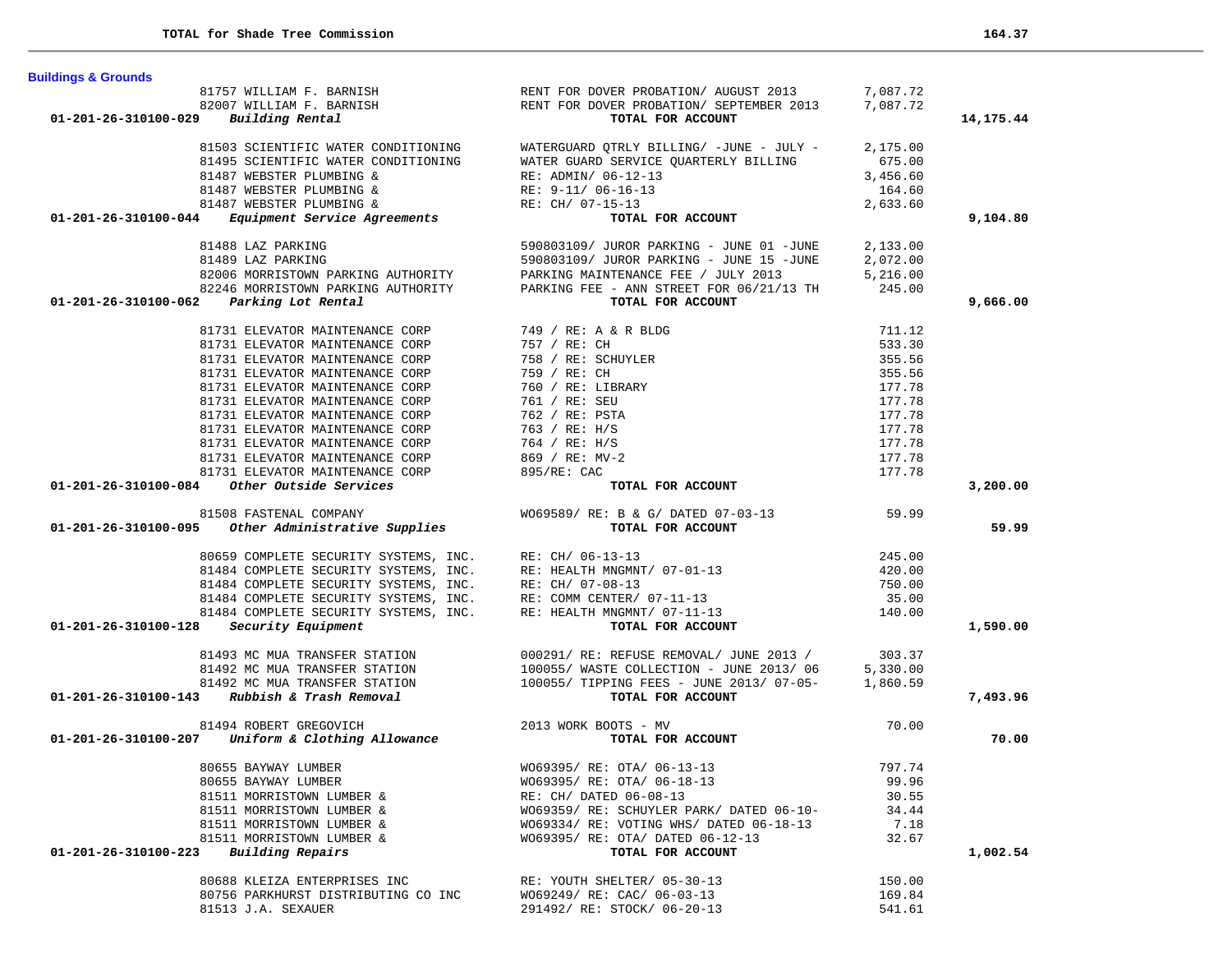| 1913) 3.1.4.5 2022/02<br>1913) 3.4.5 2022/02<br>1913) 3.4.5 2022/02<br>1913) 3.4.5 2022/12<br>1913) 3.4.5 2022/12<br>1913) 3.4.5 2022/12<br>1923) 2.3.1<br>1923) 3.6 2022/12<br>1923) 3.6 2022/12<br>1923) 3.6 2022/12<br>1923) 3.6 2022/12<br>1923                                                                                                                                                |                                                                                                                                                                                                                                                  |                | 4,818.44 |
|----------------------------------------------------------------------------------------------------------------------------------------------------------------------------------------------------------------------------------------------------------------------------------------------------------------------------------------------------------------------------------------------------|--------------------------------------------------------------------------------------------------------------------------------------------------------------------------------------------------------------------------------------------------|----------------|----------|
|                                                                                                                                                                                                                                                                                                                                                                                                    |                                                                                                                                                                                                                                                  |                |          |
|                                                                                                                                                                                                                                                                                                                                                                                                    |                                                                                                                                                                                                                                                  |                |          |
|                                                                                                                                                                                                                                                                                                                                                                                                    |                                                                                                                                                                                                                                                  |                |          |
|                                                                                                                                                                                                                                                                                                                                                                                                    |                                                                                                                                                                                                                                                  |                |          |
|                                                                                                                                                                                                                                                                                                                                                                                                    |                                                                                                                                                                                                                                                  |                |          |
|                                                                                                                                                                                                                                                                                                                                                                                                    |                                                                                                                                                                                                                                                  |                |          |
|                                                                                                                                                                                                                                                                                                                                                                                                    |                                                                                                                                                                                                                                                  |                |          |
|                                                                                                                                                                                                                                                                                                                                                                                                    |                                                                                                                                                                                                                                                  |                | 3,055.26 |
|                                                                                                                                                                                                                                                                                                                                                                                                    |                                                                                                                                                                                                                                                  |                |          |
|                                                                                                                                                                                                                                                                                                                                                                                                    |                                                                                                                                                                                                                                                  |                |          |
|                                                                                                                                                                                                                                                                                                                                                                                                    |                                                                                                                                                                                                                                                  |                |          |
|                                                                                                                                                                                                                                                                                                                                                                                                    |                                                                                                                                                                                                                                                  |                |          |
|                                                                                                                                                                                                                                                                                                                                                                                                    |                                                                                                                                                                                                                                                  |                |          |
|                                                                                                                                                                                                                                                                                                                                                                                                    |                                                                                                                                                                                                                                                  |                |          |
|                                                                                                                                                                                                                                                                                                                                                                                                    |                                                                                                                                                                                                                                                  |                |          |
|                                                                                                                                                                                                                                                                                                                                                                                                    |                                                                                                                                                                                                                                                  |                |          |
|                                                                                                                                                                                                                                                                                                                                                                                                    |                                                                                                                                                                                                                                                  |                |          |
|                                                                                                                                                                                                                                                                                                                                                                                                    |                                                                                                                                                                                                                                                  |                |          |
|                                                                                                                                                                                                                                                                                                                                                                                                    |                                                                                                                                                                                                                                                  |                |          |
|                                                                                                                                                                                                                                                                                                                                                                                                    |                                                                                                                                                                                                                                                  |                |          |
|                                                                                                                                                                                                                                                                                                                                                                                                    |                                                                                                                                                                                                                                                  |                |          |
|                                                                                                                                                                                                                                                                                                                                                                                                    |                                                                                                                                                                                                                                                  |                |          |
|                                                                                                                                                                                                                                                                                                                                                                                                    |                                                                                                                                                                                                                                                  |                |          |
|                                                                                                                                                                                                                                                                                                                                                                                                    |                                                                                                                                                                                                                                                  |                |          |
|                                                                                                                                                                                                                                                                                                                                                                                                    |                                                                                                                                                                                                                                                  |                | 2,644.52 |
|                                                                                                                                                                                                                                                                                                                                                                                                    |                                                                                                                                                                                                                                                  |                |          |
|                                                                                                                                                                                                                                                                                                                                                                                                    |                                                                                                                                                                                                                                                  |                |          |
|                                                                                                                                                                                                                                                                                                                                                                                                    |                                                                                                                                                                                                                                                  |                |          |
|                                                                                                                                                                                                                                                                                                                                                                                                    |                                                                                                                                                                                                                                                  |                |          |
| $\begin{array}{cccc} 80677 \text{ GRASS ROOT}} & \text{TURF PRODUCTS INC} & \text{W069160/ RE: GRNDS MAINT/ 05-30-13} & 46.84 \\ 80677 \text{ GRASS ROOTS TURF PRODUCTS INC} & \text{RE: GRNDS MAINT/ 06-20-13} & 559.72 \\ 81510 \text{ GRASS ROOTS TURF PRODUCTS INC} & \text{W069330/ RE: SCHUVLER PARK/ DATED 06-25-} & 87.60 \\ 81510 \text{ GRASS ROOTS TURF PRODUCTS INC} & \text{W069471/$ |                                                                                                                                                                                                                                                  |                | 806.86   |
| 81551 TOMAR INDUSTRIES INC<br>01-201-26-310100-252 <i>Janitorial Supplies</i><br>059350/RE: JANITORIAL SUPPLIES/06-11-<br><b>1,309.50</b> TOTAL FOR ACCOUNT                                                                                                                                                                                                                                        |                                                                                                                                                                                                                                                  |                |          |
|                                                                                                                                                                                                                                                                                                                                                                                                    |                                                                                                                                                                                                                                                  |                | 1,309.50 |
|                                                                                                                                                                                                                                                                                                                                                                                                    | 80678 SPEEDWELL ELECTRIC MOTORS<br>80678 SPEEDWELL ELECTRIC MOTORS<br>80678 SPEEDWELL ELECTRIC MOTORS<br>80678 SPEEDWELL ELECTRIC MOTORS<br>80679 TRANE<br>80679 TRANE<br>8069045/ RE: CAC/ 05-17-13<br>80679 TRANE<br>80679 TRANE<br>80679 TRAN |                |          |
|                                                                                                                                                                                                                                                                                                                                                                                                    |                                                                                                                                                                                                                                                  |                |          |
|                                                                                                                                                                                                                                                                                                                                                                                                    |                                                                                                                                                                                                                                                  |                |          |
|                                                                                                                                                                                                                                                                                                                                                                                                    |                                                                                                                                                                                                                                                  |                |          |
| 80681 EASTBOUND GARDEN CENTER                                                                                                                                                                                                                                                                                                                                                                      | RE: EQUIP REPAIR/ 05-02-13                                                                                                                                                                                                                       | 160.18         |          |
| 80681 EASTBOUND GARDEN CENTER                                                                                                                                                                                                                                                                                                                                                                      | RE: EQUIP REPAIR/ 05-20-13                                                                                                                                                                                                                       | 13.75          |          |
| 81500 R & J CONTROL, INC.                                                                                                                                                                                                                                                                                                                                                                          | 003114/ SEU/ 05-14-13                                                                                                                                                                                                                            | 315.00         |          |
|                                                                                                                                                                                                                                                                                                                                                                                                    | 003109/ MONTVILLE/ 07-05-13                                                                                                                                                                                                                      | 408.75         |          |
|                                                                                                                                                                                                                                                                                                                                                                                                    |                                                                                                                                                                                                                                                  |                | 3,117.87 |
| 81500 R & J CONTROL, INC.<br>Machinery Repairs & Parts                                                                                                                                                                                                                                                                                                                                             | TOTAL FOR ACCOUNT                                                                                                                                                                                                                                |                |          |
|                                                                                                                                                                                                                                                                                                                                                                                                    |                                                                                                                                                                                                                                                  |                |          |
| 01-201-26-310100-262<br>80680 WHITE & SHAUGER INC.                                                                                                                                                                                                                                                                                                                                                 | WO68982/ RE: PSTA/ 05-07-13                                                                                                                                                                                                                      | 61.32          |          |
| 81508 FASTENAL COMPANY<br>81508 FASTENAL COMPANY                                                                                                                                                                                                                                                                                                                                                   | WO69412/ RE: CAC/ DATED 06-13-13<br>WO69405/ RE: LEGAL SERV/ DATED 06-14-13                                                                                                                                                                      | 38.40<br>82.43 |          |

 81513 J.A. SEXAUER 291492/ WO69249/ RE:CAC/ 06-25-13 301.56 81513 J.A. SEXAUER<br>81513 J.A. SEXAUER 291492/ WO69249/ RE:CAC/ 06-25-13 538.78<br>297.94 81513 J.A. SEXAUER 291492/ RE: STOCK/ 06-27-13 387.84

81513 J.A. SEXAUER 291492/ WO69502/ RE: STOCK/ 07-02-13 1,285.48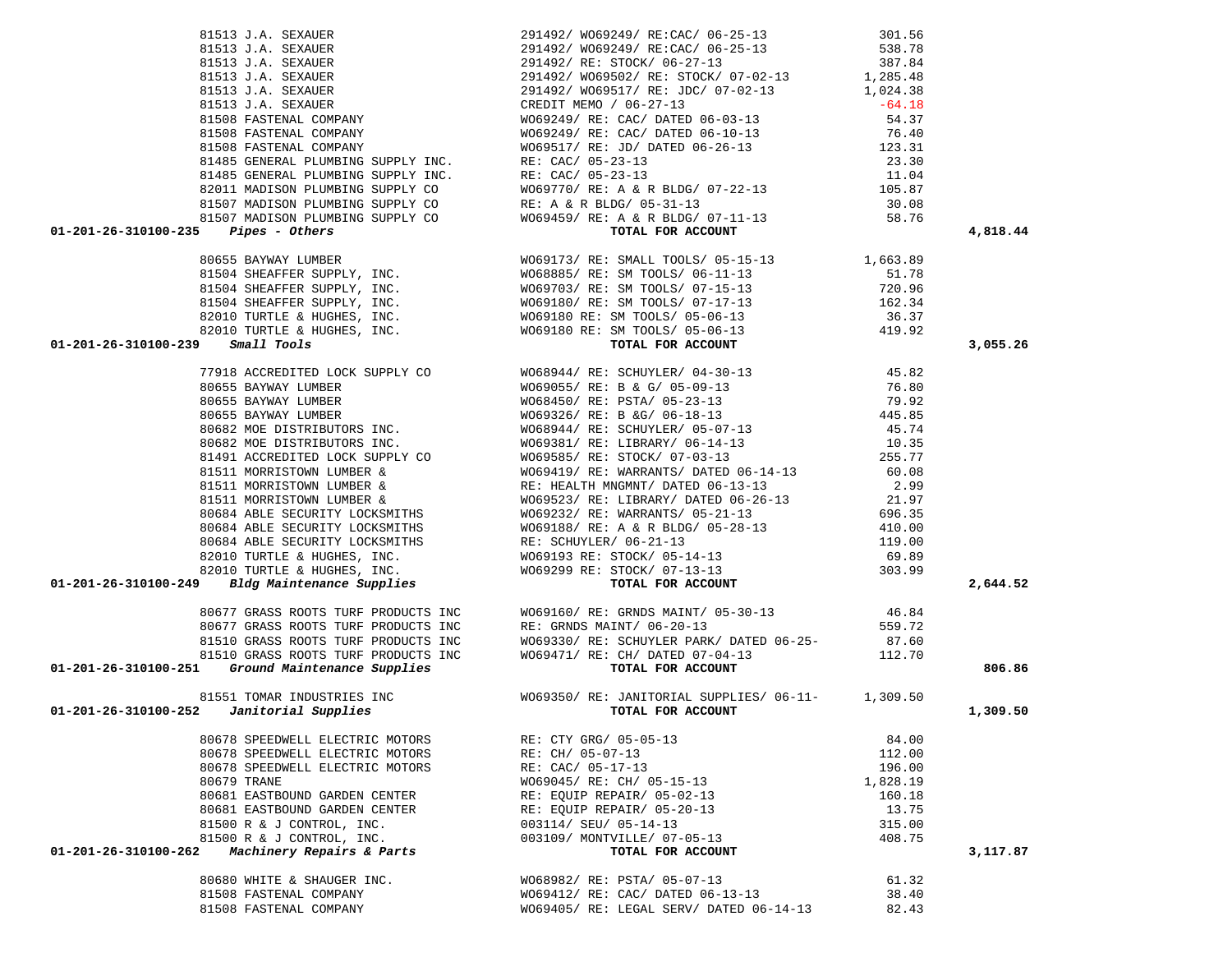|                                                                                                                             |                                                                                                                                                                           | 125.19    |              |
|-----------------------------------------------------------------------------------------------------------------------------|---------------------------------------------------------------------------------------------------------------------------------------------------------------------------|-----------|--------------|
|                                                                                                                             | 82010 TURTLE & HUGHES, INC.<br>81751 BINSKY & SNYDER SERVICES LLC RE: ADMIN - CH / 07-03-13                                                                               | 501.75    |              |
|                                                                                                                             | 81751 BINSKY & SNYDER SERVICES LLC RE: ADMIN - CH / 07-03-13                                                                                                              | 692.77    |              |
| 01-201-26-310100-264 Heat & A/C                                                                                             | TOTAL FOR ACCOUNT                                                                                                                                                         |           | 1,501.86     |
|                                                                                                                             | 82008 TURTLE & HUGHES, INC. WO69411/ RE: K-9/ 06-13-13 115.50                                                                                                             |           |              |
|                                                                                                                             |                                                                                                                                                                           | 123.90    |              |
|                                                                                                                             | 82008 TURTLE & HUGHES, INC.<br>82008 TURTLE & HUGHES, INC.<br>82008 TURTLE & HUGHES, INC.<br>82008 TURTLE & HUGHES, INC.<br>WO69662/ RE: FRELINGHUYSEN/ 07-10-13 1,181.90 |           |              |
|                                                                                                                             |                                                                                                                                                                           | 26.37     |              |
| 82008 TURTLE & HUGHES, INC.                                                                                                 | WO69352/RE: CH/ 06-27-13 2,918.00                                                                                                                                         |           |              |
|                                                                                                                             |                                                                                                                                                                           |           |              |
|                                                                                                                             |                                                                                                                                                                           |           |              |
|                                                                                                                             | WO68436/ RE: PSTA/ 04-20-13                                                                                                                                               | 10.09     |              |
| 77675 TURTLE & HUGHES, INC.<br>77675 TURTLE & HUGHES, INC.                                                                  | WO66667/ RE: LAW & PUB SAFETY/ 04-22-13 140.55                                                                                                                            |           |              |
| 77675 TURTLE & HUGHES, INC.                                                                                                 | W068436/ RE: PSTA/ 04-23-13                                                                                                                                               | 38.40     |              |
|                                                                                                                             | 77675 TURTLE & HUGHES, INC. WO68938/RE: VOTING MACHINE/ 04-23-13 43.21                                                                                                    |           |              |
|                                                                                                                             | 82009 TURTLE & HUGHES, INC. WO69598/ RE: BULBS 07-03-13                                                                                                                   | 1,438.94  |              |
|                                                                                                                             |                                                                                                                                                                           |           |              |
|                                                                                                                             |                                                                                                                                                                           |           |              |
| 82009 TURTLE & HUGHES, INC. THE READ CREDIT MEMO/ 06-29-13                                                                  | $-519.60$                                                                                                                                                                 |           |              |
| 82009 TURTLE & HUGHES, INC. CREDIT MEMO/ 06-29-13                                                                           |                                                                                                                                                                           | $-519.60$ |              |
| 01-201-26-310100-265 Electrical                                                                                             | TOTAL FOR ACCOUNT                                                                                                                                                         |           | 7,011.55     |
|                                                                                                                             | 82004 MORRISTOWN PARKING AUTHORITY   INCREMENTAL BOND / JULY 2013                                                                                                         | 1,713.95  |              |
| $01-201-26-310100-267$ Incremental Bond Costs                                                                               | TOTAL FOR ACCOUNT                                                                                                                                                         |           | 1,713.95     |
|                                                                                                                             |                                                                                                                                                                           | 603.90    |              |
| $0.985 BAYWAY LUMBER$ wo 67810/RE: OTA/ 11-26-12<br>01-203-26-310100-249 (2012) Bldg Maintenance Supplies TOTAL FOR ACCOUNT |                                                                                                                                                                           |           | 603.90       |
|                                                                                                                             |                                                                                                                                                                           |           | ============ |
| TOTAL for Buildings & Grounds                                                                                               |                                                                                                                                                                           |           | 72,946.44    |

**Motor Services Center** 

| 81008 STAPLES BUSINESS ADVANTAGE                             | FILE, TAPE                                                                                                                                                                                                                                                                                                                                                                                                              | 31.19    |          |
|--------------------------------------------------------------|-------------------------------------------------------------------------------------------------------------------------------------------------------------------------------------------------------------------------------------------------------------------------------------------------------------------------------------------------------------------------------------------------------------------------|----------|----------|
| 81472 STAPLES BUSINESS ADVANTAGE MOUSE PAD                   |                                                                                                                                                                                                                                                                                                                                                                                                                         | 11.30    |          |
| Office Supplies & Stationery<br>01-201-26-315100-058         | TOTAL FOR ACCOUNT                                                                                                                                                                                                                                                                                                                                                                                                       |          | 42.49    |
| 80992 CABLEVISION                                            | $07876 - 599391 - 01 - 7$ , $7/8/13$ $-8/7/13$<br>BLOWER                                                                                                                                                                                                                                                                                                                                                                | 54.95    |          |
| 80598 GRAINGER                                               |                                                                                                                                                                                                                                                                                                                                                                                                                         | 76.08    |          |
| 80997 J & D SALES & SERVICE LLC                              | SERVICE WATER RECYCLER                                                                                                                                                                                                                                                                                                                                                                                                  | 337.24   |          |
|                                                              | 80997 J & D SALES & SERVICE LLC SERVICE WATER RECYCLER WHARTON                                                                                                                                                                                                                                                                                                                                                          | 160.00   |          |
|                                                              | $\begin{tabular}{lllllllllllllllllllll} \multicolumn{4.5cm}{0.5cm} \multicolumn{4.5cm}{0.5cm} \multicolumn{4.5cm}{0.5cm} \multicolumn{4.5cm}{0.5cm} \multicolumn{4.5cm}{0.5cm} \multicolumn{4.5cm}{0.5cm} \multicolumn{4.5cm}{0.5cm} \multicolumn{4.5cm}{0.5cm} \multicolumn{4.5cm}{0.5cm} \multicolumn{4.5cm}{0.5cm} \multicolumn{4.5cm}{0.5cm} \multicolumn{4.5cm}{0.5cm} \multicolumn{4.5cm}{0.5cm} \multicolumn{4.$ |          |          |
|                                                              |                                                                                                                                                                                                                                                                                                                                                                                                                         |          |          |
|                                                              |                                                                                                                                                                                                                                                                                                                                                                                                                         |          |          |
|                                                              | CHROMABASE<br>82486 CITYSIDE ARCHIVES, LTD MOTOR SERVICES CENTER<br>81477 GTS WELCO HEADBAND, LENS<br>80998 KYOCERA MITA AMERICA, INC. COPIER LEASE<br>91467 MSC INDUSTRIAL SUPPLY CO. CONTAINER, BOTTLE TRIGGED<br>1467 MSC INDUSTRIAL                                                                                                                                                                                 |          |          |
|                                                              |                                                                                                                                                                                                                                                                                                                                                                                                                         |          |          |
|                                                              |                                                                                                                                                                                                                                                                                                                                                                                                                         | 64.99    |          |
|                                                              |                                                                                                                                                                                                                                                                                                                                                                                                                         | 764.25   |          |
|                                                              | CONTAINER, BOTTLE, TRIGGER<br>————————————————————                                                                                                                                                                                                                                                                                                                                                                      | 102.40   |          |
| 81467 MSC INDUSTRIAL SUPPLY CO.                              | FILTERS<br>FILTERS<br>EYEWASH, CLAMPS<br>GLOVES, BRUSH                                                                                                                                                                                                                                                                                                                                                                  | 157.16   |          |
| 81467 MSC INDUSTRIAL SUPPLY CO.                              |                                                                                                                                                                                                                                                                                                                                                                                                                         | 120.76   |          |
| 81467 MSC INDUSTRIAL SUPPLY CO. GLOVES, BRUSH                |                                                                                                                                                                                                                                                                                                                                                                                                                         | 109.02   |          |
|                                                              |                                                                                                                                                                                                                                                                                                                                                                                                                         | 2,745.00 |          |
|                                                              | 91480 WHITEMARSH CORPORATION<br>81961 DEER PARK 6/15/13 - 7/14/13<br>81972 SGS TESTCOM INC MONTHLY INSPECTION MAINTENANCE, JULY 201<br>$6/15/13 - 7/14/13$                                                                                                                                                                                                                                                              | 247.90   |          |
|                                                              |                                                                                                                                                                                                                                                                                                                                                                                                                         | 189.41   |          |
| 81461 FIRST CHOICE AUTOMOTIVE THE REPAIR A/C MACHINE         | INE THE TERM OF THE STATE OF THE STATE OF THE STATE OF THE STATE OF THE STATE OF THE STATE OF THE STATE OF THE                                                                                                                                                                                                                                                                                                          | 336.33   |          |
| 81000 MSC INDUSTRIAL SUPPLY CO. TUBE, DRILL BIT              |                                                                                                                                                                                                                                                                                                                                                                                                                         | 314.13   |          |
|                                                              |                                                                                                                                                                                                                                                                                                                                                                                                                         | 255.60   |          |
| 01-201-26-315100-098                                         | 91098 PROGRESSIVE BUSINESS<br>3 Other Operating&Repair Supply<br>3 Other Operating&Repair Supply<br>TOTAL FOR ACCOUNT                                                                                                                                                                                                                                                                                                   |          | 7,162.74 |
| 80590 AMERICAN WEAR INC. THE CONTROL ONLY ONLY ONLY UNIFORMS |                                                                                                                                                                                                                                                                                                                                                                                                                         | 205.75   |          |
| 80590 AMERICAN WEAR INC. THE UNIFORMS & MATS                 |                                                                                                                                                                                                                                                                                                                                                                                                                         | 255.74   |          |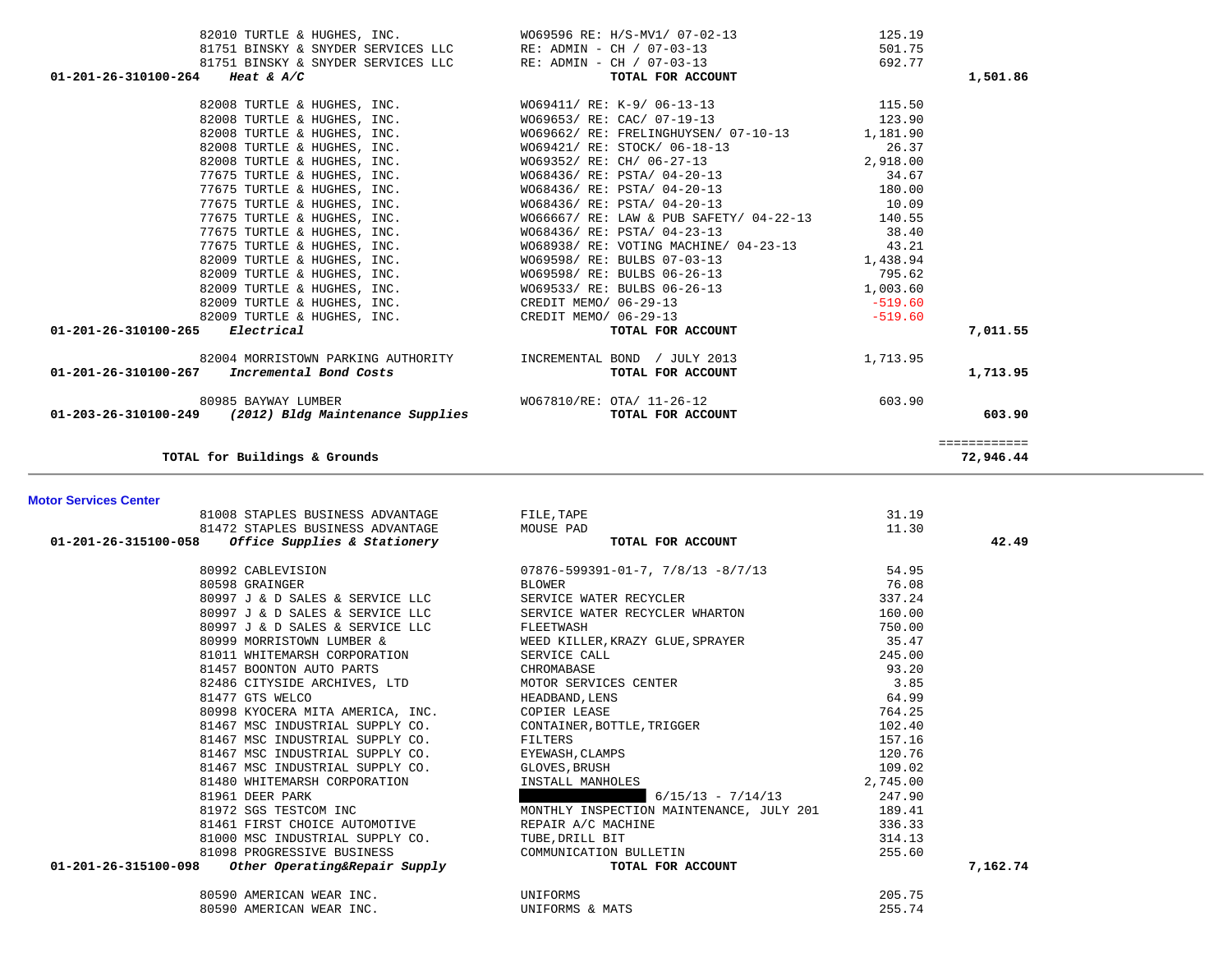| 81097 INTER CITY TIRE                                                                                                         | TIRES                                                                                                                                                                                                                                                                             | 1,338.68       |          |
|-------------------------------------------------------------------------------------------------------------------------------|-----------------------------------------------------------------------------------------------------------------------------------------------------------------------------------------------------------------------------------------------------------------------------------|----------------|----------|
| 81009 STS TIRE & AUTO CENTERS                                                                                                 | TIRES                                                                                                                                                                                                                                                                             | 487.16         |          |
| 81479 GOODYEAR AUTO SERVICE                                                                                                   | TIRES                                                                                                                                                                                                                                                                             | 404.44         |          |
| 81463 INTER CITY TIRE                                                                                                         | TIRES                                                                                                                                                                                                                                                                             | 697.40         |          |
| 81463 INTER CITY TIRE                                                                                                         | TIRES                                                                                                                                                                                                                                                                             | 477.61         |          |
| 81463 INTER CITY TIRE                                                                                                         | TIRES                                                                                                                                                                                                                                                                             | 1,427.26       |          |
| 81473 STS TIRE & AUTO CENTERS                                                                                                 | TIRES                                                                                                                                                                                                                                                                             | 668.16         |          |
| 81473 STS TIRE & AUTO CENTERS                                                                                                 | TIRES                                                                                                                                                                                                                                                                             | 405.32         |          |
| 81473 STS TIRE & AUTO CENTERS<br>81473 STS TIRE & AUTO CENTERS TIRES<br>81473 STS TIRE & AUTO CENTERS TIRES                   |                                                                                                                                                                                                                                                                                   | 565.26         |          |
|                                                                                                                               |                                                                                                                                                                                                                                                                                   | 622.08         |          |
| Tires<br>01-201-26-315100-245                                                                                                 | TOTAL FOR ACCOUNT                                                                                                                                                                                                                                                                 |                | 7,093.37 |
| 80610 GTS WELCO                                                                                                               | GLASSES COVER                                                                                                                                                                                                                                                                     | 12.02          |          |
| 80610 GTS WELCO                                                                                                               | ELECTR                                                                                                                                                                                                                                                                            | 86.45          |          |
| 01-201-26-315100-248 Welding-Oxygen-Acetylene Etc                                                                             | TOTAL FOR ACCOUNT                                                                                                                                                                                                                                                                 |                | 98.47    |
|                                                                                                                               |                                                                                                                                                                                                                                                                                   |                |          |
| 80609 TOMAR INDUSTRIES INC                                                                                                    |                                                                                                                                                                                                                                                                                   | 173.60         |          |
| 81013 ZEP MANUFACTURING CO                                                                                                    | GLOVE,SOAP,TOILET TISSUE<br>BEE KILLER,ZEP TKO<br>GLASS CLEANER<br>BEE KILLER, ZEP TKO                                                                                                                                                                                            | 220.39         |          |
| 81475 TOMAR INDUSTRIES INC<br>01-201-26-315100-252<br>Janitorial Supplies                                                     | <b>GLASS CLEANER</b><br>TOTAL FOR ACCOUNT                                                                                                                                                                                                                                         | 44.00          | 437.99   |
|                                                                                                                               |                                                                                                                                                                                                                                                                                   |                |          |
| 80589 AIR BRAKE & EQUIPMENT                                                                                                   | WIPER BLADE<br>WIPER BLADE<br>SHIELD<br>COMPRESSOR, BELT<br>FILTERS<br>END YOKE, U-JOINT<br>VEHICLE REPAIR (9-22)<br>VEHICLE REPAIR (11-14)<br>BRAKE CHAMBER<br>CREDIT<br>ALTERNATOR<br>PANEL<br>PATEL<br>HARDENED PIN<br>KIT<br>GASKET, PAN<br>MOTOR<br>O-RING,<br>BOX<br>CREDIT | 135.00         |          |
| 80520 BOBCAT OF NORTH JERSEY-EAST                                                                                             |                                                                                                                                                                                                                                                                                   | 67.39          |          |
| 80520 BOBCAT OF NORTH JERSEY-EAST                                                                                             |                                                                                                                                                                                                                                                                                   | 646.69         |          |
| 80991 BOBCAT OF NORTH JERSEY-EAST                                                                                             |                                                                                                                                                                                                                                                                                   | 45.62          |          |
| 80995 DRIVE LINE SERVICES OF NJ INC                                                                                           |                                                                                                                                                                                                                                                                                   | 61.23          |          |
| 80595 DUECO INC.                                                                                                              |                                                                                                                                                                                                                                                                                   | 838.58         |          |
| 80595 DUECO INC.                                                                                                              |                                                                                                                                                                                                                                                                                   | 251.10         |          |
| 80592 DOVER BRAKE & CLUTCH CO INC                                                                                             |                                                                                                                                                                                                                                                                                   | 159.65         |          |
| 80592 DOVER BRAKE & CLUTCH CO INC                                                                                             |                                                                                                                                                                                                                                                                                   | $-136.00$      |          |
| 80996 GUARANTEED REBUILDERS INC                                                                                               |                                                                                                                                                                                                                                                                                   | 375.00         |          |
| 80599 HOOVER TRUCK CENTERS INC                                                                                                |                                                                                                                                                                                                                                                                                   | 259.95         |          |
| 80987 MID-ATLANTIC TRUCK CENTRE INC                                                                                           |                                                                                                                                                                                                                                                                                   | 247.31         |          |
| 80600 MONTAGE ENTERPRISES INC.<br>81466 MID-ATLANTIC TRUCK CENTRE INC                                                         |                                                                                                                                                                                                                                                                                   | 39.00<br>85.21 |          |
| 81466 MID-ATLANTIC TRUCK CENTRE INC                                                                                           |                                                                                                                                                                                                                                                                                   | 482.05         |          |
| 81466 MID-ATLANTIC TRUCK CENTRE INC                                                                                           |                                                                                                                                                                                                                                                                                   | 25.23          |          |
| 80540 TRICO EQUIPMENT SERVICES LLC                                                                                            |                                                                                                                                                                                                                                                                                   | 2.18           |          |
| 80540 TRICO EQUIPMENT SERVICES LLC                                                                                            |                                                                                                                                                                                                                                                                                   | 742.50         |          |
| 80540 TRICO EQUIPMENT SERVICES LLC                                                                                            | CREDIT                                                                                                                                                                                                                                                                            | $-34.78$       |          |
| 80039 TRANSAXLE LLC                                                                                                           | MAG PICK UP                                                                                                                                                                                                                                                                       | 89.90          |          |
| 81460 DOVER BRAKE & CLUTCH CO INC                                                                                             | 33 MM NUT,STUD                                                                                                                                                                                                                                                                    | 22.32          |          |
| 81476 TRICO EQUIPMENT SERVICES LLC          TENSIONER, COMPRI<br>81476 TRICO EQUIPMENT SERVICES LLC          BELT, ALTERNATOR | TENSIONER, COMPRESSOR, HOSE, WASHER, BOLT, F 1, 663.12                                                                                                                                                                                                                            |                |          |
|                                                                                                                               |                                                                                                                                                                                                                                                                                   | 593.07         |          |
| 81007 SMITH TRACTOR & EQUIPMENT INC.                                                                                          | SWITCH                                                                                                                                                                                                                                                                            | 34.39          |          |
| 01-201-26-315100-261<br>Spare Parts for Equipment                                                                             | TOTAL FOR ACCOUNT                                                                                                                                                                                                                                                                 |                | 6.695.71 |
| 81456 BEYER CHRYSLER JEEP                                                                                                     | SENSOR                                                                                                                                                                                                                                                                            | 55.50          |          |
| 81456 BEYER CHRYSLER JEEP                                                                                                     | <b>SENSOR</b>                                                                                                                                                                                                                                                                     | 55.50          |          |
| 80993 D&B AUTO SUPPLY                                                                                                         | AIR HOSE, BELT, CONDENSER, BATTERY                                                                                                                                                                                                                                                | 462.31         |          |
| 80993 D&B AUTO SUPPLY                                                                                                         | VALVE, LAMP, FILTER, REF OIL, BULB, ALTERNAT                                                                                                                                                                                                                                      | 944.41         |          |
| 80993 D&B AUTO SUPPLY                                                                                                         | COIL, ANTENNA, WRENCH                                                                                                                                                                                                                                                             | 392.19         |          |
| 80993 D&B AUTO SUPPLY                                                                                                         | LAMP, PAD, PENETRANT, LIGHT                                                                                                                                                                                                                                                       | 224.37         |          |
| 80993 D&B AUTO SUPPLY                                                                                                         | WHEEL NUT, PAD, ROTOR, LINK, STRUT                                                                                                                                                                                                                                                | 604.88         |          |
| 80993 D&B AUTO SUPPLY                                                                                                         | STRUT, PUMP, ROTOR, PADS                                                                                                                                                                                                                                                          | 674.55         |          |
| 80993 D&B AUTO SUPPLY                                                                                                         | CREDIT                                                                                                                                                                                                                                                                            | $-38.50$       |          |
| 81462 FLEMINGTON BUICK CHEVROLET                                                                                              | SENSOR                                                                                                                                                                                                                                                                            | 99.24          |          |
| 81462 FLEMINGTON BUICK CHEVROLET                                                                                              | KEY                                                                                                                                                                                                                                                                               | 41.74          |          |
| 80601 MORRISTOWN AUTO BODY INC                                                                                                | TOWING (6-77)                                                                                                                                                                                                                                                                     | 150.00         |          |
| 81002 NORMAN GALE OLDSMOBILE CORP                                                                                             | SENSOR                                                                                                                                                                                                                                                                            | 45.74          |          |
| 81002 NORMAN GALE OLDSMOBILE CORP                                                                                             | CONTACT                                                                                                                                                                                                                                                                           | 14.27          |          |

 **01-201-26-315100-207** *Uniform & Clothing Allowance* **TOTAL FOR ACCOUNT 461.49**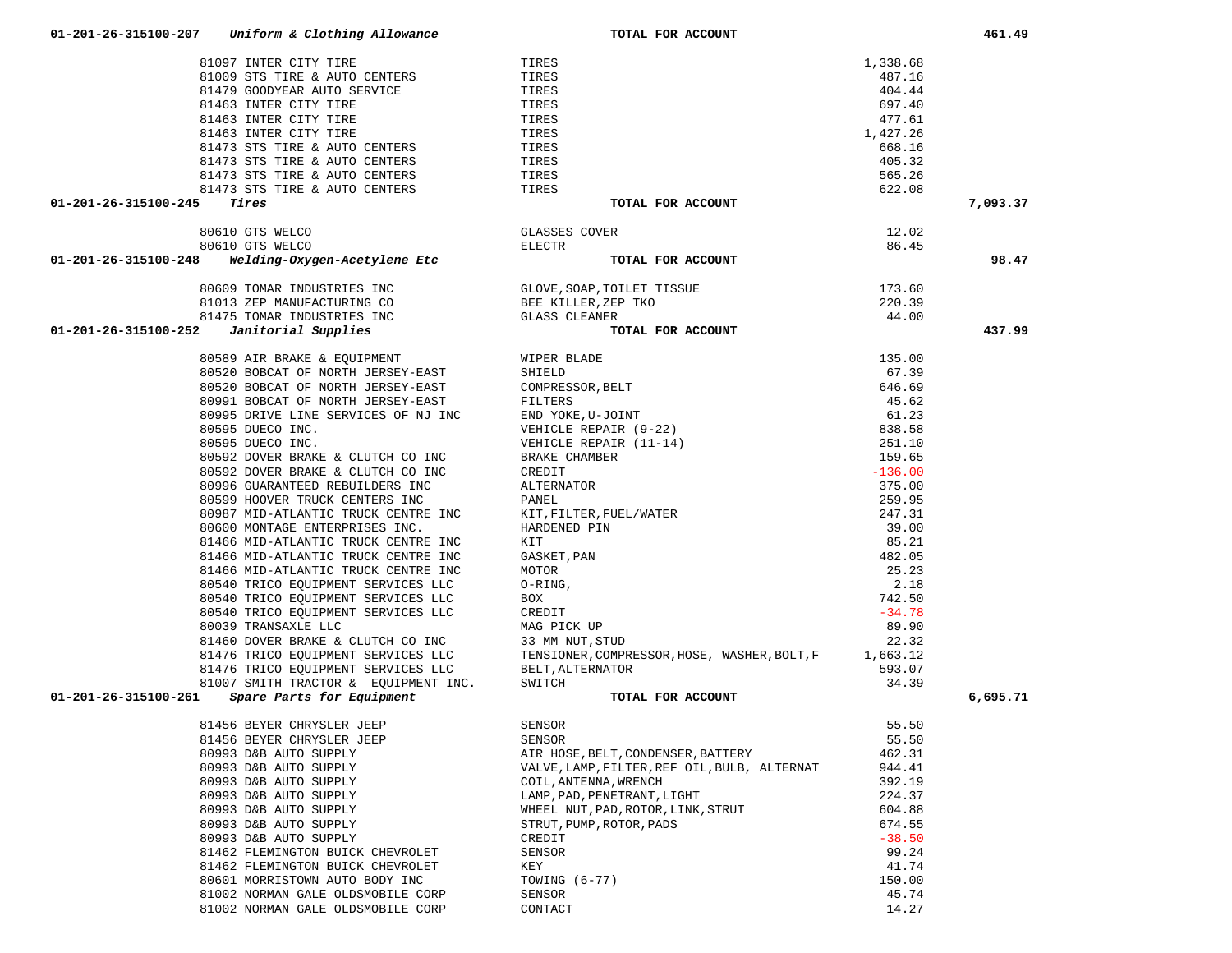|                                                                                                                          | FILTER<br>KEY FOB<br>FILTER<br>ARM, STRUT<br>BALL JOINT<br>SCREW EXTRACTOR KIT, PROCYL<br>SCREW EXTRACTOR KIT, PROCYL                                                                                                            | 76.80    |
|--------------------------------------------------------------------------------------------------------------------------|----------------------------------------------------------------------------------------------------------------------------------------------------------------------------------------------------------------------------------|----------|
|                                                                                                                          |                                                                                                                                                                                                                                  | 128.80   |
|                                                                                                                          |                                                                                                                                                                                                                                  | 13.96    |
|                                                                                                                          |                                                                                                                                                                                                                                  | 803.20   |
|                                                                                                                          |                                                                                                                                                                                                                                  | 129.60   |
|                                                                                                                          |                                                                                                                                                                                                                                  | 129.60   |
|                                                                                                                          |                                                                                                                                                                                                                                  | 20.27    |
|                                                                                                                          | BRAKE DRUM, TENSIONER, BELT, ALTERNATOR, HT<br>COUPLER, SW MOM NC 3, PADS, HUB, CALIPER BR                                                                                                                                       | 401.16   |
|                                                                                                                          |                                                                                                                                                                                                                                  | 478.50   |
|                                                                                                                          |                                                                                                                                                                                                                                  |          |
|                                                                                                                          |                                                                                                                                                                                                                                  |          |
|                                                                                                                          |                                                                                                                                                                                                                                  |          |
| 81003 PLAINSMAN AUTO SUPPLY<br>81003 PLAINSMAN AUTO SUPPLY<br>81003 PLAINSMAN AUTO SUPPLY<br>81470 PLAINSMAN AUTO SUPPLY | REFRIGERANT 31.54<br>FITTING, BRAKELINE, HOSE, FITTING 24.35<br>BELT, FITTING, HOSE, PADS, HOSE END 251.68<br>FITTING, BRAKE PADS 257.69                                                                                         |          |
| 81470 PLAINSMAN AUTO SUPPLY<br>01470 PLAINSMAN AUTO SUPPLY                                                               |                                                                                                                                                                                                                                  | 652.12   |
|                                                                                                                          |                                                                                                                                                                                                                                  | 407.39   |
|                                                                                                                          |                                                                                                                                                                                                                                  | 281.51   |
| 81470 PLAINSMAN AUTO SUPPLY<br>81470 PLAINSMAN AUTO SUPPLY<br>81470 PLAINSMAN AUTO SUPPLY                                |                                                                                                                                                                                                                                  | 168.67   |
|                                                                                                                          | A/C CONDENSOR, THERMOMETER, SEAL, ALTERNAT<br>PAD, ROTOR, PLUG, FREON<br>HOSE, ADAPTER, U-JOINT, LINE, RELAY<br>WINDSHIELD                                                                                                       |          |
|                                                                                                                          |                                                                                                                                                                                                                                  |          |
|                                                                                                                          |                                                                                                                                                                                                                                  |          |
|                                                                                                                          |                                                                                                                                                                                                                                  |          |
|                                                                                                                          |                                                                                                                                                                                                                                  |          |
|                                                                                                                          |                                                                                                                                                                                                                                  |          |
|                                                                                                                          |                                                                                                                                                                                                                                  |          |
|                                                                                                                          |                                                                                                                                                                                                                                  |          |
|                                                                                                                          |                                                                                                                                                                                                                                  |          |
|                                                                                                                          |                                                                                                                                                                                                                                  |          |
|                                                                                                                          |                                                                                                                                                                                                                                  |          |
|                                                                                                                          |                                                                                                                                                                                                                                  |          |
|                                                                                                                          |                                                                                                                                                                                                                                  |          |
|                                                                                                                          |                                                                                                                                                                                                                                  |          |
|                                                                                                                          |                                                                                                                                                                                                                                  |          |
|                                                                                                                          |                                                                                                                                                                                                                                  |          |
|                                                                                                                          |                                                                                                                                                                                                                                  |          |
|                                                                                                                          |                                                                                                                                                                                                                                  |          |
|                                                                                                                          |                                                                                                                                                                                                                                  |          |
|                                                                                                                          |                                                                                                                                                                                                                                  |          |
|                                                                                                                          | 81470 PLAINSMAR ANTO SUPERLY (AD. PAD. PAD. PAD. PLAIN (PRESE), ANDERE, PRESENT AND 201.51<br>81470 PLAINSMAR ANTO SUPERLY (ADSE), INC. WAS PARTICLE (ADDITITY AND COMPASSION COMPASSION (224.00)<br>8053 ROUTE 21 AUTO MALL LEC |          |
|                                                                                                                          |                                                                                                                                                                                                                                  |          |
|                                                                                                                          |                                                                                                                                                                                                                                  |          |
|                                                                                                                          |                                                                                                                                                                                                                                  |          |
|                                                                                                                          |                                                                                                                                                                                                                                  |          |
|                                                                                                                          |                                                                                                                                                                                                                                  |          |
|                                                                                                                          |                                                                                                                                                                                                                                  |          |
|                                                                                                                          |                                                                                                                                                                                                                                  |          |
|                                                                                                                          |                                                                                                                                                                                                                                  |          |
|                                                                                                                          |                                                                                                                                                                                                                                  |          |
|                                                                                                                          |                                                                                                                                                                                                                                  |          |
|                                                                                                                          |                                                                                                                                                                                                                                  |          |
|                                                                                                                          |                                                                                                                                                                                                                                  |          |
|                                                                                                                          |                                                                                                                                                                                                                                  |          |
| 81969 PLAINSMAN AUTO SUPPLY                                                                                              | FITTING, ADAPTER, BRAKE HOSE, SENSOR, SENDE                                                                                                                                                                                      | 171.84   |
| 81969 PLAINSMAN AUTO SUPPLY                                                                                              | FITTING, ROTOR, PAD                                                                                                                                                                                                              | 129.48   |
| 81471 ROUTE 23 AUTO MALL LLC                                                                                             | BATTERY                                                                                                                                                                                                                          | 278.91   |
| 81471 ROUTE 23 AUTO MALL LLC                                                                                             | TUBE, CONNECTOR                                                                                                                                                                                                                  | 116.97   |
| 81471 ROUTE 23 AUTO MALL LLC                                                                                             | KIT                                                                                                                                                                                                                              | 60.58    |
| 81471 ROUTE 23 AUTO MALL LLC                                                                                             | SOCKET                                                                                                                                                                                                                           | 10.33    |
| 81471 ROUTE 23 AUTO MALL LLC                                                                                             | CREDIT                                                                                                                                                                                                                           | $-54.00$ |
| 81010 SUMMIT TRANSMISSION BRAKE                                                                                          | VEHICLE REPAIR (8-210                                                                                                                                                                                                            | 835.00   |
| 81960 D&B AUTO SUPPLY                                                                                                    | FILTER, HUB BEARING, RADIATOR HOSE                                                                                                                                                                                               | 167.66   |
| 81960 D&B AUTO SUPPLY                                                                                                    | FILTER, ROTOR, PAD                                                                                                                                                                                                               | 252.32   |
| 81960 D&B AUTO SUPPLY                                                                                                    | BRAKE BOOSTER, SWAY BAR LINK, COND PAD, FA                                                                                                                                                                                       | 315.58   |
| 81960 D&B AUTO SUPPLY                                                                                                    | BRAKE HOSE                                                                                                                                                                                                                       | 23.09    |
| 81960 D&B AUTO SUPPLY                                                                                                    | CREDIT                                                                                                                                                                                                                           | $-15.00$ |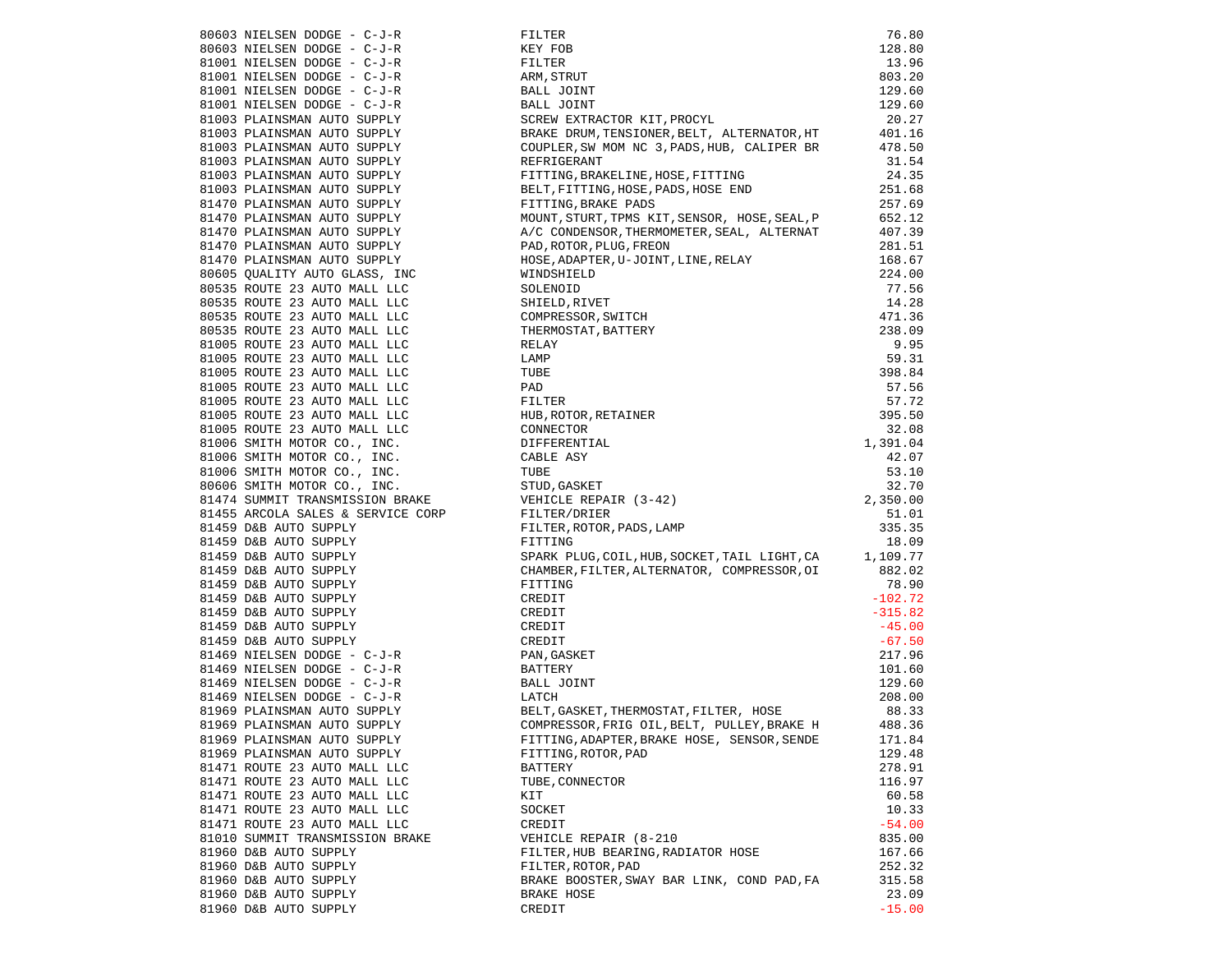|                                 | _____________<br>_____________ |
|---------------------------------|--------------------------------|
|                                 |                                |
| TOTAL for Motor Services Center | $+1,351.17$                    |

|  |  | TOTAL for Motor Services Center |  |
|--|--|---------------------------------|--|
|  |  |                                 |  |

# **Mosquito Extermination Commiss**

| <b>MUSQUILU LAIGHIMHALIUH UUMMIISS</b><br>82296 MORRIS COUNTY MOSQUITO<br>Expenditures<br>01-201-26-320105-090 | 2013 APPROPRIATION - MOSQUITO EXTERMINAT<br>TOTAL FOR ACCOUNT | 200,000.00 | 200,000.00                 |
|----------------------------------------------------------------------------------------------------------------|---------------------------------------------------------------|------------|----------------------------|
| TOTAL for Mosquito Extermination Commiss                                                                       |                                                               |            | ============<br>200,000.00 |
| <b>Health Management</b>                                                                                       |                                                               |            |                            |
| 82480 VERIZON WIRELESS                                                                                         | L&PS/HEALTH MANAGEMENT-GRANT                                  | 340.61     |                            |
| 82480 VERIZON WIRELESS                                                                                         | LP&S/HEALTH MANAGEMENT-ONE                                    | 114.03     |                            |
| 01-201-27-330100-031<br>Cellular Phone/Pagers                                                                  | TOTAL FOR ACCOUNT                                             |            | 454.64                     |
| 82504 COUNTY OF MORRIS                                                                                         | 2ND HALF JULY 2013 METERED MAIL                               | 89.55      |                            |
| Postage & Metered Mail<br>01-201-27-330100-068                                                                 | TOTAL FOR ACCOUNT                                             |            | 89.55                      |
| 81569 ATLANTIC HEALTH SERVICES                                                                                 | TB Clinic Services - June 2013                                | 10,000.00  |                            |
| 01-201-27-330100-079<br>Special Projects                                                                       | TOTAL FOR ACCOUNT                                             |            | 10,000.00                  |
| 80266 RUTGERS UNIVERSITY                                                                                       | J Deacon Visual Emmissions Recert 4/30/1                      | 40.00      |                            |
| 80266 RUTGERS UNIVERSITY                                                                                       | E Dorry 2/27-13 Pollution Control                             | 180.00     |                            |
| 80266 RUTGERS UNIVERSITY                                                                                       | C Goss Odor Enforcement Cert 3/27/13                          | 90.00      |                            |
| 80266 RUTGERS UNIVERSITY                                                                                       | S Aue Odor Enforcement Cert 4/4/13                            | 90.00      |                            |
| 80266 RUTGERS UNIVERSITY                                                                                       | J Deacon Odor Enforcement Cert 4/4/13                         | 90.00      |                            |
| 80266 RUTGERS UNIVERSITY                                                                                       | E Dorry Odor Enforcement Cert 4/4/13                          | 90.00      |                            |
| 80266 RUTGERS UNIVERSITY                                                                                       | S Aue Visual Emmissions Recert 4/10/13                        | 40.00      |                            |
| 80266 RUTGERS UNIVERSITY                                                                                       | E Dorry Visual Emmissions Recert 4/18/13                      | 40.00      |                            |
| 80266 RUTGERS UNIVERSITY                                                                                       | C Goss Visual Emmissions Recert 4/18/13                       | 40.00      |                            |
| 80274 RUTGERS UNIVERSITY                                                                                       | Noise Enforcement Recert course S. Aue                        | 90.00      |                            |
| 80274 RUTGERS UNIVERSITY                                                                                       | Noise Enforcement Recert course J Deacon                      | 90.00      |                            |
| 79581 CORE PROMOTIONS, LLC                                                                                     | Estimate #509 (for Liz, Scott, James, Cr                      | 549.95     |                            |
| 82471 COUNTY OF MORRIS                                                                                         | 2ND 1/2 METERED MAIL                                          | 71.03      |                            |
| 80846 ATLANTIC TOMORROWS OFFICE                                                                                | Machine ID G31754 clicks used from 3/30/                      | 191.66     |                            |
| 80854 FIREFIGHTER ONE LLC                                                                                      | Estimate #13322720 OttoCap Style 19-503                       | 120.00     |                            |
| 80854 FIREFIGHTER ONE LLC                                                                                      | embroider logo onto ball cap                                  | 200.00     |                            |
| 80854 FIREFIGHTER ONE LLC                                                                                      | embroider small detail on hats                                | 65.00      |                            |
| 80844 KESTRELMETERS.COM                                                                                        | Ouote SI00000254 3 Kestrel 3000 Wind Met                      | 447.00     |                            |
| 01-201-27-330100-210<br>Environmental Compliance                                                               | TOTAL FOR ACCOUNT                                             |            | 2,524.64                   |
| 81763 DEER PARK                                                                                                | 0434540191 billing period 6/15/13-7/14/1                      | 24.49      |                            |
| 81762 CABLEVISION                                                                                              | 07876 616465 01 8 Billing period 7/1/201                      | 295.82     |                            |
| Equipment<br>01-201-27-330100-258                                                                              | TOTAL FOR ACCOUNT                                             |            | 320.31                     |
|                                                                                                                |                                                               |            | ============               |
| TOTAL for Health Management                                                                                    |                                                               |            | 13,389.14                  |

#### **Human Services**

| 80174 STAPLES BUSINESS ADVANTAGE<br>Office Supplies & Stationery<br>01-201-27-331100-058 | Laser labels for HS<br>TOTAL FOR ACCOUNT  | 55.56  | 55.56  |
|------------------------------------------------------------------------------------------|-------------------------------------------|--------|--------|
| 82471 COUNTY OF MORRIS<br>01-201-27-331100-068<br>Postage & Metered Mail                 | 2ND 1/2 METERED MAIL<br>TOTAL FOR ACCOUNT | 137.26 | 137.26 |
| 80869 JESSICA MONDINO                                                                    | 3/8/13 NJ TPK TOLLS TO HAMILTON NJ YSC S  | 3.30   |        |
| 80869 JESSICA MONDINO                                                                    | 3/14/13 NJ TPK TOLLS TO BURLINGTON NJ JF  | 5.80   |        |
| 80869 JESSICA MONDINO                                                                    | 3/15/13 ROUNDTRIP MILEAGE TO HAMILTON (C  | 32.20  |        |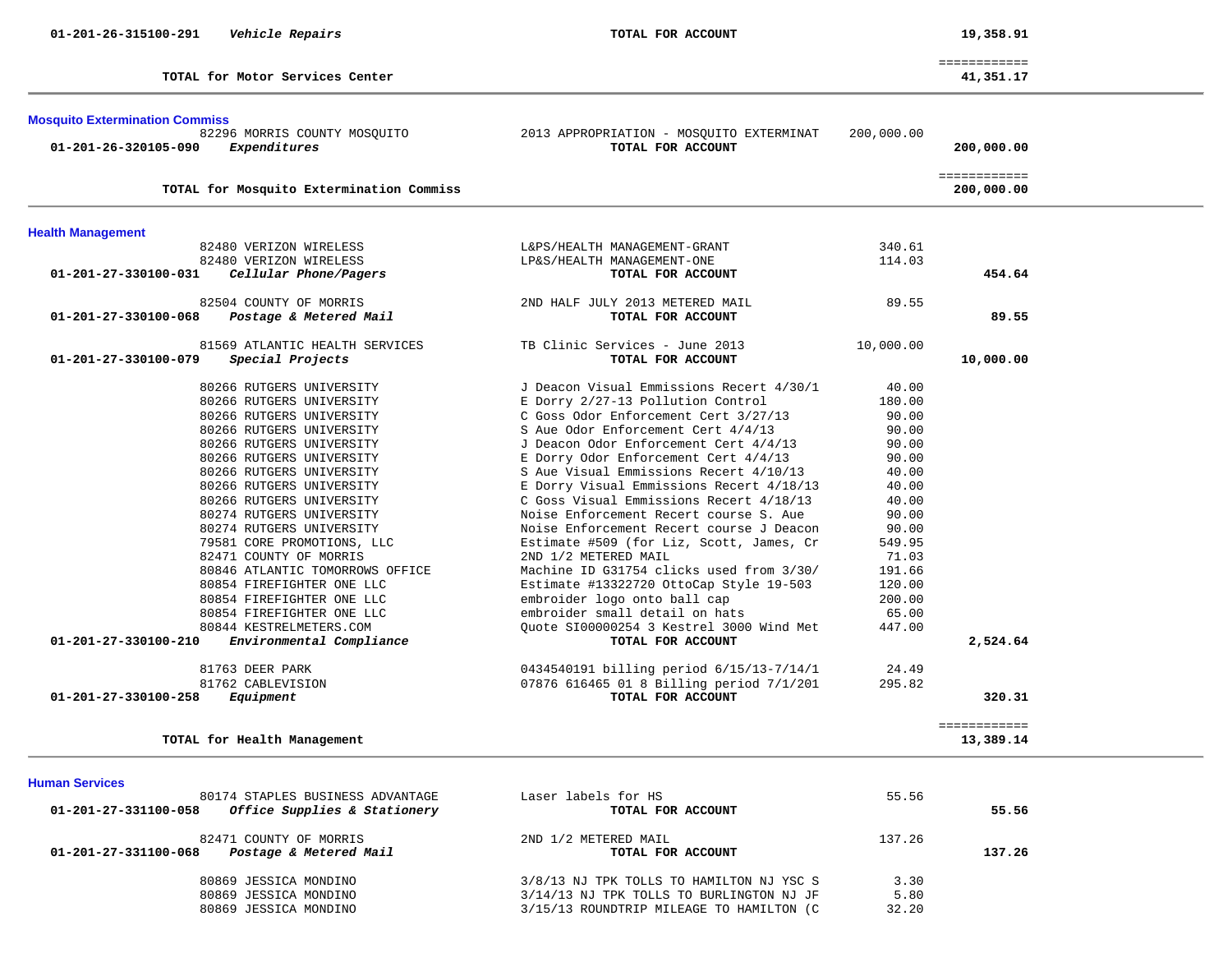| 80869 JESSICA MONDINO                                  | 5/31/13 NJ TPK TOLLS TO HAMILTON (YSC ST | 4.75     |              |  |
|--------------------------------------------------------|------------------------------------------|----------|--------------|--|
| 80869 JESSICA MONDINO                                  | 5/31/13 ROUNDTRIP MILEAGE TO HAMILTON (Y | 44.10    |              |  |
| 80869 JESSICA MONDINO                                  | 6/14/13 ROUNDTRIP MILEAGE TO PATERSON (Y | 15.40    |              |  |
| 80869 JESSICA MONDINO                                  | 6/24/13 ROUNDTRIP MILEAGE TO MT. ARLINTO | 13.30    |              |  |
| 01-201-27-331100-082<br>Travel Expense                 | TOTAL FOR ACCOUNT                        |          | 151.05       |  |
|                                                        |                                          |          |              |  |
| 80907 SODEXO INC & AFFILIATES                          | Sandwiches and beverages for attendees a | 42.00    |              |  |
| 81093 LONGFELLOWS SANDWICH DELI                        | SANDWICH PLATTER AND DRINKS FOR 15 PEOPL | 146.98   |              |  |
| 82663 SODEXO INC & AFFILIATES                          | Food and Beverages for the Leadership Mo | 244.90   |              |  |
| 01-201-27-331100-088<br>Meeting Exp Advisory Board Etc | TOTAL FOR ACCOUNT                        |          | 433.88       |  |
| 81251 TRITEC OFFICE EQUIPMENT INC                      | COLOR COPIES FOR MPC3502 COPIER FOR HUMA | 365.19   |              |  |
| 81545 TRITEC OFFICE EQUIPMENT INC                      | 2206 color copies @ \$.07 Ricoh copier   | 154.42   |              |  |
| 81530 MUNICIPAL CAPITAL CORP                           | Ricoh copier PMC3002 w493L4000 po 75509  | 729.28   |              |  |
| 81530 MUNICIPAL CAPITAL CORP                           | Ricoh copier M2352SP W41312010 contract  | 465.80   |              |  |
| Office Machines - Rental<br>01-201-27-331100-164       | TOTAL FOR ACCOUNT                        |          | 1,714.69     |  |
|                                                        |                                          |          |              |  |
|                                                        |                                          |          | ============ |  |
| TOTAL for Human Services                               |                                          |          | 2,492.44     |  |
|                                                        |                                          |          |              |  |
| <b>Youth Shelter</b>                                   |                                          |          |              |  |
| 78086 AGWAY MORRISTOWN                                 | Annual Vegetation for Planting           | 76.42    |              |  |
| 78086 AGWAY MORRISTOWN                                 | Landscape Fabric                         | 22.99    |              |  |
| 78661 AGWAY MORRISTOWN                                 | Perennial Plants                         | 32.97    |              |  |
| 78661 AGWAY MORRISTOWN                                 | Annual 4"/5" Pot flowers                 | 14.97    |              |  |
| 78661 AGWAY MORRISTOWN                                 | Annual 4" Geraniums                      | 15.96    |              |  |
| 80786 MORRISTOWN AGWAY                                 | Clay Pot for Planting                    | 10.99    |              |  |
| 82662 THOMAS POLLIO                                    | Resident Reward & Supplies               | 75.31    |              |  |
| Other General Expenses<br>01-201-27-331110-059         | TOTAL FOR ACCOUNT                        |          | 249.61       |  |
|                                                        |                                          | 15.12    |              |  |
| 82471 COUNTY OF MORRIS                                 | 2ND 1/2 METERED MAIL                     |          |              |  |
| 01-201-27-331110-068<br>Postage and Metered Mail       | TOTAL FOR ACCOUNT                        |          | 15.12        |  |
| 81555 ALBERTSON INC                                    | 6030375100026118 Closing Date 7/3/13     | 118.64   |              |  |
| 80781 DEER PARK                                        | 0434508388 5-15-13-6-14-13               | 16.72    |              |  |
| 80781 DEER PARK                                        | 0434508388 6-15-13- 7-14-13              | 14.63    |              |  |
| 81439 SODEXO INC & AFFILIATES                          | Weekly Fixed Cots                        | 3,515.70 |              |  |
| 81439 SODEXO INC & AFFILIATES                          | Lunch Meals                              | 1,235.52 |              |  |
| 81439 SODEXO INC & AFFILIATES                          | Dinner Meals                             | 1,261.92 |              |  |
| 81439 SODEXO INC & AFFILIATES                          | Snacks & Groceries                       | 2,215.72 |              |  |
|                                                        |                                          |          |              |  |
| 82728 LOVEYS PIZZA & GRILL                             | July 2013 Billing                        | 111.12   |              |  |
| 01-201-27-331110-185<br>Food                           | TOTAL FOR ACCOUNT                        |          | 8,489.97     |  |
| 82729 ATLANTIC HEALTH/                                 | July Services                            | 6,766.66 |              |  |
| Medical<br>01-201-27-331110-189                        | TOTAL FOR ACCOUNT                        |          | 6,766.66     |  |
| 81554 MONOGRAM MADNESS                                 | New Hire Uniforms                        | 716.00   |              |  |
| 01-201-27-331110-202<br>Uniform And Accessories        | TOTAL FOR ACCOUNT                        |          | 716.00       |  |
|                                                        |                                          |          |              |  |
| 80828 JERSEY PAPER PLUS INC                            | Simple Green                             | 73.90    |              |  |
| 80787 ALLEN PAPER & SUPPLY CO                          | Back Order White Bowls                   | 69.80    |              |  |
| 81440 ALLEN PAPER & SUPPLY CO                          | Kitchen/Household Supplies               | 746.59   |              |  |
| 81440 ALLEN PAPER & SUPPLY CO                          |                                          | 7.70     |              |  |
| 81441 JERSEY PAPER PLUS INC                            | Household Sprays & Cleaners              | 670.00   |              |  |
| 81441 JERSEY PAPER PLUS INC                            | Houselhold Sprays & Cleaners             | 254.40   |              |  |
| Janitorial Supplies<br>01-201-27-331110-252            | TOTAL FOR ACCOUNT                        |          | 1,822.39     |  |
|                                                        |                                          |          |              |  |
|                                                        |                                          |          | ============ |  |
| TOTAL for Youth Shelter                                |                                          |          | 18,059.75    |  |

80869 JESSICA MONDINO 5/17/13 ROUNDTRIP MILEAGE TO HAMILTON (C 32.20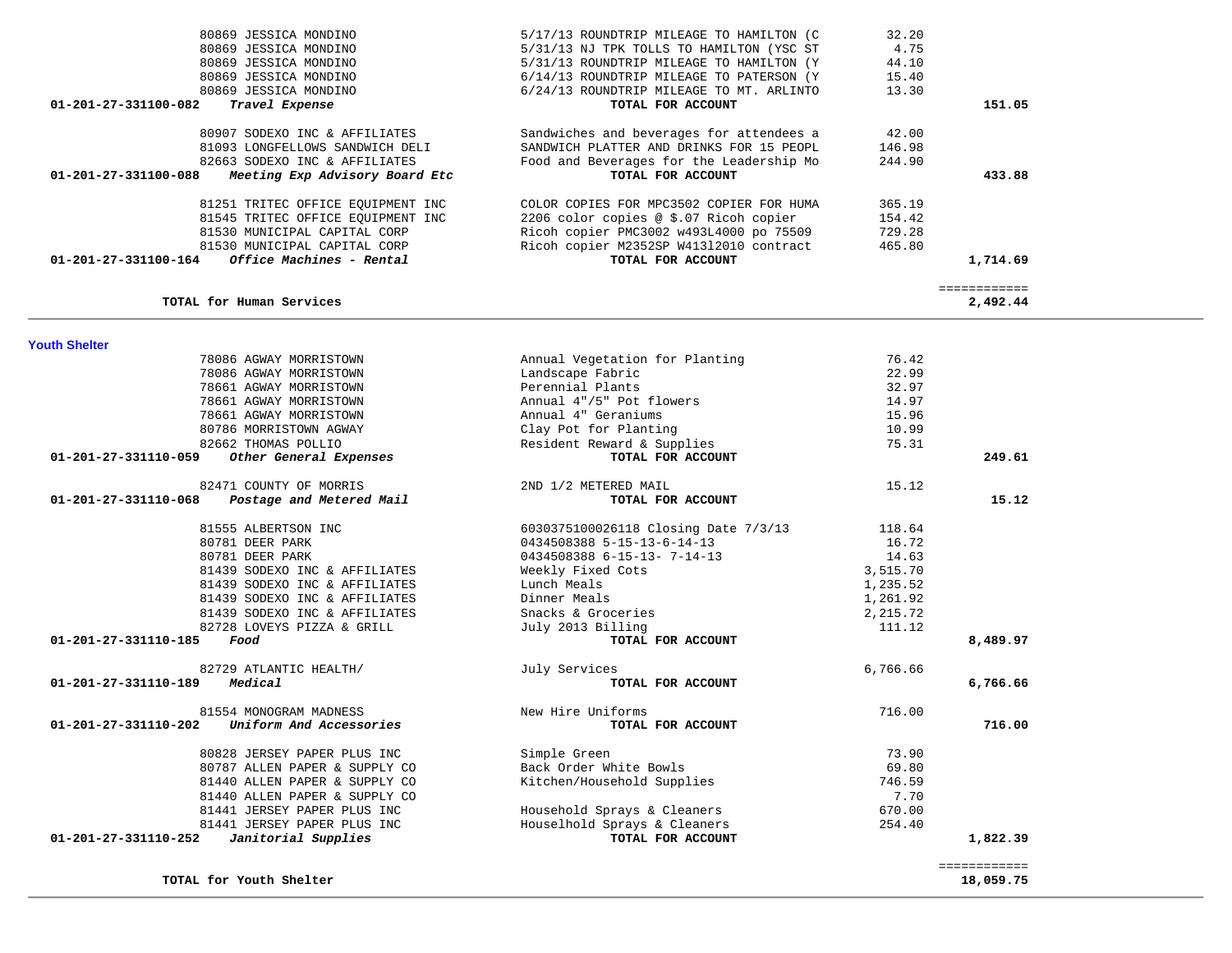|                                | 81586 NATL ASSOC OF AREA AGENCIES                | Membership 2014 Dues                      | 730.00    |              |  |
|--------------------------------|--------------------------------------------------|-------------------------------------------|-----------|--------------|--|
| $01 - 201 - 27 - 333100 - 023$ | Associations and Memberships                     | TOTAL FOR ACCOUNT                         |           | 730.00       |  |
|                                |                                                  |                                           |           |              |  |
|                                | 80939 STAPLES BUSINESS ADVANTAGE                 | Oil shredder fellowes 12oz                | 3.59      |              |  |
|                                | 80939 STAPLES BUSINESS ADVANTAGE                 | Olympus WS 801 Digital voice              | 79.99     |              |  |
| 01-201-27-333100-058           | Office Supplies & Stationery                     | TOTAL FOR ACCOUNT                         |           | 83.58        |  |
|                                |                                                  |                                           |           |              |  |
| 01-201-27-333100-068           | 82471 COUNTY OF MORRIS<br>Postage & Metered Mail | 2ND 1/2 METERED MAIL<br>TOTAL FOR ACCOUNT | 292.53    | 292.53       |  |
|                                |                                                  |                                           |           |              |  |
|                                | 80405 LEANNE SCUTO                               | Miles reimbursement for May2013           | 14.70     |              |  |
| 01-201-27-333100-082           | Travel Expense                                   | TOTAL FOR ACCOUNT                         |           | 14.70        |  |
|                                |                                                  |                                           |           |              |  |
|                                | 81585 LORI E. ADAMS                              | Interpreter Services, Pre-site Monitorin  | 175.00    |              |  |
| 01-201-27-333100-117           | Interpretor Fees                                 | TOTAL FOR ACCOUNT                         |           | 175.00       |  |
|                                |                                                  |                                           |           | ============ |  |
|                                | TOTAL for Office on Aging                        |                                           |           | 1,295.81     |  |
|                                |                                                  |                                           |           |              |  |
|                                |                                                  |                                           |           |              |  |
| <b>NJEASE Phase II</b>         | 81360 NEWBRIDGE SERVICES INC                     | GO<br>Q <sub>2</sub>                      | 4,105.00  |              |  |
|                                | 81359 NEWBRIDGE SERVICES INC                     | JACC<br>Period 02 2                       | 855.00    |              |  |
|                                | 81356 CORNERSTONE FAMILY PROGRAMS                | JACC Q2 2013GO Q2 20139 jacc units @\$95  | 4,560.00  |              |  |
| 01-201-27-333105-090           | NJEASE Phase II Expenditures                     | TOTAL FOR ACCOUNT                         |           | 9,520.00     |  |
|                                |                                                  |                                           |           |              |  |
|                                |                                                  |                                           |           | ============ |  |
|                                | TOTAL for NJEASE Phase II                        |                                           |           | 9,520.00     |  |
|                                |                                                  |                                           |           |              |  |
| <b>Grant in Aid</b>            |                                                  |                                           |           |              |  |
|                                | 81239 ALFRE INC.                                 | SERVICES FOR MORRIS COUNTY WOMEN 1ST OUA  | 800.00    |              |  |
|                                | 81239 ALFRE INC.                                 | Aftercare sessions                        | 840.00    |              |  |
|                                | 81239 ALFRE INC.                                 | Psychological Eval                        | 200.00    |              |  |
|                                | 81239 ALFRE INC.                                 | Medication Monitoring                     | 550.00    |              |  |
| 01-201-27-342000-453           | Grant in Aid GIA: ALFRE INC                      | TOTAL FOR ACCOUNT                         |           | 2,390.00     |  |
|                                | 80917 NEW JERSEY AIDS SERVICES                   | Bed days                                  | 6,695.85  |              |  |
|                                | 80917 NEW JERSEY AIDS SERVICES                   | HIV/AIDS Workshops                        | 800.00    |              |  |
| 01-201-27-342000-454           | Grant in Aid GIA: ERIC JOHNSON                   | TOTAL FOR ACCOUNT                         |           | 7,495.85     |  |
|                                |                                                  |                                           |           |              |  |
|                                | 81535 MORRISTOWN NEIGHBORHOOD HOUSE              | 2ND QUARTER 2013 GIA SCHOLARSHIPS         | 3,192.00  |              |  |
|                                | 81534 MORRISTOWN NEIGHBORHOOD HOUSE              | 1ST OUARTER PEER PLACE CHILD CARE CENTER  | 11,623.00 |              |  |
|                                | 81534 MORRISTOWN NEIGHBORHOOD HOUSE              | 1ST QUARTER SCHOOL AGE CHILD CARE         | 4,290.00  |              |  |
|                                | 81531 MORRISTOWN NEIGHBORHOOD HOUSE              | 2ND QUARTER RECREATION/SOCIAL ADJUSTMENT  | 10,900.00 |              |  |
| 01-201-27-342000-457           | Grant in Aid GIA: MORRISTOWN NGBHD HOUSE         | TOTAL FOR ACCOUNT                         |           | 30,005.00    |  |
|                                | 80916 MC ORGANIZATION FOR HISPANIC               | Community Outreach program El Primer Rid  | 2,787.84  |              |  |
|                                | 80916 MC ORGANIZATION FOR HISPANIC               | Outreach Services                         | 12,363.00 |              |  |
|                                | 80914 EL PRIMER PASO                             | June 2013 ESL Classes                     | 1,440.00  |              |  |
|                                |                                                  |                                           |           |              |  |
|                                | 80914 EL PRIMER PASO<br>80914 EL PRIMER PASO     | PRESCHOOL CLASSES                         | 2,772.00  |              |  |
|                                |                                                  | PRESCHOOL SCHOLARSHIPS                    | 1,950.00  |              |  |
|                                | 80914 EL PRIMER PASO                             | FAMILY CHILDCARE SERVICES                 | 1,200.00  |              |  |
|                                | 80913 HOUSING PARTNERSHIP                        | 2ND OUARTER WORKSHOP AND COUNSELING HOUR  | 6,398.00  |              |  |
| 01-201-27-342000-459           | Grant in Aid GIA: HISPANIC AFFAIRS               | TOTAL FOR ACCOUNT                         |           | 28,910.84    |  |
|                                | 80910 HOMELESS SOLUTIONS, INC.                   | 79.2 BED NIGHTS FOR MENS PROG @ \$29.00   | 2,297.00  |              |  |
|                                | 80910 HOMELESS SOLUTIONS, INC.                   | 109.75 HOURS OF FAMILY OUTREACH @ \$21.00 | 2,305.00  |              |  |
| 01-201-27-342000-460           | Grant in Aid GIA: HOUSING SOLUTIONS              | TOTAL FOR ACCOUNT                         |           | 4,602.00     |  |
|                                |                                                  |                                           |           |              |  |
|                                | 81536 JERSEY BATTERED WOMEN'S                    | 2ND Q PROGRAM PROTECTIVE SERVICES SIMON   | 9,764.00  |              |  |
|                                | 81536 JERSEY BATTERED WOMEN'S                    | 156 NIGHTS @ \$66.49                      | 10,372.00 |              |  |

**Office on Aging**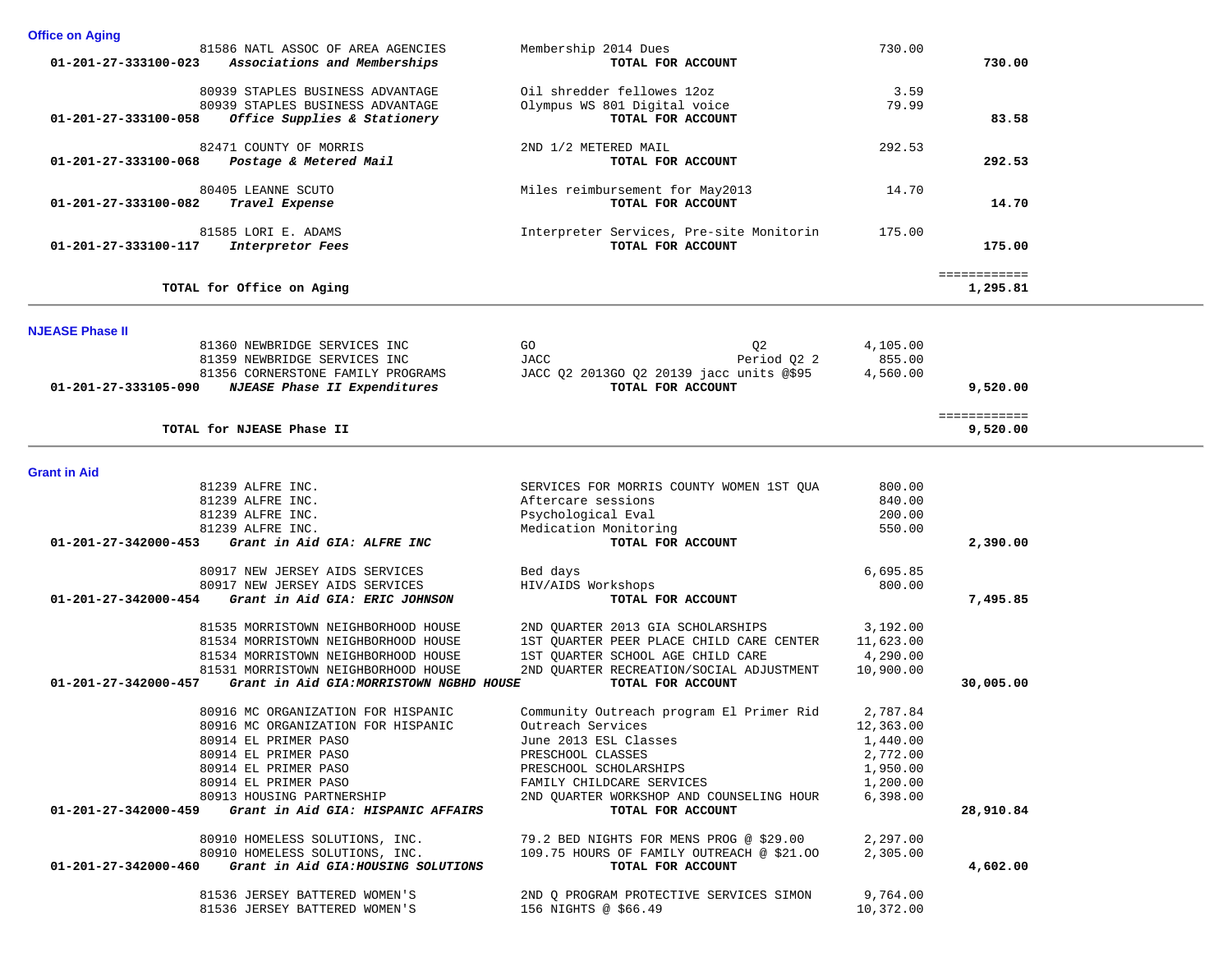|                      | 81536 JERSEY BATTERED WOMEN'S<br>01-201-27-342000-461 Grant in Aid GIA:BATTERED WOMEN           | 2.3 COUNSELING HOURS @ \$44.00<br>TOTAL FOR ACCOUNT                                                                                                                                                                                                                                                                                                  | 101.00     | 20,237.00  |
|----------------------|-------------------------------------------------------------------------------------------------|------------------------------------------------------------------------------------------------------------------------------------------------------------------------------------------------------------------------------------------------------------------------------------------------------------------------------------------------------|------------|------------|
|                      | 80915 CORNERSTONE FAMILY PROGRAMS<br>80915 CORNERSTONE FAMILY PROGRAMS 2 GROUP HOURS @ $$20.54$ | COST REIMBURSEMENT FOR SOCIAL WORK SERVI 11,461.00                                                                                                                                                                                                                                                                                                   | 41.00      |            |
|                      | 01-201-27-342000-462 Grant in Aid GIA: FAMILY SERVICES                                          | TOTAL FOR ACCOUNT                                                                                                                                                                                                                                                                                                                                    |            | 11,502.00  |
|                      |                                                                                                 | 82184 ATLANTIC HEALTH SERVICES/MMH 80 Units @ \$190.64 for the 2nd quarter o 15,251.00                                                                                                                                                                                                                                                               |            |            |
|                      | $01-201-27-342000-464$ Grant in Aid GIA: MORR MEMOR. HOSPITAL                                   | TOTAL FOR ACCOUNT                                                                                                                                                                                                                                                                                                                                    |            | 15,251.00  |
|                      |                                                                                                 | 80912 ROXBURY DAY CARE CENTER, INC. CHILD CARE SCHOLARSHIPS FOR THE MONTH OF 4,470.00<br>80912 ROXBURY DAY CARE CENTER, INC. CHILD CARE SCHOLARSHIPS FOR THE MONTH OF 3,576.00<br>80912 ROXBURY DAY CARE CENTER, INC. CHILD CARE SCH                                                                                                                 |            |            |
|                      |                                                                                                 |                                                                                                                                                                                                                                                                                                                                                      |            |            |
|                      | 01-201-27-342000-467 Grant in Aid GIA:ROXBURY DAY CARE SCHOL                                    | TOTAL FOR ACCOUNT                                                                                                                                                                                                                                                                                                                                    |            | 11,622.00  |
|                      | 81540 MENTAL HEALTH ASSOCIATION OF                                                              | FORENSIC LIAISON SERVICES FOR THE MONTH 15,746.00                                                                                                                                                                                                                                                                                                    |            |            |
|                      | 81542 MENTAL HEALTH ASSOCIATION OF                                                              | 115.872 TENANT BASED HOURS @ \$17.3726 2,013.00                                                                                                                                                                                                                                                                                                      |            |            |
|                      | 81541 MENTAL HEALTH ASSOCIATION OF                                                              | 182.5 PHONE HOURS @ \$26.00                                                                                                                                                                                                                                                                                                                          | 4,745.00   |            |
|                      |                                                                                                 | 81539 MENTAL HEALTH ASSOCIATION OF Outreach/SOS Program for May 172 @ \$30.2 5,198.00                                                                                                                                                                                                                                                                |            |            |
|                      | $01-201-27-342000-470$ Grant in Aid GIA:MC MENTAL HEALTH ASSOC                                  | TOTAL FOR ACCOUNT                                                                                                                                                                                                                                                                                                                                    |            | 27,702.00  |
|                      |                                                                                                 | 81588 DAWN CENTER FOR INDEPENDENT CM #1358 Period 4/1/ 6,427.00<br>81357 DAWN CENTER FOR INDEPENDENT Rec&Soc #1357 Period 4/1/ 1,999.00<br>Period 4/1/ 6,427.00                                                                                                                                                                                      |            |            |
|                      |                                                                                                 |                                                                                                                                                                                                                                                                                                                                                      |            |            |
|                      | 01-201-27-342000-473 Grant in Aid GIA:DAWN INC                                                  | TOTAL FOR ACCOUNT                                                                                                                                                                                                                                                                                                                                    |            | 8,426.00   |
|                      | 01-201-27-342000-475 Grant in Aid GIA:INTERFAITH COUNCIL                                        |                                                                                                                                                                                                                                                                                                                                                      | 3,900.00   | 3,900.00   |
|                      |                                                                                                 |                                                                                                                                                                                                                                                                                                                                                      |            |            |
|                      |                                                                                                 | $\begin{array}{cccc} & 81234& \text{NORMESCAP INC} & \text{FAMILY SELF SUFFICIENCY FINANCIAL LITERA} & 3,120.00 \\ 81234& \text{NORMESCAP INC} & \text{BILLABLE HOURS 55.52 @ $25.48 FOR ONE ON} & 1,415.00 \\ \text{D1-201-27-342000-477} & \text{Grant in Aid GIA: NORMESCAP} & \text{SICAP} & \text{TOTAL FOR ACCOUNT} & \end{array}$             |            |            |
|                      |                                                                                                 |                                                                                                                                                                                                                                                                                                                                                      |            |            |
|                      |                                                                                                 |                                                                                                                                                                                                                                                                                                                                                      |            | 4,535.00   |
|                      | 81537 PARSIPPANY CHILD DAY CARE CTR.                                                            | 2 Infant scholarships for the month of M 2,931.00                                                                                                                                                                                                                                                                                                    |            |            |
|                      | 01-201-27-342000-478 Grant in Aid GIA: PARSIPPANY CHILD DC                                      | TOTAL FOR ACCOUNT                                                                                                                                                                                                                                                                                                                                    |            | 2,931.00   |
|                      | 81371 P.G. CHAMBERS SCHOOL                                                                      | #1315Period 4/1/13-6/30/13 CCCD                                                                                                                                                                                                                                                                                                                      | 8,762.00   |            |
|                      | 01-201-27-342000-479 Grant in Aid GIA:PG CHAMBERS SCHOOLS                                       | TOTAL FOR ACCOUNT                                                                                                                                                                                                                                                                                                                                    |            | 8,762.00   |
|                      |                                                                                                 |                                                                                                                                                                                                                                                                                                                                                      |            |            |
|                      |                                                                                                 |                                                                                                                                                                                                                                                                                                                                                      |            |            |
|                      |                                                                                                 |                                                                                                                                                                                                                                                                                                                                                      |            |            |
|                      |                                                                                                 |                                                                                                                                                                                                                                                                                                                                                      |            |            |
|                      | 82206 CFCS - HOPE HOUSE                                                                         |                                                                                                                                                                                                                                                                                                                                                      |            |            |
|                      | 82206 CFCS - HOPE HOUSE                                                                         |                                                                                                                                                                                                                                                                                                                                                      |            |            |
|                      | 82206 CFCS - HOPE HOUSE                                                                         |                                                                                                                                                                                                                                                                                                                                                      |            |            |
|                      | 82206 CFCS - HOPE HOUSE<br>01-201-27-342000-480 Grant in Aid GIA: HOPEHOUSEOPERTNFIXIT          | 2,826.00<br>Case man Individual 1,080.00<br>Urine Screenings 225.00<br>2 Support Groups @ \$235.50<br>22 Individual Counseling Sessions @ \$58. 1,295.00<br>4 living with AIDS @ \$294.40 1,178.00<br>6 AIDS education sessions 2.111100<br>4 living with AIDS @ \$294.40<br>6 AIDS education sessions @ \$117.76 707.00<br><b>TOTAL FOR ACCOUNT</b> |            |            |
|                      |                                                                                                 |                                                                                                                                                                                                                                                                                                                                                      |            | 8,551.00   |
|                      | 81543 NEWBRIDGE SERVICES INC                                                                    | UNITS OF SERVICE PROVIDED UNDER THE COMM                                                                                                                                                                                                                                                                                                             | 83,086.00  |            |
| 01-201-27-342000-483 | 81544 NEWBRIDGE SERVICES INC<br>Grant in Aid Aid Ment Hlth Cnt-New Bridg                        | CRISIS RESPONSE THE COMMUNITY APRIL-JUNE<br>TOTAL FOR ACCOUNT                                                                                                                                                                                                                                                                                        | 1,500.00   | 84,586.00  |
|                      |                                                                                                 |                                                                                                                                                                                                                                                                                                                                                      |            |            |
|                      | 82183 SAINT CLARE'S HOSPITAL                                                                    | Supported Community Living for the 2nd 0                                                                                                                                                                                                                                                                                                             | 15,992.00  |            |
| 01-201-27-342000-484 | 82742 SAINT CLARE'S HOSPITAL<br>Grant in Aid Aid Ment Hlth Cnt-St Clares                        | Counseling Hours, Transitions and Suppor<br>TOTAL FOR ACCOUNT                                                                                                                                                                                                                                                                                        | 112,749.00 | 128,741.00 |
|                      | 81235 UNITED WAY OF NORTHERN                                                                    | SERVICES RENDERED FOR THE 2ND OUARTER 20                                                                                                                                                                                                                                                                                                             | 2,500.00   |            |
| 01-201-27-342000-485 | Grant in Aid: United Way of Northern NJ                                                         | TOTAL FOR ACCOUNT                                                                                                                                                                                                                                                                                                                                    |            | 2,500.00   |
|                      | 81096 CHILD AND FAMILY RESOURCES                                                                | CHILD CARE SUBSIDY                                                                                                                                                                                                                                                                                                                                   | 3,175.00   |            |
|                      | 81096 CHILD AND FAMILY RESOURCES                                                                | FAMILY CHILD CARE REGISTRATION                                                                                                                                                                                                                                                                                                                       | 2,550.00   |            |
|                      | 81096 CHILD AND FAMILY RESOURCES                                                                | QUALITY WORKSHOPS                                                                                                                                                                                                                                                                                                                                    | 600.00     |            |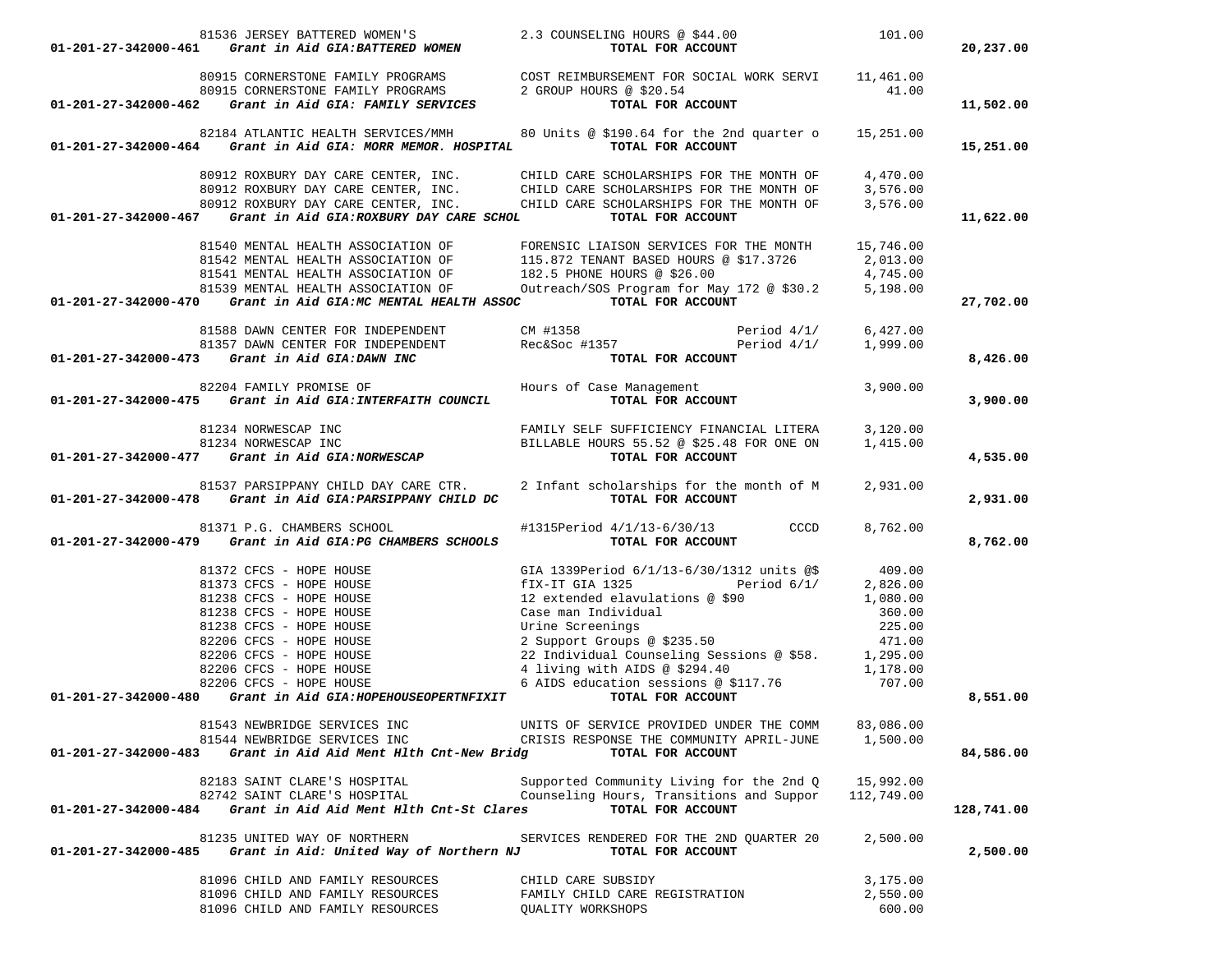| 81096 CHILD AND FAMILY RESOURCES<br>81096 CHILD AND FAMILY RESOURCES<br>80868 LEGAL SERVICES OF NORTHWEST<br>01-201-27-342000-486<br>Grant in Aid NJ Bureau of Chldrn Srvcs | RESOURCE AND REFERRAL<br>QUALITY IMPROVEMENT<br>214 units @ \$110.00<br>TOTAL FOR ACCOUNT                                                                                                                                                                               | 2,366.00<br>2,372.00<br>23,540.00                                        | 34,603.00                  |  |
|-----------------------------------------------------------------------------------------------------------------------------------------------------------------------------|-------------------------------------------------------------------------------------------------------------------------------------------------------------------------------------------------------------------------------------------------------------------------|--------------------------------------------------------------------------|----------------------------|--|
| 82203 FAMILY INTERVENTION<br>Grant in Aid: Family Intervention<br>01-201-27-342000-489                                                                                      | Contract expenses for 2nd quarter 2013<br>TOTAL FOR ACCOUNT                                                                                                                                                                                                             | 16,176.00                                                                | 16,176.00                  |  |
| 81240 DAYTOP VILLAGE OF NJ, INC.<br>81240 DAYTOP VILLAGE OF NJ, INC.<br>Grant in Aid: Daytop<br>01-201-27-342000-490                                                        | Residential services May 2013<br>Residential Services for April/may<br>TOTAL FOR ACCOUNT                                                                                                                                                                                | 4,030.00<br>4,030.00                                                     | 8,060.00                   |  |
| 81362 INTERFAITH FOOD PANTRY INC.<br>$01 - 201 - 27 - 342000 - 493$<br>Grant in Aid: Interfaith Food Pantry                                                                 | GIA 1329<br>TOTAL FOR ACCOUNT                                                                                                                                                                                                                                           | Period 4/1<br>5,880.00                                                   | 5,880.00                   |  |
| TOTAL for Grant in Aid                                                                                                                                                      |                                                                                                                                                                                                                                                                         |                                                                          | ============<br>477,368.69 |  |
| <b>Seniors, Disabled &amp; Veterans</b>                                                                                                                                     |                                                                                                                                                                                                                                                                         |                                                                          |                            |  |
| 78222 CORNERSTONE FAMILY PROGRAMS<br>Contracted Services - Adult Day Care<br>01-201-27-343100-036                                                                           | <b>MVADC</b><br>TOTAL FOR ACCOUNT                                                                                                                                                                                                                                       | April 2<br>20,555.59                                                     | 20,555.59                  |  |
| TOTAL for Seniors, Disabled & Veterans                                                                                                                                      |                                                                                                                                                                                                                                                                         |                                                                          | ============<br>20,555.59  |  |
| <b>Morristown MemorHosp-SCS</b><br>81363 ATLANTIC HEALTH SERVICES<br>Expenditures<br>01-201-27-343170-090                                                                   | SCSH<br>TOTAL FOR ACCOUNT                                                                                                                                                                                                                                               | Period $4/1/$<br>22,283.00                                               | 22,283.00                  |  |
| TOTAL for Morristown MemorHosp-SCS                                                                                                                                          |                                                                                                                                                                                                                                                                         |                                                                          | ============<br>22,283.00  |  |
| <b>County Board of Social Service</b><br>81211 KAITLYN HELLYER<br>01-201-27-345100-034<br>Conference Expenses                                                               | Conference expense<br>TOTAL FOR ACCOUNT                                                                                                                                                                                                                                 | 35.00                                                                    | 35.00                      |  |
| 81714 DEER PARK<br>82486 CITYSIDE ARCHIVES, LTD<br>01-201-27-345100-059<br>Other General Expenses                                                                           | Acct. #0434488383/06-15-13 to 07-14-13<br>TEMPORARY ASSISTANCE<br>TOTAL FOR ACCOUNT                                                                                                                                                                                     | 113.02<br>398.00                                                         | 511.02                     |  |
| 82181 SAINT CLARE'S HOSPITAL<br>01-201-27-345100-084<br>Other Outside Services                                                                                              | Counseling Services for the 2nd quarter<br>TOTAL FOR ACCOUNT                                                                                                                                                                                                            | 36,146.00                                                                | 36,146.00                  |  |
| 81706 VERIZON<br>81705 VERIZON<br>82478 AT&T<br>82477 AT&T<br>82482 VERIZON<br>82521 VERIZON<br>81205 VERIZON                                                               | Acct. #973 889-2917 642 14Y/07-14-13 to<br>Acct #973 889-3370 640 33Y/07-14-13 to 0<br>OFFICE OF TEMPORARY ASSISTANCE<br>OFFICE OF TEMPORARY ASSISTANCE<br>OFFICE OF TEMPORARY ASSISTANCE<br>OFFICE OF TEMPORARY ASSISTANCE<br>Acct no. 973 631-5312 641 87Y/ 06/28/13- | 1,707.25<br>1,826.73<br>38.36<br>35.67<br>1,008.89<br>1,057.93<br>910.48 |                            |  |
| Telephone<br>01-201-27-345100-146<br>80055 KYOCERA MITA AMERICA, INC.                                                                                                       | TOTAL FOR ACCOUNT<br>7629689-025 Kyocera 420i 36m FMV lease @                                                                                                                                                                                                           | 1,410.60                                                                 | 6,585.31                   |  |
| 01-201-27-345100-164<br><i>Office Machines - Rental</i>                                                                                                                     | TOTAL FOR ACCOUNT                                                                                                                                                                                                                                                       |                                                                          | 1,410.60                   |  |
| 82485 CITYSIDE ARCHIVES, LTD<br>01-201-27-345100-257<br>Rental - Other                                                                                                      | STORAGE SERVICES - OFFICE OF TEMP ASSIST<br>TOTAL FOR ACCOUNT                                                                                                                                                                                                           | 660.32                                                                   | 660.32                     |  |
| 81665 JOHNSON & JOHNSON, ESQS<br>81665 JOHNSON & JOHNSON, ESQS                                                                                                              | Legal services rendered for $6/13$ - CS<br>Hansen v. OTA                                                                                                                                                                                                                | 3,481.00<br>84.00                                                        |                            |  |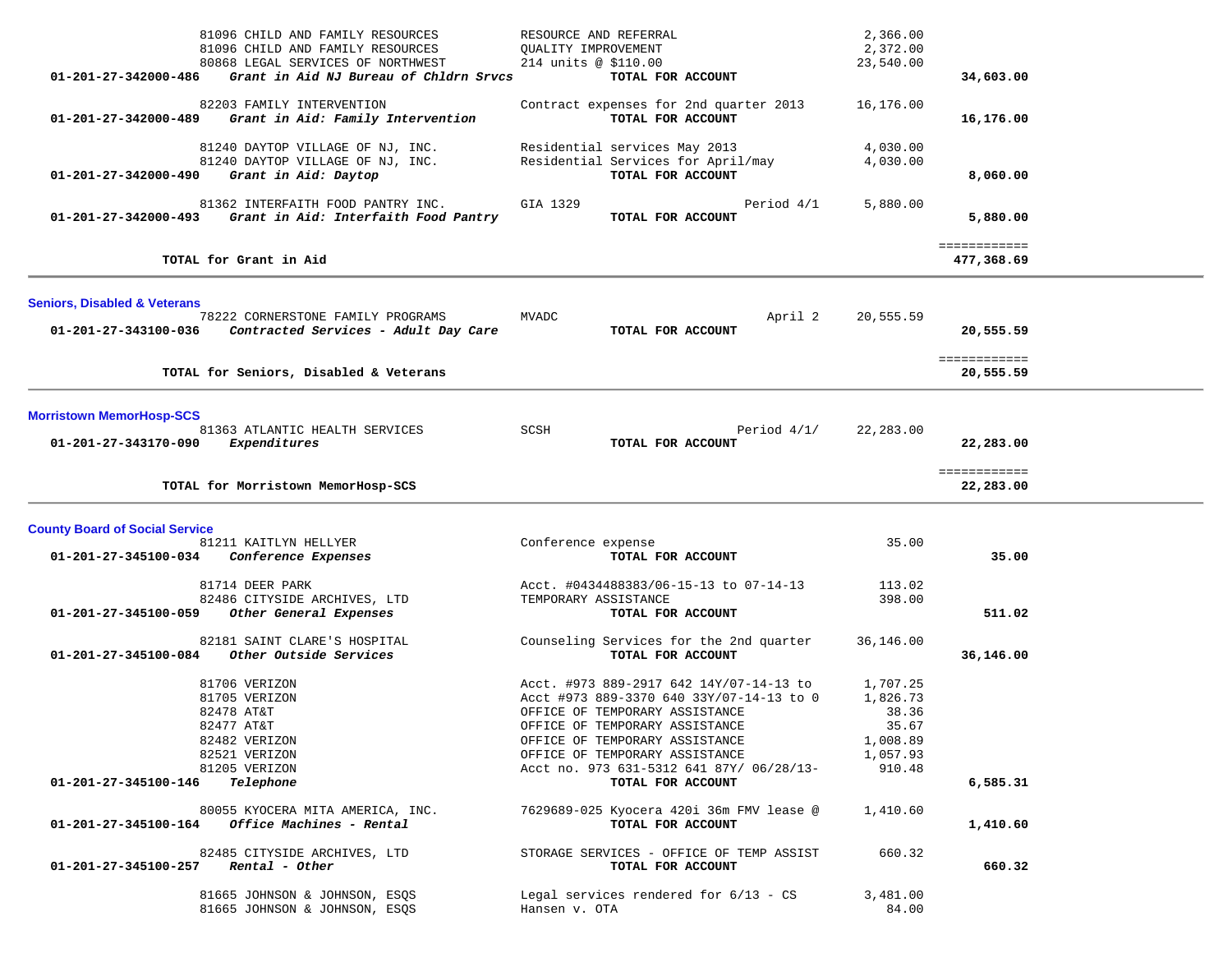|                      | 80743 UNITRONIX DATA SYSTEMS INC                                             | Software maintenance for the month of Ju                                             | 5, 154. 31             |            |
|----------------------|------------------------------------------------------------------------------|--------------------------------------------------------------------------------------|------------------------|------------|
|                      | 81643 U.S. SECURITY ASSOCIATES, INC.                                         | Payment for Security Officer/ Client #57                                             | 682.55                 |            |
|                      | 81643 U.S. SECURITY ASSOCIATES, INC.                                         | $06/28/13 - 07/04/13$                                                                | 496.40                 |            |
| 01-201-27-345100-325 | Special Services                                                             | TOTAL FOR ACCOUNT                                                                    |                        | 10,678.26  |
|                      |                                                                              |                                                                                      |                        |            |
|                      | 81208 HORIZON BLUE CROSS BLUE SHIELD<br>81207 HORIZON BLUE CROSS BLUE SHIELD | Dental coverage for the month of July 20<br>Invoice for July 2013                    | 4,720.91<br>148,970.89 |            |
| 01-201-27-345100-329 | Hospital Insurance Premiums                                                  | TOTAL FOR ACCOUNT                                                                    |                        | 153,691.80 |
|                      |                                                                              |                                                                                      |                        |            |
|                      | 81202 EDILMA ACEVEDO                                                         | $CSP - Mileage$ reimb. for $2/13$ 7/13                                               | 31.50                  |            |
|                      | 81211 KAITLYN HELLYER                                                        | SSS - Mileage reimb. for June 2013                                                   | 4.20                   |            |
|                      | 81212 SHAWNNA BAILEY                                                         | FSS - Mileage reimb. for Jan., May & Jun                                             | 8.40                   |            |
|                      | 81630 BARBARA KENNEDY                                                        | MAP - Mileage reimb. for April & May 201                                             | 8.40                   |            |
|                      | 81703 ALYSSA L. PASQURIELLO                                                  | MAP - Mileage reimb. for $1/13$ to $4/13$                                            | 39.90                  |            |
|                      | 81645 JEANETTE MEDEL                                                         | FIS - Mileage reimb. for March to June 2                                             | 60.20                  |            |
|                      | 81654 JEANNE YOUNG                                                           | FSS - Mileage reimb. for May 2013                                                    | 7.70                   |            |
|                      | 81655 KATTY STAGNITTO                                                        | MAP - Mileage reimb. for July 2013                                                   | 3.50                   |            |
|                      | 81642 LAURIE PALMA                                                           | FSS - Mileage reimb. for March through J                                             | 122.15                 |            |
|                      | 81981 MAIRA ROGERS                                                           | MAP - Mileage reimb. for May to June 201                                             | 178.50                 | 464.45     |
| 01-201-27-345100-332 | Mileage                                                                      | TOTAL FOR ACCOUNT                                                                    |                        |            |
|                      | 81188 DAVID VEYSMAN                                                          | FSS - Insurance reimb. for July through                                              | 72.00                  |            |
|                      | 81202 EDILMA ACEVEDO                                                         | Insurance reimb. for 7/13 to 12/13                                                   | 72.00                  |            |
|                      | 81202 EDILMA ACEVEDO                                                         | Parking fees                                                                         | 8.00                   |            |
|                      | 81203 JOANNE YOUNG                                                           | ADM - Insurance reimb. for July through                                              | 72.00                  |            |
|                      | 81211 KAITLYN HELLYER                                                        | Insurance reimb. for July through Decemb                                             | 72.00                  |            |
|                      | 81212 SHAWNNA BAILEY                                                         | Insurance reimb. for July through Decemb                                             | 72.00                  |            |
|                      | 81212 SHAWNNA BAILEY                                                         | Parking fees                                                                         | 6.50                   |            |
|                      | 81204 SUBHAG KUMAR                                                           | FSS - Insurance reimb. for July through                                              | 72.00                  |            |
|                      | 81214 CLAUDIA L. HINOJOSA                                                    | MAP - Insurance reimb. for July through                                              | 72.00                  |            |
|                      | 81651 ANSUYA JASANI                                                          | MAP - Insurance reimb. for July to Decem                                             | 72.00                  |            |
|                      | 81630 BARBARA KENNEDY                                                        | Insurance reimb. for July through Decemb                                             | 72.00                  |            |
|                      | 81703 ALYSSA L. PASQURIELLO                                                  | Insurance reimb. for July to December 20                                             | 72.00                  |            |
|                      | 81668 CAROL UBERTACCIO                                                       | FSS - Insurance reimb. for July to Decem                                             | 72.00                  |            |
|                      | 81713 CHARLES F. ROUFAEAL                                                    | FSS - Insurance reimb. for July to Decem                                             | 72.00                  |            |
|                      | 81638 DIPALI PATEL<br>81652 DIANA BICZAK                                     | FSS - Insurance reimb. for July through                                              | 72.00<br>72.00         |            |
|                      | 81684 DIENANE ETIENNE                                                        | MAP - Insurance reimb. for July to Decem<br>MAP - Insurance reimb. for July to Decem | 72.00                  |            |
|                      | 81649 HUONG LU                                                               | FSS - Insurance reimb. for July through                                              | 72.00                  |            |
|                      | 81653 ILA TALWAR                                                             | MAP - Insurance reimb. for July to Decem                                             | 90.00                  |            |
|                      | 81645 JEANETTE MEDEL                                                         | Insurance reimb. for July through Decemb                                             | 90.00                  |            |
|                      | 81654 JEANNE YOUNG                                                           | Insurance reimb. for July to December 20                                             | 90.00                  |            |
|                      | 81704 JESSICA REYMUNDO                                                       | FSS - Insurance reimb. for July to Decem                                             | 90.00                  |            |
|                      | 81631 JULIE CICCHETTI                                                        | CSP - Insurance reimb. for July through                                              | 72.00                  |            |
|                      | 81655 KATTY STAGNITTO                                                        | Insurance reimb. for July to December 20                                             | 72.00                  |            |
|                      | 81642 LAURIE PALMA                                                           | Insurance reimb. for July through Decemb                                             | 72.00                  |            |
|                      | 81656 LOURDES DEGUZMAN                                                       | MAP - Insurance reimb. for July to Decem                                             | 72.00                  |            |
|                      | 81689 LUCY D'ANNA                                                            | MAP - Insurance reimb. for July to Decem                                             | 72.00                  |            |
|                      | 81657 MAGDELENA WILLIAMS                                                     | MAP - Insurance reimb. for July to Decem                                             | 72.00                  |            |
|                      | 81658 MICHIYO BRAGDON                                                        | MAP - Insurance reimb. for July to Decem                                             | 72.00                  |            |
|                      | 81737 SUDESH MEHTA                                                           | MAP - Insurance reimb. for July to Decem                                             | 72.00                  |            |
|                      | 81980 JAYSHREE TRIVEDI                                                       | FSS - Insurance reimb. for July to Decem                                             | 90.00                  |            |
|                      | 81982 MARISOL HEREDIA<br>81983 SUSAN KLEIN                                   | MAP - Insurance reimb. for July through<br>MAP - Insurance reimb. for July through   | 72.00<br>72.00         |            |
|                      | 81984 RACHEL BRAZAITIS                                                       | MAP - Insurance reimb. for July through                                              | 72.00                  |            |
| 01-201-27-345100-333 | Other Allowances                                                             | TOTAL FOR ACCOUNT                                                                    |                        | 2,408.50   |
|                      |                                                                              |                                                                                      |                        |            |
|                      | 81209 MOLNAR PHARMACY                                                        |                                                                                      | 37.95                  |            |
|                      | 81183 MOLNAR PHARMACY                                                        |                                                                                      | 118.81                 |            |
|                      | 81183 MOLNAR PHARMACY                                                        |                                                                                      | 48.47                  |            |
|                      | 81646 MOLNAR PHARMACY                                                        |                                                                                      | 48.88                  |            |
|                      | 81639 MOLNAR PHARMACY                                                        |                                                                                      | 196.25                 |            |

81665 JOHNSON & JOHNSON, ESQS Sabbath v. OTA 780.00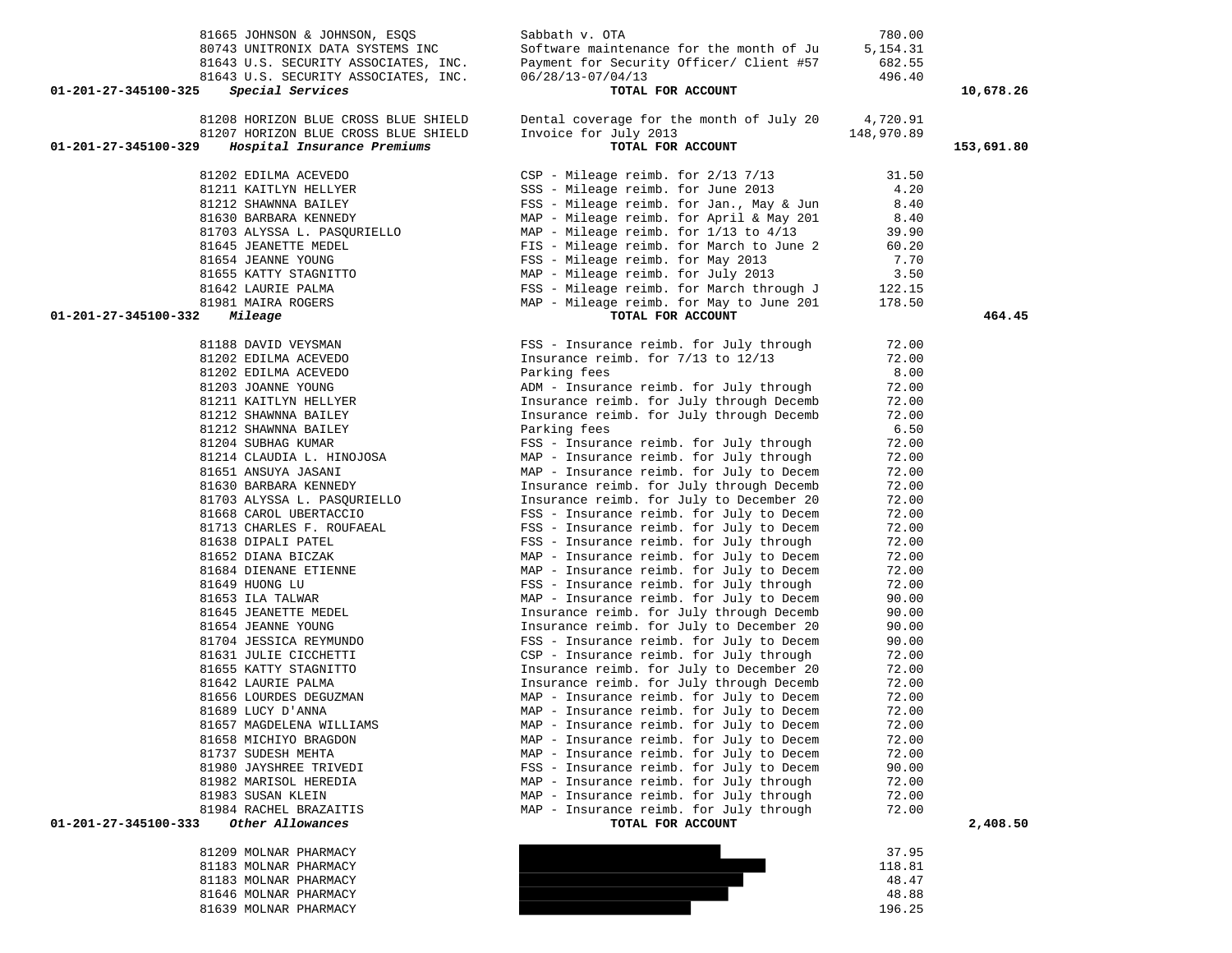| 81639 MOLNAR PHARMACY<br>Health Related Services<br>01-201-27-345100-338 | TOTAL FOR ACCOUNT                        | 320.53   | 770.89       |
|--------------------------------------------------------------------------|------------------------------------------|----------|--------------|
| 81210 NJ TAXI & BLACK CAR SERVICES LLC                                   |                                          | 90.68    |              |
| 81184 NJ TAXI & BLACK CAR SERVICES LLC                                   |                                          | 73.54    |              |
| 81184 NJ TAXI & BLACK CAR SERVICES LLC                                   |                                          | 40.94    |              |
| 81184 NJ TAXI & BLACK CAR SERVICES LLC                                   |                                          | 42.60    |              |
| 81640 NJ TAXI & BLACK CAR SERVICES LLC                                   |                                          | 71.16    |              |
| 81640 NJ TAXI & BLACK CAR SERVICES LLC                                   |                                          | 269.65   |              |
| 81640 NJ TAXI & BLACK CAR SERVICES LLC                                   |                                          | 39.51    |              |
| 81640 NJ TAXI & BLACK CAR SERVICES LLC                                   | 06/26/13                                 | 90.44    |              |
| 81986 NJ TAXI & BLACK CAR SERVICES LLC                                   |                                          | 29.51    |              |
| 01-201-27-345100-340<br>Transportation Services                          | TOTAL FOR ACCOUNT                        |          | 748.03       |
| 81206 TREASURER, STATE OF NEW JERSEY                                     | Payment for Notary Public License for Ed | 25.00    |              |
| 01-201-27-345100-343<br>Surety Bonds                                     | TOTAL FOR ACCOUNT                        |          | 25.00        |
| 79799 TREASURER. ST OF NJ                                                | CSP Collection Intercept Fees for the qu | 5,331.00 |              |
| 79529 TREASURER. ST OF NJ                                                | CSP Collection Intercept Fees (Pre-Offse | 115.02   |              |
| $01 - 201 - 27 - 345100 - 353$<br>Collection Service Fees                | TOTAL FOR ACCOUNT                        |          | 5,446.02     |
| 81641 WHIPPANY LODGING LLC.                                              |                                          | 350.00   |              |
| 81641 WHIPPANY LODGING LLC.                                              |                                          | 525.00   |              |
| 01-201-27-345100-365<br>Emergency Assistance                             | TOTAL FOR ACCOUNT                        |          | 875.00       |
| 82526 HORIZON BLUE CROSS BLUE SHIELD                                     | 10/12 MINIMUM PREMIUM - OTA              | 6,749.25 |              |
| 82505 HORIZON BLUE CROSS BLUE SHIELD                                     | 9/12 MINIMUM PREMIUM OTA                 | 6,760.22 |              |
| 82910 HORIZON BLUE CROSS BLUE SHIELD                                     | OTA Minimum Premium - November 2012      | 6,167.91 |              |
| 01-203-27-345100-329<br>(2012) Hospital Insurance Premiums               | TOTAL FOR ACCOUNT                        |          | 19,677.38    |
|                                                                          |                                          |          | ============ |
| TOTAL for County Board of Social Service                                 |                                          |          | 240,133.58   |

#### **MV:Administration**

|                                                                                                                                            | 82724 AKUA OPOMEA ABEBRESE NA SURSING SERVICES - PER DIEM                                                        | 3,220.00 |
|--------------------------------------------------------------------------------------------------------------------------------------------|------------------------------------------------------------------------------------------------------------------|----------|
| 82735 MARY JANE M. ARCINAS                                                                                                                 |                                                                                                                  |          |
| 82736 VIVIAN BLANDURA                                                                                                                      | TRAS MURSING SERVICES PER DIEM<br>NURSING SERVICES PER DIEM                                                      |          |
|                                                                                                                                            | 82737 CARRELLE L CALIXTE NURSING SERVICES PER DIEM                                                               | 2,912.00 |
|                                                                                                                                            |                                                                                                                  | 280.00   |
|                                                                                                                                            |                                                                                                                  | 1,680.00 |
| 82738 MARIA CAMPOS<br>82739 MICHELLE CAPILI MURSING SERVICES PER DIEM<br>82740 MELOJANE CELESTINO NURSING SERVICES PER DIEM                |                                                                                                                  |          |
|                                                                                                                                            |                                                                                                                  |          |
| 82770 ROSEMARY BATANE COBCOBO NURSING SERVICES PER DIEM                                                                                    |                                                                                                                  | 1,960.00 |
| 82771 SUZIE COLLIN                                                                                                                         | NURSING SERVICES PER DIEM                                                                                        | 4,226.25 |
|                                                                                                                                            | $82772$ ROSE DUMAPIT $$\tt NURSING$ SERVICES PER DIEM $82773$ MIRLENE ESTRIPLET $$\tt NURSING$ SERVICES PER DIEM | 2,240.00 |
|                                                                                                                                            |                                                                                                                  | 5,330.50 |
| % 82774 BARKEL FLEMMING<br>% 82775 ARNEL P GARCIA (% ) NURSING SERVICES PER DIEM<br>% 82776 JEDDIE A GARCIA (% ) NURSING SERVICES PER DIEM |                                                                                                                  | 1,792.00 |
|                                                                                                                                            |                                                                                                                  | 2,016.00 |
|                                                                                                                                            |                                                                                                                  | 840.00   |
| 82777 GEORGINA GRAY-HORSLEY NURSING SERVICES PER DIEM                                                                                      |                                                                                                                  | 2,464.00 |
| 82778 MADUKWE IMO IBOKO, RN NURSING SERVICES PER DIEM                                                                                      |                                                                                                                  | 2,334.45 |
| 82779 MA. LIZA IMPERIAL CONTROL NURSING SERVICES PER DIEM                                                                                  |                                                                                                                  | 1,136.45 |
|                                                                                                                                            |                                                                                                                  | 210.00   |
| 82780 JESSY JACOB<br>82781 DAVID JEAN-LOUIS CONTROL TO MURSING SERVICES PER DIEM                                                           |                                                                                                                  | 2,688.00 |
| 82782 BINU ILLIMOOTTIL JOSEPH NURSING SERVICES PER DIEM                                                                                    |                                                                                                                  | 280.00   |
| 82783 DANILO LAPID                                                                                                                         | NURSING SERVICES PER DIEM                                                                                        | 2,511.95 |
| 82784 LOUISE R. MACCHIA NURSING SERVICES PER DIEM                                                                                          |                                                                                                                  | 3,360.00 |
| 82785 EDITHA MARQUEZ                                                                                                                       | NURSING SERVICES PER DIEM                                                                                        | 1,061.20 |
| 82749 CHARLES NADARAJAH NURSING SERVICES PER DIEM                                                                                          |                                                                                                                  | 1,680.00 |
| 82750 MARIA CARMELITA OBLINA TERRIT NURSING SERVICES PER DIEM                                                                              |                                                                                                                  | 1,358.00 |
| 82751 RINCY M PAZBAYATTIL JOSE NURSING SERVICES PER DIEM                                                                                   |                                                                                                                  | 560.00   |
| 82752 EVELYN TOLENTINO                                                                                                                     | NURSING SERVICES PER DIEM                                                                                        | 2,034.55 |

the control of the control of the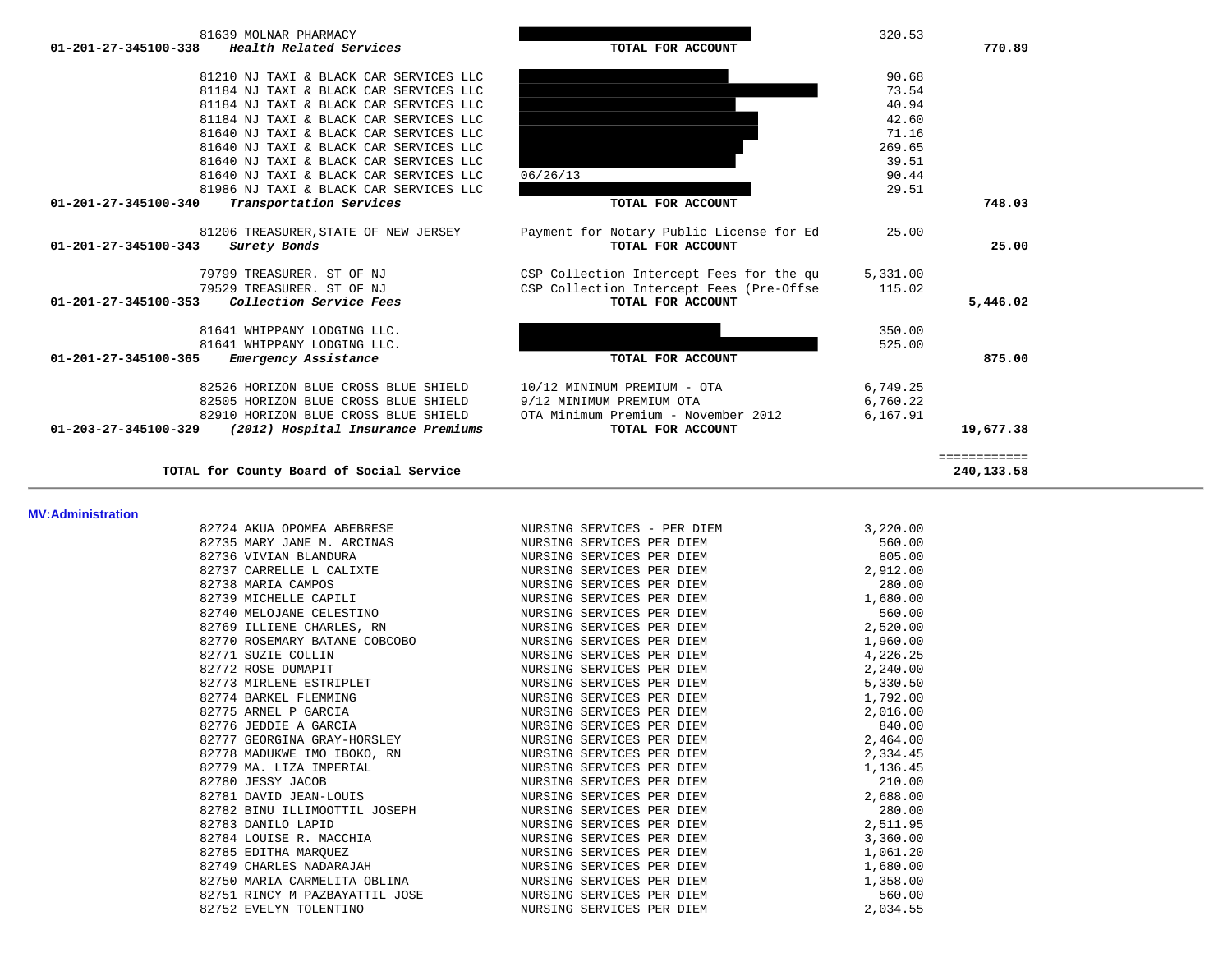|                                | 82753 HARRIET VALLECER RN                                                                                  | NURSING SERICES PER DIEM                                                                             | 1,400.00   |              |
|--------------------------------|------------------------------------------------------------------------------------------------------------|------------------------------------------------------------------------------------------------------|------------|--------------|
| 01-201-27-350100-013           | 82754 MARTHA YAGHI<br>Temporary Help - Per Diem Nurses                                                     | NURSING SERVICES PER DIEM<br>TOTAL FOR ACCOUNT                                                       | 813.05     | 54,833.40    |
|                                |                                                                                                            |                                                                                                      |            |              |
|                                | 82026 AEQUOR HEALTHCARE SERVICES, LLC                                                                      | AGENCY NURSING SERVICES                                                                              | 308.00     |              |
|                                | 82025 BARON HR HEALTHCARE LLC                                                                              | AGENCY NURSING SERVICES                                                                              | 1,522.56   |              |
|                                | 82025 BARON HR HEALTHCARE LLC                                                                              | AGENCY NURSING SERVICES                                                                              | 608.63     |              |
|                                | 82025 BARON HR HEALTHCARE LLC                                                                              | AGENCY NURSING SERVICES                                                                              | 317.20     |              |
|                                | 82693 BARON HR HEALTHCARE LLC                                                                              | 068900, 7/19/13                                                                                      | 1,467.05   |              |
|                                | 82693 BARON HR HEALTHCARE LLC                                                                              | 068900, 7/26/13                                                                                      | 2,136.35   |              |
|                                | 01-201-27-350100-016 Outside Salaries & Wages                                                              | TOTAL FOR ACCOUNT                                                                                    |            | 6,359.79     |
|                                | 80647 COMPLETE SECURITY SYSTEMS, INC. 12405,6/14/2013<br>81994 CORNERSTONE FAMILY PROGRAMS SOCIAL WORK SER |                                                                                                      | 125.00     |              |
|                                |                                                                                                            | SOCIAL WORK SERVICES FOR JUNE, 2013                                                                  | 21,000.00  |              |
| 01-201-27-350100-036           | Contracted Services                                                                                        | TOTAL FOR ACCOUNT                                                                                    |            | 21,125.00    |
|                                |                                                                                                            | 1020, 8/1/13                                                                                         | 1,336.32   |              |
|                                | 82680 OPTIMUS EMR, INC.<br>01-201-27-350100-040 Electronic Data Processing                                 | TOTAL FOR ACCOUNT                                                                                    |            | 1,336.32     |
|                                | 82682 ROCKLAND BAKERY INC                                                                                  | SPECIAL FUNCTION, 6/6/13                                                                             | 30.76      |              |
| 01-201-27-350100-046           | General Stores                                                                                             | TOTAL FOR ACCOUNT                                                                                    |            | 30.76        |
|                                |                                                                                                            | 2ND 1/2 METERED MAIL                                                                                 | 201.02     |              |
|                                | 82471 COUNTY OF MORRIS<br>01-201-27-350100-068    Postage & Metered Mail                                   | TOTAL FOR ACCOUNT                                                                                    |            | 201.02       |
|                                |                                                                                                            |                                                                                                      |            |              |
|                                | 80646 OPTUMINSIGHT, INC.                                                                                   | 1638527,6/4/2013                                                                                     | 199.95     |              |
|                                | 01-201-27-350100-070 Publication & Subscriptions                                                           | TOTAL FOR ACCOUNT                                                                                    |            | 199.95       |
|                                | 82478 AT&T                                                                                                 | MV-ADMINISTRATION                                                                                    | 28.50      |              |
|                                | 82477 AT&T                                                                                                 | MV-ADMINISTRATION                                                                                    | 14.01      |              |
|                                | 82482 VERIZON                                                                                              | MV-ADMINISTRATION                                                                                    | 4,326.26   |              |
|                                | 82521 VERIZON                                                                                              | MV-ADMINISTRATION                                                                                    | 4,536.54   |              |
|                                | 82692 VERIZON                                                                                              | 973 984-0357 078 33Y, 7/22/13                                                                        | 28.13      |              |
| 01-201-27-350100-146 Telephone |                                                                                                            | TOTAL FOR ACCOUNT                                                                                    |            | 8,933.44     |
|                                |                                                                                                            | 82031 ATLANTIC TOMORROWS OFFICE COLOR CLICKS USED 3/30/13-6/29/13                                    | 868.42     |              |
|                                |                                                                                                            |                                                                                                      | 2,690.94   |              |
|                                |                                                                                                            | 82034 KYOCERA MITA AMERICA, INC.<br>82686 TRITEC OFFICE EQUIPMENT INC CTMORR, 7/1/13 4/01/13-6/30/13 | 543.62     |              |
|                                | 82686 TRITEC OFFICE EQUIPMENT INC CTMORR, 7/16/13                                                          |                                                                                                      | 119.21     |              |
|                                | 01-201-27-350100-164 Office Machines - Rental                                                              | TOTAL FOR ACCOUNT                                                                                    |            | 4,222.19     |
|                                |                                                                                                            |                                                                                                      |            | ============ |
|                                | TOTAL for MV:Administration                                                                                |                                                                                                      |            | 97,241.87    |
|                                |                                                                                                            |                                                                                                      |            |              |
| <b>MV:Building Services</b>    |                                                                                                            |                                                                                                      |            |              |
|                                |                                                                                                            | 82042 SODEXO INC & AFFILIATES 100022833, JUNE 2013, HOUSEKEEPING                                     | 255,882.14 |              |
| 01-201-27-350110-036           | <i>Contracted Services</i>                                                                                 | TOTAL FOR ACCOUNT                                                                                    |            | 255,882.14   |
|                                | 76593 NJ TECHLINE HVAC SRVC CO. LLC                                                                        | Annual Inspection & Maintenance Agreemen                                                             | 8,200.00   |              |
|                                | 82038 SCHINDLER ELEVATOR CORPORATION                                                                       | 5000013604, 7/8/13                                                                                   | 2,045.33   |              |
| 01-201-27-350110-044           | Equipment Service Agreements                                                                               | TOTAL FOR ACCOUNT                                                                                    |            | 10,245.33    |
|                                | 82684 PSE&G CO                                                                                             | 66 472 055 00, JULY 2013                                                                             | 681.35     |              |
|                                | 82685 PSE&G CO                                                                                             | 65 858 068 08, JULY 2013                                                                             | 2,249.74   |              |
| 01-201-27-350110-141           | Natural Gas                                                                                                | TOTAL FOR ACCOUNT                                                                                    |            | 2,931.09     |
|                                |                                                                                                            |                                                                                                      |            |              |
|                                | 82486 CITYSIDE ARCHIVES, LTD                                                                               | MORRIS VIEW                                                                                          | 796.90     |              |
|                                | $01-201-27-350110-143$ Rubbish & Trash Removal                                                             | TOTAL FOR ACCOUNT                                                                                    |            | 796.90       |

| 80420 JOHNSTONE SUPPLY     | 11177,5/14/2013           | 1,310.83 |
|----------------------------|---------------------------|----------|
| 81020 MARIDO SERVICES INC. | 13518,6/20/2013           | 3,141.06 |
| 82039 SHERWIN WILLIAMS     | PAINT & SUPPLIES, 7/11/13 | 107.42   |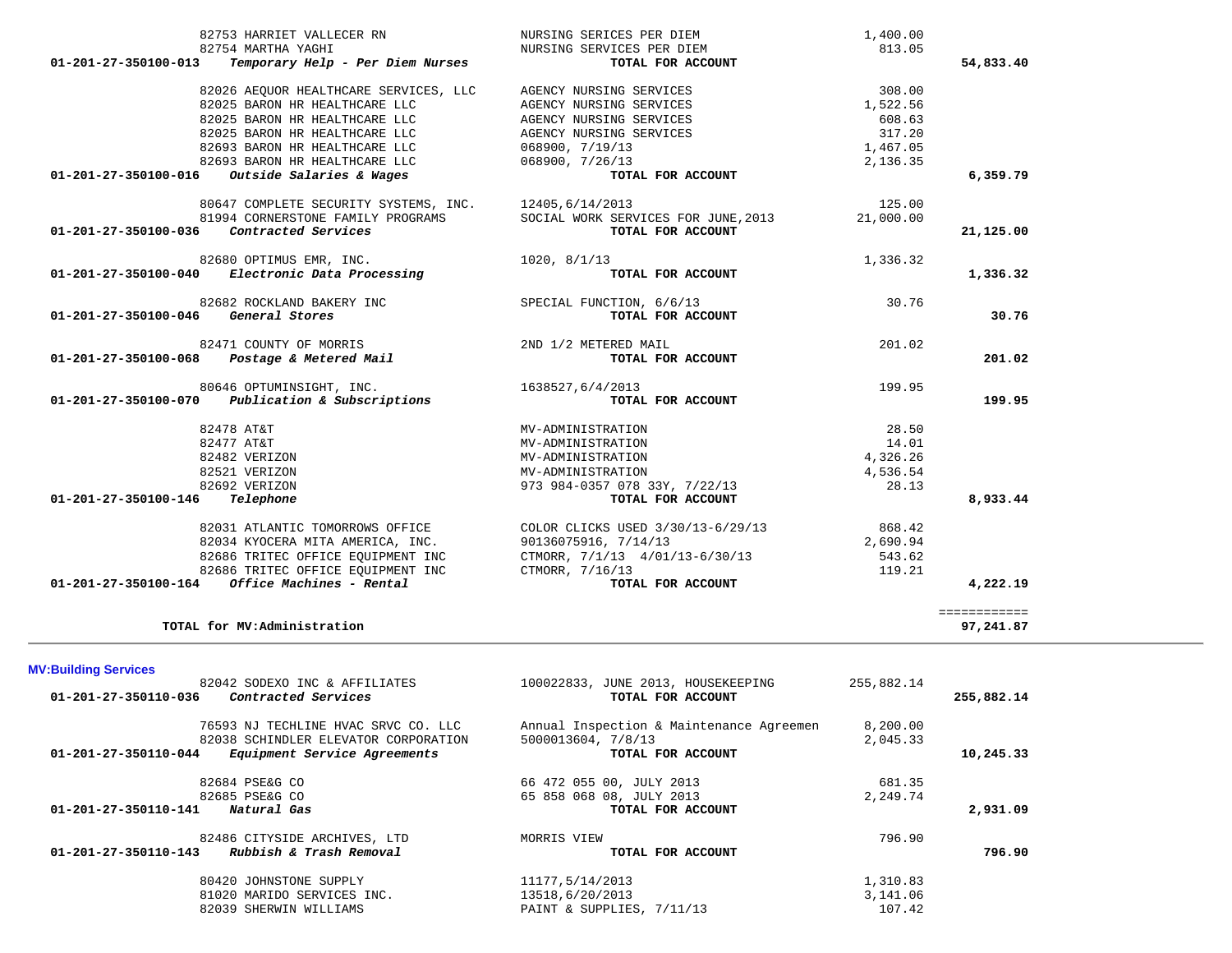|                      | 82681 MADISON PLUMBING SUPPLY CO                              | 191, 6/20/13                                                | 61.41      |              |  |
|----------------------|---------------------------------------------------------------|-------------------------------------------------------------|------------|--------------|--|
| 01-201-27-350110-204 | Plant Operation                                               | TOTAL FOR ACCOUNT                                           |            | 4,620.72     |  |
|                      |                                                               |                                                             |            |              |  |
|                      | 80650 DIRECT MACHINERY SERVICE CORP.                          | Parts & Service-Laundry Equipment, 6/4/20                   | 200.00     |              |  |
|                      | 80650 DIRECT MACHINERY SERVICE CORP.                          | Service-Laundry Equipment, 6/4/2013                         | 384.13     |              |  |
|                      | 80650 DIRECT MACHINERY SERVICE CORP.                          | Service-Laundry Equipment, 6/17/2013                        | 300.00     |              |  |
|                      | 80644 WHITE AND SHAUGER INC                                   | COU200, 6/12/2013                                           | 62.58      |              |  |
|                      | 82690 J.A. SEXAUER                                            | 276829, 7/17/13                                             | 927.58     |              |  |
| 01-201-27-350110-262 | Machinery Repairs & Parts                                     | TOTAL FOR ACCOUNT                                           |            | 1,874.29     |  |
|                      |                                                               |                                                             |            | ============ |  |
|                      | TOTAL for MV: Building Services                               |                                                             |            | 276,350.47   |  |
| <b>MV:Dietary</b>    |                                                               |                                                             |            |              |  |
| 01-201-27-350115-036 | 82043 SODEXO INC & AFFILIATES<br>Contracted Services          | 100005746, JUNE 2013, DIETARY SERVICES<br>TOTAL FOR ACCOUNT | 318,251.84 | 318,251.84   |  |
|                      | 82028 STAR LEDGER                                             | 947758, w/e 7/13/13                                         | 35.49      |              |  |
|                      | 82028 STAR LEDGER                                             | 947758, w/e 7/20/13                                         | 47.32      |              |  |
| 01-201-27-350115-186 | Coffee / Gift Shop                                            | TOTAL FOR ACCOUNT                                           |            | 82.81        |  |
|                      |                                                               |                                                             |            |              |  |
| 01-201-27-350115-262 | 82022 ACME AMERICAN REPAIRS INC.<br>Machinery Repairs & Parts | $0118615, 7/1/13-9/30/13$<br>TOTAL FOR ACCOUNT              | 2,426.50   | 2,426.50     |  |
|                      |                                                               |                                                             |            |              |  |
|                      |                                                               |                                                             |            | ============ |  |
|                      | TOTAL for MV: Dietary                                         |                                                             |            | 320,761.15   |  |
| <b>MV:Laundry</b>    |                                                               |                                                             |            |              |  |
|                      | 82044 SODEXO INC & AFFILIATES                                 | 10011720, JUNE 2013, LAUNDRY SERVICES                       | 105,995.15 |              |  |
| 01-201-27-350125-036 | Contracted Services                                           | TOTAL FOR ACCOUNT                                           |            | 105,995.15   |  |
|                      | 82683 LABEL TAPE SYSTEMS                                      | WHITE B LABELS, 7/22/13                                     | 681.10     |              |  |
| 01-201-27-350125-046 | General Stores                                                | TOTAL FOR ACCOUNT                                           |            | 681.10       |  |
|                      |                                                               |                                                             |            | ============ |  |
|                      | TOTAL for MV: Laundry                                         |                                                             |            | 106,676.25   |  |
| <b>MV:Nursing</b>    |                                                               |                                                             |            |              |  |
|                      | 82036 PHARMA CARE INC                                         | MORR02, JUNE-2013                                           | 3,606.68   |              |  |
| 01-201-27-350130-035 | Consultation Fee                                              | TOTAL FOR ACCOUNT                                           |            | 3,606.68     |  |
|                      | 82041 JAMES H WOLF                                            | MEDICAL DIRECTOR, 7/1/13-7/22/13                            | 1,750.00   |              |  |
| 01-201-27-350130-036 | Contracted Services                                           | TOTAL FOR ACCOUNT                                           |            | 1,750.00     |  |
|                      |                                                               |                                                             |            |              |  |
|                      | 80424 ASSOCIATED SALES AND BAG CO.                            | 314307,6/20/2013                                            | 1,151.99   |              |  |
|                      | 80429 ASSOCIATED SALES AND BAG CO.                            | 314307,6/10/2013                                            | 872.40     |              |  |
|                      | 80426 COLOPLAST CORP                                          | 7304205, 5/15/2013                                          | 840.00     |              |  |
|                      | 82030 AGL WELDING SUPPLY CO INC                               | 584500, 7/10/13-8/9/13                                      | 200.00     |              |  |
|                      | 82030 AGL WELDING SUPPLY CO INC                               | $584500, 7/9/13 - 8/8/13$                                   | 250.00     |              |  |
|                      | 82030 AGL WELDING SUPPLY CO INC                               | $584500, 7/2/13 - 8/1/13$                                   | 250.00     |              |  |
|                      | 82023 MEDLINE INDUSTRIES INC                                  | 1183053, 7/18/13                                            | 3,456.82   |              |  |
|                      | 82691 PENN-JERSEY PAPER CO.                                   | 20955, 7/18/13                                              | 3,098.85   |              |  |
|                      | 82691 PENN-JERSEY PAPER CO.                                   | 20955, 7/24/13                                              | 158.25     |              |  |
| 01-201-27-350130-046 | General Stores                                                | TOTAL FOR ACCOUNT                                           |            | 10,278.31    |  |
|                      |                                                               |                                                             |            |              |  |
| 01-201-27-350130-049 | 80649 BIO- REFERENCE LABORATORIES<br>Laboratory Services      | M8049 EG, May-2013<br>TOTAL FOR ACCOUNT                     | 1,671.21   |              |  |
|                      |                                                               |                                                             |            | 1,671.21     |  |
|                      | 82040 MARIA XOCOY                                             | SEMINAR IN CLINICAL COMPETENCE 4/13 LAST                    | 1,137.00   |              |  |
| 01-201-27-350130-080 | Staff Development                                             | TOTAL FOR ACCOUNT                                           |            | 1,137.00     |  |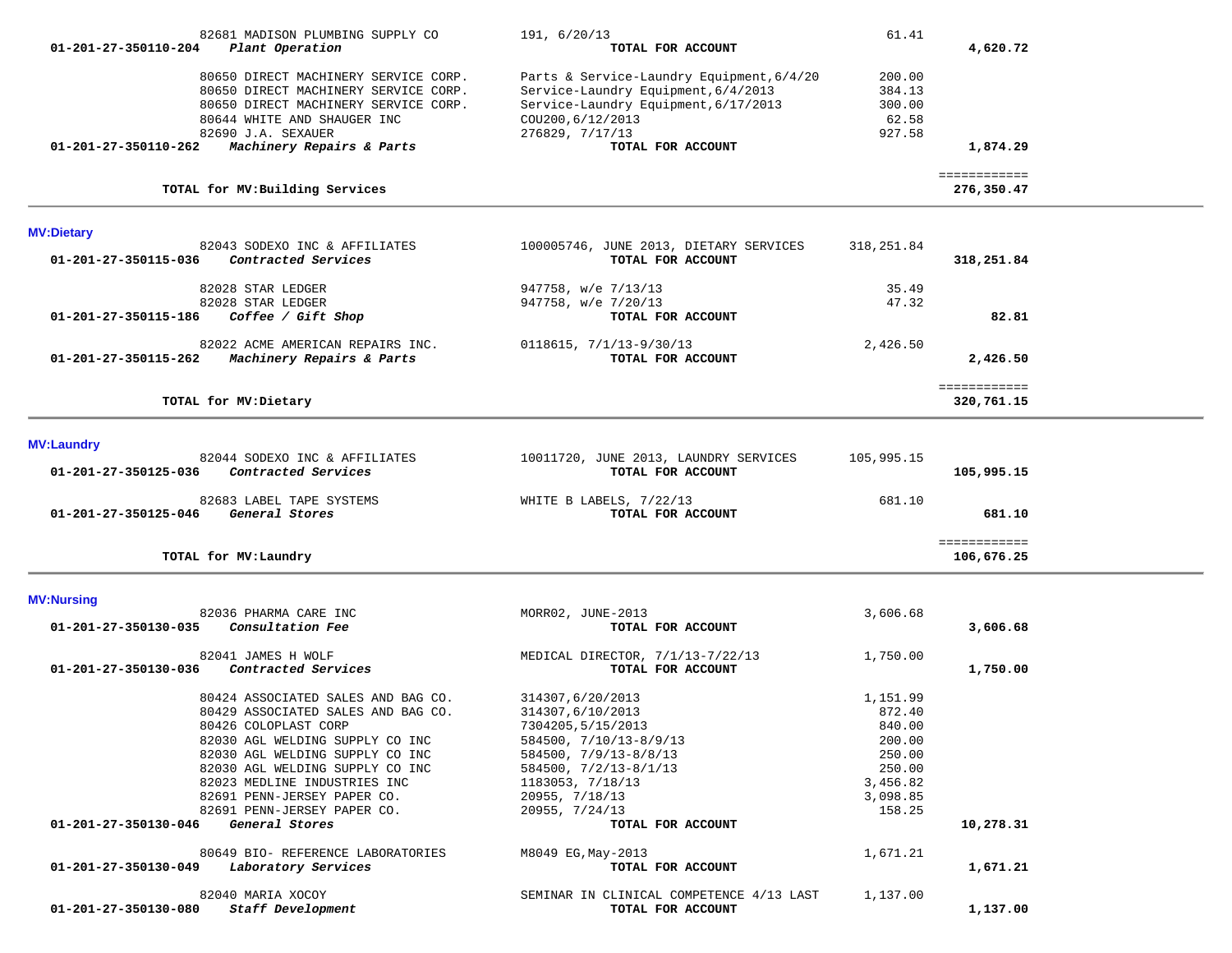| 82029 DISCOVER RX<br>Legend Drugs (Prescription)<br>01-201-27-350130-171 | 5338, JUNE 2013<br>TOTAL FOR ACCOUNT      | 27, 207. 15 | 27,207.15    |
|--------------------------------------------------------------------------|-------------------------------------------|-------------|--------------|
| 82029 DISCOVER RX<br>01-201-27-350130-172<br>Non-Legend Drugs (OTC)      | 5338, JUNE 2013<br>TOTAL FOR ACCOUNT      | 3,573.40    | 3,573.40     |
|                                                                          |                                           |             |              |
| 82689 KIRK STEPHENS<br>Nursing<br>01-201-27-350130-191                   | CNA RECERIFICATION<br>TOTAL FOR ACCOUNT   | 30.00       | 30.00        |
| 80651 ON TIME TRANSPORT INC.                                             | Medical Transport, 6/4/2013               | 130.00      |              |
| 80651 ON TIME TRANSPORT INC.                                             | Medical Transport, 6/3/2013               | 458.00      |              |
| 80651 ON TIME TRANSPORT INC.                                             | Medical Transport, 5/31/2013              | 118.00      |              |
| 80651 ON TIME TRANSPORT INC.                                             | Medical Transport, 5/29/2013              | 112.00      |              |
| 80651 ON TIME TRANSPORT INC.                                             | Medical Transport, 5/28/2013              | 422.00      |              |
| 80651 ON TIME TRANSPORT INC.                                             | Medical Transport, 6/13/2013              | 112.00      |              |
| 80651 ON TIME TRANSPORT INC.                                             | Medical Transport, 6/6/2013               | 154.00      |              |
| 80651 ON TIME TRANSPORT INC.                                             | Medical Transport, 6/11/2013              | 100.00      |              |
| 01-201-27-350130-340<br>Transportation Services                          | TOTAL FOR ACCOUNT                         |             | 1,606.00     |
| 72050 STAR LEDGER                                                        | 1130284, 12/01/2012~122/31/2012           | 575.58      |              |
| 01-203-27-350130-022<br>(2012) Advertising                               | TOTAL FOR ACCOUNT                         |             | 575.58       |
| 80421 ERIC R. NISENSON                                                   | Podiatry Services~R.Amoruso, 5/2/2012, 7/ | 166.90      |              |
| 80428 THE ORTHOPEDIC GROUP                                               | P.Johnson, 12/14/2012                     | 77.96       |              |
| (2012) Medical<br>01-203-27-350130-189                                   | TOTAL FOR ACCOUNT                         |             | 244.86       |
|                                                                          |                                           |             | ============ |
| TOTAL for MV: Nursing                                                    |                                           |             | 51,680.19    |

## **MV:Recreation/Volunteer Svc**

| 82033 CAREER TRACK                                                                                                                                  | 32150511, 7/16/13 KAREN HOGAN                                 | 143.00   |                          |  |
|-----------------------------------------------------------------------------------------------------------------------------------------------------|---------------------------------------------------------------|----------|--------------------------|--|
| 01-201-27-350135-034<br>Conference Expenses                                                                                                         | TOTAL FOR ACCOUNT                                             |          | 143.00                   |  |
| 82032 CABLEVISION                                                                                                                                   | $07876 - 533982 - 01 - 2, 7/15/13 - 8/14/13$                  | 4,305.53 |                          |  |
| 01-201-27-350135-036<br>Contracted Services                                                                                                         | TOTAL FOR ACCOUNT                                             |          | 4,305.53                 |  |
| 81166 CREATING WITH CLAY LLC                                                                                                                        | Clay Class on 2D                                              | 50.00    |                          |  |
| 81166 CREATING WITH CLAY LLC                                                                                                                        | Clay Class on Atrium                                          | 100.00   |                          |  |
| 80423 M & N PARTY STORE                                                                                                                             | 042062059,6/19/2013                                           | 145.91   |                          |  |
| 80645 SENTIMENTAL PRODUCTIONS                                                                                                                       | 56916, 7/1/2013                                               | 125.00   |                          |  |
| 82035 AFI FOODSERVICE DISTRIBUTORS                                                                                                                  | 185674, 7/11/13                                               | 140.25   |                          |  |
| 82027 ARTISTIC AOUARIA INC                                                                                                                          | FISHTANK MAINTENANCE - JULY 2013                              | 608.00   |                          |  |
| 82037 NICHOLAS L. ROCCAFORTE                                                                                                                        | MUSIC ENTERTAINMENT, 7/18/13                                  | 75.00    |                          |  |
| 82679 BRUSHSTROKES                                                                                                                                  | ART APPRECIATION, 7/24/13                                     | 135.00   |                          |  |
| 82678 CREATING WITH CLAY LLC                                                                                                                        | CLAY CLASS 7/12/13                                            | 100.00   |                          |  |
| 82678 CREATING WITH CLAY LLC                                                                                                                        | CLAY CLASS 7/26/13                                            | 50.00    |                          |  |
| 82688 KAREN HOGAN                                                                                                                                   | 6 ENLARGED UNIT CALENDARS, 7/30/13                            | 36.24    |                          |  |
| 01-201-27-350135-194<br>Patient Activities                                                                                                          | TOTAL FOR ACCOUNT                                             |          | 1,565.40                 |  |
|                                                                                                                                                     |                                                               |          | ============             |  |
| TOTAL for MV: Recreation/Volunteer Svc                                                                                                              |                                                               |          | 6,013.93                 |  |
| <b>Assistance Dep Child: Local Shr</b><br>81185 OFFICE OF TEMPORARY ASSISTANCE<br>01-201-27-354100-091<br>Assistance Dep Child: Local Shr Program E | For estimated County share of TANF Recip<br>TOTAL FOR ACCOUNT | 9,800.00 | 9,800,00                 |  |
| TOTAL for Assistance Dep Child: Local Shr                                                                                                           |                                                               |          | ============<br>9,800.00 |  |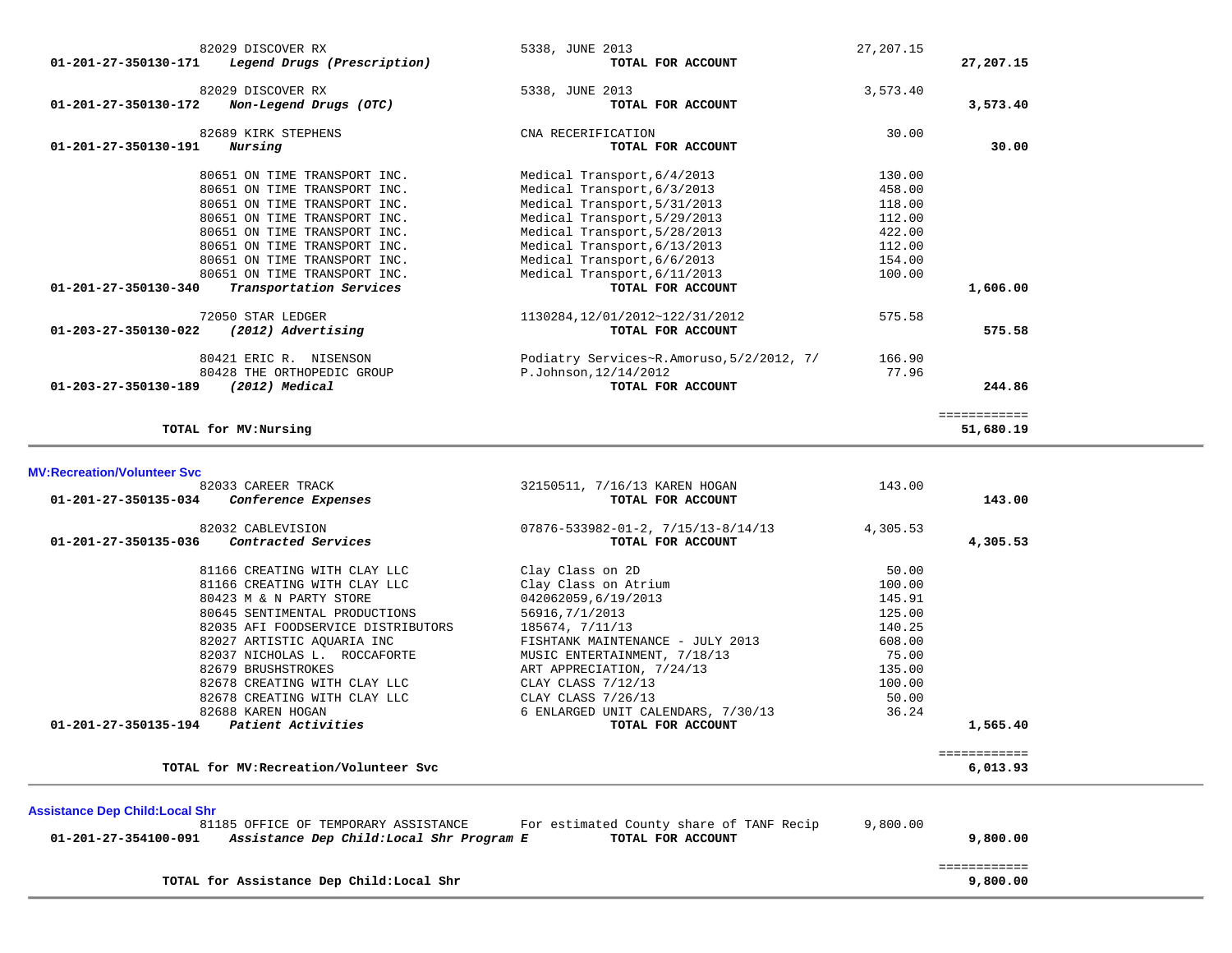| <b>Assistance SSI Income Recipien</b> |                                                                                                       |                                                                    |                 |                           |
|---------------------------------------|-------------------------------------------------------------------------------------------------------|--------------------------------------------------------------------|-----------------|---------------------------|
|                                       | 81186 OFFICE OF TEMPORARY ASSISTANCE<br>01-201-27-355100-090 Assistance SSI Income Recipien Expenditu | For estimated County share of ASSIR for<br>TOTAL FOR ACCOUNT       | 37,000.00       | 37,000.00                 |
|                                       | TOTAL for Assistance SSI Income Recipien                                                              |                                                                    |                 | ============<br>37,000.00 |
| <b>County Adjuster</b>                |                                                                                                       |                                                                    |                 |                           |
| 01-201-27-357100-016                  | 81297 OFFICE TEAM<br>Outside Salaries & Wages                                                         | Adjuster Temp Michelle Conlan for week e<br>TOTAL FOR ACCOUNT      | 476.00          | 476.00                    |
| 01-201-27-357100-068                  | 82471 COUNTY OF MORRIS<br>Postage & Metered Mail                                                      | 2ND 1/2 METERED MAIL<br>TOTAL FOR ACCOUNT                          | 189.61          | 189.61                    |
|                                       | TOTAL for County Adjuster                                                                             |                                                                    |                 | ============<br>665.61    |
| <b>Dental Clinic</b>                  |                                                                                                       |                                                                    |                 |                           |
| 01-201-27-365100-095                  | 81624 ROBERT A. CHARMOY, DMD PA<br>Dental Clinic Other Administrative Suppl                           | TOTAL FOR ACCOUNT                                                  | 60.00           | 60.00                     |
|                                       | TOTAL for Dental Clinic                                                                               |                                                                    |                 | ============<br>60.00     |
|                                       | TOTAL for Morris Cty Park Commission                                                                  |                                                                    |                 | 2,279,165.00              |
| <b>County Library</b>                 |                                                                                                       |                                                                    |                 |                           |
|                                       | 80748 ASHRAE INC<br>80752 GALE                                                                        | 7994849 dated 06/28/13<br>116418 dated 06/19/13                    | 77.00<br>72.77  |                           |
|                                       | 80752 GALE                                                                                            | 116418 dated 06/20/13                                              | 23.36           |                           |
|                                       | 80162 L D A PUBLISHERS                                                                                | dated $05/23/13$ - split Ref:\$82.45; R/S:\$                       | 164.90          |                           |
|                                       | 81786 INGRAM LIBRARY SERVICES                                                                         | 20C0083 dated 07/08/13                                             | 294.70          |                           |
|                                       | 81786 INGRAM LIBRARY SERVICES                                                                         | 20C0083 dated 07/08/13                                             | 42.06           |                           |
|                                       | 81786 INGRAM LIBRARY SERVICES                                                                         | 20C0083 dated 07/09/13                                             | 203.41          |                           |
|                                       | 81786 INGRAM LIBRARY SERVICES                                                                         | 20C0083 dated 07/10/13                                             | 37.74           |                           |
|                                       | 81786 INGRAM LIBRARY SERVICES                                                                         | 20C0083 dated 07/10/13                                             | 56.14           |                           |
|                                       | 81786 INGRAM LIBRARY SERVICES                                                                         | 20C0083 dated 07/11/13                                             | 19.77           |                           |
|                                       | 81786 INGRAM LIBRARY SERVICES<br>81786 INGRAM LIBRARY SERVICES                                        | 20C0083 dated 07/11/13 Split Object Code<br>20C0083 dated 07/11/13 | 808.89<br>52.46 |                           |
|                                       | 81786 INGRAM LIBRARY SERVICES                                                                         | 20C0083 dated 07/11/13                                             | 778.63          |                           |
|                                       | 81786 INGRAM LIBRARY SERVICES                                                                         | 20C0083 dated 07/11/13                                             | 51.86           |                           |
|                                       | 81785 INGRAM LIBRARY SERVICES                                                                         | 20C0083 dated 07/03/13 Split Object Code                           | 93.43           |                           |
|                                       | 81785 INGRAM LIBRARY SERVICES                                                                         | 20C0083 dated 07/03/13                                             | 788.61          |                           |
|                                       | 81785 INGRAM LIBRARY SERVICES                                                                         | 20C0083 dated 07/03/13                                             | 548.88          |                           |
|                                       | 81785 INGRAM LIBRARY SERVICES                                                                         | 20C0083 dated 07/05/13                                             | 419.98          |                           |
|                                       | 81785 INGRAM LIBRARY SERVICES                                                                         | 20C0083 dated 07/05/13                                             | 686.85          |                           |
|                                       | 81785 INGRAM LIBRARY SERVICES<br>81785 INGRAM LIBRARY SERVICES                                        | 20C0083 dated 07/05/13<br>20C0083 dated 07/05/13                   | 80.95<br>77.76  |                           |
|                                       | 81697 INGRAM LIBRARY SERVICES                                                                         | 20C0083 dated 06/23/13                                             | 13.25           |                           |
|                                       | 81697 INGRAM LIBRARY SERVICES                                                                         | 20C0083 dated 06/24/13                                             | 101.99          |                           |
|                                       | 81697 INGRAM LIBRARY SERVICES                                                                         | 20C0083 dated 06/25/13                                             | 56.51           |                           |
|                                       | 81697 INGRAM LIBRARY SERVICES                                                                         | 20C0083 dated 06/25/13                                             | 15.58           |                           |
|                                       | 81697 INGRAM LIBRARY SERVICES                                                                         | 20C0083 dated 06/26/13                                             | 675.92          |                           |
|                                       | 81697 INGRAM LIBRARY SERVICES                                                                         | 20C0083 dated 06/28/13                                             | 105.92          |                           |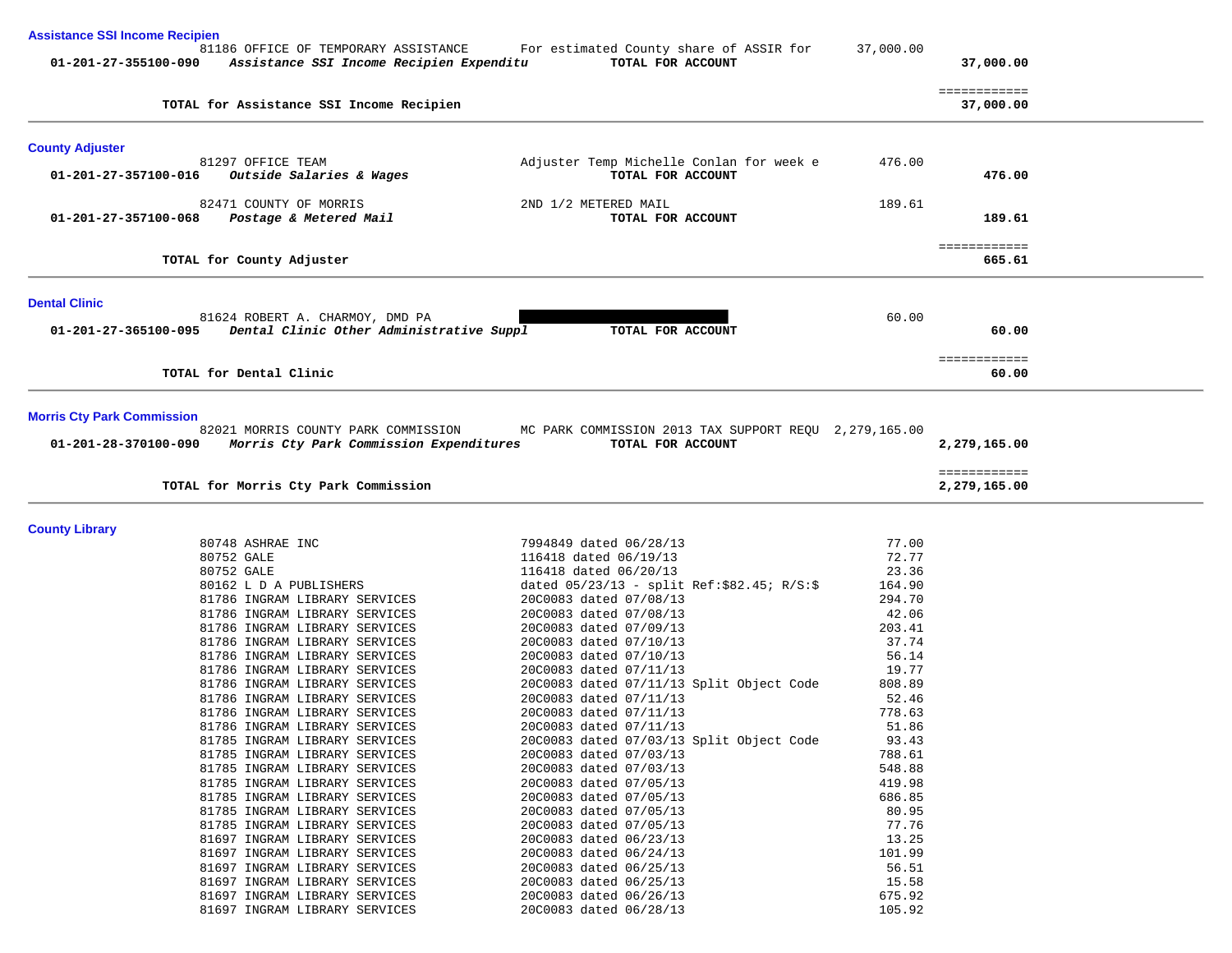| 80760 W.B. MASON COMPANY INC<br>$01 - 201 - 29 - 390100 - 058$<br>Office Supplies & Stationery                    | C1033751 dated 06/17/13; Order#S01215813<br>TOTAL FOR ACCOUNT | 123.20     | 123.20                     |
|-------------------------------------------------------------------------------------------------------------------|---------------------------------------------------------------|------------|----------------------------|
| 80759 UNITED PARCEL SERVICE                                                                                       | 708309 dated 06/29/13                                         | 51.31      |                            |
| 82471 COUNTY OF MORRIS                                                                                            | 2ND 1/2 METERED MAIL                                          | 735.56     |                            |
| Postage & Metered Mail<br>01-201-29-390100-068                                                                    | TOTAL FOR ACCOUNT                                             |            | 786.87                     |
| 81690 TRITEC OFFICE EQUIPMENT INC                                                                                 | CTMORR dated 07/01/13 - Ref#5987                              | 29.68      |                            |
| 81690 TRITEC OFFICE EQUIPMENT INC                                                                                 | CTMORR dated 07/01/13 - Tech Svc#5988                         | 178.92     |                            |
| Printing<br>01-201-29-390100-069                                                                                  | TOTAL FOR ACCOUNT                                             |            | 208.60                     |
| 81786 INGRAM LIBRARY SERVICES                                                                                     | 20C0083 dated 07/11/13 Split Object Code                      | 20.22      |                            |
| 81785 INGRAM LIBRARY SERVICES                                                                                     | 20C0083 dated 07/03/13 Split Object Code                      | 101.94     |                            |
| 81697 INGRAM LIBRARY SERVICES                                                                                     | 20C0083 dated 07/02/13 Spilt Object Code                      | 41.75      |                            |
| 80754 MIDWEST TAPE LLC                                                                                            | 2000001148 dated 06/24/13                                     | 460.57     |                            |
| 80758 RECORDED BOOKS LLC                                                                                          | 91165 dated 06/12/13                                          | 256.20     |                            |
| Video & Film Materials<br>01-201-29-390100-083                                                                    | TOTAL FOR ACCOUNT                                             |            | 880.68                     |
| 80749 BRODART CO                                                                                                  | 290667 dated 06/20/13                                         | 22.75      |                            |
| 80749 BRODART CO                                                                                                  | 290667 dated 06/25/13                                         | 8.00       |                            |
| 80750 CARTRIDGE WORLD OF PARSIPPANY                                                                               | 2934 dated 6/19/13; Circ\$79.97; M&M\$159.                    | 799.80     |                            |
| 81681 MARYLOU SPARANO                                                                                             | RMB-Exhibit Materials 11"x36" & 12"x16"                       | 28.44      |                            |
| Other Administrative Supplies<br>01-201-29-390100-095                                                             | TOTAL FOR ACCOUNT                                             |            | 858.99                     |
| TOTAL for County Library                                                                                          |                                                               |            | ============<br>11,967.20  |
| <b>County Superintendent of Schoo</b><br>82471 COUNTY OF MORRIS<br>01-201-29-392100-068<br>Postage & Metered Mail | 2ND 1/2 METERED MAIL<br>TOTAL FOR ACCOUNT                     | 112.23     | 112.23                     |
| 81618 ROSALIE LAMONTE<br>01-201-29-392100-082<br>Travel Expense                                                   | TRAVEL EXPENSES FROM 6-5-13-6-14-13<br>TOTAL FOR ACCOUNT      | 10.54      | 10.54                      |
| 81014 DEER PARK                                                                                                   | 0434565933 5-15-13-6-14-13                                    | 11.20      |                            |
| 01-201-29-392100-162 Furniture & Fixtures                                                                         | TOTAL FOR ACCOUNT                                             |            | 11.20                      |
|                                                                                                                   |                                                               |            | ============               |
| TOTAL for County Superintendent of Schoo                                                                          |                                                               |            | 133.97                     |
| <b>Contribution to County College</b>                                                                             |                                                               |            |                            |
| 82017 COUNTY COLLEGE OF MORRIS                                                                                    | 1ST HALF 8/13 OPERATING BUDGET                                | 398,409.91 |                            |
| Expenditures<br>01-201-29-395100-090                                                                              | TOTAL FOR ACCOUNT                                             |            | 398,409.91                 |
| TOTAL for Contribution to County College                                                                          |                                                               |            | ============<br>398,409.91 |
|                                                                                                                   |                                                               |            |                            |
| <b>Rutgers Extension Service</b><br>81076 STAPLES BUSINESS ADVANTAGE                                              | office supplies                                               | 45.43      |                            |
| Office Supplies & Stationery<br>01-201-29-396100-058                                                              | TOTAL FOR ACCOUNT                                             |            | 45.43                      |

| 80762 WEST PAYMENT CENTER<br>80763 WEST PAYMENT CENTER<br><b>Books &amp; Periodicals</b><br>80760 W.B. MASON COMPANY INC<br>Office Supplies & Stationery<br>80759 UNITED PARCEL SERVICE<br>82471 COUNTY OF MORRIS<br>Postage & Metered Mail | 1002208031 dated 07/01/13<br>TOTAL FOR ACCOUNT<br>C1033751 dated 06/17/13; Order#S01215813<br>TOTAL FOR ACCOUNT<br>708309 dated 06/29/13<br>2ND 1/2 METERED MAIL | 682.35<br>123.20<br>51.31<br>735.56 | 9,108.86<br>123.20<br>786.87 |
|---------------------------------------------------------------------------------------------------------------------------------------------------------------------------------------------------------------------------------------------|------------------------------------------------------------------------------------------------------------------------------------------------------------------|-------------------------------------|------------------------------|
|                                                                                                                                                                                                                                             |                                                                                                                                                                  |                                     |                              |
|                                                                                                                                                                                                                                             |                                                                                                                                                                  |                                     |                              |
|                                                                                                                                                                                                                                             |                                                                                                                                                                  |                                     |                              |
|                                                                                                                                                                                                                                             |                                                                                                                                                                  |                                     |                              |
|                                                                                                                                                                                                                                             |                                                                                                                                                                  |                                     |                              |
|                                                                                                                                                                                                                                             | 1000689797 dated 06/04/13                                                                                                                                        | 58.80                               |                              |
| 80762 WEST PAYMENT CENTER                                                                                                                                                                                                                   | 1000689797 dated 05/04/13                                                                                                                                        | 1,685.60                            |                              |
| 81697 INGRAM LIBRARY SERVICES                                                                                                                                                                                                               | 20C0083 dated 07/02/13 Split Object Code                                                                                                                         | 28.97                               |                              |
| 81697 INGRAM LIBRARY SERVICES                                                                                                                                                                                                               | 20C0083 dated 07/02/13                                                                                                                                           | 233.14                              |                              |
| 81697 INGRAM LIBRARY SERVICES                                                                                                                                                                                                               | 20C0083 dated 06/27/13                                                                                                                                           | 43.78                               |                              |
| 81697 INGRAM LIBRARY SERVICES                                                                                                                                                                                                               | 20C0083 dated 06/28/13                                                                                                                                           | 26.90                               |                              |
|                                                                                                                                                                                                                                             |                                                                                                                                                                  |                                     |                              |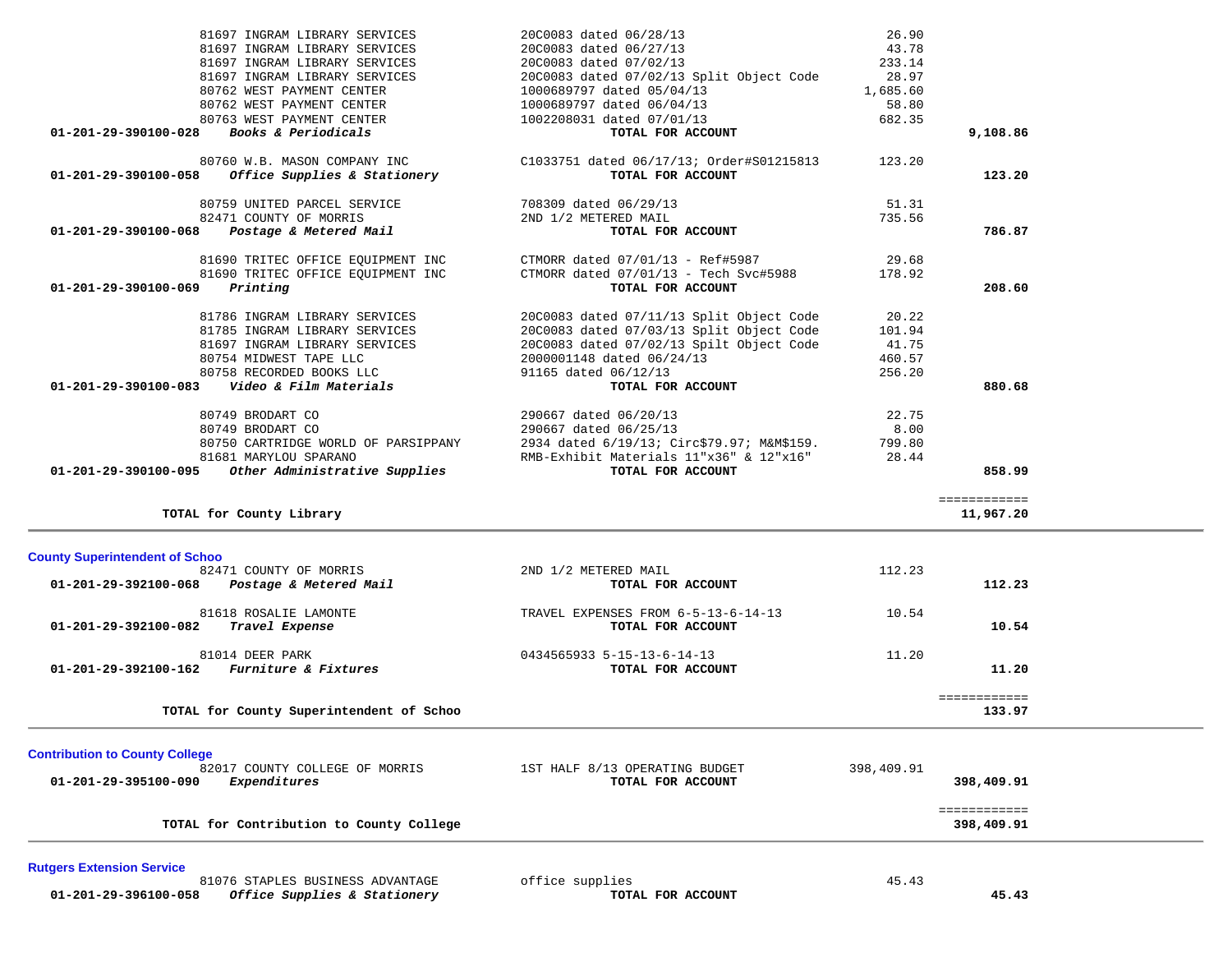| 01-201-29-396100-068                    | Postage & Metered Mail                                     | TOTAL FOR ACCOUNT                                         |            | 85.31                      |  |
|-----------------------------------------|------------------------------------------------------------|-----------------------------------------------------------|------------|----------------------------|--|
|                                         | 81078 RICOH AMERICAS CORP                                  | 157313 rental copier                                      | 974.22     |                            |  |
|                                         | 81077 RICOH AMERICAS CORP                                  | 157313 copier rental                                      | 678.94     |                            |  |
| 01-201-29-396100-163                    | Office Machines                                            | TOTAL FOR ACCOUNT                                         |            | 1,653.16                   |  |
|                                         |                                                            |                                                           |            |                            |  |
|                                         | TOTAL for Rutgers Extension Service                        |                                                           |            | ============<br>1,783.90   |  |
| <b>Cont M.C. School of Tech</b>         |                                                            |                                                           |            |                            |  |
|                                         | 81977 MC VOCATIONAL SCHOOL DISTRICT                        | 8/13 DISTRICT TAXES TO BE RAISED                          | 580,000.00 |                            |  |
|                                         | 01-201-29-400100-090 Cont M.C. School of Tech Expenditures | TOTAL FOR ACCOUNT                                         |            | 580,000.00                 |  |
|                                         | TOTAL for Cont M.C. School of Tech                         |                                                           |            | ============<br>580,000.00 |  |
|                                         |                                                            |                                                           |            |                            |  |
| <b>Fire and Police Academy</b>          |                                                            |                                                           |            |                            |  |
|                                         | 82471 COUNTY OF MORRIS                                     | 2ND 1/2 METERED MAIL<br>TOTAL FOR ACCOUNT                 | 42.48      | 42.48                      |  |
|                                         | 01-201-29-407100-068 Postage & Metered Mail                |                                                           |            |                            |  |
|                                         | 81150 M.C. MUA                                             | Tipping Fees                                              | 435.79     |                            |  |
|                                         | 01-201-29-407100-143 Rubbish & Trash Removal               | TOTAL FOR ACCOUNT                                         |            | 435.79                     |  |
|                                         | 80668 PRIME ENVIRONMENTAL INC                              | Remove/Replace Pre-Filters                                | 935.00     |                            |  |
|                                         | 80670 AMERICAN TEST CENTER                                 | Ladder Inspection                                         | 555.00     |                            |  |
| 01-201-29-407100-223                    | Building Repairs                                           | TOTAL FOR ACCOUNT                                         |            | 1,490.00                   |  |
|                                         | 80672 FIREFIGHTER ONE LLC                                  | Saw Blades                                                | 260.00     |                            |  |
|                                         | 80927 KIDDE FIRE TRAINERS, INC.                            | CANISTER OF SMOKE FLUID                                   | 1,200.00   |                            |  |
| 01-201-29-407100-258                    | Equipment                                                  | TOTAL FOR ACCOUNT                                         |            | 1,460.00                   |  |
|                                         | 81149 FIRE FIGHTERS EQUIPMENT CO INC                       | Regulator Rebuild Kit                                     | 89.60      |                            |  |
|                                         | 81149 FIRE FIGHTERS EQUIPMENT CO INC                       | Labor                                                     | 150.00     |                            |  |
| 01-201-29-407100-291    Vehicle Repairs |                                                            | TOTAL FOR ACCOUNT                                         |            | 239.60                     |  |
|                                         |                                                            |                                                           |            | ============               |  |
|                                         | TOTAL for Fire and Police Academy                          |                                                           |            | 3,667.87                   |  |
| <b>Utilities</b>                        |                                                            |                                                           |            |                            |  |
|                                         | 81468 NATIONAL FUEL OIL INC.                               | 4500.0 GAL. DIESEL FUEL FOR THE HILL                      | 13,239.00  |                            |  |
|                                         | 81468 NATIONAL FUEL OIL INC.                               | 4600.0 GAL. DIESEL FUEL FOR WHARTON GARA                  | 13,533.20  |                            |  |
| 01-201-31-430100-136                    | 81468 NATIONAL FUEL OIL INC.                               | 750.0 GAL. DIESEL FUEL FOR MONTVILLE<br>TOTAL FOR ACCOUNT | 2,232.75   |                            |  |
|                                         | <i>Diesel Fuel</i>                                         |                                                           |            | 29,004.95                  |  |
|                                         | 81819 JERSEY CENTRAL POWER & LIGHT                         | $10-00-01-6063-0-8$ 7/17/2013                             | 679.65     |                            |  |
|                                         | 82232 JERSEY CENTRAL POWER & LIGHT                         | 10-00-89-1397-3-5 7/29/2013                               | 63.37      |                            |  |
|                                         | 82233 JERSEY CENTRAL POWER & LIGHT                         | $10-00-64-2465-3-97/26/2013$                              | 37.73      |                            |  |
|                                         | 81821 JERSEY CENTRAL POWER & LIGHT                         | $10 - 00 - 28 - 8978 - 6 - 47/11/2013$                    | 46.38      |                            |  |
|                                         | 81820 JERSEY CENTRAL POWER & LIGHT                         | $10-00-05-8414-2-2$ 7/17/2013                             | 357.22     |                            |  |
|                                         | 81325 JERSEY CENTRAL POWER & LIGHT                         | $10-00-59-9968-9-0$ $7/11/2013$                           | 60.20      |                            |  |
|                                         | 81324 JERSEY CENTRAL POWER & LIGHT                         | $10-00-48-4053-0-0$ 7/11/2013                             | 15.35      |                            |  |
|                                         | 82697 JERSEY CENTRAL POWER & LIGHT                         | 100 102 601 695 - COMM CENTER/ 02-04-13                   | 2,659.89   |                            |  |
|                                         | 82697 JERSEY CENTRAL POWER & LIGHT                         | 100 102 601 695 - COMM CENTER/ 03-05-13                   | 5,668.66   |                            |  |
|                                         | 82697 JERSEY CENTRAL POWER & LIGHT                         | 100 102 601 695 - COMM CENTER/ 04-03-13                   | 8,804.18   |                            |  |
|                                         | 82697 JERSEY CENTRAL POWER & LIGHT                         | 100 102 601 695 - COMM CENTER/ 05-21-13                   | 5,942.03   |                            |  |
|                                         | 82697 JERSEY CENTRAL POWER & LIGHT                         | 100 102 601 695 - COMM CENTER/ 06-19-13                   | 8,259.67   |                            |  |
|                                         | 82698 JERSEY CENTRAL POWER & LIGHT                         | 100 079 438 253 - CAC COMPLEX/ 06-20-13                   | 8,877.81   |                            |  |
| 01-201-31-430100-137                    | Electricity                                                | TOTAL FOR ACCOUNT                                         |            | 41,472.14                  |  |

82471 COUNTY OF MORRIS 65.31 2ND 1/2 METERED MAIL 65.31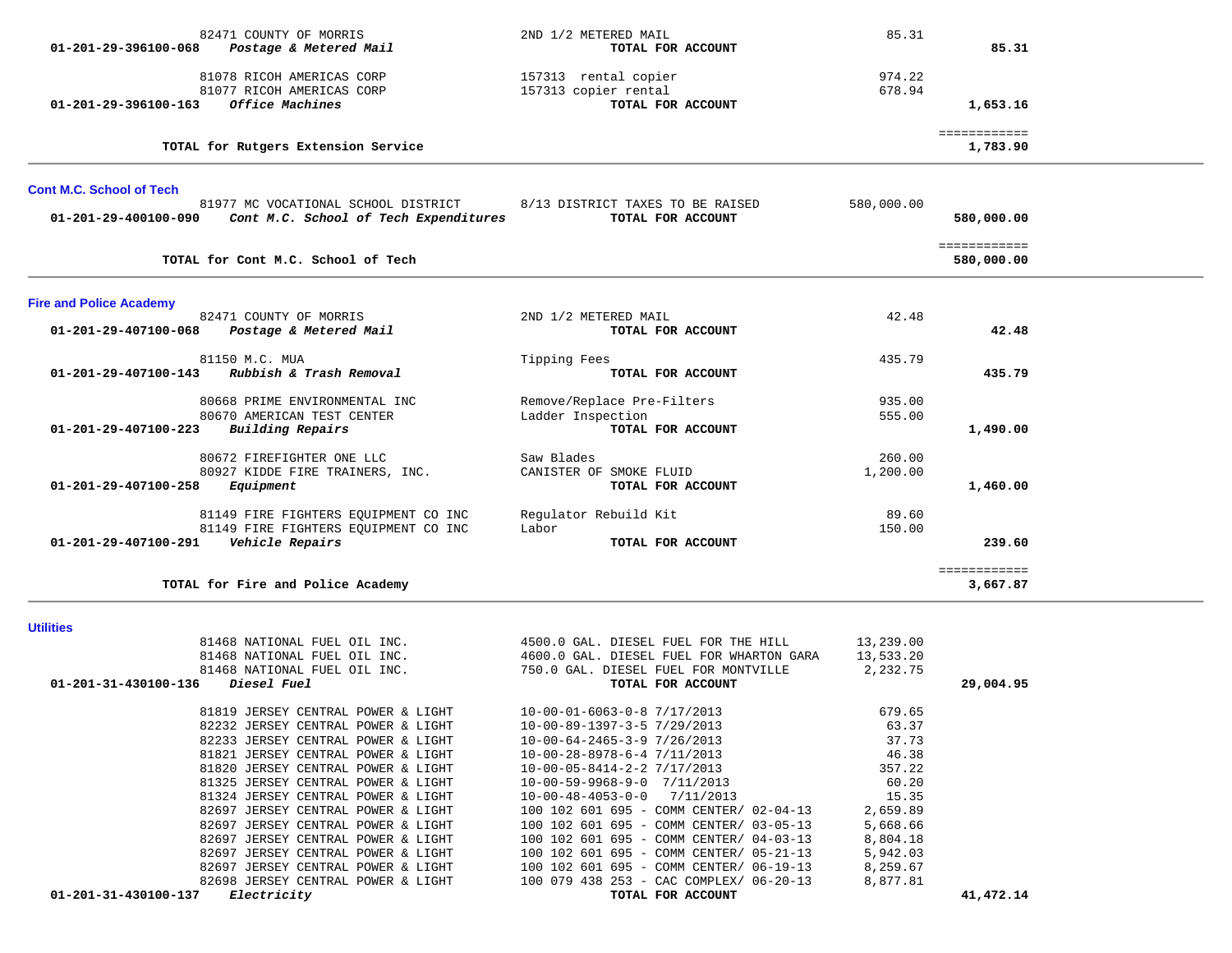**TOTAL for Utilities 185,673.00**

 ============ 

|                                                                    |                                                 |                 | 1,758.00   |
|--------------------------------------------------------------------|-------------------------------------------------|-----------------|------------|
|                                                                    |                                                 |                 |            |
|                                                                    |                                                 |                 |            |
|                                                                    |                                                 |                 | 251.20     |
|                                                                    |                                                 |                 |            |
|                                                                    |                                                 |                 |            |
|                                                                    |                                                 |                 |            |
|                                                                    |                                                 |                 | 587.76     |
|                                                                    |                                                 |                 |            |
|                                                                    |                                                 |                 |            |
|                                                                    |                                                 |                 |            |
|                                                                    |                                                 |                 |            |
|                                                                    |                                                 |                 |            |
|                                                                    |                                                 |                 |            |
|                                                                    |                                                 |                 |            |
|                                                                    |                                                 |                 |            |
|                                                                    |                                                 |                 |            |
|                                                                    |                                                 |                 |            |
|                                                                    |                                                 |                 |            |
|                                                                    |                                                 |                 |            |
|                                                                    |                                                 |                 |            |
|                                                                    |                                                 |                 |            |
|                                                                    |                                                 |                 |            |
|                                                                    |                                                 |                 |            |
|                                                                    |                                                 |                 |            |
|                                                                    |                                                 |                 |            |
|                                                                    |                                                 |                 |            |
|                                                                    |                                                 |                 |            |
|                                                                    |                                                 |                 |            |
|                                                                    |                                                 |                 |            |
|                                                                    |                                                 |                 |            |
|                                                                    |                                                 |                 |            |
|                                                                    |                                                 |                 |            |
|                                                                    |                                                 |                 |            |
|                                                                    |                                                 |                 |            |
|                                                                    |                                                 |                 |            |
|                                                                    |                                                 |                 |            |
|                                                                    |                                                 |                 |            |
|                                                                    |                                                 |                 |            |
| 01-201-31-430100-146 Telephone                                     |                                                 |                 | 101,061.84 |
| 81709 SOUTHEAST MORRIS COUNTY 20-999-999-812/ 6 CT ST              |                                                 |                 |            |
|                                                                    |                                                 | 37.80           |            |
| 81709 SOUTHEAST MORRIS COUNTY                                      | 20-999-999-801/ 8 CT ST                         | 33.85<br>165.03 |            |
| 81709 SOUTHEAST MORRIS COUNTY<br>81505 MONTVILLE TWP WATER & SEWER | 20-999-998-987/ W & M<br>ACCOUNT# 103379/ WATER | 32.55           |            |
| 81506 WASHINGTON TOWNSHIP M.U.A.                                   | 000321/ RE: LONG VALLEY GRG                     | 63.53           |            |
| 82699 SOUTHEAST MORRIS COUNTY                                      | 20-999-919-699/ A & R BLDG                      | 1,382.45        |            |
| 82699 SOUTHEAST MORRIS COUNTY                                      | 20-999-919-688/ CH                              | 1,624.60        |            |
| 82699 SOUTHEAST MORRIS COUNTY                                      | 20-999-756-272/ CORRECTION FACILITY             | 3,097.95        |            |
| 82699 SOUTHEAST MORRIS COUNTY                                      | 20-999-999-724/ ADM CTS                         | 896.60          |            |
| 82699 SOUTHEAST MORRIS COUNTY                                      | 20-999-753-907/ SHADETREE                       | 4,202.75        |            |
| 01-201-31-430100-147 Water                                         | TOTAL FOR ACCOUNT                               |                 | 11,537.11  |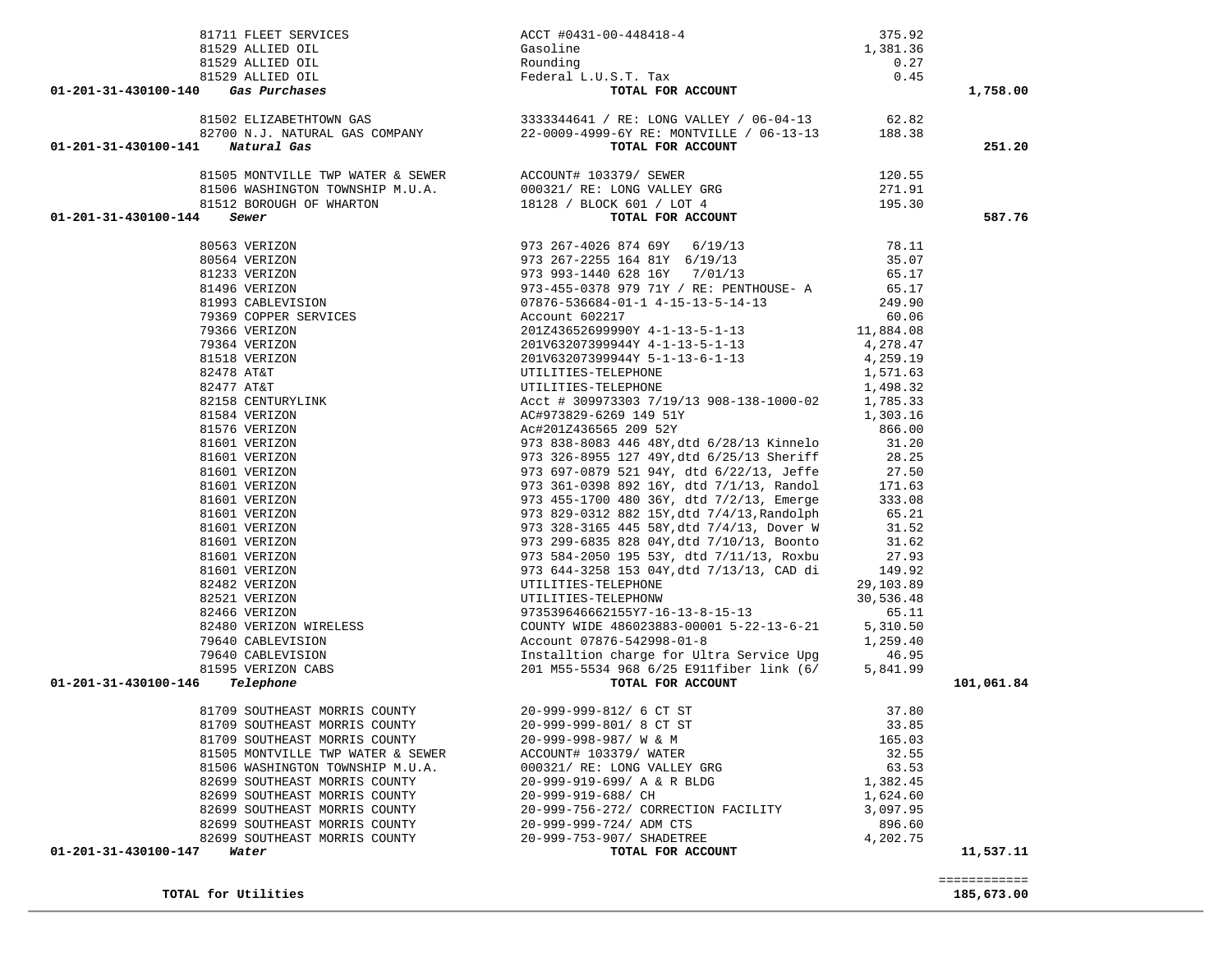| 81837 VERIZON                              | Monthly Service Charge . Jul-2013 Acct#2  | 829.59     |              |
|--------------------------------------------|-------------------------------------------|------------|--------------|
| 80409 CENTURYLINK                          | Monthly Service Charge. June 19, 2013 Ac  | 39.01      |              |
| 01-201-41-716100-146<br>Telephone          | TOTAL FOR ACCOUNT                         |            | 868.60       |
|                                            |                                           |            |              |
| 81589 SODEXO INC & AFFILIATES              | Daily Meals Srevices for 6/1/13-7/5/13    | 199,633.20 |              |
| 81589 SODEXO INC & AFFILIATES              | Weekend Meals                             | 10,180.00  |              |
| 81589 SODEXO INC & AFFILIATES              | Frozen Meals                              | 7,476.50   |              |
| 81589 SODEXO INC & AFFILIATES              | Boxed Meals                               | 25,094.25  |              |
| 81589 SODEXO INC & AFFILIATES              | Kosher Meals                              | 176.04     |              |
| 81589 SODEXO INC & AFFILIATES              | Coffee                                    | 912.08     |              |
| 81589 SODEXO INC & AFFILIATES              | Other                                     | 603.97     |              |
| 01-201-41-716100-185<br>Food               | TOTAL FOR ACCOUNT                         |            | 244,076.04   |
|                                            |                                           |            |              |
|                                            |                                           |            | ============ |
| TOTAL for Nutrition                        |                                           |            | 245,310.02   |
|                                            |                                           |            |              |
| <b>Area Plan Grant</b>                     |                                           |            |              |
| 78675 CORNERSTONE FAMILY PROGRAMS          | CGI OAA 13-14-076<br>Period $1/1/1$       | 3,589.00   |              |
| 81839 VISITING NURSE ASSOC. OF             | CHAP 3B<br>PERIOD Q2                      | 24,925.00  |              |
| 81840 VISITING NURSE ASSOC. OF             | CHAP SSBGPeriod Q2993 units @\$23.67 (tot | 17,628.00  |              |
| 81370 CFCS - HOPE HOUSE                    | OAA 13-14-051 Chore<br>Period 6/1/        | 1,686.00   |              |
| 82254 VISITING NURSE ASSOC. OF             | 13-14-076 OAA CGS Resp.                   | 10,391.00  |              |
| 81369 CFCS - HOPE HOUSE                    | Period 6/1/<br>SHTP FIX-IT                | 544.00     |              |
| 01-201-41-716110-090<br>Expenditures       | TOTAL FOR ACCOUNT                         |            | 58,763.00    |
|                                            |                                           |            | ============ |
| TOTAL for Area Plan Grant                  |                                           |            | 58,763.00    |
|                                            |                                           |            |              |
| <b>ALPN</b>                                |                                           |            |              |
| 81838 THE ARC/MORRIS CHAPTER               | IHR #1302<br>Period Q2                    | 8,050.00   |              |
| 81364 VISITING NURSE ASSOC. OF             | PG1309 Respite<br>Period $4/1/1$          | 18,747.00  |              |
| 81365 VISITING NURSE ASSOC. OF             | PG1319 CHAP<br>Period $4/1/1$             | 18,581.00  |              |
| 81366 VISITING NURSE ASSOC. OF             | PG1308 Friendship HousePeriod 4/1/13-6/3  | 40,341.00  |              |
| 81367 CFCS - HOPE HOUSE                    | PG1303 ChorePeriod 6/1/13-6/30/138 unit   | 273.00     |              |
| 81358 DAWN CENTER FOR INDEPENDENT          | CM #1320<br>Period $4/1/$                 | 12,539.00  |              |
| 81361 LEGAL SERVICES OF NORTHWEST          | PS #1312Period 4/1/13-6/30/1392 units @\$ | 12,144.00  |              |
| 01-201-41-759000-063<br>ALPN Peer Grouping | TOTAL FOR ACCOUNT                         |            | 110,675.00   |
|                                            |                                           |            | ============ |
| TOTAL for ALPN                             |                                           |            | 110,675.00   |

81587 PATRICIA W. GIBBONS Nutrition Support Services. June 2013. 365.38

 **01-201-41-716100-098** *Other Operating&Repair Supply* **TOTAL FOR ACCOUNT 365.38**

### **Grant Fund**

|            | 80873 STAPLES BUSINESS ADVANTAGE     |                              | 56.81  |
|------------|--------------------------------------|------------------------------|--------|
|            | 81313 WARREN COUNTY TECHNICAL SCHOOL |                              | 481.12 |
|            | 79871 MANPOWER                       | Bobbie White $W/E$ 3/17/2013 | 283.90 |
|            | 79891 MANPOWER                       | Deborah Sexton; W/E 11/4/12  | 528.96 |
| 79775 AT&T |                                      |                              | 5.11   |
| 79153 AT&T |                                      |                              | 4.32   |
| 79769 AT&T |                                      |                              | 1.96   |
|            | 82220 WORKFORCE ADVANTAGE            |                              | 422.00 |
|            | 82197 WORKFORCE ADVANTAGE            |                              | 211.00 |

## **TANF**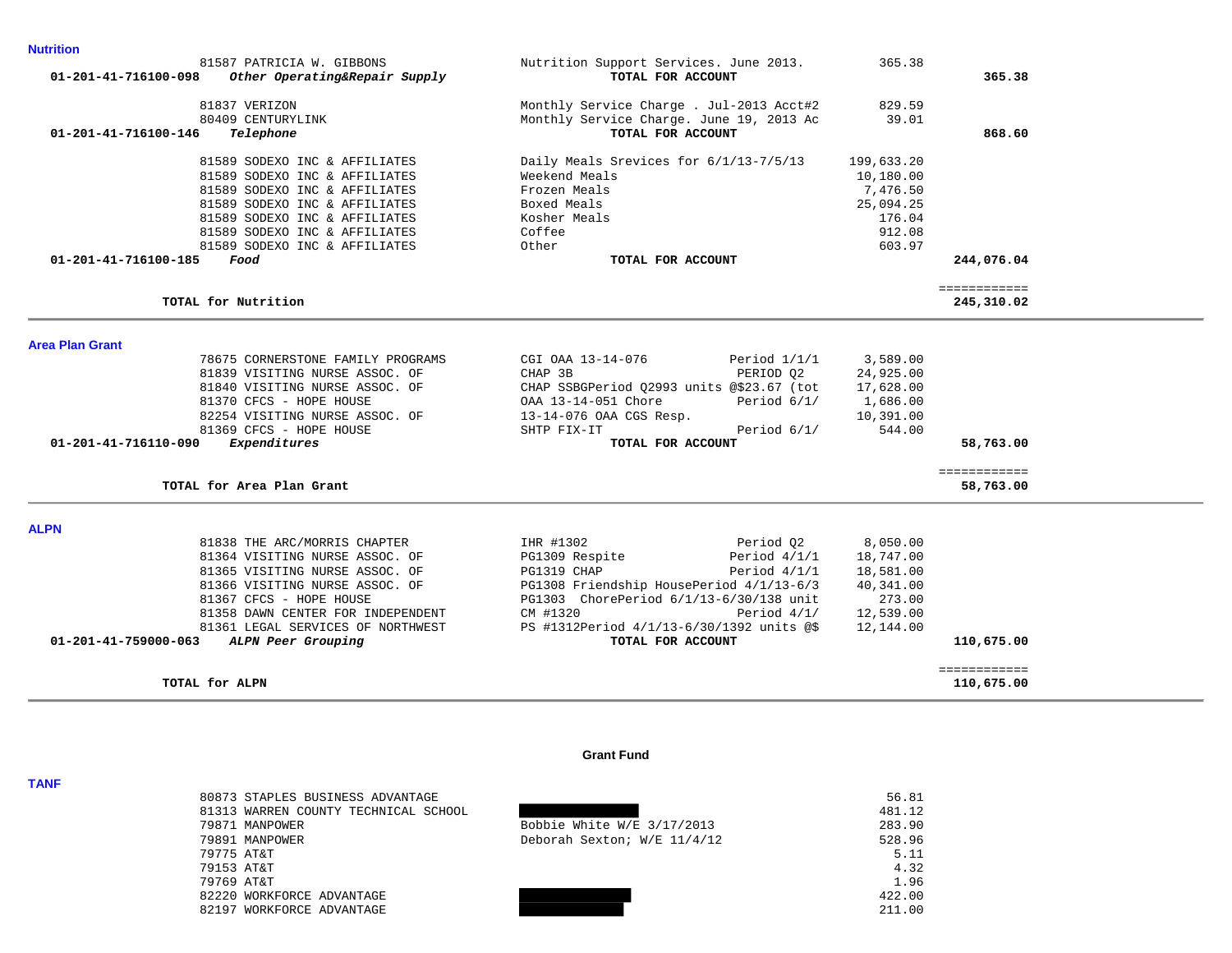| 82221 WORKFORCE ADVANTAGE                |                                   | 211.00    |
|------------------------------------------|-----------------------------------|-----------|
| 82222 WORKFORCE ADVANTAGE                |                                   | 422.00    |
| 81285 VERIZON                            |                                   | 2.97      |
| 81284 VERIZON                            |                                   | 8.56      |
| 80876 GTI INTERNET                       |                                   | 7.49      |
| 82174 M.C. SCHOOL OF TECHNOLOGY          |                                   | 1,225.71  |
| 81295 MINI G. CONSULTING INC.            |                                   | 134.50    |
| 81291 MUNICIPAL CAPITAL CORP             |                                   | 89.64     |
| 80096 NELSON NYGAARD CONSULTING          | development of bus route schedule | 4,999.00  |
| 82208 PROJECT SELF SUFFICIENCY           | Reimbursable Expenses             | 13,003.31 |
| 78639 STAPLES BUSINESS ADVANTAGE         |                                   | 62.53     |
| 81290 ELECTRONIC OFFICE SYSTEMS          |                                   | 12.59     |
| 81287 MANPOWER                           | Bobbi White; $W/E$ 6/16/13.       | 465.78    |
| 81286 MANPOWER                           | Bobbi White; $W/E$ 6/23/13.       | 388.15    |
| 81392 TELESEARCH INC                     |                                   | 26.66     |
| 81394 TELESEARCH INC                     | Jason Duccini; W/E 6/9/2013       | 347.64    |
| 79937 DELL MARKETING L.P.                |                                   | 98.44     |
| 02-213-41-741015-392<br>TANF State Share | TOTAL FOR ACCOUNT                 | 23,501.15 |

 ============ **TOTAL for TANF 23,501.15**

| -------<br>$\sim$ | $\sim$ | ----- |
|-------------------|--------|-------|
|                   |        |       |
|                   |        |       |

| <b>General Assistance</b>                              |                             |          |              |
|--------------------------------------------------------|-----------------------------|----------|--------------|
| 80873 STAPLES BUSINESS ADVANTAGE                       |                             | 34.09    |              |
| 81315 WARREN COUNTY TECHNICAL SCHOOL                   |                             | 502.46   |              |
| 79871 MANPOWER                                         | Barry Laird; W/E 3/17/13.   | 935.63   |              |
| 79930 MANPOWER                                         | Barry Laird, W/E 12/9/12    | 979.20   |              |
| 79775 AT&T                                             |                             | 3.06     |              |
| 79153 AT&T                                             |                             | 2.59     |              |
| 79769 AT&T                                             |                             | 1.19     |              |
| 82223 WORKFORCE ADVANTAGE                              |                             | 211.00   |              |
| 81285 VERIZON                                          |                             | 1.78     |              |
| 81284 VERIZON                                          |                             | 5.14     |              |
| 80876 GTI INTERNET                                     |                             | 4.49     |              |
| 81295 MINI G. CONSULTING INC.                          |                             | 80.70    |              |
| 81291 MUNICIPAL CAPITAL CORP                           |                             | 53.78    |              |
| 82208 PROJECT SELF SUFFICIENCY                         |                             | 1,178.69 |              |
| 78639 STAPLES BUSINESS ADVANTAGE                       |                             | 46.90    |              |
| 81290 ELECTRONIC OFFICE SYSTEMS                        |                             | 7.55     |              |
| 81287 MANPOWER                                         | Barry Laird; W/E 6/16/13    | 1,097.53 |              |
| 81286 MANPOWER                                         | Barry Laird; $W/E$ 6/23/13. | 969.49   |              |
| 81404 MANPOWER                                         | Max Portero; W/E 7/7/2013   | 800.76   |              |
| 81396 MANPOWER                                         | Max Portero; W/E 6/30/13    | 842.40   |              |
| 81391 MANPOWER                                         | Max Portero; W/E 4/28/13    | 725.76   |              |
| 81392 TELESEARCH INC                                   |                             | 16.00    |              |
| 81394 TELESEARCH INC                                   | Jason                       | 262.26   |              |
| 79937 DELL MARKETING L.P.                              |                             | 73.94    |              |
| 02-213-41-741020-392<br>General Assistance State Share | TOTAL FOR ACCOUNT           |          | 8,836.39     |
|                                                        |                             |          | ============ |
| TOTAL for General Assistance                           |                             |          | 8,836.39     |

| WFNJ-TANF (7/1/13-12/31/14)<br>02-213-41-741415-392 | TOTAL FOR ACCOUNT | 166.08 |
|-----------------------------------------------------|-------------------|--------|
| 81281 GTI INTERNET                                  | 4.49              |        |
| 81330 STAPLES BUSINESS ADVANTAGE                    | 20.36             |        |
| 81329 STAPLES BUSINESS ADVANTAGE                    | 104.62            |        |
| 81321 VERIZON                                       | 8.48              |        |
| 81320 VERIZON                                       | 20.14             |        |
| 81331 STAPLES BUSINESS ADVANTAGE                    | 7.99              |        |
| <b>DEPARTMENT 741415</b>                            |                   |        |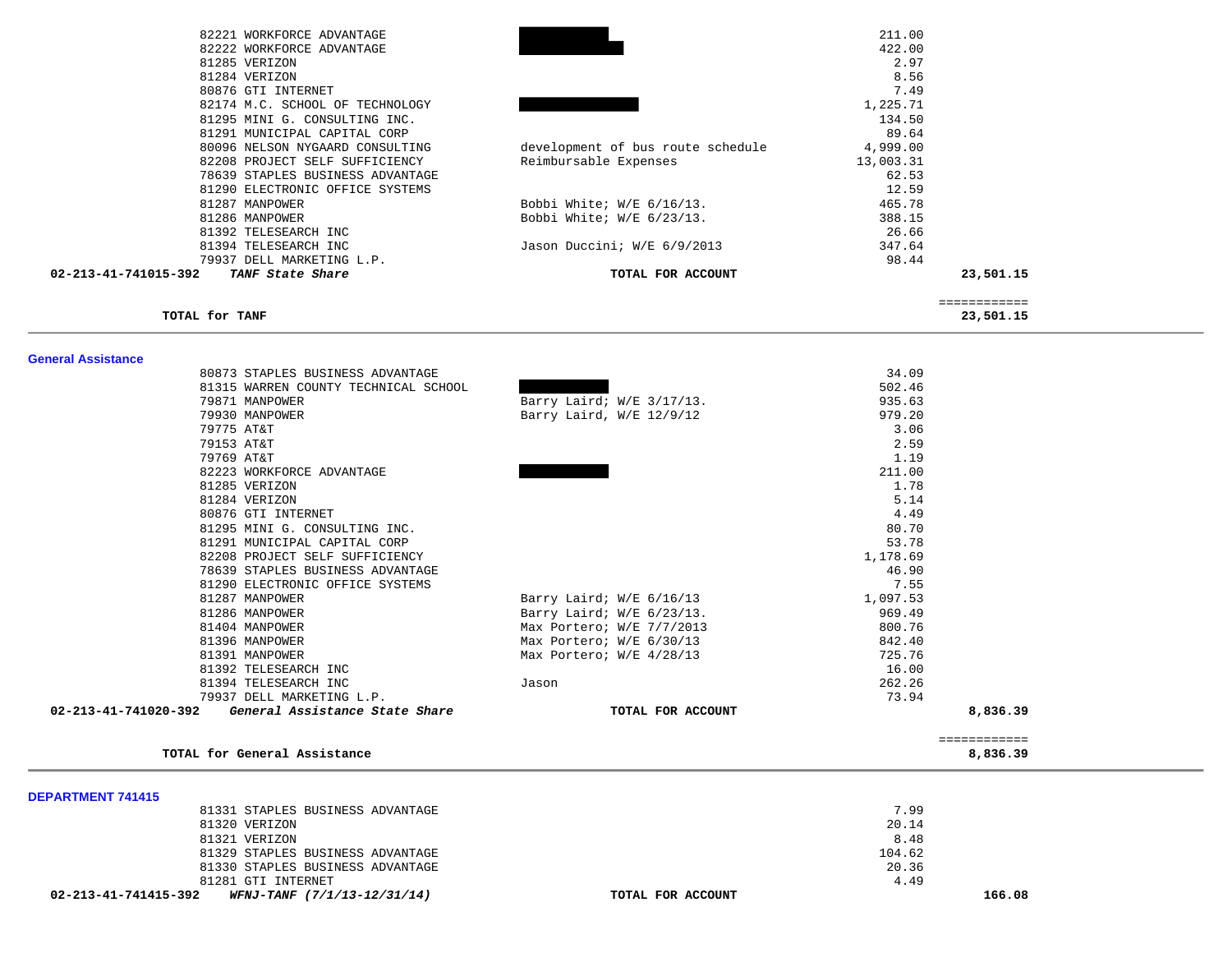| TOTAL for DEPARTMENT 741415                                      |                   | 166.08       |
|------------------------------------------------------------------|-------------------|--------------|
| <b>DEPARTMENT 741420</b>                                         |                   |              |
| 81331 STAPLES BUSINESS ADVANTAGE                                 |                   | 4.79         |
| 81320 VERIZON                                                    |                   | 12.08        |
| 81321 VERIZON                                                    |                   | 5.09         |
| 81329 STAPLES BUSINESS ADVANTAGE                                 |                   | 62.77        |
| 81330 STAPLES BUSINESS ADVANTAGE                                 |                   | 12.22        |
| 81281 GTI INTERNET                                               |                   | 2.69         |
| 02-213-41-741420-392<br>WFNJ-General Assistance(7/1/13-12/31/14) | TOTAL FOR ACCOUNT | 99.64        |
|                                                                  |                   | ------------ |
| TOTAL for DEPARTMENT 741420                                      |                   | 99.64        |

============

| <b>WIA: Adult</b>    |                                      |                                 |          |                           |
|----------------------|--------------------------------------|---------------------------------|----------|---------------------------|
|                      | 81276 LORI L. KINTNER                | May-June travel                 | 45.64    |                           |
|                      | 81316 RUTGERS SCHOOL OF BUSINESS     |                                 | 3,192.00 |                           |
|                      | 81318 SMITH & SOLOMON                |                                 | 800.00   |                           |
|                      | 80873 STAPLES BUSINESS ADVANTAGE     |                                 | 119.31   |                           |
|                      | 81309 WARREN COUNTY TECHNICAL SCHOOL |                                 | 95.06    |                           |
|                      | 81236 WARREN COUNTY TECHNICAL SCHOOL |                                 | 519.92   |                           |
|                      | 81237 WARREN COUNTY TECHNICAL SCHOOL |                                 | 562.60   |                           |
|                      | 79775 AT&T                           |                                 | 10.72    |                           |
|                      | 79153 AT&T                           |                                 | 9.07     |                           |
|                      | 79769 AT&T                           |                                 | 4.12     |                           |
|                      | 81285 VERIZON                        |                                 | 6.23     |                           |
|                      | 81284 VERIZON                        |                                 | 17.98    |                           |
|                      | 80876 GTI INTERNET                   |                                 | 15.72    |                           |
|                      | 82198 LINCOLN TECHINICAL INSTITUTE   | Jason Collett                   | 679.80   |                           |
|                      | 82219 M.C. SCHOOL OF TECHNOLOGY      |                                 | 800.00   |                           |
|                      | 82179 M.C. SCHOOL OF TECHNOLOGY      |                                 | 284.16   |                           |
|                      | 81295 MINI G. CONSULTING INC.        |                                 | 282.45   |                           |
|                      | 81291 MUNICIPAL CAPITAL CORP         |                                 | 188.25   |                           |
|                      | 78639 STAPLES BUSINESS ADVANTAGE     |                                 | 140.69   |                           |
|                      | 82504 COUNTY OF MORRIS               | 2ND HALF JULY 2013 METERED MAIL | 215.46   |                           |
|                      | 81280 LEAVER & GONZALEZ, CPA'S       |                                 | 3,997.50 |                           |
|                      | 81290 ELECTRONIC OFFICE SYSTEMS      |                                 | 26.43    |                           |
|                      | 82289 INFORMATION & TECHNOLOGY       |                                 | 1,536.00 |                           |
|                      | 82269 JUMBOOL DRIVING SCHOOL         |                                 | 3,140.00 |                           |
|                      | 82469 MEDICAL & DENTAL INSTITUTE     |                                 | 3,200.00 |                           |
|                      | 81392 TELESEARCH INC                 |                                 | 55.99    |                           |
|                      | 79937 DELL MARKETING L.P.            |                                 | 221.50   |                           |
|                      | 82202 JUMBOOL DRIVING SCHOOL         |                                 | 3,140.00 |                           |
| 02-213-41-742005-391 | WIA: Adult Federal Share             | TOTAL FOR ACCOUNT               |          | 23,306.60                 |
|                      | TOTAL for WIA: Adult                 |                                 |          | ============<br>23,306.60 |

#### **WIA: Disclocated Worker**

| 1279 VIRGINIA DAVIS                 |
|-------------------------------------|
| 1317 SMITH & SOLOMON                |
| 0873 STAPLES BUSINESS ADVANTAGE     |
| 1319 WARREN COUNTY COMMUNITY COLL.  |
| 1310 WARREN COUNTY TECHNICAL SCHOOL |
| 1311 WARREN COUNTY TECHNICAL SCHOOL |
| 1312 WARREN COUNTY TECHNICAL SCHOOL |
| 1314 WARREN COUNTY TECHNICAL SCHOOL |
| 1301 M.C. SCHOOL OF TECHNOLOGY      |
| 1302 M.C. SCHOOL OF TECHNOLOGY      |

| 81279 VIRGINIA DAVIS                 | Morristown to Middlesex for monthly MIS | 22.40    |
|--------------------------------------|-----------------------------------------|----------|
| 81317 SMITH & SOLOMON                |                                         | 800.00   |
| 80873 STAPLES BUSINESS ADVANTAGE     | various office supplies for dept.       | 284.07   |
| 81319 WARREN COUNTY COMMUNITY COLL.  |                                         | 800.00   |
| 81310 WARREN COUNTY TECHNICAL SCHOOL |                                         | 570.36   |
| 81311 WARREN COUNTY TECHNICAL SCHOOL |                                         | 570.36   |
| 81312 WARREN COUNTY TECHNICAL SCHOOL |                                         | 562.60   |
| 81314 WARREN COUNTY TECHNICAL SCHOOL |                                         | 556.78   |
| 81301 M.C. SCHOOL OF TECHNOLOGY      |                                         | 2,093.60 |
| 81302 M.C. SCHOOL OF TECHNOLOGY      |                                         | 2,332.80 |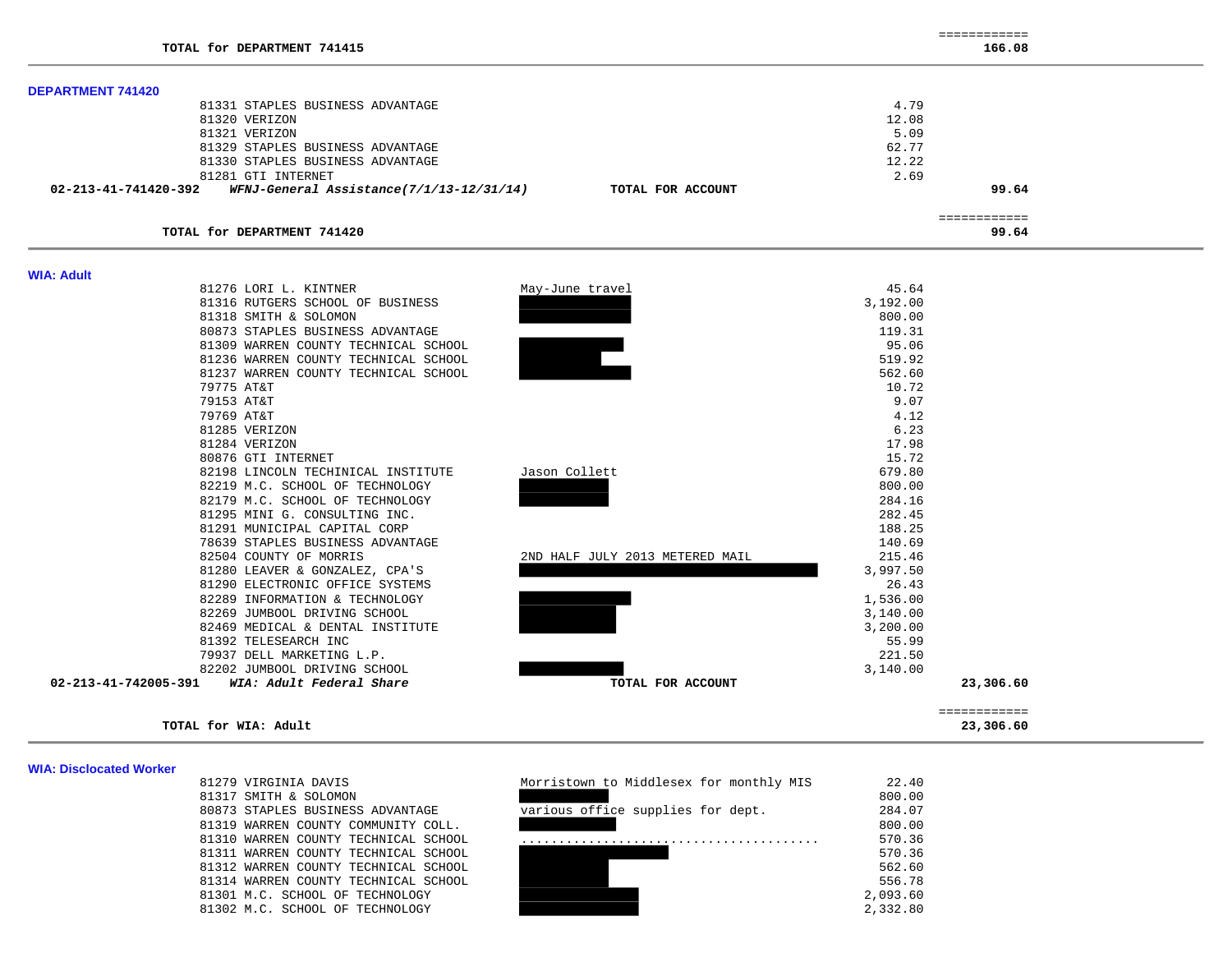| 79775 AT&T                                                              | 0305158956001 973-383-1048               | 25.53    |           |
|-------------------------------------------------------------------------|------------------------------------------|----------|-----------|
| 79153 AT&T                                                              | 0305158956001 973-383-1048               | 21.59    |           |
| 79769 AT&T                                                              | 10011969846 908-859-3220                 | 9.82     |           |
| 82225 WILLIAM PATERSON UNIVERSITY                                       |                                          | 2,240.60 |           |
| 82224 WILLIAM PATERSON UNIVERSITY                                       |                                          | 2,240.60 |           |
| 81285 VERIZON                                                           | 973644953617055Y 6-13-13-7-12-13         | 14.84    |           |
| 81284 VERIZON                                                           | 973328193582697Y6-4-13-7-3-13            | 42.80    |           |
| 82196 ANTHEM INSTITUTE                                                  |                                          | 800.00   |           |
| 82217 FAIRLEIGH DICKINSON UNIVERSITY                                    |                                          | 853.60   |           |
| 82176 FORTIS INSTITUTE                                                  |                                          | 800.00   |           |
| 80876 GTI INTERNET                                                      | Web Hosting quarterly bill for 6/15/13 t | 37.42    |           |
| 82201 JUMBOOL DRIVING SCHOOL                                            |                                          | 3,140.00 |           |
| 82218 M.C. SCHOOL OF TECHNOLOGY                                         |                                          | 523.40   |           |
| 82180 M.C. SCHOOL OF TECHNOLOGY                                         |                                          | 284.16   |           |
| 82215 M.C. SCHOOL OF TECHNOLOGY                                         |                                          | 800.00   |           |
| 81295 MINI G. CONSULTING INC.                                           | FPLN00 Panafax 7200 Fax machine          | 672.50   |           |
| 81291 MUNICIPAL CAPITAL CORP                                            | copier payment.                          | 448.20   |           |
| 82216 RUTGERS CENTER FOR CONTINUING                                     |                                          | 1,298.00 |           |
| 78639 STAPLES BUSINESS ADVANTAGE                                        | Office supplies                          | 414.25   |           |
| 82290 FAIRLEIGH DICKINSON UNIVERSITY                                    | Cherra Gallagher                         | 1,067.00 |           |
| 81290 ELECTRONIC OFFICE SYSTEMS                                         |                                          | 62.95    |           |
| 81392 TELESEARCH INC                                                    | Linda Bogner; W/E 6/16/13.               | 133.32   |           |
| 82270 ANTHEM INSTITUTE                                                  |                                          | 3,200.00 |           |
| 82470 AVTECH INSTITUTE                                                  |                                          | 800.00   |           |
| 82291 AVTECH INSTITUTE                                                  |                                          | 800.00   |           |
| 82292 AVTECH INSTITUTE                                                  |                                          | 800.00   |           |
| 79937 DELL MARKETING L.P.                                               | For Gil Sutherland in MIS dept.          | 654.95   |           |
| $02 - 213 - 41 - 742010 - 391$<br>WIA: Disclocated Worker Federal Share | TOTAL FOR ACCOUNT                        |          | 30,778.50 |
|                                                                         |                                          |          |           |

**TOTAL for WIA: Disclocated Worker 30,778.50**

 ============ 

**WIA: Youth** 

|            | 80873 STAPLES BUSINESS ADVANTAGE |
|------------|----------------------------------|
| 81304      | NEWBRIDGE SERVICES INC           |
| 81305      | NEWBRIDGE SERVICES<br><b>INC</b> |
|            | 81306 NEWBRIDGE SERVICES INC     |
| 81303      | NEWBRIDGE SERVICES INC           |
|            | 81307 NEWBRIDGE SERVICES INC     |
| 81308      | NEWBRIDGE SERVICES INC           |
| 81403      | NEWBRIDGE SERVICES INC           |
| 79775 AT&T |                                  |
| 79153      | AT&T                             |
| 79769 AT&T |                                  |
|            | 81285 VERIZON                    |
|            | 81284 VERIZON                    |
|            | 80876 GTI INTERNET               |
| 81295      | MINI G. CONSULTING INC.          |
| 81291      | MUNICIPAL CAPITAL CORP           |
| 82207      | PROJECT SELF SUFFICIENCY         |
|            | 82207 PROJECT SELF SUFFICIENCY   |
| 82207      | PROJECT SELF SUFFICIENCY         |
| 82178      | PROJECT SELF SUFFICIENCY         |
| 78639      | STAPLES BUSINESS ADVANTAGE       |
| 81290      | ELECTRONIC OFFICE SYSTEMS        |
| 82257      | SUSSEX COUNTY TECH SCHOOL        |
| 81392      | TELESEARCH INC                   |
| 82460      | PROJECT SELF SUFFICIENCY         |
| 82460      | PROJECT SELF SUFFICIENCY         |
| 82460      | PROJECT SELF SUFFICIENCY         |
|            | 82460 PROJECT SELF SUFFICIENCY   |
| 79937      | DELL MARKETING L.P.              |

| WIA: YOUth |                                  |                 |          |
|------------|----------------------------------|-----------------|----------|
|            | 80873 STAPLES BUSINESS ADVANTAGE |                 | 73.86    |
|            | 81304 NEWBRIDGE SERVICES INC     |                 | 2,031.00 |
|            | 81305 NEWBRIDGE SERVICES INC     |                 | 3,101.00 |
|            | 81306 NEWBRIDGE SERVICES INC     |                 | 3,101.00 |
|            | 81303 NEWBRIDGE SERVICES INC     |                 | 718.00   |
|            | 81307 NEWBRIDGE SERVICES INC     |                 | 3,101.00 |
|            | 81308 NEWBRIDGE SERVICES INC     |                 | 3,576.00 |
|            | 81403 NEWBRIDGE SERVICES INC     |                 | 400.00   |
|            | 79775 AT&T                       |                 | 6.64     |
|            | 79153 AT&T                       |                 | 5.61     |
|            | 79769 AT&T                       |                 | 2.55     |
|            | 81285 VERIZON                    |                 | 3.86     |
|            | 81284 VERIZON                    |                 | 11.13    |
|            | 80876 GTI INTERNET               |                 | 9.73     |
|            | 81295 MINI G. CONSULTING INC.    |                 | 174.85   |
|            | 81291 MUNICIPAL CAPITAL CORP     |                 | 116.53   |
|            | 82207 PROJECT SELF SUFFICIENCY   |                 | 1,965.00 |
|            | 82207 PROJECT SELF SUFFICIENCY   |                 | 1,377.00 |
|            | 82207 PROJECT SELF SUFFICIENCY   | Tranportation   | 75.00    |
|            | 82178 PROJECT SELF SUFFICIENCY   | transportation. | 330.00   |
|            | 78639 STAPLES BUSINESS ADVANTAGE |                 | 117.24   |
|            | 81290 ELECTRONIC OFFICE SYSTEMS  |                 | 16.36    |
|            | 82257 SUSSEX COUNTY TECH SCHOOL  |                 | 274.13   |
|            | 81392 TELESEARCH INC             |                 | 34.66    |
|            | 82460 PROJECT SELF SUFFICIENCY   |                 | 275.00   |
|            | 82460 PROJECT SELF SUFFICIENCY   |                 | 165.00   |
|            | 82460 PROJECT SELF SUFFICIENCY   |                 | 687.50   |
|            | 82460 PROJECT SELF SUFFICIENCY   | transportation  | 240.00   |
|            | 79937 DELL MARKETING L.P.        |                 | 184.57   |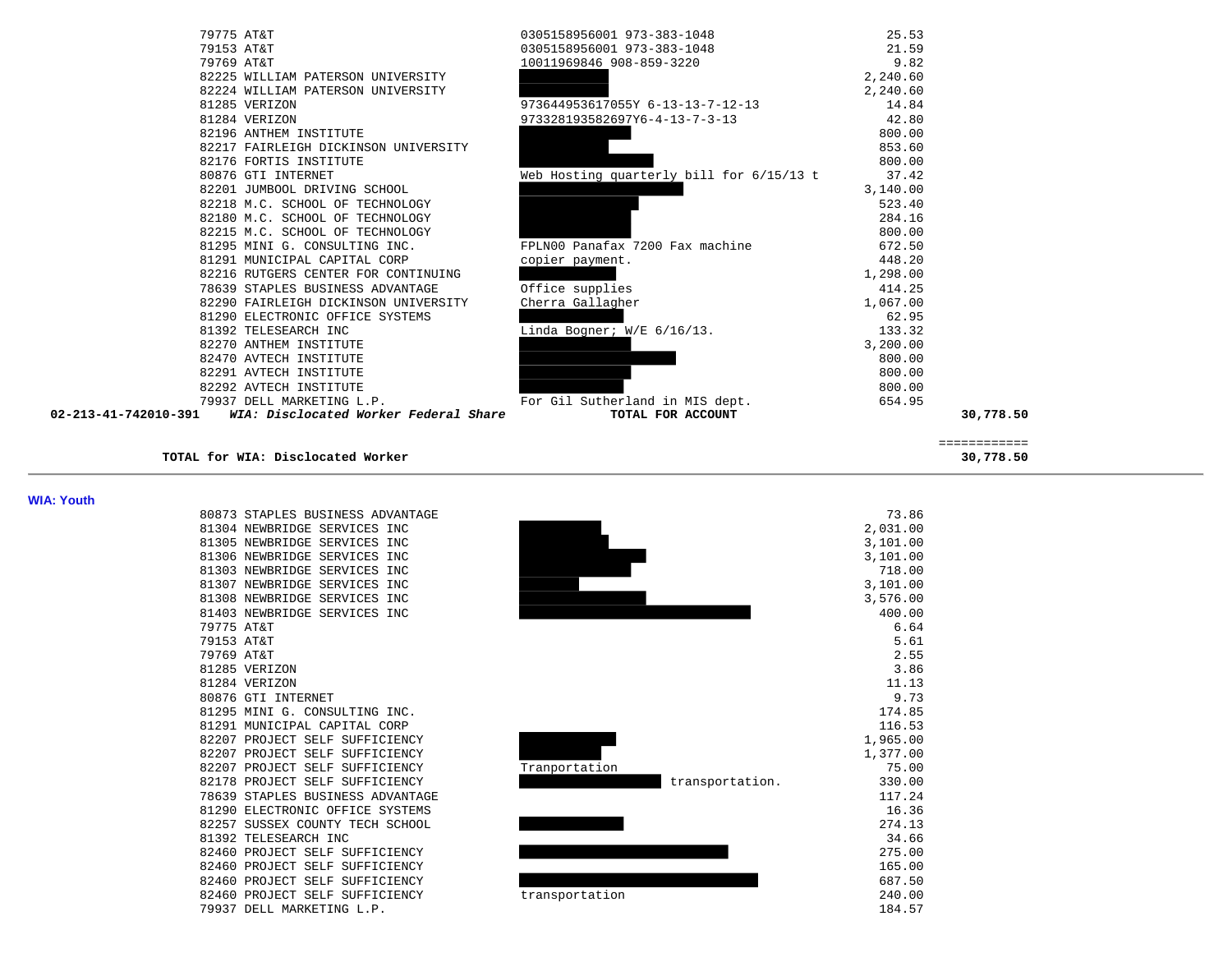**02-213-41-742020-391** *WIA: Youth Federal Share* **TOTAL FOR ACCOUNT 22,174.22**

|                            | _____________<br>------------- |
|----------------------------|--------------------------------|
| TOTAL<br>Youth<br>for WIA: | 22 174 22<br>44 J J<br>7.44    |

| <b>DEPARTMENT 742135</b> |                                          |                                          |          |                        |  |
|--------------------------|------------------------------------------|------------------------------------------|----------|------------------------|--|
|                          | 81292 CLAUDIA SANDONATO                  | Travel from 6/21/2013 to 6/28/2013.      | 56.35    |                        |  |
|                          | 82200 CLINICAL RESEARCH ACADEMY          |                                          | 4,000.00 |                        |  |
|                          | 82175 M.C. SCHOOL OF TECHNOLOGY          |                                          | 1,126.00 |                        |  |
|                          | 81392 TELESEARCH INC                     | Lauren Lukacs; W/E 6/16/13.              | 564.48   |                        |  |
|                          | 81394 TELESEARCH INC                     | Lauren Lukacs                            | 639.48   |                        |  |
|                          | 82243 CLINICAL RESEARCH ACADEMY          |                                          | 5,000.00 |                        |  |
| 02-213-41-742135-391     | WIA/Ntnl Emrgncy Grant (10/1/10-9/30/13) | TOTAL FOR ACCOUNT                        |          | 11,386.31              |  |
|                          |                                          |                                          |          | ============           |  |
|                          | TOTAL for DEPARTMENT 742135              |                                          |          | 11,386.31              |  |
| <b>DEPARTMENT 742505</b> |                                          |                                          |          |                        |  |
|                          | 81331 STAPLES BUSINESS ADVANTAGE         |                                          | 10.39    |                        |  |
|                          | 81320 VERIZON                            |                                          | 42.29    |                        |  |
|                          | 81321 VERIZON                            |                                          | 17.81    |                        |  |
|                          | 81329 STAPLES BUSINESS ADVANTAGE         |                                          | 219.70   |                        |  |
|                          | 81330 STAPLES BUSINESS ADVANTAGE         |                                          | 42.75    |                        |  |
|                          | 82464 VIRGINIA DAVIS                     |                                          | 6.50     |                        |  |
|                          | 81281 GTI INTERNET                       |                                          | 9.42     |                        |  |
| 02-213-41-742505-391     | WIA Adult (7/1/13-6/30/15)               | TOTAL FOR ACCOUNT                        |          | 348.86                 |  |
|                          |                                          |                                          |          |                        |  |
|                          | TOTAL for DEPARTMENT 742505              |                                          |          | ============<br>348.86 |  |
|                          |                                          |                                          |          |                        |  |
| <b>DEPARTMENT 742510</b> |                                          |                                          |          |                        |  |
|                          | 81331 STAPLES BUSINESS ADVANTAGE         | Corded Speakerphone                      | 39.95    |                        |  |
|                          | 81320 VERIZON                            | 908859322014327Y 7-4-13-8-3-13           | 100.67   |                        |  |
|                          | 81321 VERIZON                            | 973328193582697Y                         | 42.41    |                        |  |
|                          | 81329 STAPLES BUSINESS ADVANTAGE         | Various office supplies                  | 523.11   |                        |  |
|                          | 81329 STAPLES BUSINESS ADVANTAGE         |                                          | 136.01   |                        |  |
|                          | 81330 STAPLES BUSINESS ADVANTAGE         | card file.                               | 101.80   |                        |  |
|                          | 82464 VIRGINIA DAVIS                     | Morristown to Middlesex Cty. One Stop to | 15.90    |                        |  |
|                          | 81281 GTI INTERNET                       | WIB dept. web hosting.                   | 22.42    |                        |  |
| 02-213-41-742510-391     | WIA Dislocated Worker $(7/1/13-6/30/15)$ | TOTAL FOR ACCOUNT                        |          | 982.27                 |  |
|                          |                                          |                                          |          | ============           |  |
|                          | TOTAL for DEPARTMENT 742510              |                                          |          | 982.27                 |  |
|                          |                                          |                                          |          |                        |  |
|                          |                                          |                                          |          |                        |  |
|                          | 81331 STAPLES BUSINESS ADVANTAGE         |                                          | 16.78    |                        |  |
|                          | 81320 VERIZON                            |                                          | 26.18    |                        |  |
|                          | 81321 VERIZON                            |                                          | 11.03    |                        |  |
|                          | 81330 STAPLES BUSINESS ADVANTAGE         |                                          | 26.47    |                        |  |
|                          | 81281 GTI INTERNET                       |                                          | 5.83     |                        |  |
| 02-213-41-742520-391     | WIA Youth (7/1/13-6/30/15)               | TOTAL FOR ACCOUNT                        |          | 86.29                  |  |
| <b>DEPARTMENT 742520</b> | TOTAL for DEPARTMENT 742520              |                                          |          | ============<br>86.29  |  |

# **DEPARTMENT 753010**

 81527 LONGFELLOWS SANDWICH DELI 6 assorted sandwiches for Mental Health 58.00 81252 COOL THREADS SCREEN PRINTNG Partial payment (Deposit) for 25 embroid

517.50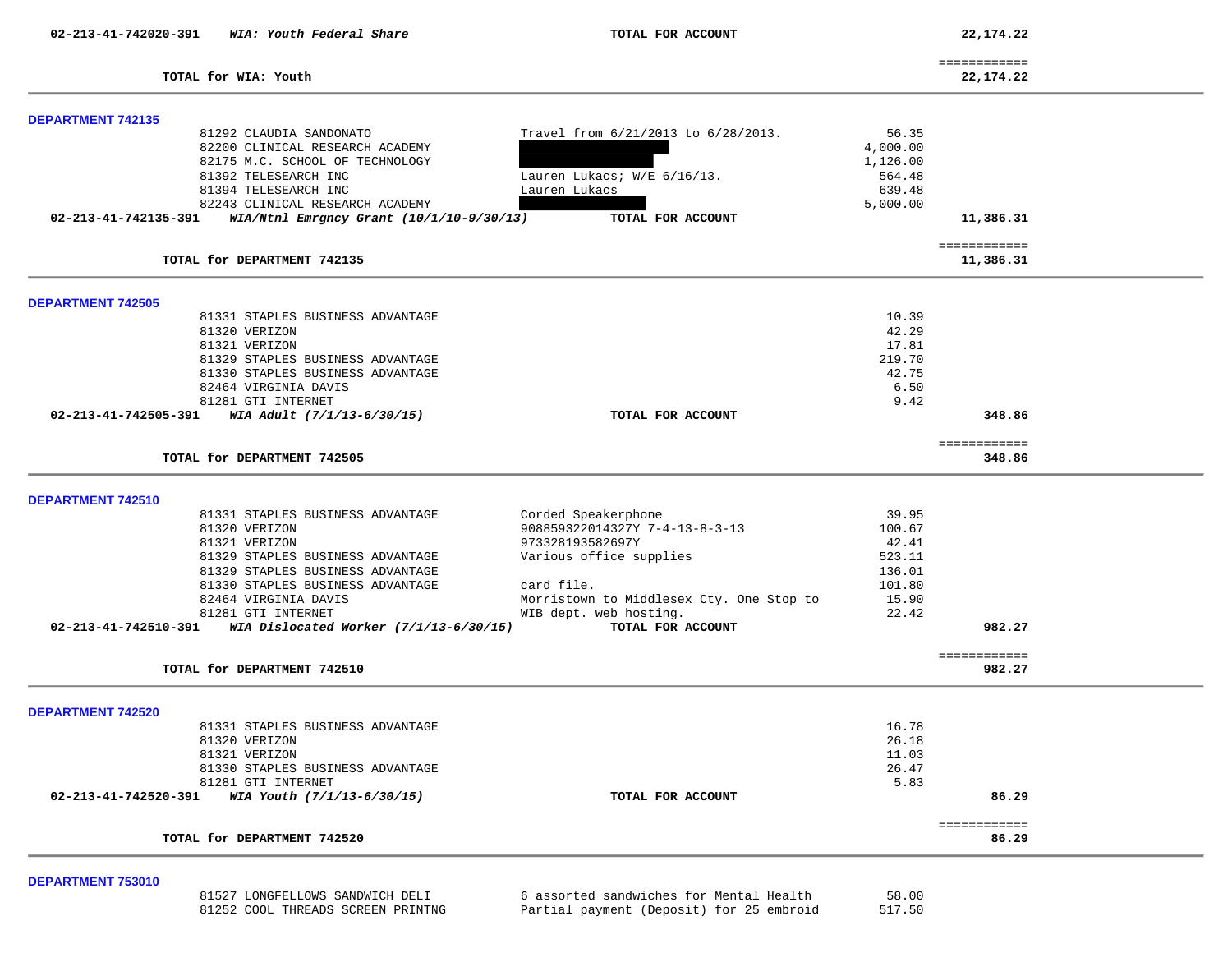| 02-213-41-753010-392     | Mental Health Planning                    | TOTAL FOR ACCOUNT                        |           | 575.50       |
|--------------------------|-------------------------------------------|------------------------------------------|-----------|--------------|
|                          |                                           |                                          |           | ============ |
|                          | TOTAL for DEPARTMENT 753010               |                                          |           | 575.50       |
| <b>DEPARTMENT 754310</b> |                                           |                                          |           |              |
|                          | 81538 FAMILY PROMISE OF                   | SOCIAL SERVICES FOR THE HOMELESS STATE-  | 14,054.00 |              |
|                          | 81095 COUNTY OF MORRIS                    | REIMBURSEMENT FOR HOMELESS SERVICES FROM | 6,079.14  |              |
|                          | 81094 COUNTY OF MORRIS                    | SSH-1303 HOMELESS SERVICES REIMBURSEMENT | 22,427.00 |              |
|                          | 81094 COUNTY OF MORRIS                    | FRINGE                                   | 16,713.00 |              |
|                          | 81094 COUNTY OF MORRIS                    | AFTER HOURS                              | 4,268.50  |              |
|                          | 81094 COUNTY OF MORRIS                    | TRAVEL                                   | 382.75    |              |
|                          | 81094 COUNTY OF MORRIS                    | DIRECT ASSISTANCE                        | 18,363.00 |              |
|                          | 80908 HOMELESS SOLUTIONS, INC.            | FAMILY SHELTER/SINGLE WOMENS PRG 573.16  | 14,329.00 |              |
| 02-213-41-754310-392     | Social Srvcs for $Hmlss(1/1/13-12/31/13)$ | TOTAL FOR ACCOUNT                        |           | 96,616.39    |
|                          |                                           |                                          |           |              |
|                          |                                           |                                          |           | ============ |
|                          | TOTAL for DEPARTMENT 754310               |                                          |           | 96,616.39    |
|                          |                                           |                                          |           |              |
| <b>Chapter 51</b>        |                                           |                                          |           |              |
|                          | 81247 TURNING POINT, INC                  | MAY SERVICES FOR CLIENT 1 AM             | 441.00    |              |
|                          | 81247 TURNING POINT, INC                  | MAY SERVICES FOR CLIENT 2 JR             | 441.00    |              |
|                          | 81247 TURNING POINT, INC                  | MAY SERVICES FOR CLIENT 3 JE             | 735.00    |              |
|                          | 81247 TURNING POINT, INC                  | MAY SERVICES FOR CLIENT 4 RW             | 588.00    |              |
|                          | 81248 TURNING POINT, INC                  | Services rendered for the month of May   | 1,836.00  |              |
|                          | 81242 MORRISTOWN MEMORIAL HOSPITAL        | Services for Atlantic Health for the Mon | 11,903.00 |              |
|                          | 81243 MORRISTOWN MEMORIAL HOSPITAL        | SERVICES FOR THE CO OCCURRING PRG CH51 1 | 985.00    |              |
|                          | 81532 NEW HOPE FOUNDATION INC.            | Client bed days 2 clients                | 2,750.00  |              |
|                          | 81244 NEW HOPE FOUNDATION INC.            | Services for Detox prg for the month of  | 1,836.00  |              |
|                          | 81241 NEWBRIDGE SERVICES INC              | Reimbursement to NewBridge services unde | 3,978.00  |              |
|                          | 81250 ALFRE INC.                          | Halfway house services for 2 women from  | 2,790.00  |              |
|                          | 81250 ALFRE INC.                          | Halfway house services                   | 990.00    |              |
|                          | 81249 DAYTOP VILLAGE OF NJ, INC.          | SERVICES RENDERED FOR THE MONTH OF MAY   | 9,096.00  |              |
|                          | 81533 CURA INC.                           | Reimbursement for 28 days adult resident | 2,250.00  |              |
|                          | 81245 NEW HOPE FOUNDATION INC.            | SERVICES FOR 1 CLIENT FOR THE MONTH OF M | 4,050.00  |              |
|                          | 81246 CFCS - HOPE HOUSE                   | Individual Sessions                      | 1,260.00  |              |
|                          | 81246 CFCS - HOPE HOUSE                   | Group Sessions                           | 680.00    |              |
|                          | 81246 CFCS - HOPE HOUSE                   | Urine Screens                            | 375.00    |              |
|                          | 81246 CFCS - HOPE HOUSE                   | Evaluations                              | 400.00    |              |
|                          | 82205 FREEDOM HOUSE INC.                  | 31 Days of Services RC @ \$86.00         | 2,226.00  |              |
|                          | 82205 FREEDOM HOUSE INC.                  | 31 Days of service for RC @ \$86.00      | 2,291.00  |              |
|                          | 82459 NEW HOPE FOUNDATION INC.            | Client bed days for the month of May 201 | 19,035.00 |              |
|                          | 82458 NEWBRIDGE SERVICES INC              | Reimbursement to newbridge services for  | 2,996.00  |              |
| 02-213-41-757305-392     | Chapter 51 (1/1/13-12/31/13)              | TOTAL FOR ACCOUNT                        |           | 73,932.00    |
|                          |                                           |                                          |           |              |
|                          |                                           |                                          |           | ============ |
|                          | TOTAL for Chapter 51                      |                                          |           | 73,932.00    |

### **DEPARTMENT 758310**

| 80922 STEPHEN NEBESNI               | 65 Ballo |
|-------------------------------------|----------|
| 81526 SODEXO INC & AFFILIATES       | Food for |
| 80174 STAPLES BUSINESS ADVANTAGE    | Municipa |
| 80875 TOWNSHIP OF MENDHAM           | 2013 02  |
| 80872 TOWNSHIP OF WASHINGTON        | 2013 Was |
| 82210 ROCKAWAY BOROUGH              | 2013 Roo |
| 82209 TOWNSHIP OF EAST HANOVER      | 2013 Eas |
| 82240 TOWNSHIP OF MONTVILLE         | 2013 Mor |
| 82687 TOWNSHIP OF BOONTON           | 2013 Bog |
| 82670 TOWNSHIP OF DENVILLE          | 2013 Der |
| 82285 LINCOLN PK MUNICIPAL ALLIANCE | 2013 Lin |

| 80922 STEPHEN NEBESNI               | 65 Balloons fo the Municipal Alliance Le | 67.68    |
|-------------------------------------|------------------------------------------|----------|
| 81526 SODEXO INC & AFFILIATES       | Food for Ouarterly Alliance Meeting on 6 | 289.25   |
| 80174 STAPLES BUSINESS ADVANTAGE    | Municipal alliance Folders               | 145.11   |
| 80875 TOWNSHIP OF MENDHAM           | 2013 O2 Mendham Municipal Alliance Expen | 2,160.00 |
| 80872 TOWNSHIP OF WASHINGTON        | 2013 Washington Municipal Alliance 02 Ex | 1,055.67 |
| 82210 ROCKAWAY BOROUGH              | 2013 Rockaway Borough Municipal Alliance | 2,973.02 |
| 82209 TOWNSHIP OF EAST HANOVER      | 2013 East Hanover Municipal Alliance 02  | 3,807.30 |
| 82240 TOWNSHIP OF MONTVILLE         | 2013 Montville Municipal Alliance 02 Exp | 4,774.07 |
| 82687 TOWNSHIP OF BOONTON           | 2013 Boonton Township Municipal Alliance | 4,783.54 |
| 82670 TOWNSHIP OF DENVILLE          | 2013 Denville Municipal Alliance 02 Expe | 5,146.90 |
| 82285 LINCOLN PK MUNICIPAL ALLIANCE | 2013 Lincoln Park Municipal Alliance 02  | 5,102.20 |
|                                     |                                          |          |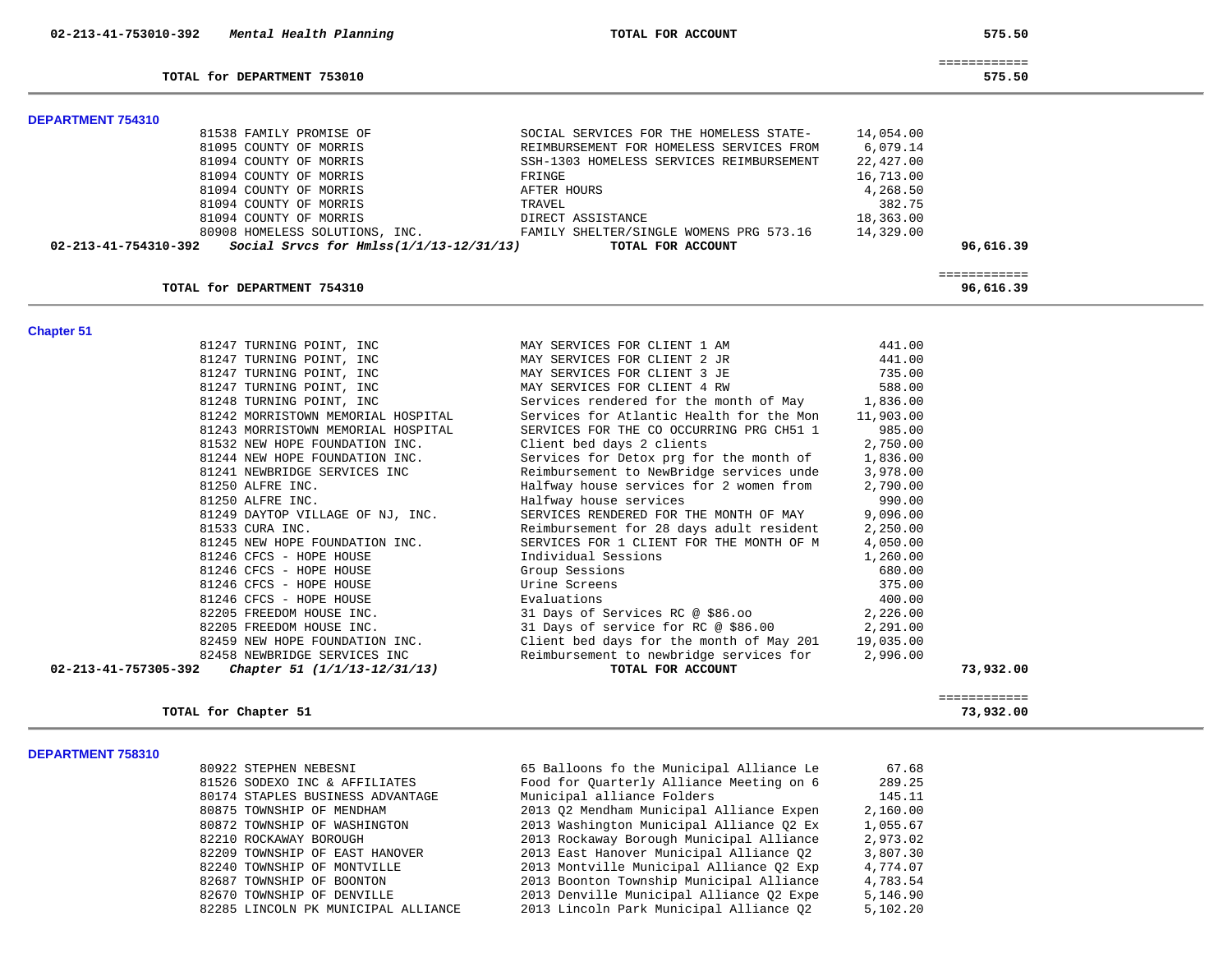| 02-213-41-758310-392                                                                                                                                       | Municipal Alliance $(1/1/13-12/31/13)$   | TOTAL FOR ACCOUNT                                                                                                                                                 |                                      | 30,304.74                  |  |
|------------------------------------------------------------------------------------------------------------------------------------------------------------|------------------------------------------|-------------------------------------------------------------------------------------------------------------------------------------------------------------------|--------------------------------------|----------------------------|--|
| $02 - 213 - 41 - 758310 - 394$ Municipal Alliance (1/1/13-12/31/13)                                                                                        | 81547 LONGFELLOWS SANDWICH DELI          | Breakfast for the Education Partnership<br>TOTAL FOR ACCOUNT                                                                                                      | 300.00                               | 300.00                     |  |
| TOTAL for DEPARTMENT 758310                                                                                                                                |                                          |                                                                                                                                                                   |                                      | ============<br>30,604.74  |  |
| <b>DEPARTMENT 771310</b>                                                                                                                                   |                                          |                                                                                                                                                                   |                                      |                            |  |
| 81179 JOSEPH COSTELLO<br>77178 ATLANTIC TACTICAL OF NJ, INC.<br>71131 NORTH AMERICAN RESCUE LLC<br>71131 NORTH AMERICAN RESCUE LLC<br>02-213-41-771310-391 | Multi-Jurisdc Task Force(7/1/12-6/30/13) | Cable, ties, saw blades and duct tape for<br>Trifold Cuffs, Yellow ASP Trifold Cases,<br>Bryne Grant Equipment Purchase Hemostati<br>Freight<br>TOTAL FOR ACCOUNT | 50.43<br>906.96<br>1,048.50<br>45.00 | 2,050.89                   |  |
| TOTAL for DEPARTMENT 771310                                                                                                                                |                                          |                                                                                                                                                                   |                                      | ============<br>2,050.89   |  |
|                                                                                                                                                            |                                          |                                                                                                                                                                   |                                      |                            |  |
| <b>DEPARTMENT 777110</b><br>81811 PATRICIA STEWART<br>02-213-41-777110-392                                                                                 | Victim Wit AdvSupp(11/01/10-xt 4/30/13)  | Lowe Persimmon Side Chair for Victim Wit<br>TOTAL FOR ACCOUNT                                                                                                     | 194.21                               | 194.21                     |  |
| TOTAL for DEPARTMENT 777110                                                                                                                                |                                          |                                                                                                                                                                   |                                      | ============<br>194.21     |  |
| <b>DEPARTMENT 784330</b>                                                                                                                                   |                                          |                                                                                                                                                                   |                                      |                            |  |
| 74717 SPECIALTY VEHICLE SOLUTION, LLC.                                                                                                                     |                                          | X0110SVSU-GFE GRE Internal Surveillance                                                                                                                           | 28,441.00                            |                            |  |
| 74717 SPECIALTY VEHICLE SOLUTION, LLC.                                                                                                                     |                                          | Remote Engine Kit Switch to be installed                                                                                                                          | 900.00                               |                            |  |
| 81744 SPECIALTY VEHICLE SOLUTION, LLC.                                                                                                                     |                                          | Inv Date 6/18/13                                                                                                                                                  | 28,441.00                            |                            |  |
| 81744 SPECIALTY VEHICLE SOLUTION, LLC.                                                                                                                     |                                          | Inv Date 6/18/13                                                                                                                                                  | 8,100.00                             |                            |  |
| 81744 SPECIALTY VEHICLE SOLUTION, LLC.                                                                                                                     |                                          | Inv Date $6/18/13$                                                                                                                                                | 20,717.00                            |                            |  |
| 81744 SPECIALTY VEHICLE SOLUTION, LLC.                                                                                                                     |                                          | Inv Date $6/18/13$                                                                                                                                                | 20,717.00                            |                            |  |
| 81744 SPECIALTY VEHICLE SOLUTION, LLC.                                                                                                                     |                                          | Inv Date $6/18/13$                                                                                                                                                | 20,717.00                            |                            |  |
| 81744 SPECIALTY VEHICLE SOLUTION, LLC.                                                                                                                     |                                          | Inv Date $6/18/13$                                                                                                                                                | 20,717.00                            |                            |  |
|                                                                                                                                                            |                                          |                                                                                                                                                                   |                                      |                            |  |
| 81744 SPECIALTY VEHICLE SOLUTION, LLC.<br>02-213-41-784330-391 FFY10 UASI (1/5/11-9/15/13)                                                                 |                                          | Inv Date 6/18/13<br>TOTAL FOR ACCOUNT                                                                                                                             | 20,717.00                            | 169,467.00                 |  |
| TOTAL for DEPARTMENT 784330                                                                                                                                |                                          |                                                                                                                                                                   |                                      | ============<br>169,467.00 |  |
| <b>Homeland Security Phase II</b>                                                                                                                          |                                          |                                                                                                                                                                   |                                      |                            |  |
| 77804 TEQUIPMENT INC.                                                                                                                                      |                                          | Quote #69236 Dated 4/11/13                                                                                                                                        | 25,092.00                            |                            |  |
| 77804 TEQUIPMENT INC.                                                                                                                                      |                                          | Quote #70019 (2)                                                                                                                                                  | 37,068.00                            |                            |  |
| FFY12 UASI (10/23/12-8/31/14)<br>02-213-41-784420-391                                                                                                      |                                          | TOTAL FOR ACCOUNT                                                                                                                                                 |                                      | 62,160.00                  |  |
| TOTAL for Homeland Security Phase II                                                                                                                       |                                          |                                                                                                                                                                   |                                      | ============<br>62,160.00  |  |
| <b>MAPS</b>                                                                                                                                                |                                          |                                                                                                                                                                   |                                      |                            |  |
| 80962 STAPLES BUSINESS ADVANTAGE<br>02-213-41-786305-394<br>MAPS (1/1/13-12/31/13)                                                                         |                                          | Staplerelectric full w/cart bk, staples c<br>TOTAL FOR ACCOUNT                                                                                                    | 322.25                               | 322.25                     |  |
| TOTAL for MAPS                                                                                                                                             |                                          |                                                                                                                                                                   |                                      | ============<br>322.25     |  |
|                                                                                                                                                            |                                          |                                                                                                                                                                   |                                      |                            |  |

**DEPARTMENT 792410**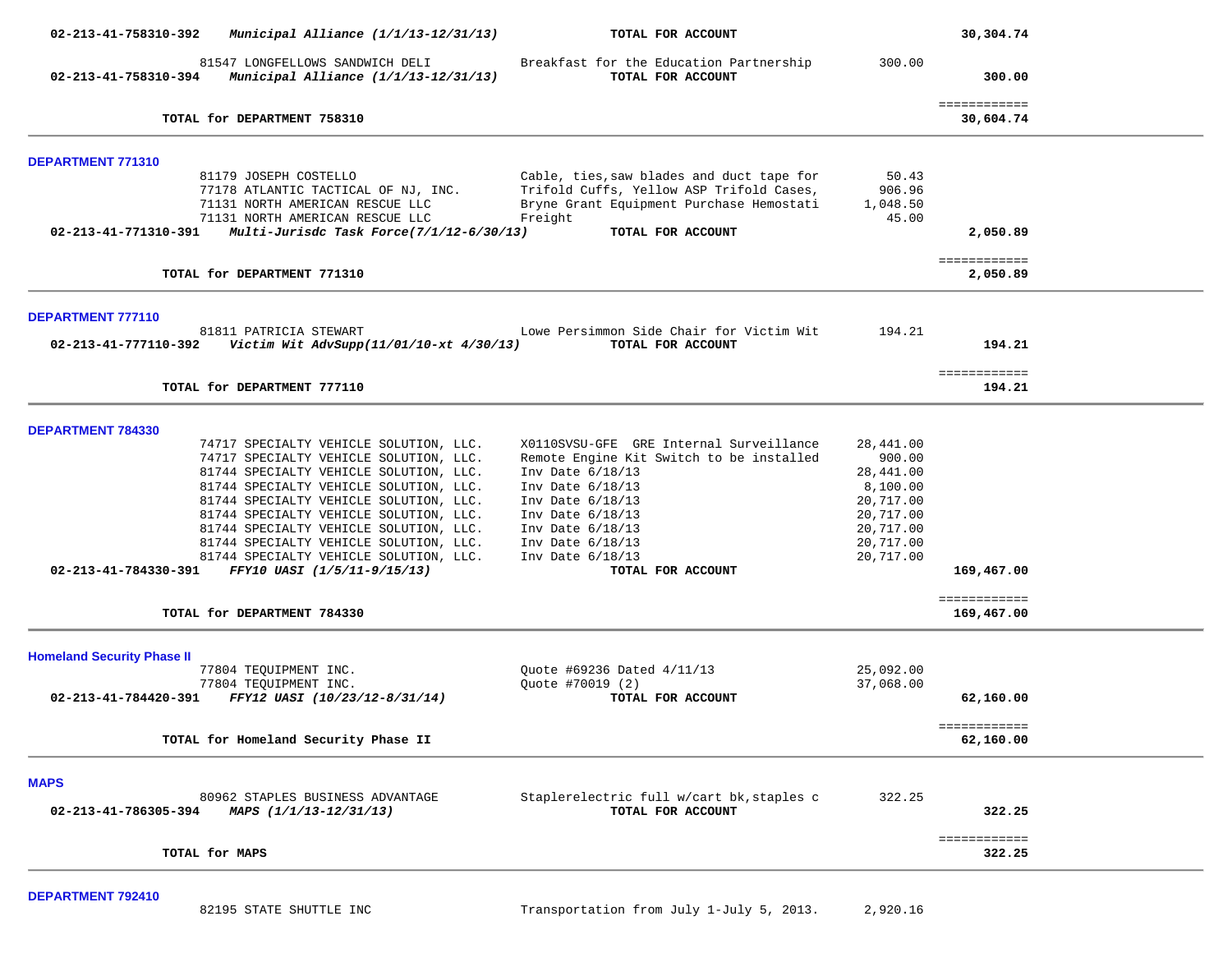| 82172 STATE SHUTTLE INC<br>82172 STATE SHUTTLE INC<br>82173 STATE SHUTTLE INC<br>82288 STATE SHUTTLE INC<br>02-213-41-792410-391<br>JARC Grant Round 12(7/1/12-6/30/14)                                                                                                                                                                                                                                                                                                                                             | Transporation from 6/24/13 to 6/28/13.<br>Transportation from June 17, 2013 to Jun<br>Transportation from Jul 8-Jul 12,2013.<br>TOTAL FOR ACCOUNT                                                                                                                                                                                                                                                                                                       | 2,017.80<br>1,632.40<br>3,650.20<br>3,650.20                                                                          | 13,870.76                              |  |
|---------------------------------------------------------------------------------------------------------------------------------------------------------------------------------------------------------------------------------------------------------------------------------------------------------------------------------------------------------------------------------------------------------------------------------------------------------------------------------------------------------------------|---------------------------------------------------------------------------------------------------------------------------------------------------------------------------------------------------------------------------------------------------------------------------------------------------------------------------------------------------------------------------------------------------------------------------------------------------------|-----------------------------------------------------------------------------------------------------------------------|----------------------------------------|--|
| TOTAL for DEPARTMENT 792410                                                                                                                                                                                                                                                                                                                                                                                                                                                                                         |                                                                                                                                                                                                                                                                                                                                                                                                                                                         |                                                                                                                       | ============<br>13,870.76              |  |
| <b>Body Armor Replacement-Sheriff</b><br>80782 ATLANTIC TACTICAL OF NJ, INC.<br>Body Armor-Sheriff (11/20/12-11/19/17)<br>02-213-41-801210-392                                                                                                                                                                                                                                                                                                                                                                      | Item#90V-APX-NV, 2nd Chance Summit MN01<br>TOTAL FOR ACCOUNT                                                                                                                                                                                                                                                                                                                                                                                            | 2,360.00                                                                                                              | 2,360.00                               |  |
| TOTAL for Body Armor Replacement-Sheriff                                                                                                                                                                                                                                                                                                                                                                                                                                                                            |                                                                                                                                                                                                                                                                                                                                                                                                                                                         |                                                                                                                       | ============<br>2,360.00               |  |
| <b>FY08 SCAAP</b><br>80637 LAWRENCE GORZELNIK MD DMD<br>79298 ATLANTIC HEALTH SYSTEM<br>02-213-41-806815-391<br>FY08 SCAAP Federal Share<br>TOTAL for FY08 SCAAP                                                                                                                                                                                                                                                                                                                                                    | INMATE PEGUERO MEDICAL CARE DATED 05/28/<br>MEDICAL CARE FOR M.BROWN DATED 2.27.13<br>TOTAL FOR ACCOUNT                                                                                                                                                                                                                                                                                                                                                 | 35,270.00<br>20,197.00                                                                                                | 55,467.00<br>============<br>55,467.00 |  |
| <b>DEPARTMENT 808305</b><br>81178 STAPLES BUSINESS ADVANTAGE<br>81178 STAPLES BUSINESS ADVANTAGE<br>81178 STAPLES BUSINESS ADVANTAGE<br>81520 STAPLES BUSINESS ADVANTAGE<br>81520 STAPLES BUSINESS ADVANTAGE<br>81520 STAPLES BUSINESS ADVANTAGE<br>80076 HEWLETT-PACKARD COMPANY<br>81522 COUNTY OF MORRIS<br>81521 COUNTY OF MORRIS<br>81521 COUNTY OF MORRIS<br>81521 COUNTY OF MORRIS<br>81524 COUNTY OF MORRIS<br>02-213-41-808305-391<br>Megan's Law & LLEA $(4/1/12-6/30/13)$<br>TOTAL for DEPARTMENT 808305 | Customer #1054187-Misc.Office Supplies f<br>Supplies<br>Organizer File<br>Oympus WS-802 Digital Voice Recorders<br>Steno Books 6x9<br>64GB USB Flash Drives<br>HP Officejet Pro 8100 ePrinter (CM752A#B<br>BlackBerry Bold 9930 Smartphone: Purchase<br>Assistant Proseuctor Catherine Broderick<br>Captain Denise Arseneault (25%- Jan. 201<br>Agent Mary Zaromatidis (12 months April<br>MEGAN'S LAW GRANT POSTAGE REIMBURSEMENT<br>TOTAL FOR ACCOUNT | 1,128.09<br>41.76<br>68.99<br>399.96<br>32.40<br>225.00<br>159.99<br>2,039.96<br>625.00<br>156.25<br>250.00<br>110.51 | 5,237.91<br>============<br>5,237.91   |  |
| <b>DEPARTMENT 860045</b><br>81080 LIBERTY SCIENCE CENTER INC.<br>02-213-41-860045-395<br>Youth Shelter Grants<br>TOTAL for DEPARTMENT 860045                                                                                                                                                                                                                                                                                                                                                                        | Extended Family Membership<br>TOTAL FOR ACCOUNT                                                                                                                                                                                                                                                                                                                                                                                                         | 240.00                                                                                                                | 240.00<br>============<br>240.00       |  |
| <b>DEPARTMENT 864295</b><br>81779 SCHIFANO CONSTRUCTION CORP.<br>02-213-41-864295-391<br>2012 ATP - County Aid                                                                                                                                                                                                                                                                                                                                                                                                      | Milling & Resurfacing of James Street in<br>TOTAL FOR ACCOUNT                                                                                                                                                                                                                                                                                                                                                                                           | 283, 266.33                                                                                                           | 283,266.33<br>============             |  |
| TOTAL for DEPARTMENT 864295                                                                                                                                                                                                                                                                                                                                                                                                                                                                                         |                                                                                                                                                                                                                                                                                                                                                                                                                                                         |                                                                                                                       | 283,266.33                             |  |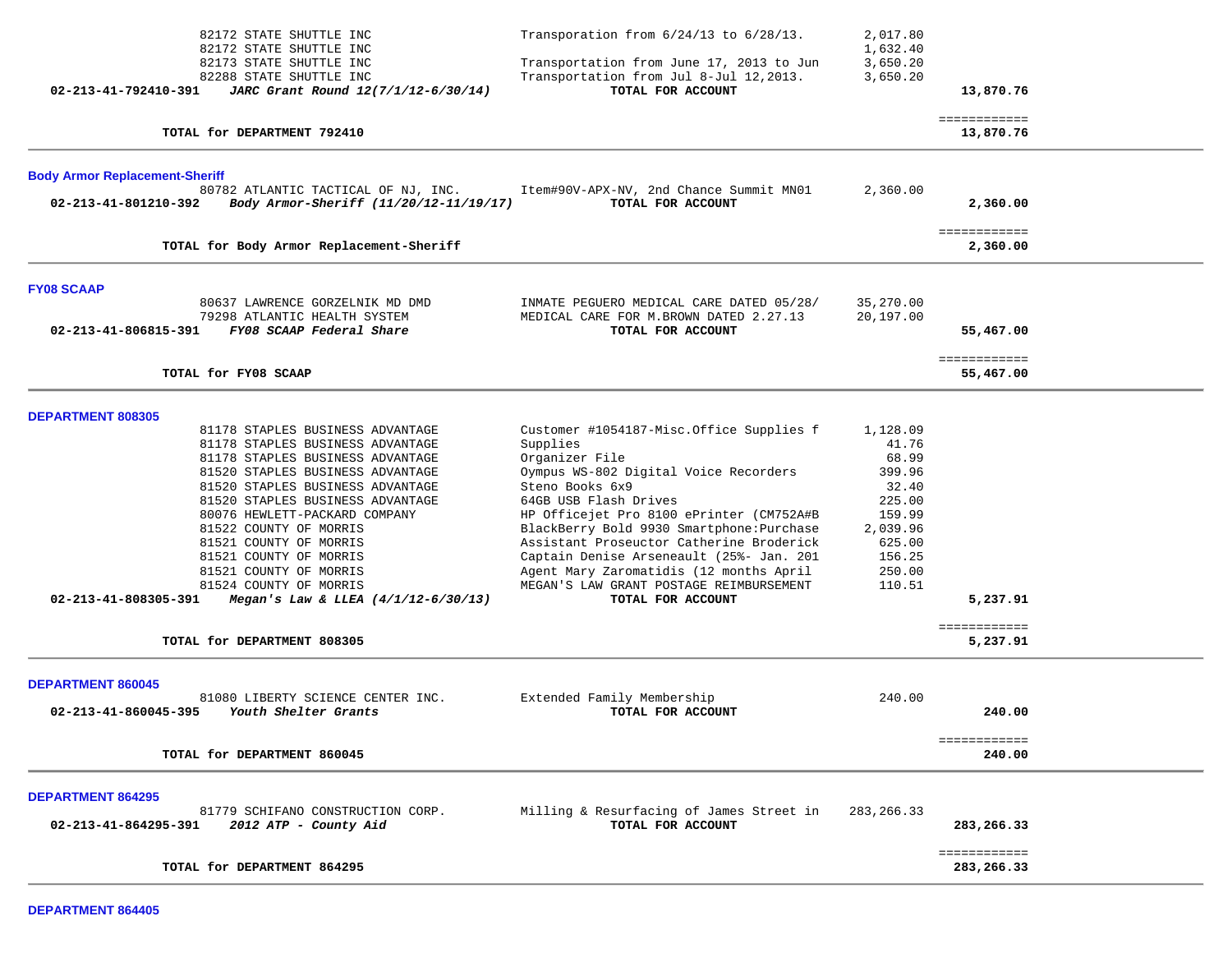| 82244 HARRY L. SCHWARZ & CO.                                                    | 1196 Sussex Tpk                                               | 382.50                   |                           |  |
|---------------------------------------------------------------------------------|---------------------------------------------------------------|--------------------------|---------------------------|--|
| 82244 HARRY L. SCHWARZ & CO.                                                    | 1207 Sussex Tpk                                               | 2,115.00                 |                           |  |
| 82244 HARRY L. SCHWARZ & CO.                                                    | 1200 Sussex Tpk                                               | 382.50                   |                           |  |
| 02-213-41-864405-391<br>CR 617/STP-0350(106)ROW(6/27/12-6/27/14)                | TOTAL FOR ACCOUNT                                             |                          | 2,880.00                  |  |
| TOTAL for DEPARTMENT 864405                                                     |                                                               | ============<br>2,880.00 |                           |  |
|                                                                                 |                                                               |                          |                           |  |
|                                                                                 |                                                               |                          |                           |  |
|                                                                                 | <b>County Capital</b>                                         |                          |                           |  |
| <b>Bridge Design &amp; Constr Proj</b>                                          |                                                               |                          |                           |  |
| 81432 CHERRY WEBER & ASSOC. PC<br>04-216-55-953027-909<br>Miscellaneous - Other | Clerk of the Works Agreement for the con<br>TOTAL FOR ACCOUNT | 127.80                   | 127.80                    |  |
| 81573 METALS USA PLATES &                                                       | Carbon Wide Flange Beam A 992                                 | 3,940.00                 |                           |  |
| 04-216-55-953027-951<br>Building & Improvements                                 | TOTAL FOR ACCOUNT                                             |                          | 3,940.00                  |  |
| TOTAL for Bridge Design & Constr Proj                                           |                                                               |                          | ============<br>4,067.80  |  |
|                                                                                 |                                                               |                          |                           |  |
| <b>Road Design/Construction</b>                                                 |                                                               |                          |                           |  |
| 82322 KELLER & KIRKPATRICK                                                      | Morris County Milling & Resurfacing Proj                      | 1,380.00                 |                           |  |
| 82230 THE RBA GROUP INC.                                                        | Route 202 & Changebridge Road, Township                       | 8,363.83                 |                           |  |
| 80794 R.S. KNAPP CO. INC.                                                       | 243171 Plans and specs for (4) Milling,                       | 917.23                   |                           |  |
| 80794 R.S. KNAPP CO. INC.                                                       |                                                               | 1,161.45                 |                           |  |
| 81567 KELLER & KIRKPATRICK                                                      | Morris County Milling & Resurfacing Proj                      | 7,800.00                 |                           |  |
| 82231 KELLER & KIRKPATRICK                                                      | Realignment of Boonton Ave in Montville                       | 2,300.00                 |                           |  |
| 04-216-55-953165-909<br>Miscellaneous - Other                                   | TOTAL FOR ACCOUNT                                             |                          | 21,922.51                 |  |
| 81779 SCHIFANO CONSTRUCTION CORP.                                               |                                                               | 8,537.50                 |                           |  |
| 04-216-55-953165-951<br>Building & Improvements                                 | TOTAL FOR ACCOUNT                                             |                          | 8,537.50                  |  |
| TOTAL for Road Design/Construction                                              |                                                               |                          | ============<br>30,460.01 |  |
|                                                                                 |                                                               |                          |                           |  |
| <b>Cty Road Drainage Improvements</b><br>81566 ENVISION ENGINEERING LLC         | Engineering Svcs. for Drainage Improveme                      | 6,421.50                 |                           |  |
| Miscellaneous - Other<br>04-216-55-953178-909                                   | TOTAL FOR ACCOUNT                                             |                          | 6,421.50                  |  |
| TOTAL for Cty Road Drainage Improvements                                        |                                                               |                          | ============<br>6,421.50  |  |
|                                                                                 |                                                               |                          |                           |  |
| <b>DEPARTMENT 953202</b>                                                        |                                                               |                          |                           |  |
| 81568 R.S. KNAPP CO. INC.                                                       | Plans & Specs for the Milling & Resurfac                      | 733.45                   |                           |  |
| 81568 R.S. KNAPP CO. INC.                                                       |                                                               | 1,388.35                 |                           |  |
| 04-216-55-953202-909<br>Road Resurfacing/Construction/Imprvments                | TOTAL FOR ACCOUNT                                             |                          | 2,121.80                  |  |
| 80623 TILCON NEW YORK INC.                                                      | $I - 5$                                                       | 2,715.25                 |                           |  |
| 80356 TILCON NEW YORK INC.                                                      | $I - 5$                                                       | 484.64                   |                           |  |
| 80356 TILCON NEW YORK INC.                                                      | 9.5M64 15R                                                    | 2,396.68                 |                           |  |
| 81088 TILCON NEW YORK INC.                                                      | $I - 5$                                                       | 8,528.07                 |                           |  |
| 82467 CONCRETE CONSTRUCTION CORP.                                               | Intersection Improvements to Hillside Av                      | 60,589.22                |                           |  |
| 80622 HARTER EQUIPMENT, INC.                                                    | Asphalt Roller Rental 6/3-6/30/2013                           | 3,740.00                 |                           |  |
| 04-216-55-953202-951<br>Road Resurfacing/Construction/Imprvments                | TOTAL FOR ACCOUNT                                             |                          | 78,453.86                 |  |
|                                                                                 |                                                               |                          |                           |  |
|                                                                                 |                                                               |                          | ============              |  |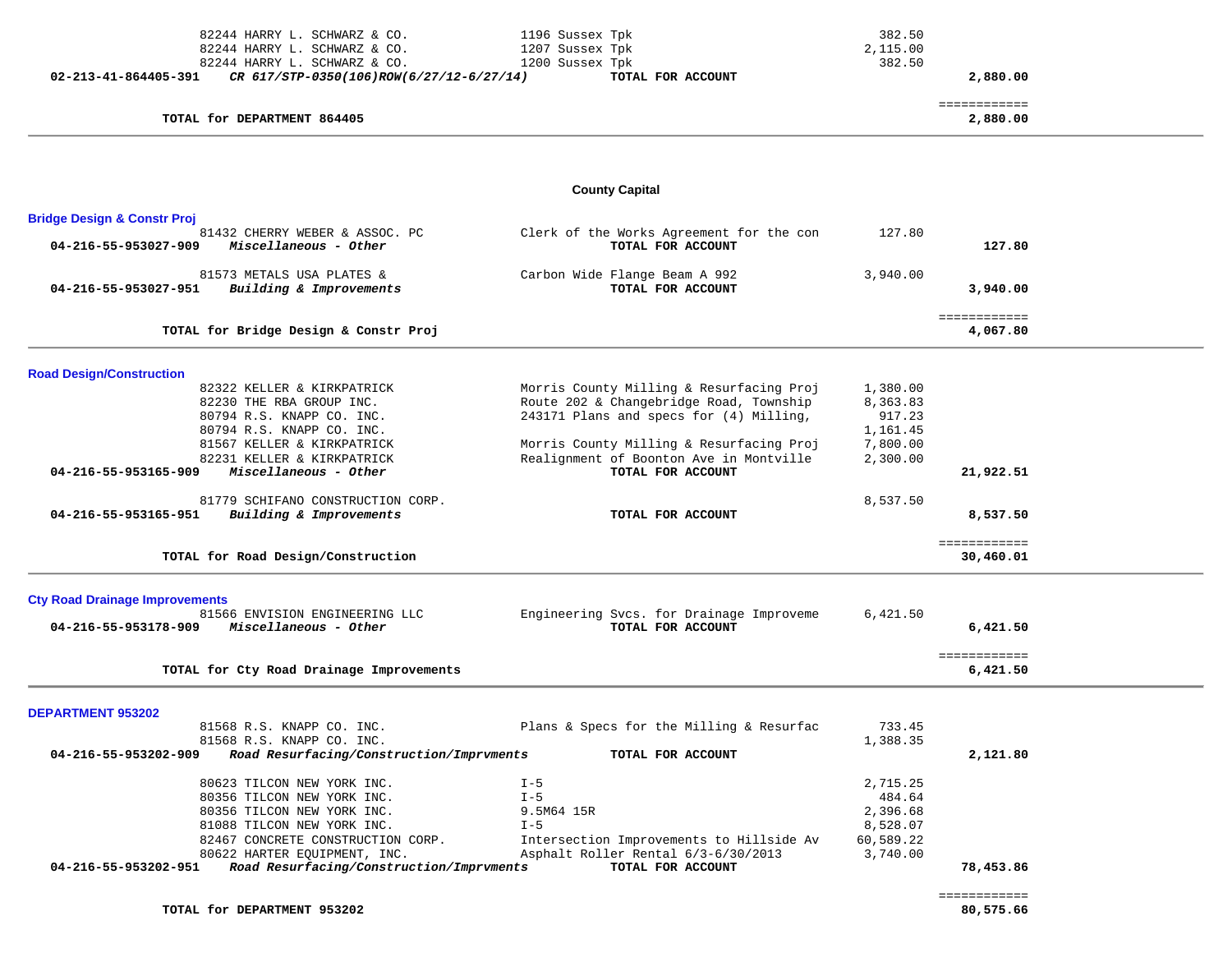| <b>DEPARTMENT 953211</b>                                                                             |                                                                                       |                          |                          |  |
|------------------------------------------------------------------------------------------------------|---------------------------------------------------------------------------------------|--------------------------|--------------------------|--|
| 81487 WEBSTER PLUMBING &                                                                             | RE: ADMIN/ 06-12-13                                                                   | 2,565.82                 |                          |  |
| 81487 WEBSTER PLUMBING &                                                                             | RE: 9-11/ 06-16-13                                                                    | 16.00                    |                          |  |
| 81487 WEBSTER PLUMBING &                                                                             | RE: CH/ 07-15-13                                                                      | 396.00                   |                          |  |
| 04-216-55-953211-951 Replace Plumbing Fixtures - Var Facil                                           | TOTAL FOR ACCOUNT                                                                     |                          | 2,977.82                 |  |
|                                                                                                      |                                                                                       |                          |                          |  |
| TOTAL for DEPARTMENT 953211                                                                          |                                                                                       |                          | ============<br>2,977.82 |  |
|                                                                                                      |                                                                                       |                          |                          |  |
| DEPARTMENT 953212                                                                                    |                                                                                       |                          |                          |  |
| 80678 SPEEDWELL ELECTRIC MOTORS                                                                      | RE: CTY GRG/ 05-05-13                                                                 | 180.47                   |                          |  |
| 80678 SPEEDWELL ELECTRIC MOTORS                                                                      | RE: CH/ 05-07-13                                                                      | 41.00                    |                          |  |
| 80678 SPEEDWELL ELECTRIC MOTORS                                                                      | RE: CAC/ 05-17-13                                                                     | 191.00                   |                          |  |
| 80686 TRANE                                                                                          | W069292/ RE: LAW & PUB SAFETY/ 05-30-13                                               | 542.28                   |                          |  |
| 80757 PARKHURST DISTRIBUTING CO INC                                                                  | W069249/ RE: CAC/ 05-31-13                                                            | 1,105.04                 |                          |  |
| 04-216-55-953212-951<br>Replace Motors/Fans/Pumps - Var Facil                                        | TOTAL FOR ACCOUNT                                                                     |                          | 2,059.79                 |  |
|                                                                                                      |                                                                                       |                          | ============             |  |
| TOTAL for DEPARTMENT 953212                                                                          |                                                                                       |                          | 2,059.79                 |  |
| <b>DEPARTMENT 953225</b>                                                                             |                                                                                       |                          |                          |  |
| 81431 JOHNSON MIRMIRAN &                                                                             | Replacement of County Bridge 1400-653 on 1,850.58                                     |                          |                          |  |
| 82228 KELLER & KIRKPATRICK                                                                           | Design of Flanders-Drakestown Road Br 11                                              | 2,901.42                 |                          |  |
| 82227 KELLER & KIRKPATRICK                                                                           | Design of Flanders-Drakestown Road Br 11                                              | 2,874.45                 |                          |  |
| 04-216-55-953225-909<br>Bridge Design, Renov, Construc - Var Loc                                     | TOTAL FOR ACCOUNT                                                                     |                          | 7,626.45                 |  |
|                                                                                                      |                                                                                       |                          |                          |  |
| TOTAL for DEPARTMENT 953225                                                                          |                                                                                       | ============<br>7,626.45 |                          |  |
|                                                                                                      |                                                                                       |                          |                          |  |
| <b>DEPARTMENT 953235</b>                                                                             |                                                                                       |                          |                          |  |
|                                                                                                      | 81565 ROBINSON AERIAL SURVEYS, INC. Prof. Svcs. for the Courthouse Fire Spri 1,991.07 |                          |                          |  |
| 81424 ROBINSON AERIAL SURVEYS, INC.                                                                  | Court Fire Sprinkler and Notification Sy                                              | 4,645.83                 |                          |  |
| 04-216-55-953235-909 Upgrades to Fire/Sprinkler Sys-var Facil                                        | TOTAL FOR ACCOUNT                                                                     |                          | 6,636.90                 |  |
|                                                                                                      |                                                                                       |                          | ============             |  |
| TOTAL for DEPARTMENT 953235                                                                          |                                                                                       |                          | 6,636.90                 |  |
| <b>DEPARTMENT 953264</b>                                                                             |                                                                                       |                          |                          |  |
| 81572 KELLER & KIRKPATRICK                                                                           | Central Park-Phase IIProf. Svcs. from 6/                                              | 2,424.00                 |                          |  |
| 04-216-55-953264-909 Design/Constr CentralAveFields-CentralPk TOTAL FOR ACCOUNT                      |                                                                                       |                          | 2,424.00                 |  |
|                                                                                                      |                                                                                       |                          |                          |  |
|                                                                                                      |                                                                                       |                          | ============             |  |
| TOTAL for DEPARTMENT 953264                                                                          |                                                                                       |                          | 2,424.00                 |  |
| <b>DEPARTMENT 953275</b>                                                                             |                                                                                       |                          |                          |  |
| 80660 BINSKY & SNYDER SERVICES LLC                                                                   | RE: $H/M - MVI / 05-16-13$                                                            | 368.00                   |                          |  |
| 80660 BINSKY & SNYDER SERVICES LLC                                                                   | RE: ADMIN - CH/ 06-20-13                                                              | 736.00                   |                          |  |
| 81751 BINSKY & SNYDER SERVICES LLC                                                                   | RE: LIBRARY/ 07-10-13                                                                 | 616.00                   |                          |  |
| 81751 BINSKY & SNYDER SERVICES LLC                                                                   |                                                                                       |                          |                          |  |
|                                                                                                      | RE: ADMIN - CH / 07-03-13                                                             | 1,472.00                 |                          |  |
| 81751 BINSKY & SNYDER SERVICES LLC<br>04-216-55-953275-951<br>HVAC Equip Var Bldgs - Bldgs & Grounds | RE: ADMIN - CH / 07-03-13                                                             | 2,668.00                 | 5,860.00                 |  |
|                                                                                                      | TOTAL FOR ACCOUNT                                                                     |                          |                          |  |
|                                                                                                      |                                                                                       |                          | ============             |  |
| TOTAL for DEPARTMENT 953275                                                                          |                                                                                       |                          | 5,860.00                 |  |
|                                                                                                      |                                                                                       |                          |                          |  |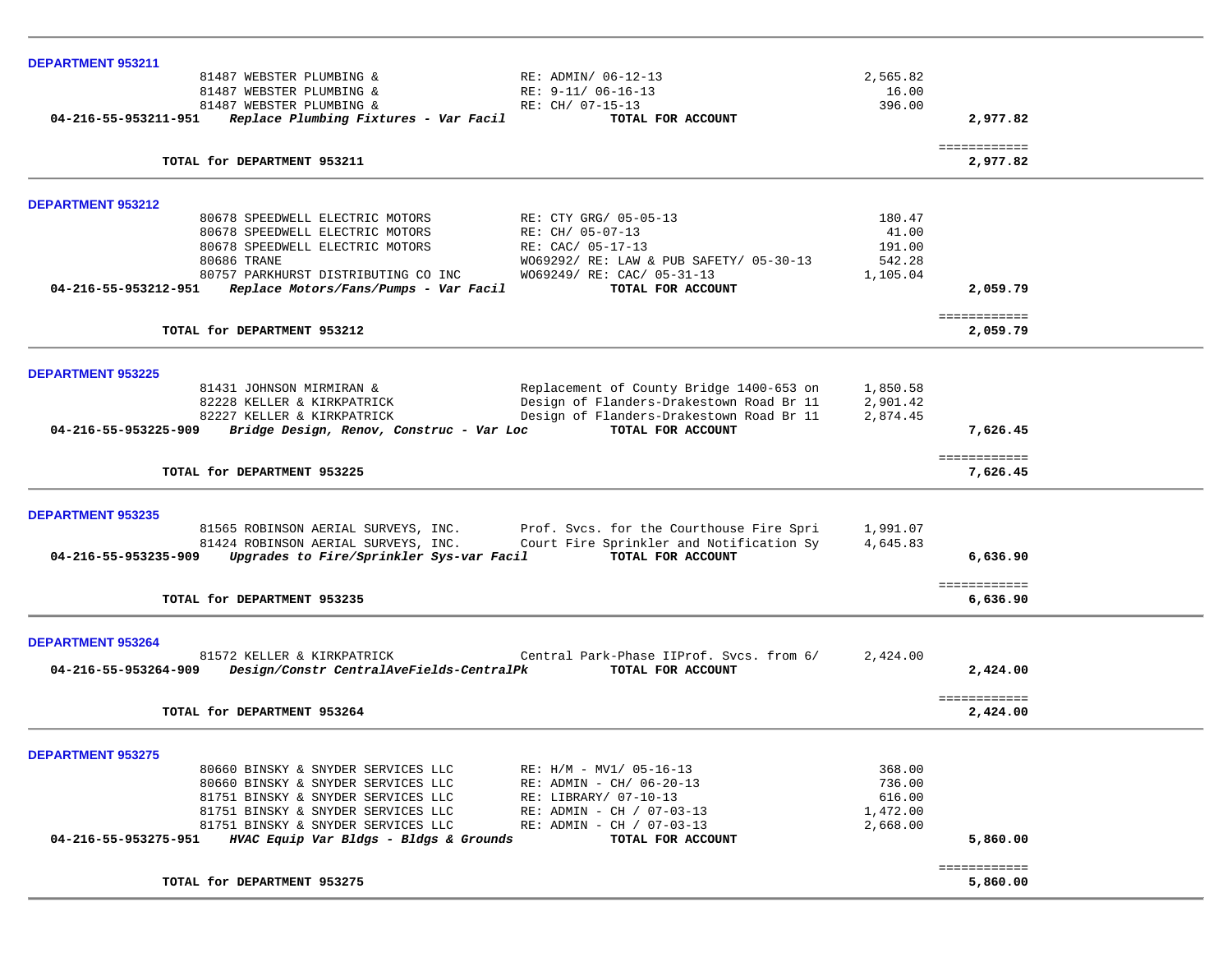| <b>DEPARTMENT 953282</b>                                                                                                                                                                                                                                               |           |                        |  |
|------------------------------------------------------------------------------------------------------------------------------------------------------------------------------------------------------------------------------------------------------------------------|-----------|------------------------|--|
| W069238/ RE: STOCK/ 05-23-13<br>80666 BAYWAY LUMBER                                                                                                                                                                                                                    | 1,011.96  |                        |  |
| 81486 CAPOZZI OVERHEAD DOORS, INC.<br>W069243/ RE: BRIDGES/ 06-22-13                                                                                                                                                                                                   | 195.00    |                        |  |
| 81486 CAPOZZI OVERHEAD DOORS, INC.<br>81486 CAPOZZI OVERHEAD DOORS, INC.<br>80685 CAPOZZI OVERHEAD DOORS, INC.<br>80685 CAPOZZI OVERHEAD DOORS, INC.<br>81490 R.D. SALES DOOR & HARDWARE LLC<br>81490 R.D. SALES DOOR & HARDWARE LLC<br>W069243/ RE: BRIDGES/ 07-01-13 | 390.00    |                        |  |
| W069299/ RE: PSTA/ 07-01-13                                                                                                                                                                                                                                            | 2,237.94  |                        |  |
| WO69290/ RE: HEALTH MNGMNT/ 05-28-13                                                                                                                                                                                                                                   | 325.00    |                        |  |
| W069243/ RE: BRIDGES/ 05-28-13                                                                                                                                                                                                                                         | 860.53    |                        |  |
| W069154/ RE: LIBRARY/ 05-28-13                                                                                                                                                                                                                                         | 455.00    |                        |  |
| 04-216-55-953282-951 Door Replacmnt Var Facil-Bldgs & Grounds<br>TOTAL FOR ACCOUNT                                                                                                                                                                                     |           | 5,475.43               |  |
|                                                                                                                                                                                                                                                                        |           | ============           |  |
| TOTAL for DEPARTMENT 953282                                                                                                                                                                                                                                            |           | 5,475.43               |  |
| <b>DEPARTMENT 953285</b>                                                                                                                                                                                                                                               |           |                        |  |
| 80675 AUTOMATED BUILDING CONTROLS<br>RE: CH - AHU 1 & 2/ 05-20-13                                                                                                                                                                                                      | 415.00    |                        |  |
| 80675 AUTOMATED BUILDING CONTROLS<br>RE: SEU - LOW AIR FLOW/ 06-28-13                                                                                                                                                                                                  | 400.00    |                        |  |
| Upgrd HVAC Bldg Automtn Sys-BldgsGrnds<br>TOTAL FOR ACCOUNT<br>04-216-55-953285-951                                                                                                                                                                                    |           | 815.00                 |  |
|                                                                                                                                                                                                                                                                        |           |                        |  |
| TOTAL for DEPARTMENT 953285                                                                                                                                                                                                                                            |           | ============<br>815.00 |  |
|                                                                                                                                                                                                                                                                        |           |                        |  |
| <b>DEPARTMENT 953291</b>                                                                                                                                                                                                                                               |           |                        |  |
| 82226 D.R. JOHNSON & ASSOCIATES, LLC<br>General Engineering Services for the per                                                                                                                                                                                       | 3,610.98  |                        |  |
| TOTAL FOR ACCOUNT<br>04-216-55-953291-909 Var Roadway Drainage Proj - Public Works                                                                                                                                                                                     |           | 3,610.98               |  |
|                                                                                                                                                                                                                                                                        |           |                        |  |
|                                                                                                                                                                                                                                                                        |           | ============           |  |
| TOTAL for DEPARTMENT 953291                                                                                                                                                                                                                                            |           | 3,610.98               |  |
| <b>DEPARTMENT 953292</b>                                                                                                                                                                                                                                               |           |                        |  |
| 81707 PANCIELLO CONSTRUCTION LLC<br>RE: PSTA - BELGIUM BLOCK REMOVAL & REPLA                                                                                                                                                                                           | 6,080.00  |                        |  |
| 81501 PANCIELLO CONSTRUCTION LLC<br>RE: BRICK REMOVAL & JOINT CUTTING - CH /                                                                                                                                                                                           | 1,030.00  |                        |  |
| 81501 PANCIELLO CONSTRUCTION LLC<br>RE: BRICK REMOVAL & JOINT CUTTING - CAC/                                                                                                                                                                                           | 4,800.00  |                        |  |
| 82250 PANCIELLO CONSTRUCTION LLC<br>RE: PSTA - BELGIUM BLOCK REMOVAL & REPLA                                                                                                                                                                                           | 4,940.00  |                        |  |
| 04-216-55-953292-951 Restore Masonry & Sidewlk/Curb-BldgGrnds<br>TOTAL FOR ACCOUNT                                                                                                                                                                                     |           | 16,850.00              |  |
|                                                                                                                                                                                                                                                                        |           | ============           |  |
| TOTAL for DEPARTMENT 953292                                                                                                                                                                                                                                            |           | 16,850.00              |  |
|                                                                                                                                                                                                                                                                        |           |                        |  |
| <b>Various Bridge &amp; Facility Impr</b><br>Morris County Bridge Project No. 131 on<br>81574 METALS USA PLATES &                                                                                                                                                      | 5,885.34  |                        |  |
| TOTAL FOR ACCOUNT<br>04-216-55-953644-940 Hard Costs                                                                                                                                                                                                                   |           | 5,885.34               |  |
|                                                                                                                                                                                                                                                                        |           |                        |  |
|                                                                                                                                                                                                                                                                        |           | ============           |  |
| TOTAL for Various Bridge & Facility Impr                                                                                                                                                                                                                               |           | 5,885.34               |  |
| <b>Road &amp; Bridge Improvements</b>                                                                                                                                                                                                                                  |           |                        |  |
| 79761 TREASURER-STATE OF NJ<br>Bridge No. 1400-086Boonton, NJ NJEMS Bil                                                                                                                                                                                                | 30.00     |                        |  |
| 04-216-55-953696-909<br>Miscellaneous - Other<br>TOTAL FOR ACCOUNT                                                                                                                                                                                                     |           | 30.00                  |  |
|                                                                                                                                                                                                                                                                        |           |                        |  |
| TOTAL for Road & Bridge Improvements                                                                                                                                                                                                                                   |           | ============<br>30.00  |  |
|                                                                                                                                                                                                                                                                        |           |                        |  |
| <b>Various Public Works Projects</b>                                                                                                                                                                                                                                   |           |                        |  |
| 82249 VOLKER CRANE LLC<br>RE: CONSULTING SURVICES - FREEHOLDERS PU                                                                                                                                                                                                     | 11,250.00 |                        |  |
| 82245 VOLKER CRANE LLC<br>RE OFFICE ALTERATION - JOB # 13008                                                                                                                                                                                                           | 4,750.00  |                        |  |
| Miscellaneous - Other<br>04-216-55-953728-909<br>TOTAL FOR ACCOUNT                                                                                                                                                                                                     |           | 16,000.00              |  |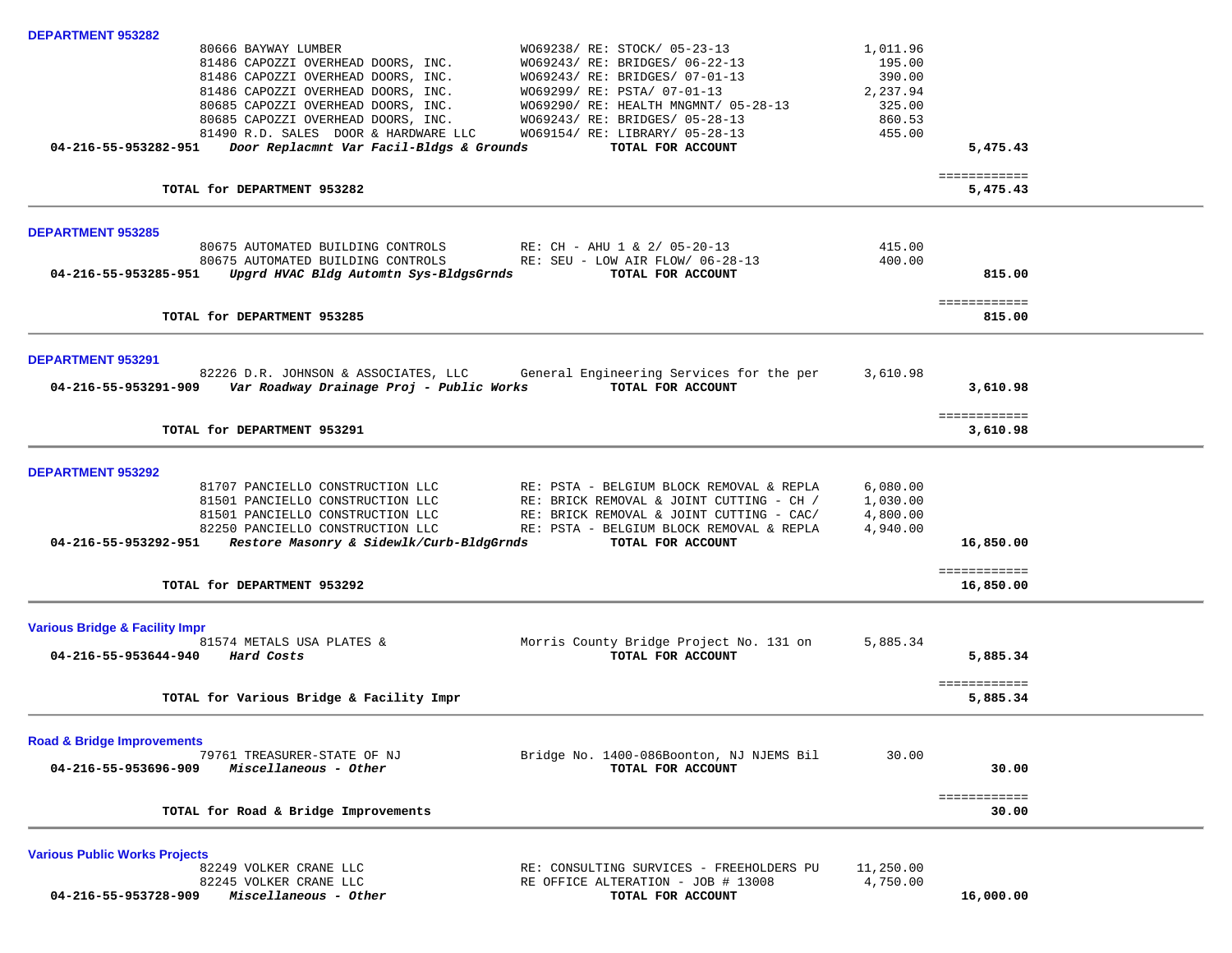| TOTAL for Various Public Works Projects                                                                                                                                                                  |                                                                                                                                                                                                  |                                            | 16,000.00                              |  |
|----------------------------------------------------------------------------------------------------------------------------------------------------------------------------------------------------------|--------------------------------------------------------------------------------------------------------------------------------------------------------------------------------------------------|--------------------------------------------|----------------------------------------|--|
| <b>Brdg Design &amp; Constr Var Local</b><br>81574 METALS USA PLATES &<br>04-216-55-953862-940<br>Hard Costs                                                                                             | TOTAL FOR ACCOUNT                                                                                                                                                                                | 4,925.66                                   | 4,925.66<br>============               |  |
| TOTAL for Brdg Design & Constr Var Local                                                                                                                                                                 |                                                                                                                                                                                                  |                                            | 4,925.66                               |  |
| <b>Cty Bridge Design &amp; Constructi</b><br>81571 KELLER & KIRKPATRICK<br>Miscellaneous - Other<br>04-216-55-953975-909                                                                                 | Construction Inspection-Clerk of the Wor<br>TOTAL FOR ACCOUNT                                                                                                                                    | 8,476.00                                   | 8,476.00                               |  |
| TOTAL for Cty Bridge Design & Constructi                                                                                                                                                                 |                                                                                                                                                                                                  |                                            | ============<br>8,476.00               |  |
| <b>DEPARTMENT 954200</b><br>77779 MAYLINE COMPANY, LLC<br>77779 MAYLINE COMPANY, LLC<br>68232 JSJ FURNITURE CORPORATION<br>77776 BFI<br>04-216-55-954200-956<br>Acq Shelve/Ladder/Fridge/Freezer-Sheriff | Item#728E, 72"W TechWorks Adjustable Hei<br>Item#ARC24938S, Letter Starter; 8 Tier;<br>Pedestal Base as per attached Quote. Ite<br>0000059160 Item#MR123AAF +Wk Chr Mirra S<br>TOTAL FOR ACCOUNT | 1,206.52<br>2,000.12<br>1,432.80<br>704.70 | 5,344.14<br>============               |  |
| TOTAL for DEPARTMENT 954200                                                                                                                                                                              |                                                                                                                                                                                                  |                                            | 5,344.14                               |  |
| <b>DEPARTMENT 955268</b><br>82024 TOM CONSTRUCTION CORPORATION<br>04-216-55-955268-951<br>Various Health/Life Safety Upgrades-MV<br>TOTAL for DEPARTMENT 955268                                          | MORRIS VIEW NURSING AREA RENOVATIONS<br>TOTAL FOR ACCOUNT                                                                                                                                        | 18,620.00                                  | 18,620.00<br>============<br>18,620.00 |  |
| <b>DEPARTMENT 962267</b><br>79361 DELL MARKETING L.P.<br>04-216-55-962267-909<br>Computer Equip Purchase - IT                                                                                            | Server & Storage Relocation Service<br>TOTAL FOR ACCOUNT                                                                                                                                         | 4,905.00                                   | 4,905.00                               |  |
| 80414 MILLENNIUM COMMUNICATIONS<br>80414 MILLENNIUM COMMUNICATIONS<br>79637 COMPUTER CABLE & CONNECTOR CO<br>79637 COMPUTER CABLE & CONNECTOR CO<br>04-216-55-962267-955<br>Computer Equip Purchase - IT | GBIC GLC-LH-SM=GE SFP<br>Overnight Shipping<br>MASTERCLOCK NTDS26-POE TIME DISPLAY PANE<br>Shipping<br>TOTAL FOR ACCOUNT                                                                         | 3,880.50<br>75.00<br>575.00<br>15.00       | 4,545.50                               |  |
| TOTAL for DEPARTMENT 962267                                                                                                                                                                              | ============<br>9,450.50                                                                                                                                                                         |                                            |                                        |  |
| <b>DEPARTMENT 963248</b><br>81780 MOTOROLA SOLUTIONS INC<br>Replace Trunked Radio Sys-Law&PubSaftey<br>04-216-55-963248-952                                                                              | Partial billing for remaining 30% of equ 2,595,730.17<br>TOTAL FOR ACCOUNT                                                                                                                       |                                            | 2,595,730.17                           |  |
| TOTAL for DEPARTMENT 963248                                                                                                                                                                              |                                                                                                                                                                                                  |                                            | ============<br>2,595,730.17           |  |

============

**DEPARTMENT 968288**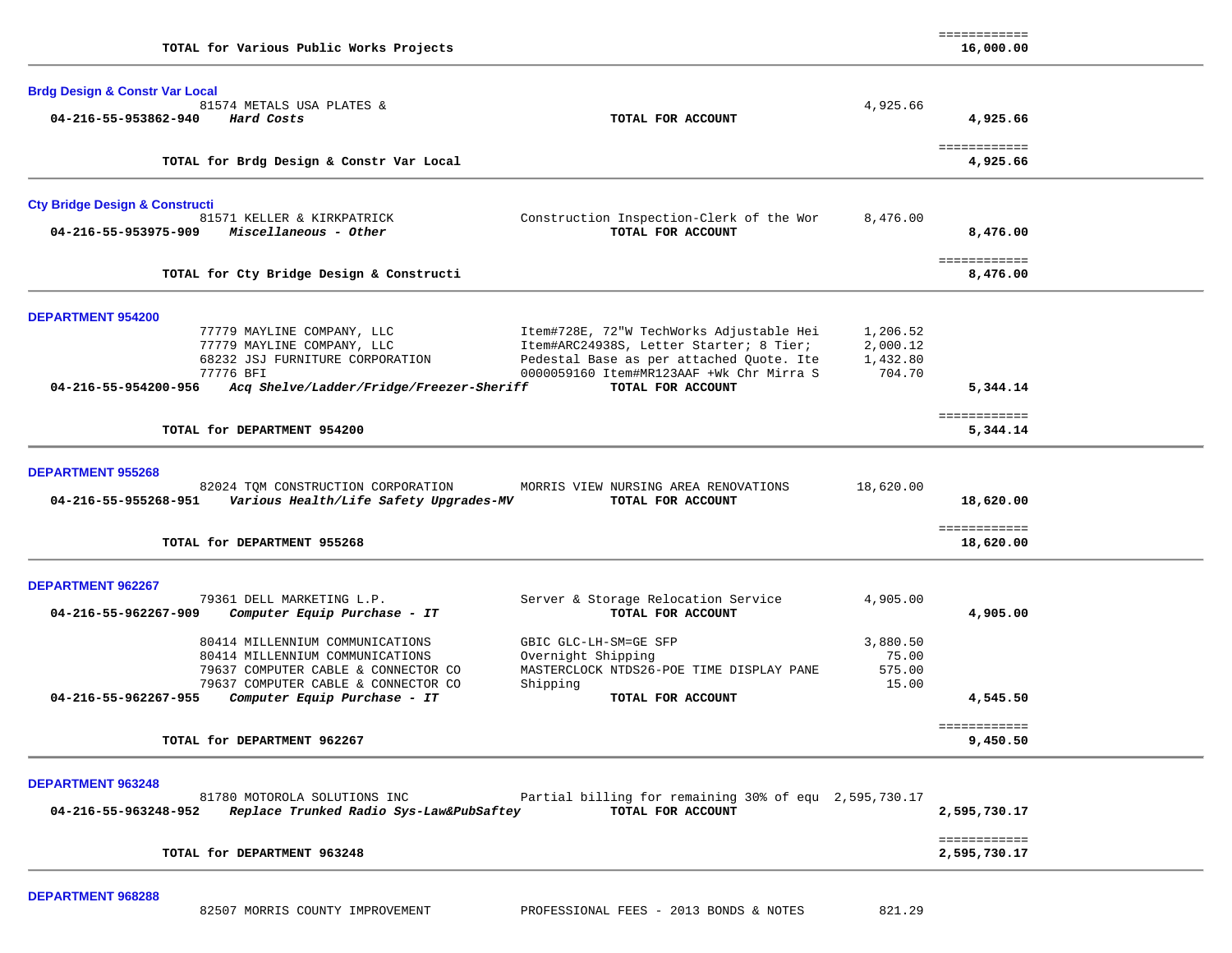| 04-216-55-968288-909<br>Var Capital Projects-MC School of Tech        | TOTAL FOR ACCOUNT                                             |             | 821.29                 |  |
|-----------------------------------------------------------------------|---------------------------------------------------------------|-------------|------------------------|--|
| TOTAL for DEPARTMENT 968288                                           |                                                               |             | ============<br>821.29 |  |
| <b>DEPARTMENT 969283</b>                                              |                                                               |             |                        |  |
| 81835 COUNTY COLLEGE OF MORRIS                                        | EI Associates & Architects                                    | 307.09      |                        |  |
| HVAC Improvements Various Systems - CCM<br>04-216-55-969283-909       | TOTAL FOR ACCOUNT                                             |             | 307.09                 |  |
| 81351 COUNTY COLLEGE OF MORRIS                                        | DESESA ENGINEERING - EXPENDITURE IN CONN                      | 852,963.75  |                        |  |
| 04-216-55-969283-951<br>HVAC Improvements Various Systems - CCM       | TOTAL FOR ACCOUNT                                             |             | 852,963.75             |  |
|                                                                       |                                                               |             | ============           |  |
| TOTAL for DEPARTMENT 969283                                           |                                                               |             | 853,270.84             |  |
|                                                                       |                                                               |             |                        |  |
| <b>DEPARTMENT 969295</b><br>81835 COUNTY COLLEGE OF MORRIS            | EI Associates & Architects                                    | 6,300.00    |                        |  |
| 81835 COUNTY COLLEGE OF MORRIS                                        | Whitman                                                       | 1,647.50    |                        |  |
| 82507 MORRIS COUNTY IMPROVEMENT                                       | PROFESSIONAL FEES - 2013 BONDS & NOTES                        | 3,849.80    |                        |  |
| 82507 MORRIS COUNTY IMPROVEMENT                                       | PROFESSIONAL FEES - 2013 BONDS & NOTES                        | 1,865.55    |                        |  |
| 04-216-55-969295-909<br>Various Imprvmnts to Grnds & Bldgs-CCM        | TOTAL FOR ACCOUNT                                             |             | 13,662.85              |  |
|                                                                       |                                                               |             | ============           |  |
| TOTAL for DEPARTMENT 969295                                           |                                                               |             | 13,662.85              |  |
|                                                                       | <b>Dedicated Trust</b>                                        |             |                        |  |
| <b>Motor Vehicle Fines</b>                                            |                                                               |             |                        |  |
| 82515 COUNTY OF MORRIS                                                | TRANSFER FUNDS FOR DEDICATED TRUST MOTOR                      | 30,757.68   |                        |  |
| 82509 COUNTY OF MORRIS<br>Motor Vehicle Fines<br>13-290-56-575701-888 | TRANSFER FUNDS FOR DEDICATED TRUST MOTOR<br>TOTAL FOR ACCOUNT | 100,394.77  | 131,152.45             |  |
|                                                                       |                                                               |             |                        |  |
|                                                                       |                                                               |             | ============           |  |
| TOTAL for Motor Vehicle Fines                                         |                                                               |             | 131,152.45             |  |
| <b>Weights &amp; Measures</b>                                         |                                                               |             |                        |  |
| 82516 COUNTY OF MORRIS                                                | TRANSFER FUNDS FOR DEDICATED TRUST WEIGH                      | 69,522.89   |                        |  |
| 82508 COUNTY OF MORRIS                                                | TRANSFER FUNDS FOR DEDICATED TRUST WEIGH                      | 74,573.97   |                        |  |
| 13-290-56-575801-888<br>Weights & Measures                            | TOTAL FOR ACCOUNT                                             |             | 144,096.86             |  |
| TOTAL for Weights & Measures                                          |                                                               |             | ============           |  |
|                                                                       |                                                               |             | 144,096.86             |  |
| <b>Construction Board of Appeals</b>                                  |                                                               |             |                        |  |
| 82014 DAILY RECORD                                                    | Legal Notice & Affidavit for CBA Meeting                      | 48.00       |                        |  |
| 13-290-56-576801-888<br>Construction Board of Appeals                 | TOTAL FOR ACCOUNT                                             |             | 48.00                  |  |
|                                                                       |                                                               |             | ============           |  |
| TOTAL for Construction Board of Appeals                               |                                                               |             | 48.00                  |  |
|                                                                       |                                                               |             |                        |  |
| <b>County Clerk \$1.00 Fund</b><br>58000 DELL MARKETING LP            | Secureworks, Inc. Security and vulnerabi                      | 8,980.00    |                        |  |
| 81170 COUNTY BUSINESS SYSTEMS INC                                     | maintenance for the new vision/backfile                       | 66,963.00   |                        |  |
| 75771 DELL MARKETING L D                                              | nower vault 124t rapid rails for the del                      | 4 9 2 7 9 6 |                        |  |

|  | 779 DELL MARKETING L.P. |  |
|--|-------------------------|--|

 75771 DELL MARKETING L.P. power vault 124t rapid rails for the del 4,927.96 Tunder #29681912 Dell B5460DN laser pr